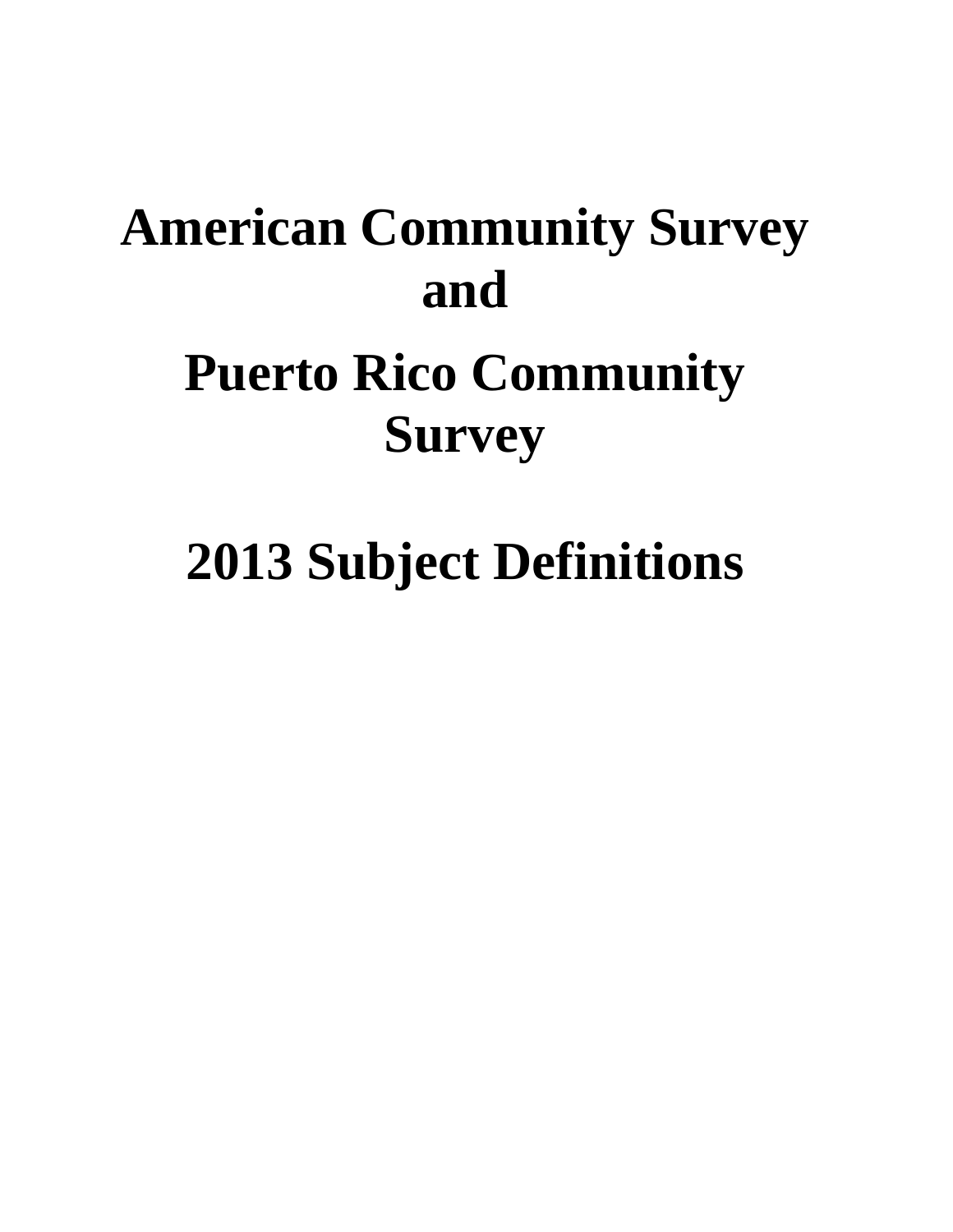# **Table of Contents**

|                                                                         | $\overline{7}$ |
|-------------------------------------------------------------------------|----------------|
|                                                                         |                |
|                                                                         |                |
|                                                                         |                |
|                                                                         |                |
|                                                                         |                |
| BEDROOMS 12                                                             |                |
|                                                                         |                |
|                                                                         |                |
|                                                                         |                |
|                                                                         |                |
| FOOD STAMP/SUPPLEMENTAL NUTRITION ASSISTANCE PROGRAM BENEFITS _____ 18  |                |
|                                                                         |                |
| GROSS RENT 19                                                           |                |
|                                                                         |                |
|                                                                         |                |
|                                                                         |                |
| HOUSEHOLD SIZE 22                                                       |                |
|                                                                         |                |
|                                                                         |                |
| INTERNET USE 23                                                         |                |
|                                                                         |                |
|                                                                         |                |
|                                                                         |                |
|                                                                         |                |
| MONTHLY HOUSING COSTS AS A PERCENTAGE OF HOUSEHOLD INCOME __________ 25 |                |
|                                                                         |                |
| MORTGAGE STATUS 27                                                      |                |
| OCCUPANTS PER ROOM 227                                                  |                |
| <b>OCCUPIED HOUSING UNITS</b>                                           | 28             |
|                                                                         | 28             |
| PLUMBING FACILITIES 28                                                  |                |
|                                                                         |                |
|                                                                         | 29             |
|                                                                         |                |
| <b>RENT ASKED</b> 30                                                    |                |
|                                                                         |                |
|                                                                         |                |
| $\sim$ 31                                                               |                |
| SECOND OR JUNIOR MORTGAGE PAYMENTS OR HOME EQUITY LOAN 32               |                |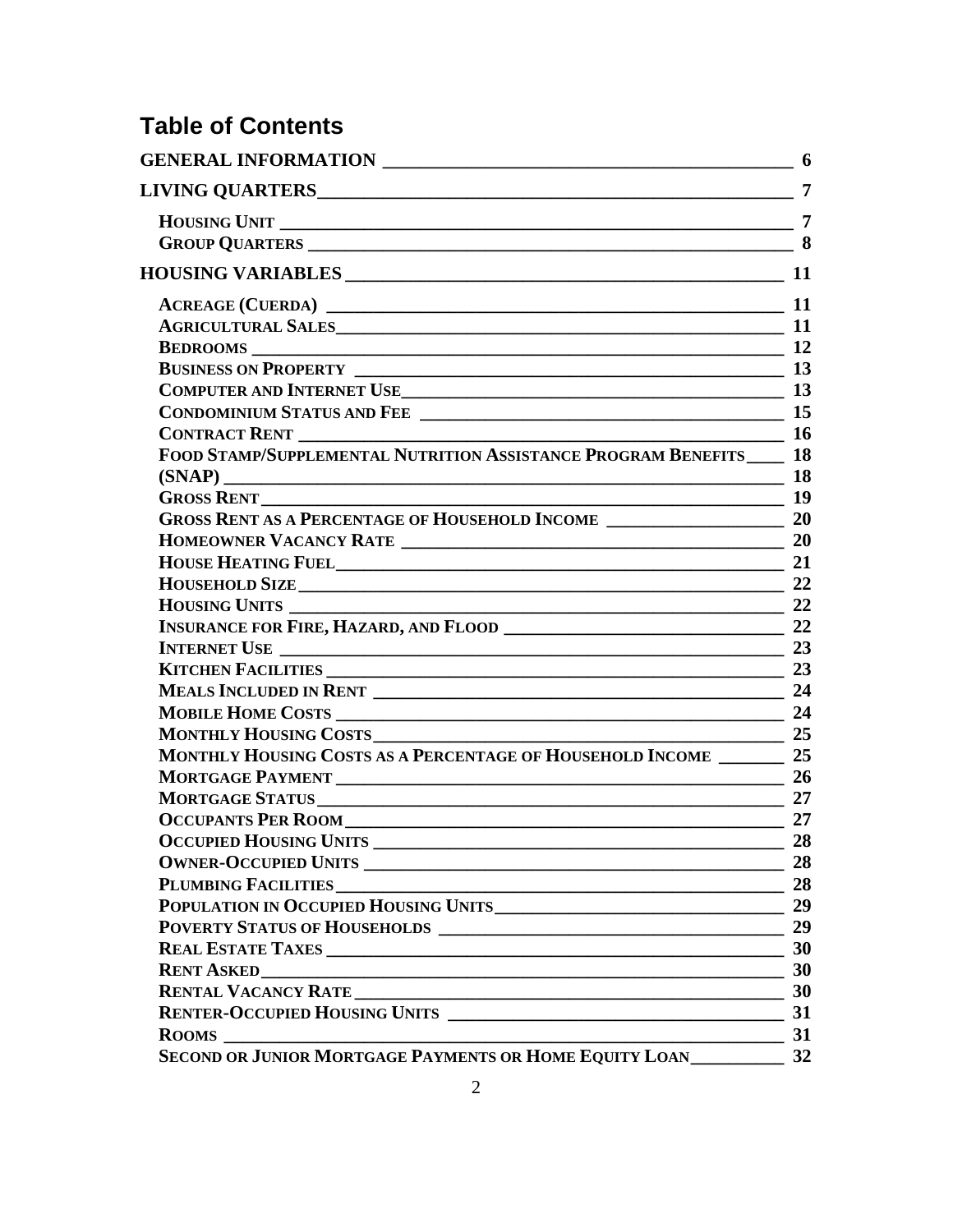| SELECTED CONDITIONS 33                                                     |    |  |
|----------------------------------------------------------------------------|----|--|
|                                                                            |    |  |
| <b>SELECTED MONTHLY OWNER COSTS AS A PERCENTAGE OF HOUSEHOLD INCOME 34</b> |    |  |
|                                                                            |    |  |
|                                                                            |    |  |
|                                                                            |    |  |
| TENURE 37                                                                  |    |  |
|                                                                            |    |  |
|                                                                            |    |  |
|                                                                            |    |  |
|                                                                            |    |  |
|                                                                            |    |  |
| VALUE 42                                                                   |    |  |
|                                                                            |    |  |
| YEAR HOUSEHOLDER MOVED INTO UNIT                                           |    |  |
|                                                                            |    |  |
|                                                                            |    |  |
|                                                                            |    |  |
|                                                                            |    |  |
| $\sim$ 50<br><b>ANCESTRY</b>                                               |    |  |
|                                                                            |    |  |
|                                                                            |    |  |
|                                                                            |    |  |
|                                                                            |    |  |
|                                                                            |    |  |
| EMPLOYMENT STATUS 63                                                       |    |  |
|                                                                            |    |  |
| <b>FERTILITY</b> 67                                                        |    |  |
| FIELD OF DEGREE                                                            |    |  |
|                                                                            |    |  |
| <b>FOSTER CHILDREN</b> 69                                                  |    |  |
|                                                                            |    |  |
|                                                                            |    |  |
|                                                                            |    |  |
|                                                                            |    |  |
|                                                                            | 73 |  |
|                                                                            |    |  |
|                                                                            |    |  |
|                                                                            | 79 |  |
|                                                                            |    |  |
|                                                                            |    |  |
|                                                                            |    |  |
| INDUSTRY 57                                                                |    |  |
|                                                                            | 90 |  |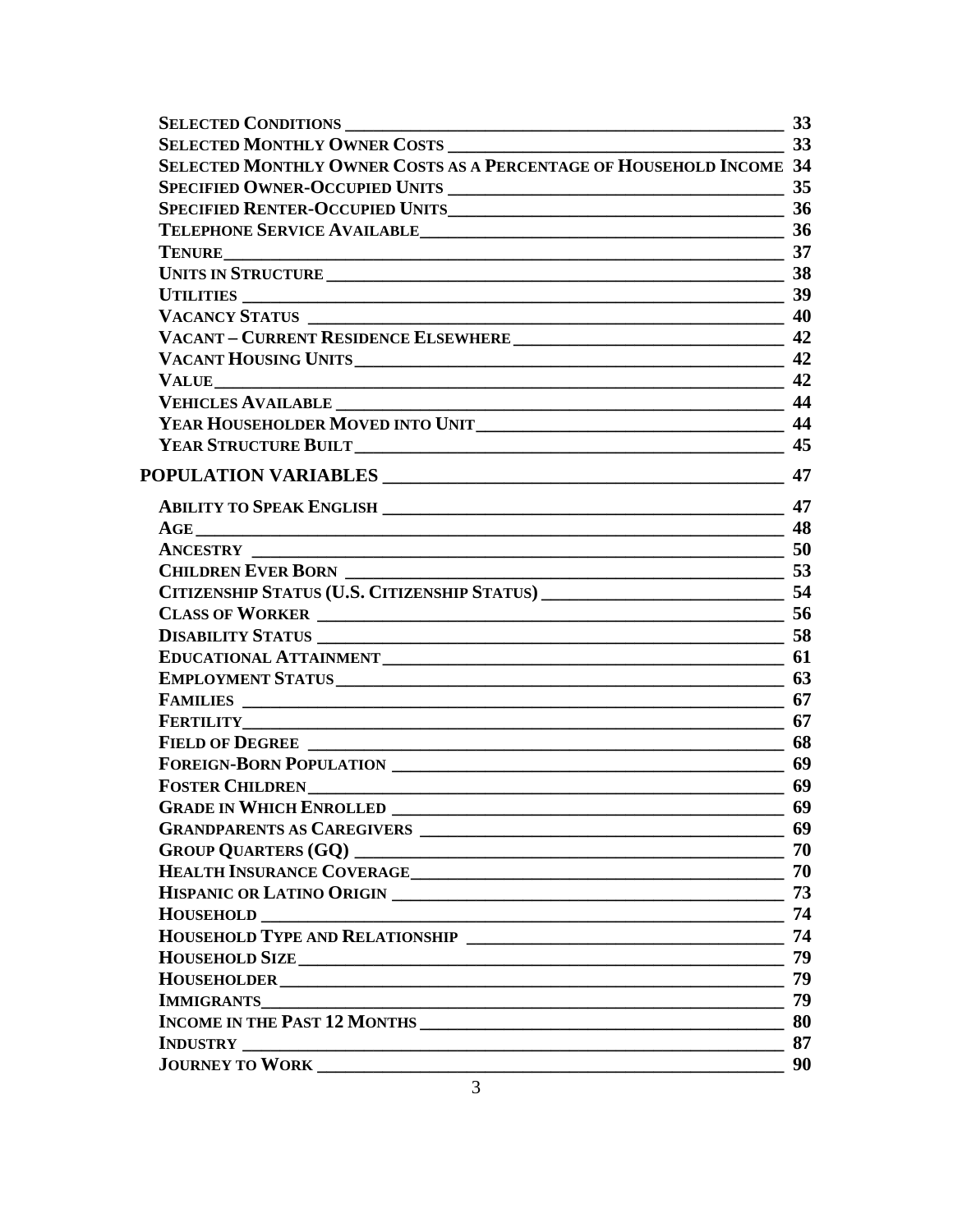|                                        | 95  |
|----------------------------------------|-----|
| LANGUAGE SPOKEN AT HOME                |     |
|                                        |     |
|                                        |     |
|                                        |     |
|                                        |     |
|                                        |     |
|                                        |     |
|                                        |     |
| <b>OWN CHILDREN</b> 103                |     |
|                                        |     |
| <b>PERSONS IN FAMILY</b> 103           |     |
|                                        |     |
| PLACE OF BIRTH 103                     |     |
|                                        |     |
|                                        |     |
|                                        |     |
| RACE 108                               |     |
| <b>REFERENCE WEEK</b>                  |     |
|                                        |     |
|                                        |     |
|                                        |     |
| $Sex$ 120                              |     |
|                                        |     |
| <b>SUBFAMILY</b> 122                   |     |
| TIME LEAVING HOME TO GO TO WORK<br>122 |     |
|                                        |     |
|                                        |     |
|                                        |     |
|                                        |     |
|                                        |     |
| WORK EXPERIENCE 127                    |     |
| WORK STATUS IN THE PAST 12 MONTHS      | 129 |
| YEAR OF ENTRY                          | 129 |
|                                        |     |
| AGGREGATE 131                          |     |
|                                        |     |
| GINI INDEX 131                         |     |
|                                        |     |
|                                        | 131 |
| MEDIAN 133                             |     |
| PERCENTAGE 133                         |     |
| QUARTILE                               | 134 |
| <b>QUINTILE</b>                        | 134 |
|                                        |     |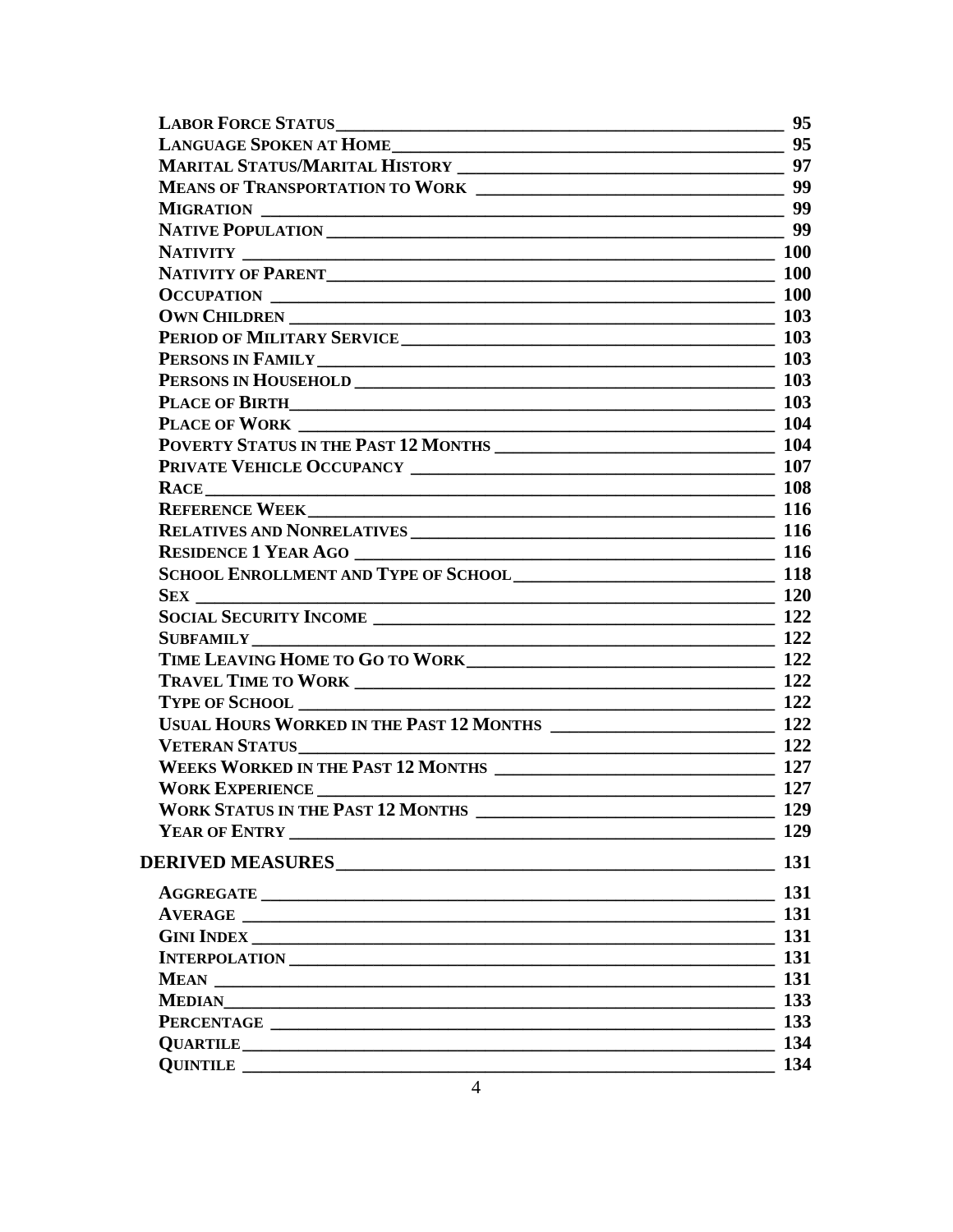| <b>RATIO</b>                                                         |
|----------------------------------------------------------------------|
|                                                                      |
|                                                                      |
|                                                                      |
|                                                                      |
|                                                                      |
| <b>IMPUTATION RATES</b> 237                                          |
|                                                                      |
|                                                                      |
| <b>FOUR MAIN GROUP CLASSIFICATIONS AND THIRTY-NINE SUBGROUP</b>      |
| <b>CLASSIFICATIONS OF LANGUAGES SPOKEN AT HOME WITH ILLUSTRATIVE</b> |
|                                                                      |
|                                                                      |
| POVERTY THRESHOLDS 142                                               |
|                                                                      |
|                                                                      |
|                                                                      |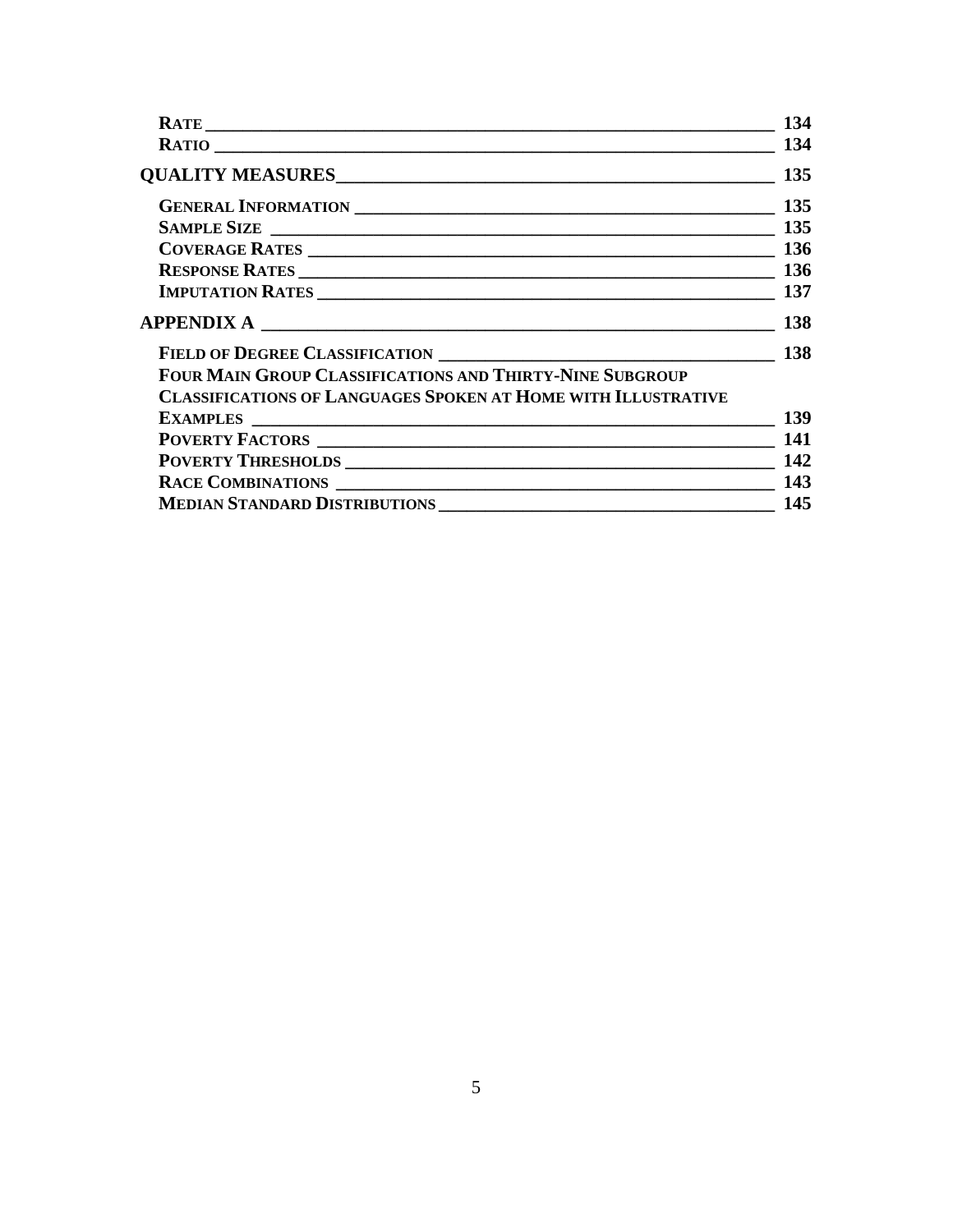# <span id="page-5-0"></span>**General Information**

**Contact List:** To obtain additional information on these and other American Community Survey (ACS) subjects, see the list of Census Contacts on the Internet at [http://www.census.gov/aboutus/contacts.html.](http://www.census.gov/aboutus/contacts.html)

**Scope:** These definitions apply to the data collected in both the United States and Puerto Rico. The text specifically notes any differences. References about comparability to the previous ACS years refer only to the ACS in the United States. Beginning in 2006, the population in group quarters is included in the data tabulations.

**Historical Census Comparability:** For additional information about the data in previous decennial censuses, see [http://www.census.gov/prod/www/decennial.html.](http://www.census.gov/prod/www/decennial.html)

**Weighting Methodology:** The weighting methodology in the 2006 ACS was modified in order to ensure consistent estimates of occupied housing units, households, and householders. For more information on the 2006 weighting methodology changes, see "User Notes" on the ACS website [\(http://www.census.gov/acs/www/data\\_documentation/user\\_notes\)](http://www.census.gov/acs/www/data_documentation/user_notes). There were no significant changes to the 2007 or 2008 weighting methodology. Beginning in 2009, the weighting methodology has changed to include the use of controls for total population for incorporated places and minor civil divisions.

For subject definitions from previous years, visit **<http://www.census.gov/acs>** and search for "Subject Definitions."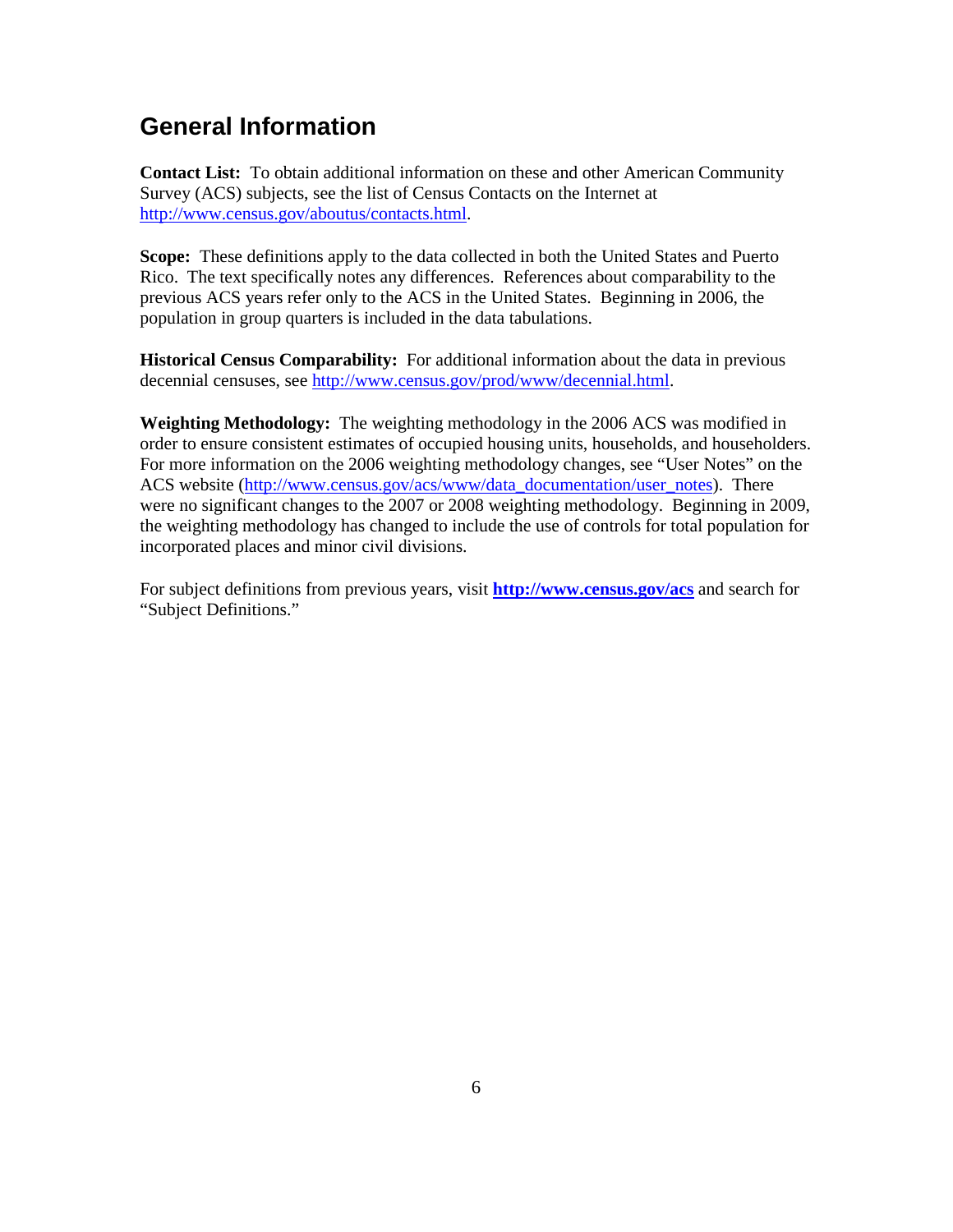## <span id="page-6-0"></span>**Living Quarters**

Living quarters are classified as either housing units or group quarters. Living quarters are usually found in structures intended for residential use, but also may be found in structures intended for nonresidential use as well as in places such as tents, vans, and emergency and transitional shelters.

### <span id="page-6-1"></span>*Housing Unit*

A housing unit may be a house, an apartment, a mobile home, a group of rooms or a single room that is occupied (or, if vacant, intended for occupancy) as separate living quarters. Separate living quarters are those in which the occupants live separately from any other individuals in the building and which have direct access from outside the building or through a common hall. For vacant units, the criteria of separateness and direct access are applied to the intended occupants whenever possible. If that information cannot be obtained, the criteria are applied to the previous occupants.

Both occupied and vacant housing units are included in the housing unit inventory. Boats, recreational vehicles (RVs), vans, tents, railroad cars, and the like are included only if they are occupied as someone's current place of residence. Vacant mobile homes are included provided they are intended for occupancy on the site where they stand. Vacant mobile homes on dealers' sales lots, at the factory, or in storage yards are excluded from the housing inventory. Also excluded from the housing inventory are quarters being used entirely for nonresidential purposes, such as a store or an office, or quarters used for the storage of business supplies or inventory, machinery, or agricultural products.

**Occupied Housing Unit –** A housing unit is classified as occupied if it is the current place of residence of the person or group of people living in it at the time of interview, or if the occupants are only temporarily absent from the residence for two months or less, that is, away on vacation or a business trip. If all the people staying in the unit at the time of the interview are staying there for two months or less, the unit is considered to be temporarily occupied and classified as "vacant." The occupants may be a single family, one person living alone, two or more families living together, or any other group of related or unrelated people who share living quarters. The living quarters occupied by staff personnel within any group quarters are separate housing units if they satisfy the housing unit criteria of separateness and direct access; otherwise, they are considered group quarters.

Occupied rooms or suites of rooms in hotels, motels, and similar places are classified as housing units only when occupied by permanent residents, that is, people who consider the hotel as their current place of residence or have no current place of residence elsewhere. If any of the occupants in rooming or boarding houses, congregate housing, or continuing care facilities live separately from others in the building and have direct access, their quarters are classified as separate housing units.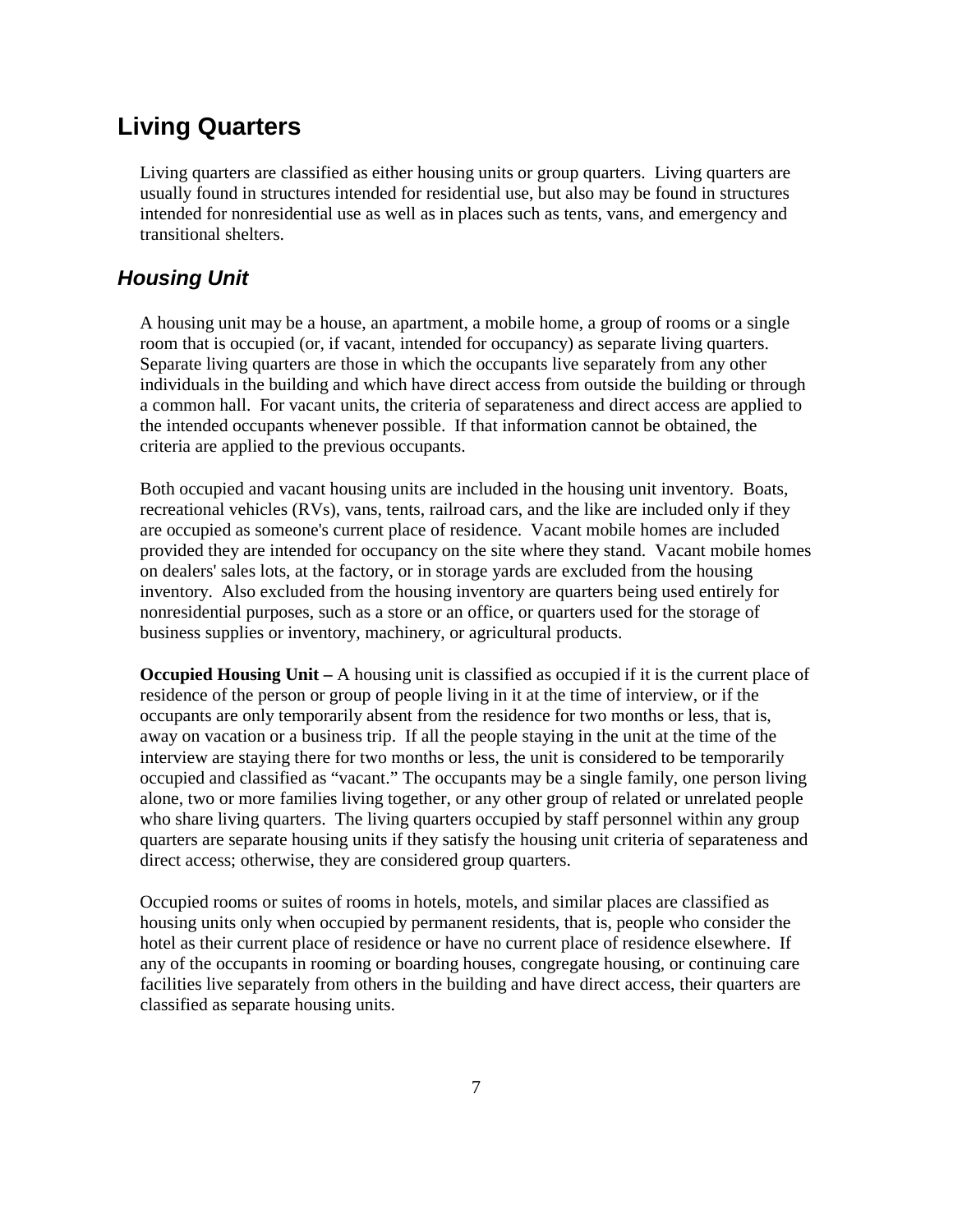**Vacant Housing Unit –** A housing unit is vacant if no one is living in it at the time of interview. Units occupied at the time of interview entirely by persons who are staying two months or less and who have a more permanent residence elsewhere are considered to be temporarily occupied, and are classified as "vacant."

New units not yet occupied are classified as vacant housing units if construction has reached a point where all exterior windows and doors are installed and final usable floors are in place. Vacant units are excluded from the housing inventory if they are open to the elements, that is, the roof, walls, windows, and/or doors no longer protect the interior from the elements. Also, excluded are vacant units with a sign that they are condemned or they are to be demolished.

*Comparability –*The ACS estimates of occupied housing units and vacant housing units differ from those obtained from the 2010 Census. For more information, see "Comparing 2010 American Community Survey 1-Year Estimates of Occupancy Status, Vacancy Status, and Household Size with the 2010 Census – Preliminary Results" on the ACS website [\(http://www.census.gov/acs\)](http://www.census.gov/acs) and enter the paper title in the ACS website search box.

#### <span id="page-7-0"></span>*Group Quarters*

Group Quarters (GQs) are places where people live or stay, in a group living arrangement that is owned or managed by an entity or organization providing housing and/or services for the residents. These services may include custodial or medical care, as well as other types of assistance, and residency is commonly restricted to those receiving these services. People living in GQs usually are not related to each other. GQs include such places as college residence halls, residential treatment centers, skilled nursing facilities, group homes, military barracks, correctional facilities, workers' dormitories, and facilities for people experiencing homelessness. GQs are defined according to the housing and/or services provided to residents, and are identified by Census GQ type codes.

In January 2006, the American Community Survey (ACS) was expanded to include the population living in GQ facilities. The ACS GQ sample encompasses 12 independent samples; like the housing unit (HU) sample, a new GQ sample is introduced each month. The GQ data collection lasts only 6 weeks and does not include a formal nonresponse followup operation. The GQ data collection operation is conducted in two phases. First, U.S. Census Bureau Field Representatives (FRs) conduct interviews with the GQ facility contact person or administrator of the selected GQ (GQ level), and second, the FR conducts interviews with a sample of individuals from the facility (person level).

The GQ-level data collection instrument is an automated Group Quarters Facility Questionnaire (GQFQ). Information collected by the FR using the GQFQ during the GQlevel interview is used to determine or verify the type of facility, population size, and the sample of individuals to be interviewed. FRs conduct GQ-level data collection at approximately 20,000 individual GQ facilities each year.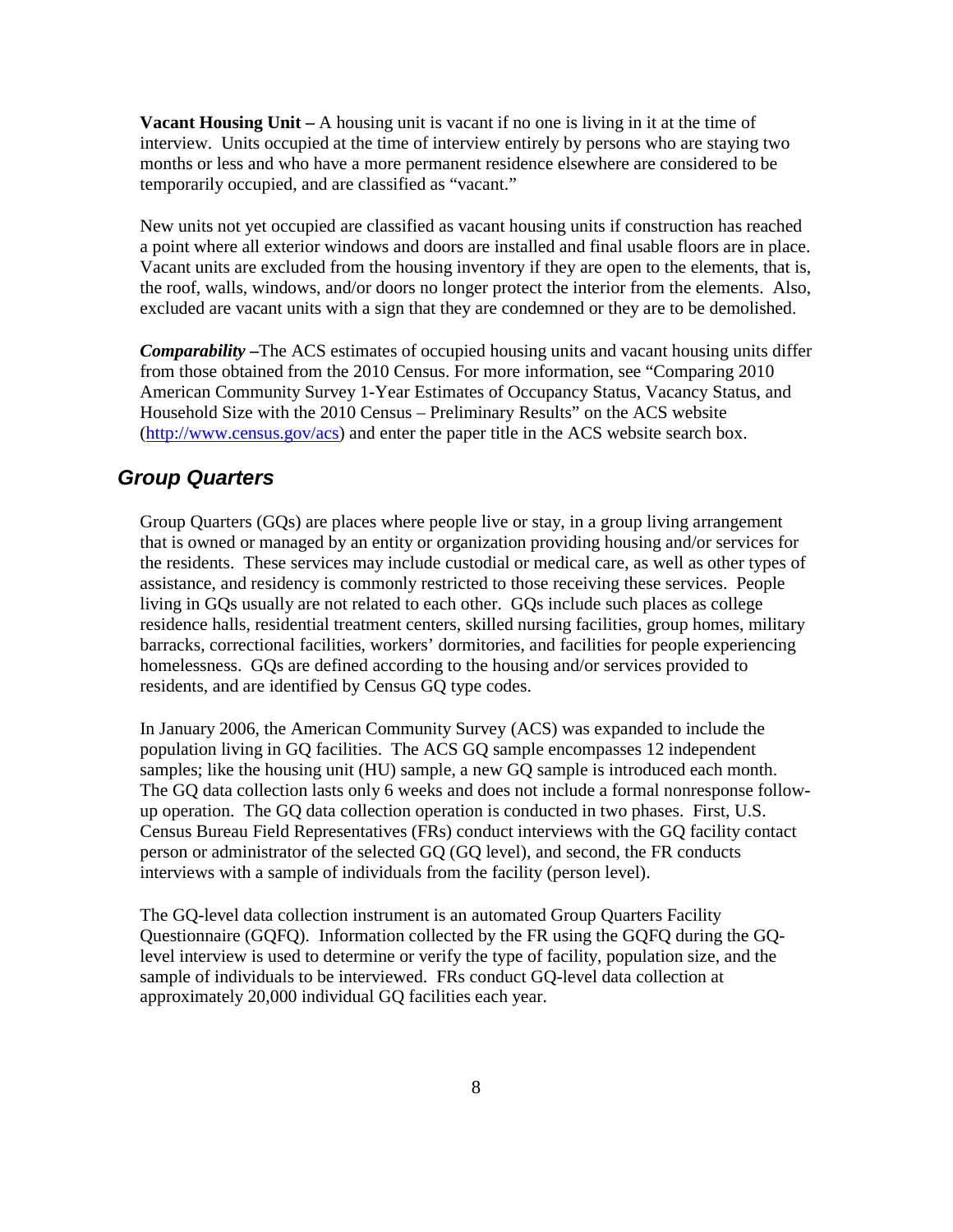A list of the GQ facilities (and their respective type codes) that is in scope for the 2013 ACS can be found in the 2013 Code List on the ACS website [\(http://www.census.gov/acs\)](http://www.census.gov/acs) and enter "ACS Code Lists" in the ACS website search box.

*Question/Concept History –* Though the ACS was expanded to include the population living in GQ facilities in 2006, the ACS began field testing early. The pretest in 2001 prevented the ACS from going into 2006 without determining whether or not the new processes, type codes, and procedures would produce the desired outcome for the ACS GQ data collection operation.

In 2001, the ACS GQ operational staff and other ACS staff implemented a number of changes in the GQ operation, the greatest of which was developing an automated Group Quarters Facility Questionnaire (GQFQ). The staff developed the GQFQ based on the decennial Other Living Quarters (OLQ) questionnaire used in the 2004 Census test. However, in order to make that questionnaire script fit with the ACS operation, the developers made some modifications, such as dropping the listing component, and adding the ability to capture multiple GQ types within the special place or GQ sampled.

Along with the introduction of an automated GQFQ, the ACS made the decision to use the revised GQ definitions planned for 2010 Census, even though the definitions of GQ types were still evolving. The pretest used a draft version of the GQ definitions that existed at the end of November 2004. Since these definitions will continue to evolve over the next several years, the ACS needed a GQFQ that could easily adopt future revisions to the definitions. Thus, the developers designed a flexible GQFQ. It was through this flexibility that group quarter types have been able to be added or dropped (e.g. YMCA/YWCA and hostels).

*Comparability –* The total group quarters population in the ACS may not be comparable with 2010 Census because there are some 2010 Census GQ types that were out of scope in the ACS such as domestic violence shelters, soup kitchens, regularly scheduled mobile food vans, targeted non-sheltered outdoor locations, crews of maritime vessels and living quarters for victims of natural disasters. The exclusion of these GQ types from the ACS may result in a small bias in some ACS estimates to the extent that the excluded population is different from the included population. Furthermore, only a sample of GQ facilities throughout the United States and Puerto Rico are selected for the ACS. ACS controls the GQ sample at the state level only. Therefore, for lower levels of geography, particularly when there are relatively few GQs in a geographic area, the ACS estimate of the GQ population may vary from the estimate from 2010 Census.

When comparing the 2013 ACS data with 2008 ACS data, the data should be compared with caution at the National and State levels. It should not be compared below the State level because the weighting for the group quarters (GQ) population is not controlled below the state level. Because of this, users may observe greater fluctuations in year-to-year ACS estimates of the GQ population at sub-state levels than at state levels. The causes of these fluctuations typically are the result of either GQs that have closed or where the current population of the GQ is significantly different than the expected population as reflected on the sampling frame. Substantial changes in the ACS GQ estimates can impact ACS estimates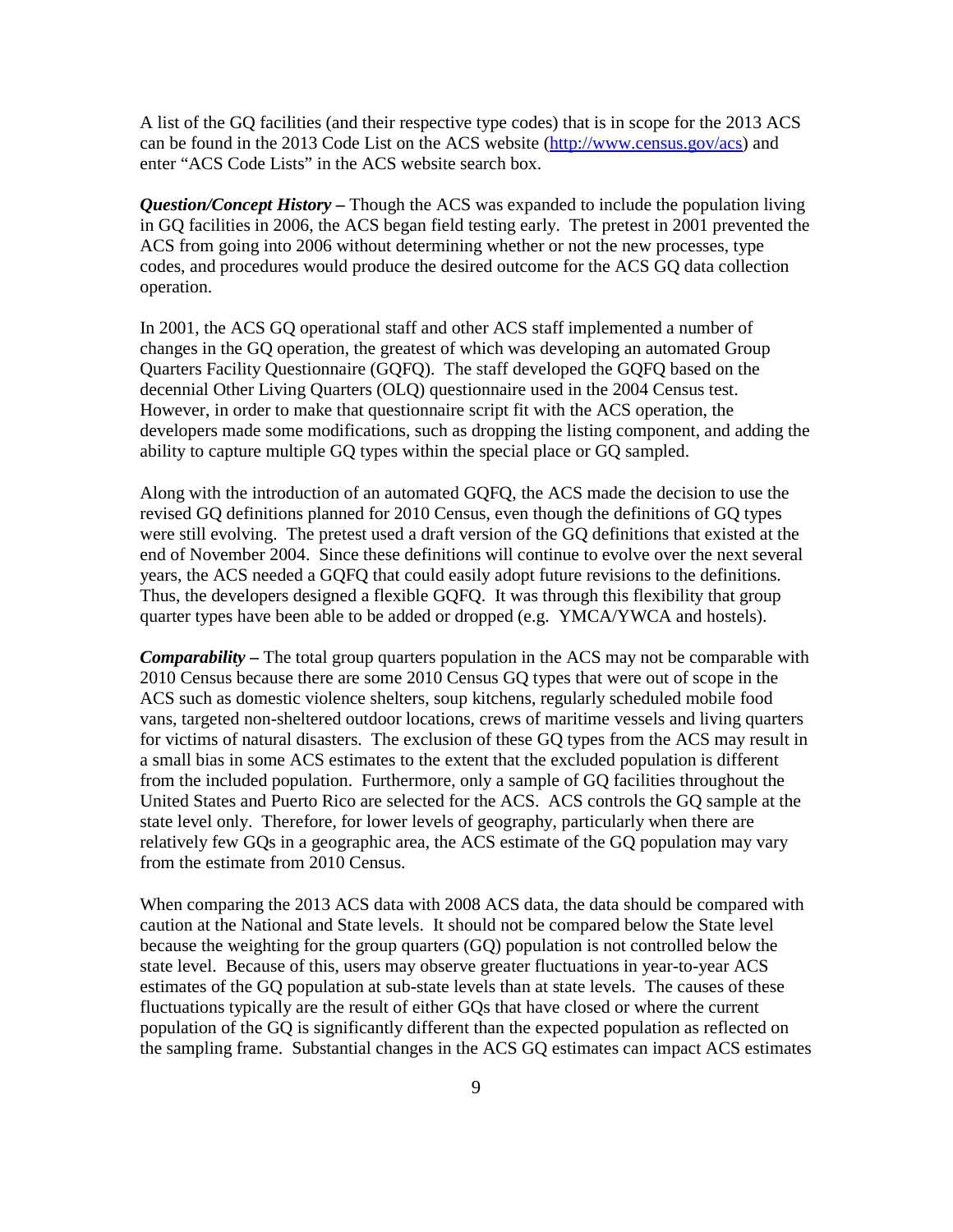of total population characteristics for areas where either the GQ population is a substantial proportion of the total population or where the GQ population may have very different characteristics than the total population as a whole. Users can assess the impact that year-toyear changes in sub-state GQ total population estimates have on the changes in total ACS population estimates by accessing Table B26001 on American FactFinder [\(http://factfinder2.census.gov\)](http://factfinder2.census.gov/). Users should also use their local knowledge to help determine whether the year-to-year change in the ACS estimate represents a real change in the GQ population or may be the result of the lack of adequate population controls for substate areas.

When comparing ACS GQ data across the years when group quarters data were collected, it must be noted that beginning in 2008 military transient quarters, YMCA/YWCA and hostels were no longer in scope. These data were collected in 2006 and 2007.

A complete list and definitions of the GQs that have been included in the ACS can be found in the 2013 Code List on the ACS website [\(http://www.census.gov/acs\)](http://www.census.gov/acs) and enter "ACS Code Lists" in the ACS website search box.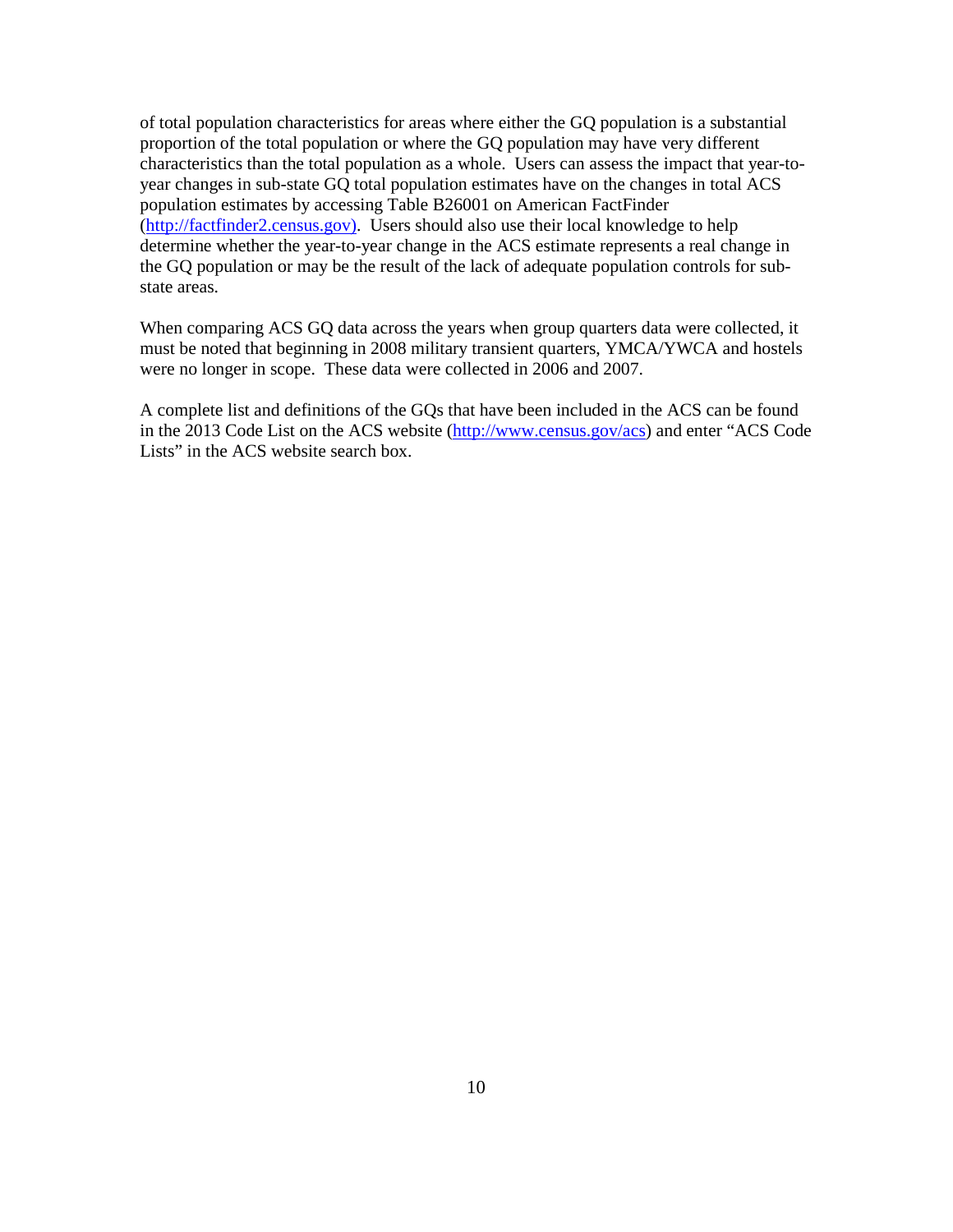## <span id="page-10-0"></span>**Housing Variables**

## <span id="page-10-1"></span>*Acreage (Cuerda)*

The data on acreage were obtained from Housing Question 4 in the 2013 American Community Survey (ACS). This question was asked at occupied and vacant one-family houses and mobile homes. The data for vacant units were obtained by asking a neighbor, real estate agent, building manager, or anyone else who had knowledge of the vacant unit in question.

This question determines a range of acres (cuerdas) on which the house or mobile home is located. A major purpose for this question, in conjunction with Housing Question 5 on agricultural sales, is to identify farm units. In previous ACS questionnaires and in the Census 2000, this question was used to determine single-family homes on 10 or more acres (cuerdas). The land may consist of more than one tract or plot. These tracts or plots are usually adjoining; however, they may be separated by a road, creek, another piece of land, etc.

In ACS prior to 2004 and in Census 2000, acreage was one of the variables used to determine specified owner- and renter-occupied housing units.

*Question/Concept History* – The 1996-1998 question asked, "Is this house or mobile home on less than 1 acre, 1 to less than 10 acres, or 10 or more acres." Since 1999, the question wording was changed to ask, "How many acres is this house or mobile home on?" and the second response category was modified to "1 to 9.9 acres." (In the Puerto Rico Community Survey, the question wording was changed to ask about cuerdas instead of acres.)

*Comparability –* Data on acreage in the 2013 ACS can be compared to previous ACS and Census 2000 acreage data.

#### <span id="page-10-2"></span>*Agricultural Sales*

Data on the sales of agricultural crops were obtained from Housing Question 5 in the 2013 American Community Survey (ACS). The question was asked at occupied one-family houses and mobile homes located on lots of 1 or more acres (cuerdas). Data for this question exclude units on lots of less than 1 acre (cuerda), units located in structures containing two or more units, and all vacant units. This question refers to the total amount (before taxes and expenses) received in the 12 months prior to the interview, from the sale of crops, vegetables, fruits, nuts, livestock and livestock products, and nursery and forest products, produced on "this property." Respondents new to a unit were to estimate total agricultural sales from the 12 months prior to the interview even if some portion of the sales had been made by previous occupants of the unit.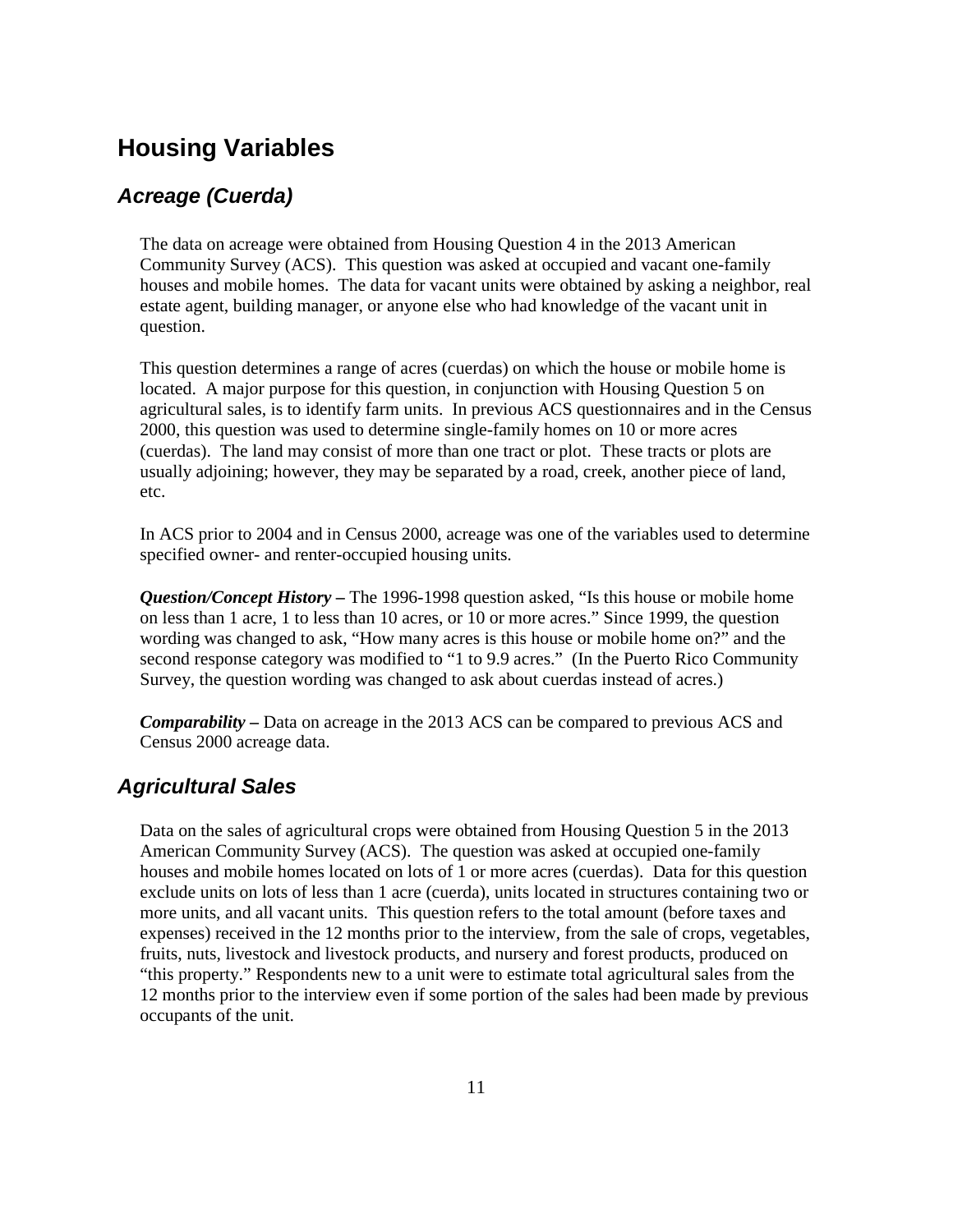This question is used mainly to classify housing units as farm or nonfarm residences, not to provide detailed information on the sale of agricultural products. Detailed information on the sale of agricultural products is provided by the Census of Agriculture, which is conducted by the U.S. Department of Agriculture/National Agricultural Statistics Service (see [http://www.agcensus.usda.gov\)](http://www.agcensus.usda.gov/).

*Question/Concept History –* On the 1996-1998 ACS questionnaires, there were just two response categories to indicate whether or not the amount of sales was over \$1,000. Since 1999, the question has included a series of response categories for the amount of the agricultural sales.

*Comparability –* Data on agricultural sales in the 2013 ACS can be compared to previous ACS and Census 2000 agricultural sales data.

#### <span id="page-11-0"></span>*Bedrooms*

The data on bedrooms were obtained from Housing Question 7b in the 2013 American Community Survey (ACS). The question was asked at both occupied and vacant housing units. The number of bedrooms is the count of rooms designed to be used as bedrooms, that is, the number of rooms that would be listed as bedrooms if the house, apartment, or mobile home were on the market for sale or for rent. Included are all rooms intended to be used as bedrooms even if they currently are being used for some other purpose. A housing unit consisting of only one room is classified, by definition, as having no bedroom.

Bedrooms provide the basis for estimating the amount of living and sleeping spaces within a housing unit. These data allow officials to evaluate the adequacy of the housing stock to shelter the population, and to determine any housing deficiencies in neighborhoods. The data also allow officials to track the changing physical characteristics of the housing inventory over time.

*Question/Concept History* **–** The 1996-1998 ACS question provided a response category for "None" and space for the respondent to enter a number of bedrooms. From 1999-2007, the question provided pre-coded response categories from "No bedroom" to "5 or more bedrooms." Starting in 2008, the question became the second part of a two-part question that linked the number of "rooms" and number of "bedrooms" questions together. In addition, the wording of the question was changed to ask, "How many of these rooms are bedrooms?" Additional changes introduced in 2008 included removing the pre-coded response categories and adding a write-in box for the respondent to enter the number of bedrooms, providing the rule to use for defining a "bedroom" as an instruction, and providing an additional instruction addressing efficiency and studio apartments - *"If this is an efficiency/studio apartment, print '0'.*"

**Limitation of the Data** – The Census Bureau tested the changes introduced to the 2008 version of the bedrooms question in the 2006 ACS Content Test. The results of this testing show that the changes may introduce an inconsistency in the data produced for this question as observed from the years 2007 to 2008, see "2006 ACS Content Test Evaluation Report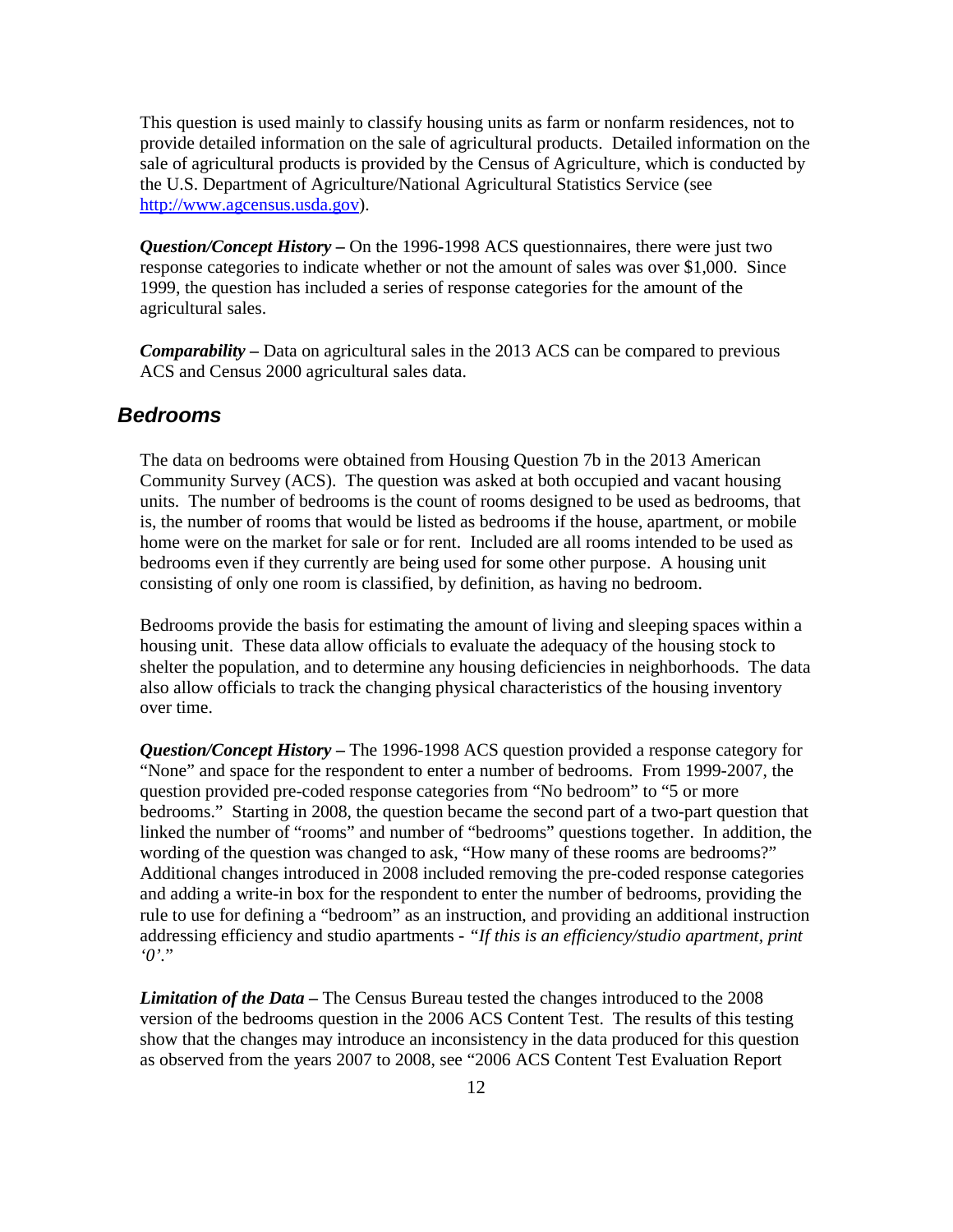Covering Rooms and Bedrooms" on the ACS website [\(http://www.census.gov/acs\)](http://www.census.gov/acs) and enter the paper title in the ACS website search box.

*Comparability* – Caution should be used when comparing ACS data on bedrooms from the years 2008 and after with both pre-2008 ACS and Census 2000 data. Changes made to the bedrooms question between the 2007 and 2008 ACS involving the wording as well as the response option resulted in an inconsistency in the ACS data. This inconsistency in the data was most noticeable as an increase in "No bedroom" responses and as a decrease in "1 bedroom" to "3 bedrooms" responses.

#### <span id="page-12-0"></span>*Business on Property*

The data for business on property were obtained from Housing Question 6 in the 2013 American Community Survey (ACS). The question was asked at occupied and vacant onefamily houses and mobile homes. A business must be easily recognizable from the outside. It usually will have a separate outside entrance and have the appearance of a business, such as a grocery store, restaurant, or barbershop. It may be either attached to the house or mobile home or be located elsewhere on the property. Those housing units in which a room is used for business or professional purposes and have no recognizable alterations to the outside are not considered to have a business. Medical offices are considered businesses for tabulation purposes.

In ACS prior to 2004 and in Census 2000, business on property was one of the variables used to determine specified owner- and renter-occupied housing units.

Business on property provides information on whether certain housing units should be excluded from statistics on rent, value, and shelter costs. The data provide a means to allow comparisons to be made to earlier census data by identifying information for comparable select groups of housing units without a business or medical office on the property.

*Question/Concept History* **–** Since 1999, the 1996-1998 ACS questions were changed to add parentheses to the question wording: "Is there a business (such as a store or barber shop) or a medical office on this property?"

*Comparability –* Data on business on property in the 2013 ACS can be compared to previous ACS and Census 2000 business on property data.

#### <span id="page-12-1"></span>*Computer and Internet Use*

The 2008 Broadband Improvement Act mandated the collection of data about computer and Internet use. As a result, three questions were added to the 2013 American Community Survey (ACS) to measure these topics. Data about computer and Internet use were derived from answers to Question 9, Question 10, and Question 11 on the 2013 ACS, and are asked of all occupied housing units.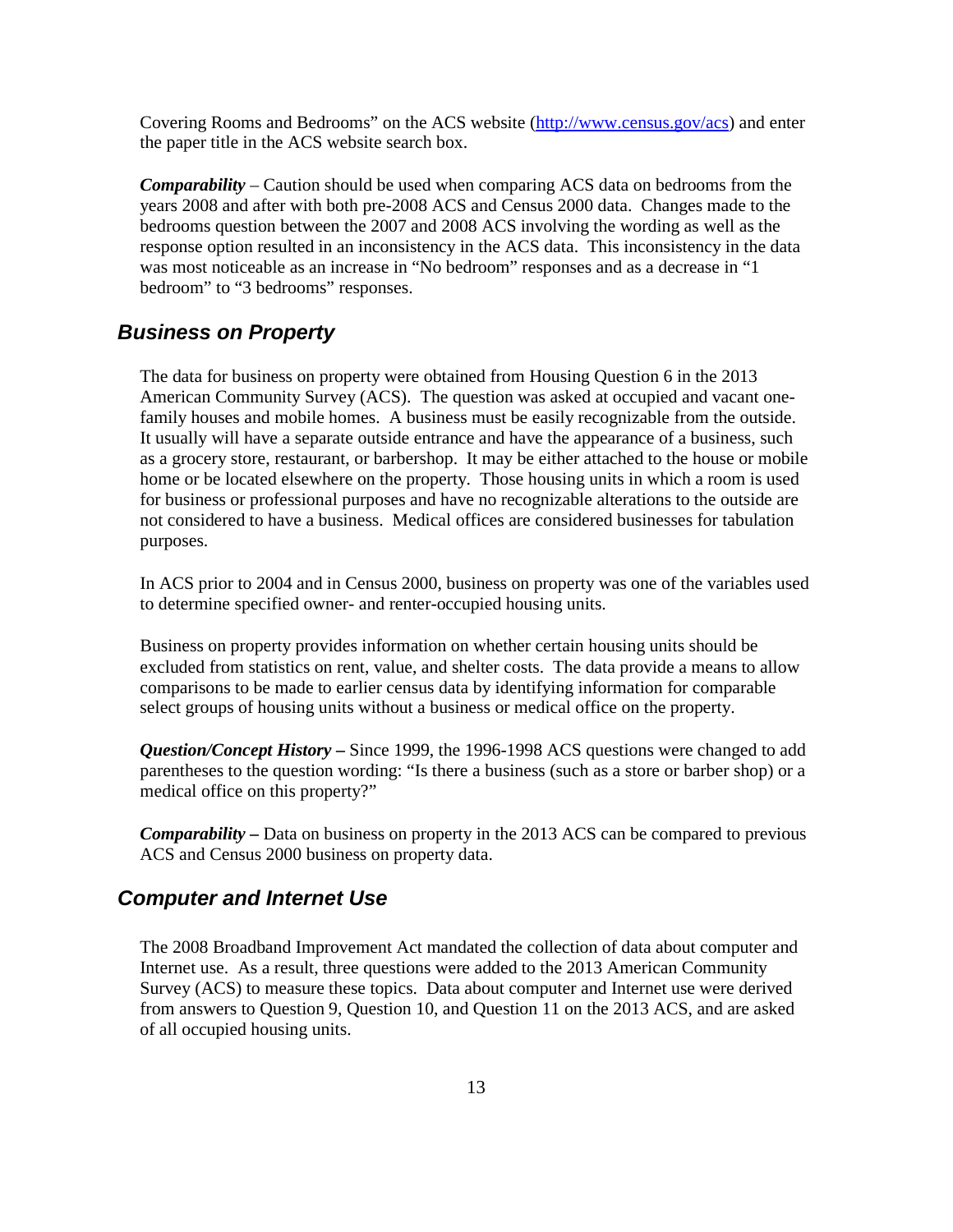The computer use question (Question 9) asked if anyone in the household owned or used a computer and included three response categories for a desktop/laptop, a handheld computer, or some other type of computer. Respondents selected a checkbox for "Yes" or "No" for each response category. Respondents could select all categories that applied.

Respondents who checked "Yes" for the some other type of computer category are asked to write in descriptions of their computer types. These are mostly used for internal purposes, although some people may write in a type of computer that can be reclassified as a desktop/laptop or handheld computer.

Question 10 asked if any member of the household accesses the Internet. "Access" refers to whether or not someone in the household uses or connects to the Internet, regardless of whether or not they pay for the service. Respondents were to select only ONE of the following choices:

**Yes, with a subscription to an Internet service –** This category includes housing units where someone pays to access the Internet through a service such as a data plan for a mobile phone, a cable modem, DSL or other type of service. This will normally refer to a service that someone is billed for directly for Internet alone or sometimes as part of a bundle.

**Yes, without a subscription to an Internet service–** Some respondents may live in a city or town that provides free Internet services for their residents. In addition, some colleges or universities provide Internet services. These are examples of cases where respondents may be able to access the Internet without a subscription.

**No Internet access at this house, apartment, or mobile home-** This category includes housing units where no one connects to or uses the Internet using a paid service or any free services.

If a respondent answers "Yes, with a subscription to an Internet service" to Question 10, they are asked to select the type of Internet subscription in Question 11. Respondents select a checkbox for "Yes" or "No" for each of seven types of services: dial-up, DSL, cable, fiberoptic, mobile broadband, satellite, or some other service. Respondents could select "Yes" for all categories that apply.

If a respondent selected "Yes" to the "some other service" category, they are asked to write in a description of the type of Internet service. These codes are primarily used internally, although some people may write in a type of Internet service that can be reclassified into another category such as DSL, fiber-optic or satellite service.

These data will be used by a variety of government agencies, local communities, and other data users. The Federal Communications Commission (FCC) will use these statistics to measure the nationwide development of broadband access, as well as the successful deployment of the next generation of broadband technology. These data will also allow the FCC to develop measures to increase access to broadband technology and decrease barriers.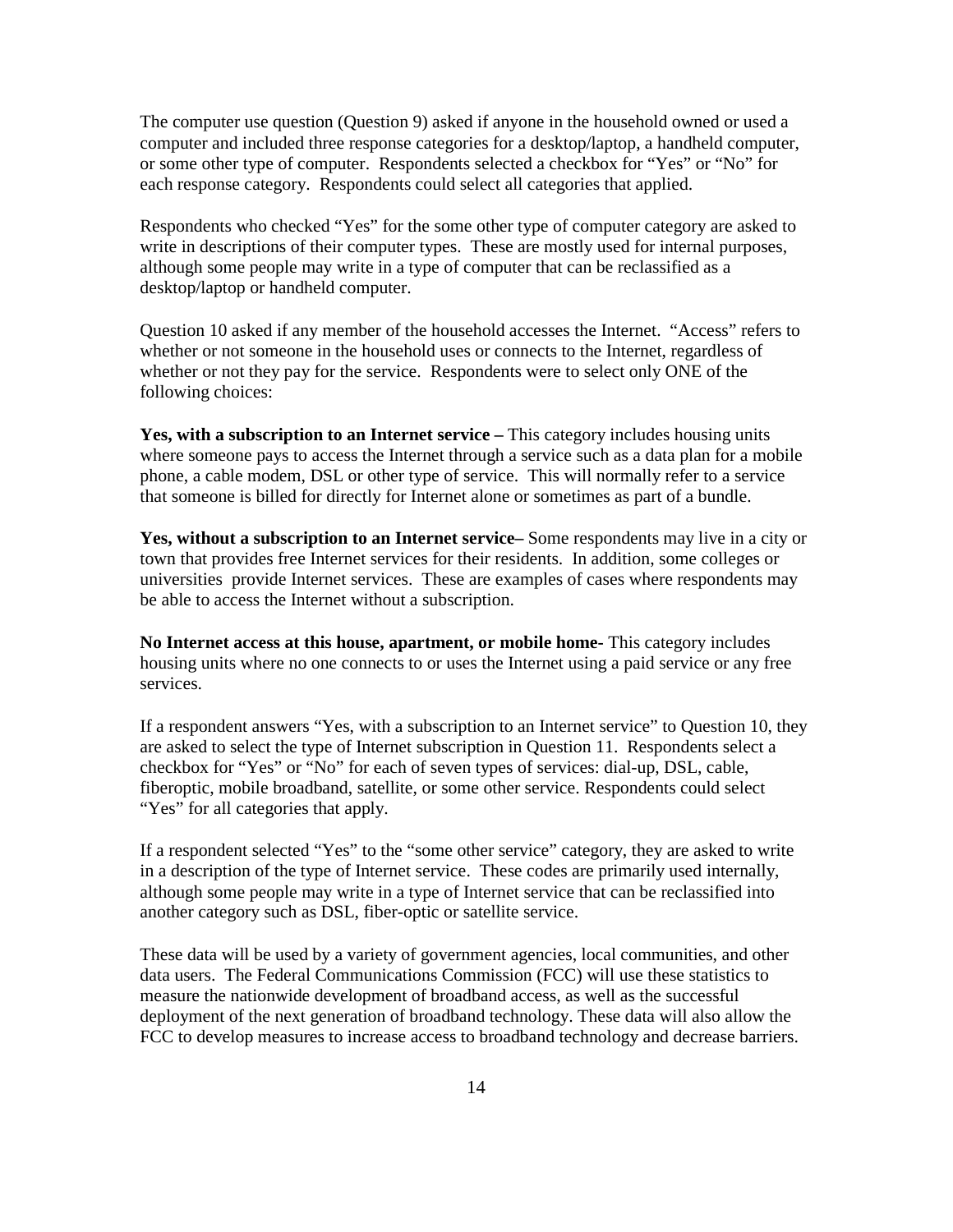The National Telecommunications and Information Administration (NTIA) will use these data to provide grants that help expand public access to broadband service and fund broadband education and support, particularly to groups that have traditionally underutilized broadband technology.

State and local governments may be able to use these data to evaluate access to broadband in their communities, and institute policies and programs to increase access for areas with less connectivity. Businesses and non-profits can use these statistics to analyze computer and Internet usage in their communities.

*Question/Concept History –* The computer and Internet use questions were added to the ACS in 2013 and were mandated by the 2008 Broadband Improvement Act.

*Limitation of the Data* – These questions are not asked for the group quarters population, so would not include data about people living in housing such as dorms, prisons, nursing homes, etc.

For more information, visit the ACS website [\(http://www.census.gov/acs\)](http://www.census.gov/acs).

*Comparability –* Data prior to 2013 are not available because 2013 was the first year that these questions were collected using the ACS.

Data about computer and Internet use also has been collected sporadically from the Current Population Survey (CPS) since 1984. Both surveys exclude those living in group quarters. However, users should note CPS data is not necessarily comparable to ACS data in several important ways. First, unlike the ACS, some CPS questions are asked at the person level. In addition, the CPS questions and answer categories have changed multiple times over the years. Therefore, comparable data may not be available for certain questions during some years. In addition, some questions may appear to have similar wording as the ACS questions, but may not have been asked of the same type of people.

#### <span id="page-14-0"></span>*Condominium Status and Fee*

The data on condominium housing units were obtained from Housing Question 16 in the 2013 American Community Survey (ACS). The question was asked at occupied housing units.

**Condominium Status –** Condominium is a type of ownership that enables a person to own an apartment or house in a development of similarly owned units and to hold a common or joint ownership in some or all of the common areas and facilities such as land, roof, hallways, entrances, elevators, swimming pool, etc. Condominiums may be single-family houses as well as units in apartment buildings. A unit does not need to be occupied by the owner to be counted as a condominium.

**Condominium Fee –** A condominium fee normally is charged monthly to the owners of the individual condominium units by the condominium owners' association to cover operating,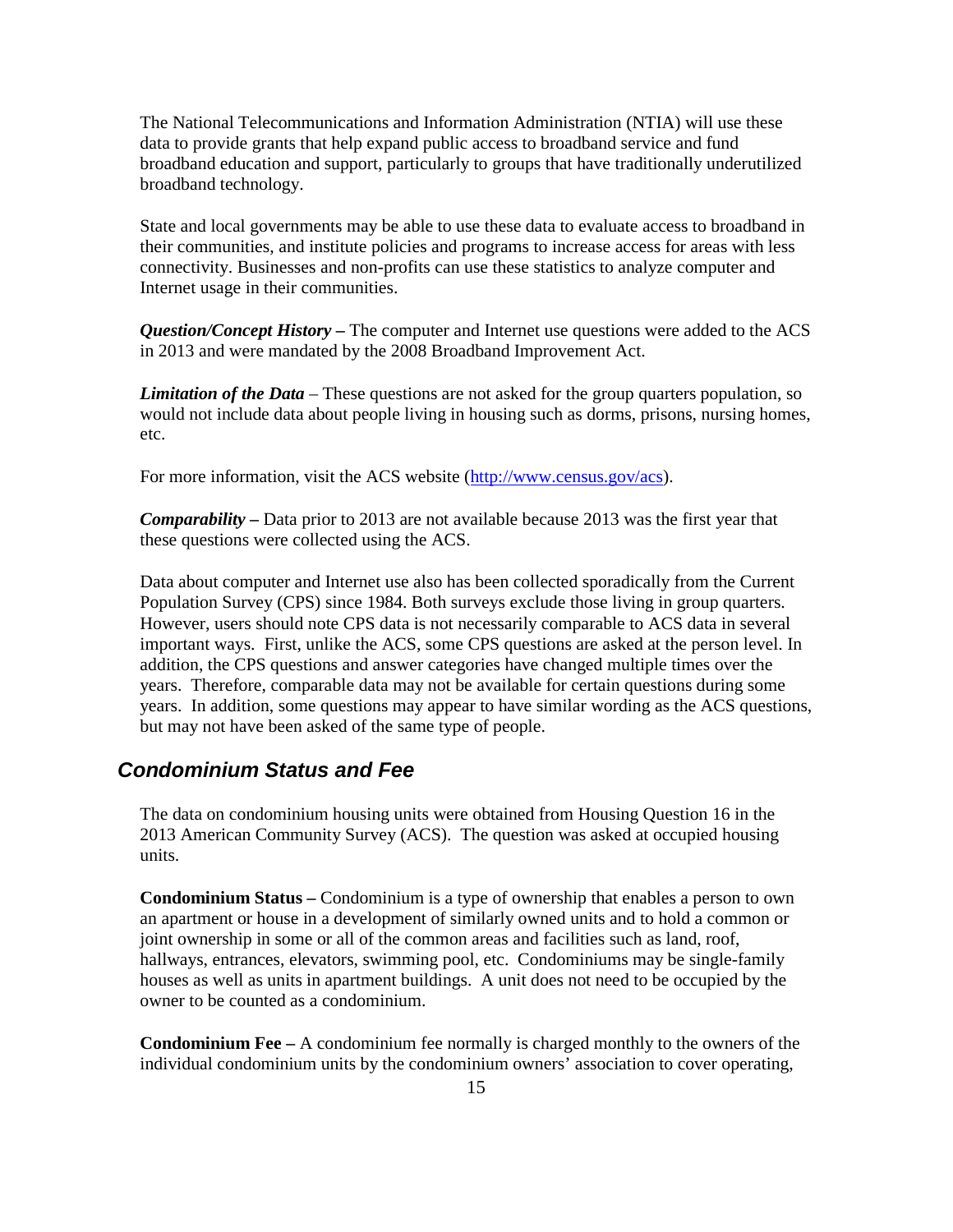maintenance, administrative, and improvement costs of the common property (grounds, halls, lobby, parking areas, laundry rooms, swimming pool, etc.). The costs for utilities and/or fuels may be included in the condominium fee if the units do not have separate meters.

Data on condominium fees may include real estate taxes and/or insurance payments for the common property, but do not include real estate taxes or fire, hazard, and flood insurance reported in Housing Questions 20 and 21 (in the 2013 ACS) for the individual unit.

Amounts reported were the regular monthly payment, even if paid by someone outside the household or remain unpaid. Costs were estimated as closely as possible when exact costs were not known.

The data from this question were added to payments for mortgages (both first, second, home equity loans, and other junior mortgages); real estate taxes; fire hazard, and flood insurance payments; and utilities and fuels to derive "Selected Monthly Owner Costs" and "Selected Monthly Owner Costs as a Percentage of Household Income" for condominium owners. These data provide information on the cost of home ownership and offer an excellent measure of housing affordability and excessive shelter costs.

By listing the condominium status and fee separately on the questionnaire, the data also serve to improving the accuracy of estimating monthly housing costs for mortgaged owners.

*Question/Concept History* **–** Since 1996, the ACS included the question on condominium status with one that asked for condominium fees. The words "or mobile home," and an instruction for renters to enter the amount of the condominium fee only if the fee was in addition to rent, were added starting in 1999.

*Comparability –* Data on condominium status and fee in the 2013 ACS can be compared to previous ACS and Census 2000 condominium status and fee data.

#### <span id="page-15-0"></span>*Contract Rent*

The data on contract rent (also referred to as "rent asked" for vacant units) were obtained from Housing Question 18a in the 2013 American Community Survey (ACS). The question was asked at occupied housing units that were for rent, vacant housing units that were for rent, and vacant units rented but not occupied at the time of interview.

Housing units that are renter occupied without payment of rent are shown separately as "No rent paid." The unit may be owned by friends or relatives who live elsewhere and who allow occupancy without charge. Rent-free houses or apartments may be provided to compensate caretakers, ministers, tenant farmers, sharecroppers, or others.

Contract rent is the monthly rent agreed to or contracted for, regardless of any furnishings, utilities, fees, meals, or services that may be included. For vacant units, it is the monthly rent asked for the rental unit at the time of interview.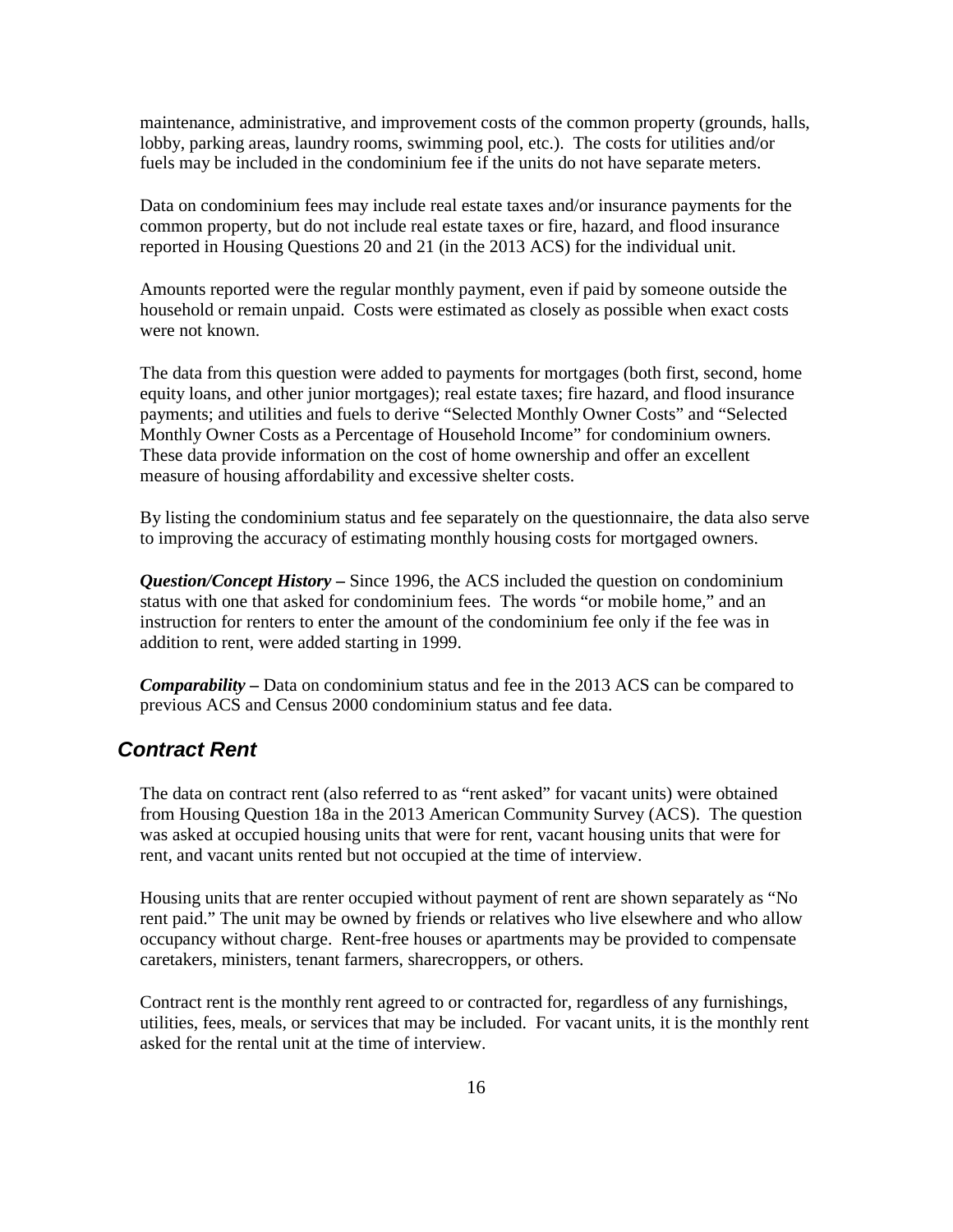If the contract rent includes rent for a business unit or for living quarters occupied by another household, only that part of the rent estimated to be for the respondent's unit was included. Excluded was any rent paid for additional units or for business premises.

If a renter pays rent to the owner of a condominium or cooperative, and the condominium fee or cooperative carrying charge also is paid by the renter to the owner, the condominium fee or carrying charge was included as rent.

If a renter receives payments from lodgers or roomers who are listed as members of the household, the rent without deduction for any payments received from the lodgers or roomers, was to be reported. The respondent was to report the rent agreed to or contracted for even if paid by someone else such as friends or relatives living elsewhere, a church or welfare agency, or the government through subsidies or vouchers.

Contract rent provides information on the monthly housing cost expenses for renters. When the data is used in conjunction with utility costs and income data, the information offers an excellent measure of housing affordability and excessive shelter costs. The data also serve to aid in the development of housing programs to meet the needs of people at different economic levels, and to provide assistance to agencies in determining policies on fair rent.

**Median and Quartile Contract Rent –** The median divides the rent distribution into two equal parts: one-half of the cases falling below the median contract rent and one-half above the median. Quartiles divide the rent distribution into four equal parts. Median and quartile contract rent are computed on the basis of a standard distribution. (See the "Median Standard [Distributions"](#page-144-0) section in [Appendix A.](#page-137-2)) In computing median and quartile contract rent, units reported as "No rent paid" are excluded. Median and quartile rent calculations are rounded to the nearest whole dollar. Upper and lower quartiles can be used to note large rent differences among various geographic areas. (For more information on medians and quartiles, see ["Derived Measures.](#page-130-0)")

**Aggregate Contract Rent –** Aggregate contract rent is calculated by adding all of the contract rents for occupied housing units in an area. Aggregate contract rent is rounded to the nearest hundred dollars. This explanation is comparable to the description used for Aggregate Gross Rent. (For more information, see "Aggregate" under ["Derived Measures.](#page-130-0)")

**Aggregate Rent Asked** – Aggregate rent asked is calculated by adding all of the rents for vacant-for-rent housing units in an area. Aggregate rent asked is subject to rounding, which means that all cells in a matrix are rounded to the nearest hundred dollars. (For more information, see "Aggregate" under ["Derived Measures.](#page-130-0)")

*Question/Concept History* **–** Since 1996, the ACS questionnaires provided a space for the respondent to enter a dollar amount. The words "or mobile home" were added to the question starting in 1999 to be more inclusive of the structure type. Since 2004, contract rent has been shown for all renter-occupied housing units. In previous years (1996-2003), it was shown only for specified renter-occupied housing units.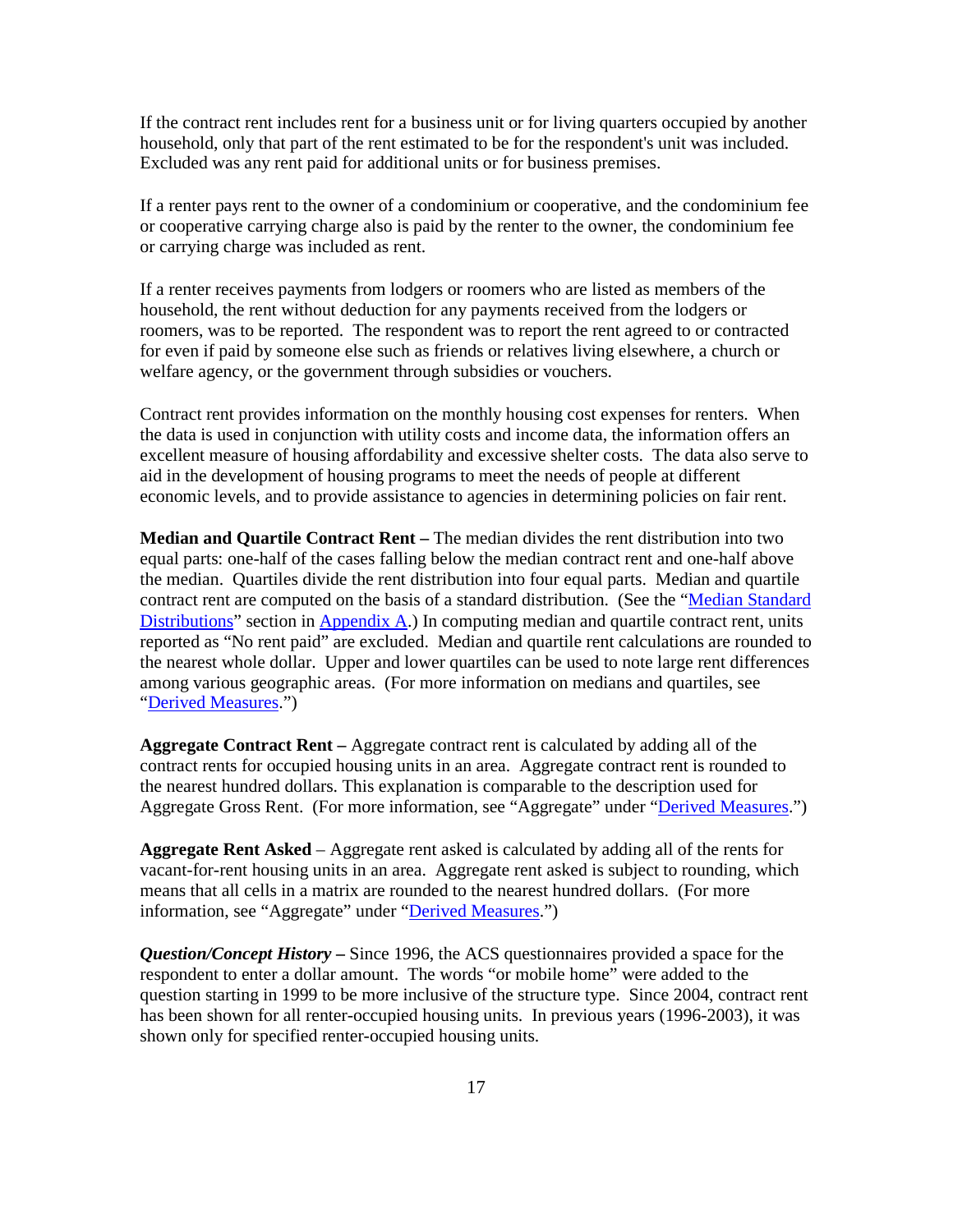*Comparability –* Data on contract rent in the 2013 ACS should not be compared to Census 2000 contract rent data. For Census 2000, tables were not released for total renter-occupied units. The universe in Census 2000 was "specified renter-occupied housing units" whereas the universe in the ACS is "renter occupied housing units," thus comparisons cannot be made between these two data sets.

## <span id="page-17-0"></span>*Food Stamp/Supplemental Nutrition Assistance Program Benefits (SNAP)*

<span id="page-17-1"></span>The data on Food Stamp benefits were obtained from Housing Question 15 in the 2013 American Community Survey (ACS). The Food Stamp Act of 1977 defines this federallyfunded program as one intended to "permit low-income households to obtain a more nutritious diet" (from Title XIII of Public Law 95-113, The Food Stamp Act of 1977, declaration of policy). Food purchasing power is increased by providing eligible households with coupons or cards that can be used to purchase food. The Food and Nutrition Service (FNS) of the U.S. Department of Agriculture (USDA) administers the Food Stamp Program through state and local welfare offices. The Food Stamp Program is the major national income support program to which all low-income and low-resource households, regardless of household characteristics, are eligible. In Puerto Rico, the program is named Nutritional Assistance for Puerto Rico (NAP).

On October 1, 2008, the Federal Food Stamp program was renamed SNAP (Supplemental Nutrition Assistance Program).

Respondents were asked if one or more of the current members received food stamps or a food stamp benefit card during the past 12 months. Respondents were also asked to include benefits from the Supplemental Nutrition Assistance Program (SNAP) (or Nutritional Assistance for Puerto Rico (NAP)) in order to incorporate the program name change.

*Question/Concept History –* The 1996-1998 ACS asked for a 12-month amount for the value of the food stamps following the Yes response category. For the 1999-2002 ACS, the words "Food Stamps" were capitalized in the question following the Yes response category, and the instruction "Past 12 months' value – *Dollars"* was added. Since 2003, the words "received during the past 12 months" were added to the question following the Yes response category. Beginning in 2008, the value of food stamps received was no longer collected; the wording of the question was changed from "At anytime during the past 12 months" to "In the past 12 months," and the term "*food stamp benefit card*" was added.

Adding the text "food stamps benefit card" to the question text and removing the dollar amount portion of the question resulted in a statistically significant increase in the recipiency rate for food stamps because of a decrease in item nonresponse rate.

*Limitation of the Data* – Beginning in 2006, the population in group quarters (GQ) is included in the ACS. Many types of GQ populations have food stamp distributions that are very different from the household population. The inclusion of the GQ population could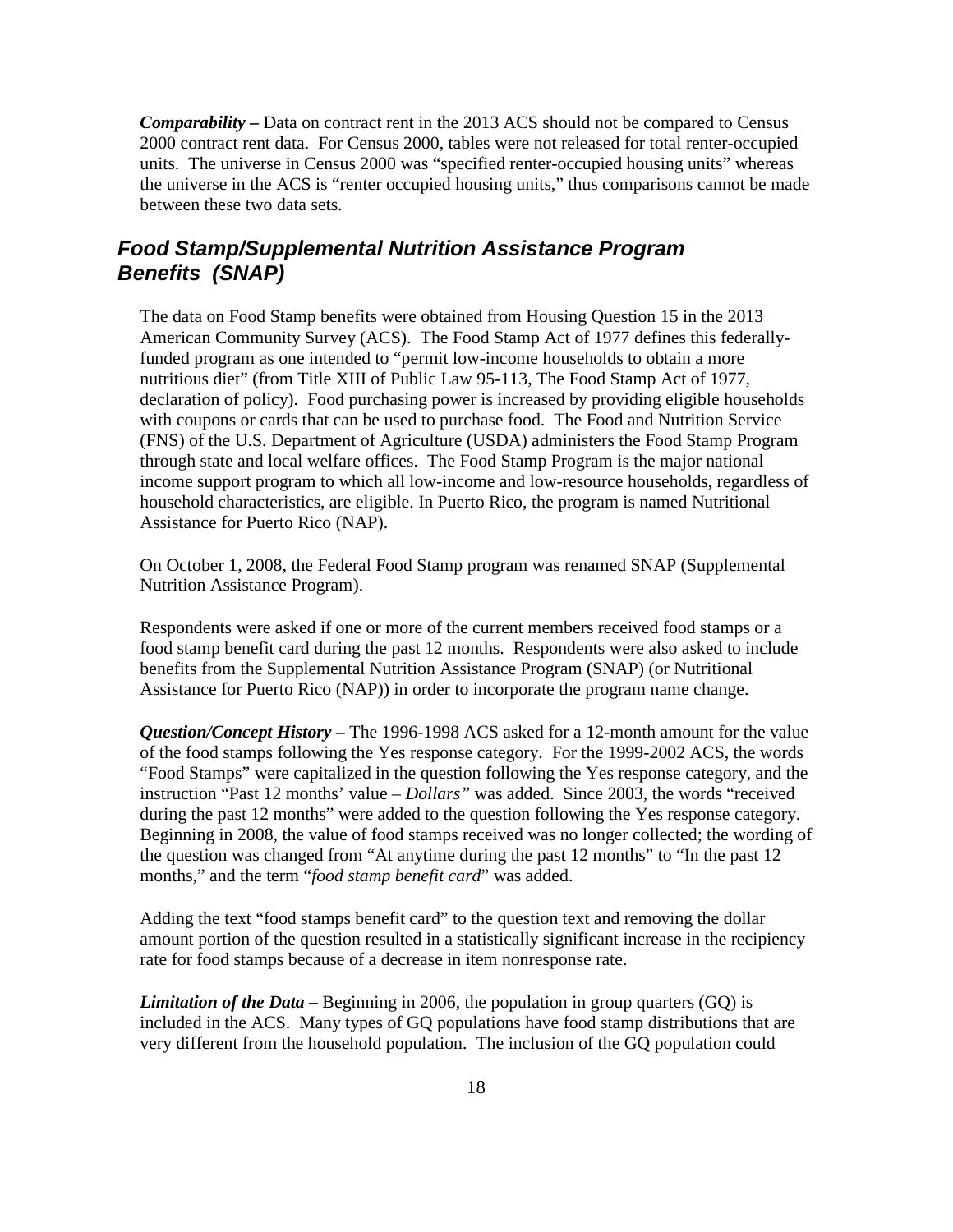therefore have a noticeable impact on the food stamp distribution. This is particularly true for areas with a substantial GQ population.

The Census Bureau tested the changes introduced to the 2008 version of the Food Stamp benefits question in the 2006 ACS Content Test. The results of this testing show that the changes may introduce an inconsistency in the data produced for this question as observed from the years 2007 to 2008, see "2006 ACS Content Test Evaluation Report Covering Receipt Food Stamps" on the ACS website [\(http://www.census.gov/acs\)](http://www.census.gov/acs) and enter the paper title in the ACS website search box.

*Comparability –* The Food Stamp/SNAP question was not asked in Census 2000. Because of the wording change on the 2008 ACS questionnaire, you cannot compare data before and after 2008.

#### <span id="page-18-0"></span>*Gross Rent*

The data on gross rent were obtained from answers to Housing Questions 14a-d and 18a in the 2013 American Community Survey (ACS). Gross rent is the [contract rent](#page-15-0) plus the estimated average monthly cost of [utilities](#page-38-0) (electricity, gas, and water and sewer) and fuels (oil, coal, kerosene, wood, etc.) if these are paid by the renter (or paid for the renter by someone else). Gross rent is intended to eliminate differentials that result from varying practices with respect to the inclusion of utilities and fuels as part of the rental payment. The estimated costs of water and sewer, and fuels are reported on a 12-month basis but are converted to monthly figures for the tabulations. Renter units occupied without payment of rent are shown separately as "No rent paid" in the tabulations.

Gross rent provides information on the monthly housing cost expenses for renters. When the data is used in conjunction with income data, the information offers an excellent measure of housing affordability and excessive shelter costs. The data also serve to aid in the development of housing programs to meet the needs of people at different economic levels, and to provide assistance to agencies in determining policies on fair rent.

**Adjusting Gross Rent for Inflation –** To inflate gross rent amounts from previous years, the dollar values are inflated to the latest year's dollar values by multiplying by a factor equal to the average annual Consumer Price Index (CPI-U-RS) factor for the current year, divided by the average annual CPI-U-RS factor for the earlier/earliest year.

**Median Gross Rent** – Median gross rent divides the gross rent distribution into two equal parts: one-half of the cases falling below the median gross rent and one-half above the median. Median gross rent is computed on the basis of a standard distribution. (See the ["Median Standard Distributions"](#page-144-0) section in [Appendix A.](#page-137-2)) Median gross rent is rounded to the nearest whole dollar. (For more information on medians, see ["Derived Measures.](#page-130-0)")

**Aggregate Gross Rent –** Aggregate gross rent is calculated by adding together all the gross rents for all specified housing units in an area. Aggregate gross rent is rounded to the nearest hundred dollars. (For more information, see "Aggregate" under ["Derived Measures.](#page-130-0)")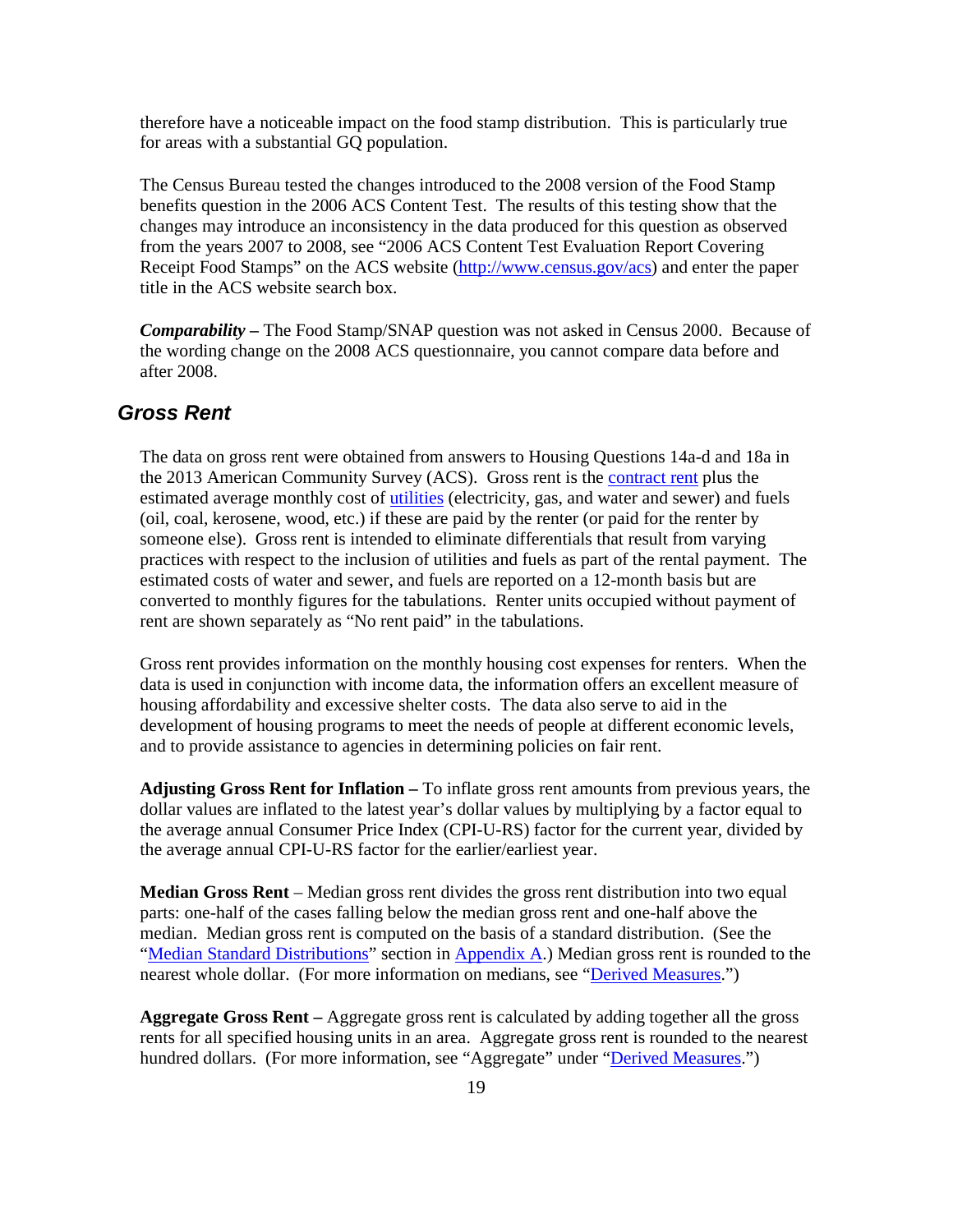*Question/Concept History* **–** Since 1996, the ACS questions have remained the same.

*Comparability –* Data on gross rent in the 2013 ACS should not be compared to Census 2000 gross rent data. For Census 2000, tables were not released for total renter-occupied units. The universe in Census 2000 was "specified renter-occupied housing units" whereas the universe in the ACS is "renter occupied housing units," thus comparisons cannot be made between these two data sets.

#### <span id="page-19-0"></span>*Gross Rent as a Percentage of Household Income*

Gross rent as a percentage of household income is a computed ratio of monthly gross rent to monthly household income (total household income divided by 12). The ratio is computed separately for each unit and is rounded to the nearest tenth. Units for which no rent is paid and units occupied by households that reported no income or a net loss comprise the category, "Not computed."

Gross rent as a percentage of household income provides information on the monthly housing cost expenses for renters. The information offers an excellent measure of housing affordability and excessive shelter costs. The data also serve to aid in the development of housing programs to meet the needs of people at different economic levels, and to provide assistance to agencies in determining policies on fair rent.

**Median Gross Rent as a Percentage of Household Income –** This measure divides the gross rent as a percentage of household income distribution into two equal parts: one-half of the cases falling below the median gross rent as a percentage of household income and onehalf above the median. Median gross rent as a percentage of household income is computed on the basis of a standard distribution. (See the ["Median Standard Distributions"](#page-144-0) section in [Appendix A.](#page-137-2)) Median gross rent as a percentage of household income is rounded to the nearest tenth. (For more information on medians, see ["Derived Measures.](#page-130-0)")

*Comparability –* Data on gross rent as a percentage of household income in the 2013 ACS should not be compared to Census 2000 gross rent as a percentage of household income data. For Census 2000, tables were not released for total renter-occupied units. The universe in Census 2000 was "specified renter-occupied housing units" whereas the universe in the ACS is "renter occupied housing units," thus comparisons cannot be made between these two data sets.

#### <span id="page-19-1"></span>*Homeowner Vacancy Rate*

<span id="page-19-2"></span>See [Vacancy Status.](#page-39-0)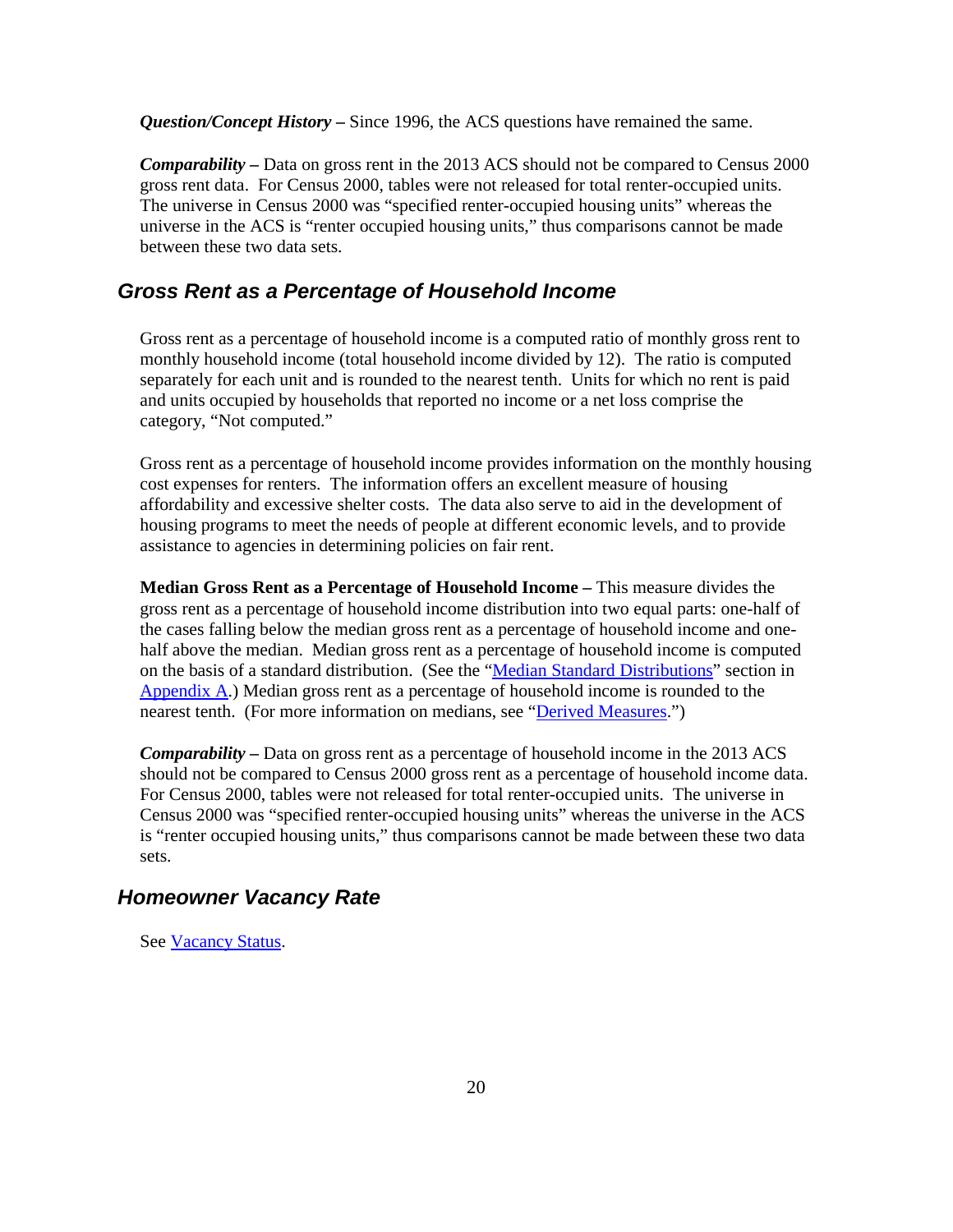#### *House Heating Fuel*

The data on house heating fuel were obtained from Housing Question 13 in the 2013 American Community Survey (ACS). The question was asked at occupied housing units. The data show the type of fuel used most to heat the house, apartment, or mobile home.

House heating fuel provides information on energy supply and consumption. These data are used by planners to identify the types of fuel used in certain areas and the consequences this usage may have on the area. The data also serve to aid in forecasting the need for future energy needs and power facilities such as generating plants, long distance pipelines for oil or natural gas, and long distance transmission lines for electricity.

House heating fuel is categorized on the ACS questionnaire as follows:

**Utility Gas –** This category includes gas piped through underground pipes from a central system to serve the neighborhood.

**Bottled, Tank, or LP Gas** – This category includes liquid propane gas stored in bottles or tanks that are refilled or exchanged when empty.

**Electricity –** This category includes electricity that is generally supplied by means of above or underground electric power lines.

**Fuel Oil, Kerosene, etc. –** This category includes fuel oil, kerosene, gasoline, alcohol, and other combustible liquids.

**Coal or Coke –** This category includes coal or coke that is usually distributed by truck.

**Wood –** This category includes purchased wood, wood cut by household members on their property or elsewhere, driftwood, sawmill or construction scraps, or the like.

**Solar Energy –** This category includes heat provided by sunlight that is collected, stored, and actively distributed to most of the rooms.

**Other Fuel –** This category includes all other fuels not specified elsewhere.

**No Fuel Used –** This category includes units that do not use any fuel or that do not have heating equipment.

*Question/Concept History* **–** Since 1996, the ACS questions have remained the same.

*Comparability –* Data on house heating fuel in the 2013 ACS can be compared to previous ACS and Census 2000 house heating fuel data.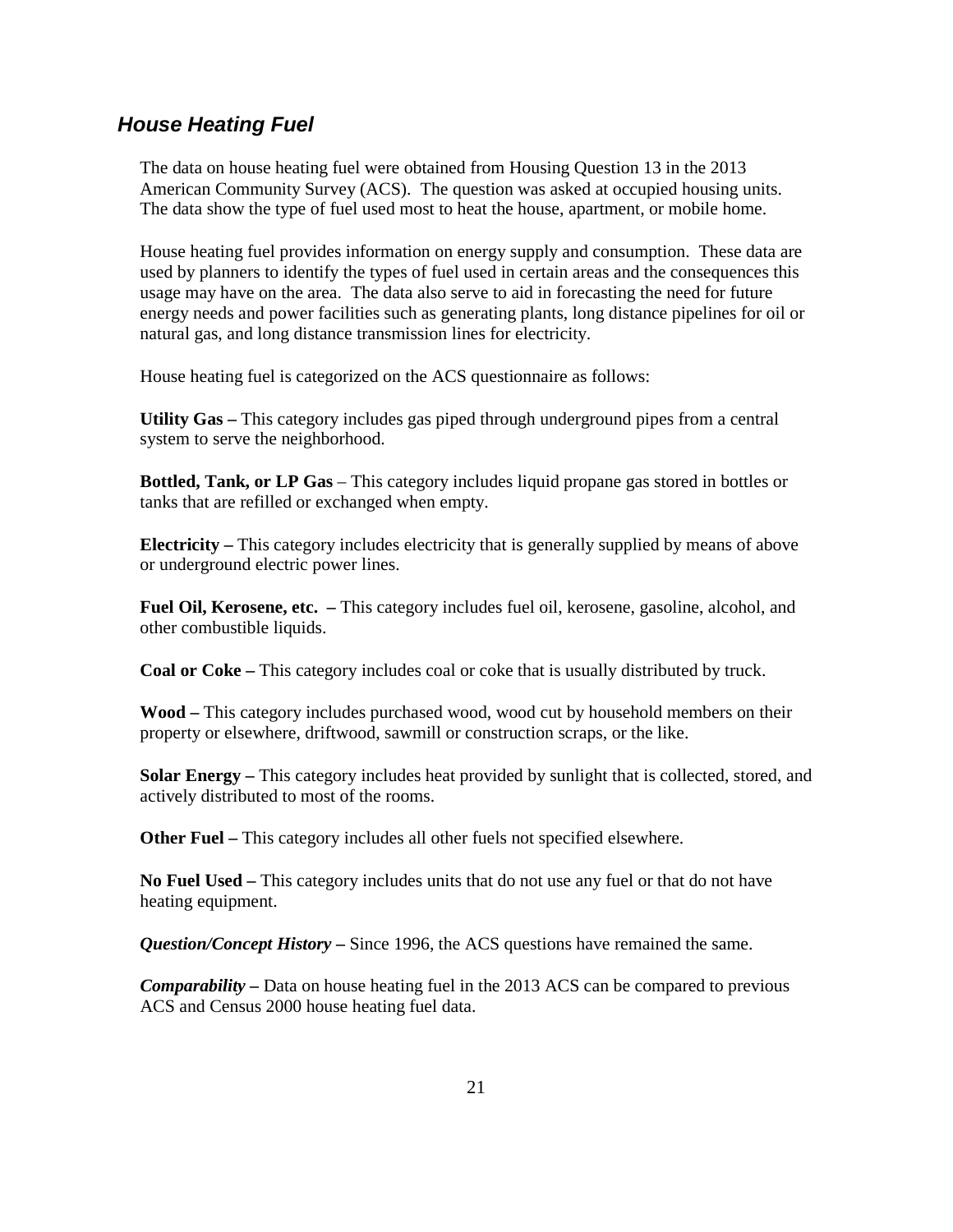#### <span id="page-21-0"></span>*Household Size*

This question is based on the count of people in occupied housing units. All people occupying the housing unit are counted, including the householder, occupants related to the householder, and lodgers, roomers, boarders, and so forth.

**Average Household Size of Occupied Unit –** A measure obtained by dividing the number of people living in occupied housing units by the total number of occupied housing units. This measure is rounded to the nearest hundredth.

**Average Household Size of Owner-occupied Unit –** A measure obtained by dividing the number of people living in owner-occupied housing units by the total number of owneroccupied housing units. This measure is rounded to the nearest hundredth.

**Average Household Size of Renter-occupied Unit –** A measure obtained by dividing the number of people living in renter-occupied housing units by the total number of renteroccupied housing units. This measure is rounded to the nearest hundredth.

*Comparability –* Data on household size in the 2013 ACS can be compared to previous ACS data. The ACS estimates of household size differ from those obtained from the 2010 Census. For more information, see "Comparing 2010 American Community Survey 1-Year Estimates of Occupancy Status, Vacancy Status, and Household Size with the 2010 Census – Preliminary Results" on the ACS website [\(http://www.census.gov/acs\)](http://www.census.gov/acs) and enter the paper title in the ACS website search box.

### <span id="page-21-1"></span>*Housing Units*

See [Living Quarters.](#page-6-0)

#### <span id="page-21-2"></span>*Insurance for Fire, Hazard, and Flood*

The data on fire, hazard, and flood insurance were obtained from Housing Question 21 in the 2013 American Community Survey (ACS). The question was asked of owner-occupied units. The statistics for this question refer to the annual premium for fire, hazard, and flood insurance on the property (land and buildings), that is, policies that protect the property and its contents against loss due to damage by fire, lightning, winds, hail, flood, explosion, and so on.

Liability policies are included only if they are paid with the fire, hazard, and flood insurance premiums and the amounts for fire, hazard, and flood cannot be separated. Premiums are reported even if they have not been paid or are paid by someone outside the household. When premiums are paid on other than a yearly basis, the premiums are converted to a yearly basis.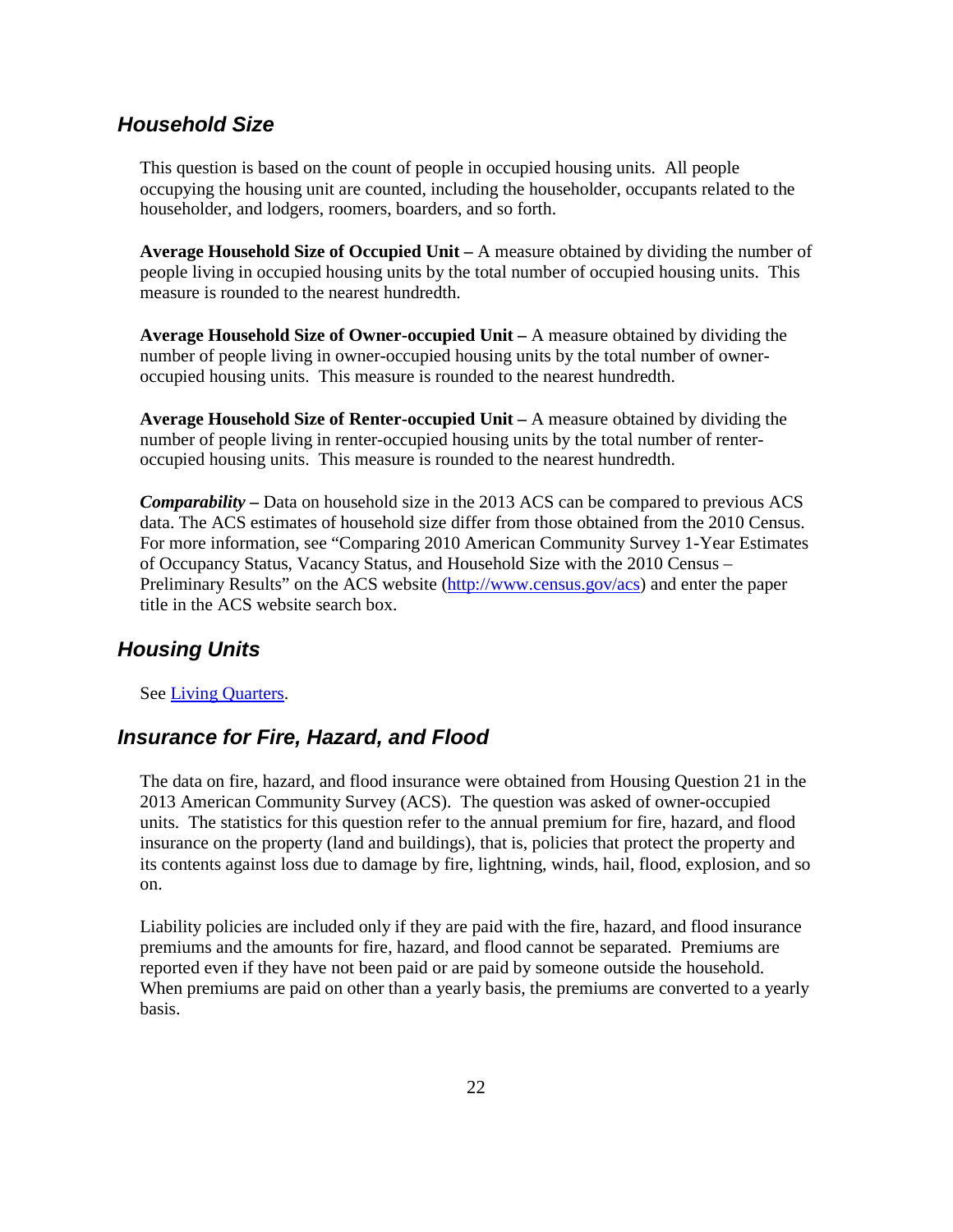The payment for fire, hazard, and flood insurance is added to payments for real estate taxes, utilities, fuels, and mortgages (both first, second, home equity loans, and other junior mortgages) to derive "Selected Monthly Owner Costs" and "Selected Monthly Owner Costs as a Percentage of Household Income." These data provide information on the cost of home ownership and offer an excellent measure of housing affordability and excessive shelter costs.

A separate question (22d in the 2013 American Community Survey) determines whether insurance premiums are included in the mortgage payment to the lender(s). This makes it possible to avoid counting these premiums twice in the computations.

**Median Fire, Hazard, and Flood Insurance –** Median fire, hazard, and flood insurance divides the fire, hazard, and flood insurance distribution into two equal parts: one-half of the cases falling below the median fire, hazard, and flood insurance and one-half above the median. Median fire, hazard, and flood insurance is computed on the basis of a standard distribution (see the ["Median Standard Distributions"](#page-144-0) section under [Appendix A.](#page-137-2)) Median fire, hazard, and flood insurance is rounded to the nearest whole dollar. (For more information on medians, see ["Derived Measures.](#page-130-0)")

*Question/Concept History* **–** The ACS questions have been the same since 1996.

*Comparability –* Data on fire, hazard, and flood insurance in the 2013 ACS can be compared to previous ACS and Census 2000 fire, hazard, and flood insurance data.

#### <span id="page-22-0"></span>*Internet Use*

See [Computer and Internet Use.](#page-12-1)

#### <span id="page-22-1"></span>*Kitchen Facilities*

Data on kitchen facilities were obtained from Housing Question 8d-f in the 2013 American Community Survey (ACS). The question was asked at both occupied and vacant housing units. A unit has complete kitchen facilities when it has all three of the following facilities: (d) a sink with a faucet, (e) a stove or range, and (f) a refrigerator. All kitchen facilities must be located in the house, apartment, or mobile home, but they need not be in the same room. A housing unit having only a microwave or portable heating equipment such as a hot plate or camping stove should not be considered as having complete kitchen facilities. An icebox is not considered to be a refrigerator.

Kitchen facilities provide an indication of living standards and assess the quality of household facilities within the housing inventory. These data provide assistance in determining areas that are eligible for programs and funding, such as Meals on Wheels. The data also serve to aid in the development of policies based on fair market rent, and to identify areas in need of rehabilitation loans or grants.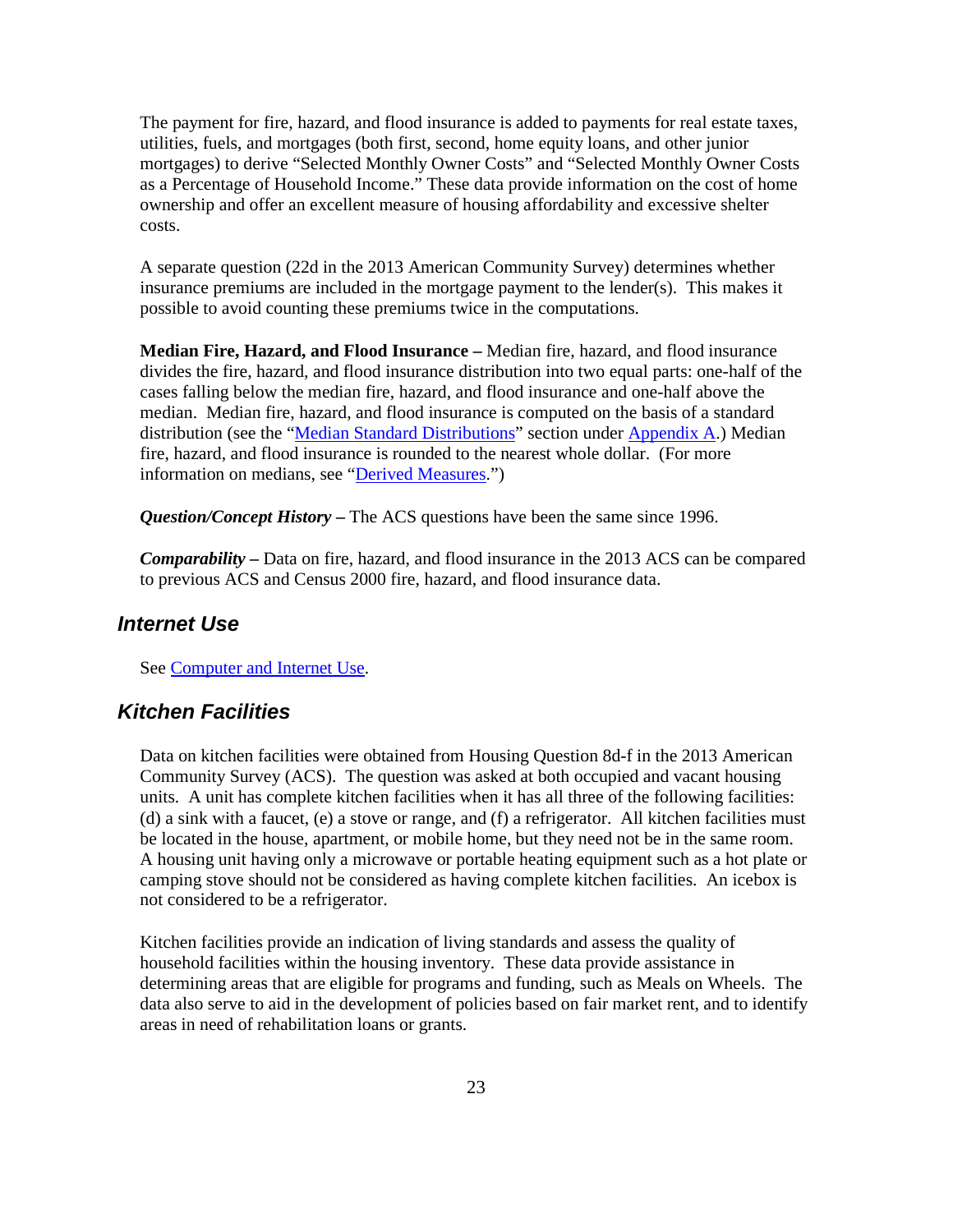*Question/Concept History* **–** The 1996-1998 ACS questions asked whether the house or apartment had complete kitchen facilities, requiring that the three facilities all be in the same unit. In 1999, "mobile home" was added to the question, along with the capitalization of the word "COMPLETE" for emphasis. Starting in 2008, the structure of the question changed and combined kitchen facilities with plumbing facilities and telephone service availability into one question to ask, "Does this house, apartment, or mobile home have-" and provided the respondent with a "Yes" or "No" checkbox for each component needed for complete facilities. Also in 2008, the component "sink with piped water" was changed to "sink with a faucet."

*Comparability –* Caution should be used when comparing ACS data on kitchen facilities from the years 2008 and after with both pre-2008 ACS and Census 2000 data. Changes made to the kitchen facilities question between the 2007 and 2008 ACS involving the wording as well as the response option resulted in an inconsistency in the ACS data. This inconsistency in the data was most noticeable as an increase in housing units "lacking complete kitchen facilities."

### <span id="page-23-0"></span>*Meals Included in Rent*

The data on meals included in the rent were obtained from Housing Question 18b in the 2013 American Community Survey (ACS). The question was asked of occupied housing units that were rented and vacant housing units that were for rent at the time of enumeration. These data only include rental units, which meals are included in the rent, or if occupants contract for either their meals or a meal plan in order to live in the unit. Renters in continuing care or life facilities are included in this category if their contracts cover meal services.

The meals included in rent allows for a measurement on the amount of congregate housing within the housing inventory. Congregate housing is considered to be housing units where the rent includes meals and other services.

*Question/Concept History* **–** Since 1996, the ACS questions have been the same. Starting in 2004, meals included in rent is shown for all renter-occupied housing units. In previous years (1996-2003), it was shown only for specified renter-occupied housing units.

*Comparability –* Data on meals included in rent in the 2013 ACS can be compared to previous ACS and Census 2000 meals included in rent data.

#### <span id="page-23-1"></span>*Mobile Home Costs*

The data on mobile home costs were obtained from Housing Question 24 in the 2013 American Community Survey (ACS). The question was asked at owner-occupied mobile homes.

These data include the total yearly costs for personal property taxes, land or site rent, registration fees, and license fees on all owner-occupied mobile homes. The instructions are to exclude real estate taxes already reported in Question 20 in the 2013 ACS.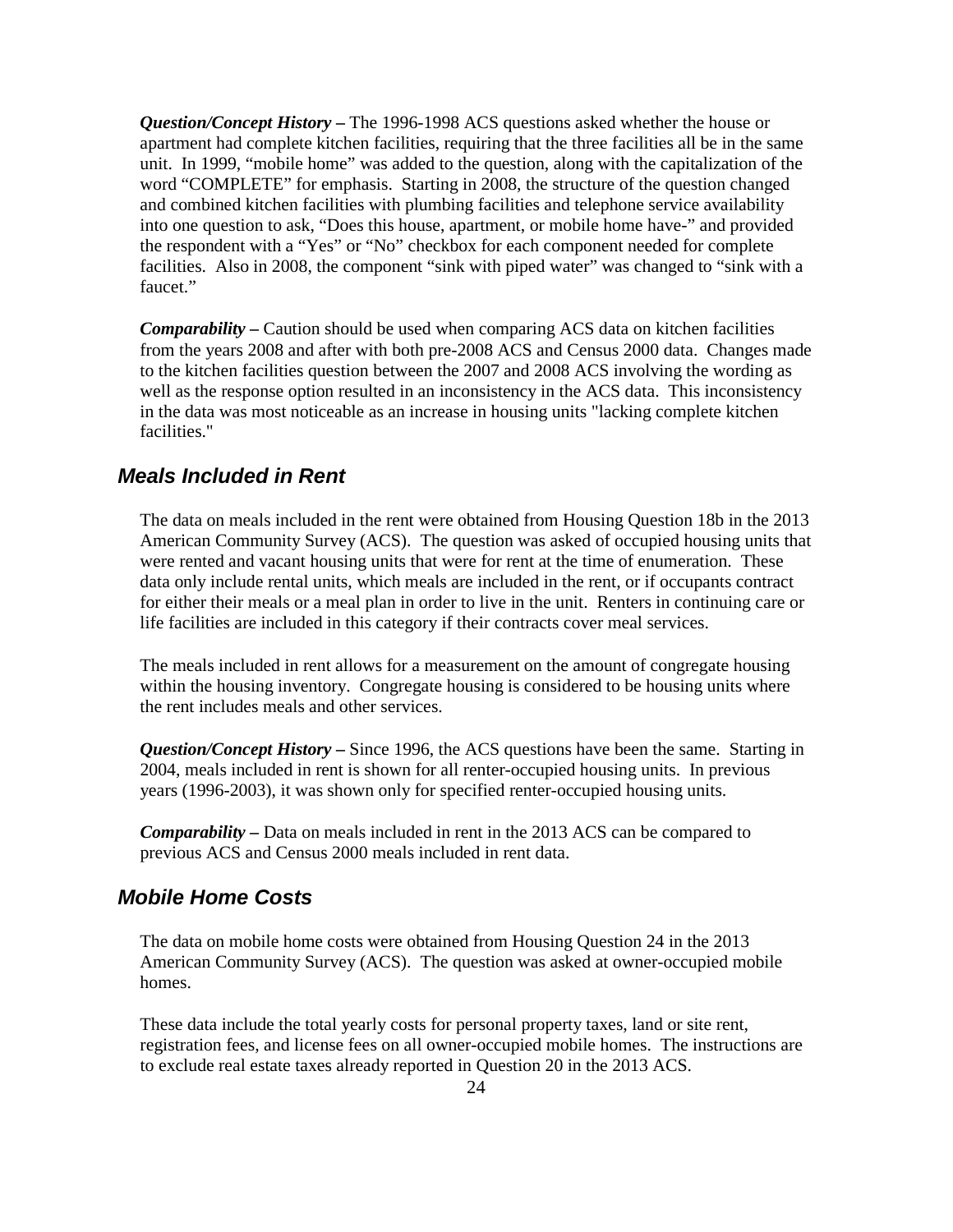Costs are estimated as closely as possible when exact costs are not known. Amounts are the total for an entire 12-month billing period, even if they are paid by someone outside the household or remain unpaid.

The data from this question are added to payments for mortgages; real estate taxes; fire, hazard, and flood insurance payments; utilities; and fuels to derive "Selected Monthly Owner Costs" and "Selected Monthly Owner Costs as a Percentage of Household Income" for mobile home owners. These data provide information on the cost of home ownership and offer an excellent measure of housing affordability and excessive shelter costs.

*Question/Concept History* **–** The 1996-1998 ACS questions were the same. Between 1999 and 2002, the question had a lead-in question on whether the respondent had an installment loan or a contract on the mobile home. The question then asked for total costs including any installment loan.

*Comparability –* Data on mobile home costs in the 2013 ACS can be compared to previous ACS and Census 2000 mobile home costs data.

#### <span id="page-24-0"></span>*Monthly Housing Costs*

The data for monthly housing costs are developed from a distribution of "Selected Monthly Owner Costs" for owner-occupied units and "Gross Rent" for renter-occupied units. The owner-occupied categories are further separated into those with a mortgage and those without a mortgage. See the sections on ["Selected Monthly Owner Costs"](#page-32-1) and ["Gross Rent"](#page-18-0) for more details on what characteristics are included in each measure and how these data are comparable to previous ACS and Census 2000 data.

Monthly housing costs provide information on the cost of monthly housing expenses for owners and renters. When the data is used in conjunction with income data, the information offers an excellent measure of housing affordability and excessive shelter costs. The data also serve to aid in the development of housing programs to meet the needs of people at different economic levels.

**Median Monthly Housing Costs –** This measure divides the monthly housing costs distribution into two equal parts: one-half of the cases falling below the median monthly housing costs and one-half above the median. Medians are shown separately for units "with a mortgage" and for units "not mortgaged." Median monthly housing costs are computed on the basis of a standard distribution. (See the ["Median Standard Distributions"](#page-144-0) section under [Appendix A.](#page-137-2)) Median monthly housing costs are rounded to the nearest whole dollar.

#### <span id="page-24-1"></span>*Monthly Housing Costs as a Percentage of Household Income*

The data for monthly housing costs as a percentage of household income are developed from a distribution of "Selected Monthly Owner Costs as a Percentage of Household Income" for owner-occupied and "Gross Rent as a Percentage of Household Income" for renter-occupied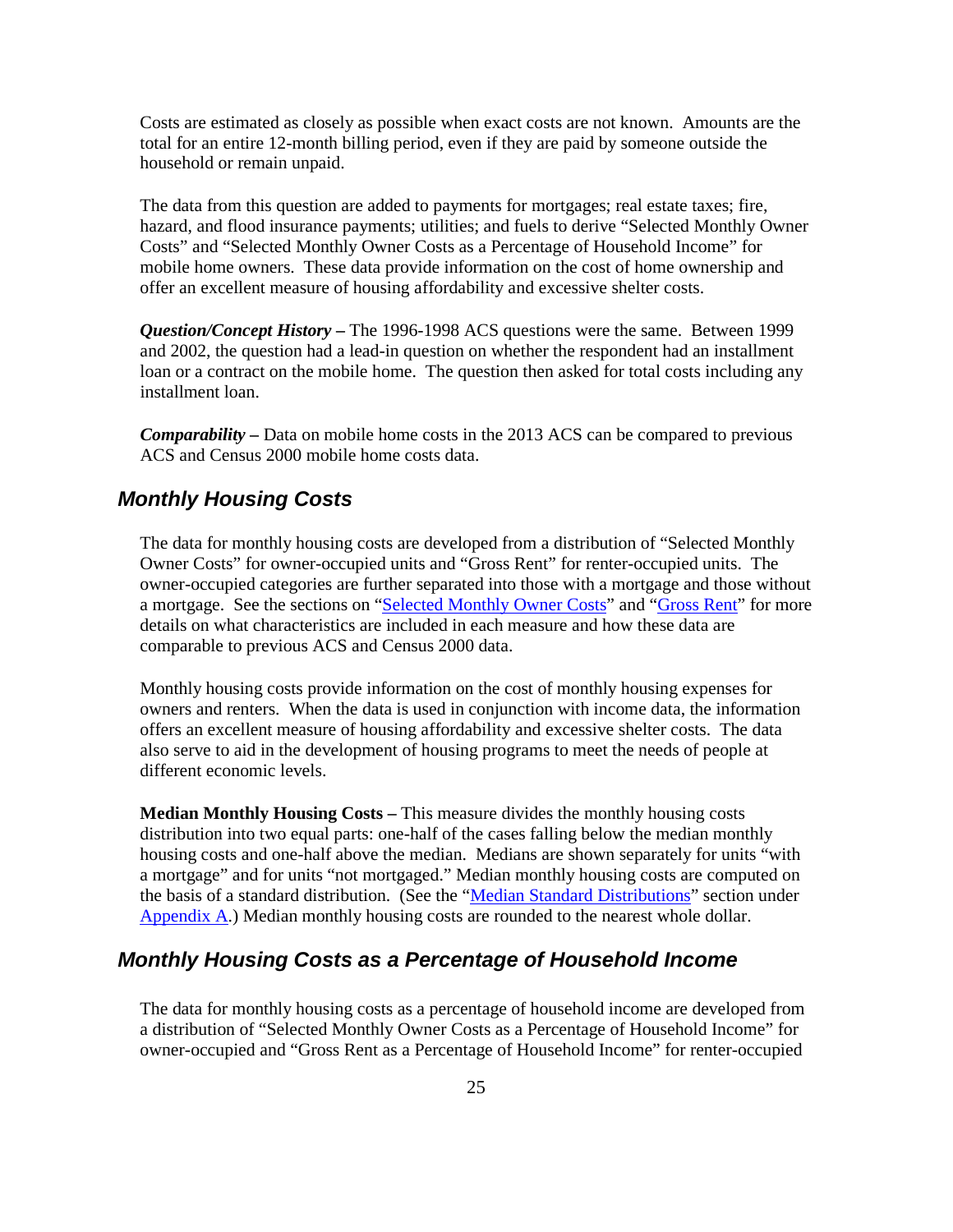units. The owner-occupied categories are further separated into those with a mortgage and those without a mortgage. See sections on ["Selected Monthly Owner Costs as a Percentage](#page-33-0)  [of Household Income"](#page-33-0) and ["Gross Rent as a Percentage of Household Income"](#page-19-0) for more details on what characteristics are included in each measure and how these data are comparable to previous ACS and Census 2000 data.

Monthly housing costs as a percentage of household income provide information on the cost of monthly housing expenses for owners and renters. The information offers an excellent measure of housing affordability and excessive shelter costs. The data also serve to aid in the development of housing programs to meet the needs of people at different economic levels.

### <span id="page-25-0"></span>*Mortgage Payment*

The data on mortgage payment were obtained from Housing Question 22b in the 2013 American Community Survey (ACS). The question was asked at owner-occupied units that have a mortgage, deed of trust, or similar debt; or contract to purchase. The question provides the regular monthly amount required to be paid to the lender for the first mortgage (deed of trust, contract to purchase, or similar debt) on the property. Amounts are included even if the payments are delinquent or paid by someone else. The amounts reported are included in the computation of "Selected Monthly Owner Costs" and "Selected Monthly Owner Costs as a Percentage of Household Income" for units with a mortgage.

The amounts reported include everything paid to the lender including principal and interest payments, real estate taxes, fire, hazard, and flood insurance payments, and mortgage insurance premiums. Separate questions determine whether real estate taxes and fire, hazard, and flood insurance payments are included in the mortgage payment to the lender. This makes it possible to avoid counting these components twice in the computation of "Selected Monthly Owner Costs."

Mortgage payment provides information on the monthly housing cost expenses for owners with a mortgage. When the data is used in conjunction with income data, the information offers an excellent measure of housing affordability and excessive shelter costs. The data also serve to aid in the development of housing programs aimed to meet the needs of people at different economic levels.

*Question/Concept History* **–** Since 1996, the ACS questions have been the same.

*Comparability –* Data on mortgage payment in the 2013 ACS can be compared to previous ACS and Census 2000 mortgage payment data. For Census 2000, tables for both total owner-occupied housing units and specified owner-occupied housing units were released, thus comparisons can be made only when comparing the same universes between the two data sets.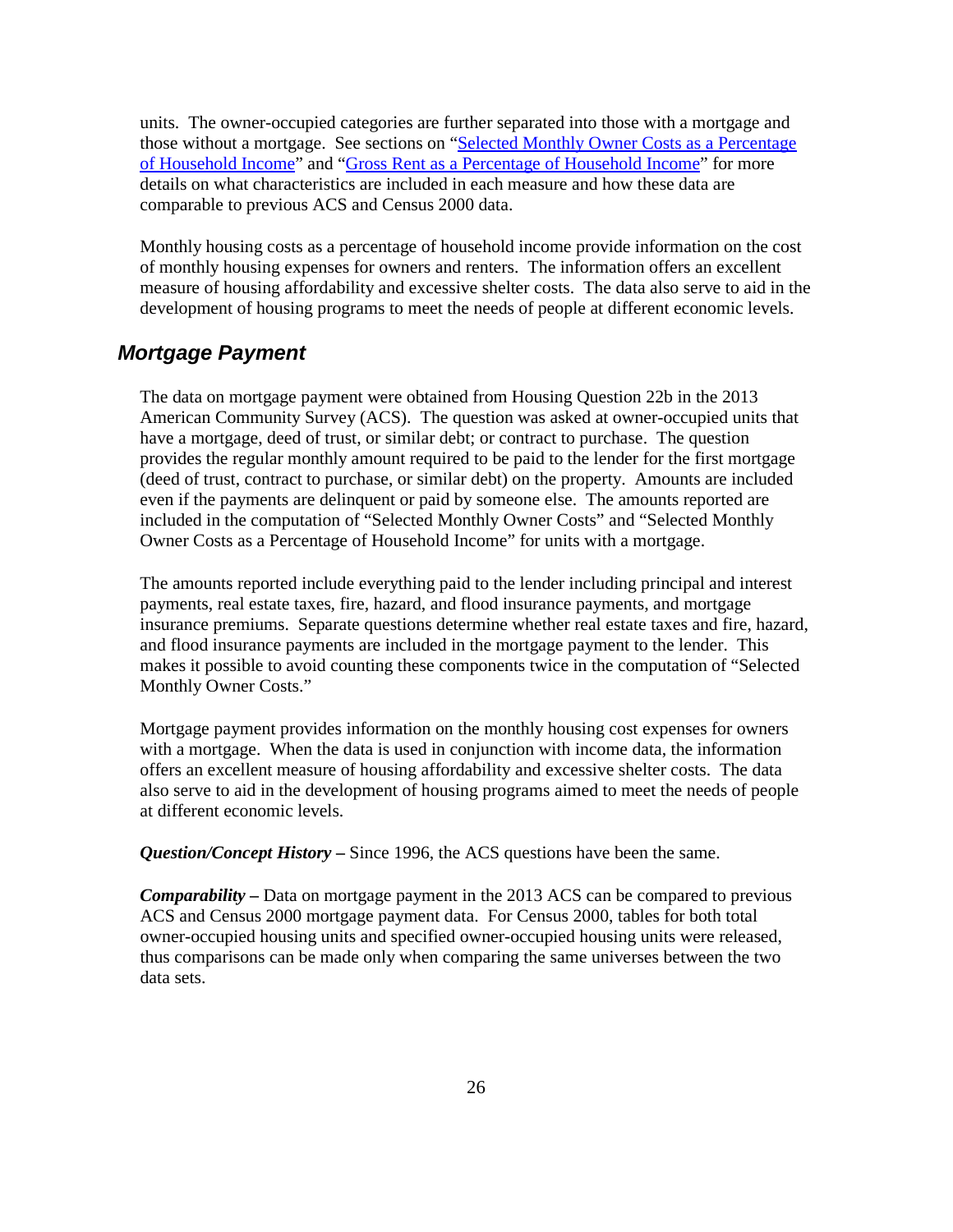#### <span id="page-26-0"></span>*Mortgage Status*

The data on mortgage status were obtained from Housing Questions 22a and 23a in the 2013 American Community Survey (ACS). The questions were asked at owner-occupied units. "Mortgage" refers to all forms of debt where the property is pledged as security for repayment of the debt, including deeds of trust; trust deeds; contracts to purchase; land contracts; junior mortgages; and home equity loans.

A mortgage is considered a first mortgage if it has prior claim over any other mortgage or if it is the only mortgage on the property. All other mortgages (second, third, etc.) are considered junior mortgages. A home equity loan is generally a junior mortgage. If no first mortgage is reported, but a junior mortgage or home equity loan is reported, then the loan is considered a first mortgage.

In most data products, the tabulations for "Selected Monthly Owner Costs" and "Selected Monthly Owner Costs as a Percentage of Household Income" usually are shown separately for units "with a mortgage" and for units "not mortgaged." The category "not mortgaged" is comprised of housing units owned free and clear of debt.

Mortgage status provides information on the cost of home ownership. When the data is used in conjunction with mortgage payment data, the information determines shelter costs for living quarters. These data can be used in the development of housing programs aimed to meet the needs of people at different economic levels.

*Question/Concept History* **–** Since 1996, the ACS for mortgage status questions have been the same.

*Comparability –* Data on mortgage status in the 2013 ACS can be compared to previous ACS and Census 2000 mortgage status data. For Census 2000, tables for both total owneroccupied housing units and specified owner-occupied housing units were released, thus comparisons can be made only when comparing the same universes between the two data sets.

#### <span id="page-26-1"></span>*Occupants Per Room*

Occupants per room is obtained by dividing the reported number of current residents in each occupied housing unit by the number of rooms in the unit. The figures show the number of occupied units having the specified ratio of current residents per room. Occupants per room is rounded to the nearest hundredth.

This data is the basis for estimating the amount of living and sleeping spaces within a housing unit. The data also serve to aid in planning for future services and infrastructure, such as home energy assistance programs and the development of waste treatment facilities.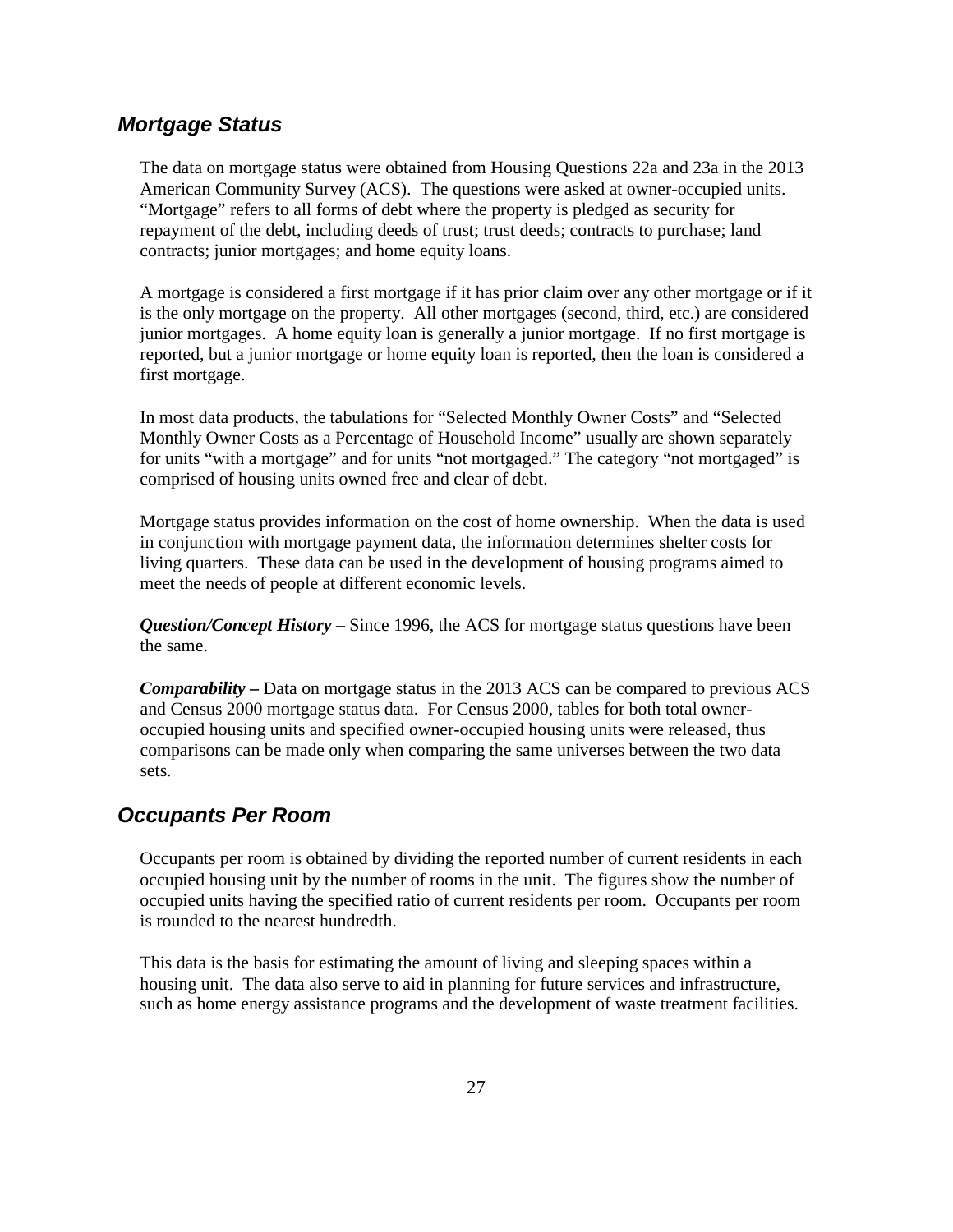*Comparability* – Caution should be used when comparing American Community Survey (ACS) data on occupants per room from the years 2008 and after with pre-2008 data. Changes to the rooms question between the 2007 and 2008 ACS involving the wording as well as the response option resulted in an inconsistency in the ACS data. This inconsistency in the data was most noticeable in a 2006 content test with the revised question showing an increase in "1 room" responses, decrease in "2 rooms" to "6 rooms" responses, and increases in "7 rooms" and "9 or more" room responses, with an overall increase in the median number of rooms reported using the revised question.

Data on occupants per room in the ACS should be compared with great caution to Census 2000 data due to: 1) differences in residence rules and the absence of population controls used to adjust for undercoverage in the reported number of current residents in the ACS used in this measure and 2) differences in the reported number of rooms due to changes in the rooms question between the 2007 and 2008 ACS.

#### <span id="page-27-0"></span>*Occupied Housing Units*

See [Living Quarters.](#page-6-0)

#### <span id="page-27-1"></span>*Owner-Occupied Units*

See [Tenure.](#page-36-0)

#### <span id="page-27-2"></span>*Plumbing Facilities*

The data on plumbing facilities were obtained from Housing Question 8 a, b, and c in the 2013 American Community Survey (ACS). The question was asked at both occupied and vacant housing units. Complete plumbing facilities include: (a) hot and cold running water, (b) a flush toilet, and (c) a bathtub or shower. All three facilities must be located inside the house, apartment, or mobile home, but not necessarily in the same room. Housing units are classified as lacking complete plumbing facilities when any of the three facilities is not present.

Plumbing facilities provide an indication of living standards and assess the quality of household facilities within the housing inventory. These data provide assistance in the assessment of water resources and to serve as an aid to identify possible areas of ground water contamination. The data also are used to forecast the need for additional water and sewage facilities, aid in the development of policies based on fair market rent, and to identify areas in need of rehabilitation loans or grants.

*Question/Concept History –* The 1996-2007 ACS questions were stand-alone questions that asked the respondent to answer either "Yes, has all three facilities" or "No" to the question of whether the housing unit had complete plumbing facilities, requiring that the facilities all be in the same unit. Starting in 2008, the structure of the question changed and combined plumbing facilities with kitchen facilities and telephone service availability into one question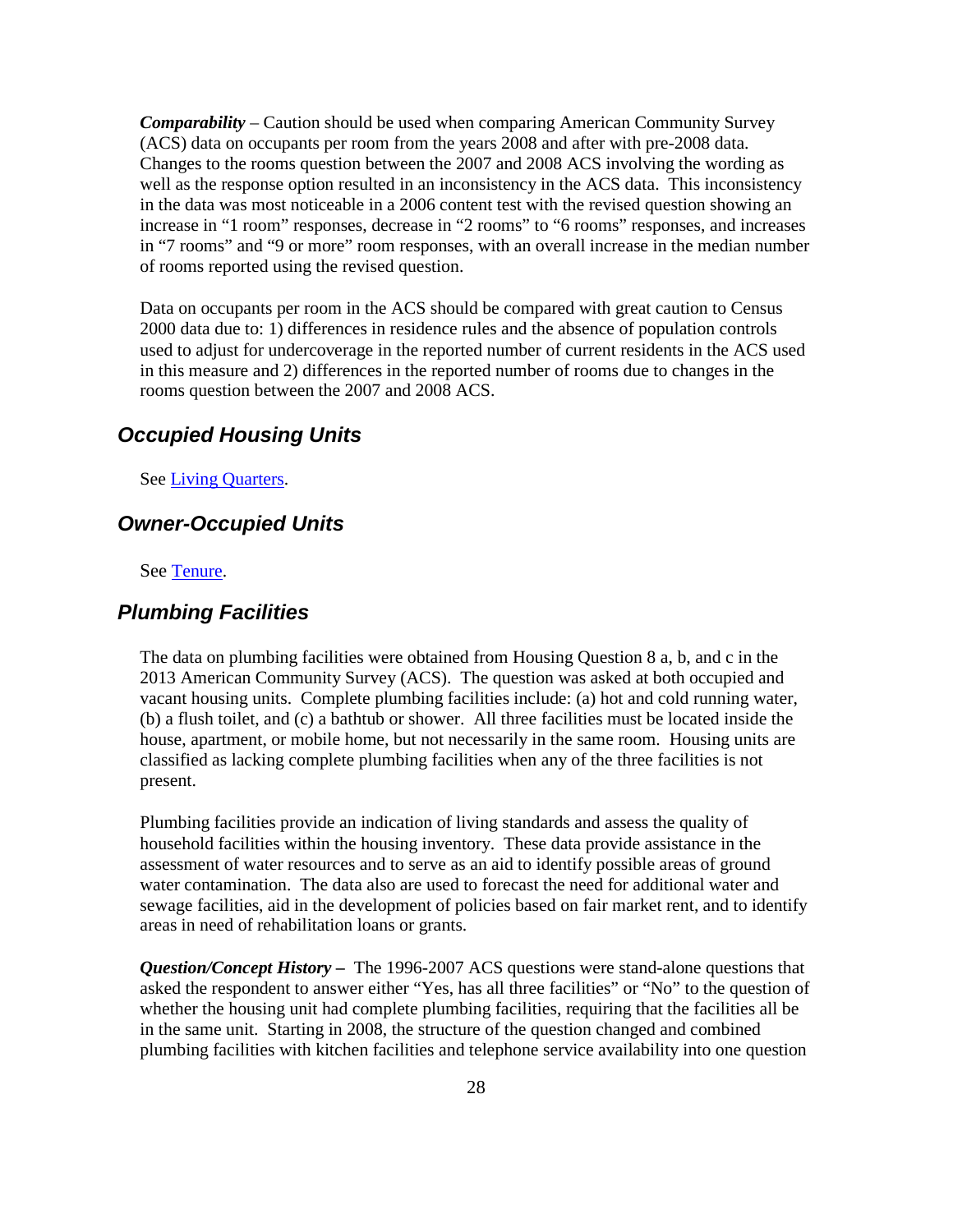to ask, "Does this house, apartment, or mobile home have -" and provided the respondent with a "Yes" or "No" checkbox for each component needed for complete facilities. An additional change introduced in 2008 included changing the description of the component "hot and cold piped water" to "hot and cold running water."

*Comparability –* Caution should be used when comparing ACS data on plumbing facilities from the years 2008 and after with both pre-2008 ACS and Census 2000 data. Changes made to the plumbing facilities question between 2007 and 2008 ACS involving the wording as well as the response option resulted in an inconsistency in the ACS data. This inconsistency in the data was most noticeable as an increase in housing units "lacking complete plumbing facilities."

Data tables for Puerto Rico were not shown. Research indicated that the questions on plumbing facilities that were introduced in 2008 in the stateside ACS and the Puerto Rico Community Survey may not have been appropriate for Puerto Rico.

#### <span id="page-28-0"></span>*Population in Occupied Housing Units*

The data shown for population in occupied units is the total population minus any people living in group quarters. All people occupying the housing unit are counted, including the householder, occupants related to the householder, and lodgers, roomers, boarders, and so forth.

Population in occupied housing units provides information on the population within the housing inventory. The data allow the identification of population patterns within areas to assist in developing housing programs. These data also serve to aid officials in tracking the changing population characteristics of the housing inventory over time.

*Comparability –* Data on the population in occupied housing units in the 2013 American Community Survey (ACS) can be compared to previous ACS data. The ACS estimates of occupied housing units differ from those obtained from the 2010 Census. For more information, see "Comparing 2010 American Community Survey 1-Year Estimates of Occupancy Status, Vacancy Status, and Household Size with the 2010 Census – Preliminary Results" on the ACS website [\(http://www.census.gov/acs\)](http://www.census.gov/acs) and enter the paper title in the ACS website search box.

#### <span id="page-28-1"></span>*Poverty Status of Households*

The data on poverty status of households were derived from answers to the income questions. Since poverty is defined at the family level and not the household level, the poverty status of the household is determined by the poverty status of the householder. Households are classified as poor when the total income of the householder's family is below the appropriate poverty threshold. (For nonfamily householders, their own income is compared with the appropriate threshold.) The income of people living in the household who are unrelated to the householder is not considered when determining the poverty status of a household, nor does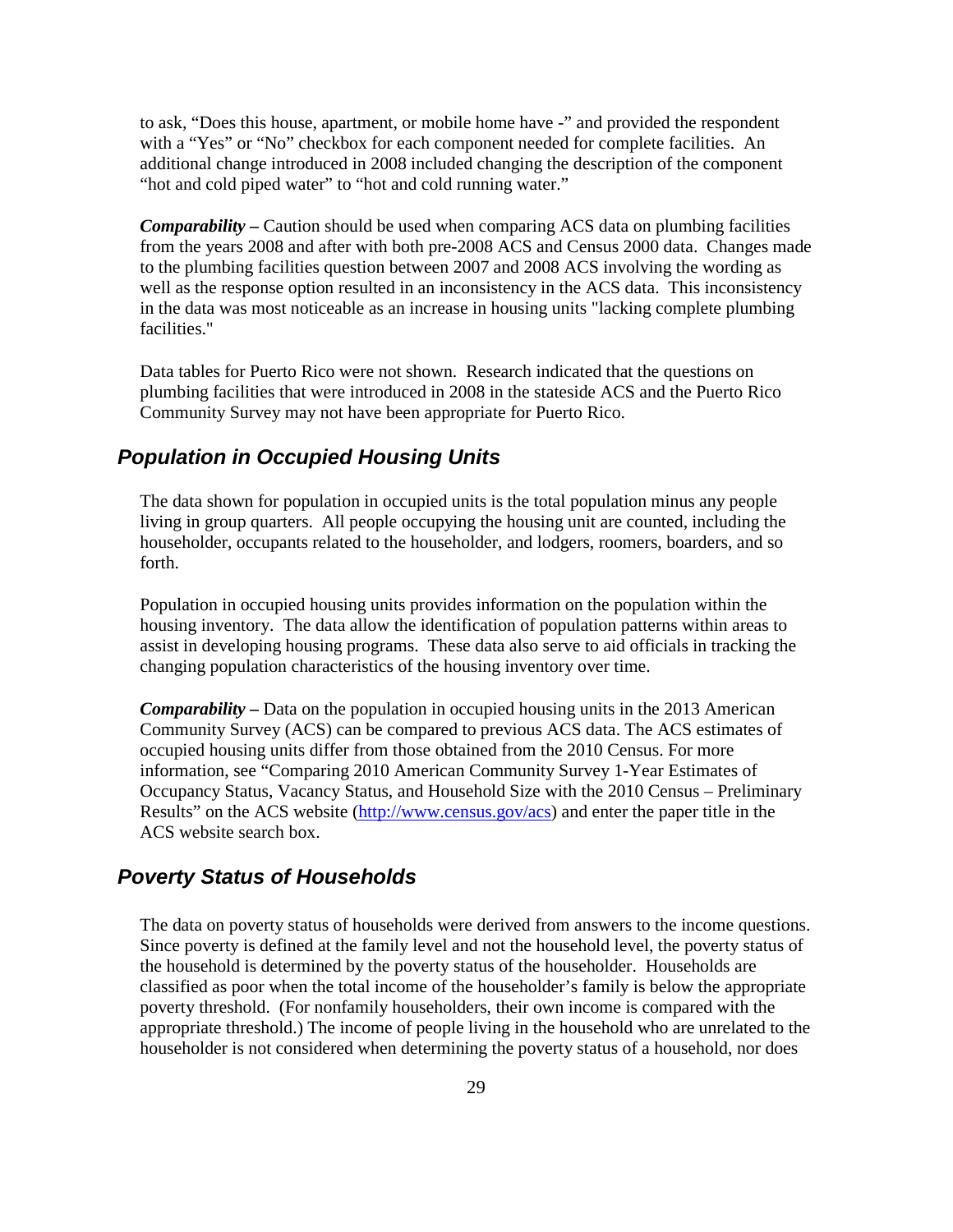<span id="page-29-0"></span>their presence affect the family size in determining the appropriate threshold. The poverty thresholds vary depending on three criteria: size of family, number of related children, and, for 1- and 2-person families, age of householder. See the table ["The 2013 Poverty Factors"](#page-140-0) in [Appendix A.](#page-137-2) (For more information, see ["Poverty Status in the Past 12 Months"](#page-103-1) and ["Income in the Past 12 Months"](#page-79-0) under "Population Variables.")

### *Real Estate Taxes*

The data on real estate taxes were obtained from Housing Question 20 in the 2013 American Community Survey (ACS). The question was asked at owner-occupied units. The statistics from this question refer to the total amount of all real estate taxes on the entire property (land and buildings) payable to all taxing jurisdictions, including special assessments, school taxes, county taxes, and so forth.

Real estate taxes include state, local, and all other real estate taxes even if delinquent, unpaid, or paid by someone who is not a member of the household. However, taxes due from prior years are not included. If taxes are paid on other than a yearly basis, the payments are converted to a yearly basis.

The payment for real estate taxes is added to payments for fire, hazard, and flood insurance; utilities and fuels; and mortgages (both first and second mortgages, home equity loans, and other junior mortgages) to derive "Selected Monthly Owner Costs" and "Selected Monthly Owner Costs as a Percentage of Household Income." These data provide information on the cost of home ownership and offer an excellent measure of housing affordability and excessive shelter costs.

A separate question (Question 22c in the 2013 ACS) determines whether real estate taxes are included in the mortgage payment to the lender(s). This makes it possible to avoid counting taxes twice in the computations.

*Question/Concept History –* Since 1996, the ACS questions have been the same.

*Comparability –* Data on real estate taxes in the 2013 ACS should not be compared to Census 2000 real estate taxes data. The universe in Census 2000 was "specified owner-occupied housing units" whereas the universe in the ACS is "owner occupied housing units," thus comparisons cannot be made between these two data sets.

#### <span id="page-29-1"></span>*Rent Asked*

See [Contract Rent.](#page-15-0)

#### <span id="page-29-2"></span>*Rental Vacancy Rate*

See [Vacancy Status.](#page-39-0)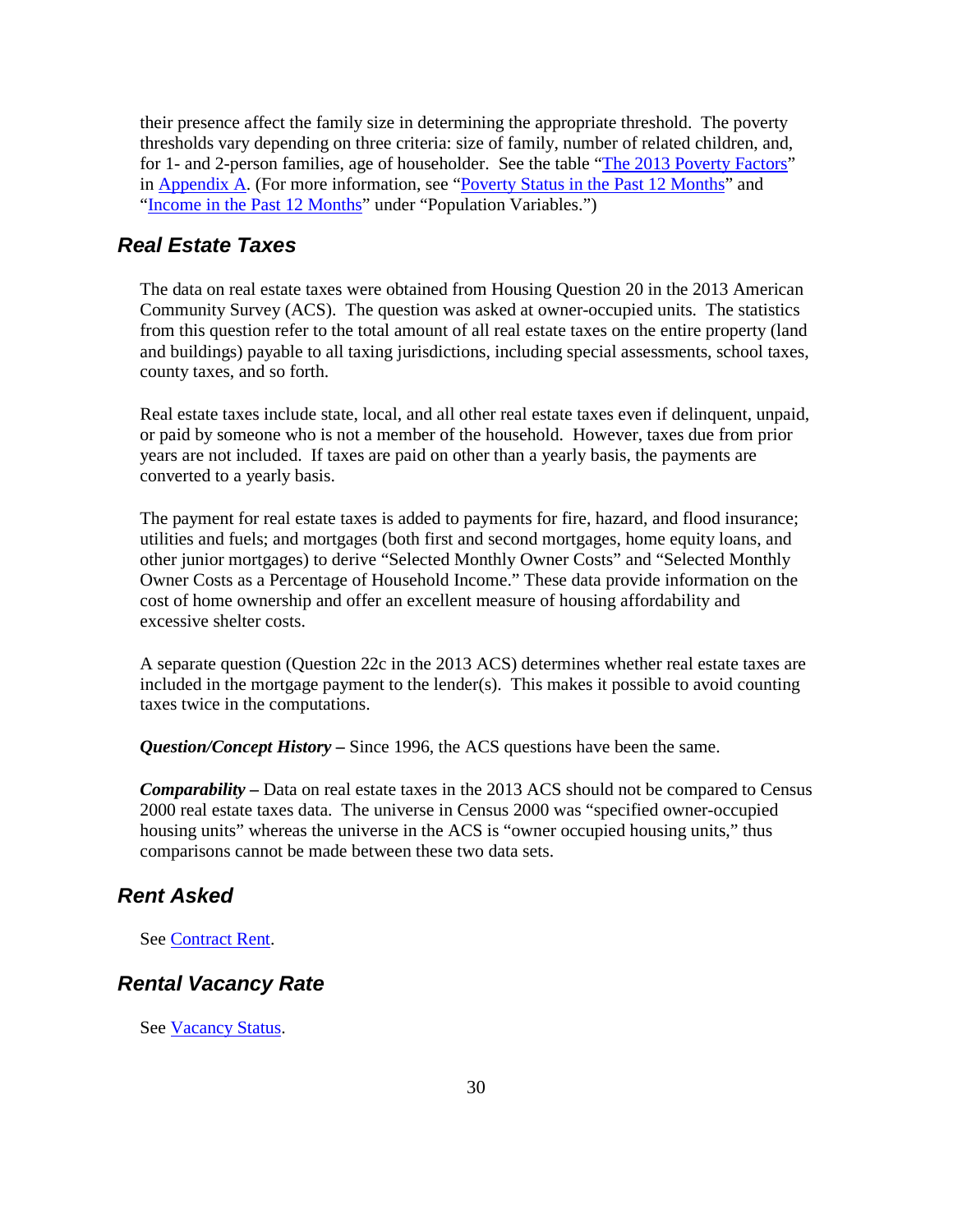#### <span id="page-30-0"></span>*Renter-Occupied Housing Units*

See [Tenure.](#page-36-0)

#### <span id="page-30-1"></span>*Rooms*

The data on rooms were obtained from Housing Question 7a in the 2013 American Community Survey (ACS). The question was asked at both occupied and vacant housing units. The statistics on rooms are in terms of the number of housing units with a specified number of rooms. The intent of this question is to count the number of whole rooms used for living purposes.

For each unit, rooms include living rooms, dining rooms, kitchens, bedrooms, finished recreation rooms, enclosed porches suitable for year-round use, and lodger's rooms. Excluded are strip or pullman kitchens, bathrooms, open porches, balconies, halls or foyers, half-rooms, utility rooms, unfinished attics or basements, or other unfinished space used for storage. A partially divided room is a separate room only if there is a partition from floor to ceiling, but not if the partition consists solely of shelves or cabinets.

Rooms provide the basis for estimating the amount of living and sleeping spaces within a housing unit. These data allow officials to plan and allocate funding for additional housing to relieve crowded housing conditions. The data also serve to aid in planning for future services and infrastructure, such as home energy assistance programs and the development of waste treatment facilities.

**Median Rooms –** This measure divides the room distribution into two equal parts: one-half of the cases falling below the median number of rooms and one-half above the median. In computing median rooms, the whole number is used as the midpoint of the interval; thus, the category "3 rooms" is treated as an interval ranging from 2.5 to 3.5 rooms. Median rooms is rounded to the nearest tenth. (For more information on medians, see the discussion under ["Derived Measures.](#page-130-0)")

**Aggregate Rooms –** Aggregate rooms is calculated by adding all of the rooms for housing units in an area. (For more information on aggregates, see ["Derived Measures.](#page-130-0)")

*Question/Concept History* – The 1996-1998 ACS question provided a space for a write-in entry on the number of rooms. From 1999-2007 the question provided response categories from "1 room" to "9 or more rooms." Starting in 2008, the response categories were removed and a write-in box was added for the respondent to enter the number of rooms. Additional changes introduced in 2008 included adding the word "separate" to the question stem, adding an instruction that defines a "room," adding an inclusion instruction to include bedrooms and kitchens in the count of rooms, and changing the current exclusion instruction by removing the word "half-room" and adding the phrase "unfinished basements."

**Limitation of the Data** – The Census Bureau tested the changes introduced to the 2008 version of the rooms question in the 2006 ACS Content Test. The results of this testing show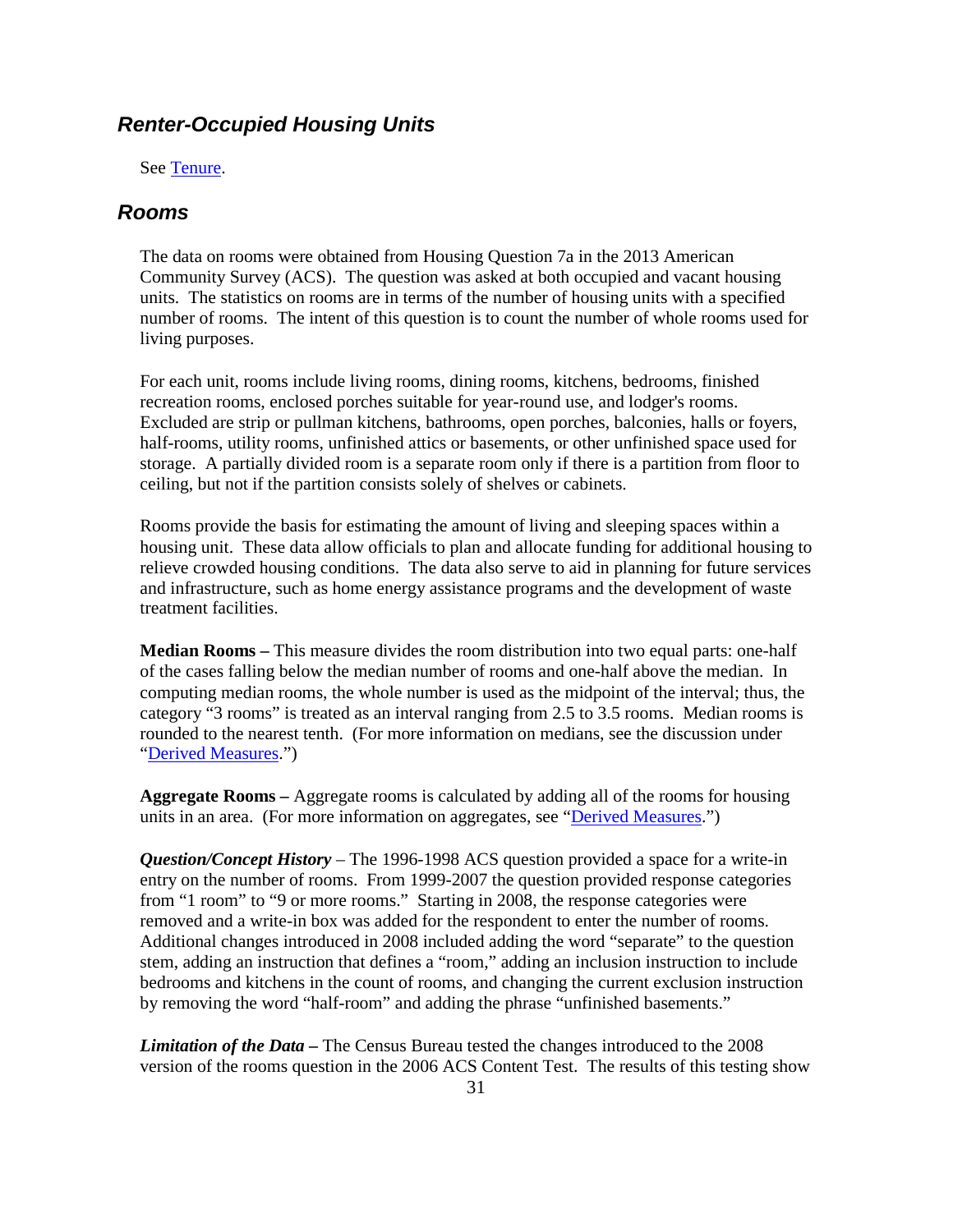that the changes may introduce an inconsistency in the data produced for this question as observed from the years 2007 to 2008, see "2006 ACS Content Test Evaluation Report Covering Rooms and Bedrooms" on the ACS website [\(http://www.census.gov/acs\)](http://www.census.gov/acs) and enter the paper title in the ACS website search box.

*Comparability* – Caution should be used when comparing ACS data on rooms from the years 2008 and after with both pre-2008 ACS and Census 2000 data. Changes made to the rooms question between the 2007 and 2008 ACS involving the wording as well as the response option resulted in an inconsistency in the ACS data. This inconsistency in the data was most noticeable as an increase in "1 room" response and as a decrease in "2 rooms" to "6 rooms" responses.

### <span id="page-31-0"></span>*Second or Junior Mortgage Payments or Home Equity Loan*

The data on second mortgages or home equity loan payments were obtained from Housing Questions 23a and 23b in the 2013 American Community Survey (ACS). The questions were asked at owner-occupied units. Question 23a asks whether a second mortgage or a home equity loan exists on the property. Question 23b provides the regular monthly amount required to be paid to the lender on all second and junior mortgages and home equity loans. Amounts are included even if the payments are delinquent or paid by someone else. The amounts reported are included in the computation of "Selected Monthly Owner Costs" and "Selected Monthly Owner Costs as a Percentage of Household Income" for units with a mortgage.

All mortgages other than first mortgages (for example, second, third, etc.) are classified as "junior" mortgages. A second mortgage is a junior mortgage that gives the lender a claim against the property that is second to the claim of the holder of the first mortgage. Any other junior mortgage $(s)$  would be subordinate to the second mortgage. A home equity loan is a line of credit available to the borrower that is secured by real estate. It may be placed on a property that already has a first or second mortgage, or it may be placed on a property that is owned free and clear.

If the respondents answered that no first mortgage existed, but a second mortgage or a home equity loan did, a computer edit assigned the unit a first mortgage and made the first mortgage monthly payment the amount reported in the second mortgage. The second mortgage/home equity loan data were then made "No" in Question 23a and blank in Question 23b.

Second mortgage or home equity loan data provide information on the monthly housing cost expenses for owners. When the data is used in conjunction with income data, the information offers an excellent measure of housing affordability and excessive shelter costs. The data also serve to aid in the development of housing programs aimed to meet the needs of people at different economic levels.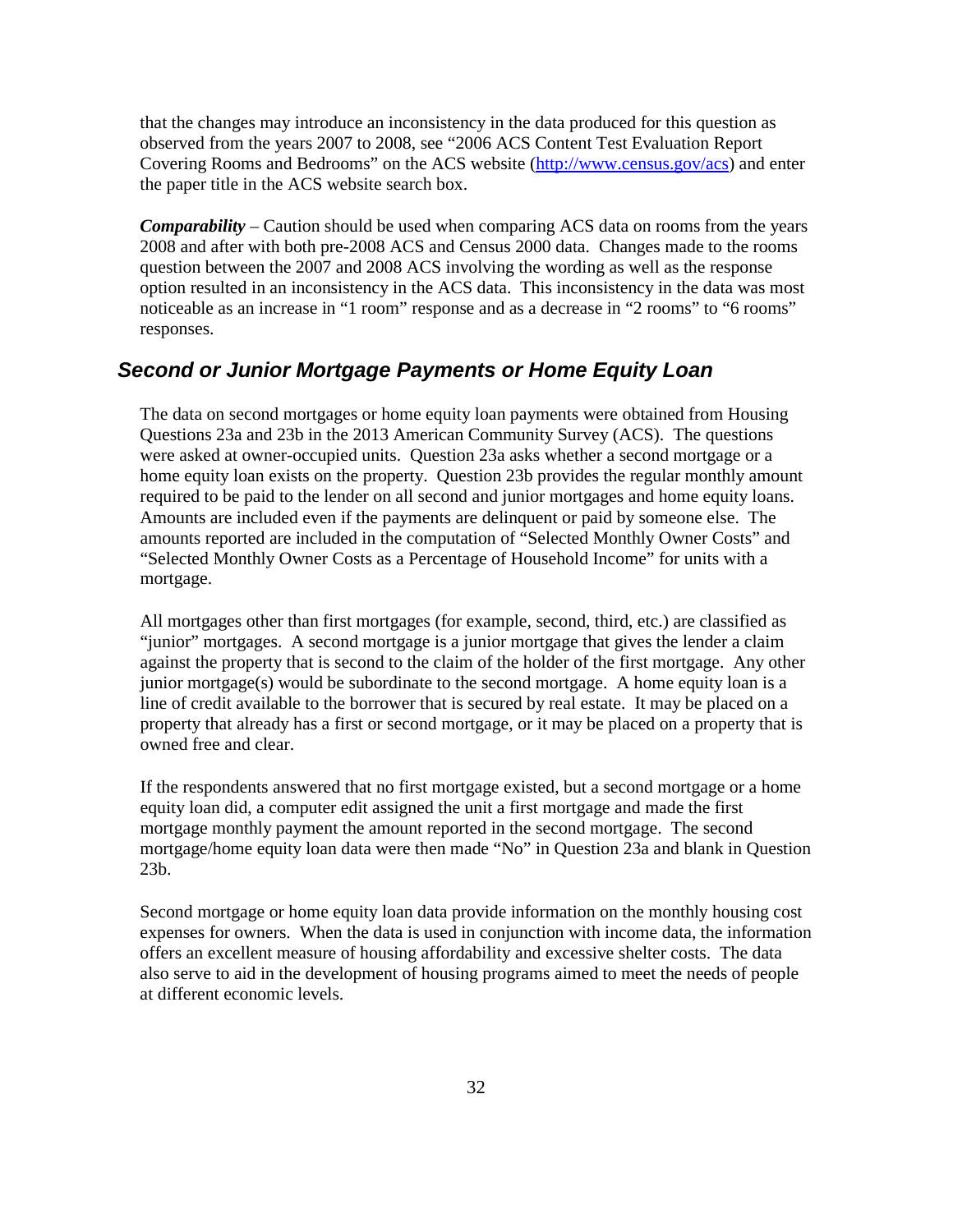By listing the second mortgage or home equity loan question separately on the questionnaire from other housing cost questions, the data also serve to improving the accuracy of estimating monthly housing costs for mortgaged owners.

*Question/Concept History –* Since 1996, the ACS questions remained the same.

*Comparability –* Data on second mortgages or home equity loans in the 2013 ACS can be compared to previous ACS and Census 2000 second mortgages or home equity loans data.

#### <span id="page-32-0"></span>*Selected Conditions*

The variable "Selected Conditions" is defined for owner- and renter-occupied housing units as having at least one of the following conditions: 1) lacking complete plumbing facilities, 2) lacking complete kitchen facilities, 3) with 1.01 or more occupants per room, 4) selected monthly owner costs as a percentage of household income greater than 30 percent, and 5) gross rent as a percentage of household income greater than 30 percent.

Selected conditions provide information in assessing the quality of the housing inventory and its occupants. The data is used to easily identify those homes in which the quality of living and housing can be considered substandard.

*Comparability –* Data on selected conditions in the 2013 American Community Survey (ACS) can be compared to previous ACS and Census 2000 selected conditions data.

#### <span id="page-32-1"></span>*Selected Monthly Owner Costs*

The data on selected monthly owner costs were obtained from Housing Questions 14 and Questions 20 through 24 in the 2013 American Community Survey (ACS). The data were obtained for owner-occupied units. Selected monthly owner costs are the sum of payments for mortgages, deeds of trust, contracts to purchase, or similar debts on the property (including payments for the first mortgage, second mortgages, home equity loans, and other junior mortgages); real estate taxes; fire, hazard, and flood insurance on the property; utilities (electricity, gas, and water and sewer); and fuels (oil, coal, kerosene, wood, etc.). It also includes, where appropriate, the monthly condominium fee for condominiums (Question 16) and mobile home costs (Question 24) (installment loan payments, personal property taxes, site rent, registration fees, and license fees). Selected monthly owner costs were tabulated for all owner-occupied units, and usually are shown separately for units "with a mortgage" and for units "not mortgaged."

Selected monthly owner costs provide information on the monthly housing cost expenses for owners. When the data is used in conjunction with income data, the information offers an excellent measure of housing affordability and excessive shelter costs. The data also serve to aid in the development of housing programs to meet the needs of people at different economic levels.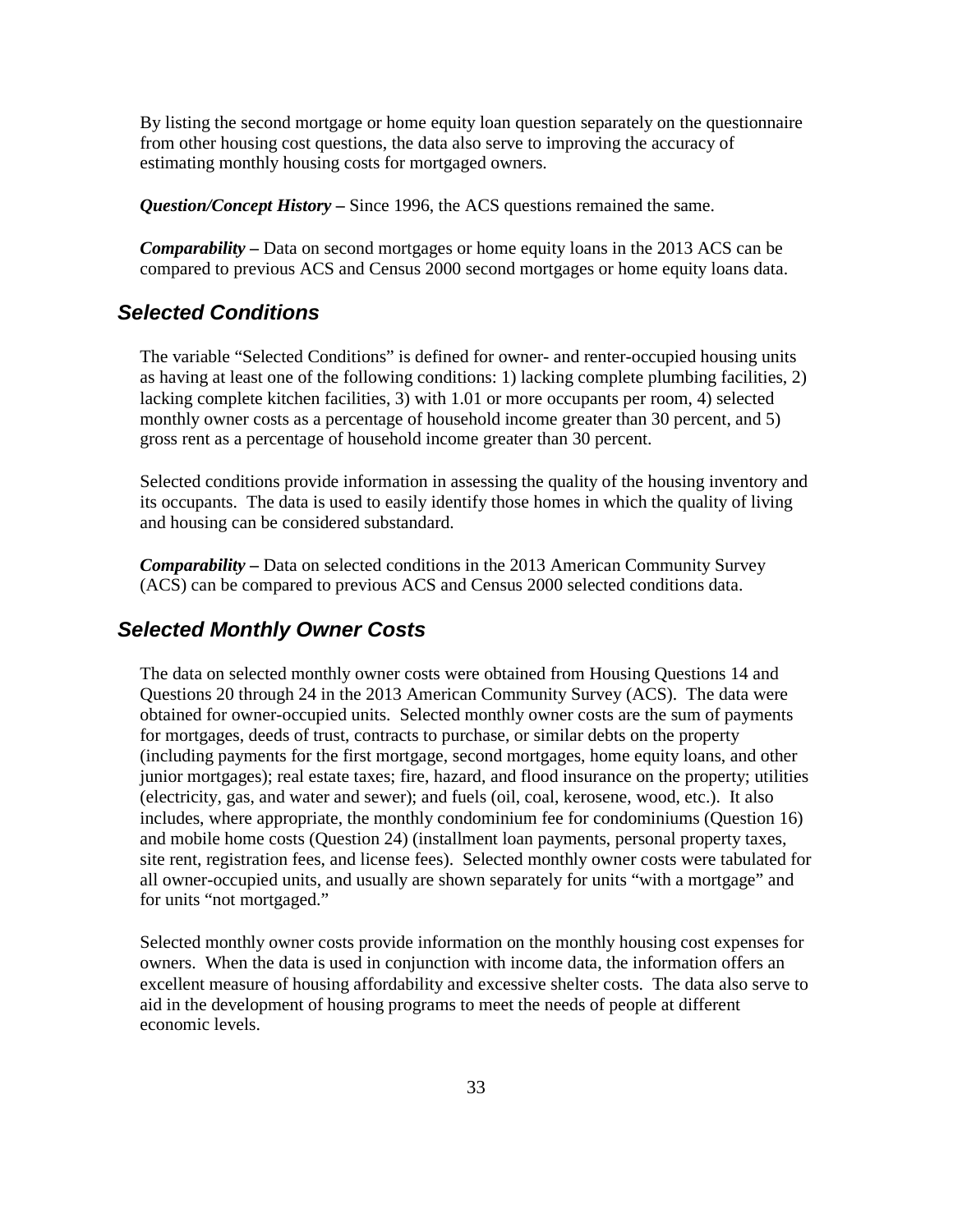**Adjusting Selected Monthly Owner Costs for Inflation –** To inflate selected monthly owner costs from previous years, the dollar values are inflated to the latest year's dollar values by multiplying by a factor equal to the average annual Consumer Price Index (CPI-U-RS) factor for the current year, divided by the average annual CPI-U-RS factor for the earlier/earliest year.

**Median Selected Monthly Owner Costs –** This measure divides the selected monthly owner costs distribution into two equal parts: one-half of the cases falling below the median selected monthly owner costs and one-half above the median. Medians are shown separately for units "with a mortgage" and for units "not mortgaged." Median selected monthly owner costs are computed on the basis of a standard distribution. (See the ["Median Standard Distributions"](#page-144-0) section in **Appendix A.**) Median selected monthly owner costs are rounded to the nearest whole dollar.

*Question/Concept History –* Since 1996, the ACS questions have been the same. The ACS collected the monthly cost of electricity and gas, and the 12-month cost of water and sewer. Since 2004, selected monthly owner costs has been shown for all owner-occupied housing units. In previous years (1996-2003), the question was shown only for specified owneroccupied housing units.

*Comparability –* Caution should be used when comparing selected monthly owner costs data between the ACS and Census 2000. For Census 2000, tables for both total owner-occupied housing units and specified owner-occupied housing units were released, thus comparisons can be made only when comparing the same universes between the two data sets. Additionally, for Census 2000 tables with full distributions were released for total owneroccupied housing units but medians were not shown.

#### <span id="page-33-0"></span>*Selected Monthly Owner Costs as a Percentage of Household Income*

The information on selected monthly owner costs as a percentage of household income is the computed ratio of selected monthly owner costs to monthly household income. The ratio was computed separately for each unit and rounded to the nearest whole percentage. The data are tabulated only for owner-occupied units.

Separate distributions are often shown for units "with a mortgage" and for units "not mortgaged." Units occupied by households reporting no income or a net loss are included in the "not computed" category. (For more information, see the discussion under ["Selected](#page-32-1)  [Monthly Owner Costs.](#page-32-1)")

Selected monthly owner costs as a percentage of household income provide information on the monthly housing cost expenses for owners. The information offers an excellent measure of housing affordability and excessive shelter costs. The data also serve to aid in the development of housing programs to meet the needs of people at different economic levels.

**Median Selected Monthly Owner Costs as a Percentage of Household Income.** This measure divides the selected monthly owner costs as a percentage of household income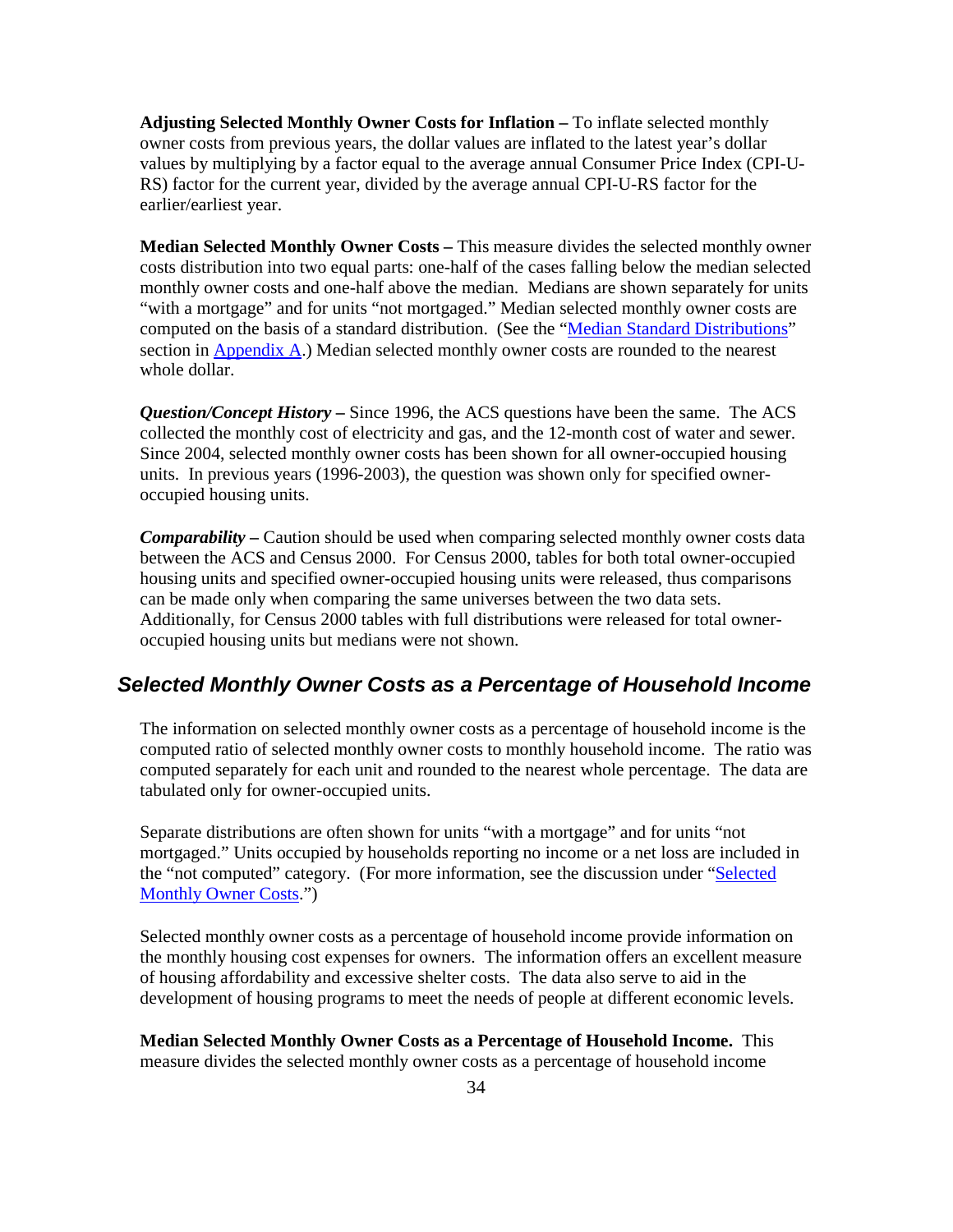distribution into two equal parts: one-half of the cases falling below the median selected monthly owner costs as a percentage of household income and one-half above the median. Median selected monthly owner costs as a percentage of household income is computed on the basis of a standard distribution. (See the ["Median Standard Distributions"](#page-144-0) section under [Appendix A.](#page-137-2)) Median selected monthly owner costs as a percentage of household income is rounded to the nearest tenth. (For more information on medians, see ["Derived Measures.](#page-130-0)")

*Comparability –* Caution should be used when comparing selected monthly owner costs as a percentage of household income data between the American Community Survey (ACS) and Census 2000. For Census 2000, tables for both total owner-occupied housing units and specified owner-occupied housing units were released, thus comparisons can be made only when comparing the same universes between the two data sets. Additionally, for Census 2000 tables with full distributions were released for total owner-occupied housing units but medians were not shown.

#### <span id="page-34-0"></span>*Specified Owner-Occupied Units*

Specified owner-occupied units include only 1-family houses on less than 10 acres (cuerdas) without a business or medical office on the property. The data for "specified units" exclude mobile homes, houses with a business or medical office, houses on 10 or more acres (cuerdas), and housing units in multiunit buildings.

Specified owner-occupied unit information is used to maintain a comparable universe between the American Community Survey (ACS) and earlier census data. Financial housing characteristics in earlier census data were based on a specified owner-occupied unit; however, the ACS does not provide information solely for this universe. Therefore, the characteristics for a specified owner-occupied unit are maintained within the PUMS file to ensure comparisons can be made between the two data sets.

*Question/Concept History – Prior to 1990, much of the owner-occupied housing inventory* was comprised of single-family homes, either detached or attached. Therefore, earlier census data provided financial housing characteristics for the specified owner-occupied unit universe. However, the housing market began to change during the 1990's as an increasing number of units in multiunit structures were constructed and sold as condominiums, as well as the increase of mobile homes as an option for lower-income owners to purchase a home. As a result of these changes, the ACS abandoned the concept of the specified owneroccupied universe to ensure housing data was provided for all owner-occupied units.

*Comparability –* The ACS only publishes financial housing characteristics for all units. The ACS PUMS file will provide the individual characteristics of a specified owner-occupied unit to allow comparisons to be made between the ACS and earlier census data. Census 2000 data provide financial housing characteristics for both all owner-occupied units and the more restricted universe of specified owner-occupied units.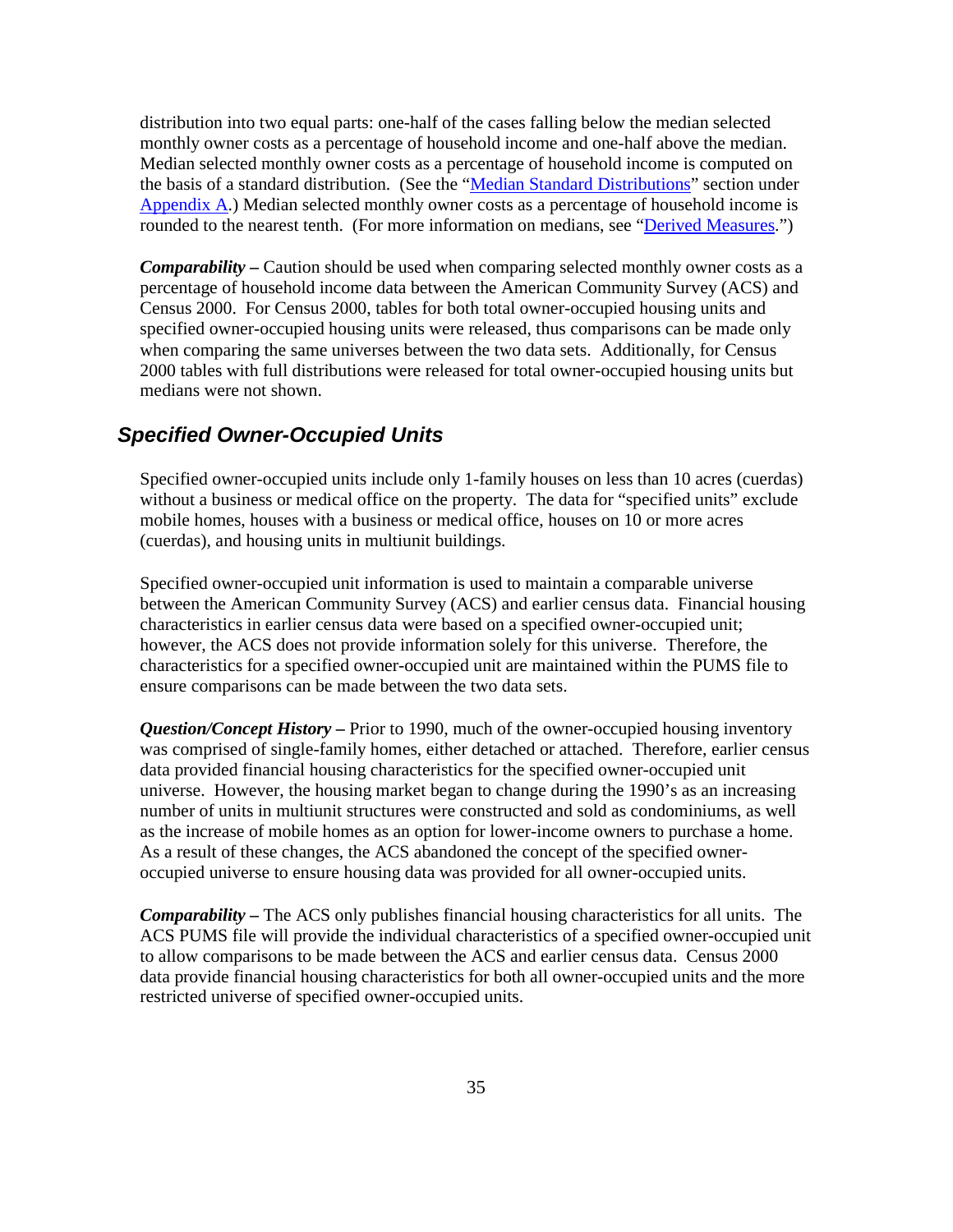#### <span id="page-35-0"></span>*Specified Renter-Occupied Units*

Specified renter-occupied units are renter-occupied units that exclude 1-family houses on 10 or more acres (cuerdas).

Specified renter-occupied unit information is used to maintain a comparable universe between the American Community Survey (ACS) and earlier census data. Financial housing characteristics in earlier census data were based on a specified renter-occupied unit; however, the ACS does not provide information solely for this universe. Therefore, the characteristics for a specified renter-occupied unit are maintained within the PUMS file to ensure comparisons can be made between the two data sets.

*Comparability –* The ACS only publishes financial housing characteristics for total renteroccupied units; whereas for Census 2000, tables were only released for specified renteroccupied units. Therefore, comparisons between these two data sets cannot be made, unless the characteristics of a specified renter-occupied are used to construct the same universe within the ACS PUMS file.

#### <span id="page-35-1"></span>*Telephone Service Available*

The data on telephones were obtained from Housing Question 8g in the 2013 American Community Survey (ACS). The question was asked at occupied housing units.

The question asked whether telephone service was available in the house, apartment, or mobile home. A telephone must be in working order and service available in the house, apartment, or mobile home that allows the respondent to both make and receive calls. Households whose service has been discontinued for nonpayment or other reasons are not counted as having telephone service available.

The availability of telephone service provides information on the isolation of households. These data help assess the level of communication access amongst elderly and low-income households. The data also serve to aid in the development of emergency telephone, medical, or crime prevention services.

*Question/Concept History –* For the 1996-1998 ACS, the question asked whether there was a telephone in the house or apartment. A telephone must be inside the house or apartment for the unit to be classified as having a telephone. Units where the respondent used a telephone located inside the building, but not in the respondent's living quarters, were classified as having no telephone. In 1999, the words "or mobile home" were added question to be more inclusive of the structure type. In 2004, instructions that accompanied the ACS mail questionnaire advised respondents that if the household members used cell phones to answer that the house, apartment, or mobile home had telephone service. Starting in 2008, the structure of the question changed and combined telephone service availability with plumbing facilities and kitchen facilities into one question to ask, "Does this house, apartment, or mobile home have -" and provided the respondent with a "Yes" or "No" checkbox for each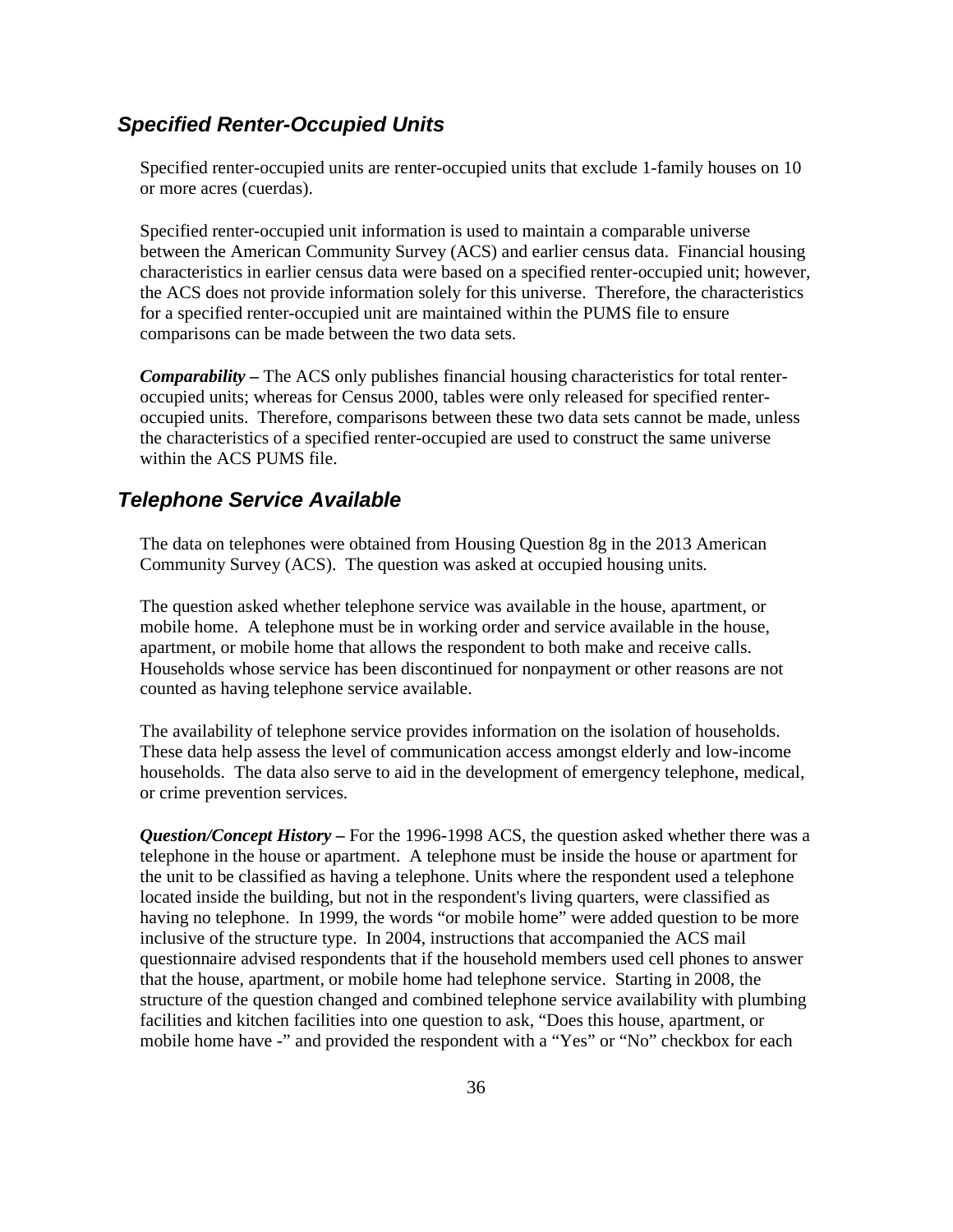component needed for complete facilities. In 2008 the instruction "*Include cell phones*" was added.

*Limitation of the Data* – The Census Bureau tested the changes introduced to the 2008 version of the telephone service available question in the 2006 ACS Content Test. The results of this testing show that the changes may introduce an inconsistency in the data produced for this question as observed from the years 2007 to 2008; see "2006 ACS Content Test Evaluation Report Covering Facilities" on the ACS website [\(http://www.census.gov/acs\)](http://www.census.gov/acs) and enter the paper title in the ACS website search box.

*Comparability –* Caution should be used when comparing ACS data on telephone service availability from the years 2008 and after with both pre-2008 ACS and Census 2000 data. Changes made to the telephone service availability question between the 2007 and 2008 ACS involving the structure of the question as well as the introduction of an instruction to include cell phones resulted in an inconsistency in the ACS data. This inconsistency in the data was most noticeable as an increase in the number of respondents answering "Yes" to the question.

#### *Tenure*

The data for tenure were obtained from Housing Question 17 in the 2013 American Community Survey (ACS). The question was asked at occupied housing units. Occupied housing units are classified as either owner-occupied or renter-occupied.

Tenure provides a measurement of home ownership, which has served as an indicator of the nation's economy for decades. These data are used to aid in the distribution of funds for programs such as those involving mortgage insurance, rental housing, and national defense housing. Data on tenure allows planners to evaluate the overall viability of housing markets and to assess the stability of neighborhoods. The data also serve in understanding the characteristics of owner-occupied and renter-occupied units to aid builders, mortgage lenders, planning officials, government agencies, etc., in the planning of housing programs and services.

**Owner-Occupied –** A housing unit is owner-occupied if the owner or co-owner lives in the unit, even if it is mortgaged or not fully paid for. The owner or co-owner must live in the unit and usually is Person 1 on the questionnaire. The unit is "Owned by you or someone in this household with a mortgage or loan" if it is being purchased with a mortgage or some other debt arrangement such as a deed of trust, trust deed, contract to purchase, land contract, or purchase agreement. The unit also is considered owned with a mortgage if it is built on leased land and there is a mortgage on the unit. Mobile homes occupied by owners with installment loan balances also are included in this category.

A housing unit is "Owned by you or someone in this household free and clear (without a mortgage or loan)" if there is no mortgage or other similar debt on the house, apartment, or mobile home including units built on leased land if the unit is owned outright without a mortgage.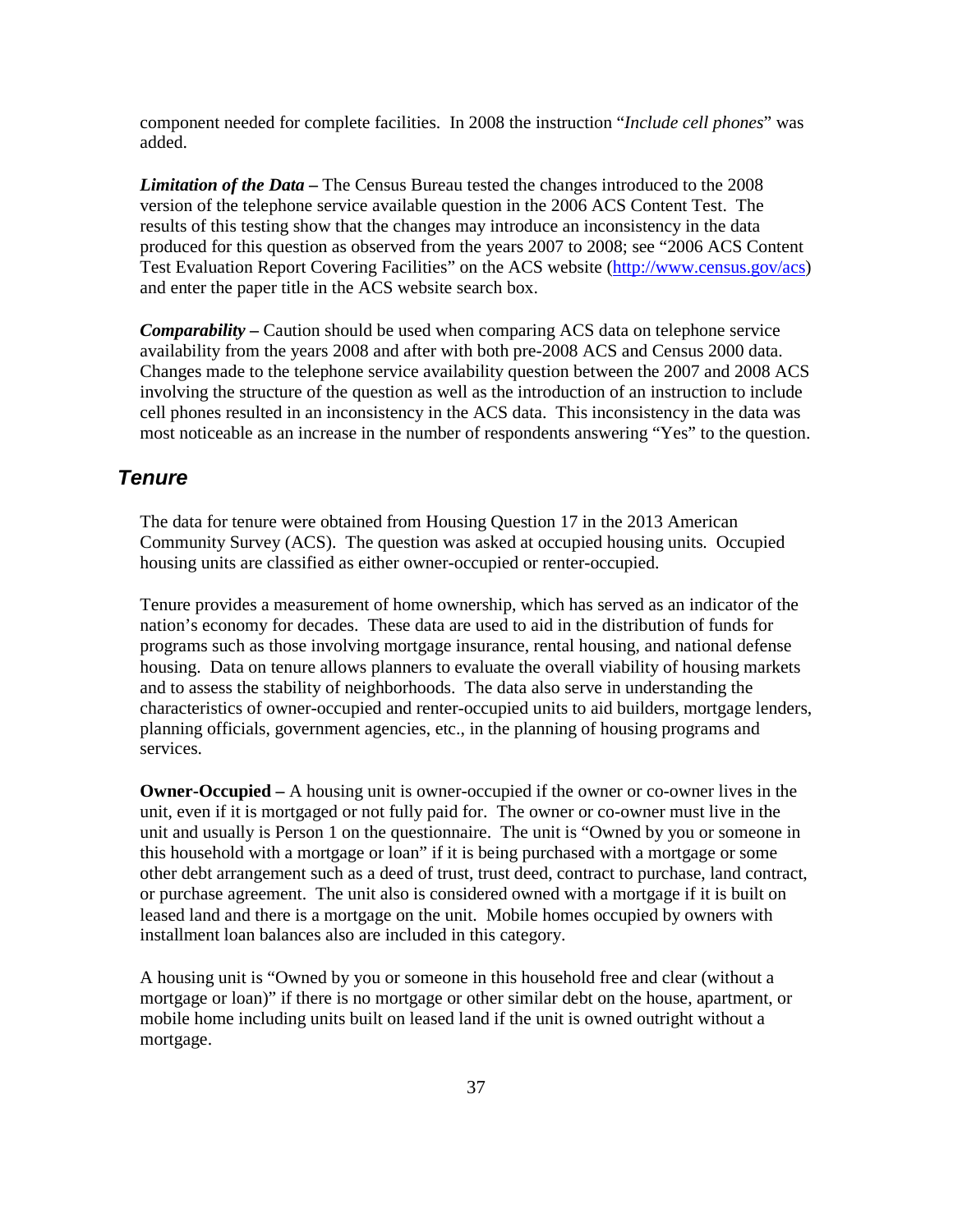**Renter-Occupied –** All occupied housing units which are not owner-occupied, whether they are rented or occupied without payment of rent, are classified as renter-occupied. "No rent paid" units are separately identified in the rent tabulations. Such units are generally provided free by friends or relatives or in exchange for services such as resident manager, caretaker, minister, or tenant farmer. Housing units on military bases also are classified in the "No rent paid" category. "Rented" includes units in continuing care, sometimes called life care arrangements. These arrangements usually involve a contract between one or more individuals and a health services provider guaranteeing the individual shelter, usually a house or apartment, and services, such as meals or transportation to shopping or recreation. (For more information, see ["Meals Included in Rent.](#page-23-0)")

*Question/Concept History –* From 1996-2007 the ACS questions were the same. Starting in 2008, the instruction "*Mark (X) ONE box.*" was added following the question, and the instruction "*Include home equity loans.*" was added following the response category "Owned by you or someone in this household with a mortgage or loan?" Additional changes introduced in 2008 included revising the wording of two of the response categories from "Rented for cash rent?" to "Rented?" and "Occupied without payment of cash rent?" to "Occupied without payment of rent?"

*Comparability –* Data on tenure in the 2013 ACS can be compared to previous ACS and Census 2000 tenure data.

#### *Units in Structure*

The data on units in structure (also referred to as "type of structure") were obtained from Housing Question 1 in the 2013 American Community Survey (ACS). The question was asked at occupied and vacant housing units. A structure is a separate building that either has open spaces on all sides or is separated from other structures by dividing walls that extend from ground to roof. In determining the number of units in a structure, all housing units, both occupied and vacant, are counted. Stores and office space are excluded. The data are presented for the number of housing units in structures of specified type and size, not for the number of residential buildings.

The units in structure provides information on the housing inventory by subdividing the inventory into one-family homes, apartments, and mobile homes. When the data is used in conjunction with tenure, year structure built, and income, units in structure serves as the basic identifier of housing used in many federal programs. The data also serve to aid in the planning of roads, hospitals, utility lines, schools, playgrounds, shopping centers, emergency preparedness plans, and energy consumption and supplies.

**Mobile Home –** Both occupied and vacant mobile homes to which no permanent rooms have been added are counted in this category. Mobile homes used only for business purposes or for extra sleeping space and mobile homes for sale on a dealer's lot, at the factory, or in storage are not counted in the housing inventory.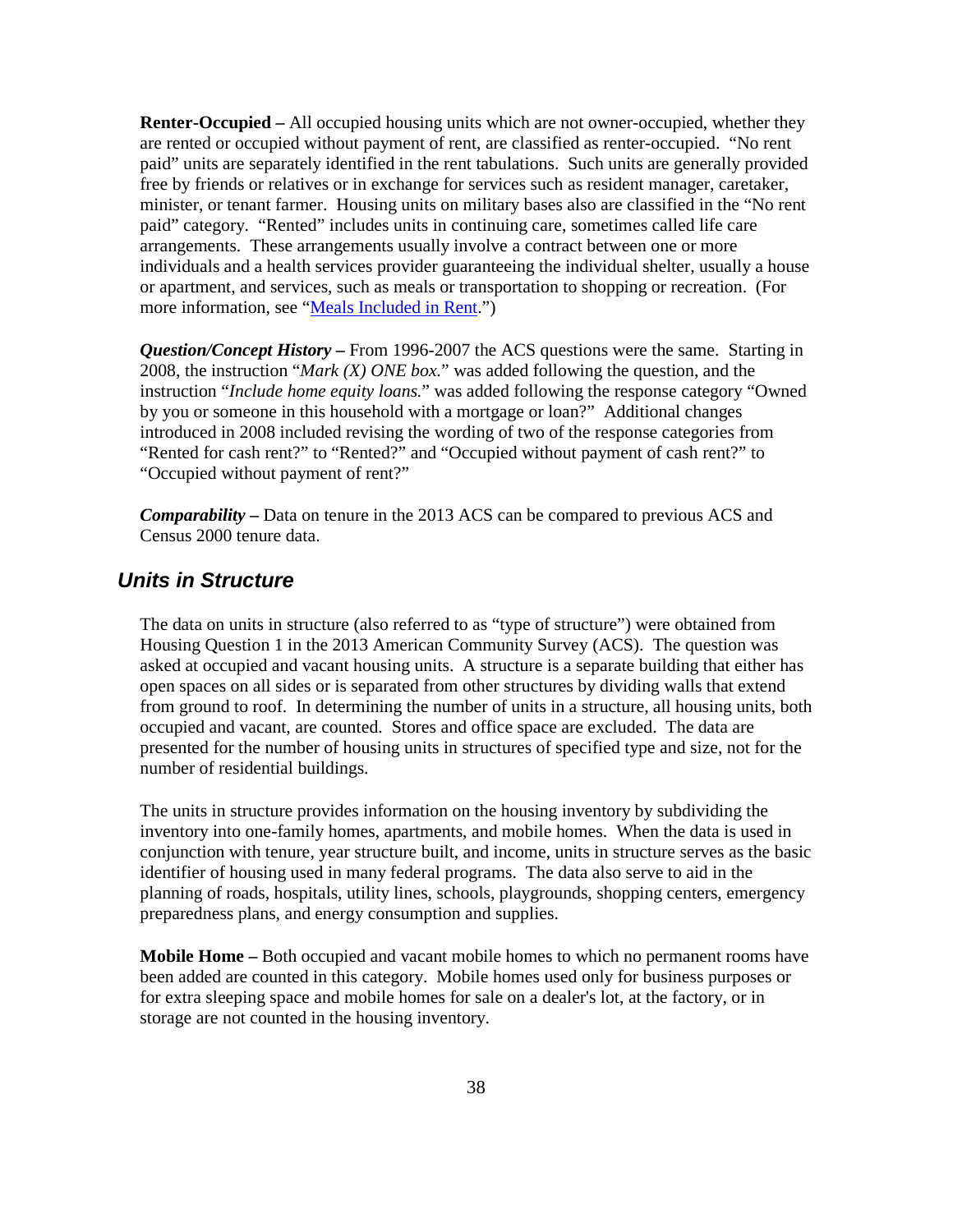**1-Unit, Detached –** This is a 1-unit structure detached from any other house, that is, with open space on all four sides. Such structures are considered detached even if they have an adjoining shed or garage. A one-family house that contains a business is considered detached as long as the building has open space on all four sides. Mobile homes to which one or more permanent rooms have been added or built also are included.

**1-Unit, Attached –** This is a 1-unit structure that has one or more walls extending from ground to roof separating it from adjoining structures. In row houses (sometimes called townhouses), double houses, or houses attached to nonresidential structures, each house is a separate, attached structure if the dividing or common wall goes from ground to roof.

**2 or More Apartments –** These are units in structures containing 2 or more housing units, further categorized as units in structures with "2, 3 or 4," "5 to 9, 10 to 19," "20 to 49, and 50 or more apartments."

**Boat, RV, Van, Etc.** – This category is for any living quarters occupied as a housing unit that does not fit the previous categories. Examples that fit this category are houseboats, railroad cars, campers, and vans. Recreational vehicles, boats, vans, tents, railroad cars, and the like are included only if they are occupied as someone's current place of residence.

*Question/Concept History –* The 1996-1998 ACS question provided the response category, "a mobile home or trailer." Starting in 1999, the ACS response category dropped "or trailer" to read as "a mobile home."

*Comparability –* Data on units in structure in the 2013 ACS can be compared to previous ACS and Census 2000 units in structure data.

# *Utilities*

The data on utility costs were obtained from Housing Questions 14a through 14d in the 2013 American Community Survey (ACS). The questions were asked of occupied housing units. The questions about electricity and gas asked for the monthly costs, and the questions about water/sewer and other fuels (oil, coal, wood, kerosene, etc.) asked for the yearly costs.

Costs are recorded if paid by or billed to occupants, a welfare agency, relatives, or friends. Costs that are paid by landlords, included in the rent payment, or included in condominium or cooperative fees are excluded.

The cost of utilities provides information on the cost of either home ownership or renting. When the data is used as part of monthly housing costs and in conjunction with income data, the information offers an excellent measure of housing affordability and excessive shelter costs. The data also serve to aid in the development of housing programs to meet the needs of people at different economic levels, and to provide assistance in forecasting future utility services and energy supplies.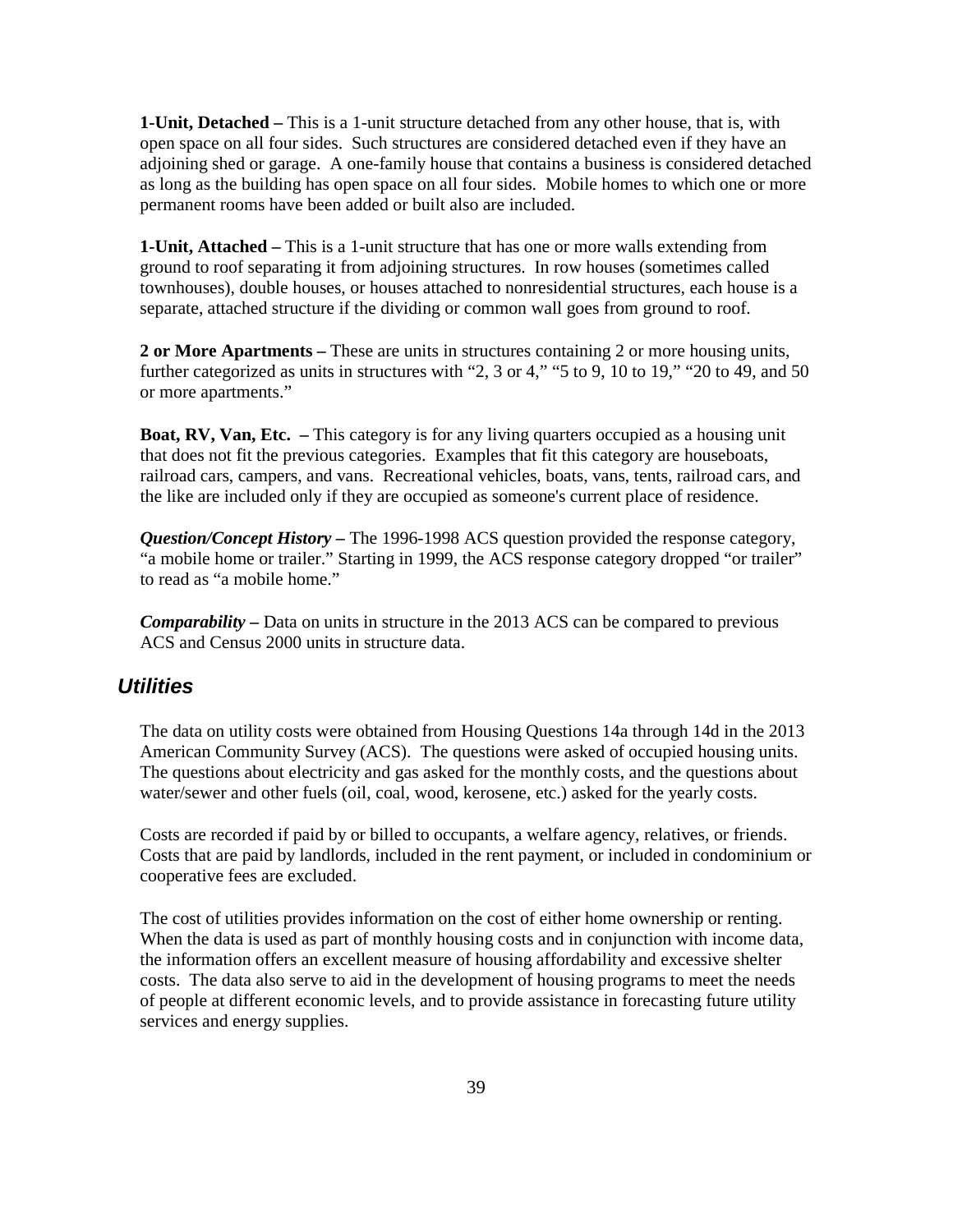*Question/Concept History –* The ACS questions ask for monthly costs for electricity and gas, and yearly costs for water/sewer and other fuels. Since 1999, the words "or mobile home" were added to each question, and Question 14b, which asked "Last month, what was the cost of gas for this house, apartment, or mobile home?" had an additional response category, "included in electricity payment entered above."

*Limitation of the Data* **–** Research has shown that respondents tended to overstate their expenses for electricity and gas when compared to utility company records. There is some evidence that this overstatement is reduced when yearly costs are asked rather than monthly costs. Caution should be exercised in using these data for direct analysis because costs are not reported for certain kinds of units such as renter-occupied units with all utilities included in the rent and owner-occupied condominium units with utilities included in the condominium fee.

*Comparability –* Data on utility costs in the 2013 ACS can be compared to previous ACS and Census 2000 utility costs data.

#### *Vacancy Status*

The data on vacancy status were obtained only for a sample of cases in the computer-assisted personal interview (known as "CAPI") follow-up by field representatives. Data on vacancy status were obtained at the time of the personal visit. Vacancy status and other characteristics of vacant units were determined by field representatives obtaining information from landlords, owners, neighbors, rental agents, and others.

Vacancy status has long been used as a basic indicator of the housing market and provides information on the stability and quality of housing for certain areas. The data is used to assess the demand for housing, to identify housing turnover within areas, and to better understand the population within the housing market over time. These data also serve to aid in the development of housing programs to meet the needs of persons at different economic levels.

Vacant units are subdivided according to their housing market classification as follows:

**For Rent –** These are vacant units offered "for rent," and vacant units offered either "for rent" or "for sale."

**Rented, Not Occupied** – These are vacant units rented but not yet occupied, including units where money has been paid or agreed upon, but the renter has not yet moved in.

**For Sale Only –** These are vacant units being offered "for sale only," including units in cooperatives and condominium projects if the individual units are offered "for sale only." If units are offered either "for rent" or "for sale" they are included in the "for rent" classification.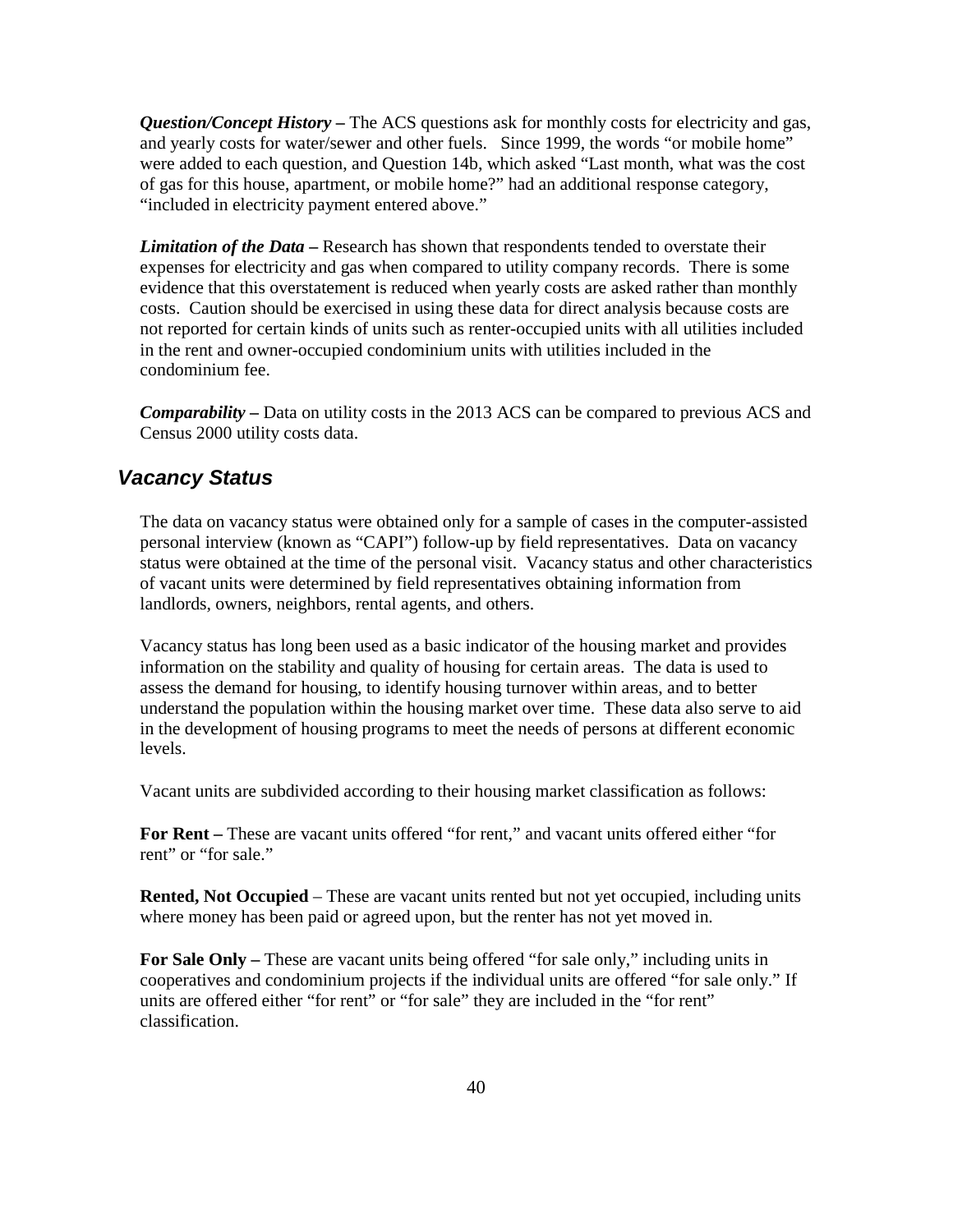**Sold, Not Occupied** – These are vacant units sold but not yet occupied, including units that have been sold recently, but the new owner has not yet moved in.

**For Seasonal, Recreational, or Occasional Use –** These are vacant units used or intended for use only in certain seasons or for weekends or other occasional use throughout the year. Seasonal units include those used for summer or winter sports or recreation, such as beach cottages and hunting cabins. Seasonal units also may include quarters for such workers as herders and loggers. Interval ownership units, sometimes called shared-ownership or timesharing condominiums, also are included here.

**For Migrant Workers –** These include vacant units intended for occupancy by migratory workers employed in farm work during the crop season. (Work in a cannery, a freezer plant, or a food-processing plant is not farm work.)

**Other Vacant –** If a vacant unit does not fall into any of the categories specified above, it is classified as "Other vacant." For example, this category includes units held for occupancy by a caretaker or janitor, and units held for personal reasons of the owner.

**Homeowner Vacancy Rate –** The homeowner vacancy rate is the proportion of the homeowner inventory that is vacant "for sale." It is computed by dividing the number of vacant units "for sale only" by the sum of the owner-occupied units, vacant units that are "for sale only," and vacant units that have been sold but not yet occupied, and then multiplying by 100. This measure is rounded to the nearest tenth.

**Rental Vacancy Rate –** The rental vacancy rate is the proportion of the rental inventory that is vacant "for rent." It is computed by dividing the number of vacant units "for rent" by the sum of the renter-occupied units, vacant units that are "for rent," and vacant units that have been rented but not yet occupied, and then multiplying by 100. This measure is rounded to the nearest tenth.

**Available Housing Vacancy Rate –** The proportion of the housing inventory that is vacantfor-sale only and vacant-for-rent. It is computed by dividing the sum of vacant-for-sale only housing units and vacant-for-rent housing units, by the sum of occupied units, vacant-for-sale only housing units, vacant-sold-not occupied housing units, vacant-for-rent housing units, and vacant-rented-not-occupied housing units, and then multiplying by 100. This measure is rounded to the nearest tenth.

*Question/Concept History –* The 1996-2004 American Community Survey (ACS) and Census 2000 used a single vacancy status category for units that were either "Rented or sold, not occupied." Since the 2005 ACS, there have been two separate categories, "Rented, not occupied" and "Sold, not occupied." This change created consistency among the ACS, the Housing Vacancy Survey, and the 2010 Census vacancy status response options. The revised categories were incorporated in the calculations of the rental vacancy rate and the homeowner vacancy rate.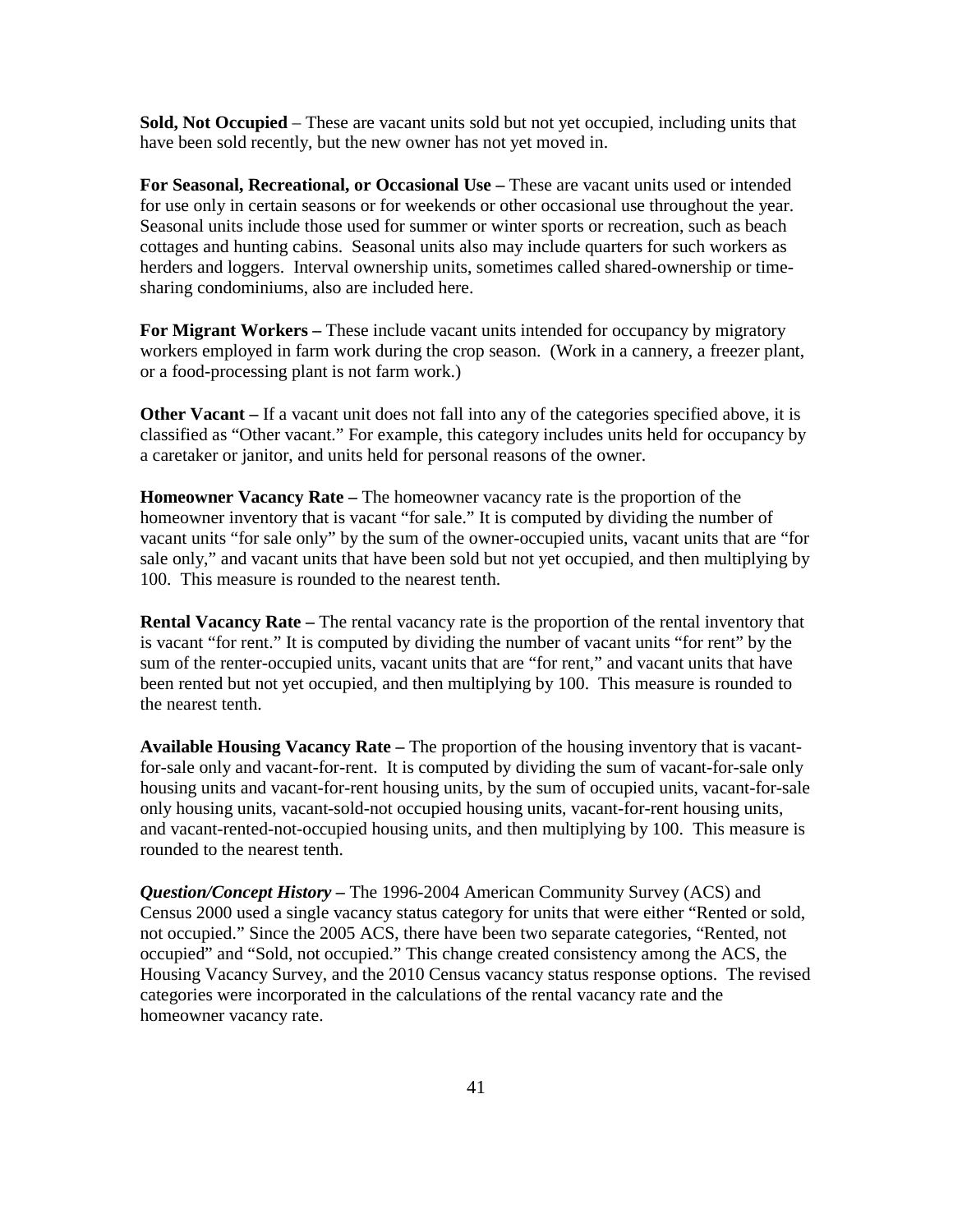*Comparability –* Data on household size in the 2013 ACS can be compared to previous ACS data. The ACS estimates of household size of occupied housing units differ from those obtained from the 2010 Census. For more information, see "Comparing 2010 American Community Survey 1-Year Estimates of Occupancy Status, Vacancy Status, and Household Size with the 2010 Census – Preliminary Results" on the ACS website [\(http://www.census.gov/acs\)](http://www.census.gov/acs) and enter the paper title in the ACS website search box.

# *Vacant – Current Residence Elsewhere*

A housing unit occupied at the time of interview entirely by people who will be there for 2 months or less.

In Computer-Assisted Telephone Interviews (CATI) and Computer-Assisted Personal Interviews (CAPI), the data for current residence elsewhere were obtained after creating the roster of people staying at the sample unit and after asking the current residence questions. Temporarily occupied units are sample units occupied at the time of interview entirely by people who will be there for 2 months or less. At sample units where all the people are staying less than 2 months, the respondent is asked a subset of the questions from the housing section, including the question on vacancy status.

The current residence concept is unique to the American Community Survey (ACS). By using the current residence to decide for whom to collect survey information, the ACS can provide a more accurate description of an area's social and economic characteristics. Most surveys, as well as the decennial census, use the concept of usual residence. Usual residence is defined as the place where a person lives and sleeps most of the time. The census defines everyone as having only one usual residence.

*Comparability* – Caution should be used when comparing vacant-current residence elsewhere data between the ACS and Census 2000.

### *Vacant Housing Units*

See Living [Quarters.](#page-6-0)

# *Value*

The data on value (also referred to as "price asked" for vacant units) were obtained from Housing Question 19 in the 2013 American Community Survey (ACS). The question was asked at housing units that were owned, being bought, vacant for sale, or sold not occupied at the time of the survey. Value is the respondent's estimate of how much the property (house and lot, mobile home and lot, or condominium unit) would sell for if it were for sale. If the house or mobile home was owned or being bought, but the land on which it sits was not, the respondent was asked to estimate the combined value of the house or mobile home and the land. For vacant units, value was the price asked for the property. Value was tabulated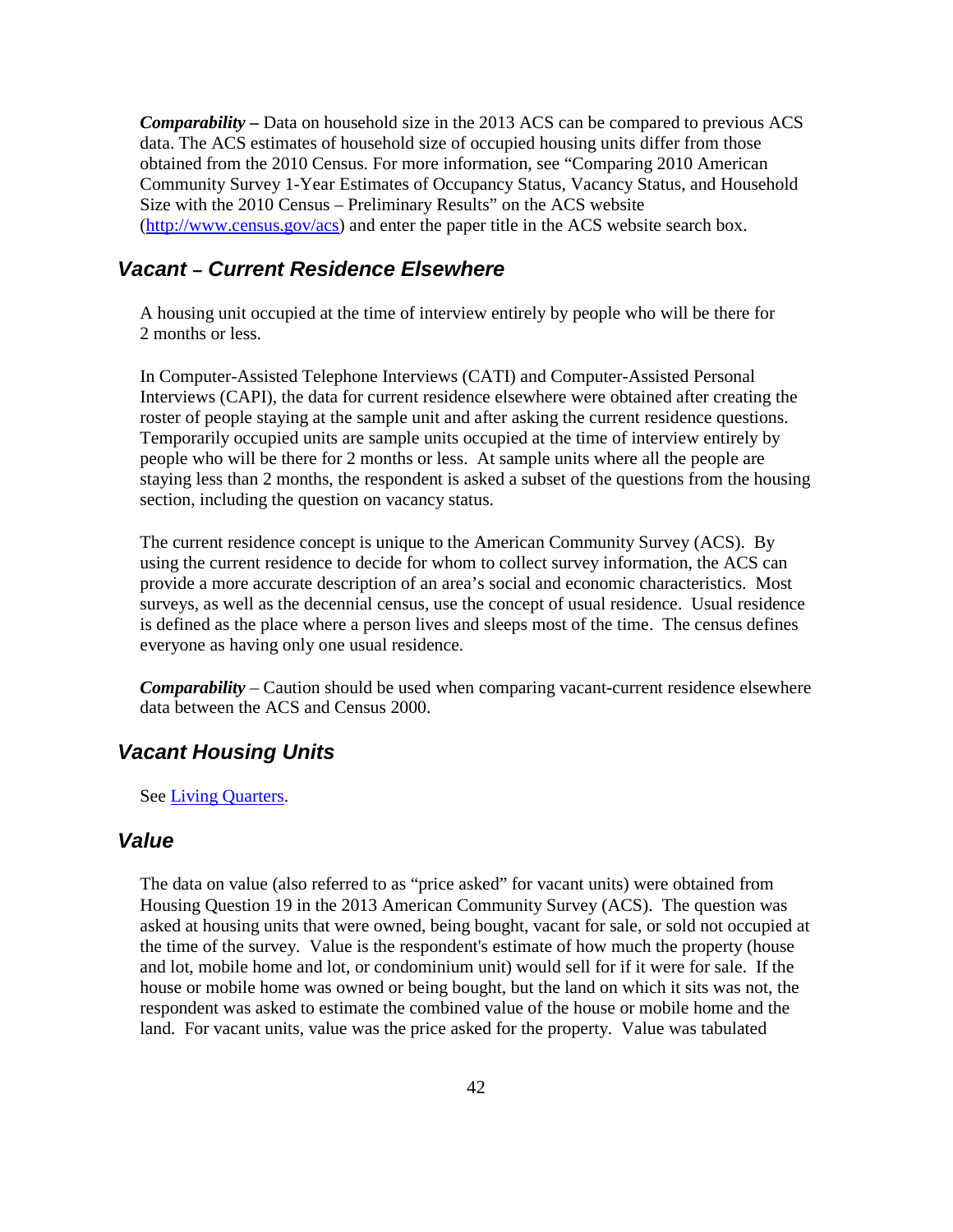separately for all owner-occupied and vacant-for-sale housing units, as well as owneroccupied and vacant-for-sale mobile homes.

The value of a home provides information on neighborhood quality, housing affordability, and wealth. These data provide socioeconomic information not captured by household income and comparative information on the state of local housing markets. The data also serve to aid in the development of housing programs designed to meet the housing needs of persons at different economic levels.

**Median and Quartile Value –** The median divides the value distribution into two equal parts: one-half of the cases falling below the median value of the property (house and lot, mobile home and lot, or condominium unit) and one-half above the median. Quartiles divide the value distribution into four equal parts. Median and quartile value are computed on the basis of a standard distribution. (See the ["Median Standard Distributions"](#page-144-0) section in [Appendix A.](#page-136-0)) Median and quartile value calculations are rounded to the nearest hundred dollars. Upper and lower quartiles can be used to note large value differences among various geographic areas. (For more information on medians and quartiles, see ["Derived Measures.](#page-130-0)")

**Aggregate Value –**Aggregate value is calculated by adding all of the value estimates for owner occupied housing units in an area. Aggregate value is rounded to the nearest hundred dollars. (For more information on aggregates, see ["Derived Measures.](#page-130-0)")

*Question/Concept History –* The 1996-1998 ACS question provided a space for the respondent to enter a dollar amount. From 1999-2007 the question provided 19 pre-coded response categories from "Less than \$10,000" to "\$250,000 or more – *Specify*." Starting in 2004, value was shown for all owner-occupied housing units, unlike from1996-2003 in which value was shown only for specified owner-occupied housing units. Changes introduced in 2008 were removing the pre-coded response categories and adding a write-in box for the respondent to enter the property value amount in dollars, and revising the wording of the question to ask, "About how much do you think this house and lot, apartment, or mobile home (and lot, if owned) would sell for if it were for sale?"

*Limitation of the Data* – The Census Bureau tested the changes introduced to the 2008 version of the value question in the 2006 ACS Content Test. The results of this testing show that the changes may introduce an inconsistency in the data produced for this question as observed from the years 2007 to 2008, see "2006 ACS Content Test Evaluation Report Covering Property Value" on the ACS website [\(http://www.census.gov/acs\)](http://www.census.gov/acs) and enter the paper title in the ACS website search box.

*Comparability –* Caution should be used when comparing ACS data on value from the years 2008 and after with pre-2008 ACS data. Changes made to the value question between the 2007 and 2008 ACS involving the response option may have resulted in an inconsistency in the value distribution for some areas. In 2007 and previous years, the ACS value question included categorical response options with a write-in for values over \$250,000. Beginning in 2008, the response option became solely a write-in.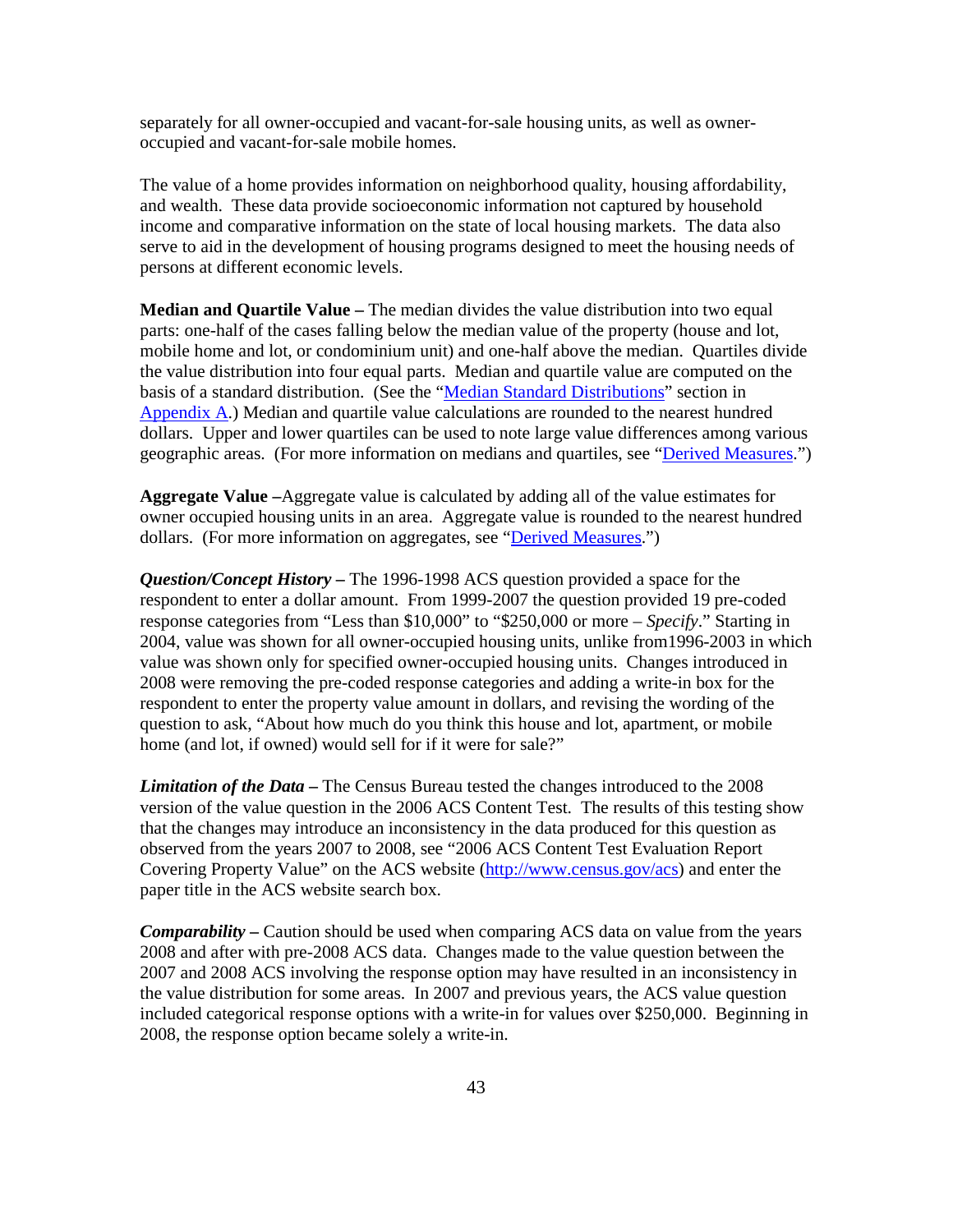Caution also should be used when comparing value data from the ACS produced in 2008 or later with Census 2000 value data. The 2008 or later ACS provides solely a write-in response option while Census 2000 collected data in categories. Additionally, Census 2000 tables on value were released for both total owner-occupied housing units and specified owner-occupied housing units, thus comparisons can be made only when comparing the same universes between the two data sets.

# *Vehicles Available*

The data on vehicles available were obtained from Housing Question 12 in the 2013 American Community Survey (ACS). The question was asked at occupied housing units. These data show the number of passenger cars, vans, and pickup or panel trucks of one-ton capacity or less kept at home and available for the use of household members. Vehicles rented or leased for one month or more, company vehicles, and police and government vehicles are included if kept at home and used for non-business purposes. Dismantled or immobile vehicles are excluded. Vehicles kept at home but used only for business purposes also are excluded.

The availability of vehicles provides information for numerous transportation programs. When the data is used in conjunction with place-of-work and journey-to-work data, the information can provide insight into vehicle travel and aid in forecasting future travel and its effect on transportation systems. The data also serve to aid in the development of emergency and evacuation planning, special transportation services, and forecasting future energy consumption and needs.

*Question/Concept History –* The 1996-1998 ACS question provided a space for the respondent to enter the number of vehicles. Since 1999, the American Community Survey question provided seven pre-coded response categories ranging from "None" to "6 or more."

*Comparability –* Data on vehicle availability in the 2013 ACS can be compared to previous ACS and Census 2000 vehicle availability data.

#### *Year Householder Moved into Unit*

The data on year householder moved into unit were obtained from answers to Housing Question 3 in the 2013 American Community Survey (ACS), which was asked at occupied housing units. These data refer to the year of the latest move by the householder. If the householder moved back into a housing unit he or she previously occupied, the year of the latest move was reported. If the householder moved from one apartment to another within the same building, the year the householder moved into the present apartment was reported. The intent is to establish the year the present occupancy by the householder began. The year that the householder moved in is not necessarily the same year other members of the household moved in, although in the great majority of cases an entire household moves at the same time.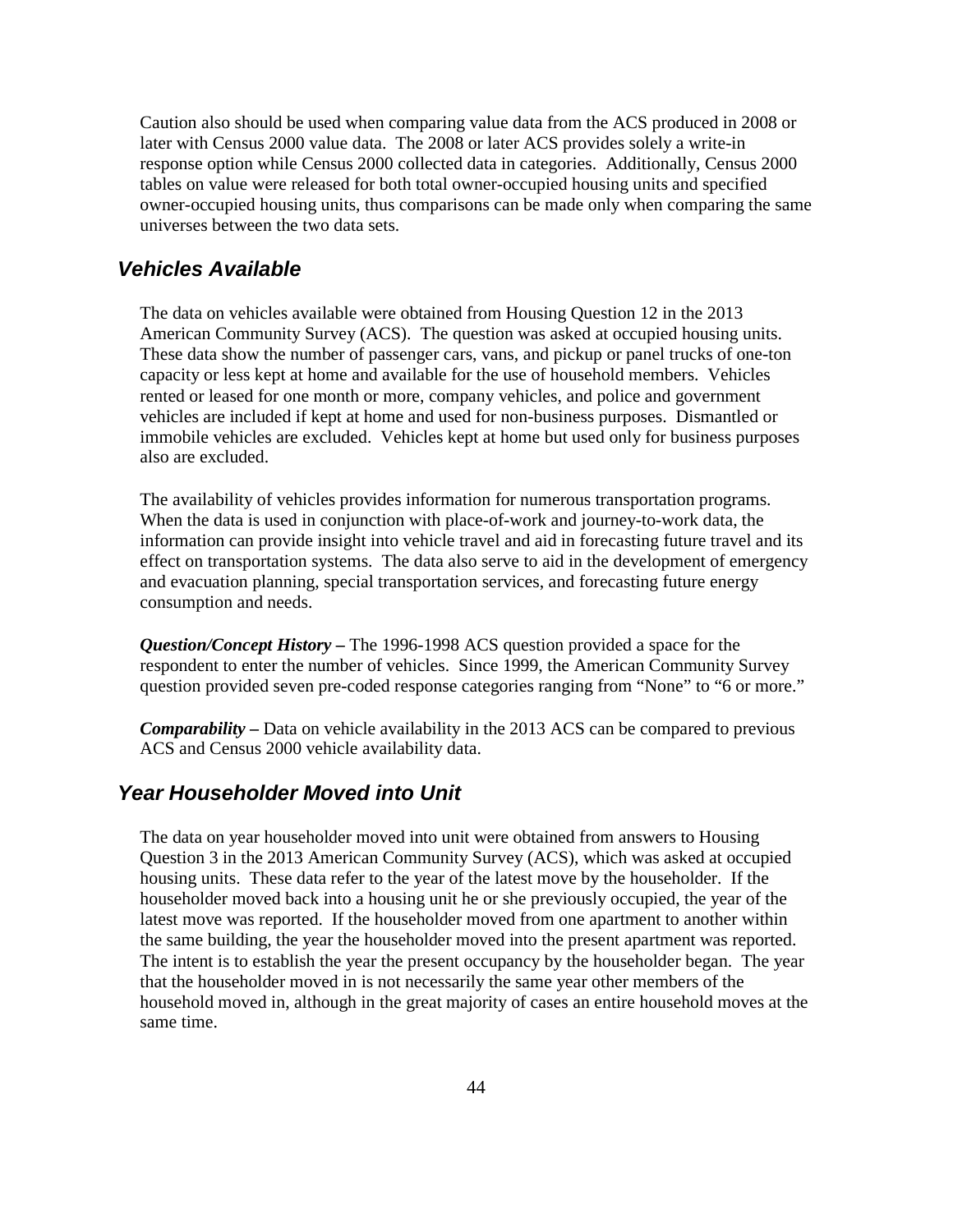The year the householder moved into the unit provides information on the specific period of time when mobility occurs, especially for recent movers. These data help to measure neighborhood stability and to identify transient communities. The data also is used to assess the amount of displacement caused by floods and other natural disasters, and as an aid to evaluate the changes in service requirements.

**Median Year Householder Moved into Unit –** Median year householder moved into unit divides the distribution into two equal parts: one-half of the cases falling below the median year householder moved into unit and one-half above the median. Median year householder moved into unit is computed on the basis of a standard distribution. (See the ["Median](#page-144-0)  [Standard Distributions"](#page-144-0) section in [Appendix A.](#page-137-0)) Median year householder moved into unit is rounded to the nearest calendar year. (For more information on medians, see "Derived [Measures.](#page-130-0)")

*Question/Concept History –* Since 1996, the question provided two write-in spaces for the respondent to enter month and year the householder (person 1) moved into the house, apartment, or mobile home.

*Comparability –* Data on year householder moved into unit in the 2013 ACS can be compared to previous ACS and Census 2000 year householder moved into unit data.

# *Year Structure Built*

The data on year structure built were obtained from Housing Question 2 in the 2013 American Community Survey (ACS). The question was asked at both occupied and vacant housing units. Year structure built refers to when the building was first constructed, not when it was remodeled, added to, or converted. Housing units under construction are included as vacant housing if they meet the housing unit definition, that is, all exterior windows, doors, and final usable floors are in place. For mobile homes, houseboats, RVs, etc., the manufacturer's model year was assumed to be the year built. The data relate to the number of units built during the specified periods that were still in existence at the time of interview.

The year the structure was built provides information on the age of housing units. These data help identify new housing construction and measures the disappearance of old housing from the inventory, when used in combination with data from previous years. The data also serve to aid in the development of formulas to determine substandard housing and provide assistance in forecasting future services, such as energy consumption and fire protection.

**Median Year Structure Built –** Median year structure built divides the distribution into two equal parts: one-half of the cases falling below the median year structure built and one-half above the median. Median year structure built is computed on the basis of a standard distribution. (See the ["Median Standard Distributions"](#page-144-0) section in [Appendix A.](#page-137-0)) The median is rounded to the nearest calendar year. Median age of housing can be obtained by subtracting median year structure built from survey year. For example, if the median year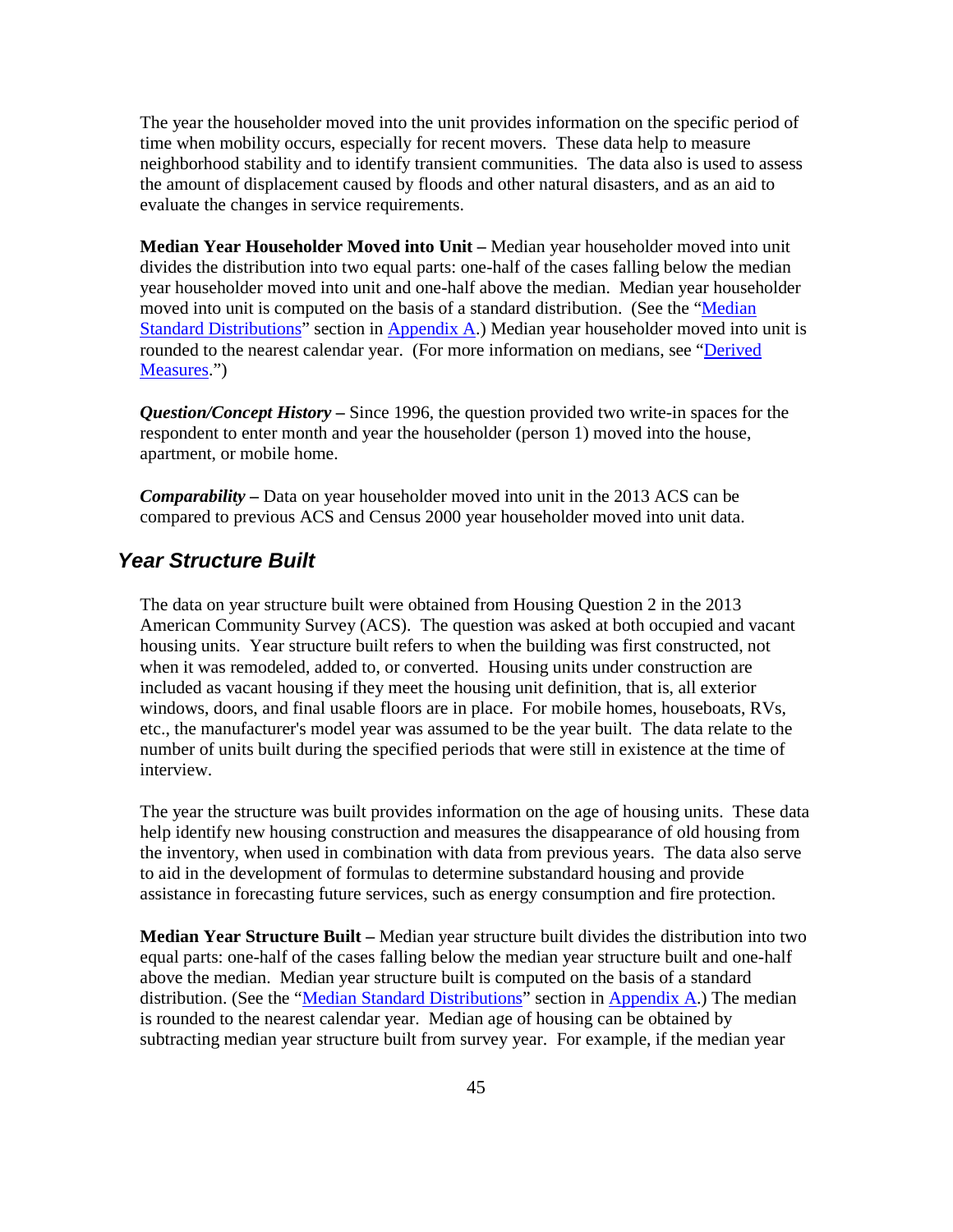structure built is 1969, the median age of housing in that area is 44 years (2013 minus 1969). (For more information on medians, see ["Derived Measures.](#page-130-0)")

*Question/Concept History –* The 1996-1998 ACS question provided a write-in space for the respondent to enter a year the structure was built. From 1999-2007 the question provided 9 pre-coded response categories, which showed ranges of years, and from 2003-2007 the response categories were updated to provide detail for recently built structures. Starting in 2008, the response category "2000 or later" and the instruction "*Specify year*" with a write-in box replaced the two categories "2000 to 2004" and "2005 or later."

*Limitation of the Data* **–** Data on year structure built are more susceptible to errors of response and non-reporting than data for many other questions because respondents must rely on their memory or on estimates by people who have lived in the neighborhood a long time.

*Comparability –* Data on year structure built in the 2013 ACS can be compared to previous ACS and Census 2000 year structure built data.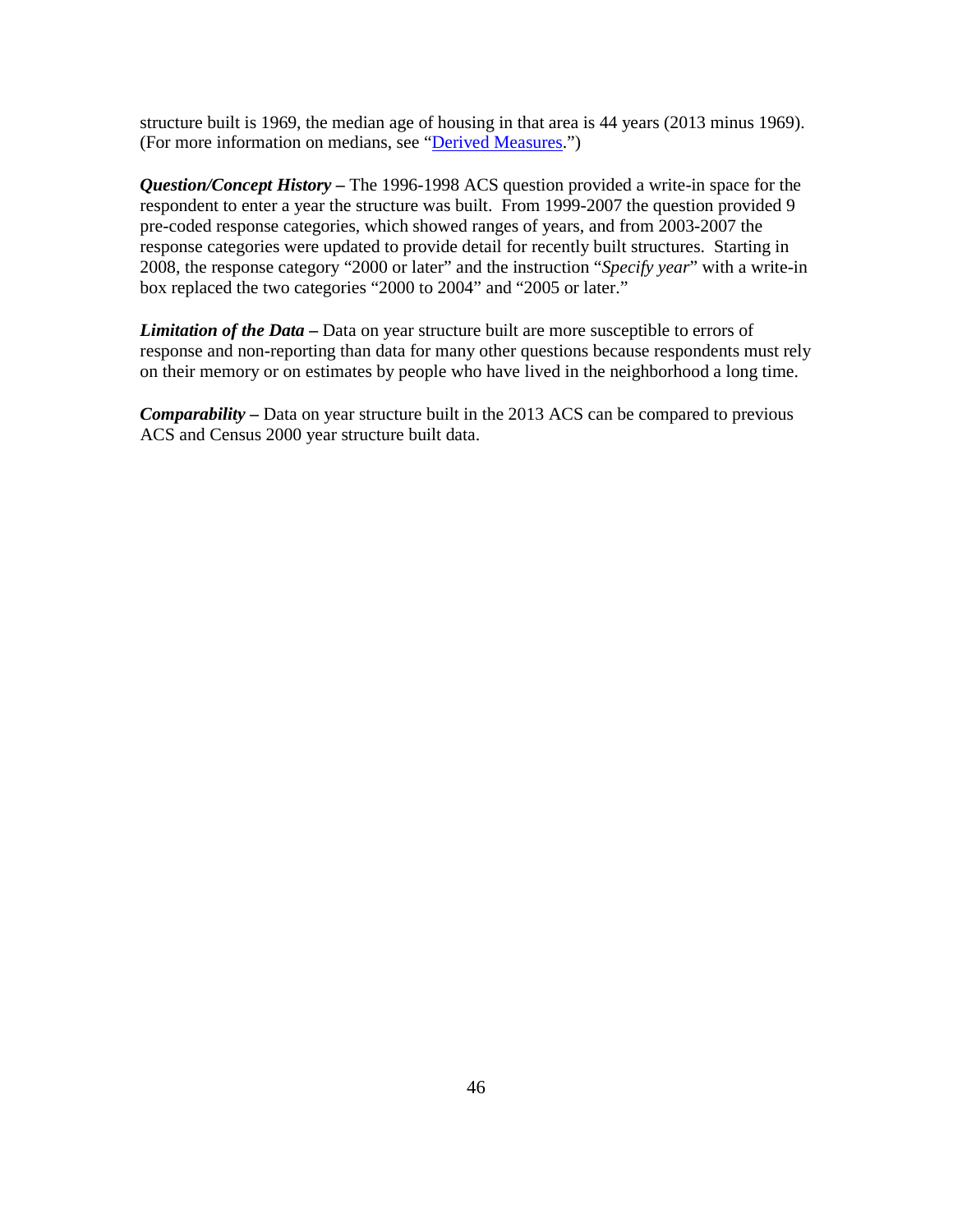# **Population Variables**

# *Ability to Speak English*

**Respondent's Ability to Speak English –** Respondents who reported speaking a language other than English (question 14a in the 2013 American Community Survey (ACS)) were asked to indicate their English-speaking ability (question 14c in the 2013 ACS) based on one of the following categories: "Very well," "Well," "Not well," or "Not at all." Those who answered "Well," "Not well," or "Not at all" are sometimes referred as "Less than 'very well.'" Respondents were not instructed on how to interpret the response categories in this question.

**Limited English speaking households-** This variable identifies households that may need English language assistance. This arises when no one 14 and over either (1) speaks English at home or (2) speaks a language other than English at home and speaks English "very well."

After data are collected for each person in the household, this variable is calculated by checking if all people 14 years old and older speak a language other than English. If so, the calculation checks the English-speaking ability responses to see if all people 14 years old and older speak English "Less than 'very well.'" If all household members 14 and over speak a language other than English and speak English "Less than 'very well,'" the household is considered part of this group that may be in need of English language assistance. All members of a household were included in this group, including members under 14 years old who may have spoken only English.

Government agencies use information on language spoken at home and ability to speak English for their programs that serve the needs of the foreign-born and specifically those who have difficulty with English. Under the Voting Rights Act, data on language are necessary to meet statutory requirements for making voting materials available in minority languages. This Act directs the Census Bureau, using data about language spoken at home and the ability to speak English, to identify minority groups that speak a language other than English and to assess their English-speaking ability. The U.S. Department of Education uses the language data to prepare a report to Congress on the social and economic status of children served by different local school districts. State and local agencies concerned with aging develop health care and other services tailored to the language and cultural diversity of the elderly under the Older Americans Act.

*Question/Concept History –* The English Language Ability question has been the same since the beginning of ACS. "Limited English speaking households" has been calculated the same way in all years of ACS data collection, but has sometimes been termed "Linguistic Isolation" or "Households in which no one 14 and over speaks English only or speaks a language other than English and speaks English 'very well.'"

*Limitation of the Data* – Ideally, the data on ability to speak English represented a person's perception of their own English-speaking ability. However, because one household member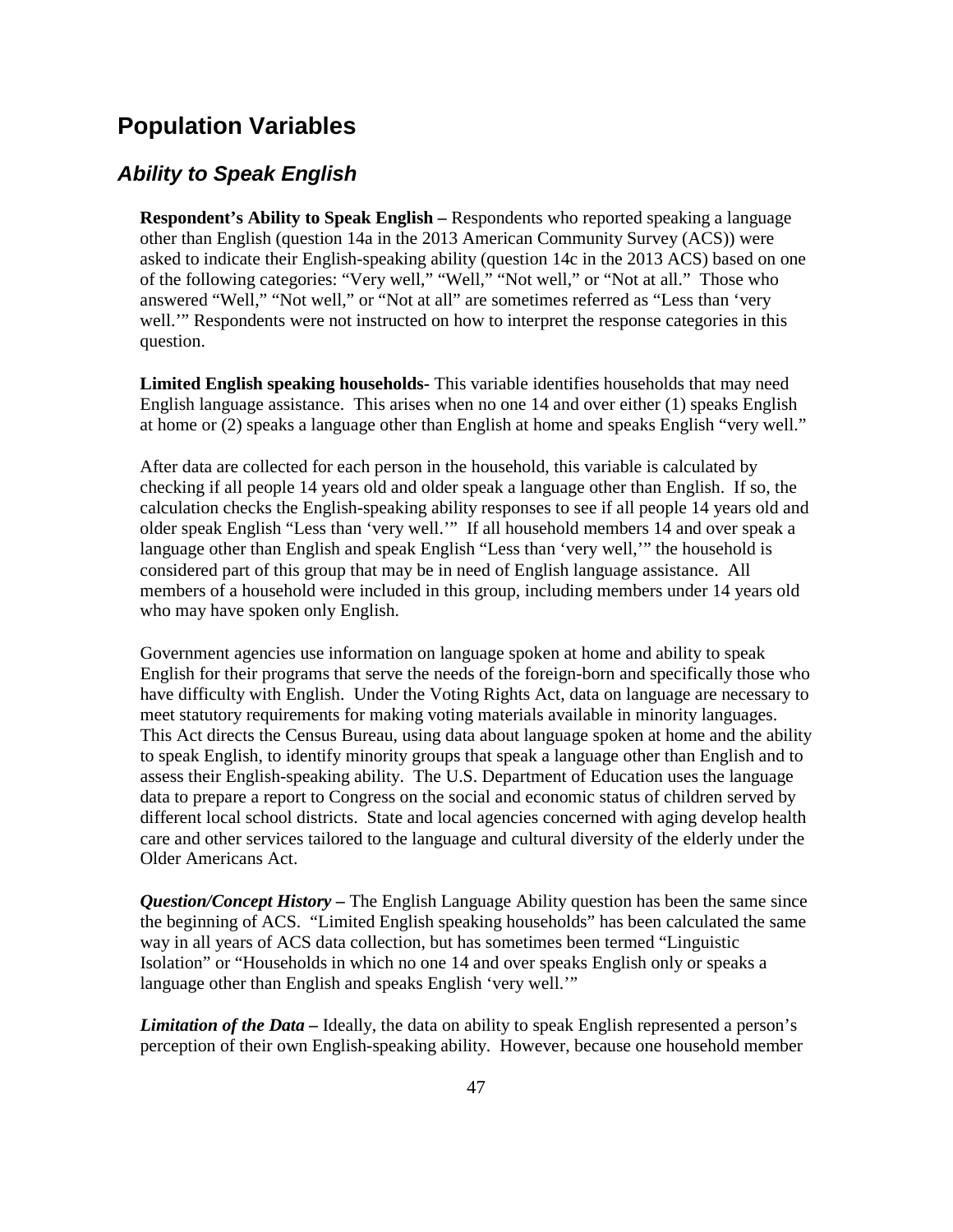usually completes American Community Survey questionnaires, the responses may have represented the perception of another household member.

*Comparability –* All years of ACS language data are comparable to each other. They also are comparable to Census data from 1980, 1990 and 2000. Though the term "Linguistic Isolation" is no longer used, data under this heading may still be compared to data under the heading "Limited English speaking households" or "Households in which no one 14 and over speaks English only or speaks a language other than English and speaks English 'very well.'"

# *Age*

The data on age were derived from answers to Question 4 in the 2013 American Community Survey (ACS). The age classification is based on the age of the person in complete years at the time of interview. Both age and date of birth are used in combination to calculate the most accurate age at the time of the interview. Respondents are asked to give an age in whole, completed years as of interview date as well as the month, day and year of birth. People are not to round an age up if the person is close to having a birthday, and to estimate an age if the exact age is not known. An additional instruction on babies also asks respondents to print "0" for babies less than one year old. Inconsistently reported and missing values are assigned or imputed based on the values of other variables for that person, from other people in the household, or from people in other households ("hot deck" imputation).

Age is asked for all persons in a household or group quarters. On the mailout/mailback paper questionnaire for households, both age and date of birth are asked for persons listed as person numbers 1-5 on the form. Only age (in years) is initially asked for persons listed as 6-12 on the mailout/mailback paper questionnaire. If a respondent indicates that there are more than 5 people living in the household, then the household is eligible for Failed Edit Follow-up (FEFU). During FEFU operations, telephone center staffers call respondents to obtain missing data. This includes asking date of birth for any person in the household missing date of birth information. In Computer-Assisted Telephone Interviews (CATI) and Computer-Assisted Personal Interview (CAPI) instruments both age and date of birth is asked for all persons. In 2006, the ACS began collecting data in group quarters (GQs). This included asking both age and date of birth for persons living in a group quarters. For additional data collection methodology, please see<http://www.census.gov/acs> and enter "Survey Methodology" in the ACS website search box.

Data on age are used to determine the applicability of other questions for a particular individual and to classify other characteristics in tabulations. Age data are needed to interpret most social and economic characteristics used to plan and analyze programs and policies. Age is central for any number of federal programs that target funds or services to children, working-age adults, women of childbearing age, or the older population. The U.S. Department of Education uses census age data in its formula for allotment to states. The U.S. Department of Veterans Affairs uses age to develop its mandated state projections on the need for hospitals, nursing homes, cemeteries, domiciliary services, and other benefits for veterans. For more information on the use of age data in Federal programs, please see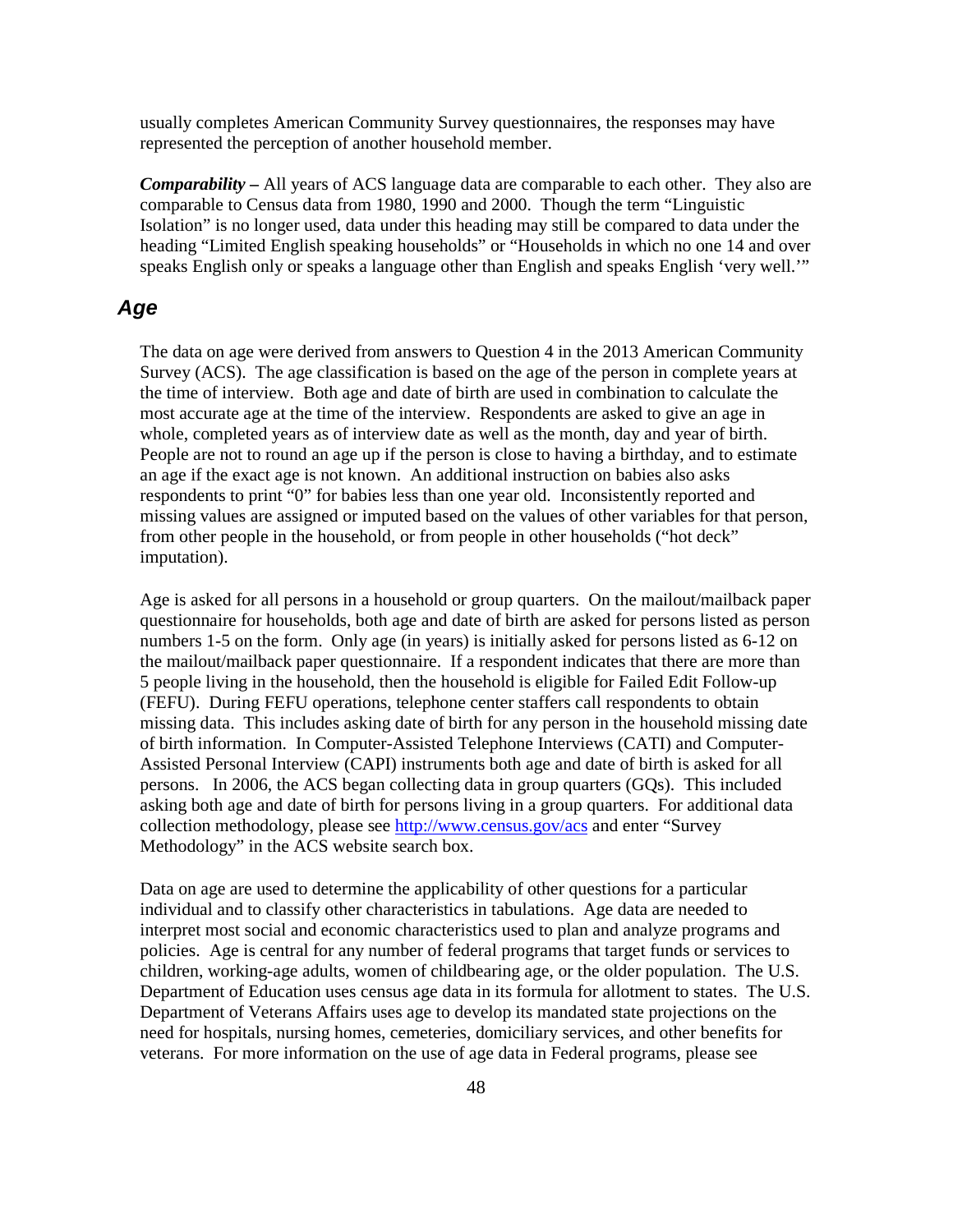<http://www.census.gov/acs> and enter "age data in Federal programs" in the ACS website search box.

**Median Age** – The median age is the age that divides the population into two equal-size groups. Half of the population is older than the median age and half is younger. Median age is based on a standard distribution of the population by single years of age and is shown to the nearest tenth of a year. (See the sections on "Standard Distributions" and "Medians" under ["Derived Measures.](#page-130-0)")

**Age Dependency Ratio –** The age dependency ratio is derived by dividing the combined under 18 years and 65 years and over populations by the 18-to-64 population and multiplying by 100.

**Old-Age Dependency Ratio** – The old-age dependency ratio is derived by dividing the population 65 years and over by the 18-to-64 population and multiplying by 100.

**Child Dependency Ratio** – The child dependency ratio is derived by dividing the population under 18 years by the 18-to-64 population, and multiplying by 100.

*Question/Concept History –* The 1996-2002 ACS question asked for month, day, and year of birth before age. Since 2003, the ACS question asked for age, followed by month, day, and year of birth. In 2008, an additional instruction was provided with the age and date of birth question on the ACS questionnaire to report babies as age 0 when the child was less than 1 year old. The addition of this instruction occurred after 2005 National Census Test results indicated increased accuracy of age reporting for babies less than one year old.

*Limitation of the Data* – Beginning in 2006, the population living in group quarters (GQ) was included in the ACS population universe. Some types of group quarters have populations with age distributions that are very different from that of the household population. The inclusion of the GQ population could therefore have a noticeable impact on the age distribution for a given geographic area. This is particularly true for areas with a substantial GQ population. For example, in areas with large colleges and universities, the percent of individuals 18-24 would increase due to the inclusion of GQs in the ACS universe.

*Comparability –* Caution should be taken when comparing population in age groups across time. The entire population continually ages into older age groups over time, and babies fill in the youngest age group. Therefore, the population of a certain age is made up of a completely different group of people in one time period than in another (e.g. one age group in 2000 versus same age group in 2013). Since populations occasionally experience booms/increases and busts/decreases in births, deaths, or migration (for example, the postwar Baby Boom from 1946-1964), one should not necessarily expect that the population in an age group in one year should be similar in size or proportion to the population in the same age group in a different period in time. For example, Baby Boomers were age 36 to 54 in Census 2000 while they were age 48 to 66 in the 2013 ACS. The age structure and distribution would therefore shift in those age groups to reflect the change in people occupying those agespecific groups over time.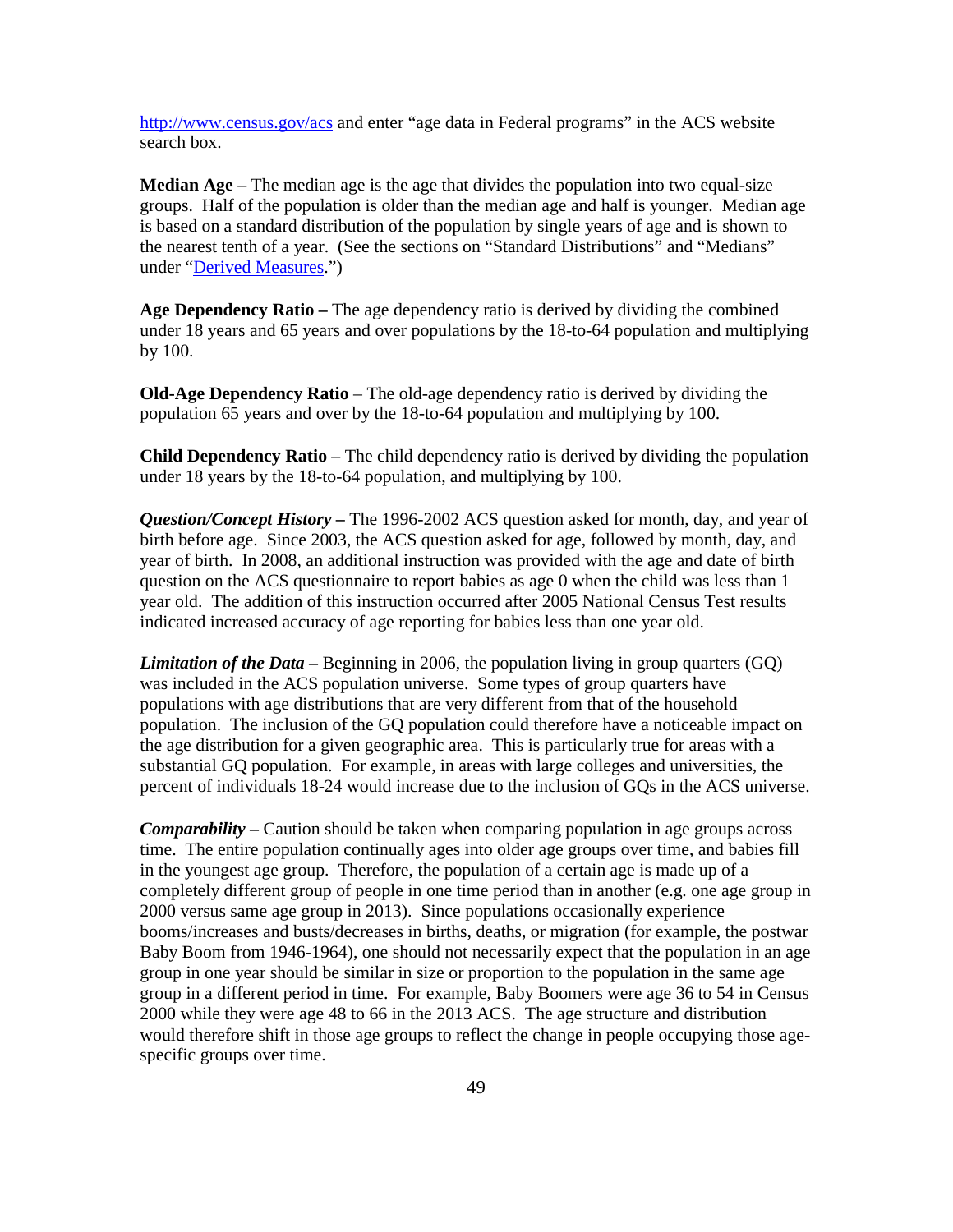Data users should also be aware of methodology differences that may exist between different data sources if they are comparing ACS age data to data sources, such as Population Estimates or Decennial Census data. For example, ACS data are that of a respondent-based survey and subject to various quality measures, such as sampling and nonsampling error, response rates and item allocation error. This differs in design and methodology from other data sources, such as Population Estimates, which is not a survey and involves computational methodology to derive intercensal estimates of the population. While ACS estimates are controlled to Population Estimates for age at the nation, state and county levels of geography as part of the ACS weighting procedure, variation may exist in the age structure of a population at lower levels of geography when comparing different time periods or comparing across time due to the absence of controls below the county geography level. For more information on ACS data accuracy and weighting procedures, please see <http://www.census.gov/acs> and enter "Methodology" in the ACS website search box.

It also should be noted that although the ACS produces population, demographic and housing unit estimates, it is the Census Bureau's Population Estimates Program that produces and disseminates the official estimates of the population for the nation, states, counties, cities and towns, and estimates of housing units for states and counties [\(http://factfinder2.census.gov\)](http://factfinder2.census.gov/).

#### *Ancestry*

Ancestry refers to a person's ethnic origin, heritage, descent, or "roots," which may reflect their place of birth or that of previous generations of their family. Some ethnic identities, such as "Egyptian" or "Polish" can be traced to geographic areas outside the United States, while other ethnicities such as "Pennsylvania German" or "Cajun" evolved in the United States.

The intent of the ancestry question was not to measure the degree of attachment the respondent had to a particular ethnicity, but simply to establish that the respondent had a connection to and self-identified with a particular ethnic group. For example, a response of "Irish" might reflect total involvement in an Irish community or only a memory of ancestors several generations removed from the individual.

The data on ancestry were derived from answers to Question 13 in the 2013 American Community Survey (ACS). The question was based on self-identification; the data on ancestry represent self-classification by people according to the ancestry group(s) with which they most closely identify.

The Census Bureau coded the responses into a numeric representation of over 1,000 categories. To do so, responses initially were processed through an automated coding system; then, those that were not automatically assigned a code were coded by individuals trained in coding ancestry responses. The code list reflects the results of the Census Bureau's own research and consultations with many ethnic experts. Many decisions were made to determine the classification of responses. These decisions affected the grouping of the tabulated data. For example, the "Indonesian" category includes the responses of "Indonesian," "Celebesian," "Moluccan," and a number of other responses.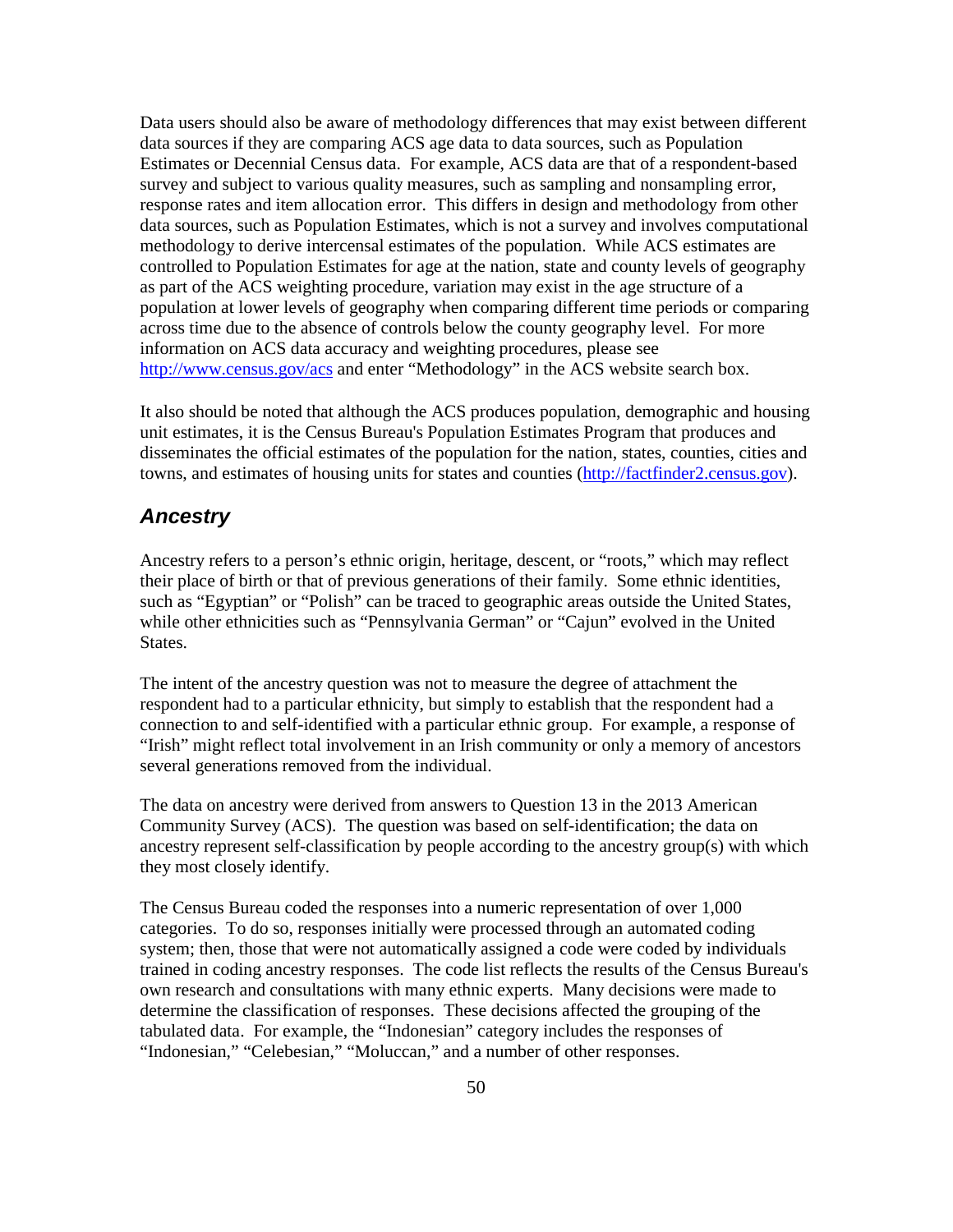The ancestry question allowed respondents to report one or more ancestry groups. Generally, only the first two responses reported were coded. If a response was in terms of a dual ancestry, for example, "Irish English," the person was assigned two codes, in this case one for Irish and another for English. However, in certain cases, multiple responses such as "French Canadian," "Scotch-Irish," "Greek Cypriot," and "Black Dutch" were assigned a single code reflecting their status as unique groups. If a person reported one of these unique groups in addition to another group, for example, "Scotch-Irish English," resulting in three terms, that person received one code for the unique group (Scotch-Irish) and another one for the remaining group (English). If a person reported "English Irish French," only English and Irish were coded. If there were more than two ancestries listed and one of the ancestries was a part of another, such as "German Bavarian Hawaiian," the responses were coded using the more detailed groups (Bavarian and Hawaiian).

The Census Bureau accepted "American" as a unique ethnicity if it was given alone or with one other ancestry. There were some groups such as "American Indian," "Mexican American," and "African American" that were coded and identified separately.

The ancestry question is asked for every person in the ACS, regardless of age, place of birth, Hispanic origin, or race.

Ancestry identifies the ethnic origins of the population, and Federal agencies regard this information as essential for fulfilling many important needs. Ancestry is required to enforce provisions under the Civil Rights Act, which prohibits discrimination based upon race, sex, religion, and national origin. More generally, these data are needed to measure the social and economic characteristics of ethnic groups and to tailor services to accommodate cultural differences. The Department of Labor draws samples for surveys that provide employment statistics and other related information for ethnic groups using ancestry.

The ACS data on ancestry are released annually on the Census Bureau's Internet site [\(http://www.census.gov\)](http://www.census.gov/). The Detailed Tables (B04001-B04006) contain estimates of over 100 different ancestry groups for the nation, states, and many other geographic areas, while the Special Population Profiles contain characteristics of different ancestry groups.

In all tabulations, when respondents provided an unclassifiable ethnic identity (for example, "multi-national," "adopted," or "I have no idea"), the answer was included in "Unclassified or not reported."

The tabulations on ancestry show two types of data– one where estimates represent the number of people, and the other where estimates represent the number of responses. If you want to know how many people reported an ancestry, use the estimates based on people. If you want to know how many reports there were of a certain ancestry, use the estimates based on reports. The difference between the two types of data presentations represents the fact that people can provide more than one ancestry, and therefore can be counted twice in the same ancestry category.

The following are the types of estimates shown: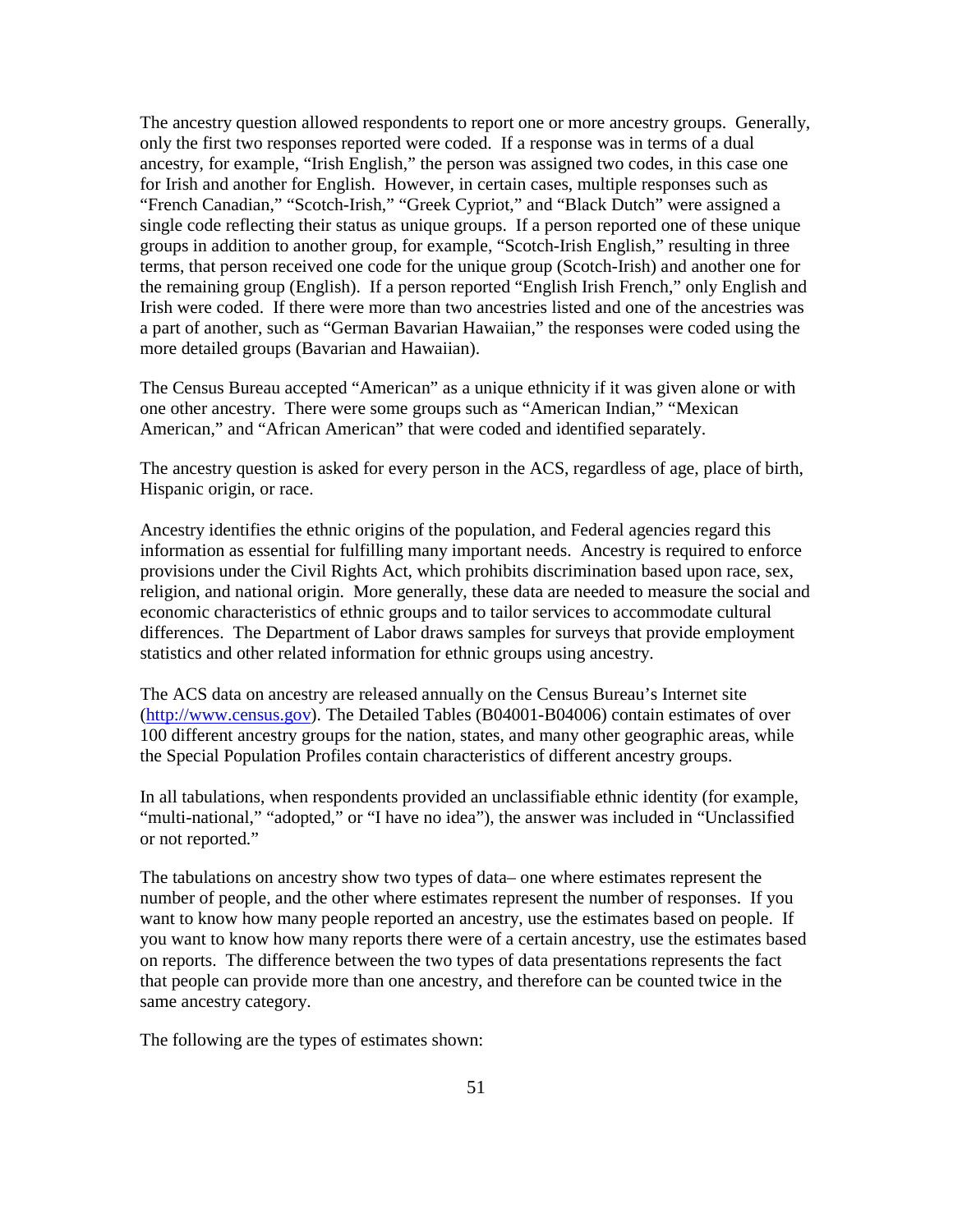#### **1) Estimates Based on People**

**People Reporting Single Ancestry –** Includes all people who reported only one ethnic group such as "German." Also included in this category are people with only a multipleterm response such as "Scotch-Irish" who are assigned a single code because they represent one distinct group. For example, in this type of table, the count for German would be interpreted as "The number of people who reported that German was their only ancestry."

**People Reporting Multiple Ancestries –** Includes all people who reported more than one group, such as "German" and "Irish" and were assigned two ancestry codes. The German line on this table would be interpreted as "The number of people who responded that German was part of their multiple ancestry."

**People Reporting Ancestry** – Includes all people who reported each ancestry, regardless of whether it was their first or second ancestry, or part of a single or multiple response. This estimate is the sum of the two estimates above (for Single and Multiple ancestry). People can be listed twice in this table. For example, if someone reports their ancestry as "German and Danish," they will be listed once in German and once in Danish, and therefore the sum of the rows would not equal the total population. Interpret the German line of this table as "The total number of people who reported they had German ancestry."

#### **2) Estimates Based on Responses**

**First Ancestry Reported –** Includes the first response of all people who reported at least one codeable entry. For example, in this type of table, the count for German would include all those who reported only German and those who reported German first and then some other group. The German line of this table could be interpreted as, "The number of times German was listed as the first, or only, ancestry."

**Second Ancestry Reported –** Includes the second response of all people who reported a multiple ancestry. Thus, the count for German in this category includes all people who reported German as the second response, regardless of the first response provided. The German line in this table is interpreted as, "The number of times German was listed as a second ancestry."

**Total Ancestries Reported –** Includes the total number of ancestries reported and coded. If a person reported a multiple ancestry such as "German Danish," that response was counted twice in the tabulations--once in the German category and again in the Danish category. Also, if a person reported two different types of German ancestry, such as "Bavarian Hamburger," they would be counted twice in the German category on this type of table. Thus, each line of this table represents the number of reports for that ancestry type, not the number of people (although sometimes that number is the same). Likewise, the sum of the estimates in each of the rows in this type of presentation is not the total population but the total of all responses. The German line in this table is interpreted as "The number of times a German ancestry was reported."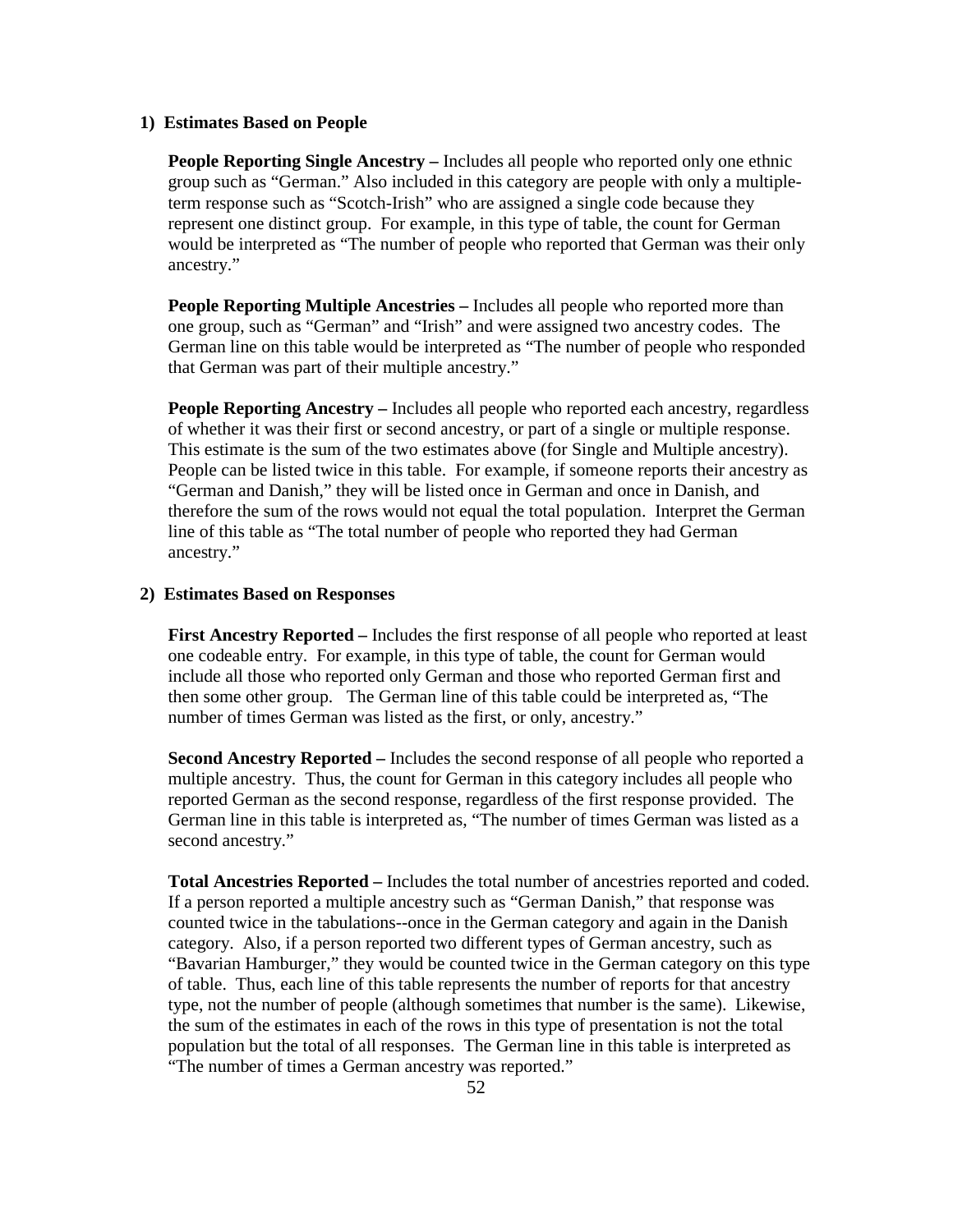*Question/Concept History –* The question on ancestry has been asked on the ACS since 1996. The question wording has never changed, although placement of the question changed slightly. Also, the examples listed below the write-in lines changed in 1999, but have remained the same since then.

The question on ancestry was first asked in the 1980 Census. It replaced the question on parental place of birth, in order to include ancestral heritage for people whose families have been in the U.S. for more than two generations. The question also was asked in the 1990 Census and Census 2000.

From 1996 to 1999, the ACS editing system used answers to the race and place of birth questions to clarify ancestry responses of "Indian," where possible. In 2000 and subsequent years, the editing was expanded to aid interpretation of two-word ancestries, such as "Black Irish."

*Limitation of the Data* **–** Although some experts consider religious affiliation a component of ethnic identity, the ancestry question was not designed to collect any information concerning religion. The Census Bureau is prohibited from collecting information on religion. Thus, if a religion was given as an answer to the ancestry question, it was coded as an "Other" response.

Beginning in 2006, the population in group quarters (GQ) was included in the ACS. Some types of GQ populations may have ancestry distributions that are different from the household population. The inclusion of the GQ population could therefore have a noticeable impact on the ancestry distribution. This is particularly true for areas with a substantial GQ population.

*Comparability* **–** The data are comparable to Census 2000, as long as some caution is used. Response rates to the ancestry question are generally higher for ACS than for Census, and data are never generated for missing ancestry responses; therefore, some ancestry groups are reported more heavily in ACS than in Census 2000.

In 2010, there were two major changes to the coding rules. If up to two ancestries were listed, both were coded, even if one was the specific of the other or if one was American. Also, race groups and Hispanic groups were coded with the same priority as non-race and non-Hispanic groups. For example, "Haitian Black French" would previously have been coded Haitian and French, but now would be coded Haitian and Black.

See the 2013 Code List on the ACS website [\(http://www.census.gov/acs\)](http://www.census.gov/acs) for Ancestry Code List and enter "Code List" in the ACS website search box.

# <span id="page-52-0"></span>*Children Ever Born*

For the 1996-1998 American Community Survey (ACS), the data on fertility (also referred to as "children ever born") was asked of all women 15 years old and over regardless of marital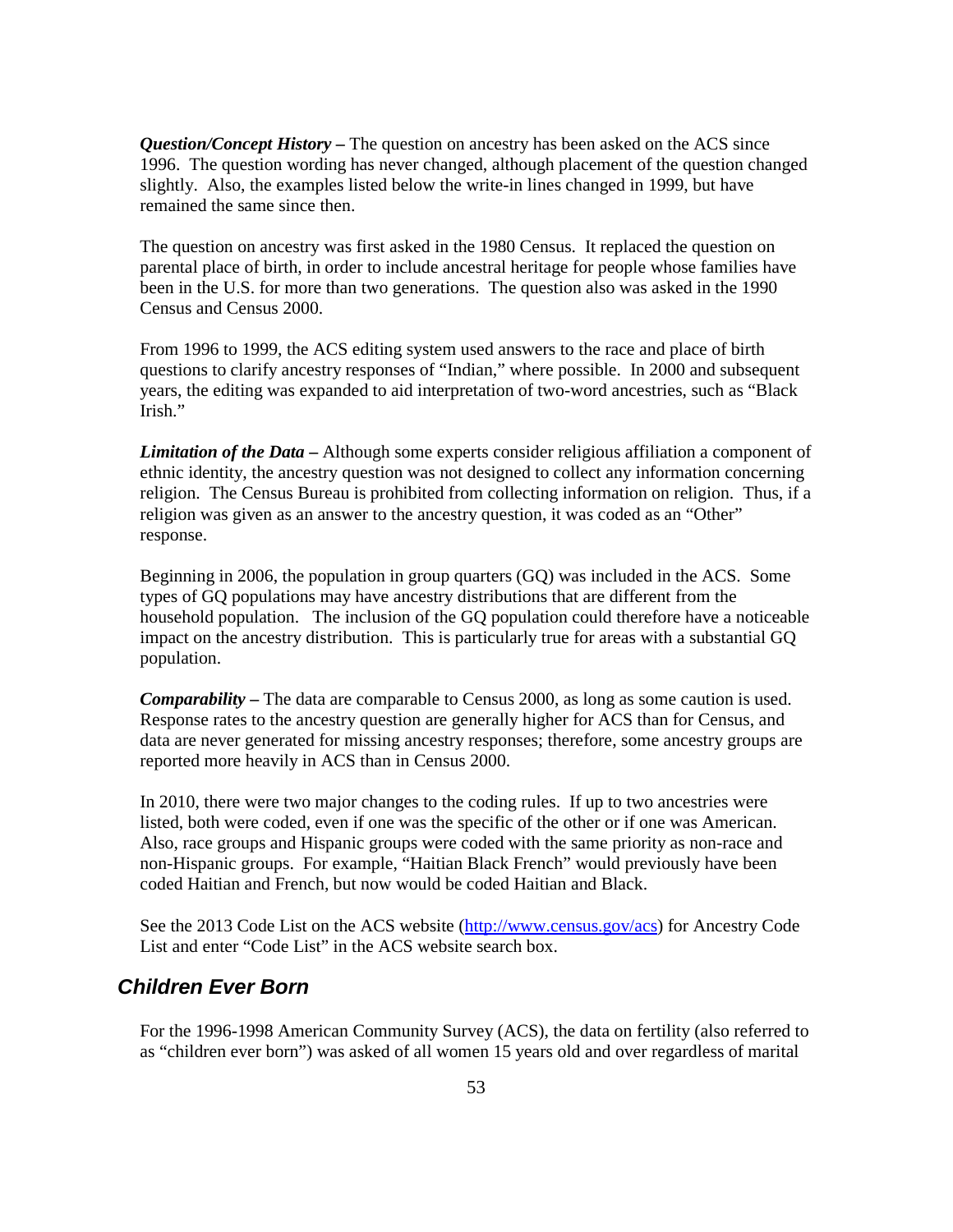status. Stillbirths, stepchildren, and adopted children were excluded from the number of children ever born. Ever-married women were instructed to include all children born to them before and during their most recent marriage, children no longer living, and children living away from home, as well as children who were still living in the home. Never-married women were instructed to include all children born to them. The question on children ever born was asked to measure lifetime fertility experience of women up to the survey date.

Data were most frequently presented in terms of the aggregate number of children ever born to women in the specified category and in terms of the rate per 1,000 women.

Beginning in 1999, ACS data on fertility were derived from questions that asked if the person had given birth in the past 12 months (Question 24 in the 2013 ACS). See the section on ["Fertility"](#page-66-0) for more information.

*Question/Concept History –* The 1996-1998 ACS used a write-in space for the number and a response category for "None." No question addressed "children ever born" after 1998.

*Limitation of the Data –* The data available for 1996-1998 are only available for a limited number of geographies.

*Comparability* – The data on children ever born are comparable to data from the 1990 Census and prior censuses. The data are also comparable to the June supplement to the Current Population Survey.

# <span id="page-53-0"></span>*Citizenship Status (U.S. Citizenship Status)*

The data on citizenship status were derived from answers to Question 8 in the 2013 American Community Survey (ACS). This question was asked about Persons 1 through 5 in the ACS.

Respondents were asked to select one of five categories: (1) born in the United States, (2) born in Puerto Rico, Guam, the U.S. Virgin Islands, or Northern Marianas, (3) born abroad of U.S. citizen parent or parents, (4) U.S. citizen by naturalization, or (5) not a U.S citizen. Respondents indicating they are a U.S. citizen by naturalization also are asked to print their year of naturalization. People born in American Samoa, although not explicitly listed, are included in the second response category.

For the Puerto Rico Community Survey, respondents were asked to select one of five categories: (1) born in Puerto Rico, (2) born in a U.S. state, District of Columbia, Guam, the U.S. Virgin Islands, or Northern Marianas, (3) born abroad of U.S. citizen parent or parents, (4) U.S. citizen by naturalization, or (5) not a U.S. citizen. Respondents indicating they are a U.S. citizen by naturalization also are asked to print their year of naturalization. People born in American Samoa, although not explicitly listed, are included in the second response category.

When no information on citizenship status was reported for a person, information for other household members, if available, was used to assign a citizenship status to the respondent.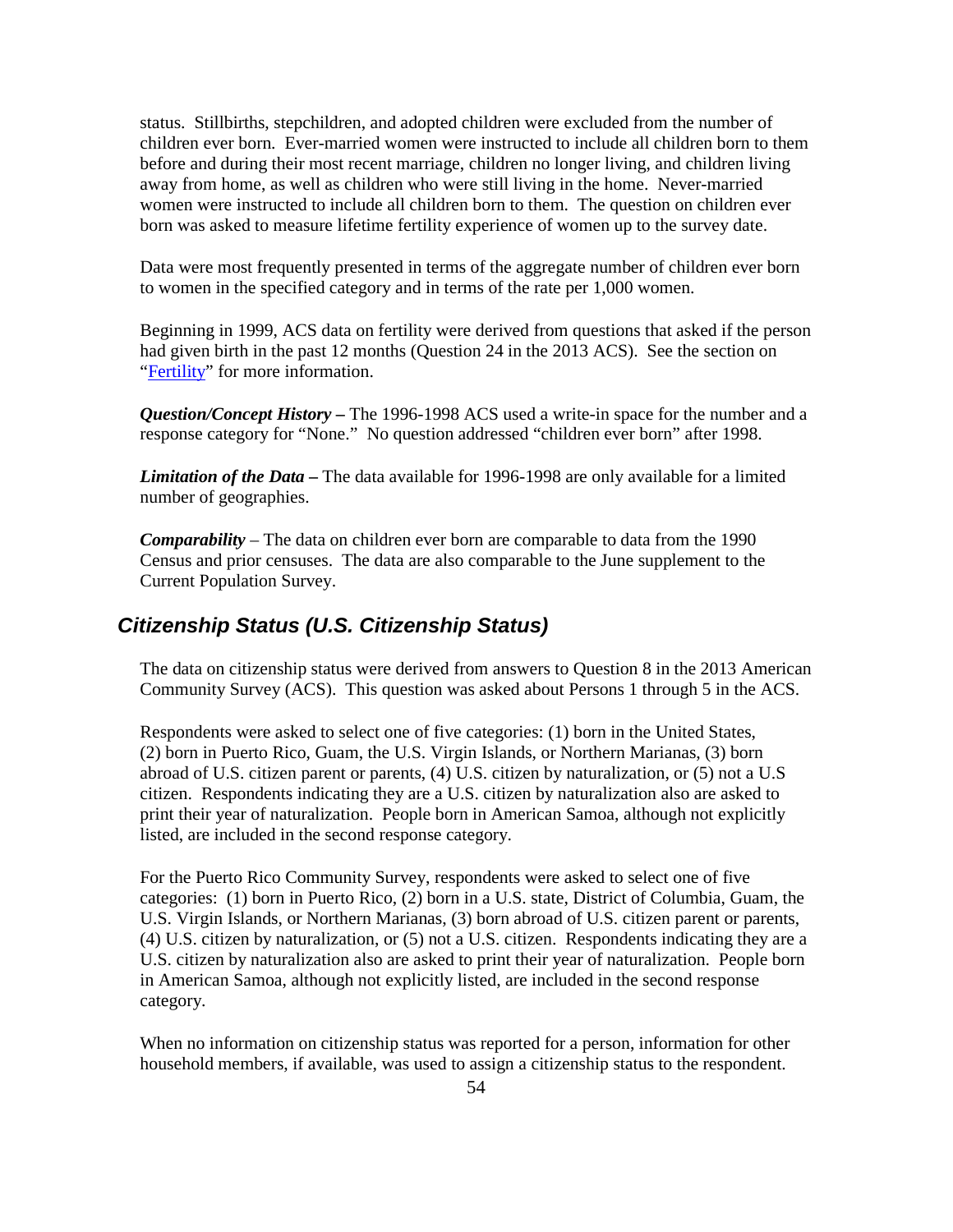All cases of nonresponse that were not assigned a citizenship status based on information from other household members were allocated the citizenship status of another person with similar characteristics who provided complete information. In cases of conflicting responses, place of birth information is used to edit citizenship status. For example, if a respondent states he or she was born in Puerto Rico but was not a U.S. citizen, the edits use the response to the place of birth question to change the respondent's status to "U.S. citizen at birth."

**U.S. Citizen –** Respondents who indicated that they were born in the United States, Puerto Rico, a U.S. Island Area (such as Guam), or abroad of American (U.S. citizen) parent or parents are considered U.S. citizens at birth. Foreign-born people who indicated that they were U.S. citizens through naturalization also are considered U.S. citizens.

**Not a U.S. Citizen –** Respondents who indicated that they were not U.S. citizens at the time of the survey.

**Native –** The native population includes anyone who was a U.S. citizen or a U.S. national at birth. This includes respondents who indicated they were born in the United States, Puerto Rico, a U.S. Island Area (such as Guam), or abroad of American (U.S. citizen) parent or parents.

**Foreign born –** The foreign-born population includes anyone who was not a U.S. citizen or a U.S. national at birth. This includes respondents who indicated they were a U.S. citizen by naturalization or not a U.S. citizen.

The ACS questionnaires do not ask about immigration status. The population surveyed includes all people who indicated that the United States was their usual place of residence on the survey date. The foreign-born population includes naturalized U.S. citizens, lawful permanent residents (i.e. immigrants), temporary migrants (e.g., foreign students), humanitarian migrants (e.g., refugees), and unauthorized migrants (i.e. people illegally present in the United States).

The responses to this question are used to determine the U.S. citizen and non-U.S. citizen populations as well as to determine the native and foreign-born populations.

*Question/Concept History* – In the 1996-1998 ACS, the third response category was "Yes, born abroad of American parent(s)." However, since 1999 in the ACS and since the 2005 Puerto Rico Community Survey, the response category was "Yes, born abroad of American parent or parents." In 2008, respondents who indicated that they were a U.S. citizen by naturalization also were asked to print their year of naturalization. Also in 2008, modifications in wording were made to both the third response category (changed from "Yes, born abroad of American parent or parents" to "Yes, born abroad of U.S. citizen parent or parents") and the fifth response category (changed from "No, not a citizen of the United States" to "No, not a U.S. citizen").

*Limitation of the Data* – Beginning in 2006, the population in group quarters (GQ) is included in the ACS. Some types of GQ populations may have citizenship status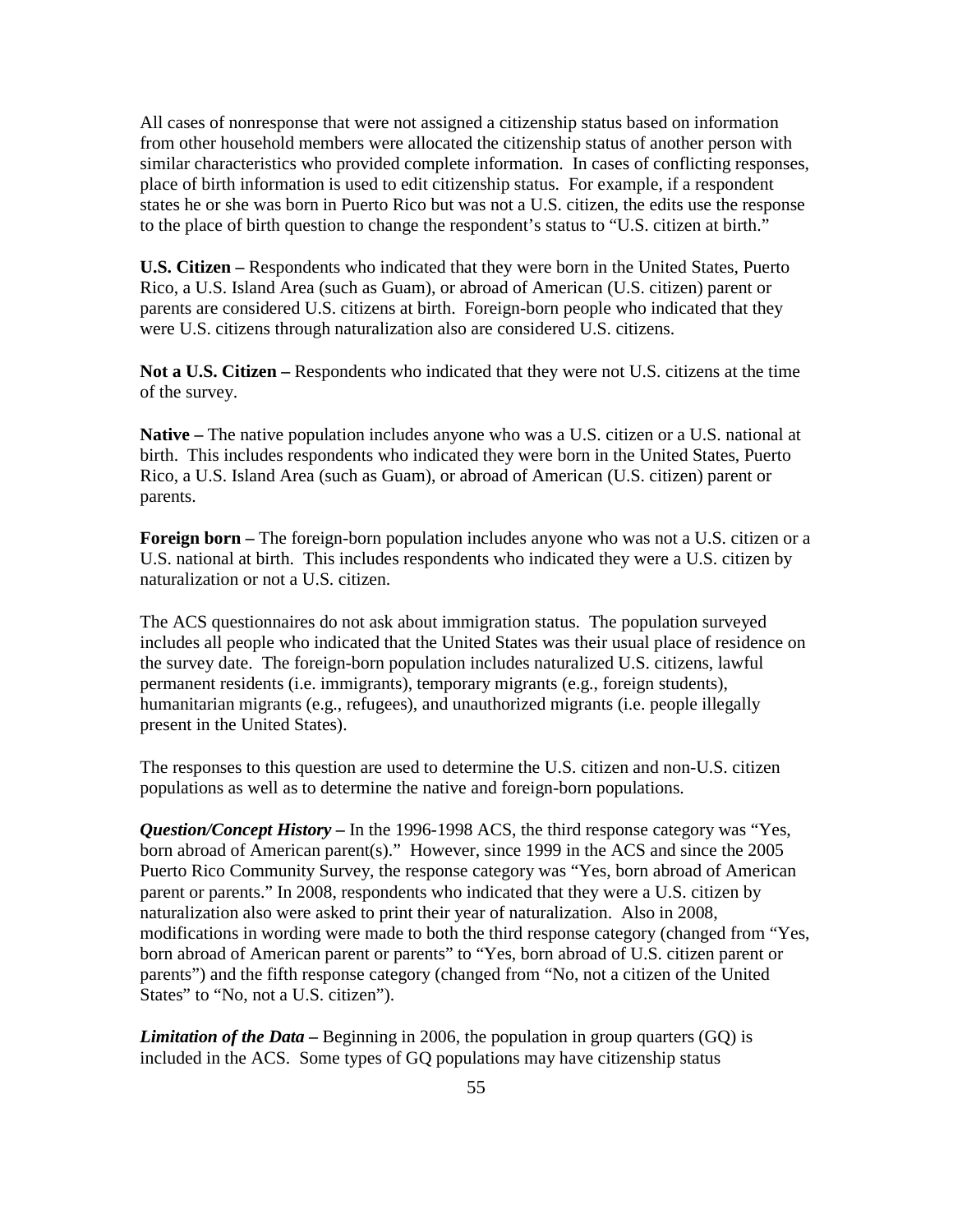distributions that are different from the household population. The inclusion of the GQ population could therefore have a noticeable impact on the citizenship status distribution. This is particularly true for areas with substantial GQ populations.

*Comparability –* Citizenship can be compared both across ACS years and to Census 2000 data.

# *Class of Worker*

Class of worker categorizes people according to the type of ownership of the employing organization. Class of worker data were derived from answers to question 41 in the 2013 American Community Survey (ACS). Question 41 provides respondents with 8 class of worker categories from which they are to select one. These categories are:

- 1. An employee of a private, for-profit company or business, or of an individual, for wages, salary, or commissions.
- 2. An employee of a private, not-for-profit, tax-exempt, or charitable organization.
- 3. A local government employee (city, county, etc.).
- 4. A state government employee.
- 5. A Federal government employee.
- 6. Self-employed in own not incorporated business, professional practice, or farm.
- 7. Self-employed in own incorporated business, professional practice, or farm.
- 8. Working without pay in a family business or farm.

These questions were asked of all people 15 years old and over who had worked in the past 5 years. For employed people, the data refer to the person's job during the previous week. For those who worked two or more jobs, the data refer to the job where the person worked the greatest number of hours. For unemployed people and people who are not currently employed but report having a job within the last five years, the data refer to their last job.

The class of worker categories are defined as follows:

**Private wage and salary workers –** Includes people who worked for wages, salary, commission, tips, pay-in-kind, or piece rates for a private, for-profit employer or a private not-for-profit, tax-exempt or charitable organization. Self-employed people whose business was incorporated are included with private wage and salary workers because they are paid employees of their own companies.

ACS tabulations present data separately for these subcategories: "Employee of private company workers," "Private not-for-profit wage and salary workers," and "Self-employed in own incorporated business workers."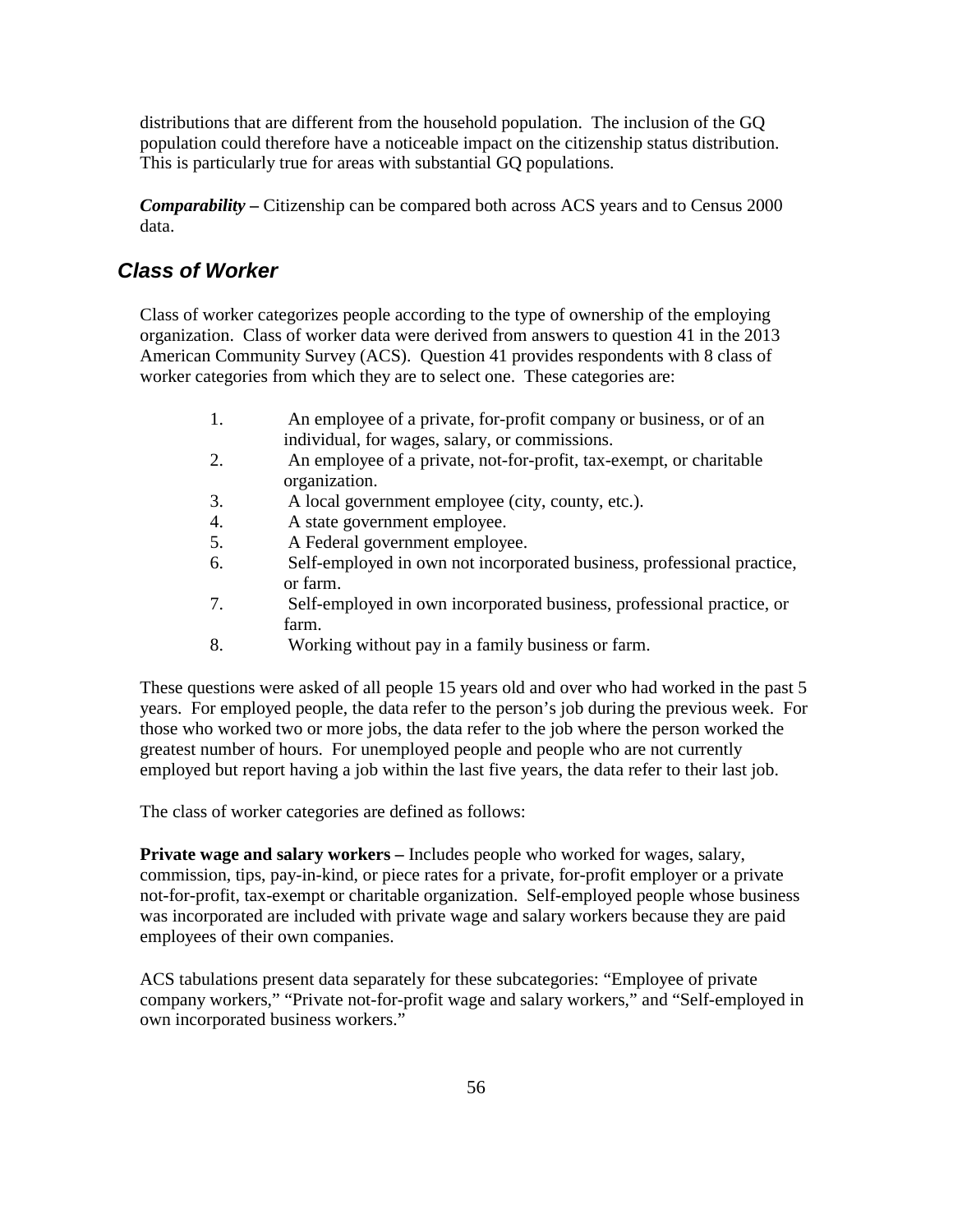**Government workers –** Includes people who were employees of any local, state, or Federal governmental unit, regardless of the activity of the particular agency. For ACS tabulations, the data are presented separately for the three levels of government.

Employees of Indian tribal governments, foreign governments, the United Nations, or other formal international organizations controlled by governments were classified as "Federal government workers."

The government categories include all government workers, though government workers may work in different industries. For example, people who work in a public elementary school or city owned bus line are coded as local government class of workers.

**Self-employed in own not incorporated business workers –** Includes people who worked for profit or fees in their own unincorporated business, profession, or trade, or who operated a farm.

**Unpaid family workers** *–* Includes people who worked without pay in a business or on a farm operated by a relative.

*Editing Procedures –* A computer edit and allocation process excludes all responses that should not be included in the universe and evaluates the consistency of the remaining responses. Class of worker responses are checked for consistency with the industry and occupation data provided for that respondent. Occasionally respondents do not report a response for class of worker, industry, or occupation. Certain types of incomplete entries are corrected using the *Alphabetical Index of Industries and Occupations* [\(http://www.census.gov/people/io/methodology/indexes.html\)](http://www.census.gov/people/io/methodology/indexes.html). If one or more of the three codes (occupation, industry, or class of worker) is blank after the edit, a code is assigned from a donor respondent who is a "similar" person based on questions such as age, sex, educational attainment, income, employment status, and weeks worked. If all of the labor force and income data are blank, all of these economic questions are assigned from a "similar" person who had provided all the necessary data.

These data are used to formulate policy and programs for employment and career development and training. Companies use these data to decide where to locate new plants, stores, or offices.

*Question/Concept History –* Class of worker data have been collected during decennial censuses since 1910. Starting with the 2010 Census, class of worker data will no longer be collected during the decennial census. Long form data collection has transitioned to the ACS. The ACS began collecting data on class of worker in 1996. The questions on class of worker were designed to be consistent with the 1990 Census questions on class of worker. The 1996-1998 ACS class of worker question had an additional response category for "Active duty U.S. Armed Forces member." People who marked this category were tabulated as Federal government workers. A check box was added to the employer name questionnaire item in 1999 (Question 42 in 2013 ACS). This check box is to be marked by anyone "now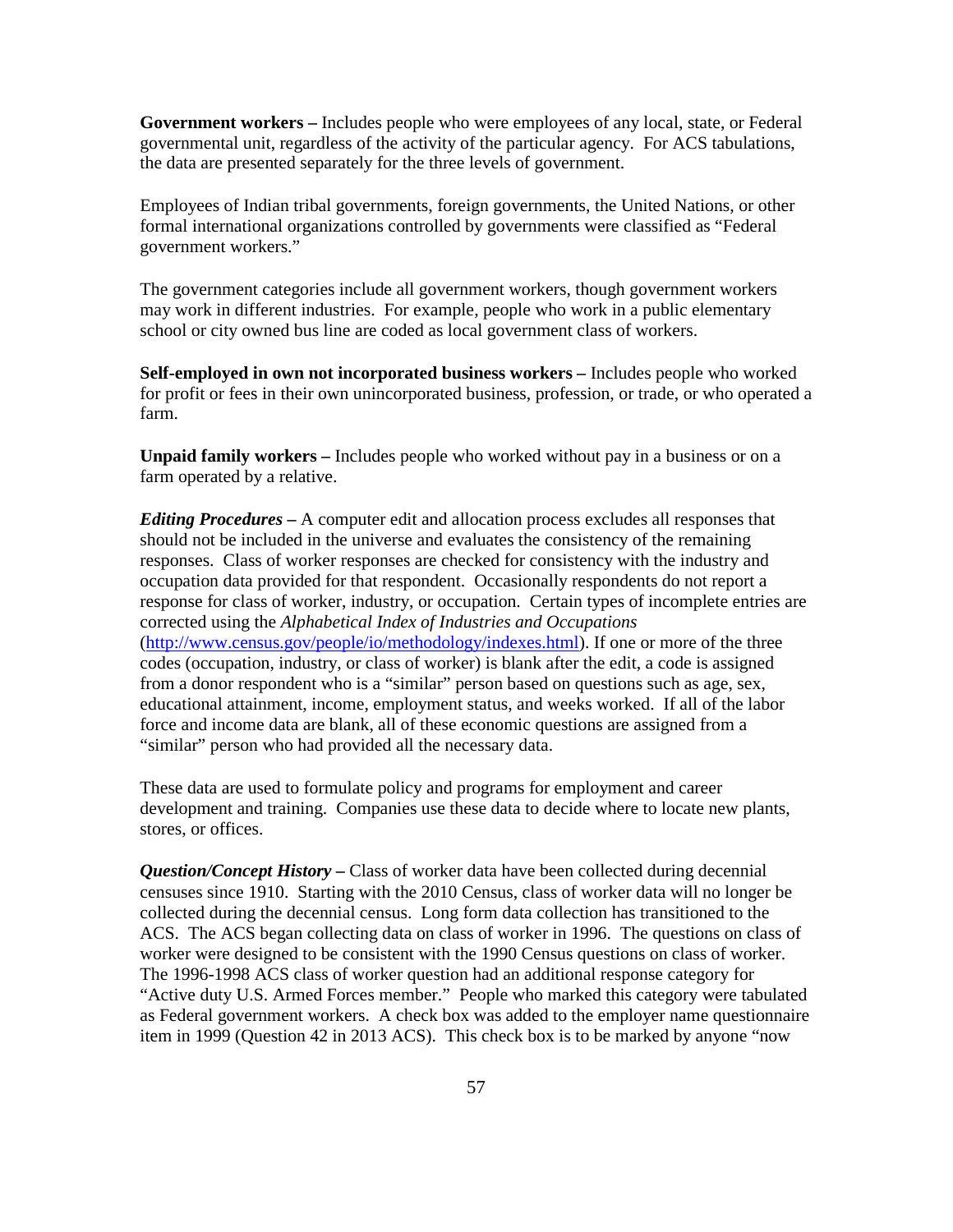on active duty in the Armed Forces..." This information is used by the industry and occupation coders to assist in assigning proper industry codes for active duty military.

*Limitation of the Data* – Beginning in 2006, the population in group quarters (GQ) was included in the ACS. Some types of GQ populations have class of worker distributions that are different from the household population. The inclusion of the GQ population could therefore have a noticeable impact on the class of worker distribution in some geographic areas with a substantial GQ population.

Data on occupation, industry, and class of worker are collected for the respondent's current primary job or the most recent job for those who are not employed but have worked in the last 5 years. Other labor force questions, such as questions on earnings or work hours, may have different reference periods and may not limit the response to the primary job. Although the prevalence of multiple jobs is low, data on some labor force items may not exactly correspond to the reported occupation, industry, or class of worker of a respondent.

*Comparability –* Class of worker categories have remained consistent since the implementation of the ACS in 1996. The 1996-1998 ACS class of worker question had an additional response category for "Active duty U.S. Armed Forces member" in order to assist industry and occupation coders in assigning proper industry codes for active duty military. People who selected this category were tabulated as Federal government workers. Active duty U.S. Armed Forces have been coded as Federal government workers from 1996 to 2013.

See also, [Industry](#page-86-0) and [Occupation.](#page-99-0)

#### *Disability Status*

Under the conceptual framework of disability described by the Institute of Medicine (IOM) and the International Classification of Functioning, Disability, and Health (ICF), disability is defined as the product of interactions among individuals' bodies; their physical, emotional, and mental health; and the physical and social environment in which they live, work, or play. Disability exists where this interaction results in limitations of activities and restrictions to full participation at school, at work, at home, or in the community. For example, disability may exist where a person is limited in their ability to work due to job discrimination against persons with specific health conditions; or, disability may exist where a child has difficulty learning because the school cannot accommodate the child's deafness.

Furthermore, disability is a dynamic concept that changes over time as one's health improves or declines, as technology advances, and as social structures adapt. As such, disability is a continuum in which the degree of difficulty may also increase or decrease. Because disability exists along a continuum, various cut-offs are used to allow for a simpler understanding of the concept, the most common of which is the dichotomous "With a disability"/"no disability" differential.

Measuring this complex concept of disability with a short set of six questions is difficult. Because of the multitude of possible functional limitations that may present as disabilities,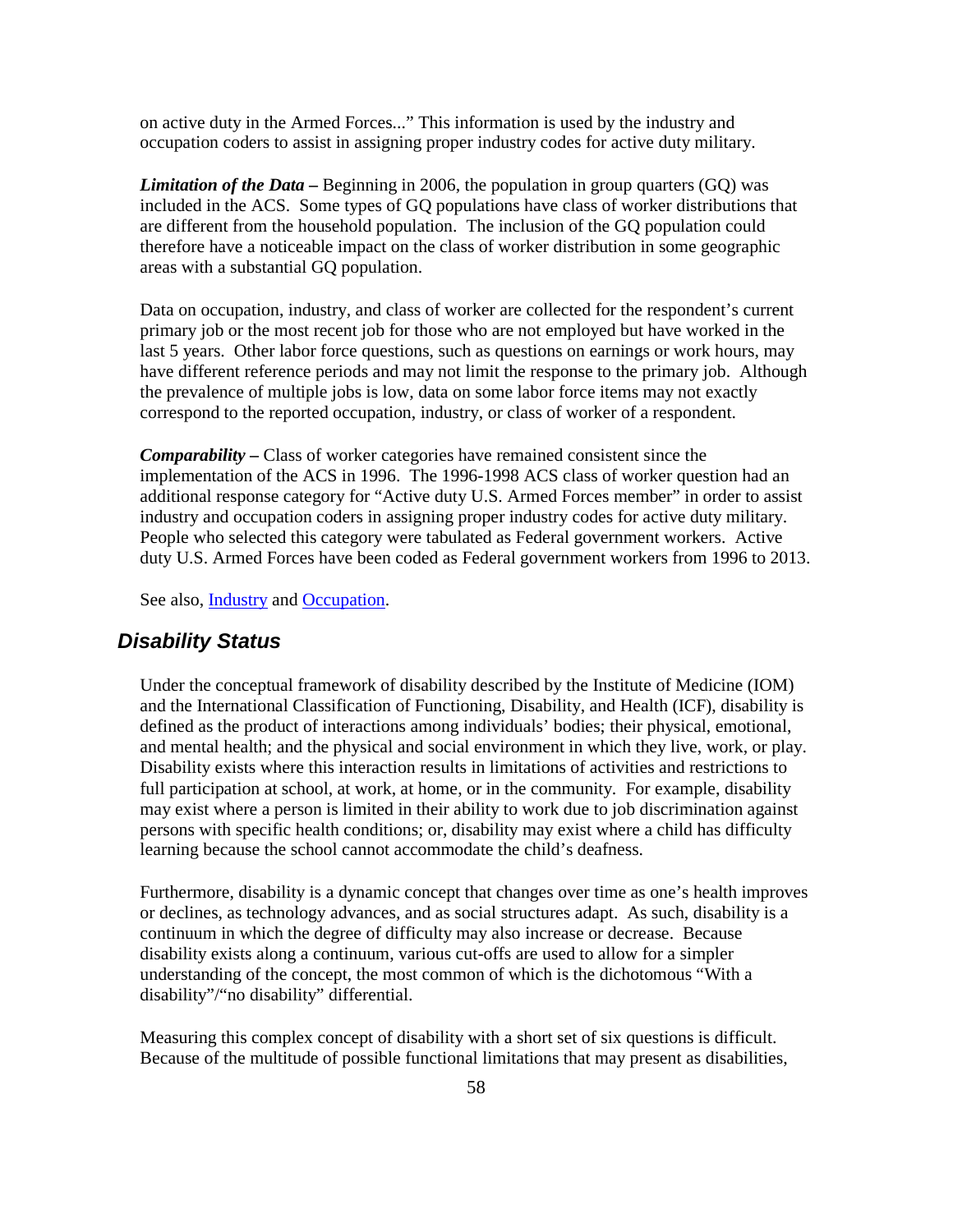and in the absence of information on external factors that influence disability, surveys like the ACS are limited to capturing difficulty with only selected activities. As such, people identified by the ACS as having a disability are, in fact, those who exhibit difficulty with specific functions and may, in the absence of accommodation, have a disability. While this definition is different from the one described by the IOM and ICF conceptual frameworks, it relates to the programmatic definitions used in most Federal and state legislation.

In an attempt to capture a variety of characteristics that encompass the definition of disability, the ACS identifies serious difficulty with four basic areas of functioning – hearing, vision, cognition, and ambulation. These functional limitations are supplemented by questions about difficulties with selected activities from the Katz Activities of Daily Living (ADL) and Lawton Instrumental Activities of Daily Living (IADL) scales, namely difficulty bathing and dressing, and difficulty performing errands such as shopping. Overall, the ACS attempts to capture six aspects of disability, which can be used together to create an overall disability measure, or independently to identify populations with specific disability types.

Information on disability is used by a number of federal agencies to distribute funds and develop programs for people with disabilities. For example, data about the size, distribution, and needs of the population with a disability are essential for developing disability employment policy. For the Americans with Disabilities Act, data about functional limitations are important to ensure that comparable public transportation services are available for all segments of the population. Federal grants are awarded, under the Older Americans Act, based on the number of elderly people with physical and mental disabilities.

*Question/Concept History* – In the 2013 American Community Survey (ACS), disability concepts were asked in questions 17 through 19. Question 17 had two subparts and was asked of all persons regardless of age. Question 18 had three subparts and was asked of people age 5 years and older. Question 19 was asked of people age 15 years and older.

*Hearing difficulty* was derived from question 17a, which asked respondents if they were "deaf or … [had] serious difficulty hearing." *Vision difficulty* was derived from question 17b, which asked respondents if they were "blind or ... [had] serious difficulty seeing even when wearing glasses." Prior to the 2008 ACS, hearing and vision difficulty were asked in a single question under the label "Sensory disability."

*Cognitive difficulty* was derived from question 18a, which asked respondents if due to physical, mental, or emotional condition, they had "serious difficulty concentrating, remembering, or making decisions." Prior to the 2008 ACS, the question on cognitive functioning asked about difficulty "learning, remembering, or concentrating" under the label "Mental disability."

*Ambulatory difficulty* was derived from question 18b, which asked respondents if they had "serious difficulty walking or climbing stairs." Prior to 2008, the ACS asked if respondents had "a condition that substantially limits one or more basic physical activities such as walking, climbing stairs, reaching, lifting, or carrying." This measure was labeled "Physical difficulty" in ACS data products.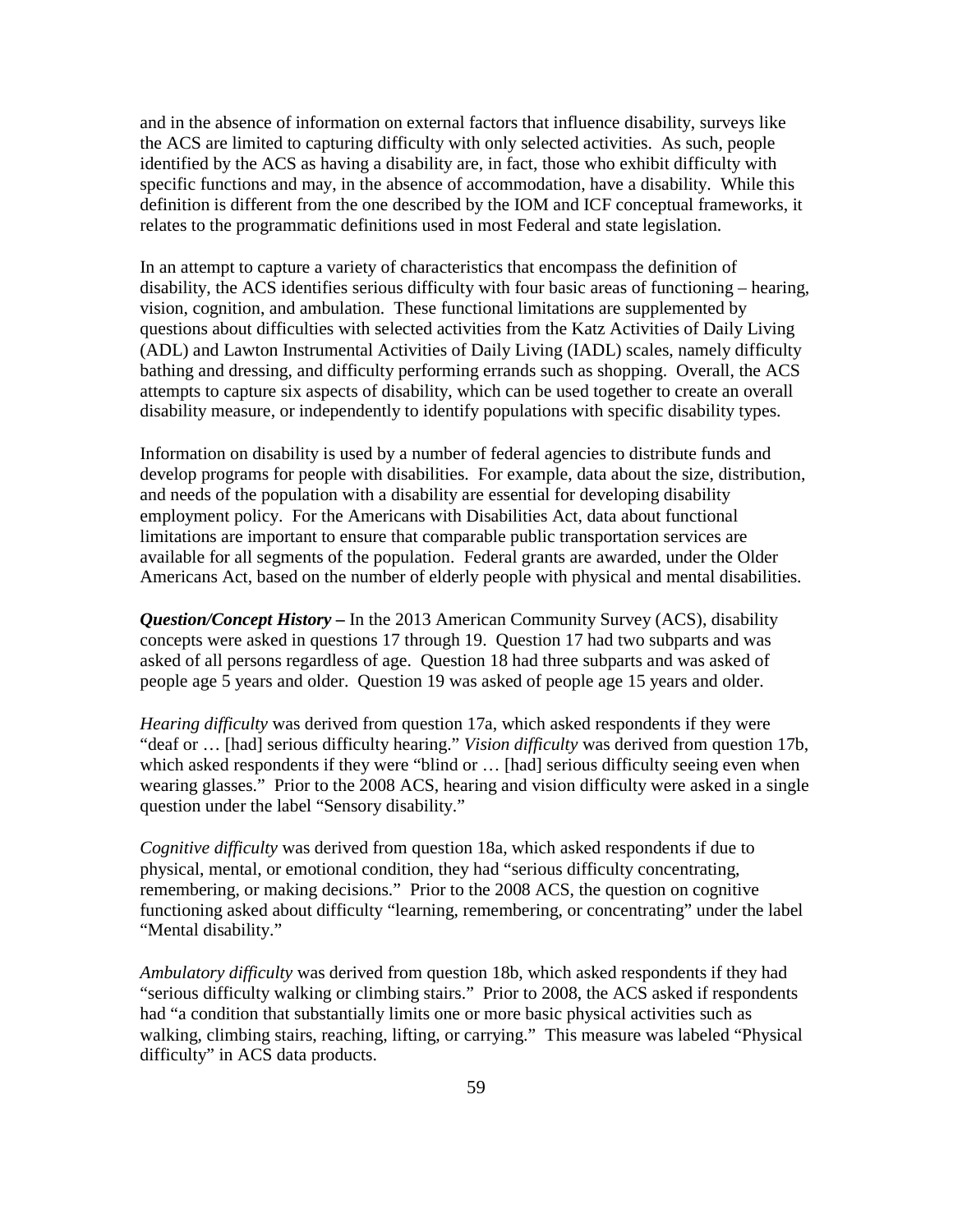*Self-care difficulty* was derived from question 18c, which asked respondents if they had "difficulty dressing or bathing." Difficulty with these activities are two of six specific Activities of Daily Living (ADLs) often used by health care providers to assess patients' selfcare needs. Prior to the 2008 ACS, the question on self-care limitations asked about difficulty "dressing, bathing, or getting around inside the home," under the label "Self-care disability."

*Independent living difficulty* was derived from question 19, which asked respondents if due to a physical, mental, or emotional condition, they had difficulty "doing errands alone such as visiting a doctor's office or shopping." Difficulty with this activity is one of several Instrumental Activities of Daily Living (IADL) used by health care providers in making care decisions. Prior to the 2008 ACS, a similar measure on difficulty "going outside the home alone to shop or visit a doctor's office" was asked under the label "Go-outside-home disability."

*Disability status* is determined from the answers from these six types of difficulty. For children under 5 years old, hearing and vision difficulty are used to determine disability status. For children between the ages of 5 and 14, disability status is determined from hearing, vision, cognitive, ambulatory, and self-care difficulties. For people aged 15 years and older, they are considered to have a disability if they have difficulty with any one of the six difficulty types.

*Limitation of the Data* – The universe for most disability data tabulations is the civilian noninstitutionalized population. Some types of GQ populations have disability distributions that are different from the household population. The inclusion of the noninstitutionalized GQ population could therefore have a noticeable impact on the disability distribution. This is particularly true for areas with a substantial noninstitutionalized GQ population. For a discussion of the effect of group quarters data has on estimates of disability status, see "Disability Status and the Characteristics of People in Group Quarters: A Brief Analysis of Disability Prevalence Among the Civilian Noninstitutionalized and Total Populations in the American Community Survey"

[\(http://www.census.gov/people/disability/files/GQdisability.pdf\)](http://www.census.gov/people/disability/files/GQdisability.pdf).

*Comparability –* Beginning in 2008, questions on disability represent a conceptual and empirical break from earlier years of the ACS. Hence, the Census Bureau does not recommend any comparisons of 2013 disability data to 2007 and earlier ACS disability data. Research suggests that combining the new separate measures of hearing and vision difficulty to generate a sensory difficulty measure does not create a comparable estimate to the old Sensory disability estimates in prior ACS products. Likewise, the cognitive difficulty, ambulatory difficulty, self-care difficulty, and independent living difficulty measures are based on different sets of activities and different question wordings from similar measures in ACS questionnaires prior to 2008 and thus should not be compared. Because the overall measure of disability status beginning in 2008 is based on different measures of difficulty, these estimates should also not be compared to prior years. For additional information on the differences between the ACS disability questions beginning in 2008 and prior ACS disability questions, see "Review of Changes to the Measurement of Disability in the 2008 American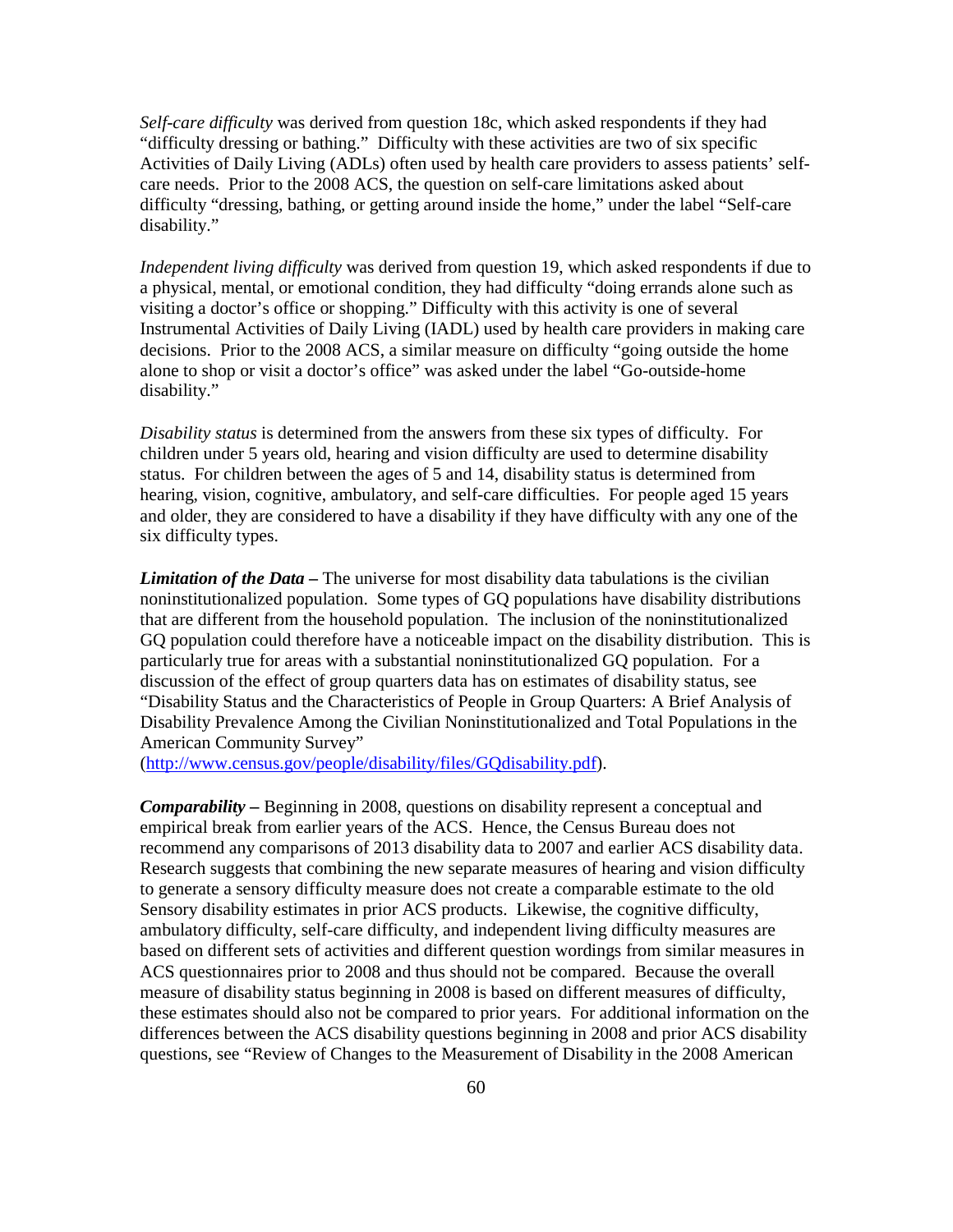Community Survey" [\(http://www.census.gov/people/disability/files/2008ACS\\_disability.pdf\)](http://www.census.gov/people/disability/files/2008ACS_disability.pdf).

The 2013 disability estimates also should not be compared with disability estimates from Census 2000 for reasons similar to the ones made above. ACS disability estimates also should not be compared with more detailed measures of disability from sources such as the National Health Interview Survey and the Survey of Income and Program Participation.

The 2013 ACS disability estimates are comparable with the ACS disability estimates from 2008, 2009, 2010, and 2011.

#### *Educational Attainment*

Educational attainment data are needed for use in assessing the socioeconomic condition of the U.S. population. Government agencies also require these data for funding allocations and program planning and implementation. These data are needed to determine the extent of illiteracy rates of citizens in language minorities in order to meet statutory requirements under the Voting Rights Act. Based on data about educational attainment, school districts are allocated funds to provide classes in basic skills to adults who have not completed high school.

Data on educational attainment were derived from answers to Question 11 on the 2013 ACS, which was asked of all respondents. Educational attainment data are tabulated for people 18 years old and over. Respondents are classified according to the highest degree or the highest level of school completed. The question included instructions for persons currently enrolled in school to report the level of the previous grade attended or the highest degree received.

The educational attainment question included a response category that allowed people to report completing the 12th grade without receiving a high school diploma. Respondents who received a regular high school diploma and did not attend college were instructed to report "Regular high school diploma." Respondents who received the equivalent of a high school diploma (for example, passed the test of General Educational Development (G.E.D.)), and did not attend college, were instructed to report "GED or alternative credential." "Some college" is in two categories: "Some college credit, but less than 1 year of college credit" and "1 or more years of college credit, no degree." The category "Associate's degree" included people whose highest degree is an associate's degree, which generally requires 2 years of college level work and is either in an occupational program that prepares them for a specific occupation, or an academic program primarily in the arts and sciences. The course work may or may not be transferable to a bachelor's degree. Master's degrees include the traditional MA and MS degrees and field-specific degrees, such as MSW, MEd, MBA, MLS, and MEng. Instructions included in the respondent instruction guide for mailout/mailback respondents only provided the following examples of professional school degrees: medicine, dentistry, chiropractic, optometry, osteopathic medicine, pharmacy, podiatry, veterinary medicine, law, and theology. The order in which degrees were listed suggested that doctorate degrees were "higher" than professional school degrees, which were "higher" than master's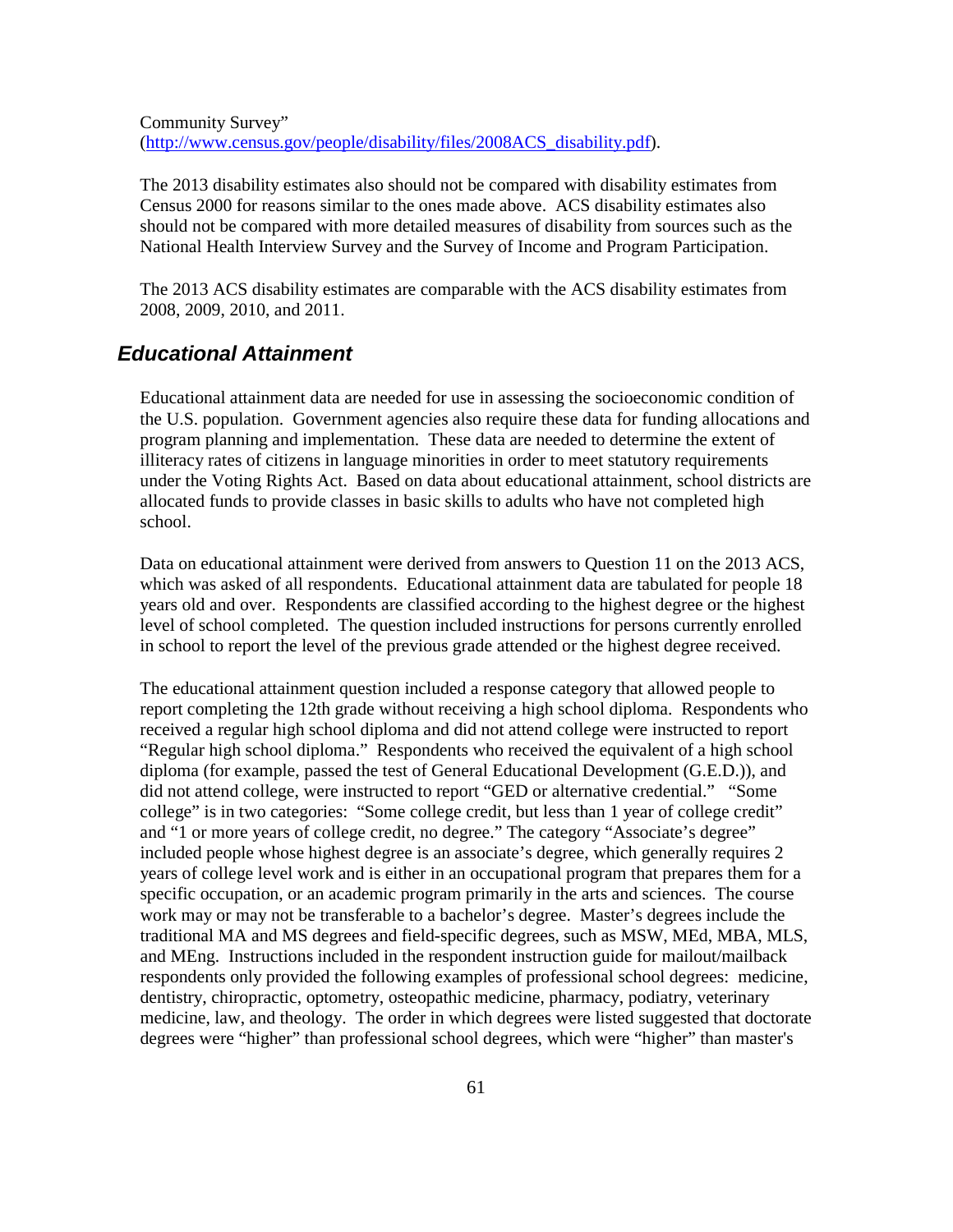degrees. If more than one box was filled, the response was edited to the highest level or degree reported.

The instructions further specified that schooling completed in foreign or ungraded school systems should be reported as the equivalent level of schooling in the regular American system. The instructions specified that certificates or diplomas for training in specific trades or from vocational, technical or business schools were not to be reported. Honorary degrees awarded for a respondent's accomplishments were not to be reported.

**High School Graduate or Higher –** This category includes people whose highest degree was a high school diploma or its equivalent, people who attended college but did not receive a degree, and people who received an associate's, bachelor's, master's, or professional or doctorate degree. People who reported completing the 12th grade but not receiving a diploma are not included.

**Not Enrolled, Not High School Graduate –** This category includes people of compulsory school attendance age or above who were not enrolled in school and were not high school graduates. These people may be referred to as "high school dropouts." There is no restriction on when they "dropped out" of school; therefore, they may have dropped out before high school and never attended high school.

*Question/Concept History –* Since 1999, the ACS question does not have the response category for "Vocational, technical, or business school degree" that the 1996-1998 ACS question had. Starting in 1999, the ACS question had two categories for some college: "Some college credit, but less than 1 year" and "1 or more years of college, no degree." The 1996-1998 ACS question had one category: "Some college but no degree."

In the 1996-1998 ACS, the educational attainment question was used to estimate level of enrollment. Since 1999, a question regarding grade of enrollment was included.

The 1999-2007 ACS attainment question grouped grade categories below high school into the following three categories: "Nursery school to  $4<sup>th</sup>$  grade," "5<sup>th</sup> grade or 6<sup>th</sup> grade," and "7<sup>th</sup> grade or  $8<sup>th</sup>$  grade." The 1996-1998 ACS question allowed a write-in for highest grade completed for grades 1-11 in addition to "Nursery or preschool" and "Kindergarten."

Beginning in 2008, the ACS attainment question was changed to the following categories for levels up to Grade 12, no diploma: "Nursery school," "Kindergarten," "Grade 1 through grade  $11$ ," and " $12<sup>th</sup>$  grade, no diploma." The survey question allowed a write-in for the highest grade completed for grades 1-11. In addition, the category that was previously "High school graduate (including GED)" was broken into two categories: "Regular high school diploma" and "GED or alternative credential." The term "*credit*" for the two some college categories was emphasized. The phrase "*beyond a bachelor's degree*" was added to the professional degree category.

*Limitation of the Data* – Beginning in 2006, the population in group quarters (GQ) is included in the ACS. Some types of GQ populations may have educational attainment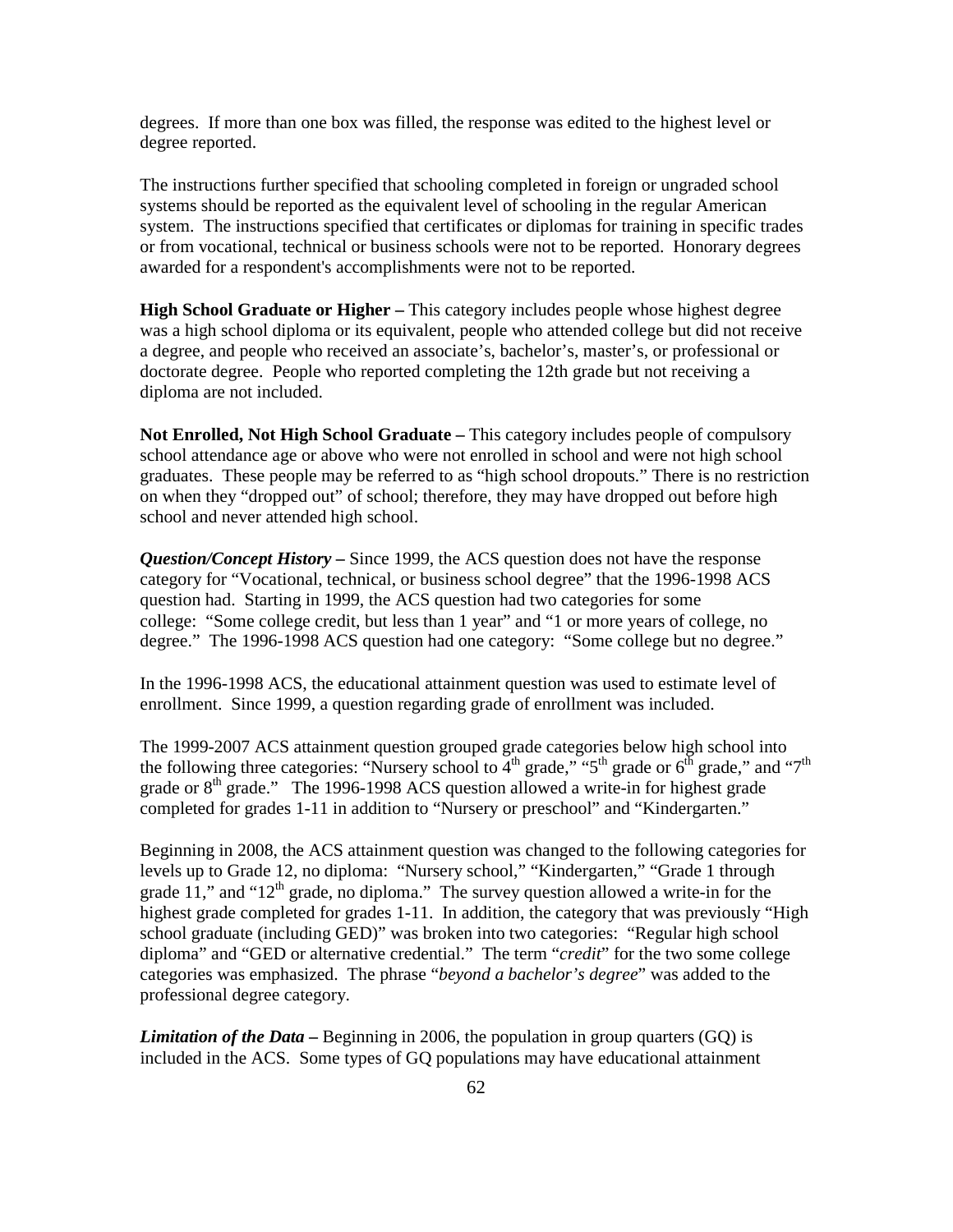distributions that are different from the household population. The inclusion of the GQ population could therefore have a noticeable impact on the educational attainment distribution. This is particularly true for areas with a substantial GQ population.

The Census Bureau tested the changes introduced to the 2008 version of the educational attainment question in the 2006 ACS Content Test. The results of this testing show that the changes may introduce an inconsistency in the data produced for this question as observed from the years 2007 to 2008, see "2006 ACS Content Test Evaluation Report Covering Educational Attainment" on the ACS website [\(http://www.census.gov/acs\)](http://www.census.gov/acs) and enter the paper title in the ACS website search box.

*Comparability –* New questions were added to the 2008 ACS Computer-Assisted Telephone Interview (CATI) and Computer-Assisted Personal Interview (CAPI) instruments. Respondents who received a high school diploma, GED or equivalent also were asked if they had completed any college credit. Therefore, data users may notice a decrease in the number of high school graduates relative to previous years because those people are now being captured in the "Some college credit, but less than 1 year of college credit" or "1 or more years of college credit, no degree" categories. For more information, see the report titled Report P.2.b: "Evaluation Report Covering Educational Attainment" on the ACS website [\(http://www.census.gov/acs\)](http://www.census.gov/acs) and enter the paper title in the ACS website search box.

Data about educational attainment also are collected from the decennial Census and from the Current Population Survey (CPS). ACS data is generally comparable to data from the Census. For more information about the comparability of ACS and CPS data, please see the Educational Attainment Fact Sheet and the Comparison Report from the CPS Educational Attainment page on the ACS website [\(http://www.census.gov/acs\)](http://www.census.gov/acs).

# *Employment Status*

The data on employment status were derived from Questions 29 and 35 to 37 in the 2013 American Community Survey (ACS). (In the 1999-2002 ACS, data were derived from Questions 22 and 28 to 30; in the 1996-1998 ACS, data were derived from Questions 21 and 28 to 30.) The questions were asked of all people 15 years old and over. The series of questions on employment status was designed to identify, in this sequence: (1) people who worked at any time during the reference week; (2) people on temporary layoff who were available for work; (3) people who did not work during the reference week but who had jobs or businesses from which they were temporarily absent (excluding layoff); (4) people who did not work during the reference week, but who were looking for work during the last four weeks and were available for work during the reference week; and (5) people not in the labor force. (For more information, see the discussion under ["Reference Week.](#page-115-0)")

The employment status data shown in ACS tabulations relate to people 16 years old and over.

Employment status is key to understanding work and unemployment patterns and the availability of workers. Based on labor market areas and unemployment levels, the U.S. Department of Labor identifies service delivery areas and determines amounts to be allocated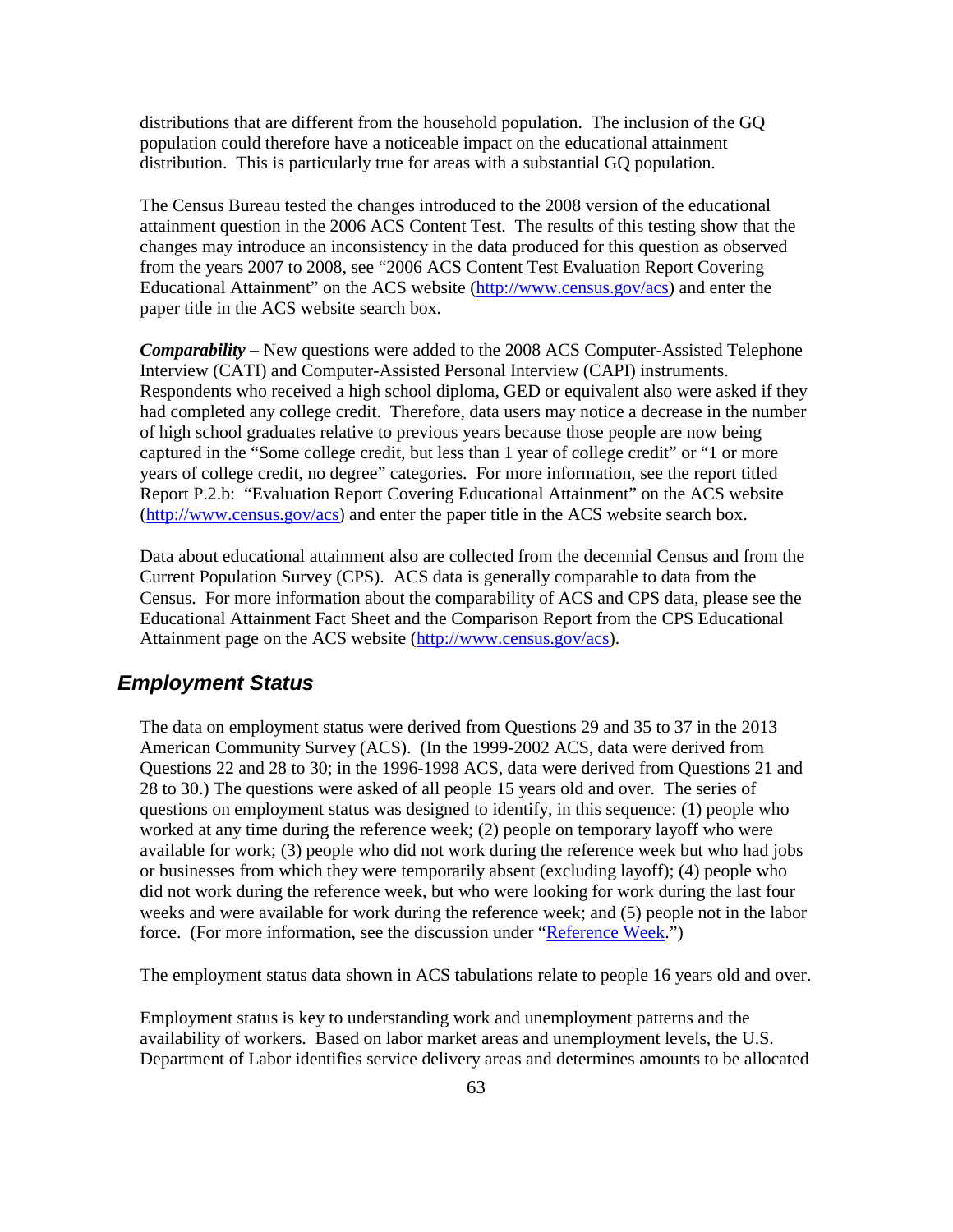to each for job training. The impact of immigration on the economy and job markets is determined partially by labor force data, and this information is included in required reports to Congress. The Office of Management and Budget, under the Paperwork Reduction Act, uses data about employed workers as part of the criteria for defining metropolitan areas. The Bureau of Economic Analysis uses this information, in conjunction with other data, to develop its state per capita income estimates used in the allocation formulas and eligibility criteria for many federal programs such as Medicaid.

**Employed –** This category includes all civilians 16 years old and over who either (1) were "at work," that is, those who did any work at all during the reference week as paid employees, worked in their own business or profession, worked on their own farm, or worked 15 hours or more as unpaid workers on a family farm or in a family business; or (2) were "with a job but not at work," that is, those who did not work during the reference week but had jobs or businesses from which they were temporarily absent due to illness, bad weather, industrial dispute, vacation, or other personal reasons. Excluded from the employed are people whose only activity consisted of work around the house or unpaid volunteer work for religious, charitable, and similar organizations; also excluded are all institutionalized people and people on active duty in the United States Armed Forces.

**Civilian Employed –** This term is defined exactly the same as the term "employed" above.

**Unemployed –** All civilians 16 years old and over are classified as unemployed if they (1) were neither "at work" nor "with a job but not at work" during the reference week, and (2) were actively looking for work during the last 4 weeks, and (3) were available to start a job. Also included as unemployed are civilians who did not work at all during the reference week, were waiting to be called back to a job from which they had been laid off, and were available for work except for temporary illness. Examples of job seeking activities are:

- Registering at a public or private employment office
- Meeting with prospective employers
- Investigating possibilities for starting a professional practice or opening a business
- Placing or answering advertisements
- Writing letters of application
- Being on a union or professional register

**Civilian Labor Force –** Consists of people classified as employed or unemployed in accordance with the criteria described above.

**Unemployment Rate** – The unemployment rate represents the number of unemployed people as a percentage of the civilian labor force. For example, if the civilian labor force equals 100 people and 7 people are unemployed, then the unemployment rate would be 7 percent.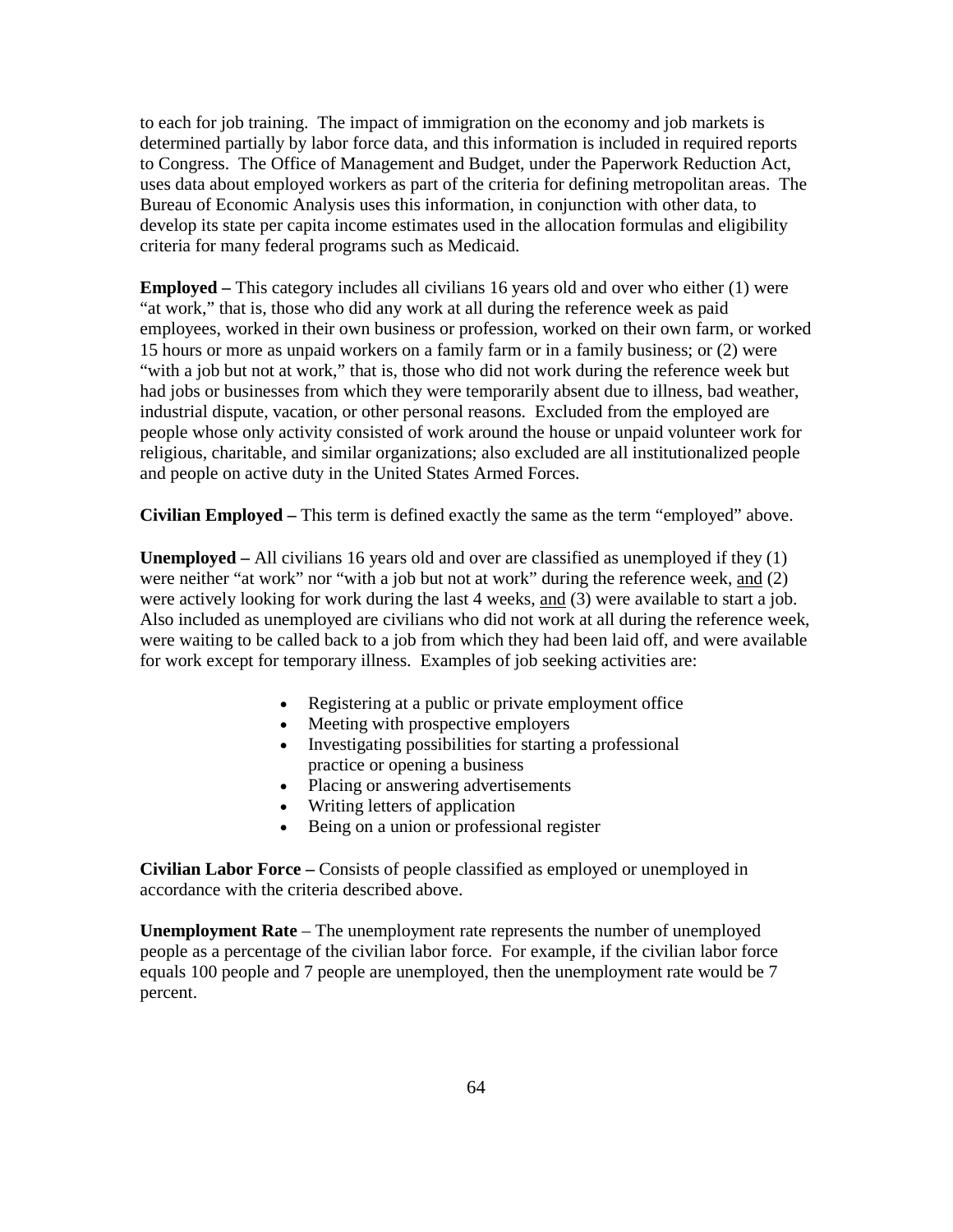**Labor Force –** All people classified in the civilian labor force plus members of the U.S. Armed Forces (people on active duty with the United States Army, Air Force, Navy, Marine Corps, or Coast Guard).

**Labor Force Participation Rate** – The labor force participation rate represents the proportion of the population that is in the labor force. For example, if there are 100 people in the population 16 years and over, and 64 of them are in the labor force, then the labor force participation rate for the population 16 years and over would be 64 percent.

**Not in Labor Force –** All people 16 years old and over who are not classified as members of the labor force. This category consists mainly of students, homemakers, retired workers, seasonal workers interviewed in an off season who were not looking for work, institutionalized people, and people doing only incidental unpaid family work (less than 15 hours during the reference week).

**Worker –** This term appears in connection with several subjects: employment status, journey-to-work questions, class of worker, weeks worked in the past 12 months, and number of workers in family in the past 12 months. The meaning varies and, therefore, should be determined in each case by referring to the definition of the subject in which it appears. When used in the concepts "workers in family" and "full-time, year-round workers," the term "worker" relates to the meaning of work defined for the "work experience" subject.

#### *Question/Concept History –*

**Worked Last Week (Question 29 in the 2013 ACS):** From 1999-2007, an italicized instruction was added to the question to help respondents determine what to count as work. Starting in 2008, the instruction was removed and the question was separated into two parts in an effort to give respondents – particularly people with irregular kinds of work arrangements – two opportunities to grasp and respond to the correct intent of the question.

**On Layoff (Question 35a in the 2013 ACS):** Starting in 1999, the "Yes, on temporary layoff from most recent job" and "Yes, permanently laid off from most recent job" response categories were condensed into a single "Yes" category. An additional question (Q35b) was added to determine the temporary/permanent layoff distinction.

**Temporarily Absent (Question 35b in the 2013 ACS):** Starting in 2008, the temporarily absent question included a revised list of examples of work absences.

**Recalled to Work (Question 35c in the 2013 ACS):** This question was added in the 1999 ACS to determine if a respondent who reported being on layoff from a job had been informed that he or she would be recalled to work within 6 months or been given a date to return to work.

**Looking for Work (Question 36 in the 2013 ACS):** Starting in 2008, the actively looking for work question was modified to emphasize 'active' job-searching activities.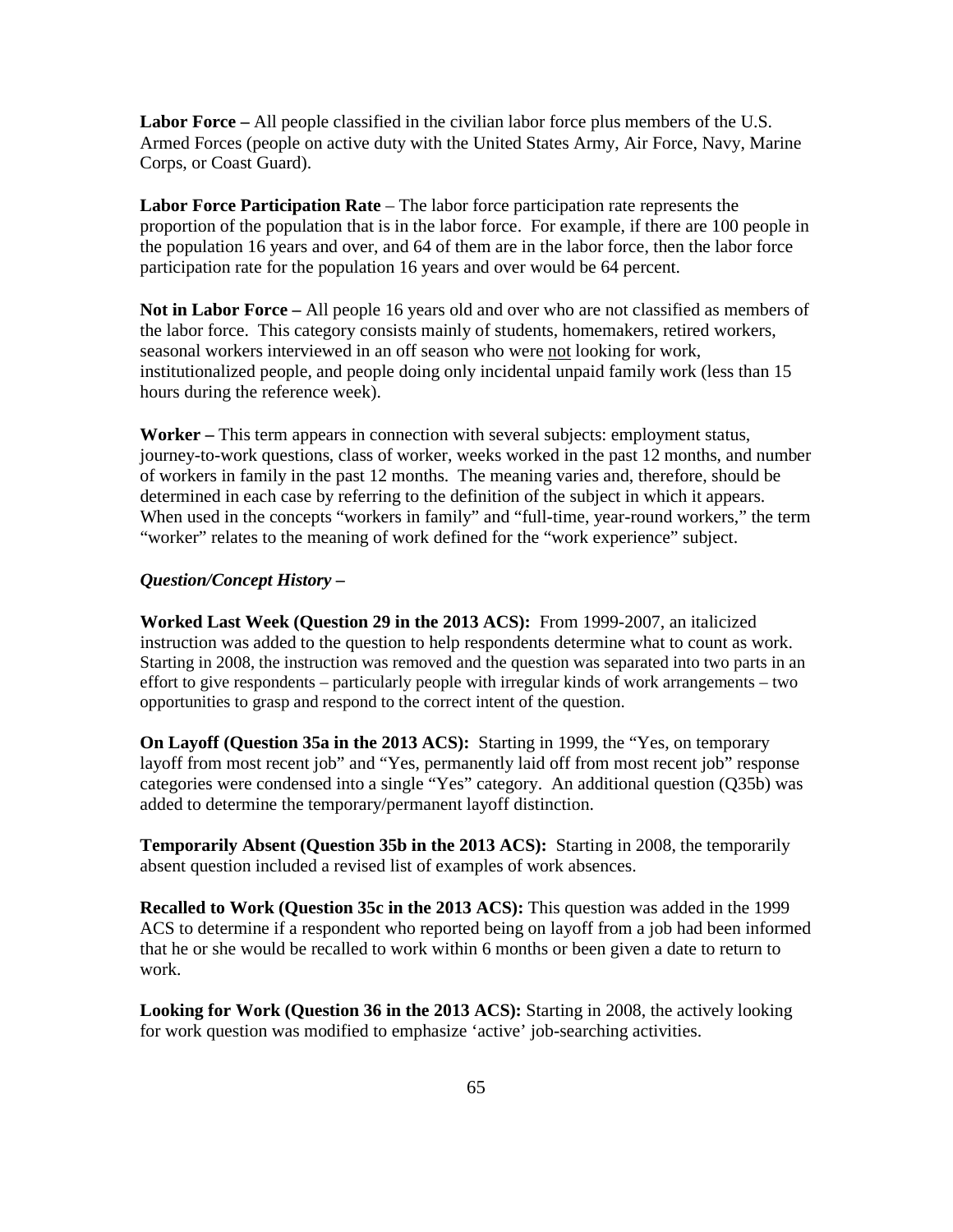**Available to Work (Question 37 in the 2013 ACS):** Starting in 1999, the "Yes, if a job had been offered" and "Yes, if recalled from layoff" response categories were condensed into one category, "Yes, could have gone to work."

*Limitation of the Data* **–** The data may understate the number of employed people because people who have irregular, casual, or unstructured jobs sometimes report themselves as not working. The number of employed people "at work" is probably overstated in the data (and conversely, the number of employed "with a job, but not at work" is understated) since some people on vacation or sick leave erroneously reported themselves as working. This problem has no effect on the total number of employed people. The reference week for the employment data is not the same for all people. Since people can change their employment status from one week to another, the lack of a uniform reference week may mean that the employment data do not reflect the reality of the employment situation of any given week. (For more information, see the discussion under ["Reference Week.](#page-115-0)")

Beginning in 2006, the population in group quarters (GQ) is included in the ACS. Some types of GQ populations have employment status distributions that are different from the household population. All institutionalized people are placed in the "not in labor force category." The inclusion of the GQ population could therefore have a noticeable impact on the employment status distribution. This is particularly true for areas with a substantial GQ population. For example, in areas having a large state prison population, the employment rate would be expected to *decrease* because the base of the percentage, which now includes the population in correctional institutions, is larger.

The Census Bureau tested the changes introduced to the 2008 version of the employment status questions in the 2006 ACS Content Test. The results of this testing show that the changes may introduce an inconsistency in the data produced for these questions as observed from the years 2007 to 2008, see "2006 ACS Content Test Evaluation Report Covering Employment Status" on the ACS website [\(http://www.census.gov/acs\)](http://www.census.gov/acs) and enter the paper title in the ACS website search box.

Along with the 2008 ACS release, the Census Bureau produced a research note comparing 2007 and 2008 ACS employment estimates to 2007 and 2008 Current Population Survey (CPS)/Local Area Unemployment Statistics (LAUS) estimates. The research note shows that the changes to the employment status series of questions in the 2008 ACS will make ACS labor force data more consistent with benchmark data from the CPS and LAUS program. For more information, see "Changes to the American Community Survey between 2007 and 2008 and the Effects on the Estimates of Employment and Unemployment" [\(http://www.census.gov/hhes/www/laborfor/researchnote092209.html\)](http://www.census.gov/hhes/www/laborfor/researchnote092209.html).

*Comparability –* Since employment data from the ACS are obtained from respondents in households, they differ from statistics based on reports from individual business establishments, farm enterprises, and certain government programs. People employed at more than one job are counted only once in the ACS and are classified according to the job at which they worked the greatest number of hours during the reference week. In statistics based on reports from business and farm establishments, people who work for more than one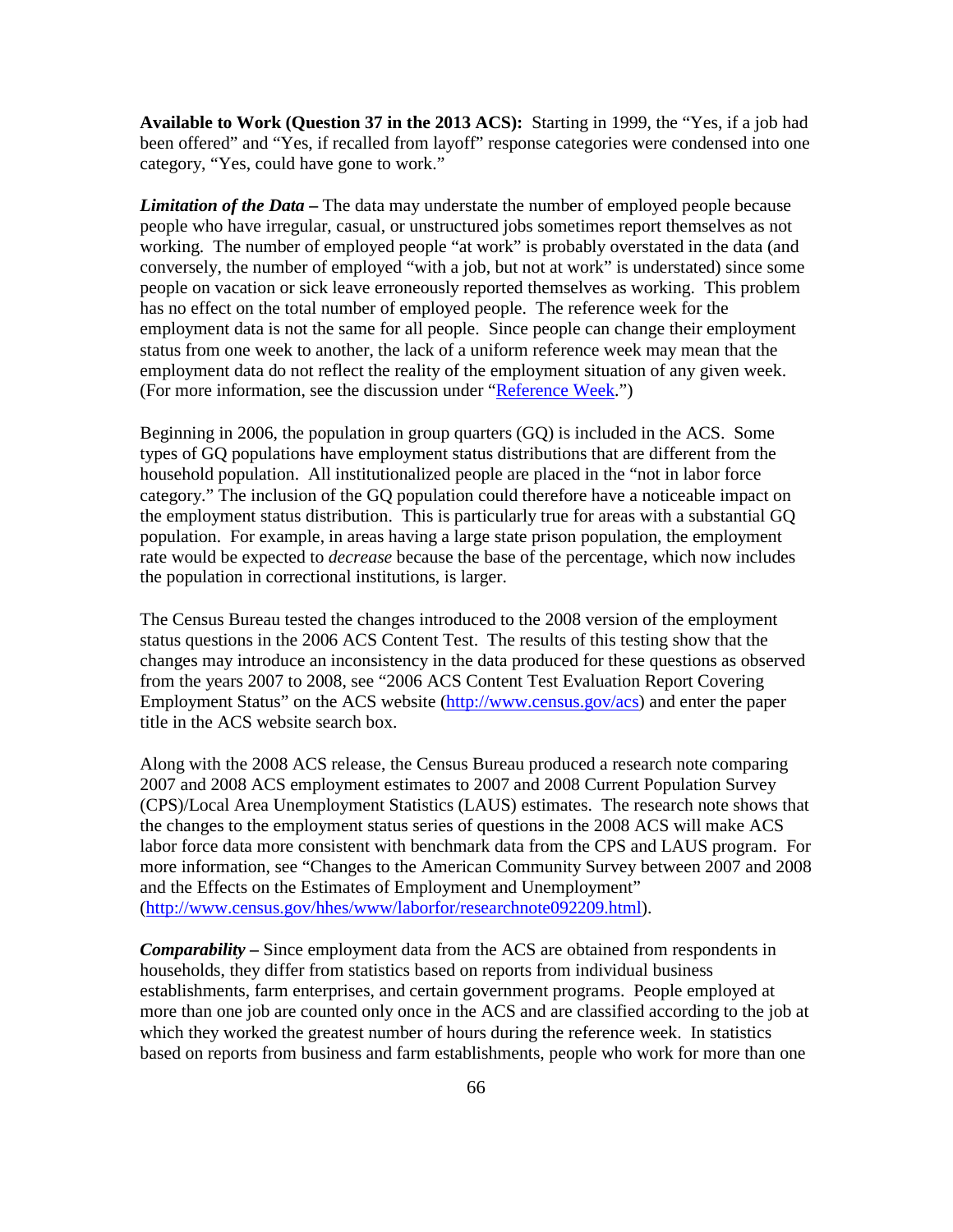establishment may be counted more than once. Moreover, some tabulations may exclude private household workers, unpaid family workers, and self-employed people, but may include workers less than 16 years of age.

An additional difference in the data arises from the fact that people who had a job but were not at work are included with the employed in the ACS statistics, whereas many of these people are likely to be excluded from employment figures based on establishment payroll reports. Furthermore, the employment status data in tabulations include people on the basis of place of residence regardless of where they work, whereas establishment data report people at their place of work regardless of where they live. This latter consideration is particularly significant when comparing data for workers who commute between areas.

For several reasons, the unemployment figures of the Census Bureau are not comparable with published figures on unemployment compensation claims. For example, figures on unemployment compensation claims exclude people who have exhausted their benefit rights, new workers who have not earned rights to unemployment insurance, and people losing jobs not covered by unemployment insurance systems (including some workers in agriculture, domestic services, and religious organizations, and self-employed and unpaid family workers). In addition, the qualifications for drawing unemployment compensation differ from the definition of unemployment used by the Census Bureau. People working only a few hours during the week and people with a job but not at work are sometimes eligible for unemployment compensation but are classified as "Employed" in the ACS. Differences in the geographical distribution of unemployment data arise because the place where claims are filed may not necessarily be the same as the place of residence of the unemployed worker.

For guidance on differences in employment and unemployment estimates from different sources, go to [http://www.census.gov/hhes/www/laborfor/laborguidance082504.html.](http://www.census.gov/hhes/www/laborfor/laborguidance082504.html)

# *Families*

See [Household Type and Relationship.](#page-73-0)

### <span id="page-66-0"></span>*Fertility*

The data on fertility were derived from Question 17 in 1999-2002, Question 18 in 2003-2007, question 23 in 2008, and question 24 since 2009 in the American Community Survey (ACS). The question asked if the person had given birth in the past 12 months, and was asked of all women 15 to 50 years old regardless of marital status. From this question, we are able to determine geographies with high numbers of women with births and the characteristics of these women, such as age and marital status. When fertility was not reported, it was imputed according to the woman's age and marital status and the possibility there was an infant in the household.

Data are most frequently presented in terms of the aggregate number of women who had a birth in the past 12 months in the specified category, and in terms of the rate per 1,000 women.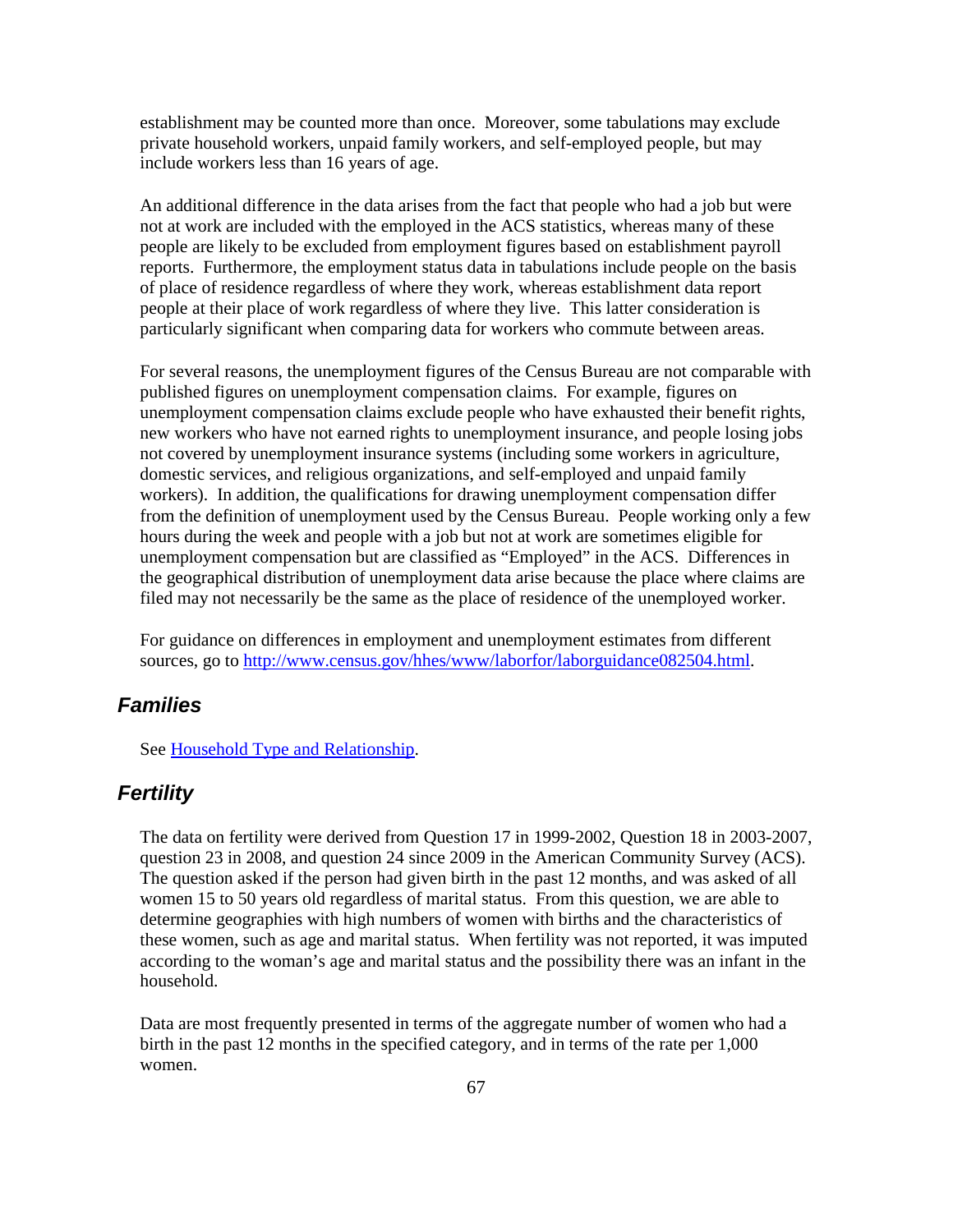**Total Fertility Rate**- This measure estimates the number of children a group of 1,000 women would have by the end of their childbearing years if they all experienced the same age-specific birth rates between ages 15-50 in a given year. This rate is used for comparisons among different population groups—for example, women in different geographical areas--as the rate accounts for differences in the age distribution in those areas.

*Question/Concept History –* The 1996-1998 ACS collected data on "children ever born." (See the section on ["Children Ever Born"](#page-52-0) for more information.) In 1999, the ACS began collecting data on children born in the last 12 months.

*Limitation of the Data* – Beginning in 2006, the population in group quarters (GQ) is included in the ACS. Some types of GQ populations may have fertility distributions that are different from the household population. The inclusion of the GQ population could therefore have a noticeable impact on the fertility distribution. This is particularly true for areas with a substantial GQ population.

*Comparability* – The data on fertility can be compared to previous ACS years, to data from the National Center for Health Statistics (NCHS), and to similar data collected in the Current Population Survey (CPS) before that question changed in 2012. Keep in mind there are differences among these that can lead to differences in estimates. For instance, the NCHS collects administrative records while the ACS and CPS estimates are based on survey data. Also, all of these surveys have slightly different ways of determining the reference period, but generally show births occurring over a period of 12 months.

# *Field of Degree*

Field of degree data are used by the National Science Foundation (NSF) to study the characteristics of the population with science and engineering degrees and occupations.

Data on field of bachelor's degree were derived from answers to Question 12 in the 2013 American Community Survey (ACS). This question was asked only to persons with a bachelor's degree or higher. Eligible respondents were asked to list the specific major(s) of any bachelor's degree received. This question does not ask for the field of any other type of degree earned (such as master's or doctorate).

An automated computer system coded write-in responses to Question 12 into 192 areas. Clerical coding categorized any write-in responses that could not be autocoded by the computer. Respondents listing multiple fields were assigned a code for each field, with a maximum of 10 fields per respondent.

The majors were further classified into a category scheme detailed in [Field of Degree](#page-137-1)  [Classification](#page-137-1) table in [Appendix A.](#page-137-0)

*Question/Concept History –* The field of degree question first appeared in the 2009 ACS. The inclusion of a field of degree question on the ACS was proposed to provide field of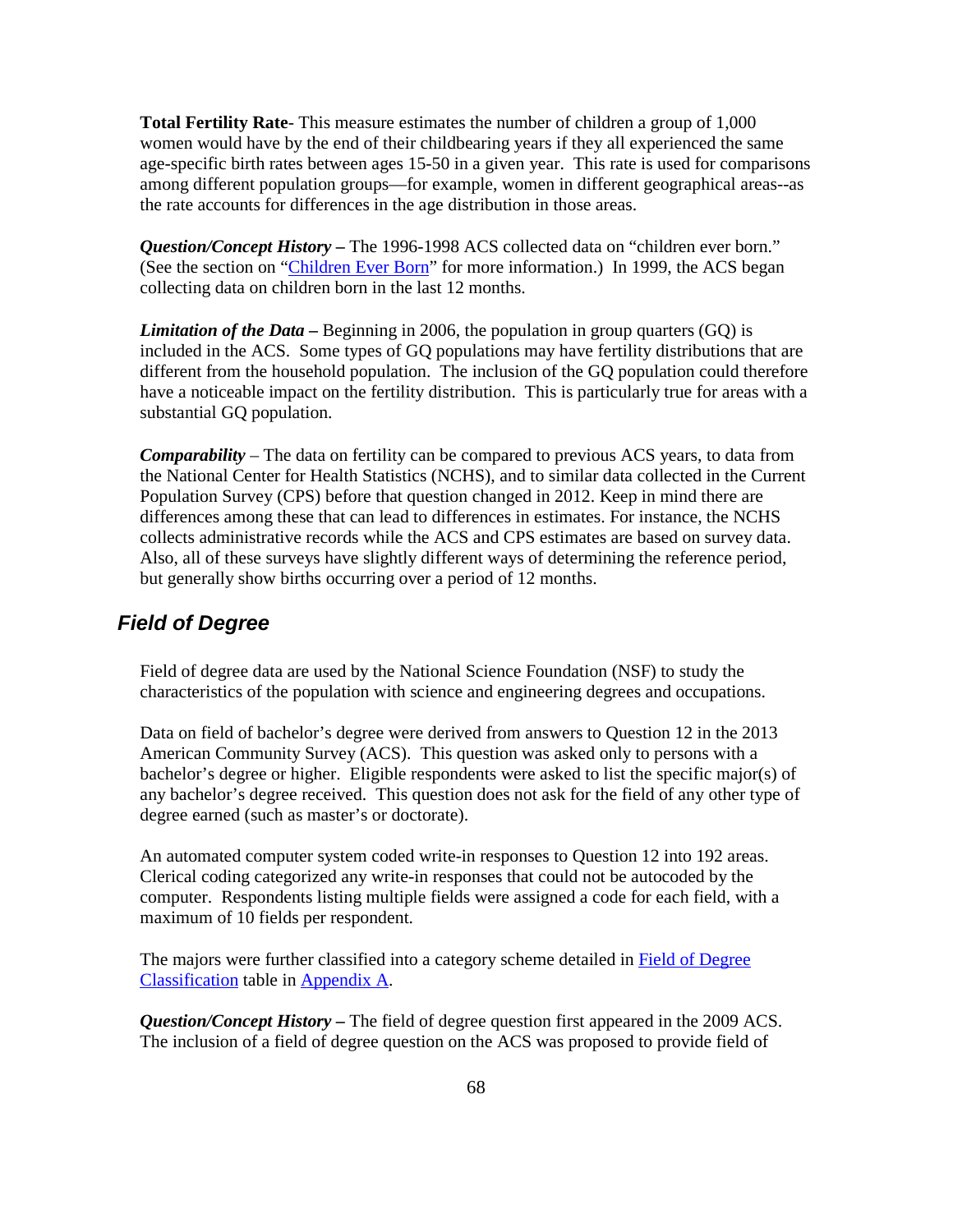degree data annually for small levels of geography and to assist in building a sampling frame for the NSF's National Survey of College Graduates (NSCG).

*Comparability –* Tables based on 2010-2013 ACS data are not completely comparable to tables based on 2009 ACS data due to slight changes in the field of degree coding and classifications. More information can be found at [http://www.census.gov/hhes/socdemo/education/data/acs/index.html.](http://www.census.gov/hhes/socdemo/education/data/acs/index.html)

This data may be roughly comparable to the NSCG and the National Survey of Recent College Graduates, although the sampling frame and survey instruments differ between the surveys. Field of degree data also was collected in the Survey of Income and Program Participation (SIPP) from1984 to 2004. However, these data would not be comparable to ACS due to differences in data collection period, methodology and collection methods. For example, the SIPP only collects data for respondents who are 15 years and older and does not include group quarters.

### *Foreign-Born Population*

The foreign-born population includes anyone who was not a U.S. citizen or a U.S. national at birth. This includes respondents who indicated they were a U.S. citizen by naturalization or not a U.S. citizen. See [Citizenship Status.](#page-53-0)

### *Foster Children*

See [Household Type and Relationship.](#page-73-0)

# *Grade in Which Enrolled*

See [School Enrollment and Type of School.](#page-117-0)

#### *Grandparents as Caregivers*

Data on grandparents as caregivers were derived from Questions 25a through 25c in the 2013 American Community Survey (ACS). Data are collected on whether a grandchild lives with a grandparent in the household, whether the grandparent has responsibility for the basic needs of the grandchild, and the duration of that responsibility.

**Existence of a Grandparent Living with a Grandchild in the Household –** This was determined by a "Yes" answer to the question, "Does this person have any of his/her own grandchildren under the age of 18 living in this house or apartment?" This question was asked of people 15 years of age and over. Because of the low numbers of persons under 30 years old living with their grandchildren, data were only tabulated for people 30 and over.

**Responsibility for Basic Needs –** This question determines if the grandparent is financially responsible for food, shelter, clothing, day care, etc., for any or all grandchildren living in the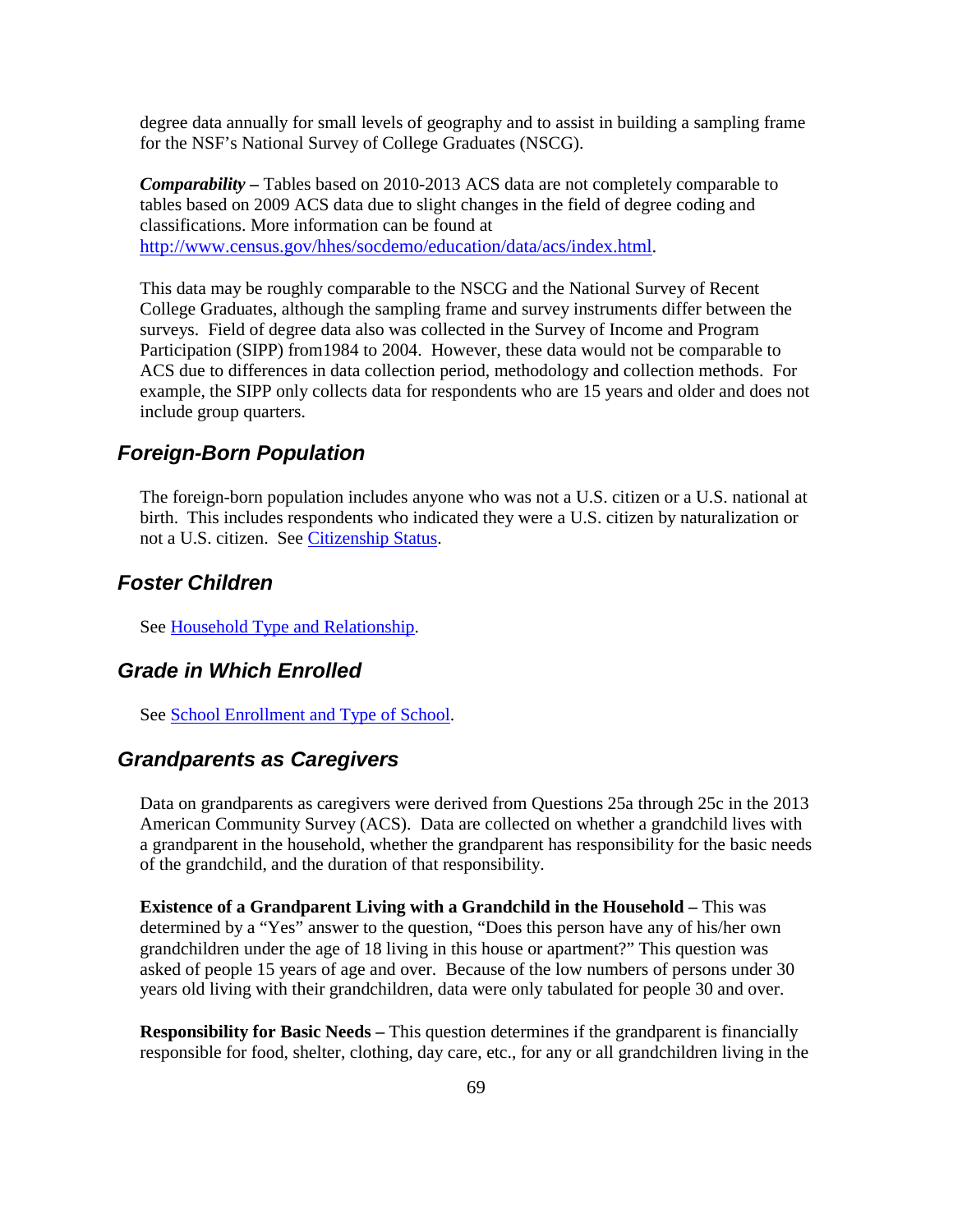household. In selected tabulations, grandparent responsibility is further classified by presence of parent (of the grandchild).

**Duration of Responsibility** – The answer refers to the grandchild for whom the grandparent has been responsible for the longest period of time. Duration categories ranged from less than 6 months to 5 or more years.

*Question/Concept History –* This set of questions was added to the ACS in 1999 to comply with legislation passed in the  $104<sup>th</sup>$  Congress requiring that the decennial census program obtain information about grandparents who have primary responsibility for the care of their grandchildren.

The response categories for length of time caring for grandchildren were modified slightly between the 1999 and 2000 ACS questionnaires to match the 2000 decennial census questionnaire. The question has remained unchanged since then.

*Limitation of the Data –* Before 2006, ACS grandparents data had a universe of people in households (which was the same as that in Census 2000). Beginning in 2006, the population in group quarters (GQ) was included in the ACS. Some types of GQ populations may have grandparents as caregivers distributions that are different from the household population. The inclusion of the GQ population could therefore have a noticeable impact on the grandparents as caregivers distribution. This is particularly true for areas with a substantial GQ population.

*Comparability* – The data on grandparents as caregivers can be compared to previous ACS years and Census 2000 (with the potential limitation noted above about areas with a substantial GQ population).

# *Group Quarters (GQ)*

See "Group Quarters" in the [Living Quarters](#page-6-0) section.

#### *Health Insurance Coverage*

In 2013, data on health insurance coverage were derived from answers to Question 16 in the American Community Survey (ACS), which was asked of all respondents. Respondents were instructed to report their current coverage and to mark "yes" or "no" for each of the eight types listed (labeled as parts 16a to 16h).

- a. Insurance through a current or former employer or union (of this person or another family member)
- b. Insurance purchased directly from an insurance company (by this person or another family member)
- c. Medicare, for people 65 and older, or people with certain disabilities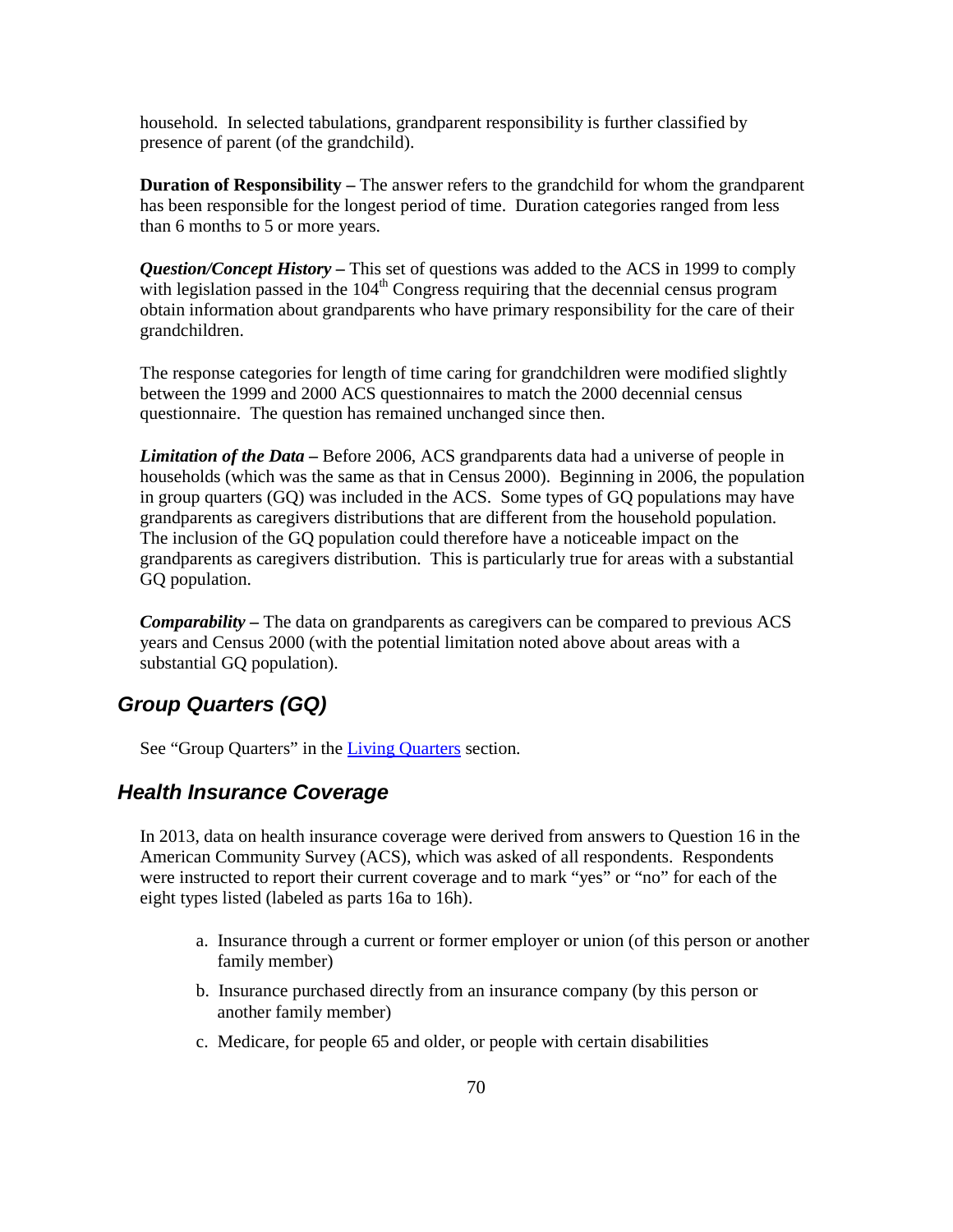- d. Medicaid, Medical Assistance, or any kind of government-assistance plan for those with low incomes or a disability
- e. TRICARE or other military health care
- f. VA (including those who have ever used or enrolled for VA health care)
- g. Indian Health Service
- h. Any other type of health insurance or health coverage plan

Respondents who answered "yes" to question 16h were asked to provide their other type of coverage type in a write-in field.

Health insurance coverage in the ACS and other Census Bureau surveys define coverage to include plans and programs that provide comprehensive health coverage. Plans that provide insurance for specific conditions or situations such as cancer and long-term care policies are not considered coverage. Likewise, other types of insurance like dental, vision, life, and disability insurance are not considered health insurance coverage.

In defining types of coverage, write-in responses were reclassified into one of the first seven types of coverage or determined not to be a coverage type. Write-in responses that referenced the coverage of a family member were edited to assign coverage based on responses from other family members. As a result, only the first seven types of health coverage are included in the microdata file.

An eligibility edit was applied to give Medicaid, Medicare, and TRICARE coverage to individuals based on program eligibility rules. TRICARE or other military health care was given to active-duty military personnel and their spouses and children. Medicaid or other means-tested public coverage was given to foster children, certain individuals receiving Supplementary Security Income or Public Assistance, and the spouses and children of certain Medicaid beneficiaries. Medicare coverage was given to people 65 and older who received Social Security or Medicaid benefits.

People were considered insured if they reported at least one "yes" to Questions 16a to 16f. People who had no reported health coverage, or those whose only health coverage was Indian Health Service, were considered uninsured. For reporting purposes, the Census Bureau broadly classifies health insurance coverage as private health insurance or public coverage. Private health insurance is a plan provided through an employer or union, a plan purchased by an individual from a private company, or TRICARE or other military health care. Respondents reporting a "yes" to the types listed in parts a, b, or e were considered to have private health insurance. Public health coverage includes the federal programs Medicare, Medicaid, and VA Health Care (provided through the Department of Veterans Affairs); the Children's Health Insurance Program (CHIP); and individual state health plans. Respondents reporting a "yes" to the types listed in c, d, or f were considered to have public coverage. The types of health insurance are not mutually exclusive; people may be covered by more than one at the same time.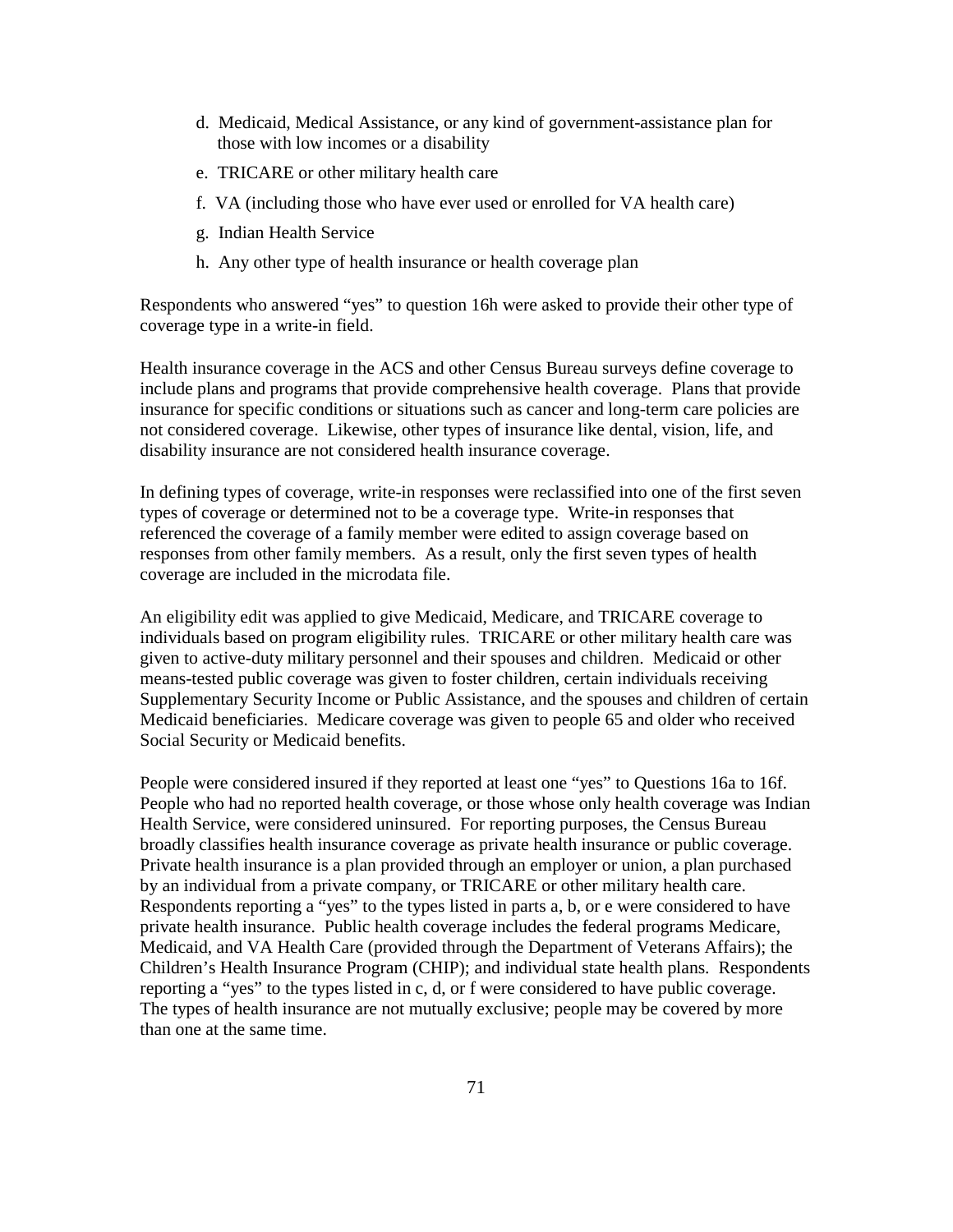The U.S. Department of Health and Human Services, as well as other federal agencies, use data on health insurance coverage to more accurately distribute resources and better understand state and local health insurance needs.

*Question/Concept History –* The ACS began asking questions about health insurance coverage in 2008. Because 2008 was the first year of collection, the Census Bureau limited the number and type of data products to simple age breakdowns of overall, private, and public coverage status. The evaluation of the 2008 data suggested that the data were of good quality, so the Census Bureau expanded the data products to include estimates of the specific types of coverage along with estimates about social, economic, and demographic details for people with and without health insurance.

For the 2008 data released September 2009, there was no eligibility edit applied. The eligibility edit that was developed for the 2009 was applied to the 2008 data during spring 2010. New estimates of health insurance coverage with this data are available [\(http://www.census.gov/hhes/www/hlthins/hlthins.html\)](http://www.census.gov/hhes/www/hlthins/hlthins.html).

*Limitation of the Data –* The universe for most health insurance coverage estimates is the civilian noninstitutionalized population, which excludes active-duty military personnel and the population living in correctional facilities and nursing homes. Some noninstitutionalized GQ populations have health insurance coverage distributions that are different from the household population (e.g., the prevalence of private health insurance among residents of college dormitories is higher than the household population). The proportion of the universe that is in the noninstitutionalized GQ populations could therefore have a noticeable impact on estimates of the health insurance coverage. Institutionalized GQ populations may also have health insurance coverage distributions that are different from the civilian noninstitutionalized population, the distributions in the published tables may differ slightly from how they would look if the total population were represented.

*Comparability –* Health insurance coverage was added to the 2008 ACS and so no equivalent measure is available from previous ACS surveys or Census 2000. Because of the addition of the eligibility edit to 2009 ACS health insurance, data users should be careful as to which 2008 ACS estimates they use to make comparisons. National, state, county and place-level 2008 1-year data incorporating the eligibility edit are available [\(http://www.census.gov/hhes/www/hlthins/data/acs/2008/re-run.html\)](http://www.census.gov/hhes/www/hlthins/data/acs/2008/re-run.html); they are comparable to the 2009 estimates in American FactFinder [\(http://factfinder2.census.gov\)](http://factfinder2.census.gov/). Please see [http://www.census.gov/hhes/www/hlthins/publications/coverage\\_edits\\_final.pdf](http://www.census.gov/hhes/www/hlthins/publications/coverage_edits_final.pdf) for more information on the logical coverage (eligibility) edits.

Because coverage in the ACS references an individual's current status, caution should be taken when making comparisons to other surveys which may define coverage as "at any time in the last year" or "throughout the past year." A discussion of how the ACS health insurance estimates relate to other survey health insurance estimates can be found in *A Preliminary Evaluation of Health Insurance Coverage in the 2008 American Community Survey* [\(http://www.census.gov/hhes/www/hlthins/data/acs/2008/2008ACS\\_healthins.pdf\)](http://www.census.gov/hhes/www/hlthins/data/acs/2008/2008ACS_healthins.pdf).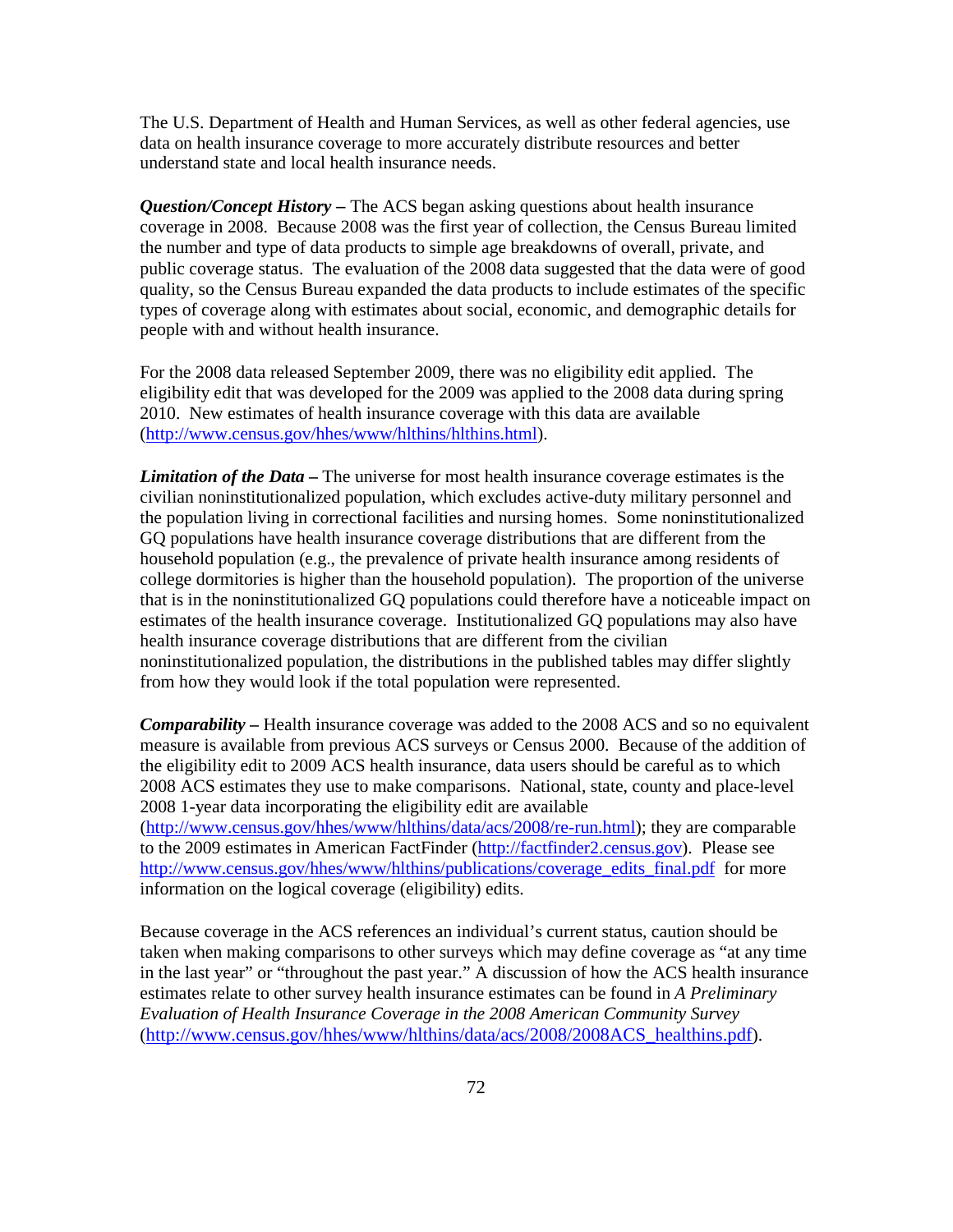## *Hispanic or Latino Origin*

The data on the Hispanic or Latino population were derived from answers to a question that was asked of all people (Question 5 in the 2013 American Community Survey (ACS)). The terms "Hispanic," "Latino," and "Spanish" are used interchangeably. Some respondents identify with all three terms while others may identify with only one of these three specific terms. Hispanics or Latinos who identify with the terms "Hispanic," "Latino," or "Spanish" are those who classify themselves in one of the specific Hispanic, Latino, or Spanish categories listed on the questionnaire ("Mexican," "Puerto Rican," or "Cuban") as well as those who indicate that they are "another Hispanic, Latino, or Spanish origin." People who do not identify with one of the specific origins listed on the questionnaire but indicate that they are "another Hispanic, Latino, or Spanish origin" are those whose origins are from Spain, the Spanish-speaking countries of Central or South America, or the Dominican Republic. Up to two write-in responses to the "another Hispanic, Latino, or Spanish origin" category are coded.

Origin can be viewed as the heritage, nationality group, lineage, or country of birth of the person or the person's parents or ancestors before their arrival in the United States. People who identify their origin as Hispanic, Latino, or Spanish may be of any race.

Hispanic origin is used in numerous programs and is vital in making policy decisions. These data are needed to determine compliance with provisions of antidiscrimination in employment and minority recruitment legislation. Under the Voting Rights Act, data about Hispanic origin are essential to ensure enforcement of bilingual election rules. Hispanic origin classifications used by the Census Bureau and other federal agencies meet the requirements of standards issued by the Office of Management and Budget in 1997 (Revisions to the Standards for the Classification of Federal Data on Race and Ethnicity). These standards set forth guidance for statistical collection and reporting on race and ethnicity used by all federal agencies.

Some tabulations are shown by the origin of the householder. In all cases where the origin of households, families, or occupied housing units is classified as Hispanic, Latino, or Spanish, the origin of the householder is used. (For more information, see the discussion of householder under ["Household Type and Relationship.](#page-73-0)")

**Coding of Hispanic Origin Write-in Responses –** There were two types of coding operations: (1) automated coding where a write-in response was automatically coded if it matched a write-in response already contained in a database known as the "master file," and (2) expert coding, which took place when a write-in response did not match an entry already on the master file, and was sent to expert coders familiar with the subject matter. During the coding process, subject-matter specialists reviewed and coded written entries from the "Yes, another Hispanic, Latino or Spanish origin" write-in response category on the Hispanic origin question.

**Editing of Hispanic Origin Responses** – If an individual did not provide a Hispanic origin response, their origin was allocated using specific rules of precedence of household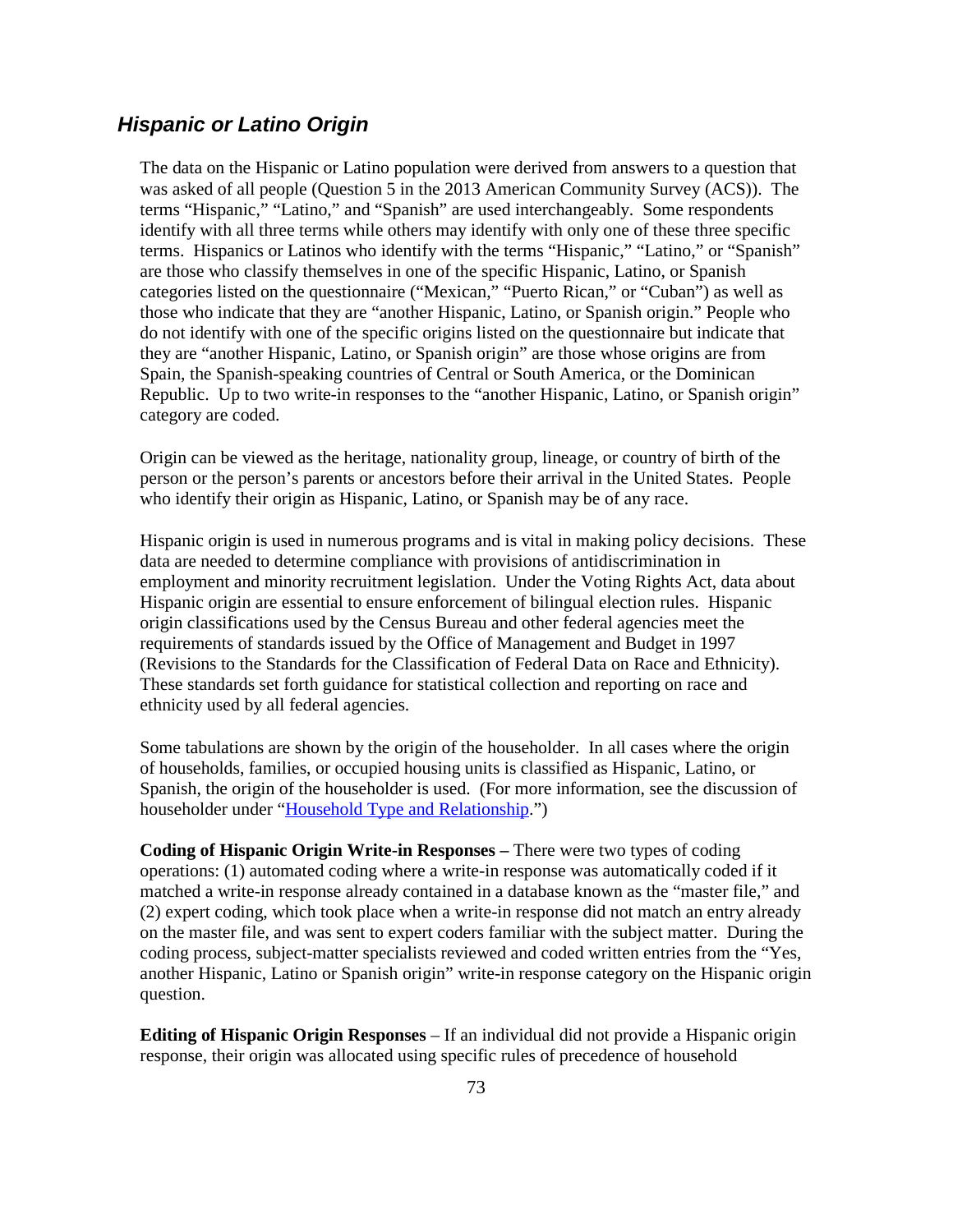relationship. For example, if origin was missing for a natural-born child in the household, then either the origin of the householder, another natural-born child, or spouse of the householder was allocated. If Hispanic origin was not reported for anyone in the household and origin could not be obtained from a response to the race question, then the Hispanic origin of a householder in a previously processed household with the same race was allocated. Surnames (Spanish and Non-Spanish) were used to assist in allocating an origin or race.

*Question/Concept History*– Beginning in 1996, the ACS question was worded "Is this person Spanish/Hispanic/Latino?" In 2008, the question wording changed to "Is this person of Hispanic, Latino, or Spanish origin?" From 1999 to 2007, the Hispanic origin question provided an instruction, "Mark (X) the "**No**" box if **not** Spanish/Hispanic/Latino." The 2008 question, as well as the 1996 to 1998 questions, did not have this instruction. In addition, in 2008, the "Yes, another Hispanic, Latino, or Spanish" category provided examples of six Hispanic origin groups (Argentinean, Colombian, Dominican, Nicaraguan, Salvadoran, Spaniard, and so on).

*Limitation of the Data*– Beginning in 2006, the population in group quarters (GQ) is included in the ACS. Some types of GQ populations may have Hispanic or Latino origin distributions that are different from the household population. The inclusion of the GQ population could therefore have a noticeable impact on the Hispanic or Latino origin distribution. This is particularly true for areas with a substantial GQ population.

*Comparability–* The ACS question on Hispanic origin was revised in 2008 to make it consistent with the 2010 Census Hispanic origin question. The reporting of specific Hispanic groups (e.g., Colombian, Dominican, Spaniard, etc.) increased at the national level. The change in estimates for 2013 may be due to demographic changes, as well as factors including questionnaire changes, differences in ACS population controls, and methodological differences in the population estimates. Caution should be used when comparing 2013 estimates to estimates from previous years. The 2013 Hispanic origin question is different from the Census 2000 question on Hispanic origin, therefore comparisons should be made with caution. More information about the changes in the estimates is available [\(http://www.census.gov/population/hispanic/files/acs08researchnote.pdf\)](http://www.census.gov/population/hispanic/files/acs08researchnote.pdf).

See the 2013 Code List for Hispanic Origin Code List on the ACS website [\(http://www.census.gov/acs\)](http://www.census.gov/acs) and enter "Code List" in the ACS website search box.

## *Household*

See [Household Type and Relationship.](#page-73-0)

# <span id="page-73-0"></span>*Household Type and Relationship*

The data on relationship to householder were derived from answers to Question 2 in the 2013 American Community Survey (ACS), relationship to the householder, which was asked of all people in housing units. The question on relationship is essential for classifying the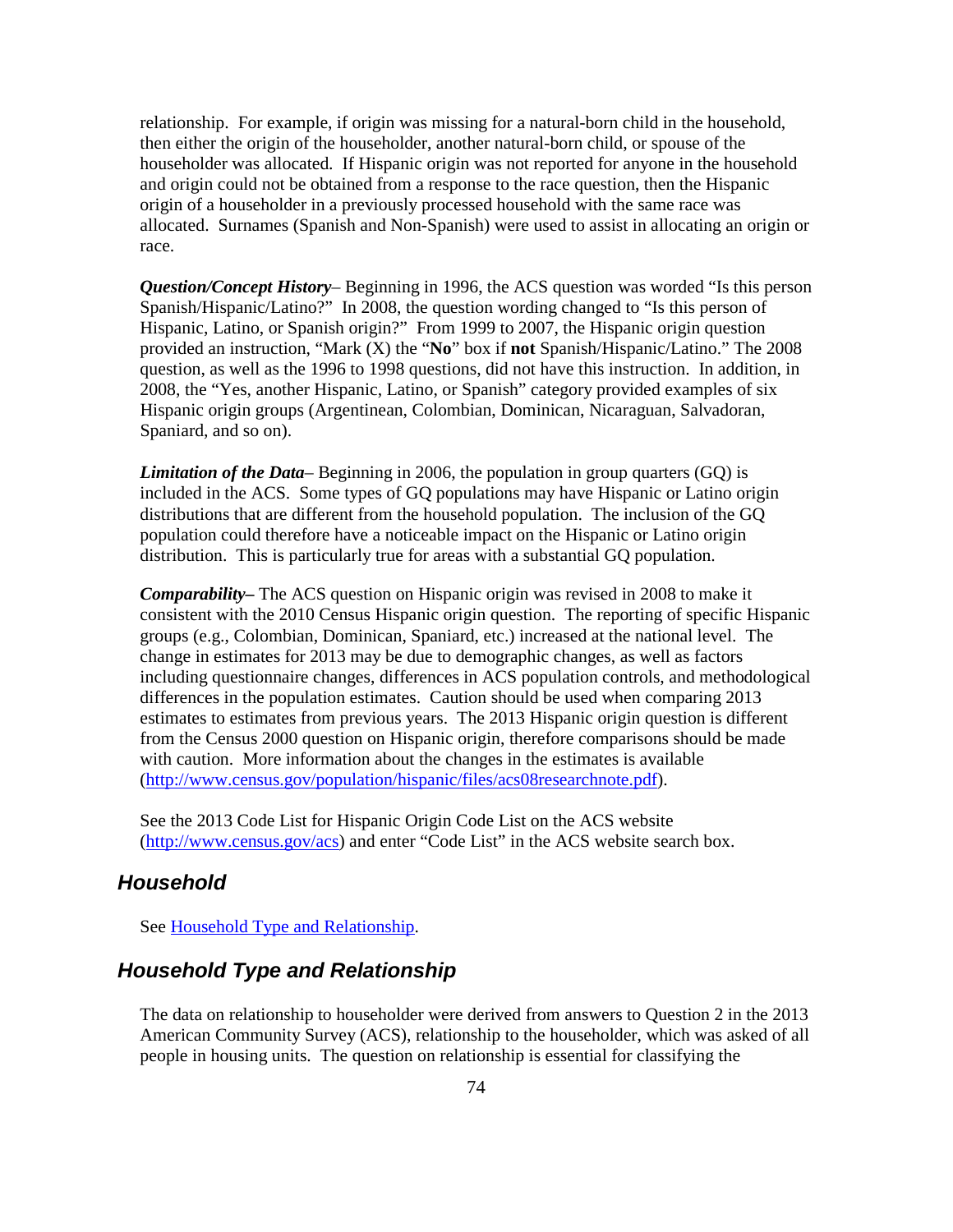population information on families and other groups. Information about changes in the composition of the American family, from the number of people living alone to the number of children living with only one parent, is essential for planning and carrying out a number of federal programs, such as families in poverty.

The responses to this question were used to determine the relationships of all persons to the householder, as well as household type (married couple family, nonfamily, etc.). From responses to this question, we were able to determine numbers of related children, own children, unmarried partner households, and multigenerational households. We calculated average household and family size. When relationship was not reported, it was imputed using the age difference between the householder and the person, sex, and marital status.

**Household –** A household includes all the people who occupy a housing unit. (People not living in households are classified as living in group quarters.) A housing unit is a house, an apartment, a mobile home, a group of rooms, or a single room that is occupied (or if vacant, is intended for occupancy) as separate living quarters. Separate living quarters are those in which the occupants live separately from any other people in the building and which have direct access from the outside of the building or through a common hall. The occupants may be a single family, one person living alone, two or more families living together, or any other group of related or unrelated people who share living arrangements.

**Average Household Size –** A measure obtained by dividing the number of people in households by the number of households. In cases where people in households are crossclassified by race or Hispanic origin, people in the household are classified by the race or Hispanic origin of the householder rather than the race or Hispanic origin of each individual. Average household size is rounded to the nearest hundredth.

#### Relationship to Householder

**Householder –** One person in each household is designated as the householder. In most cases, this is the person or one of the people in whose name the home is owned, being bought, or rented and who is listed on line one of the survey questionnaire. If there is no such person in the household, any adult household member 15 years old and over could be designated as the householder.

Households are classified by type according to the sex of the householder and the presence of relatives. Two types of householders are distinguished: a family householder and a nonfamily householder. A family householder is a householder living with one or more individuals related to him or her by birth, marriage, or adoption. The householder and all people in the household related to him or her are family members. A nonfamily householder is a householder living alone or with non-relatives only.

**Spouse –** Includes a person married to and living with the householder. The category "husband or wife" includes people in formal marriages, as well as people in common-law marriages. In tabulations, beginning in 2013, unless otherwise specified, "Spouse" and "married couple" includes same-sex married couples.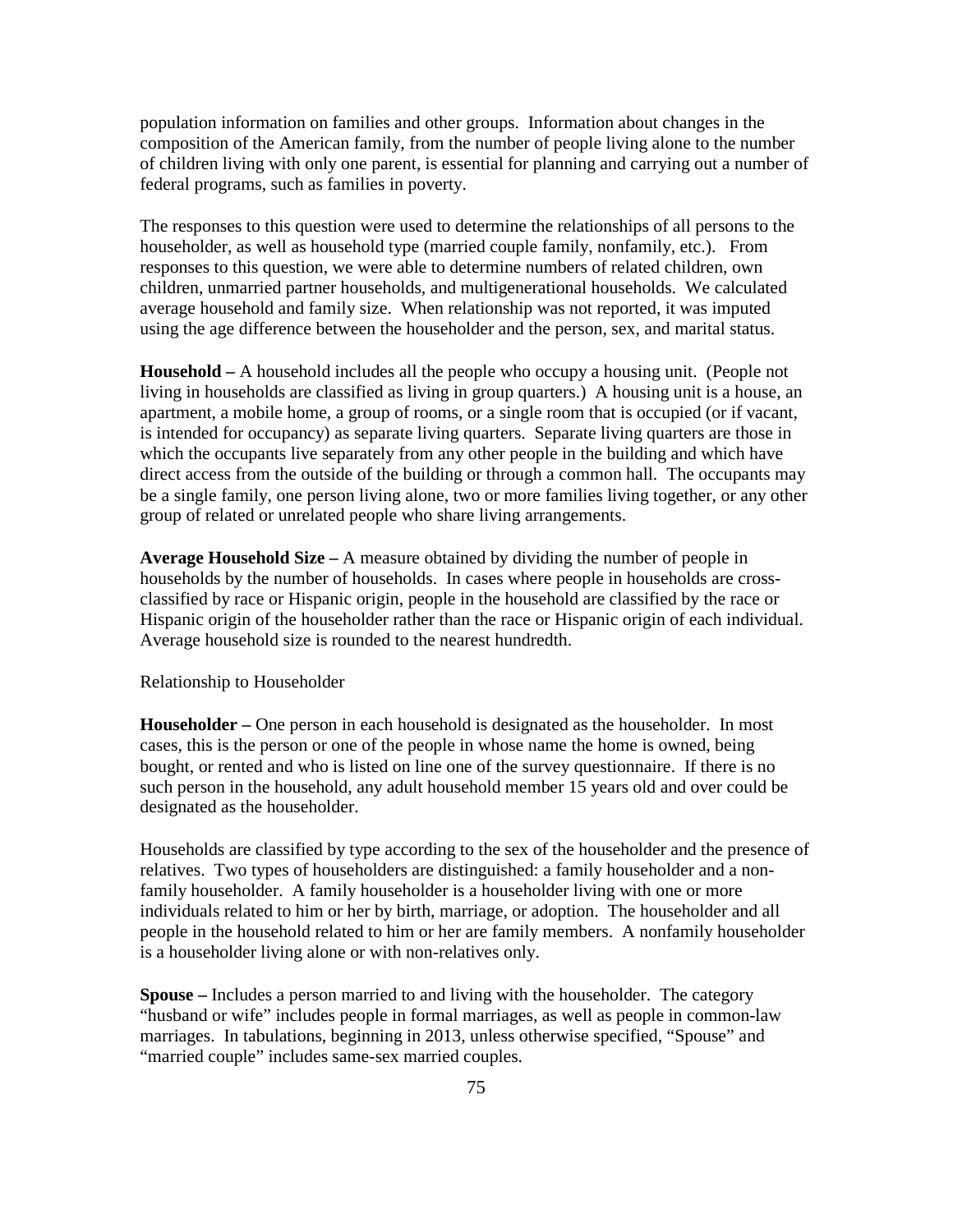**Child –** Includes a son or daughter by birth, a stepchild, or adopted child of the householder, regardless of the child's age or marital status. The category excludes sons-in-law, daughtersin-law, and foster children.

- **Biological son or daughter** The son or daughter of the householder by birth.
- **Adopted son or daughter** The son or daughter of the householder by legal adoption. If a stepson or stepdaughter has been legally adopted by the householder, the child is then classified as an adopted child.
- **Stepson or stepdaughter** The son or daughter of the householder through marriage but not by birth, excluding sons-in-law and daughters-in-law. If a stepson or stepdaughter of the householder has been legally adopted by the householder, the child is then classified as an adopted child.

**Own Child –** A never-married child under 18 years who is a son or daughter by birth, a stepchild, or an adopted child of the householder. In certain tabulations, own children are further classified as living with two parents or with one parent only. Own children of the householder living with two parents are by definition found only in married-couple families. (Note: When used in "EMPLOYMENT STATUS" tabulations, own child refers to a never married child under the age of 18 in a family or a subfamily who is a son or daughter, by birth, marriage, or adoption, of a member of the householder's family, but not necessarily of the householder.)

**Related Child –** Any child under 18 years old who is related to the householder by birth, marriage, or adoption. Related children of the householder include ever-married as well as never-married children. Children, by definition, exclude persons under 18 years who maintain households or are spouses or unmarried partners of householders.

**Other Relatives –** In tabulations, the category "other relatives" includes any household member related to the householder by birth, marriage, or adoption, but not included specifically in another relationship category. In certain detailed tabulations, the following categories may be shown:

- **Grandchild** The grandson or granddaughter of the householder.
- **Brother/Sister** The brother or sister of the householder, including stepbrothers, stepsisters, and brothers and sisters by adoption. Brothers-in-law and sisters-in-law are included in the "Other Relative" category on the questionnaire.
- **Parent** The father or mother of the householder, including a stepparent or adoptive parent. Fathers-in-law and mothers-in-law are included in the "Parent-in-law" category on the questionnaire.
- **Parent-in-law** The mother-in-law or father-in-law of the householder.
- **Son-in-law or daughter-in-law** The spouse of the child of the householder.
- **Other Relatives** Anyone not listed in a reported category above who is related to the householder by birth, marriage, or adoption (brother-in-law, grandparent, nephew, aunt, cousin, and so forth).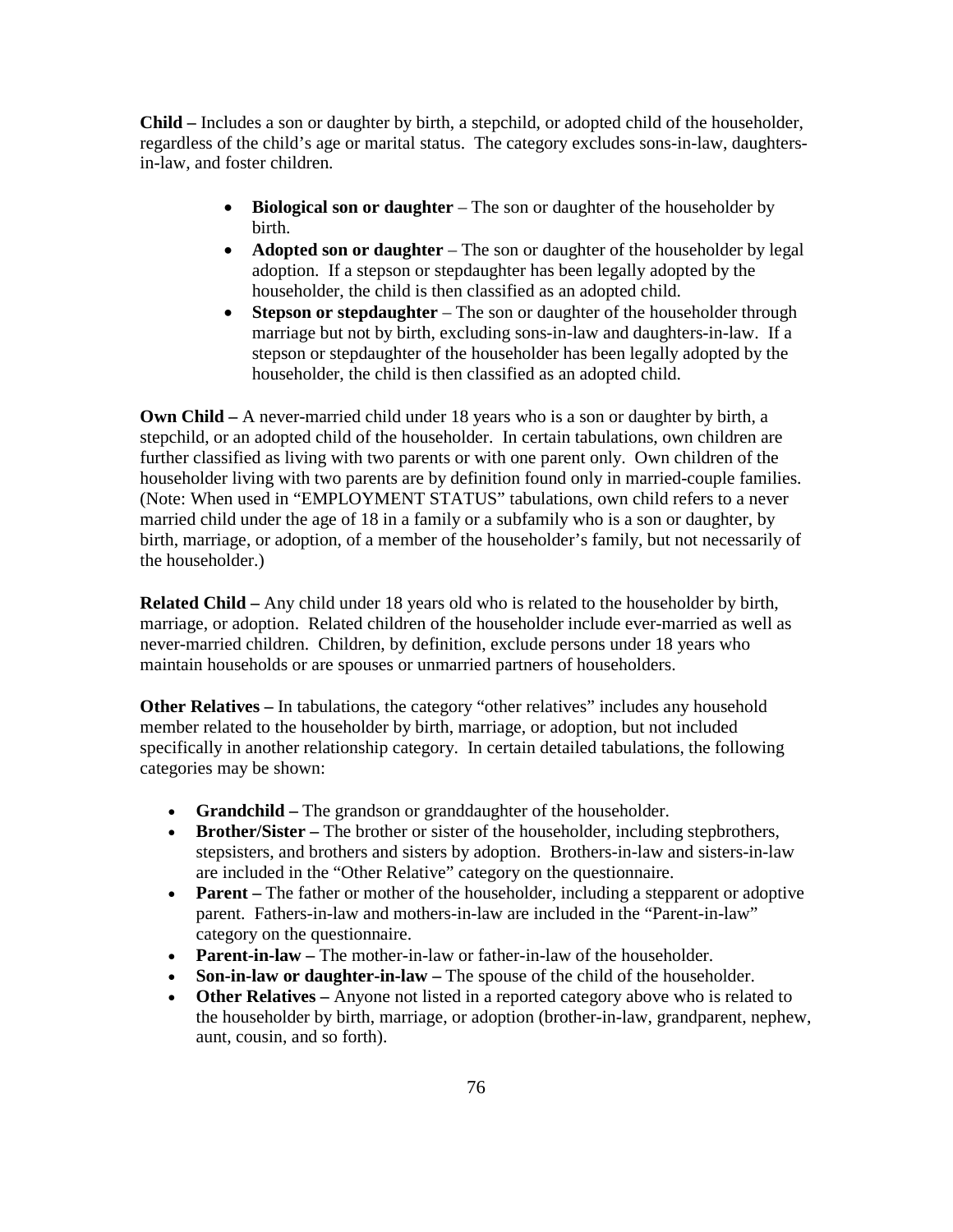**Nonrelatives –** This category includes any household member, including foster children, not related to the householder by birth, marriage, or adoption. The following categories may be presented in more detailed tabulations:

- **Roomer or Boarder –** A roomer or boarder is a person who lives in a room in the household of the householder. Some sort of cash or noncash payment (e.g., chores) is usually made for their living accommodations.
- **Housemate or Roommate** A housemate or roommate is a person age 15 years old and over, who is not related to the householder, and who shares living quarters primarily in order to share expenses.
- **Unmarried Partner –** An unmarried partner is a person age 15 years old and over, who is not related to the householder, who shares living quarters, and who has a close personal relationship with the householder.
- **Foster Child** A foster child is a person under 21 years old, who is placed by the local government in a household to receive parental care. Foster children may be living in the household for just a brief period or for several years. Foster children are nonrelatives of the householder. If the foster child is also related to the householder, the child is classified as that specific relative.
- **Other Nonrelatives** Anyone who is not related by birth, marriage, or adoption to the householder and who is not described by the categories given above.

When relationship is not reported for an individual, it is imputed according to the responses for age, sex, and marital status for that person while maintaining consistency with responses for other individuals in the household.

**Unrelated Individual –** An unrelated individual is: (1) a householder living alone or with nonrelatives only, (2) a household member who is not related to the householder, or (3) a person living in group quarters who is not an inmate of an institution.

**Family Households** – A family consists of a householder and one or more other people living in the same household who are related to the householder by birth, marriage, or adoption. All people in a household who are related to the householder are regarded as members of his or her family. A family household may contain people not related to the householder, but those people are not included as part of the householder's family in tabulations. Thus, the number of family households is equal to the number of families, but family households may include more members than do families. A household can contain only one family for purposes of tabulations. Not all households contain families since a household may be comprised of a group of unrelated people or of one person living alone – these are called nonfamily households. Families are classified by type as either a "marriedcouple family" or "other family" according to the sex of the householder and the presence of relatives. The data on family type are based on answers to questions on sex and relationship that were asked of all people.

• **Married-Couple Family** – A family in which the householder and his or her spouse are listed as members of the same household.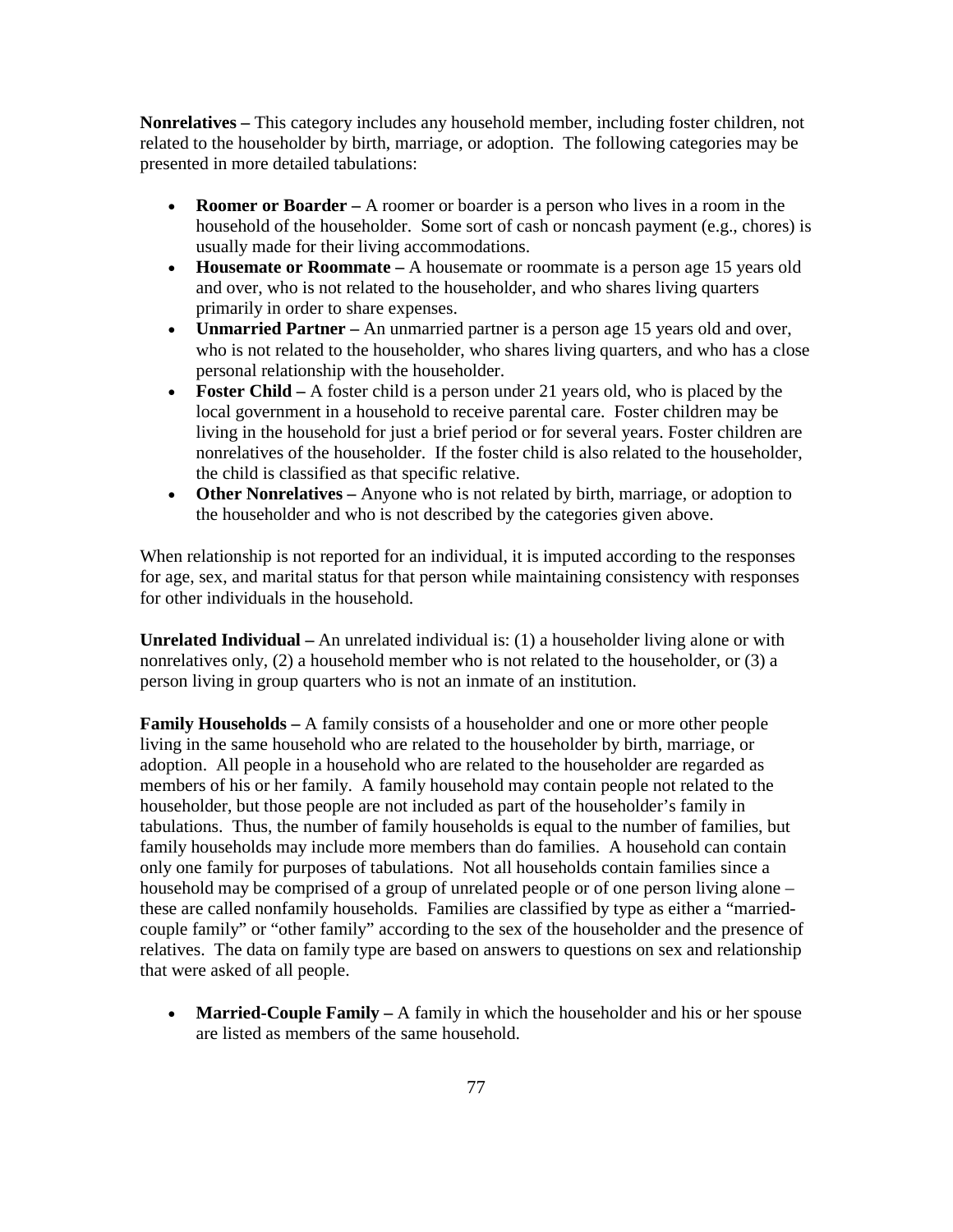- **Other Family:**
	- **Male Householder, No Wife Present** A family with a male householder and no spouse of householder present.
	- o **Female Householder, No Husband Present –** A family with a female householder and no spouse of householder present.

Family households and married-couple families include same-sex married couples, beginning with the 2013 data.

**Average Family Size –** A measure obtained by dividing the number of people in families by the total number of families (or family householders). In cases where the measures, "people in family" or "people per family" are cross-tabulated by race or Hispanic origin, the race or Hispanic origin refers to the householder rather than the race or Hispanic origin of each individual. Average family size is rounded to the nearest hundredth.

**Subfamily –** A subfamily is a married couple (husband and wife interviewed as members of the same household) with or without never-married children under 18 years old, or one parent with one or more never-married children under 18 years old. A subfamily does not maintain its own household, but lives in a household where the householder or householder's spouse is a relative. The number of subfamilies is not included in the count of families, since subfamily members are counted as part of the householder's family. Subfamilies are defined during processing of data. Same-sex married couples are only shown as the householder and spouse, and are not included in subfamilies.

In selected tabulations, subfamilies are further classified by type: married-couple subfamilies, with or without own children; mother-child subfamilies; and father-child subfamilies.

In some labor force tabulations, children in both one-parent families and one-parent subfamilies are included in the total number of children living with one parent, while children in both married-couple families and married-couple subfamilies are included in the total number of children living with two parents.

**Multigenerational Household** – Multigenerational households are family households consisting of three or more generations. These households include (1) a householder, a parent or parent-in-law of the householder, and an own child of the householder, (2) a householder, an own child of the householder, and a grandchild of the householder, or (3) a householder, a parent or parent-in-law of the householder, an own child of the householder, and a grandchild of the householder.

**Nonfamily Household** – A householder living alone or with nonrelatives only. Unmarried couples households, whether opposite-sex or same-sex, with no relatives of the householder present are tabulated in nonfamily households.

**Unmarried-Partner Household –** An unmarried-partner household is a household other than a "married-couple household" that includes a householder and an "unmarried partner." An "unmarried partner" can be of the same sex or of the opposite sex as the householder. An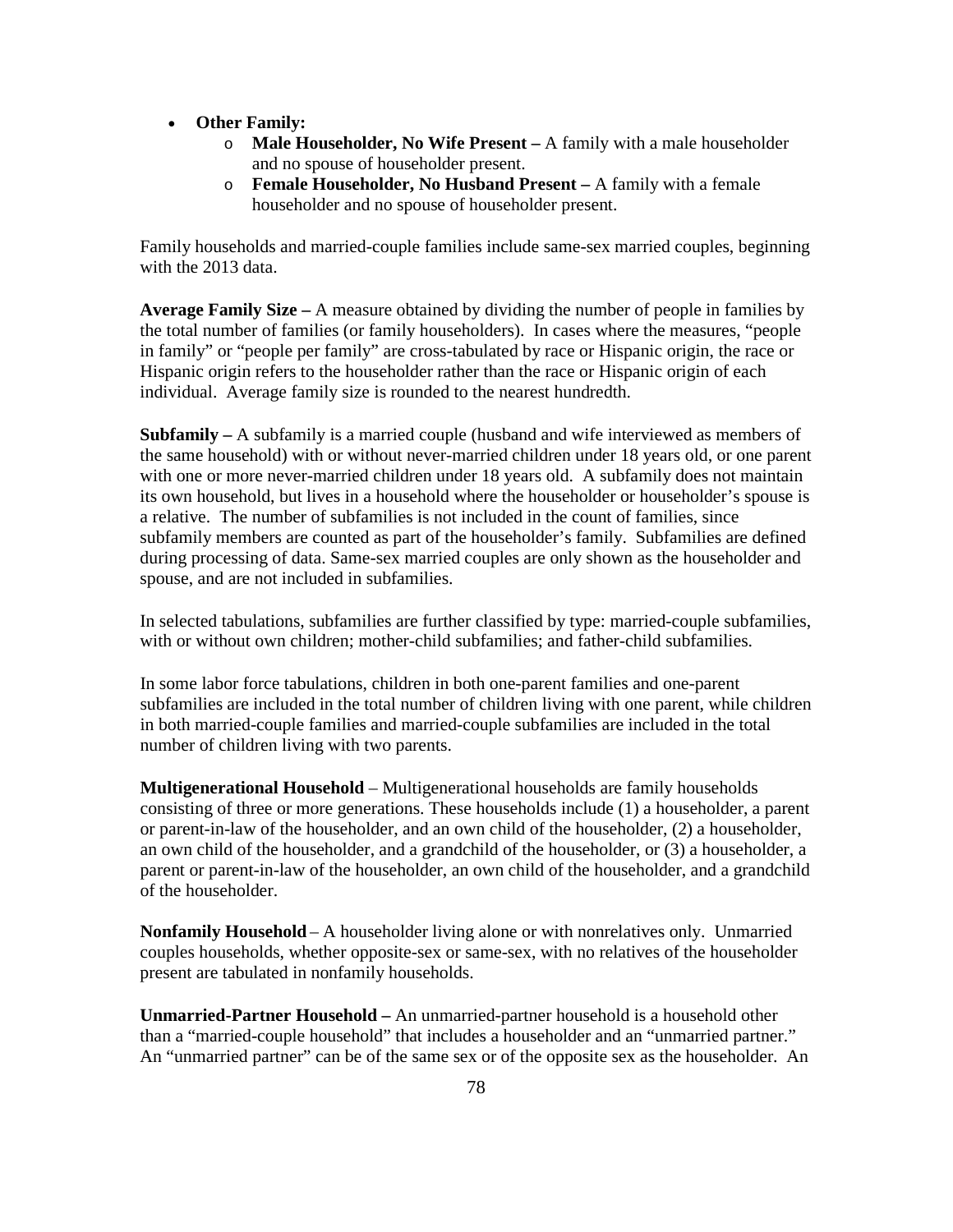"unmarried partner" in an "unmarried-partner household" is an adult who is unrelated to the householder, but shares living quarters and has a close personal relationship with the householder. An unmarried-partner household also may be a family household or a nonfamily household, depending on the presence or absence of another person in the household who is related to the householder by birth or adoption. There may be only one unmarried partner per household, and an unmarried partner may not be included in a marriedcouple household, as the householder cannot have both a spouse and an unmarried partner.

*Question/Concept History* **–** Between 1996 and 2007, the question response categories remained the same. In 2008, the "Son or daughter" category was expanded to "Biological son or daughter," "Adopted son or daughter," and "Stepson or stepdaughter." Also "In-law" was expanded to "Parent-in-law" and "Son-in-law or daughter-in-law."

*Limitation of the Data –* Unlike the Current Population Survey (CPS) and the Survey of Income and Program Participation (SIPP), the ACS relationship question does not have a parent pointer to identify whether both parents are present. For example, if a child lives with unmarried parents, we only know the relationship of the child to the householder, not to the other parent. So a count of children living with two biological parents is not available from these data.

*Comparability* – The relationship categories for the most part can be compared to previous ACS years and to similar data collected in the decennial census, CPS, and SIPP. With the change in 2008 from "In-law" to the two categories of "Parent-in-law" and "Son-in-law or daughter-in-law," caution should be exercised when comparing data on in-laws from previous years. "In-law" encompassed any type of in-law such as sister-in-law. Combining "Parent-in-law" and "son-in-law or daughter-in-law" does not represent all "in-laws" in 2008. The same can be said of comparing the three categories of "biological" "step," and "adopted" child in 2008 to "Child" in previous years. Before 2008, respondents may have considered anyone under 18 as "child" and chosen that category. The ACS includes "foster child" as a category. However, the 2010 Census did not contain this category, and "foster children" were included in the "Other nonrelative" category. Therefore, comparison of "foster child" cannot be made to the 2010 Census. Beginning in 2013, the "spouse" category includes same-sex spouses.

## *Household Size*

See [Household Type and Relationship.](#page-73-0)

## *Householder*

See [Household Type and Relationship.](#page-73-0)

#### *Immigrants*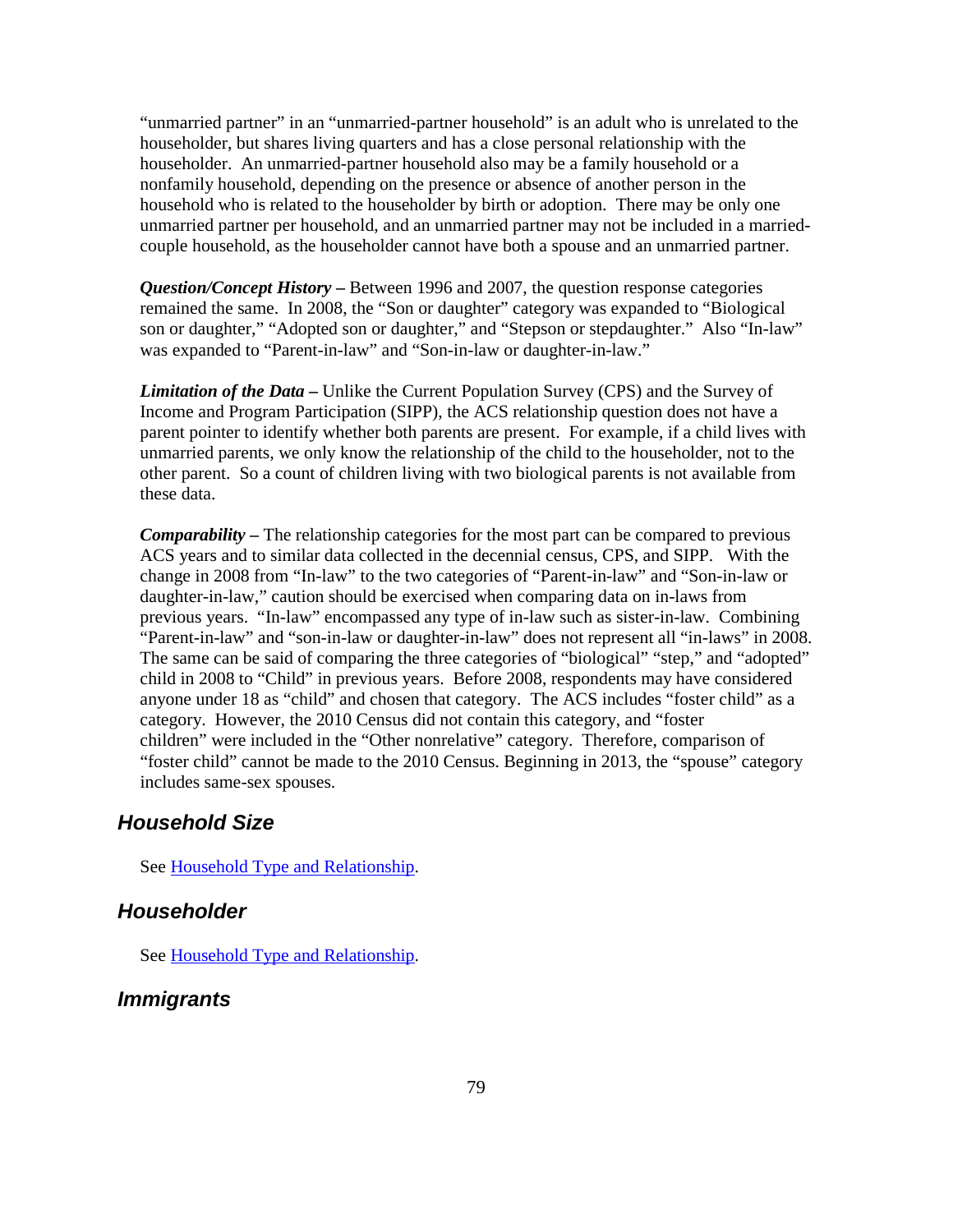#### See [Foreign-Born Population.](#page-68-0)

# *Income in the Past 12 Months*

The data on income were derived from answers to Questions 47 and 48 in the 2013 American Community Survey (ACS), which were asked of the population 15 years old and over. "Total income" is the sum of the amounts reported separately for wage or salary income; net self-employment income; interest, dividends, or net rental or royalty income or income from estates and trusts; Social Security or Railroad Retirement income; Supplemental Security Income (SSI); public assistance or welfare payments; retirement, survivor, or disability pensions; and all other income.

Receipts from the following sources are not included as income: capital gains, money received from the sale of property (unless the recipient was engaged in the business of selling such property); the value of income "in kind" from food stamps, public housing subsidies, medical care, employer contributions for individuals, etc.; withdrawal of bank deposits; money borrowed; tax refunds; exchange of money between relatives living in the same household; gifts and lump-sum inheritances, insurance payments, and other types of lumpsum receipts.

Income is a vital measure of general economic circumstances. Income data are used to determine poverty status, to measure economic well-being, and to assess the need for assistance. These data are included in federal allocation formulas for many government programs. For instance:

**Social Services:** Under the Older Americans Act, funds for food, health care, and legal services are distributed to local agencies based on data about elderly people with low incomes. Data about income at the state and county levels are used to allocate funds for food, health care, and classes in meal planning to low-income women with children.

**Employment:** Income data are used to identify local areas eligible for grants to stimulate economic recovery, run job-training programs, and define areas such as empowerment or enterprise zones.

**Housing:** Under the Low-Income Home Energy Assistance Program, income data are used to allocate funds to areas for home energy aid. Under the Community Development Block Grant Program, funding for housing assistance and other community development is based on income and other census data.

**Education:** Data about poor children are used to allocate funds to counties and school districts. These funds provide resources and services to improve the education of economically disadvantaged children.

In household surveys, respondents tend to underreport income. Asking the list of specific sources of income helps respondents remember all income amounts that have been received, and asking total income increases the overall response rate and thus, the accuracy of the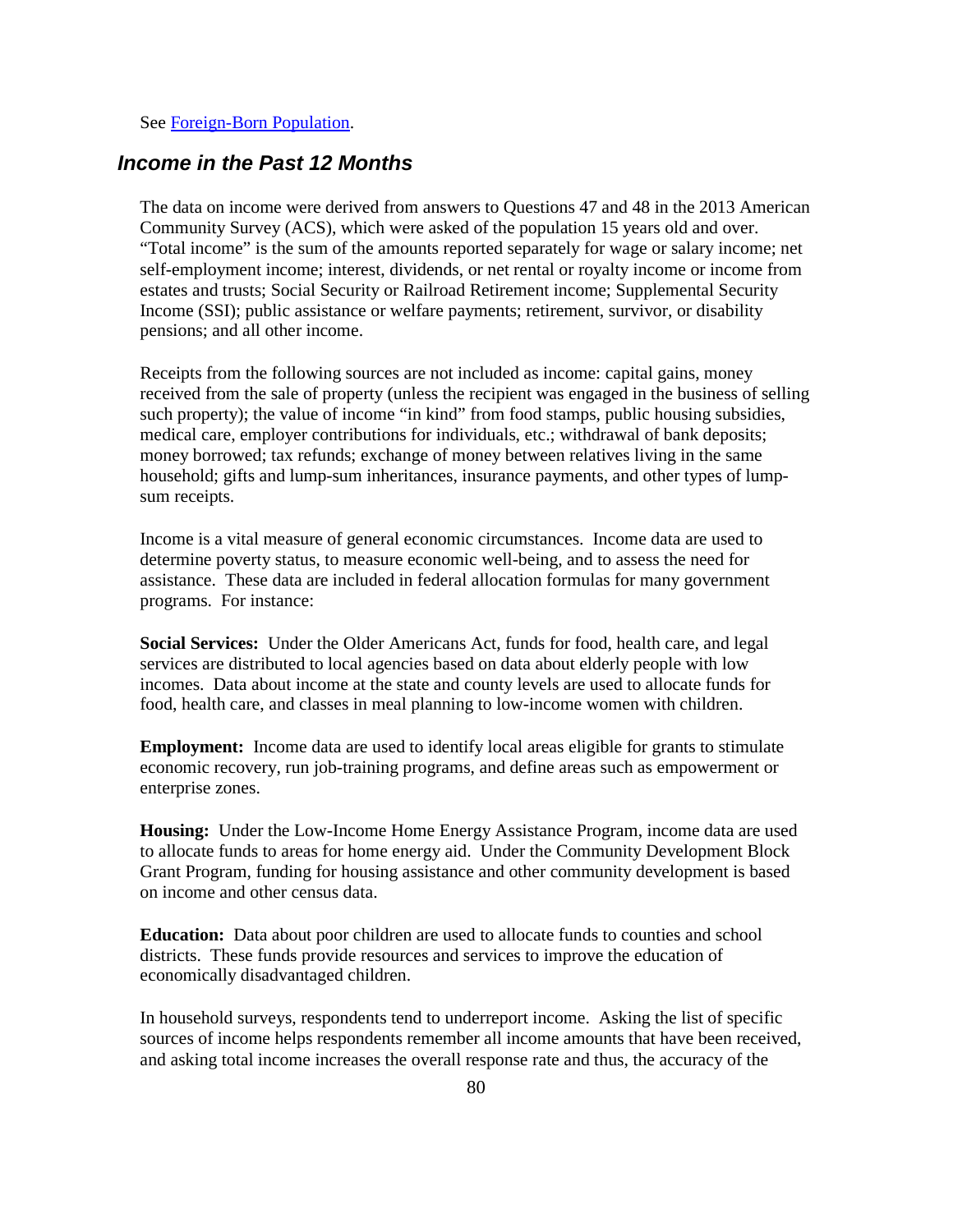answers to the income questions. The eight specific sources of income also provide needed detail about items such as earnings, retirement income, and public assistance.

#### **Income Type in the Past 12 Months**

The eight types of income reported in the ACS are defined as follows:

1. **Wage or salary income:** Wage or salary income includes total money earnings received for work performed as an employee during the past 12 months. It includes wages, salary, Armed Forces pay, commissions, tips, piece-rate payments, and cash bonuses earned before deductions were made for taxes, bonds, pensions, union dues, etc.

2. **Self-employment income:** Self-employment income includes both farm and non-farm self-employment income.

*Farm self-employment income* includes net money income (gross receipts minus operating expenses) from the operation of a farm by a person on his or her own account, as an owner, renter, or sharecropper. Gross receipts include the value of all products sold, government farm programs, money received from the rental of farm equipment to others, and incidental receipts from the sale of wood, sand, gravel, etc. Operating expenses include cost of feed, fertilizer, seed, and other farming supplies, cash wages paid to farmhands, depreciation charges, rent, interest on farm mortgages, farm building repairs, farm taxes (not state and federal personal income taxes), etc. The value of fuel, food, or other farm products used for family living is not included as part of net income.

*Non-farm self-employment income* includes net money income (gross receipts minus expenses) from one's own business, professional enterprise, or partnership. Gross receipts include the value of all goods sold and services rendered. Expenses include costs of goods purchased, rent, heat, light, power, depreciation charges, wages and salaries paid, business taxes (not personal income taxes), etc.

**3. Interest, dividends, net rental income, royalty income, or income from estates and trusts:** Interest, dividends, or net rental income includes interest on savings or bonds, dividends from stockholdings or membership in associations, net income from rental of property to others and receipts from boarders or lodgers, net royalties, and periodic payments from an estate or trust fund.

4. **Social Security income:** Social Security income includes Social Security pensions and survivor benefits, permanent disability insurance payments made by the Social Security Administration prior to deductions for medical insurance, and railroad retirement insurance checks from the U.S. government. Medicare reimbursements are not included.

5. **Supplemental Security Income (SSI):** Supplemental Security Income (SSI) is a nationwide U.S. assistance program administered by the Social Security Administration that guarantees a minimum level of income for needy aged, blind, or disabled individuals. The Puerto Rico Community Survey questionnaire asks about the receipt of SSI; however, SSI is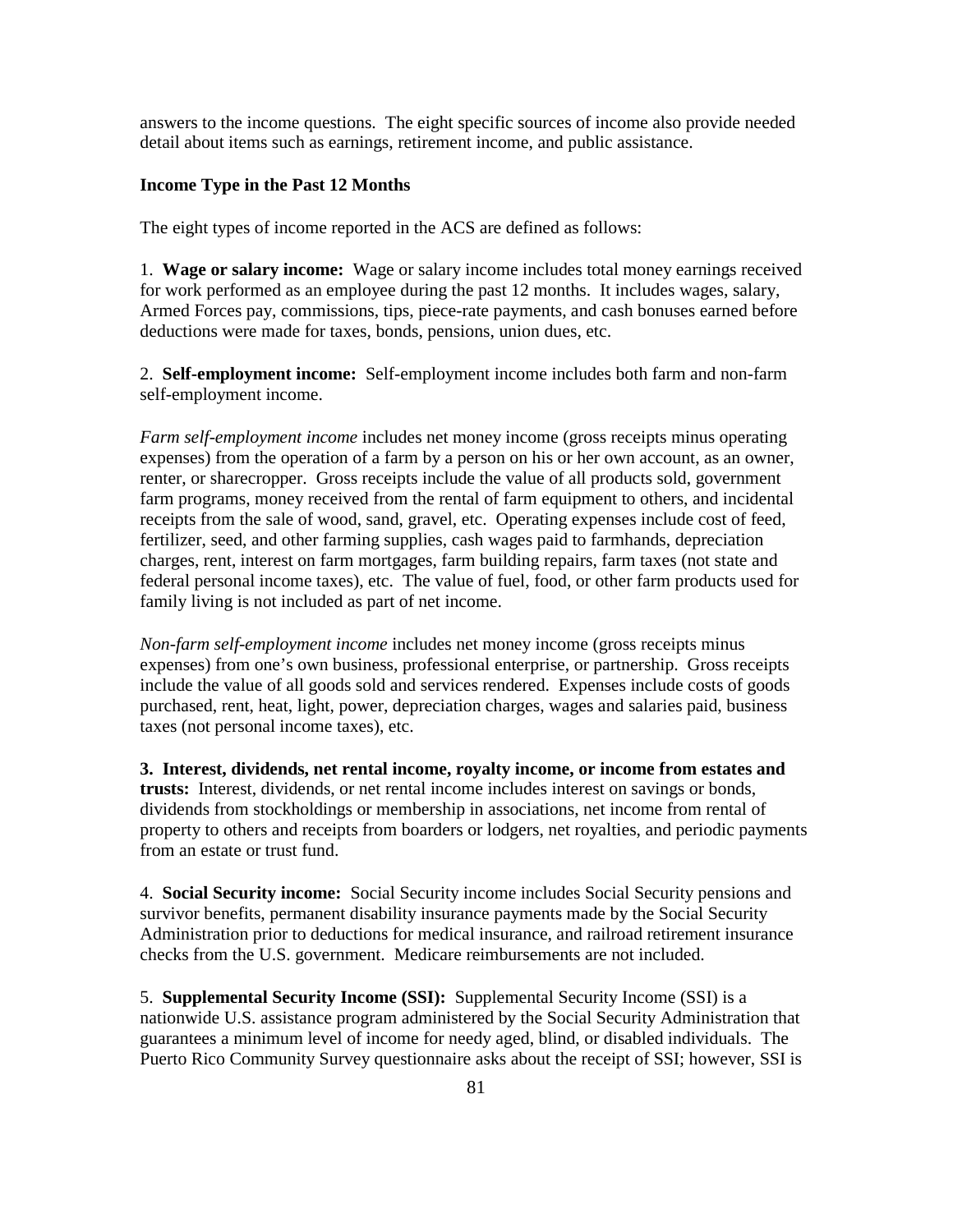not a federally-administered program in Puerto Rico. Therefore, it is probably not being interpreted by most respondents in the same manner as SSI in the United States. The only way a resident of Puerto Rico could have appropriately reported SSI would have been if they lived in the United States at any time during the past 12-month reference period and received SSI.

<span id="page-81-0"></span>6. **Public assistance income:** Public assistance income includes general assistance and Temporary Assistance to Needy Families (TANF). Separate payments received for hospital or other medical care (vendor payments) are excluded. This does not include Supplemental Security Income (SSI) or noncash benefits such as Food Stamps. The terms "public assistance income" and "cash public assistance" are used interchangeably in the 2013 ACS data products.

7. **Retirement, survivor, or disability income:** Retirement income includes: (1) retirement pensions and survivor benefits from a former employer; labor union; or federal, state, or local government; and the U.S. military; (2) disability income from companies or unions; federal, state, or local government; and the U.S. military; (3) periodic receipts from annuities and insurance; and (4) regular income from IRA and Keogh plans. This does not include Social Security income.

8. **All other income:** All other income includes unemployment compensation, worker's compensation, Department of Veterans Affairs (VA) payments, alimony and child support, contributions received periodically from people not living in the household, military family allotments, and other kinds of periodic income other than earnings.

**Cash Public Assistance –** See ["Public assistance income.](#page-81-0)"

**Income of Households –** This includes the income of the householder and all other individuals 15 years old and over in the household, whether they are related to the householder or not. Because many households consist of only one person, average household income is usually less than average family income. Although the household income statistics cover the past 12 months, the characteristics of individuals and the composition of households refer to the time of interview. Thus, the income of the household does not include amounts received by individuals who were members of the household during all or part of the past 12 months if these individuals no longer resided in the household at the time of interview. Similarly, income amounts reported by individuals who did not reside in the household during the past 12 months but who were members of the household at the time of interview are included. However, the composition of most households was the same during the past 12 months as at the time of interview.

**Income of Families –** In compiling statistics on family income, the incomes of all members 15 years old and over related to the householder are summed and treated as a single amount. Although the family income statistics cover the past 12 months, the characteristics of individuals and the composition of families refer to the time of interview. Thus, the income of the family does not include amounts received by individuals who were members of the family during all or part of the past 12 months if these individuals no longer resided with the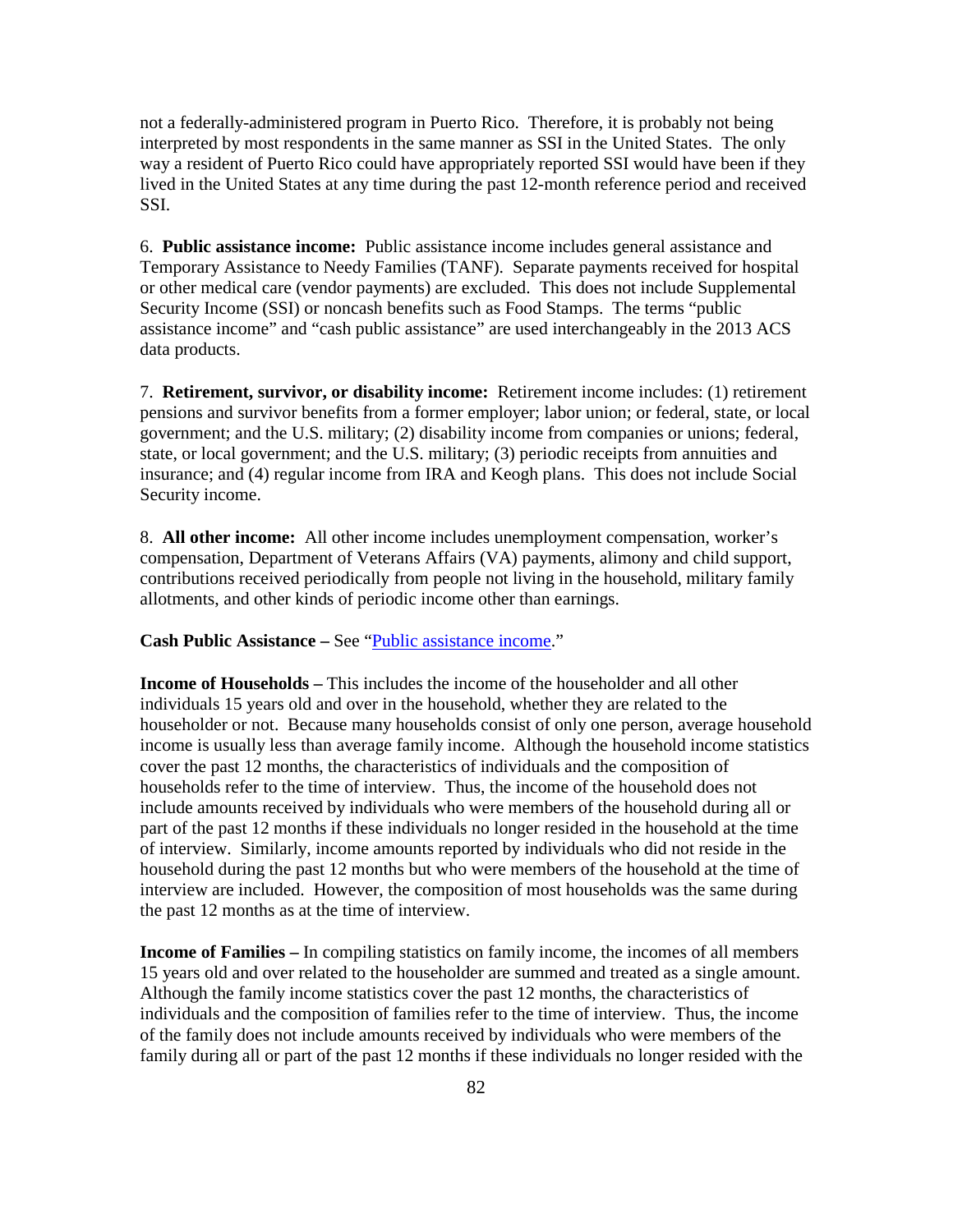family at the time of interview. Similarly, income amounts reported by individuals who did not reside with the family during the past 12 months but who were members of the family at the time of interview are included. However, the composition of most families was the same during the past 12 months as at the time of interview.

**Income of Individuals –** Income for individuals is obtained by summing the eight types of income for each person 15 years old and over. The characteristics of individuals are based on the time of interview even though the amounts are for the past 12 months.

**Median Income –** The median divides the income distribution into two equal parts: one-half of the cases falling below the median income and one-half above the median. For households and families, the median income is based on the distribution of the total number of households and families including those with no income. The median income for individuals is based on individuals 15 years old and over with income. Median income for households, families, and individuals is computed on the basis of a standard distribution. (See the "Standard Distributions" section under ["Derived Measures.](#page-130-0)") Median income is rounded to the nearest whole dollar. Median income figures are calculated using linear interpolation. (For more information on medians and interpolation, see ["Derived Measures.](#page-130-0)")

**Aggregate Income –** Aggregate income is the sum of all incomes for a particular universe. Aggregate income is subject to rounding, which means that all cells in a matrix are rounded to the nearest hundred dollars. (For more information, see "Aggregate" under ["Derived](#page-130-0)  [Measures.](#page-130-0)")

**Mean Income –** Mean income is the amount obtained by dividing the aggregate income of a particular statistical universe by the number of units in that universe. For example, mean household income is obtained by dividing total household income by the total number of households. (The aggregate used to calculate mean income is rounded. For more information, see "Aggregate income.")

For the various types of income, the means are based on households having those types of income. For household income and family income, the mean is based on the distribution of the total number of households and families including those with no income. The mean income for individuals is based on individuals 15 years old and over with income. Mean income is rounded to the nearest whole dollar.

Care should be exercised in using and interpreting mean income values for small subgroups of the population. Because the mean is influenced strongly by extreme values in the distribution, it is especially susceptible to the effects of sampling variability, misreporting, and processing errors. The median, which is not affected by extreme values, is, therefore, a better measure than the mean when the population base is small. The mean, nevertheless, is shown in some data products for most small subgroups because, when weighted according to the number of cases, the means can be computed for areas and groups other than those shown in Census Bureau tabulations. (For more information on means, see ["Derived Measures.](#page-130-0)")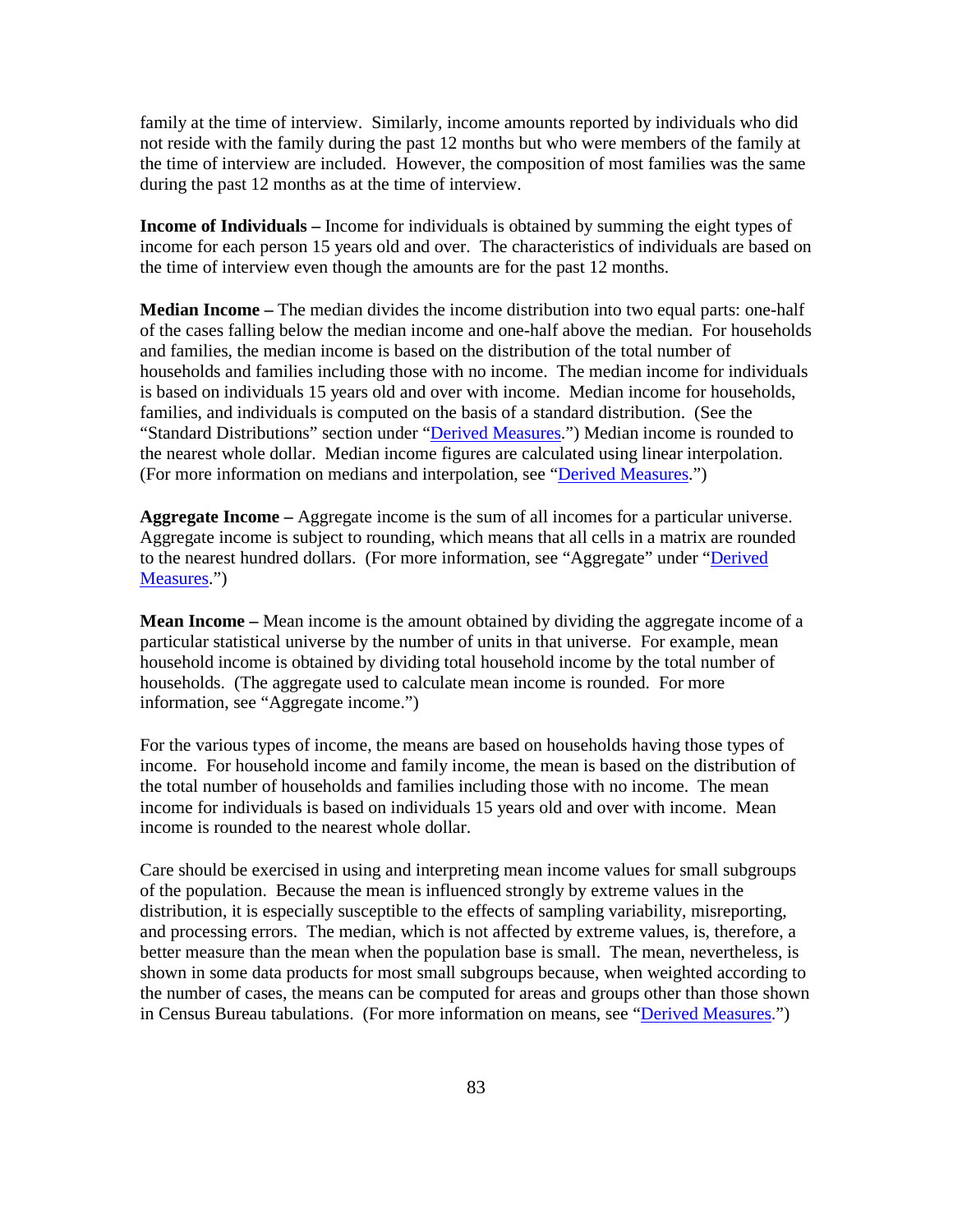**Income Quintile Upper Limits –** Negative incomes are converted to zero for these measures. These measures are the quintile cutoffs, along with the  $95<sup>th</sup>$  percentile of the distribution. (For more information on quintiles, see ["Derived Measures.](#page-130-0)")

**Means of Household Income by Quintiles –** Means of household income by quintiles are calculated by dividing aggregate household income in each quintile by the number of households in each quintile (one-fifth of the total number of households). (For more information on aggregates, see "Aggregate Income." For more information on quintiles, see ["Derived Measures.](#page-130-0)")

**Shares of Household Income by Quintiles –** Negative incomes are converted to zero for these measures. These measures are the aggregate household income in each quintile as a percentage of the total aggregate household income. (For more information on aggregates, see "Aggregate income." For more information on quintiles, see ["Derived Measures.](#page-130-0)")

**Gini Index of Income Inequality –** Negative incomes are converted to zero. The Gini index of income inequality measures the dispersion of the household income distribution. (For more information on the Gini index, see ["Derived Measures.](#page-130-0)")

**Earnings –** Earnings are defined as the sum of wage or salary income and net income from self-employment. "Earnings" represent the amount of income received regularly for people 16 years old and over before deductions for personal income taxes, Social Security, bond purchases, union dues, Medicare deductions, etc. An individual with earnings is one who has either wage/salary income or self-employment income, or both. Respondents who "break even" in self-employment income and therefore have zero self-employment earnings also are considered "individuals with earnings."

**Median Earnings –** The median divides the earnings distribution into two equal parts: onehalf of the cases falling below the median and one-half above the median. Median earnings is restricted to individuals 16 years old and over with earnings and is computed on the basis of a standard distribution. (See the "Standard Distributions" section under ["Derived](#page-130-0)  [Measures.](#page-130-0)") Median earnings figures are calculated using linear interpolation. (For more information on medians and interpolation, see ["Derived Measures.](#page-130-0)")

**Aggregate Earnings –** Aggregate earnings are the sum of wage/salary and net selfemployment income for a particular universe of people 16 years old and over. Aggregate earnings are rounded to the nearest hundred dollars. (For more information, see "Aggregate" under ["Derived Measures.](#page-130-0)")

**Mean Earnings –** Mean earnings is calculated by dividing aggregate earnings by the population 16 years old and over with earnings. (The aggregate used to calculate mean earnings is rounded. For more information, see "Aggregate earnings.") Mean earnings is rounded to the nearest whole dollar. (For more information on means, see ["Derived](#page-130-0)  [Measures.](#page-130-0)")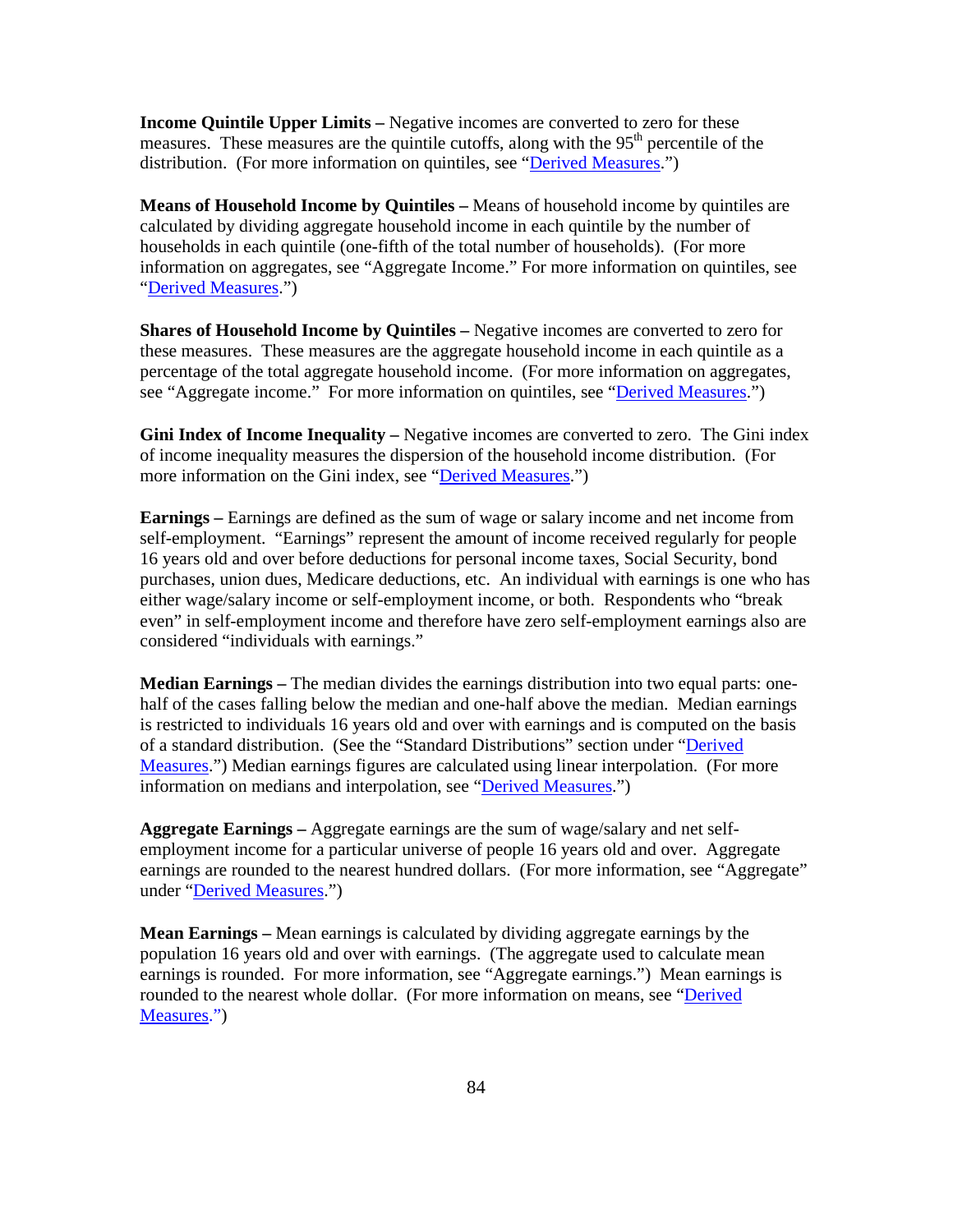**Women's Earnings as a Percentage of Men's Earnings –** Women's earnings as a percentage of men's earnings is defined as median earnings for females who worked fulltime, year-round divided by median earnings for males who worked full-time, year-round, multiplied by 100. (For more information see "full-time, year-round workers" under "Usual hours worked per weeks worked in the past 12 months" and "Median earnings.")

**Per Capita Income** – Per capita income is the mean income computed for every man, woman, and child in a particular group including those living in group quarters. It is derived by dividing the aggregate income of a particular group by the total population in that group. (The aggregate used to calculate per capita income is rounded. For more information, see "Aggregate" under ["Derived Measures.](#page-130-0)") Per capita income is rounded to the nearest whole dollar. (For more information on means, see ["Derived Measures.](#page-130-0)")

**Adjusting Income for Inflation –** Income components were reported for the 12 months preceding the interview month. Monthly Consumer Price Indices (CPI) factors were used to inflation-adjust these components to a reference calendar year (January through December). For example, a household interviewed in March 2013 reports their income for March 2012 through February 2013. Their income is adjusted to the 2013 reference calendar year by multiplying their reported income by 2103 average annual CPI (January-December 2013) and then dividing by the average CPI for March 2012-February 2013.

In order to inflate income amounts from previous years, the dollar values on individual records are inflated to the latest year's dollar values by multiplying by a factor equal to the average annual CPI-U-RS factor for the current year, divided by the average annual CPI-U-RS factor for the earlier/earliest year.

*Question/Concept History –* The 1998 ACS questionnaire deleted references to Aid to Families with Dependent Children (AFDC) because of welfare law reforms.

In 1999, the ACS questions were changed to be consistent with the questions for the Census 2000. The instructions are slightly different to reflect differences in the reference periods. The ACS asks about the past 12 months, and the questions for the decennial census ask about the previous calendar year.

*Limitation of the Data* – Since answers to income questions are frequently based on memory and not on records, many people tend to forget minor or sporadic sources of income and, therefore, underreport their income. Underreporting tends to be more pronounced for income sources that are not derived from earnings, such as public assistance, interest, dividends, and net rental income.

Extensive computer editing procedures were instituted in the data processing operation to reduce some of these reporting errors and to improve the accuracy of the income data. These procedures corrected various reporting deficiencies and improved the consistency of reported income questions associated with work experience and information on occupation and class of worker. For example, if people reported they were self-employed on their own farm, not incorporated, but had reported only wage and salary earnings, the latter amount was shifted to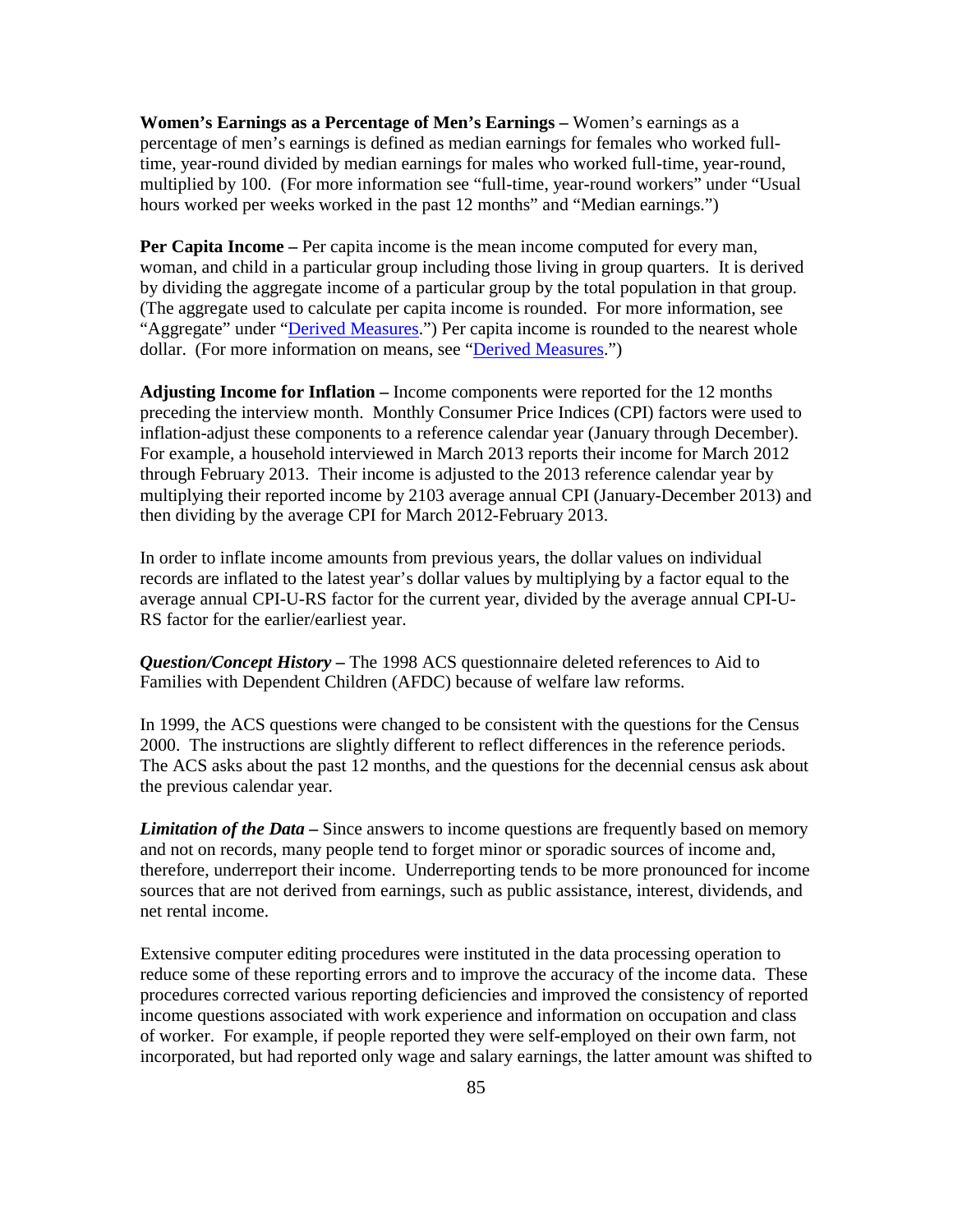self-employment income. Also, if any respondent reported total income only, the amount was generally assigned to one of the types of income questions according to responses to the work experience and class-of-worker questions. Another type of problem involved nonreporting of income data. Where income information was not reported, procedures were devised to impute appropriate values with either no income or positive or negative dollar amounts for the missing entries. (For more information on imputation, see "Accuracy of the Data" on the ACS website at <http://www.census.gov/acs> and enter "Accuracy of the Data" in the ACS website search box.)

In income tabulations for households and families, the lowest income group (for example, less than \$10,000) includes units that were classified as having no income in the past 12 months. Many of these were living on income "in kind," savings, or gifts, were newly created families, or were families in which the sole breadwinner had recently died or left the household. However, many of the households and families who reported no income probably had some money income that was not reported in the ACS.

Users should exercise caution when comparing income and earnings estimates for individuals since the 2006 ACS to earlier years because of the introduction of group quarters. Household and family income estimates are not affected by the inclusion of group quarters.

Users should exercise caution when comparing medians from the 2013 ACS to earlier years. There was a change between 2008 and 2009 1-Year and 3-Year Data Products in Income and Earnings median calculations. Medians above \$75,000 were most likely to be affected.

*Comparability* – The income data shown in ACS tabulations are not directly comparable with those that may be obtained from statistical summaries of income tax returns. Income, as defined for federal tax purposes, differs somewhat from the Census Bureau concept. Moreover, the coverage of income tax statistics is different because of the exemptions for people having small amounts of income and the inclusion of net capital gains in tax returns. Furthermore, members of some families file separate returns and others file joint returns; consequently, the tax reporting unit is not consistent with the census household, family, or person units.

The earnings data shown in ACS tabulations are not directly comparable with earnings records of the Social Security Administration (SSA). The earnings record data for SSA excludes the earnings of some civilian government employees, some employees of nonprofit organizations, workers covered by the Railroad Retirement Act, and people not covered by the program because of insufficient earnings. Because ACS data are obtained from household questionnaires, they may differ from SSA earnings record data, which are based upon employers' reports and the federal income tax returns of self-employed people.

The Commerce Department's Bureau of Economic Analysis (BEA) publishes annual data on aggregate and per-capita personal income received by the population for states, metropolitan areas, and selected counties. Aggregate income estimates based on the income statistics shown in ACS products usually would be less than those shown in the BEA income series for several reasons. The ACS data are obtained from a household survey, whereas the BEA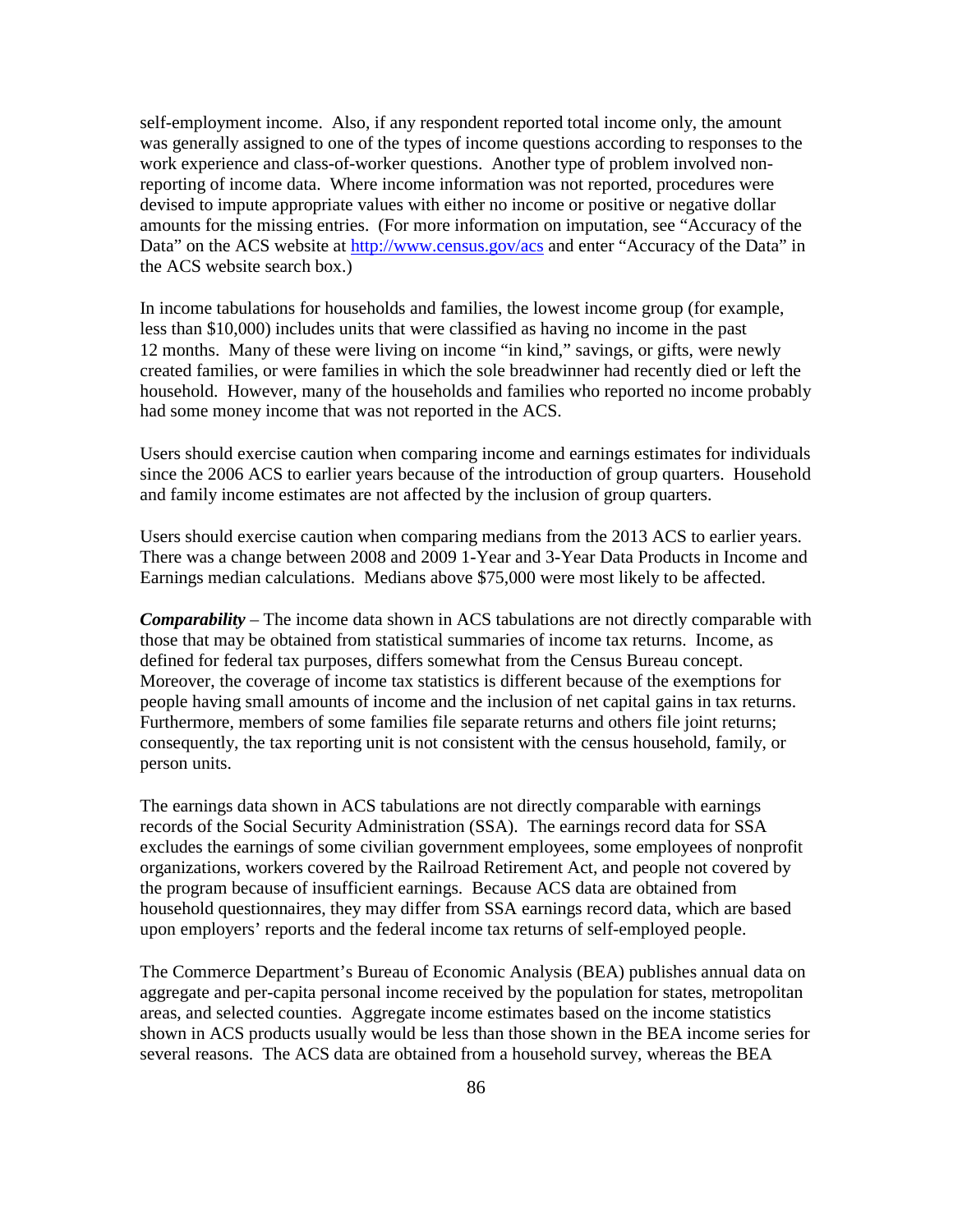income series is estimated largely on the basis of data from administrative records of business and governmental sources. Moreover, the definitions of income are different. The BEA income series includes some questions not included in the income data shown in ACS publications, such as income "in kind," income received by nonprofit institutions, the value of services of banks and other financial intermediaries rendered to people without the assessment of specific charges, and Medicare payments. On the other hand, the ACS income data include contributions for support received from people not residing in the same household if the income is received on a regular basis.

In comparing income for the most recent year with income from earlier years, users should note that an increase or decrease in money income does not necessarily represent a comparable change in real income, unless adjusted for inflation.

#### <span id="page-86-0"></span>*Industry*

Industry data describe the kind of business conducted by a person's employing organization. Industry data were derived from answers to questions 42 through 44 in the 2013 American Community Survey (ACS). Question 42 asks: "For whom did this person work?" Question 43 asks: "What kind of business or industry was this?" Question 44 provides four checkboxes from which respondents are to select one to indicate whether the business was primarily manufacturing, wholesale trade, retail trade, or other (agriculture, construction, service, government, etc.).

These questions were asked of all people 15 years old and over who had worked in the past 5 years. For employed people, the data refer to the person's job during the previous week. For those who worked two or more jobs, the data refer to the job where the person worked the greatest number of hours. For unemployed people and people who are not currently employed but report having a job within the last five years, the data refer to their last job.

*Coding Procedures –* Written responses to the industry questions are coded using the industry classification system developed for Census 2000 and modified in 2002, 2007 and again in 2012. This system consists of 269 categories for employed people, including military, classified into 20 sectors. The modified 2012 Census industry classification was developed from the 2012 North American Industry Classification System (NAICS) [\(http://www.census.gov/eos/www/naics/\)](http://www.census.gov/eos/www/naics/) published by the Executive Office of the President, Office of Management and Budget. The NAICS was developed to increase comparability in industry definitions between the United States, Mexico, and Canada. It provides industry classifications that group establishments into industries based on the activities in which they are primarily engaged. The NAICS was created for establishment designations and provides detail about the smallest operating establishment, while the ACS data are collected from households and differ in detail and nature from those obtained from establishment surveys. Because of potential disclosure issues, the Census industry classification system, while defined in NAICS terms, cannot reflect the full detail for all categories that the NAICS provides.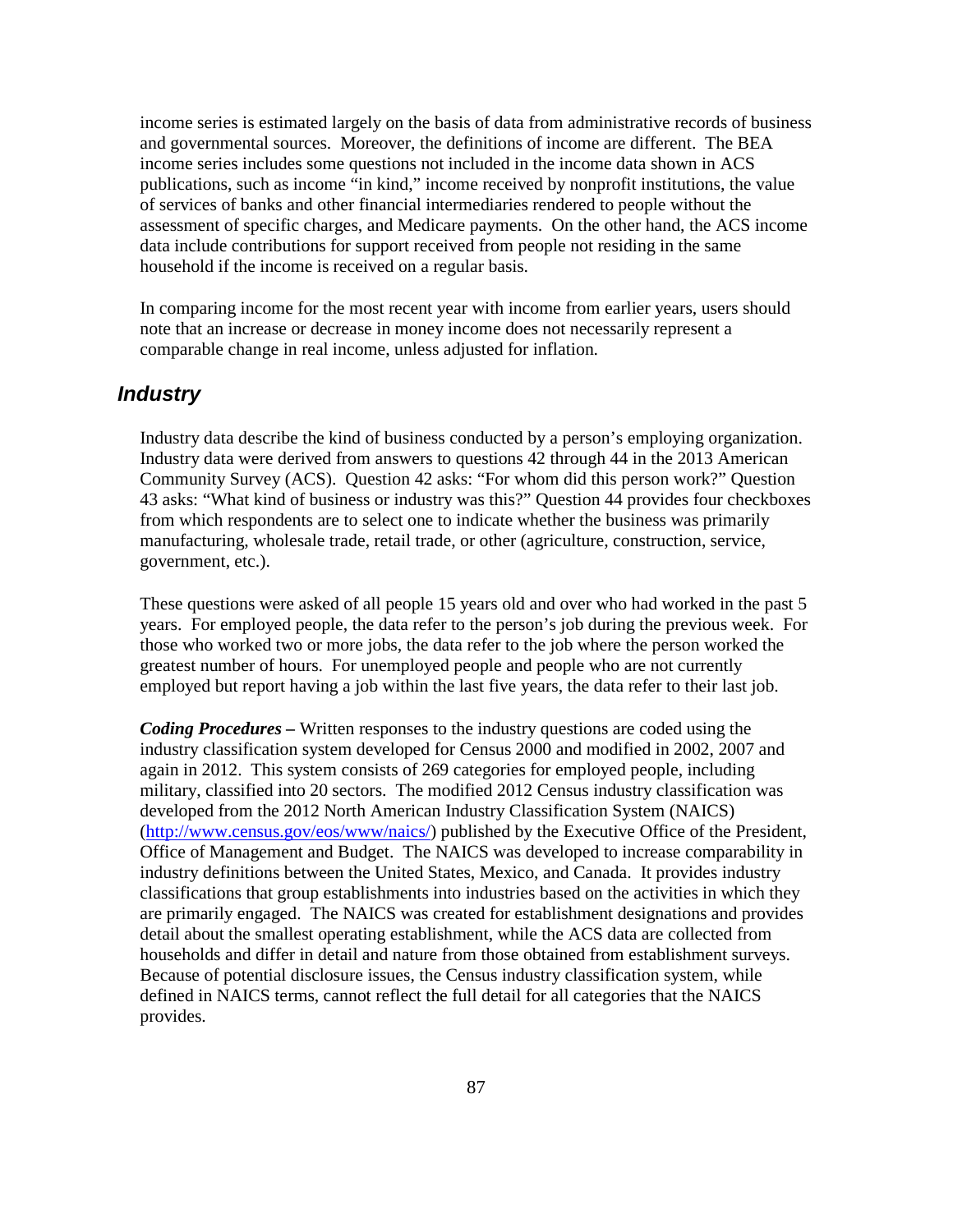Respondents provided the data for the tabulations by writing on the questionnaires descriptions of their kind of business or industry. These write-ins are converted to a code category through automated coding. Cases not autocoded on both industry and occupation are sent to the clerical staff in the National Processing Center in Jeffersonville, Indiana who assign codes by comparing these descriptions to entries in the most current *Alphabetical Index of Industries and Occupations*

[\(http://www.census.gov/people/io/methodology/indexes.html\)](http://www.census.gov/people/io/methodology/indexes.html).

The industry category, "Public administration," is limited to regular government functions such as legislative, judicial, administrative, and regulatory activities. Other government organizations such as public schools, public hospitals, and bus lines are classified by industry according to the activity in which they are engaged.

Some occupation groups are related closely to certain industries. Operators of transportation equipment, farm operators and workers, and healthcare providers account for major portions of their respective industries of transportation, agriculture, and health care. However, the industry categories include people in other occupations. For example, people employed in agriculture include truck drivers and bookkeepers; people employed in the transportation industry include mechanics, freight handlers, and payroll clerks; and people employed in the health care industry include janitors, security guards, and secretaries.

*Editing Procedures –* Following the coding operation, a computer edit and allocation process excludes all responses that should not be included in the universe, and evaluates the consistency of the remaining responses. The codes for industry are checked for consistency with the occupation and class of worker data provided for that respondent. Occasionally respondents supply industry descriptions that are not sufficiently specific for precise classification, or they do not report on these questions at all. Certain types of incomplete entries are corrected using the *Alphabetical Index of Industries and Occupations*. If one or more of the three codes (industry, occupation, or class of worker) is blank after the edit, a code is assigned from a donor respondent who is a "similar" person based on questions such as age, sex, educational attainment, income, employment status, and weeks worked. If all of the labor force and income data are blank, all of these economic questions are assigned from a "similar" person who had provided all the necessary data.

These questions describe the industrial composition of the American labor force. Data are used to formulate policy and programs for employment, career development and training, and to measure compliance with antidiscrimination policies. Companies use these data to decide where to locate new plants, stores, or offices.

*Question/Concept History –* Industry data have been collected during decennial censuses intermittently since 1820 and on a continuous basis since 1910. Starting with the 2010 Census, industry data will no longer be collected during the decennial census. Long form data collection has transitioned to the ACS. The ACS began collecting data on industry in 1996. The questions on industry were designed to be consistent with the 1990 Census questions on industry. In the 1990 Census and starting with the 1999 ACS, a check box was added to the employer name questionnaire item that was to be marked by anyone "now on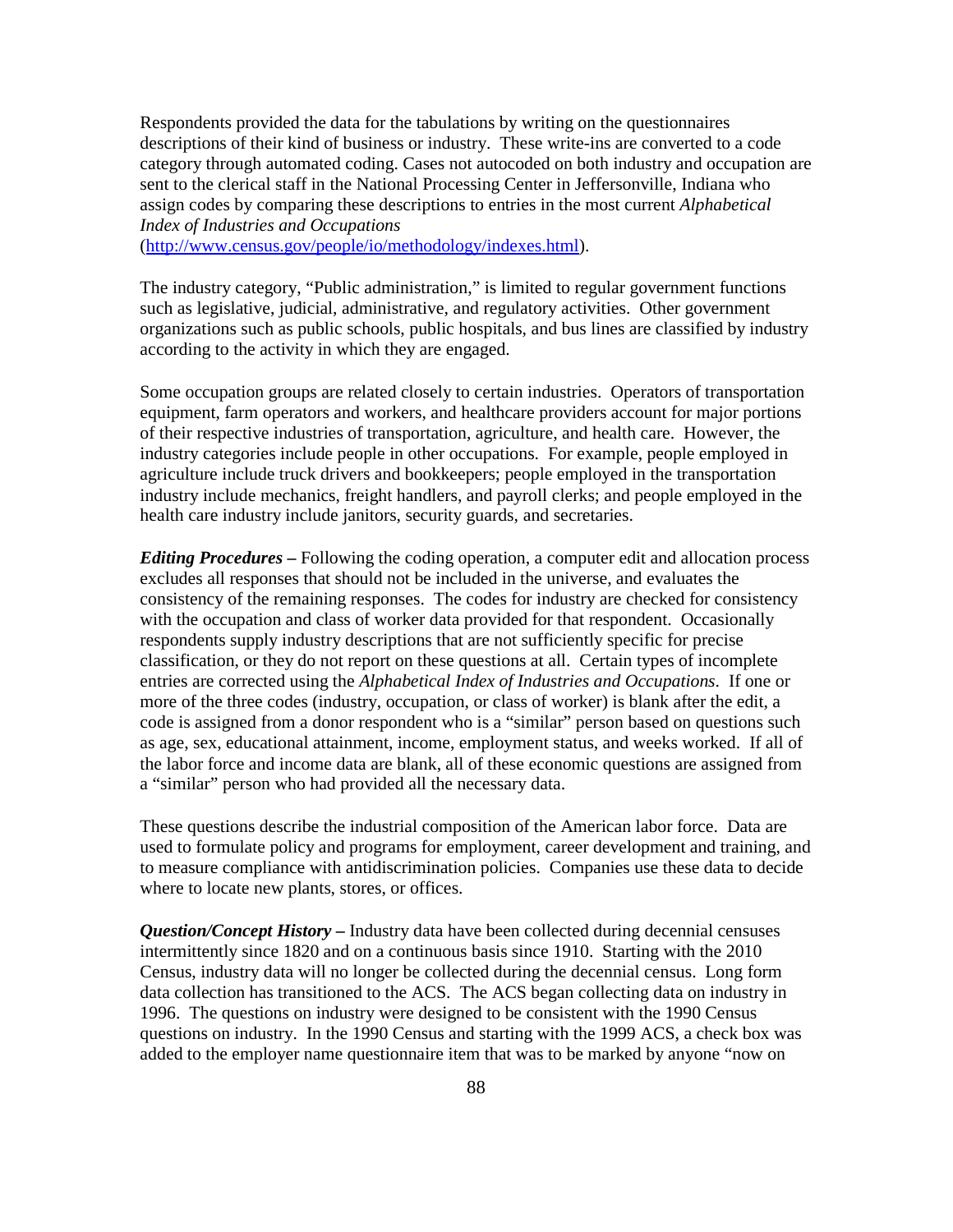active duty in the Armed Forces..." This information is used by the industry and occupation coders to assist in assigning proper industry codes for active duty military. Prior to 1999, the 1996-1998 ACS class of worker question had an additional response category for "Active duty U.S. Armed Forces member." Other than this exception, ACS questions on industry have remained consistent between 1996 and 2013.

*Limitation of the Data* – Beginning in 2006, the population in group quarters (GQ) was included in the ACS. Some types of GQ populations have industry distributions that are different from the household population. The inclusion of the GQ population could therefore have a noticeable impact on the industry distribution in some geographic areas with a substantial GQ population.

Data on occupation, industry, and class of worker are collected for the respondent's current primary job or the most recent job for those who are not employed but have worked in the last 5 years. Other labor force questions, such as questions on earnings or work hours, may have different reference periods and may not limit the response to the primary job. Although the prevalence of multiple jobs is low, data on some labor force items may not exactly correspond to the reported occupation, industry, or class of worker of a respondent.

*Comparability –* Comparability of industry data was affected by a number of factors, primarily the system used to classify the questionnaire responses. Changes in the industry classification system limit comparability of the data from one year to another. These changes are needed to recognize the "birth" of new industries, the "death" of others, the growth and decline in existing industries, and the desire of analysts and other users for more detail in the presentation of the data. Probably the greatest cause of noncomparability is the movement of a segment from one category to another. Changes in the nature of jobs, respondent terminology, and refinement of category composition made these movements necessary.

ACS data from 1996 to 1999 used the same industry classification systems used for the 1990 Census; therefore, the data are comparable. Since 1990, the industry classification has had major revisions to reflect the shift from the Standard Industrial Classification (SIC) to the North American Industry Classification System (NAICS). These changes were reflected in the Census 2000 industry codes. For more information on industry comparability across classification systems, please see technical paper #65: *The Relationship Between the 1990 Census and Census 2000 Industry and Occupation Classification Systems [\(https://www.census.gov/people/io/files/techpaper2000.pdf\)](https://www.census.gov/people/io/files/techpaper2000.pdf).* The 2000-2002 ACS data used the same industry and occupation classification systems used for the Census 2000; therefore, the data are comparable. In 2002, NAICS underwent another change and the industry codes were changed accordingly. Because of the possibility of new industries being added to the list of codes, the Census Bureau needed to have more flexibility in adding codes. Consequently, in 2002, industry census codes were expanded from three-digit codes to fourdigit codes. The changes to these code classifications mean that the ACS data from 2003- 2007 are not completely comparable to the data from earlier surveys. In 2007, NAICS was updated again. This resulted in a minor change in the industry data that will cause it to not be completely comparable to previous years. The changes were concentrated in the Information Sector where one census code was added (6672) and two were deleted (6675, 6692). The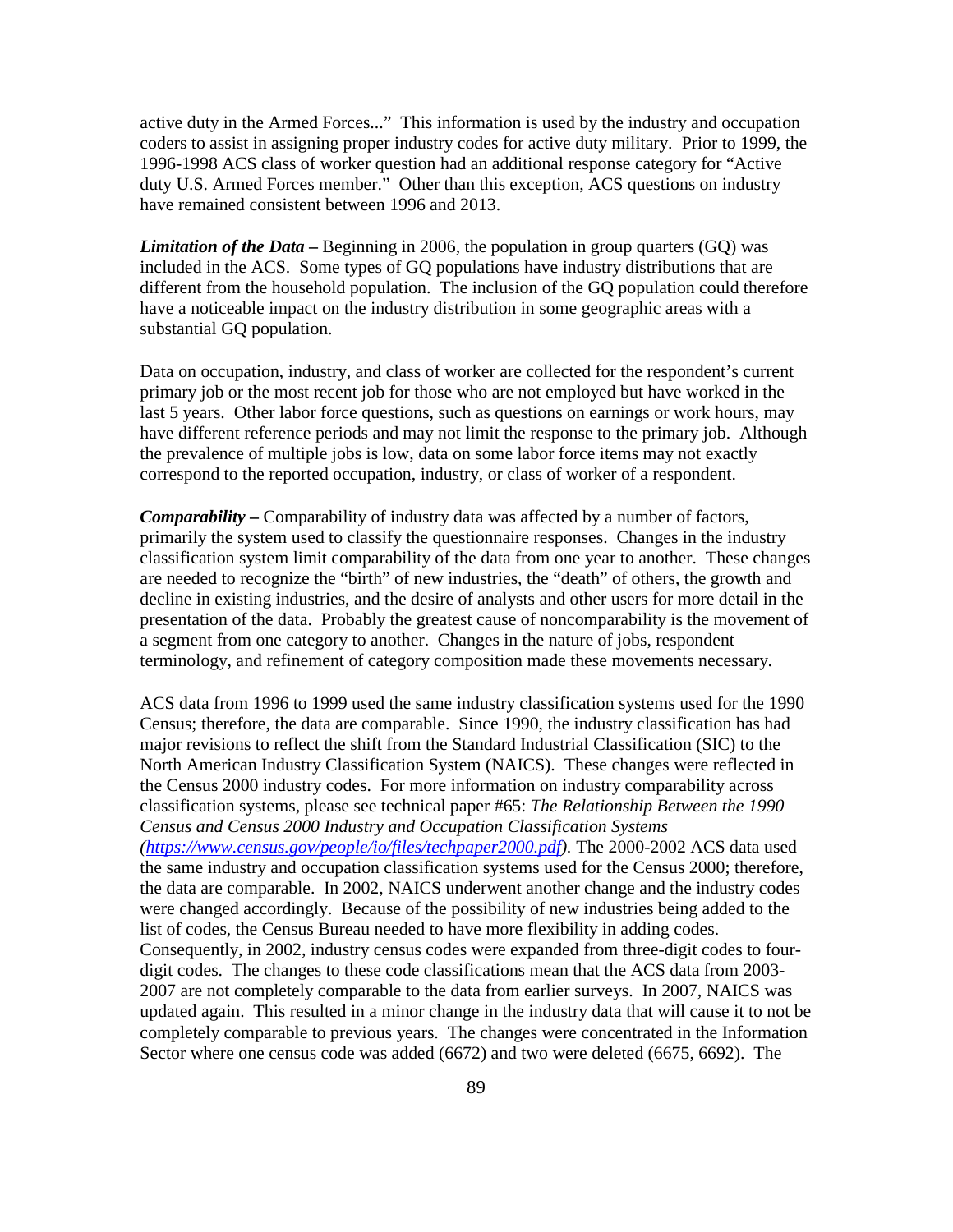ACS followed the 2007 code list through 2012, making the ACS 2007-2012 industry codes comparable. NAICS was updated again in 2012. The changes were used to create the 2012 Census industry code list, which was first applied to the 2013 ACS. The revision included 9 new codes (3095, 3365, 3875, 3895, 4195, 4265, 4795, 5275, 5295), 9 deletions (3090, 3360, 3870, 3890, 4190, 4260, 4790, 5270, 5290) and 19 title changes. These changes make the 2012 Census industry codes only partially comparable with previous years.

See the 2013 Census industry Code List for the 2013 ACS on the ACS website [\(http://www.census.gov/acs\)](http://www.census.gov/acs) and enter "Code List" in the ACS website search box.

See also [Occupation](#page-99-0) and [Class of Worker.](#page-55-0)

### <span id="page-89-0"></span>*Journey to Work*

**Place of Work –** The data on place of work were derived from answers to Question 30 in 2013 American Community Survey (ACS), which was asked of people who indicated in 2013 ACS Question 29 that they worked at some time during the reference week. (See ["Reference Week.](#page-115-0)")

Data were tabulated for workers 16 years old and over, that is, members of the Armed Forces and civilians who were at work during the reference week. Data on place of work refer to the geographic location at which workers carried out their occupational activities during the reference week. In the ACS, the exact address (number and street name) of the place of work was asked, as well as the place (city, town, or post office); whether the place of work was inside or outside the limits of that city or town; and the county, state or foreign country, and ZIP Code. In the Puerto Rico Community Survey (PRCS), the question asked for the exact address, including the development or condominium name, as well as the place; whether or not the place of work was inside or outside the limits of that city or town; the municipio or U.S. county. Respondents also were asked to "enter Puerto Rico or name of U.S. state or foreign country" and the ZIP Code. If the respondent's employer operated in more than one location, the exact address of the location or branch where he or she worked was requested. When the number and street name were unknown, a description of the location, such as the building name or nearest street or intersection, was to be entered. People who worked at more than one location during the reference week were asked to report the location at which they worked the greatest number of hours. People who regularly worked in several locations each day during the reference week were requested to give the address at which they began work each day. For cases in which daily work did not begin at a central place each day, the respondent was asked to provide as much information as possible to describe the area in which he or she worked most during the reference week.

Place-of-work data may show a few workers who made unlikely daily work trips (e.g., workers who lived in New York and worked in California). This result is attributable to people who worked during the reference week at a location that was different from their usual place of work, such as people away from home on business.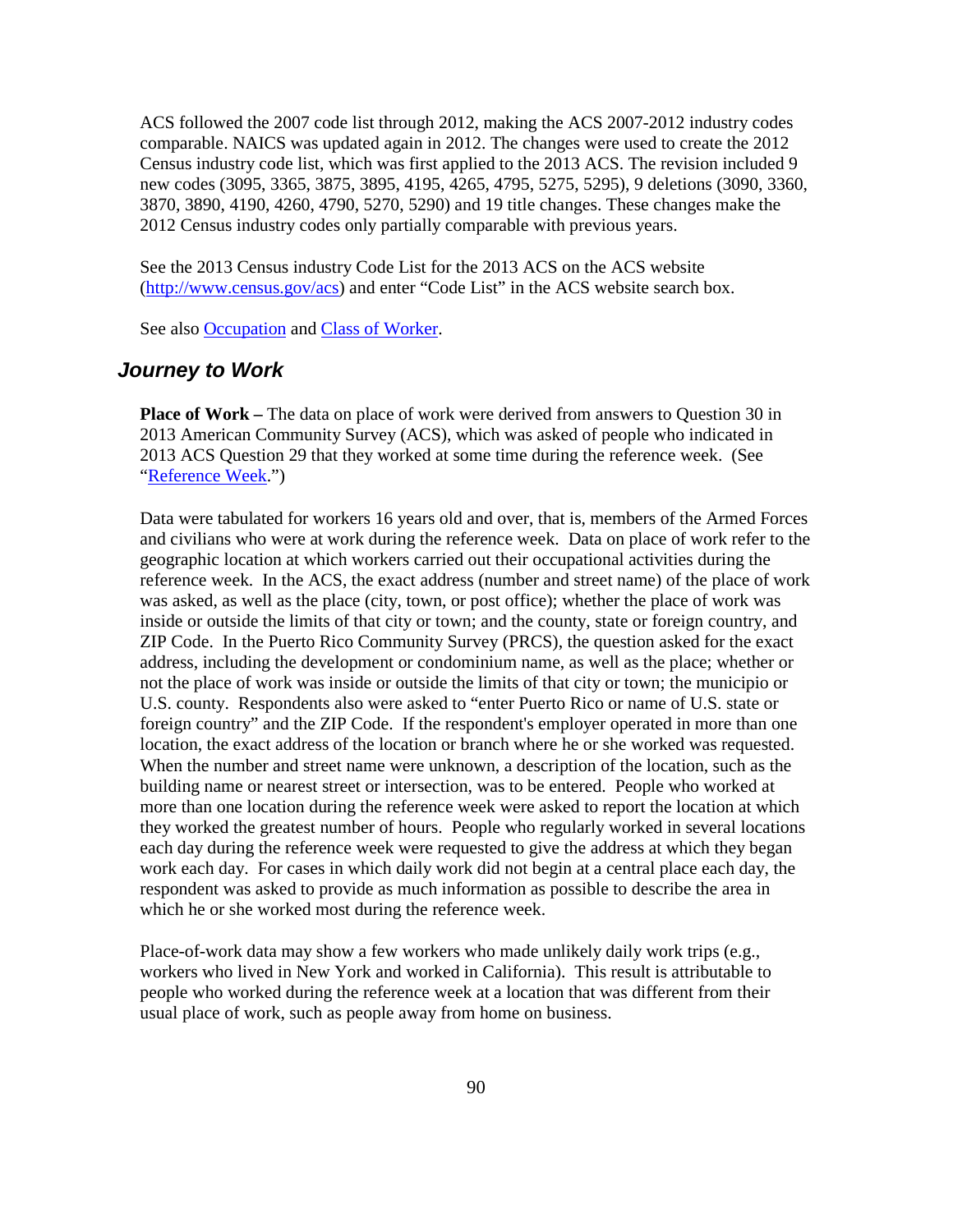In areas where the workplace address was geographically coded to the block level, people were tabulated as working inside or outside a specific place based on the location of that address regardless of the response to Question 30c concerning city/town limits. In areas where it was impossible to code the workplace address to the block level, or the coding system was unable to match the employer name and street address responses, people were tabulated as working inside or outside a specific place based on the combination of state, county, ZIP Code, place name, and city limits indicator. The city limits indicator was used only in coding decisions when there were multiple geographic codes to select from, after matching on the state, county, place, and ZIP Code responses. The accuracy of place-ofwork data for census designated places (CDPs) may be affected by the extent to which their census names were familiar to respondents, and by coding problems caused by similarities between the CDP name and the names of other geographic jurisdictions in the same vicinity.

Place-of-work data are given for selected minor civil divisions (MCDs), (generally cities, towns, and townships) in the 12 strong MCD states (Connecticut, Maine, Massachusetts, Michigan, Minnesota, New Hampshire, New Jersey, New York, Pennsylvania, Rhode Island, Vermont, and Wisconsin), based on the responses to the place of work question. Many towns and townships are regarded locally as equivalent to a place, and therefore, were reported as the place of work. When a respondent reported a locality or incorporated place that formed a part of a township or town, the coding and tabulating procedure was designed to include the response in the total for the township or town.

**Workplace-based Geography –** The characteristics of workers may be shown using either residence-based or workplace-based geography. If you are interested in the number and characteristics of workers living in a specific area, you should use the standard (residencebased) journey-to-work tables. If you are interested in the number and characteristics of workers who work in a specific area, you should use the workplace-based journey-to-work tables. Because place-of-work information for workers cannot always be specified below the place level, the workplace-based tables are presented only for selected geographic areas.

**Means of Transportation to Work** – The data on means of transportation to work were derived from answers to Question 31 in 2013 ACS, which was asked of people who indicated in 2013 ACS Question 29 that they worked at some time during the reference week. (See ["Reference Week.](#page-115-0)") Means of transportation to work refers to the principal mode of travel or type of conveyance that the worker usually used to get from home to work during the reference week.

People who used different means of transportation on different days of the week were asked to specify the one they used most often, that is, the greatest number of days. People who used more than one means of transportation to get to work each day were asked to report the one used for the longest distance during the work trip. The category, "Car, truck, or van," includes workers using a car (including company cars but excluding taxicabs), a truck of oneton capacity or less, or a van. The category, "Public transportation," includes workers who used a bus or trolley bus, streetcar or trolley car, subway or elevated, railroad, or ferryboat, even if each mode is not shown separately in the tabulation. "Carro público" is included in the public transportation category in Puerto Rico. The category, "Other means," includes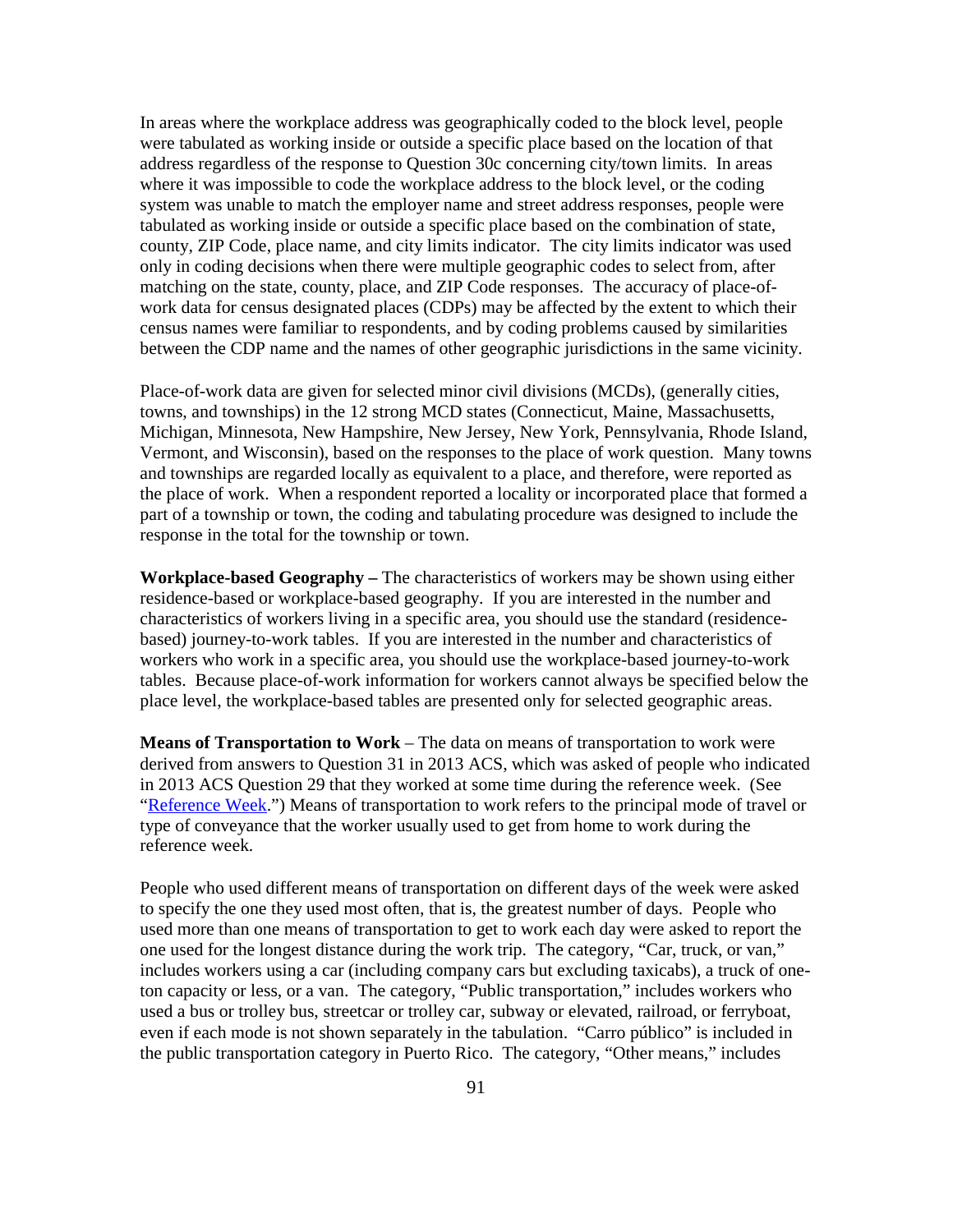workers who used a mode of travel that is not identified separately within the data distribution. The category, "Other means," may vary from table to table, depending on the amount of detail shown in a particular distribution.

The means of transportation data for some areas may show workers using modes of public transportation that are not available in those areas (for example, subway or elevated riders in a metropolitan area where there is no subway or elevated service). This result is largely due to people who worked during the reference week at a location that was different from their usual place of work (such as people away from home on business in an area where subway service was available), and people who used more than one means of transportation each day but whose principal means was unavailable where they lived (for example, residents of nonmetropolitan areas who drove to the fringe of a metropolitan area, and took the commuter railroad most of the distance to work).

**Private Vehicle Occupancy –** The data on private vehicle occupancy were derived from answers to Question 32 in 2013 ACS. This question was asked of people who indicated in 2013 ACS Question 29 that they worked at some time during the reference week and who reported in 2013 ACS Question 31 that their means of transportation to work was "Car, truck, or van." Data were tabulated for workers 16 years old and over, that is, members of the Armed Forces and civilians who were at work during the reference week. (See ["Reference](#page-115-0)  [Week.](#page-115-0)")

Private vehicle occupancy refers to the number of people who usually rode to work in the vehicle during the reference week. The category, "Drove alone," includes people who usually drove alone to work as well as people who were driven to work by someone who then drove back home or to a non-work destination. The category, "Carpooled," includes workers who reported that two or more people usually rode to work in the vehicle during the reference week.

**Workers Per Car, Truck, or Van** – Workers per car, truck, or van is a ratio obtained by dividing the aggregate number of workers who reported using a car, truck, or van to get to work by the number of such vehicles that they used. Workers per car, truck, or van is rounded to the nearest hundredth. This measure also may be known as "Workers per private vehicle."

**Aggregate Number of Vehicles (Car, Truck, or Van) Used in Commuting –** The aggregate number of vehicles used in commuting is derived by counting each person who drove alone as occupying one vehicle, each person who reported being in a two-person carpool as occupying one-half of a vehicle, each person who reported being in a three-person carpool as occupying one-third of a vehicle, and so on, then summing all the vehicles. This aggregate is used in the calculation for "workers per car, truck, or van."

<span id="page-91-0"></span>**Time Leaving Home to Go to Work –** The data on time leaving home to go to work were derived from answers to Question 33 in 2013 ACS. This question was asked of people who indicated in 2013 ACS Question 29 that they worked at some time during the reference week, and who reported in 2013 ACS Question 31 that they worked outside their home. The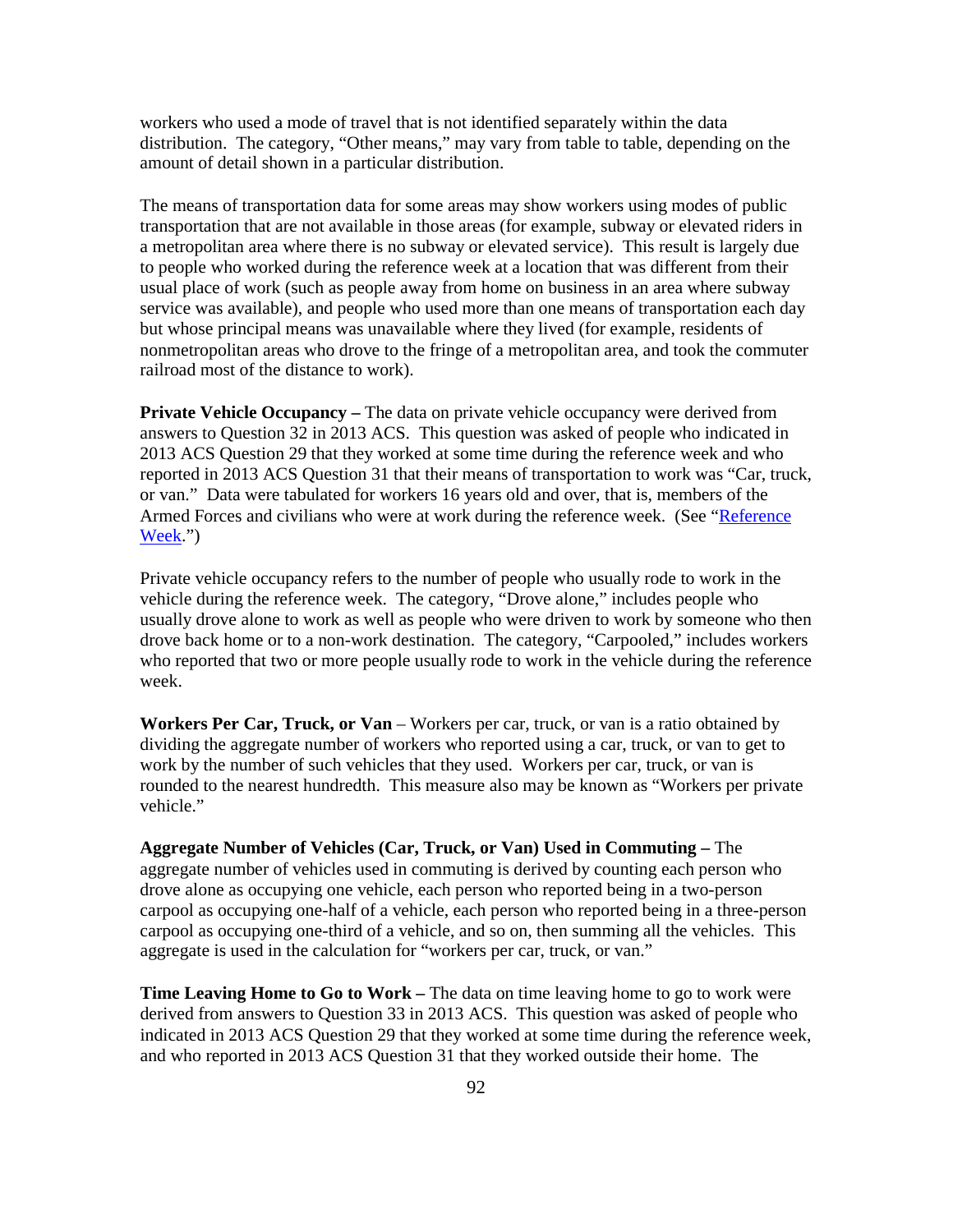departure time refers to the time of day that the respondent usually left home to go to work during the reference week. (See ["Reference Week.](#page-115-0)")

<span id="page-92-0"></span>**Travel Time to Work –** The data on travel time to work were derived from answers to Question 34 in 2013 ACS. This question was asked of people who indicated in 2013 ACS Question 29 that they worked at some time during the reference week, and who reported in 2013 ACS Question 31 that they worked outside their home. Travel time to work refers to the total number of minutes that it usually took the worker to get from home to work during the reference week. The elapsed time includes time spent waiting for public transportation, picking up passengers in carpools, and time spent in other activities related to getting to work. (See ["Reference Week.](#page-115-0)")

**Aggregate Travel Time to Work (in Minutes)** – Aggregate travel time to work is calculated by adding all of the travel times (in minutes) for workers who did not work at home. Aggregate travel times of workers having specific characteristics also are computed. The aggregate travel time is subject to rounding, which means that all cells in a matrix are rounded to the nearest 5 minutes. (For more information, see "Aggregate" under "Derived [Measures.](#page-130-0)")

**Mean Travel Time to Work (in Minutes)** – Mean travel time to work (in minutes) is the average travel time that workers usually took to get from home to work (one way) during the reference week. This measure is obtained by dividing the total number of minutes taken to get from home to work (the aggregate travel time) by the number of workers 16 years old and over who did not work at home. The travel time includes time spent waiting for public transportation, picking up passengers and carpools, and time spent in other activities related to getting to work. Mean travel times of workers having specific characteristics also are computed. For example, the mean travel time of workers traveling 45 or more minutes to work is computed by dividing the aggregate travel time of workers whose travel times were 45 or more minutes by the number of workers whose travel times were 45 or more minutes. The aggregate travel time to work used to calculate mean travel time to work is rounded. (For more information, see "Aggregate Travel Time to Work (in Minutes).") Mean travel time is rounded to the nearest tenth of a minute. (For more information on means, see ["Derived Measures.](#page-130-0)")

**Time Arriving at Work from Home** – The data on time arriving at work from home were derived from answers to Question 33 (Time Leaving Home to Go to Work) and from answers to Question 34 (Travel Time to Work), both in the 2013 ACS. These questions were asked of people who indicated in 2013 ACS Question 29 that they worked at some time during the reference week, and who reported in 2013 ACS Question 31 that they worked outside their home. The arrival time is calculated by adding the travel time to work to the reported time leaving home to go to work. These data are presented with other characteristics of workers at their workplace. (See ["Time Leaving Home to Go to Work"](#page-91-0) and ["Travel Time to Work.](#page-92-0)")

The responses to the place of work and journey to work questions provide basic knowledge about commuting patterns and the characteristics of commuter travel. The commuting data are essential for planning highway improvement and developing public transportation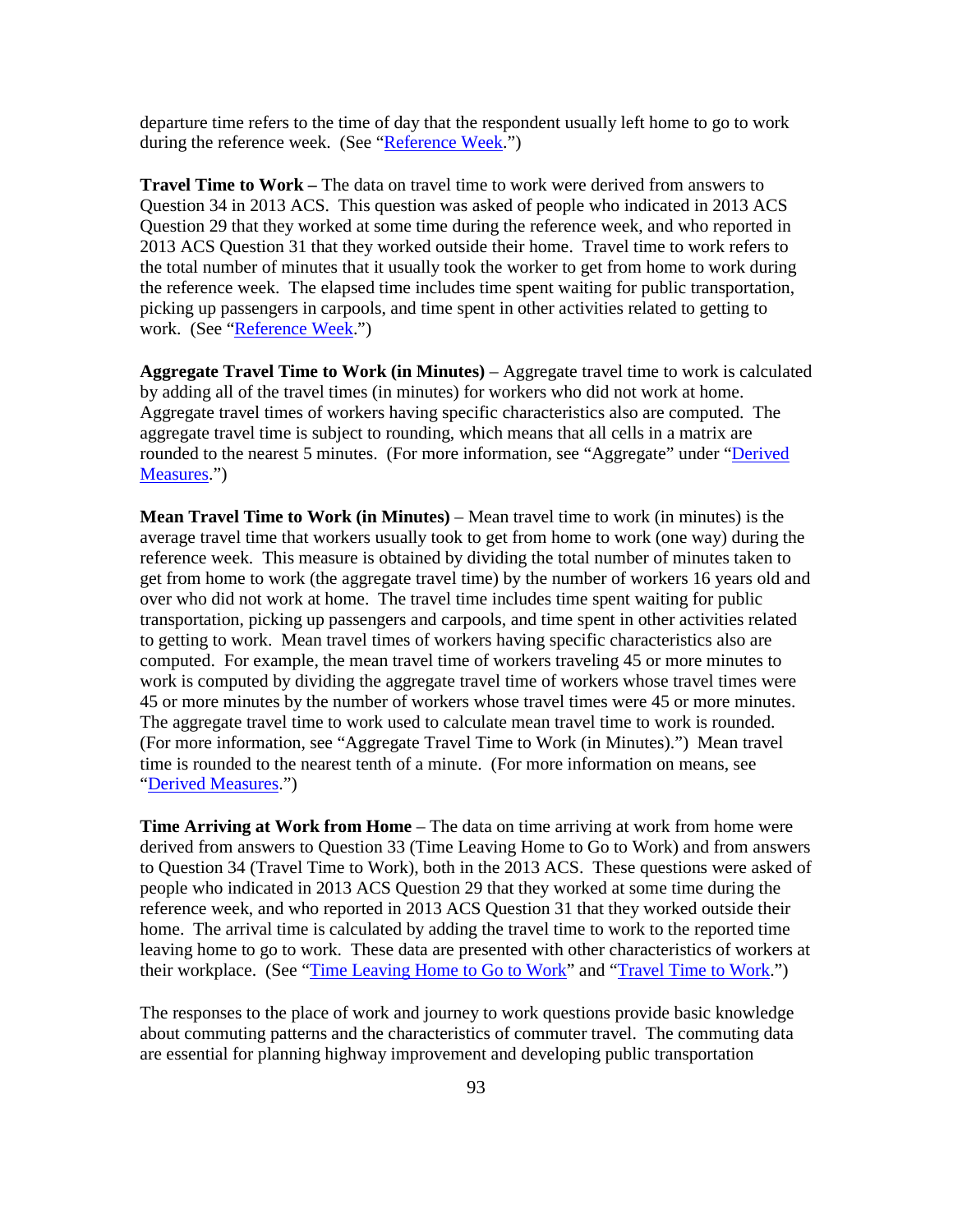services, as well as for designing programs to ease traffic problems during peak periods, conserve energy, reduce pollution, and estimate and project the demand for alternative-fueled vehicles. These data are required to develop standards for reducing work-related vehicle trips and increasing passenger occupancy during peak period of travel. The Bureau of Economic Analysis (BEA) plans to use county-level data in computing gross commuting flows to develop place-of-residence earning estimates from place-of-work estimates by industry. In addition, BEA also plans to use these data for state personal income estimates for determining federal fund allocations.

*Question/Concept History –* Starting in 1999, the ACS questions differ from the 1996-1998 questions in that the labels on the write-in spaces and format of the skip instructions were modified to provide clarifications.

Beginning in 2004, the category, "Public transportation" for means of transportation was tabulated to exclude workers who used taxicab as their means of transportation.

The 2004 ACS marked the first time that workplace-based tables were released as a part of a standard census data product.

*Limitation of the Data* – Beginning in 2006, the group quarters (GQ) population is included in the ACS. Some types of GQ populations have place of work distributions that are different from the household population. The inclusion of the GQ population could therefore have a noticeable impact on the place of work distribution. This is particularly true for areas with a substantial GO population.

The data on place of work is related to a reference week, that is, the calendar week preceding the date on which the respondents completed their questionnaires or were interviewed. This week is not the same for all respondents because data were collected over a 12-month period. The lack of a uniform reference week means that the place-of-work data reported in the survey will not exactly match the distribution of workplace locations observed or measured during an actual workweek.

The place-of-work data are estimates of people 16 years and over who were both employed and at work during the reference week (including people in the Armed Forces). People who did not work during the reference week but had jobs or businesses from which they were temporarily absent due to illness, bad weather, industrial dispute, vacation, or other personal reasons are not included in the place-of-work data. Therefore, the data on place of work understate the total number of jobs or total employment in a geographic area during the reference week. It also should be noted that people who had irregular, casual, or unstructured jobs during the reference week might have erroneously reported themselves as not working.

The address where the individual worked most often during the reference week was recorded on the questionnaire. If a worker held two jobs, only data about the primary job (the job where one worked the greatest number of hours during the preceding week) was requested. People who regularly worked in several locations during the reference week were requested to give the address at which they began work each day. For cases in which daily work was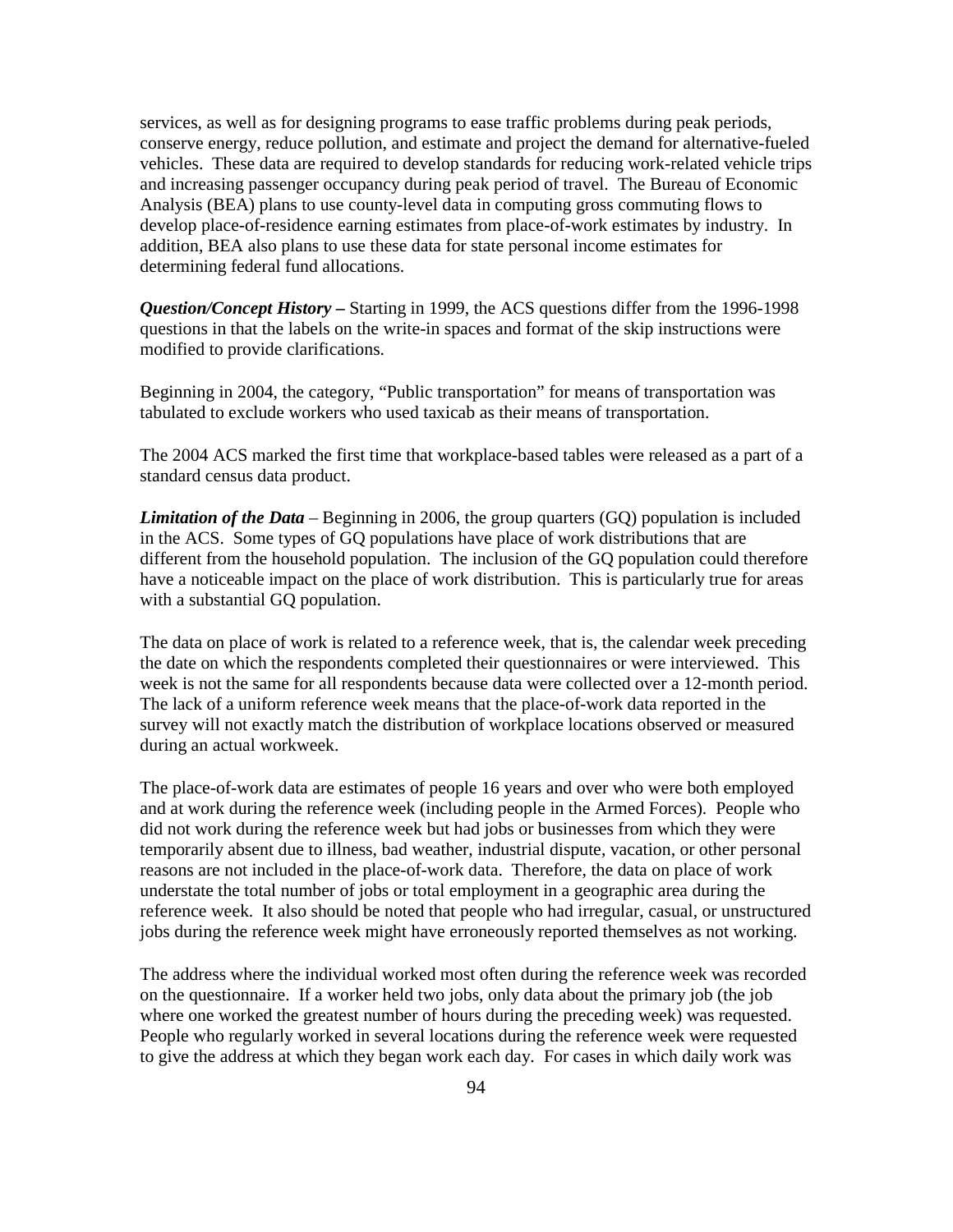not begun at a central place each day, the respondent was asked to provide as much information as possible to describe the area in which he or she worked most during the reference week.

*Comparability* **–** This data source is comparable to the decennial censuses for all journey to work variables. Since both the ACS and the decennial censuses are related to a "reference week" that has some variability, the data do not reflect any single week. Since the ACS data are collected over 12 months, the reference week in ACS has a greater range of variation. (See ["Reference Week.](#page-115-0)")

For more detailed information regarding the difference of place of work and journey to work in the ACS and Census 2000, see "Estimates about Journey to Work from the 2005 ACS, C2SS, and Census 2000" on the ACS website [\(http://www.census.gov/acs\)](http://www.census.gov/acs) and enter the paper title in the ACS website search box.

See 2013 Code List for Place of Work Code List on the ACS website [\(http://www.census.gov/acs\)](http://www.census.gov/acs) and enter "Code List" in the ACS website search box

# *Labor Force Status*

See [Employment Status.](#page-62-0)

#### *Language Spoken at Home*

**Language Spoken at Home by the Respondent –** Data on language spoken at home were derived from answers to questions 14a and 14b in the 2013 American Community Survey (ACS). These questions were asked only of persons 5 years of age and older. Instructions mailed with the ACS questionnaire instructed respondents to mark "Yes" on Question 14a if they sometimes or always spoke a language other than English at home, and "No" if a language was spoken only at school – or if speaking was limited to a few expressions or slang. For Question 14b, respondents printed the name of the non-English language they spoke at home. If the person spoke more than one non-English language, they reported the language spoken most often. If the language spoken most frequently could not be determined, the respondent reported the language learned first.

Questions 14a and 14b referred to languages spoken at home in an effort to measure the current use of languages other than English. This category excluded respondents who spoke a language other than English exclusively outside of the home.

An automated computer system coded write-in responses to Question 14b into more than 380 detailed language categories. This automated procedure compared write-in responses with a master computer code list – which contained approximately 55,000 previously coded language names and variants – and then assigned a detailed language category to each writein response. The computerized matching assured that identical alphabetic entries received the same code. Clerical coding categorized any write-in responses that did not match the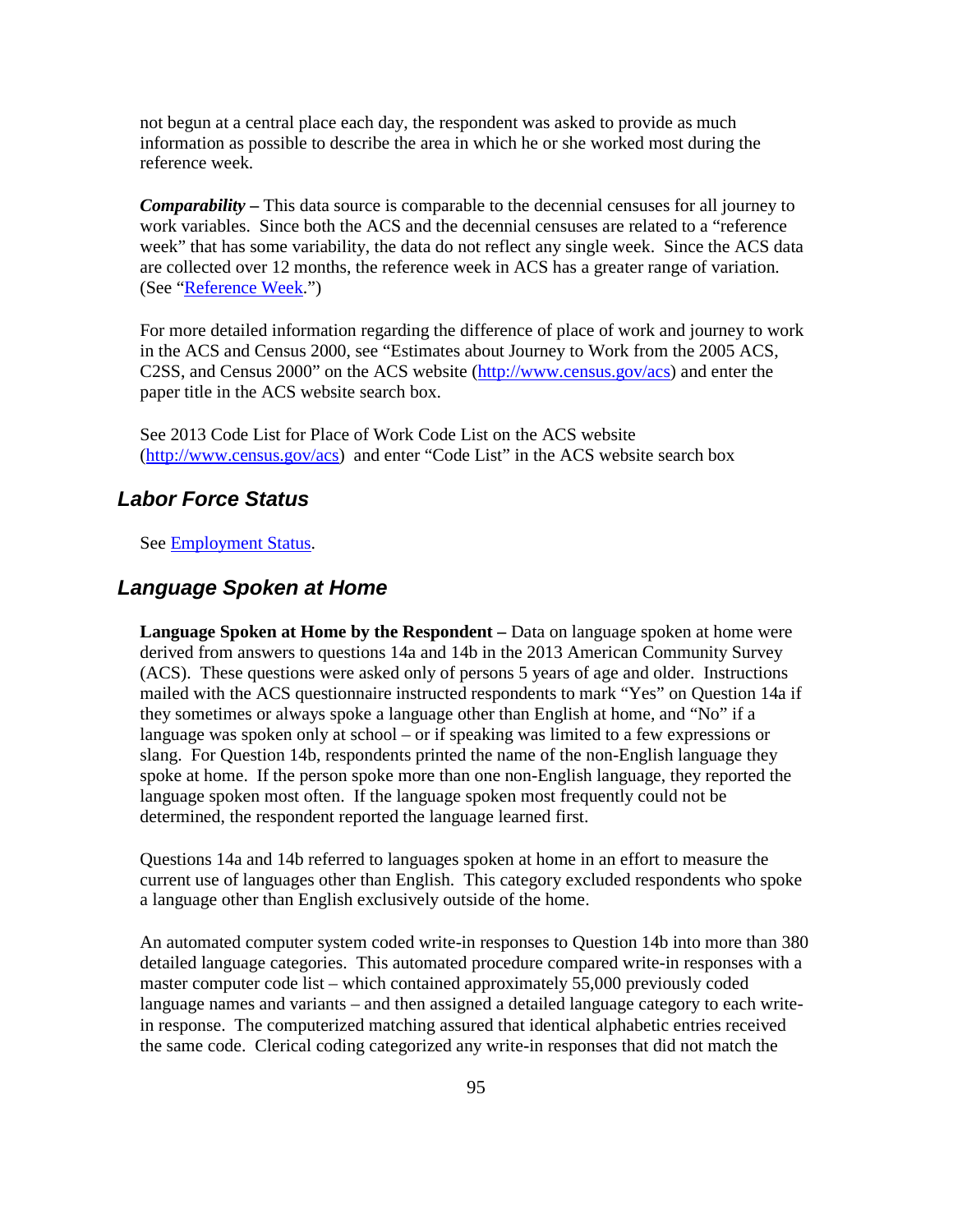computer dictionary. When multiple languages other than English were specified, only the first was coded.

The write-in responses represented the names people used for languages they spoke. They may not have matched the names or categories used by professional linguists. The categories used were sometimes geographic and sometimes linguistic. The [Four Main Group](#page-137-0)  [Classifications and Thirty-Nine Subgroup Classifications of Languages Spoken at Home with](#page-137-0)  [Illustrative Examples](#page-137-0) table in [Appendix A](#page-137-1) provides an illustration of the content of the classification schemes used to present language data.

**Household Language –** In households where one or more people spoke a language other than English, the household language assigned to all household members was the non-English language spoken by the first person with a non-English language. This assignment scheme ranked household members in the following order: householder, spouse, parent, sibling, child, grandchild, other relative, stepchild, unmarried partner, housemate or roommate, and other nonrelatives. Therefore, a person who spoke only English may have had a non-English household language assigned during tabulations by household language.

Government agencies use information on language spoken at home for their programs that serve the needs of the foreign-born and specifically those who have difficulty with English. Under the Voting Rights Act, language is needed to meet statutory requirements for making voting materials available in minority languages. The Census Bureau is directed, using data about language spoken at home and the ability to speak English, to identify minority groups that speak a language other than English and to assess their English-speaking ability. The U.S. Department of Education uses these data to prepare a report to Congress on the social and economic status of children served by different local school districts.

Government agencies use information on language spoken at home for their programs that serve the needs of the foreign-born and specifically those who have difficulty with English. Under the Voting Rights Act, language is needed to meet statutory requirements for making voting materials available in minority languages. The Census Bureau is directed, using data about language spoken at home and the ability to speak English, to identify minority groups that speak a language other than English and to assess their English-speaking ability. The U.S. Department of Education uses these data to prepare a report to Congress on the social and economic status of children served by different local school districts. State and local agencies concerned with aging develop health care and other services tailored to the language and cultural diversity of the elderly under the Older Americans Act.

*Question/Concept History –* The Language Spoken At Home Questions have changed only once since ACS began. Examples of languages were listed immediately followed the question "What is this language?" in the 1996-1998 questionnaire. Starting in 1999, the list of languages was moved to below the write-in box.

*Limitation of the Data* – The language question is about current use of a non-English language, not about ability to speak another language or the use of such a language in the past. People who speak a language other than English outside of the home are not reported as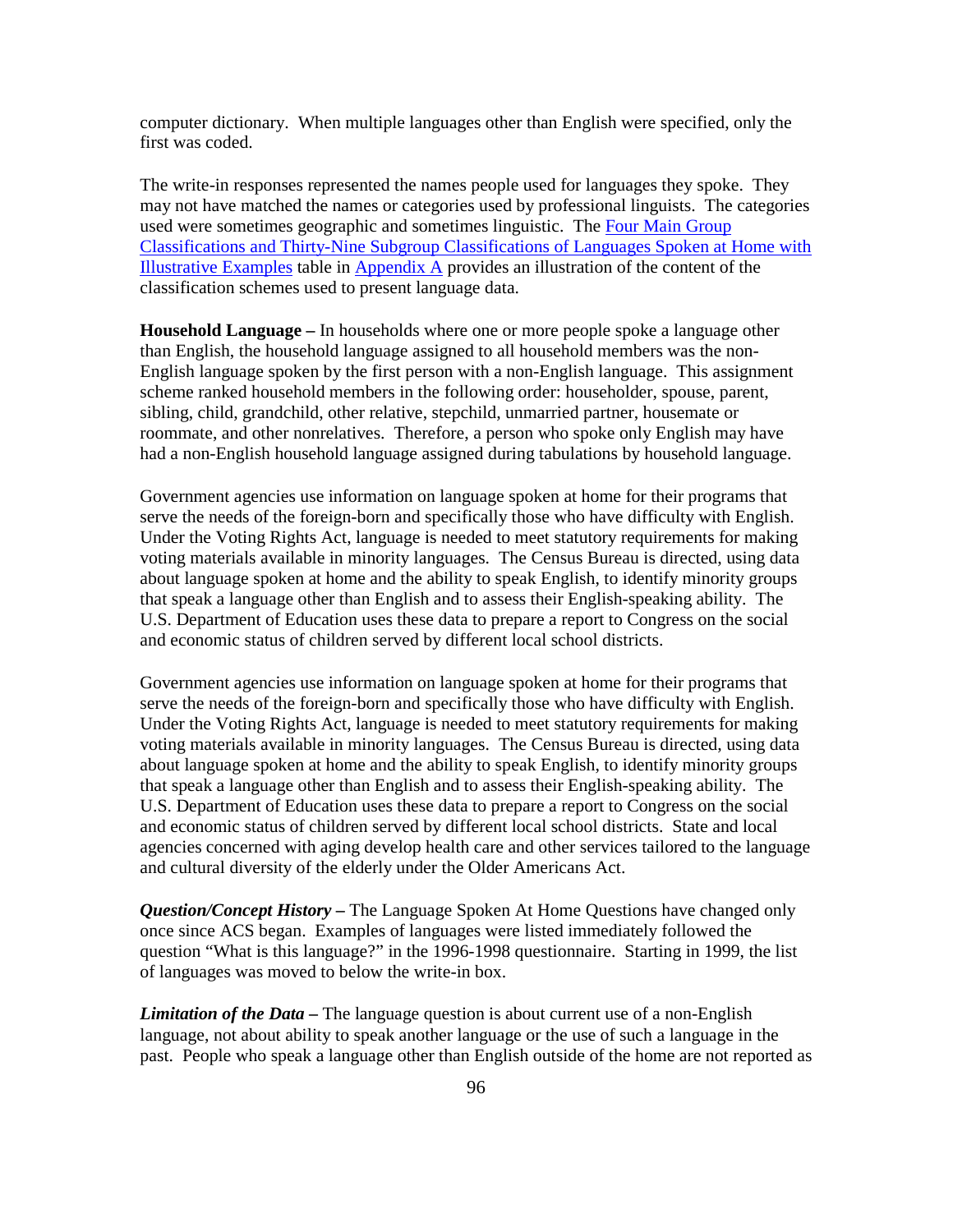speaking a language other than English. Similarly, people whose mother tongue is a non-English language but who do not currently use the language at home do not report the language. Some people who speak a language other than English at home may have first learned that language in school. These people are expected to indicate speaking English "Very well."

*Comparability –* All years of ACS language data are comparable to each other. They also are comparable to Census data from 1980, 1990 and 2000.

See the 2013 Code List for Language Code List on the ACS website [\(http://www.census.gov/acs\)](http://www.census.gov/acs) and enter "Code List" in the ACS website search box.

## *Marital Status/Marital History*

The data on marital status and marital history were derived from answers to Questions 20 through 23 in the 2013 ACS. The marital status question is asked to determine the status of the person at the time of interview. Many government programs need accurate information on marital status, such as the number of married women in the labor force, elderly widowed individuals, or young single people who may establish homes of their own. The marital history data enables multiple agencies to more accurately measure the effects of federal and state policies and programs that focus on the well-being of families. Marital history data can provide estimates of marriage and divorce rates and duration, as well as flows into and out of marriage. This information is critical for more refined analyses of eligibility for program services and benefits, and of changes resulting from federal policies and programs.

Before 2008, the marital status question was asked of all people. Beginning in 2008, the question on marital status was asked only for people 15 years old and over. People 15 and over are asked whether they are "now married," "widowed," "divorced," "separated," or "never married." People in common-law marriages are allowed to report the marital status they considered the most appropriate. When marital status is not reported, it is imputed according to the person's relationship to the householder, sex, and age.

Differences in the number of married males and females occur because there is no step in the weighting process to equalize the weighted estimates of husbands and wives.

**Never Married –** Includes all people who have never been married, including people whose only marriage(s) was annulled.

**Ever Married –** Includes people ever married at the time of interview (including those now married, separated, widowed, or divorced).

**Now Married, Except Separated –** Includes people whose current marriage has not ended through widowhood or divorce (regardless of previous marital history), and who are not currently separated. The category may also include couples who live together or people in common-law marriages if they consider this category the most appropriate. In certain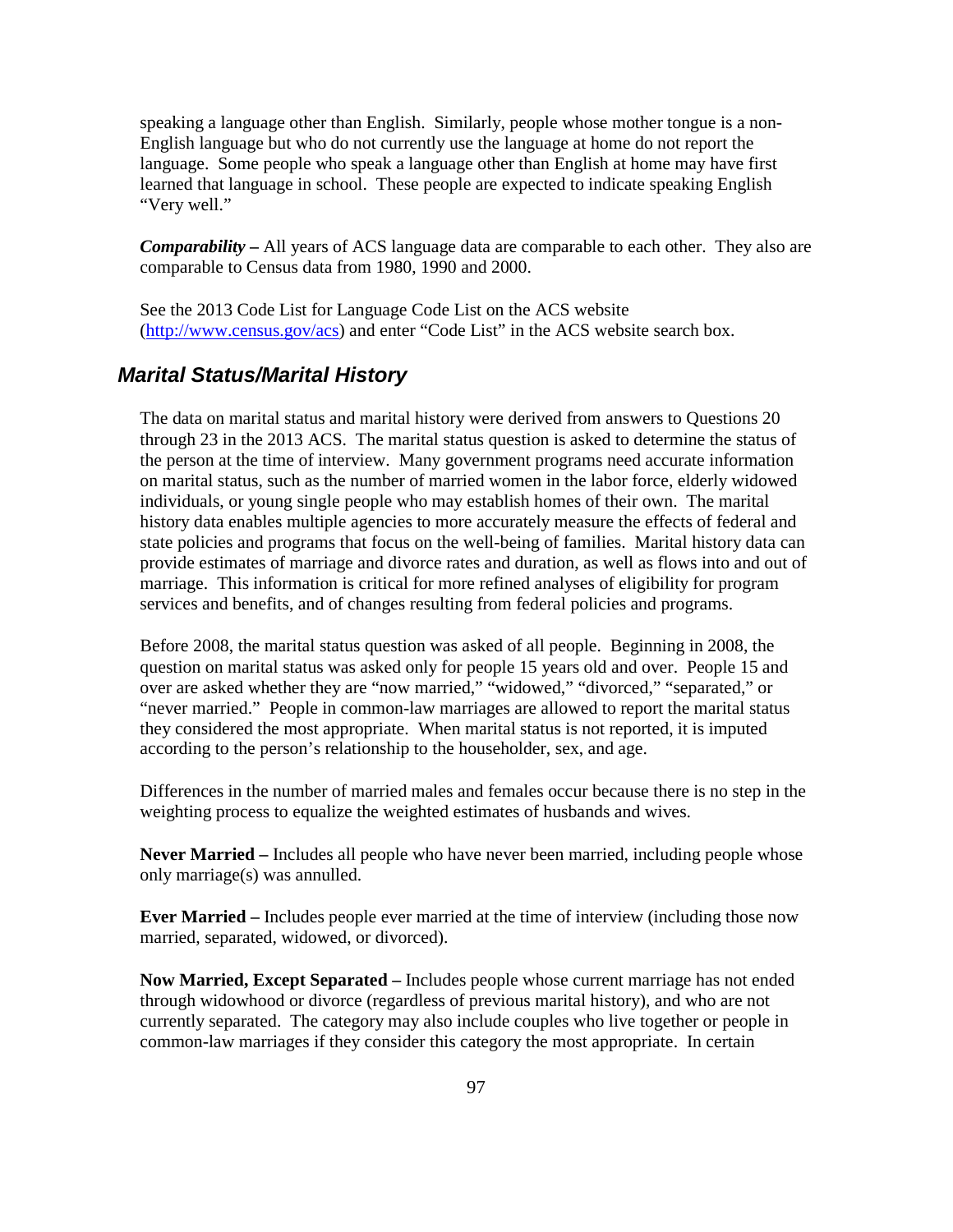tabulations, currently married people are further classified as "spouse present" or "spouse absent."

**Separated –** Includes people legally separated or otherwise absent from their spouse because of marital discord. Those without a final divorce decree are classified as "separated." This category also includes people who have been deserted or who have parted because they no longer want to live together, but who have not obtained a divorce.

**Widowed –** Includes widows and widowers who have not remarried.

**Divorced –** Includes people who are legally divorced and who have not remarried. Those without a final divorce decree are classified as "separated."

**Now Married –** All people whose current marriage has not ended by widowhood or divorce. This category includes people defined above as "separated."

- **Spouse Present –** Married people whose wife or husband was reported as a member of the same household, including those whose spouses may have been temporarily absent for such reasons as travel or hospitalization.
- **Spouse Absent –** Married people whose wife or husband was not reported as a member of the same household or people reporting they were married and living in a group quarters facility.
	- o **Separated –** Defined above.
	- o **Spouse Absent, Other –** Married people whose wife or husband was not reported as a member of the same household, excluding separated. Included is any person whose spouse was employed and living away from home or in an institution or serving away from home in the Armed Forces.

Note that beginning in 2013, same-sex married couples are included in the married spouse present category.

Differences between the number of married males and the number of married females occur because: some husbands and wives have their usual residence in different areas; and husbands and wives do not have the same weights. By definition, the numbers would be the same.

**Median Age at First Marriage** – The median age at first marriage is calculated indirectly by estimating the proportion of young people who will marry during their lifetime, calculating one-half of this proportion, and determining the age (at the time of the survey) of people at this half-way mark by osculatory interpolation. It does not represent the actual median age of the population who married during the calendar year. It is shown to the nearest tenth of a year. Henry S. Shryock and Jacob S. Siegel outline the osculatory procedure in *Methods and Materials of Demography*, First Edition (May 1973), Volume 1, pages 291-296.

**Marital History** *–* Beginning in 2008, people 15 years and over who were ever married (married, widowed, separated, or divorced) were asked if they had been married, widowed, or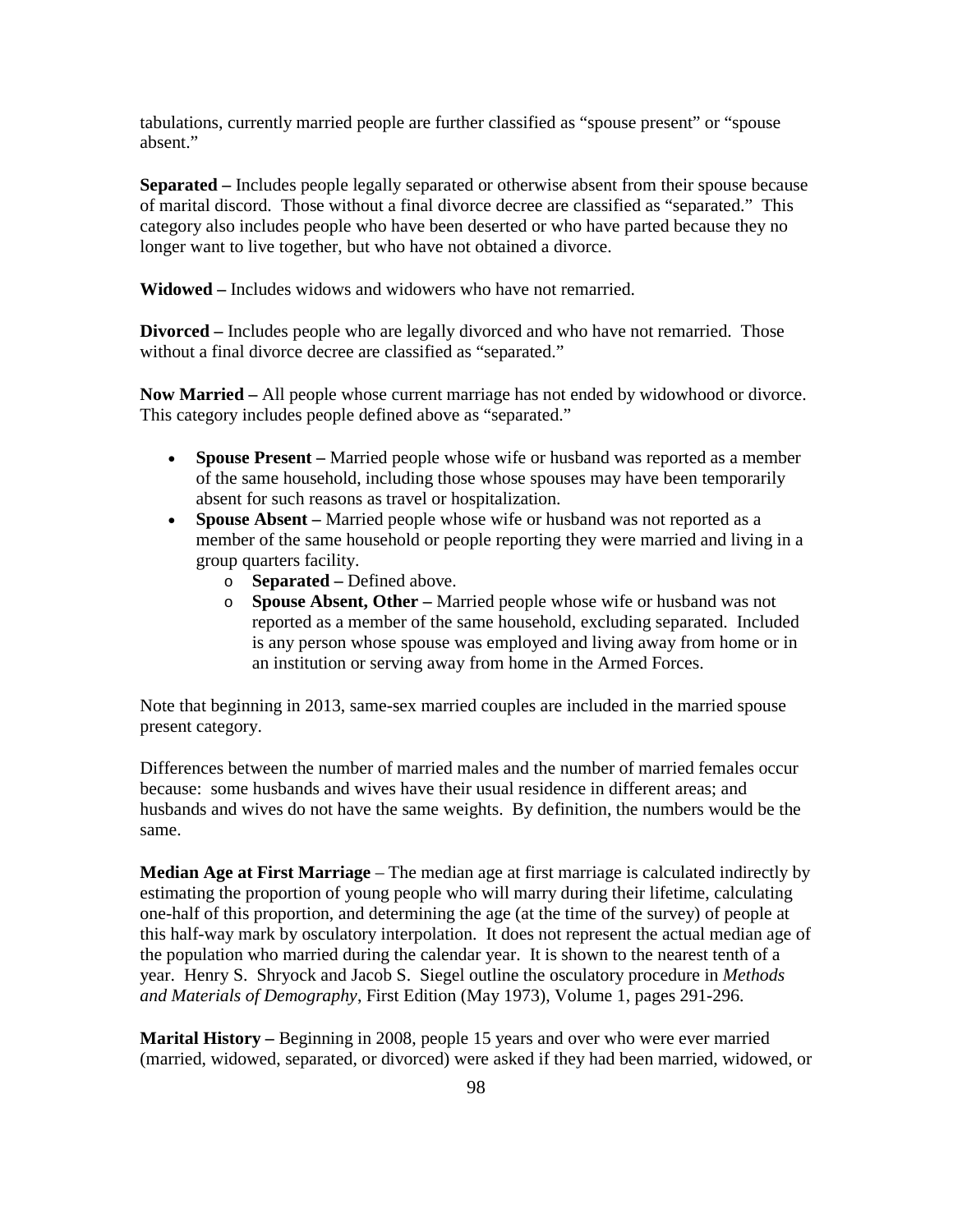divorced in the past 12 months. They are asked how many times (once, two times, or three or more times) they have been married, and the year of their last marriage.

*Question/Concept History –* The word "current" was dropped from the 1996-1998 question. Since 1999, the question states, "What is this person's marital status?" The American Community Survey began providing the median age at first marriage with the 2004 data. Data on marital history were first collected in 2008 at the request of the Department of Health and Human Services to provide more detailed annual information on the marital history of the population. Before 2008, the marital status question was asked of all people and only tabulated for those 15 and over. In 2008, marital status was moved from the basic demographic section, at the beginning of the ACS questionnaire, to the detailed person section - a part of the questionnaire where some questions are asked of only people 15 and over. The marital history questions follow the marital status question on the questionnaire. Beginning in 2013, same-sex married couples were edited and shown as such, so they have a marital status of "now married" and also have marital history data.

*Limitation of the Data –* Beginning in 2006, the population in group quarters (GQ) is included in the ACS. Some types of GQ populations have marital status distributions that are very different from the household population. The inclusion of the GQ population could therefore have a noticeable impact on the marital status distribution. This is particularly true for areas with a substantial GQ population.

*Comparability* – The data on marital status can be compared to previous ACS years and to similar data collected on CPS and SIPP. Marital status is no longer asked on the Decennial Census. The marital history data, and particularly marriage and divorce rates derived from the questions asking if the person got married or divorced in the past 12 months are comparable to vital statistics collected by the National Center for Health Statistics (NCHS). Beginning in 2013, the "now married" category includes same-sex spouses.

## *Means of Transportation to Work*

See [Journey to Work.](#page-89-0)

## *Migration*

See [Residence 1 Year Ago.](#page-115-1)

#### *Native Population*

The native population includes anyone who was a U.S. citizen or a U.S. national at birth. This includes respondents who indicated they were born in the United States, Puerto Rico, a U.S. Island Area (such as Guam), or abroad of American (U.S. citizen) parent or parents. See [Citizenship Status.](#page-53-0)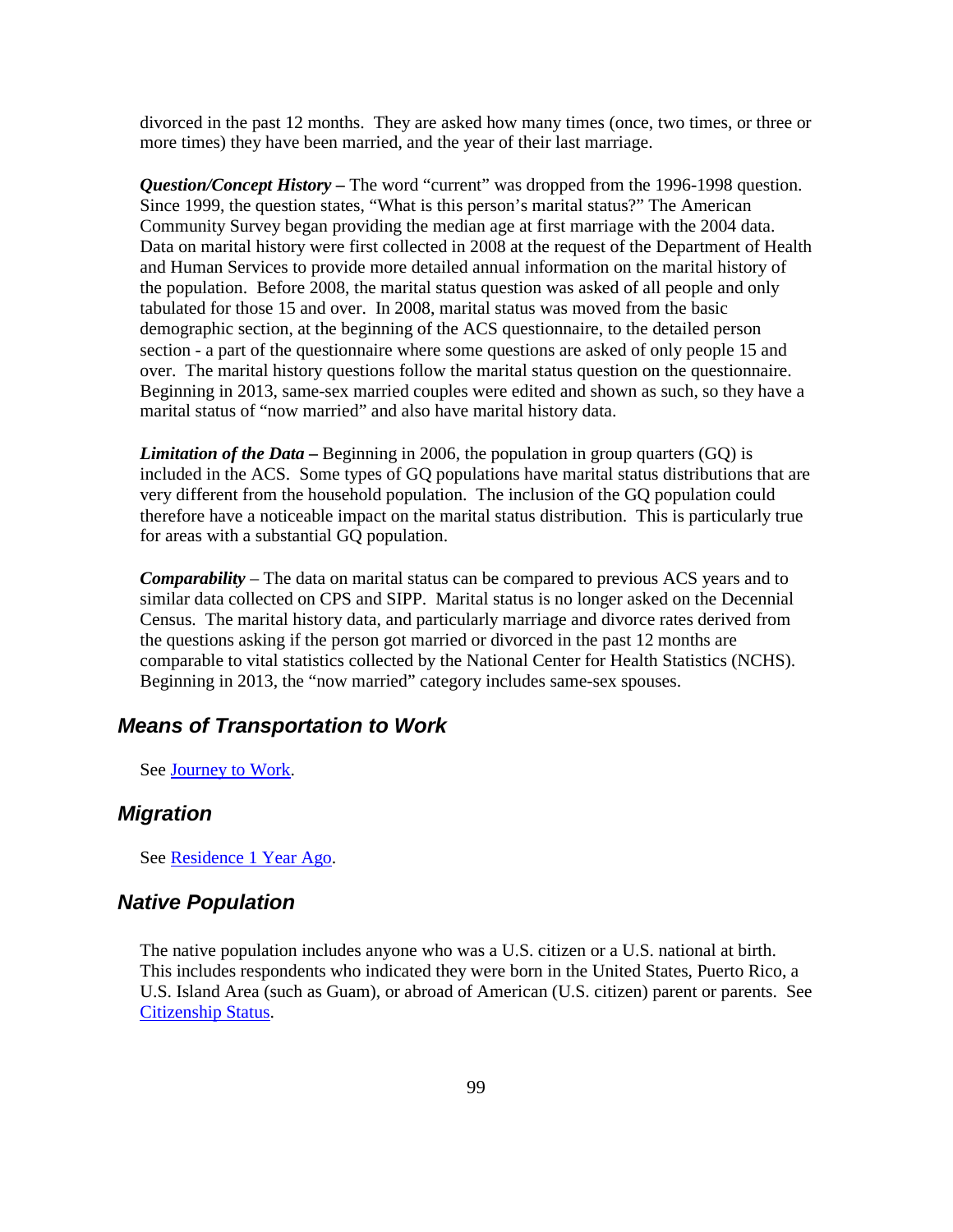## *Nativity*

See [Place of Birth.](#page-102-0)

### *Nativity of Parent*

Nativity of parent indicates the nativity (native or foreign born) of the parent(s) of children living in a family or subfamily with one or more parents present in the household. It applies to "own children," that is, never married children under 18 years of age living with one or more of their parents. (See also ["Household Type and Relationship.](#page-73-0)") The nativity of the child's parent(s) is determined by the citizenship status of the parent(s). A person is considered native if he/she is a native United States citizen at birth, and foreign born if he/she is not a United States citizen at birth. (See also ["Place of Birth.](#page-102-0)")

*Limitation of the Data* – Nativity of parent does not provide information about children over the age of 18 who may live in the same household as their parents, or children of any age who live apart from their parents.

*Comparability –* No comparable data were published prior to 2006. However, prior years do include the nativity and relationship data from which "nativity of parent" was created.

#### <span id="page-99-0"></span>*Occupation*

Occupation describes the kind of work a person does on the job. Occupation data were derived from answers to questions 45 and 46 in the 2013 American Community Survey (ACS). Question 45 asks: "What kind of work was this person doing?" Question 46 asks: "What were this person's most important activities or duties?"

These questions were asked of all people 15 years old and over who had worked in the past 5 years. For employed people, the data refer to the person's job during the previous week. For those who worked two or more jobs, the data refer to the job where the person worked the greatest number of hours. For unemployed people and people who are not currently employed but report having a job within the last five years, the data refer to their last job.

These questions describe the work activity and occupational experience of the American labor force. Data are used to formulate policy and programs for employment, career development and training; to provide information on the occupational skills of the labor force in a given area to analyze career trends; and to measure compliance with antidiscrimination policies. Companies use these data to decide where to locate new plants, stores, or offices.

*Coding Procedures –* Occupation statistics are compiled from data that are coded based on the *Standard Occupational Classification (SOC) Manual: 2010* [\(http://www.bls.gov/soc\)](http://www.bls.gov/soc), published by the Executive Office of the President, Office of Management and Budget. Census occupation codes, based on the 2010 SOC, provide 539 specific occupational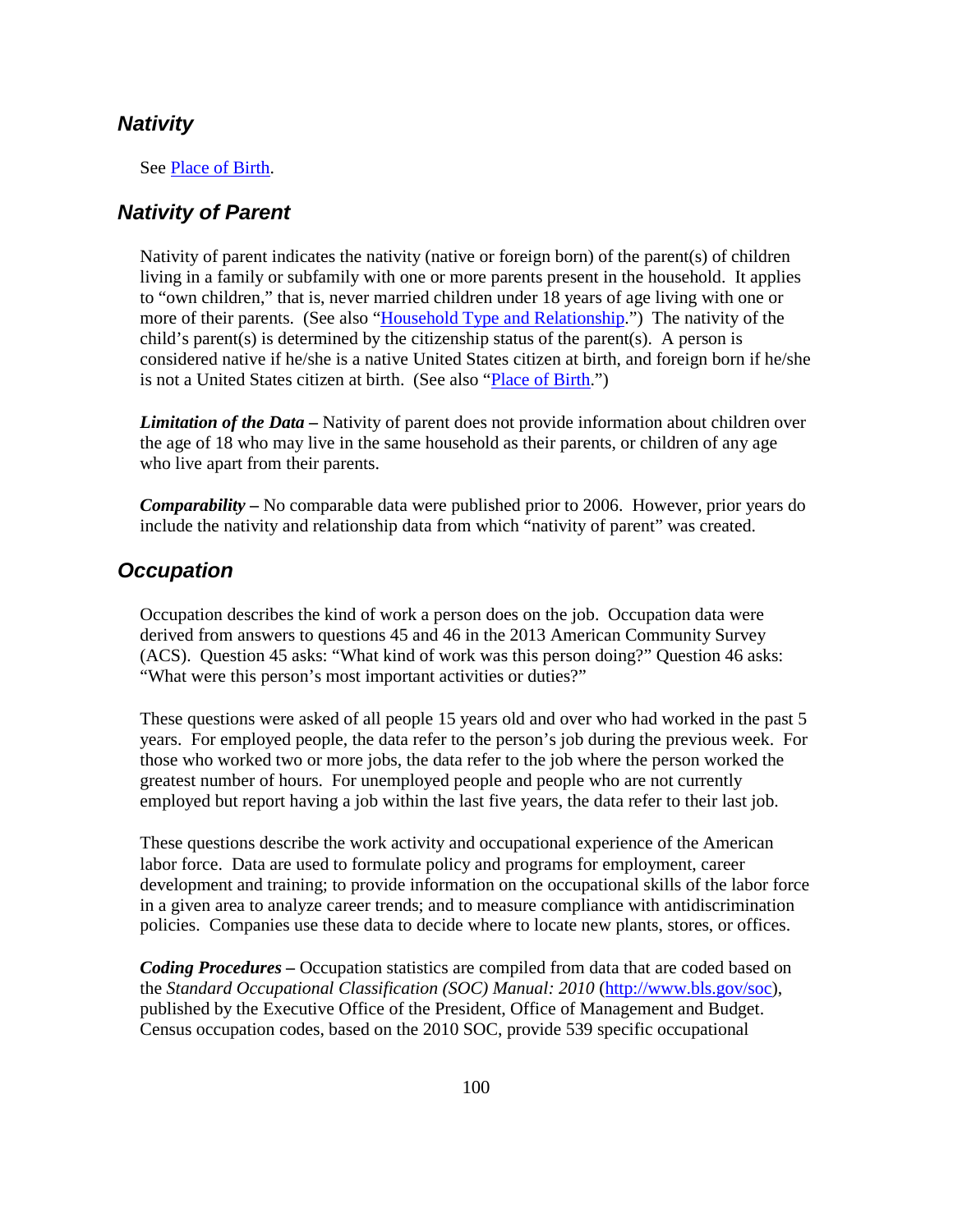categories, for employed people, including military, arranged into 23 major occupational groups.

Respondents provided the data for the tabulations by writing on the questionnaires descriptions of the kind of work and activities they are doing. These write-ins are converted to a code category through automated coding. Cases not autocoded on both industry and occupation are sent to the clerical staff in the National Processing Center (NPC) in Jeffersonville, Indiana who assign codes by comparing these descriptions to entries in the *Alphabetical Index of Industries and Occupations* [\(http://www.census.gov/people/io/methodology/indexes.html\)](http://www.census.gov/people/io/methodology/indexes.html).

Some occupation groups are related closely to certain industries. Operators of transportation equipment, farm operators and workers, and healthcare providers account for major portions of their respective industries of transportation, agriculture, and health care. However, the industry categories include people in other occupations. For example, people employed in agriculture include truck drivers and bookkeepers; people employed in the transportation industry include mechanics, freight handlers, and payroll clerks; and people employed in the health care industry include janitors, security guards, and secretaries.

*Editing Procedures –* Following the coding operation, a computer edit and allocation process excludes all responses that should not be included in the universe, and evaluates the consistency of the remaining responses. The codes for occupation are checked for consistency with the industry and class of worker data provided for that respondent. Occasionally respondents supply occupation descriptions that are not sufficiently specific for precise classification, or they do not report on these questions at all. Certain types of incomplete entries are corrected using the *Alphabetical Index of Industries and Occupations* [\(http://www.census.gov/people/io/methodology/indexes.html\)](http://www.census.gov/people/io/methodology/indexes.html). If one or more of the three codes (occupation, industry, or class of worker) is blank after the edit, a code is assigned from a donor respondent who is a "similar" person based on questions such as age, sex, educational attainment, income, employment status, and weeks worked. If all of the labor force and income data are blank, all of these economic questions are assigned from a "similar" person who had provided all the necessary data.

*Question/Concept History – Occupation data have been collected during decennial censuses* since 1850. Starting with the 2010 Census, occupation data was no longer collected during the decennial census. Long form data collection has transitioned to the ACS. The ACS began collecting data on occupation in 1996. The questions on occupation were designed to be consistent with the 1990 Census questions on occupation. ACS questions on occupation have remained consistent between 1996 and 2013.

*Limitation of the Data* – Beginning in 2006, the population in group quarters (GO) was included in the ACS. Some types of GQ populations have occupational distributions that are different from the household population. The inclusion of the GQ population could therefore have a noticeable impact on the occupational distribution in some geographic areas with a substantial GQ population.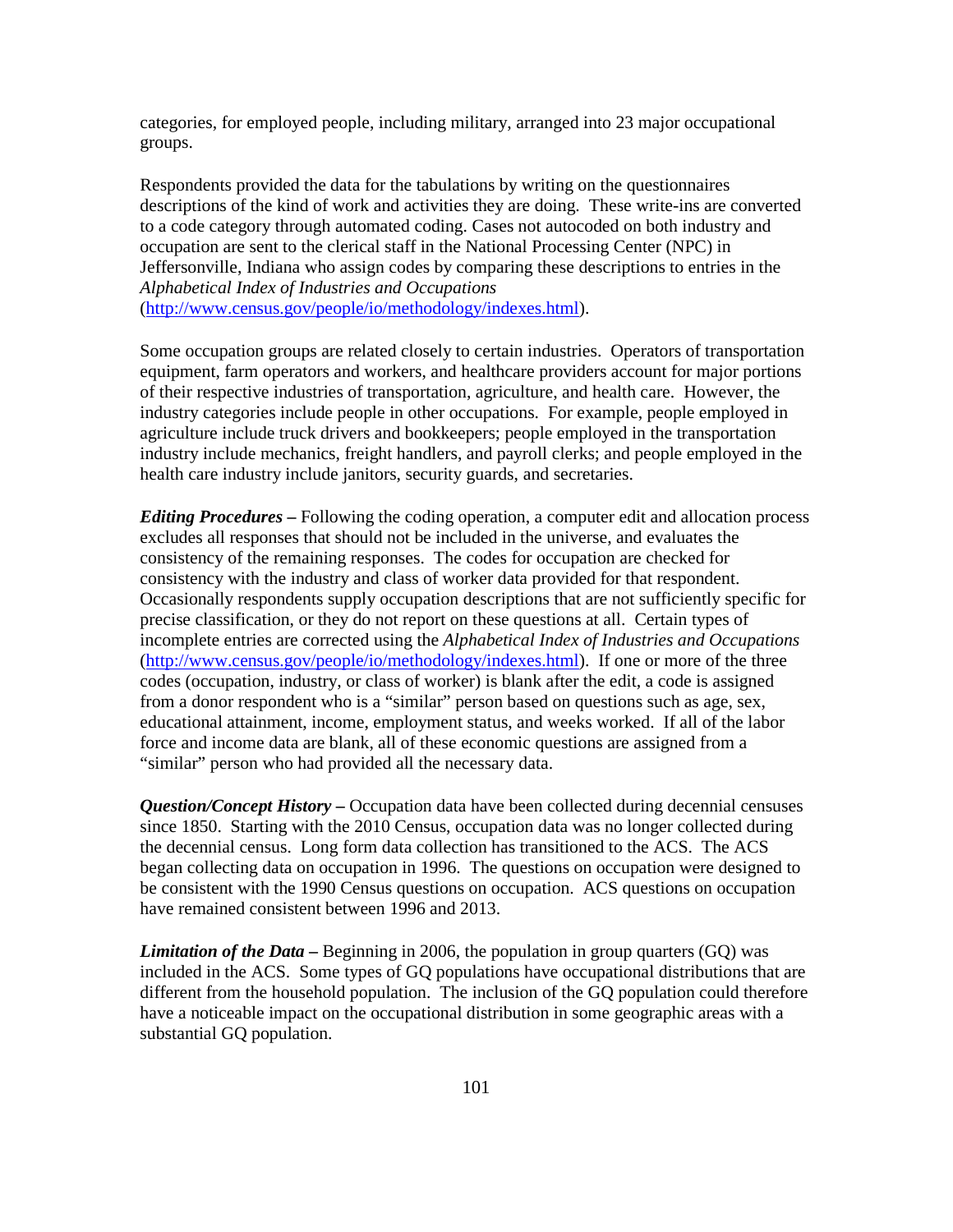Data on occupation, industry, and class of worker are collected for the respondent's current primary job or the most recent job for those who are not employed but have worked in the last 5 years. Other labor force questions, such as questions on earnings or work hours, may have different reference periods and may not limit the response to the primary job. Although the prevalence of multiple jobs is low, data on some labor force items may not exactly correspond to the reported occupation, industry, or class of worker of a respondent.

*Comparability –* Comparability of occupation data was affected by a number of factors, primarily the system used to classify the questionnaire responses. Changes in the occupational classification system limit comparability of the data from one year to another. These changes are needed to recognize the "birth" of new occupations, the "death" of others, the growth and decline in existing occupations, and the desire of analysts and other users for more detail in the presentation of the data. Probably the greatest cause of noncomparability is the movement of a segment from one category to another. Changes in the nature of jobs, respondent terminology, and refinement of category composition made these movements necessary.

ACS data from 1996 to 1999 used the same occupation classification systems used for the 1990 Census; therefore, the data are comparable. Since 1990, the occupation classification has been revised to reflect changes within the Standard Occupational Classification (SOC). The SOC was updated in 2000 and these changes were reflected in the Census 2000 occupation codes. For more information on occupational comparability across classification systems, please see technical paper #65: *The Relationship Between the 1990 Census and Census 2000 Industry and Occupation Classification Systems* [\(http://www.census.gov/people/io/files/techpaper2000.pdf\)](http://www.census.gov/people/io/files/techpaper2000.pdf). The 2000-2002 ACS data used the same occupation classification systems used for Census 2000; therefore, the data are comparable. Because of the possibility of new occupations being added to the list of codes, the Census Bureau needed to have more flexibility in adding codes. Consequently, in 2002, Census occupation codes were expanded from three-digit codes to four-digit codes. For occupation, this entailed adding a "0" to the end of each occupation code. The SOC was revised once more in 2010. Based on the 2010 SOC changes, Census codes were revised resulting in a net gain of 30 Census occupation codes (from 509 occupations to 539 occupations). Most of these changes were concentrated in information technology, healthcare, printing, and human resources occupations. For information on the 2010 SOC and Census occupation codes, please see the 2010 Census Occupation Codes with Crosswalk document, which includes the summary of 2010 changes and the Census 2002 to 2010 occupation codes crosswalk on the Industry and Occupation Methodology page [\(http://www.census.gov/people/io/methodology/\)](http://www.census.gov/people/io/methodology/) and on the ACS website [\(http://census.gov/acs\)](http://census.gov/acs).

See the 2010 Census occupation code list for the 2012 ACS on the ACS website [\(http://www.census.gov/acs\)](http://www.census.gov/acs) and enter "Code List" in the ACS website search box.

See also, [Industry](#page-86-0) and [Class of Worker.](#page-55-0)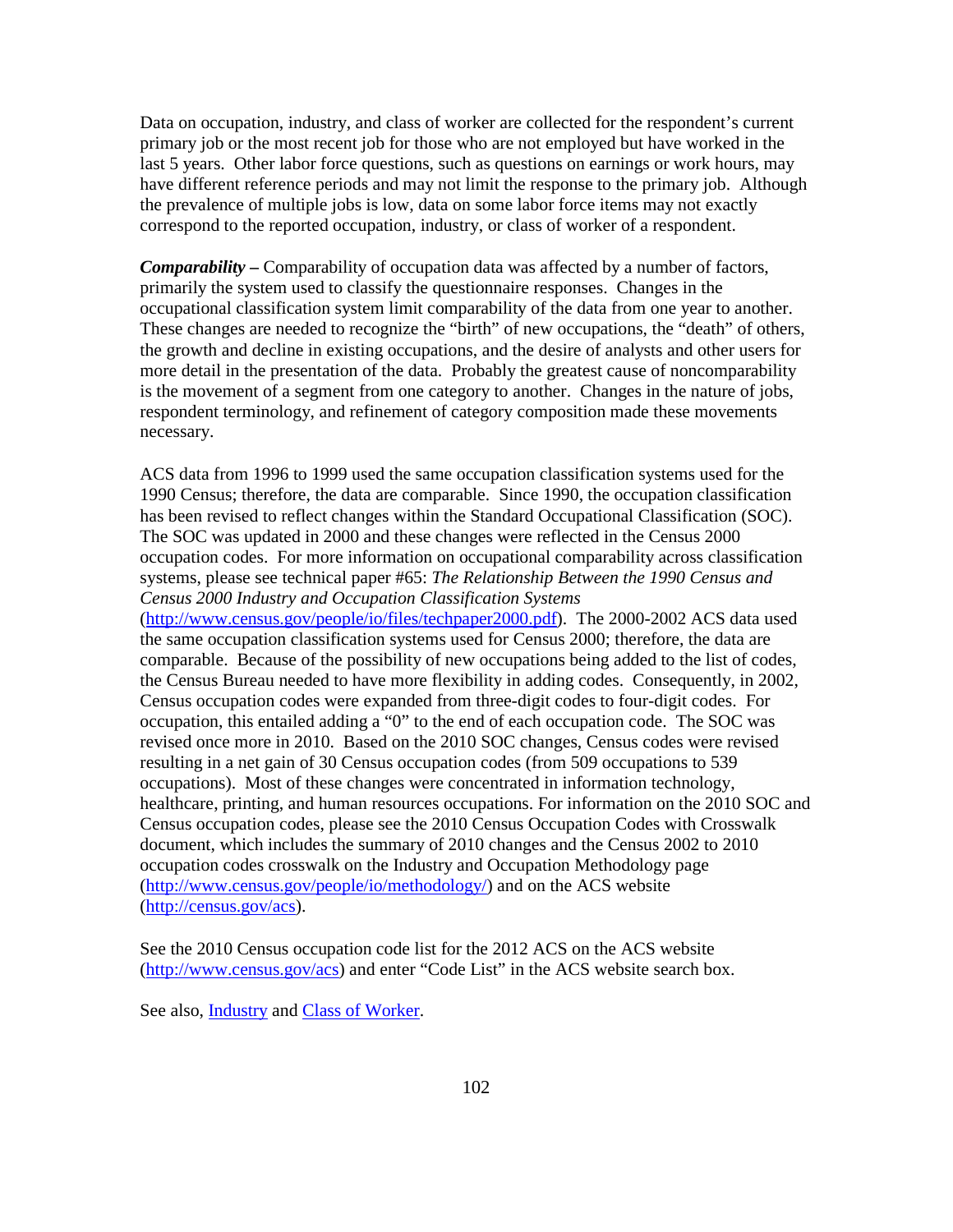# *Own Children*

See [Household Type and Relationship.](#page-73-0)

## *Period of Military Service*

See [Veteran Status.](#page-121-0)

## *Persons in Family*

See [Household Type and Relationship.](#page-73-0)

# *Persons in Household*

See [Household Type and Relationship.](#page-73-0)

# <span id="page-102-0"></span>*Place of Birth*

The data on place of birth were derived from answers to Question 7 in the 2013 American Community Survey (ACS). Respondents were asked to select one of two categories: (1) in the United States, or (2) outside the United States. In the ACS, respondents selecting category (1) were then asked to report the name of the state while respondents selecting category (2) were then asked to report the name of the foreign country, or Puerto Rico, Guam, etc. In the Puerto Rico Community Survey (PRCS), respondents selecting category (1) were also asked to report the name of the state, while respondents selecting category (2) were then asked to print Puerto Rico or the name of the foreign country, or U.S. Virgin Islands, Guam, etc. People not reporting a place of birth were assigned the state or country of birth of another family member, or were allocated the response of another individual with similar characteristics. People born outside the United States were asked to report their place of birth according to current international boundaries. Since numerous changes in boundaries of foreign countries have occurred in the last century, some people may have reported their place of birth in terms of boundaries that existed at the time of their birth or emigration, or in accordance with their own national preference.

The place of birth questions along with the citizenship status question provide essential data for setting and evaluating immigration policies and laws. Knowing the characteristics of immigrants helps legislators and others understand how different immigrant groups are assimilated. Federal agencies require these data to develop programs for refugees and other foreign-born individuals. Vital information on lifetime migration among states also comes from the place of birth question.

**Nativity –** Information on place of birth and citizenship status was used to classify the population into two major categories: native and foreign born.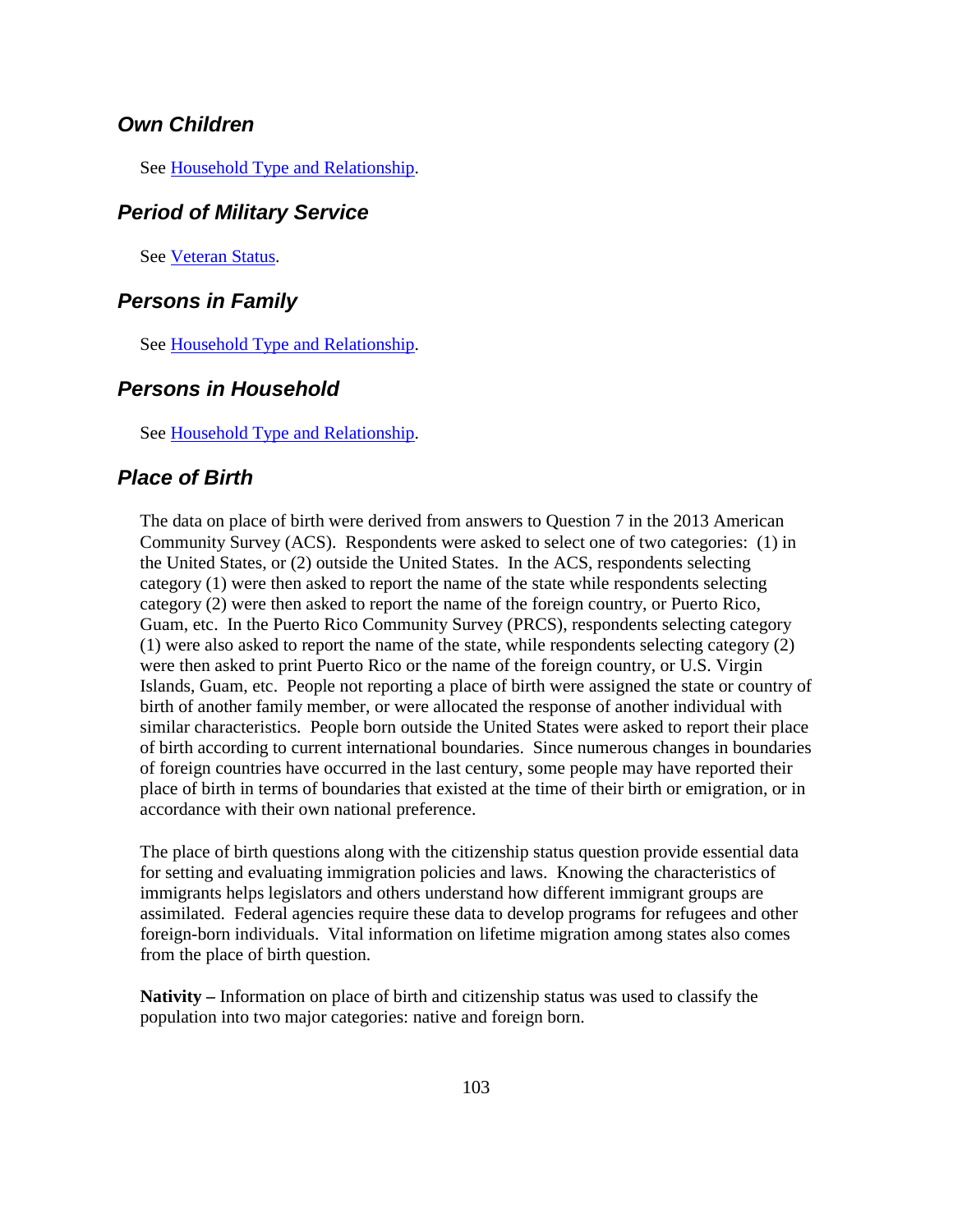**Native –** The native population includes anyone who was a U.S. citizen at birth. The native population includes those born in the United States, Puerto Rico, American Samoa, Guam, the Northern Marianas, or the U.S. Virgin Islands, as well as those born abroad of at least one U.S. citizen parent. The native population is divided into the following groups: people born in the state in which they resided at the time of the survey; people born in a different state, by region; people born in Puerto Rico or one of the U.S. Island Areas; and people born abroad with at least one U.S. citizen parent. (See also ["Citizenship Status.](#page-53-0)")

**Foreign Born –** The foreign-born population includes anyone who was not a U.S. citizen at birth. This includes respondents who indicated they were a U.S. citizen by naturalization or not a U.S. citizen. (See also ["Citizenship Status.](#page-53-0)")

The foreign-born population is shown by selected area, country, or region of birth. The places of birth shown in data products were chosen based on the number of respondents who reported that area or country of birth.

*Question/Concept History* **–** The 1996-1998 ACS question asked respondents to write in the U.S. state, territory, commonwealth or foreign country where this person was born. Beginning in 1999, the question asked "Where was this person born?" and provided two check-boxes, each with a write-in space.

*Limitation of the Data* – Beginning in 2006, the group quarters (GQ) population is included in the ACS. Some types of GQ populations may have place of birth distributions that are different from the household population. The inclusion of the GQ population could therefore have a noticeable impact on the place of birth distribution. This is particularly true for areas with a substantial GQ population.

*Comparability–* This data source is comparable to the decennial censuses.

See the 2013 Code List for Place of Birth Code List on the ACS website [\(http://www.census.gov/acs\)](http://www.census.gov/acs) and enter "Code List" in the ACS website search box.

## *Place of Work*

See [Journey to Work.](#page-89-0)

## *Poverty Status in the Past 12 Months*

Poverty statistics in American Community Survey (ACS) products adhere to the standards specified by the Office of Management and Budget in Statistical Policy Directive 14. The Census Bureau uses a set of dollar value thresholds that vary by family size and composition to determine who is in poverty. Further, poverty thresholds for people living alone or with nonrelatives (unrelated individuals) vary by age (under 65 years or 65 years and older). The poverty thresholds for two-person families also vary by the age of the householder. If a family's total income is less than the dollar value of the appropriate threshold, then that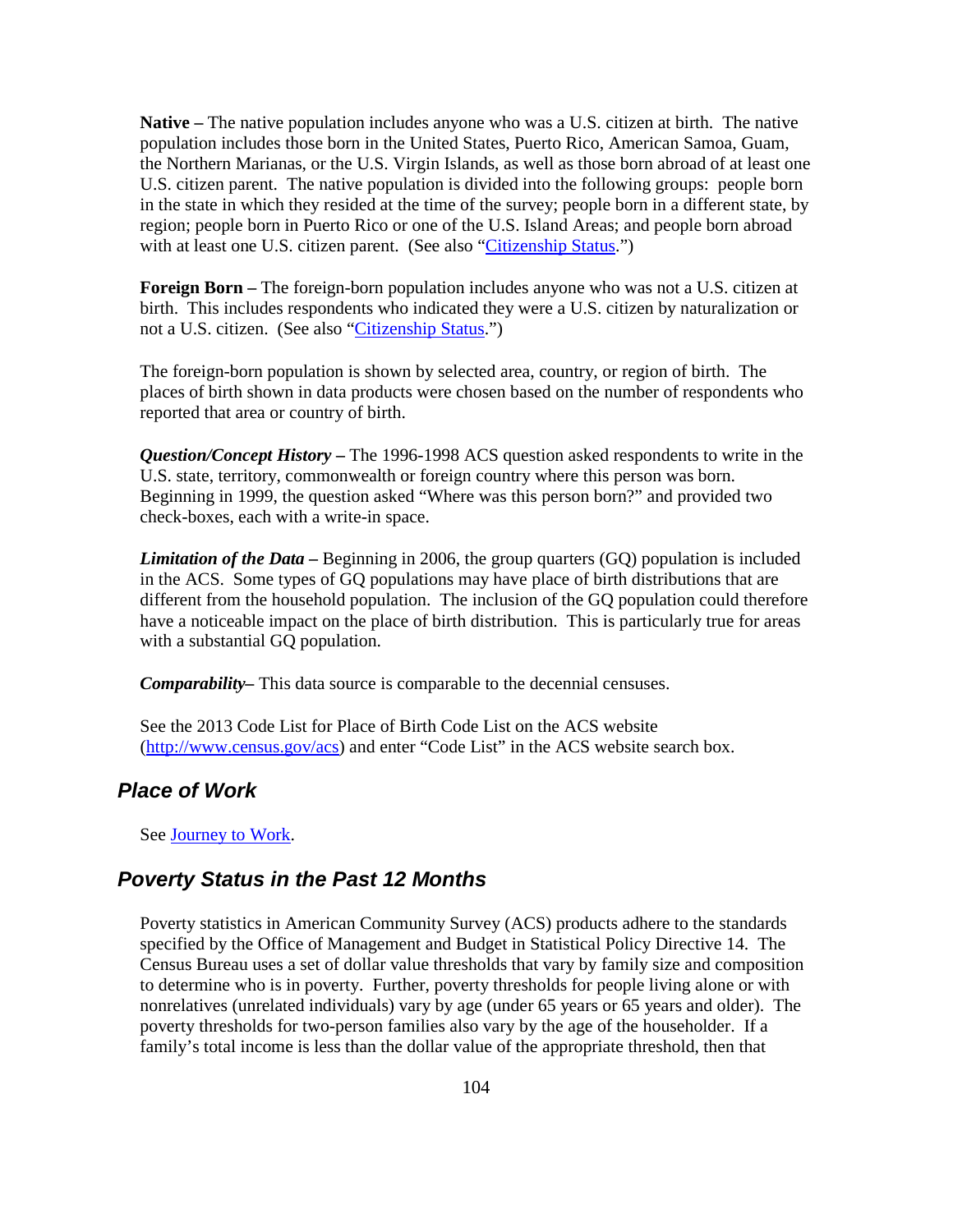family and every individual in it are considered to be in poverty. Similarly, if an unrelated individual's total income is less than the appropriate threshold, then that individual is considered to be in poverty.

#### **How the Census Bureau Determines Poverty Status**

In determining the poverty status of families and unrelated individuals, the Census Bureau uses thresholds (income cutoffs) arranged in a two-dimensional matrix. The matrix consists of family size (from one person to nine or more people) cross-classified by presence and number of family members under 18 years old (from no children present to eight or more children present). Unrelated individuals and two-person families are further differentiated by age of reference person (householder) (under 65 years old and 65 years old and over).

To determine a person's poverty status, one compares the person's total family income in the last 12 months with the poverty threshold appropriate for that person's family size and composition (see example below). If the total income of that person's family is less than the threshold appropriate for that family, then the person is considered "below the poverty level," together with every member of his or her family. If a person is not living with anyone related by birth, marriage, or adoption, then the person's own income is compared with his or her poverty threshold. The total number of people below the poverty level is the sum of people in families and the number of unrelated individuals with incomes in the last 12 months below the poverty threshold.

Since ACS is a continuous survey, people respond throughout the year. Because the income questions specify a period covering the last 12 months, the appropriate poverty thresholds are determined by multiplying the base-year poverty thresholds (1982) by the average of the monthly inflation factors for the 12 months preceding the data collection. See the table in [Appendix A](#page-137-1) titled ["Poverty Thresholds in 1982, by Size of Family and Number of Related](#page-141-0)  [Children Under 18 Years \(Dollars\),](#page-141-0)" for appropriate base thresholds. See the table ["The](#page-140-0)  2013 [Poverty Factors"](#page-140-0) in [Appendix A](#page-137-1) for the appropriate adjustment based on interview month.

For example, consider a family of three with one child under 18 years of age, interviewed in July 2013 and reporting a total family income of \$14,000 for the last 12 months (July 2012 to June 2013). The base year (1982) threshold for such a family is \$7,765, while the average of the 12 inflation factors is 2.39719. Multiplying \$7,765 by 2.39719 determines the appropriate poverty threshold for this family type, which is \$18,614. Comparing the family's income of \$14,000 with the poverty threshold shows that the family and all people in the family are considered to have been in poverty. The only difference for determining poverty status for unrelated individuals is that the person's individual total income is compared with the threshold rather than the family's income.

**Individuals for Whom Poverty Status is Determined –** Poverty status was determined for all people except institutionalized people, people in military group quarters, people in college dormitories, and unrelated individuals under 15 years old. These groups were excluded from the numerator and denominator when calculating poverty rates.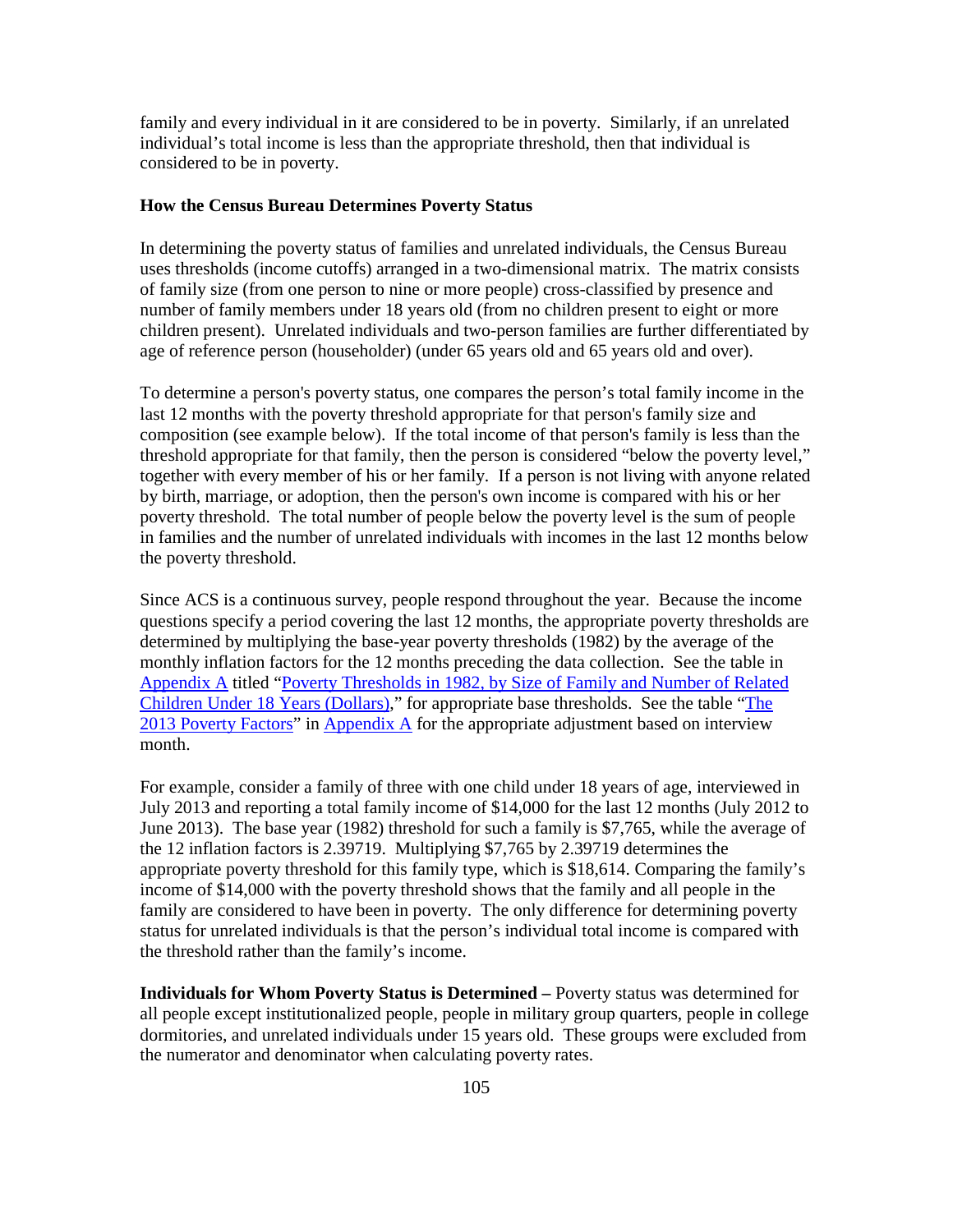**Specified Poverty Levels –** Specified poverty levels are adjusted thresholds that are obtained by multiplying the official thresholds by specific factor. Using the threshold cited from the previous example (a family of three with one related child under 18 years responding in July 2013), the dollar value at 125 percent of the poverty threshold was \$23,268 (\$18,614x 1.25).

**Income Deficit –** Income deficit represents the difference between the total income in the last 12 months of families and unrelated individuals below the poverty level and their respective poverty thresholds. In computing the income deficit, families reporting a net income loss are assigned zero dollars and for such cases the deficit is equal to the poverty threshold.

This measure provides an estimate of the amount, which would be required to raise the incomes of all poor families and unrelated individuals to their respective poverty thresholds. The income deficit is thus a measure of the degree of the impoverishment of a family or unrelated individual. However, please use caution when comparing the average deficits of families with different characteristics. Apparent differences in average income deficits may, to some extent, be a function of differences in family size.

**Aggregate Income Deficit –** Aggregate income deficit refers only to those families or unrelated individuals who are classified as below the poverty level. It is defined as the group (e.g., type of family) sum total of differences between the appropriate threshold and total family income or total personal income. Aggregate income deficit is subject to rounding, which means that all cells in a matrix are rounded to the nearest hundred dollars. (For more information, see "Aggregate" under ["Derived Measures.](#page-130-0)")

**Mean Income Deficit –** Mean income deficit represents the amount obtained by dividing the aggregate income deficit for a group below the poverty level by the number of families (or unrelated individuals) in that group. (The aggregate used to calculate mean income deficit is rounded. For more information, see "Aggregate Income Deficit.") As mentioned above, please use caution when comparing mean income deficits of families with different characteristics, as apparent differences may, to some extent, be a function of differences in family size. Mean income deficit is rounded to the nearest whole dollar. (For more information on means, see ["Derived Measures.](#page-130-0)")

#### **Poverty Status of Households in the Past 12 Months**

Since poverty is defined at the family level and not the household level, the poverty status of the household is determined by the poverty status of the householder. Households are classified as poor when the total income of the householder's family in the last 12 months is below the appropriate poverty threshold. (For nonfamily householders, their own income is compared with the appropriate threshold.) The income of people living in the household who are unrelated to the householder is not considered when determining the poverty status of a household, nor does their presence affect the family size in determining the appropriate threshold. The poverty thresholds vary depending upon three criteria: size of family, number of children, and, for one- and two- person families, age of the householder.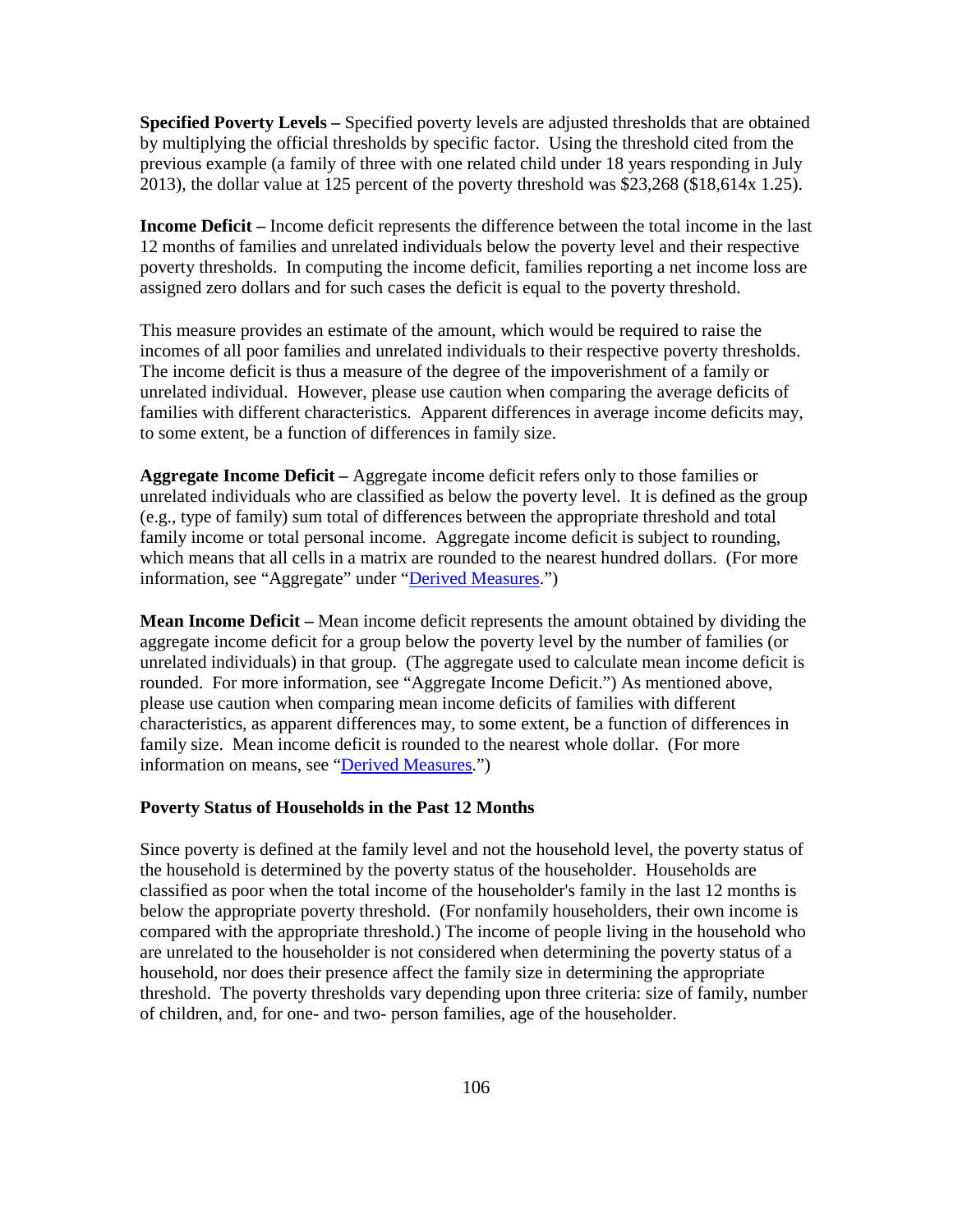#### **Question/Concept History –**

**Derivation of the Current Poverty Measure –** When the original poverty definition was developed in 1964 by the Social Security Administration (SSA), it focused on family food consumption. The U.S. Department of Agriculture (USDA) used its data about the nutritional needs of children and adults to construct food plans for families. Within each food plan, dollar amounts varied according to the total number of people in the family and the family's composition, that is, the number of children within each family. The cheapest of these plans, the Economy Food Plan, was designed to address the dietary needs of families on an austere budget.

Since the USDA's 1955 Food Consumption Survey showed that families of three or more people across all income levels spent roughly one-third of their income on food, the SSA multiplied the cost of the Economy Food Plan by three to obtain dollar figures for total family income. These dollar figures, with some adjustments, later became the official poverty thresholds. Since the Economy Food Plan budgets varied by family size and composition, so too did the poverty thresholds. For two-person families, the thresholds were adjusted by slightly higher factors because those households had higher fixed costs. Thresholds for unrelated individuals were calculated as a fixed proportion of the corresponding thresholds for two-person families.

The poverty thresholds are revised annually to allow for changes in the cost of living as reflected in the Consumer Price Index for All Urban Consumers (CPI-U). The poverty thresholds are the same for all parts of the country; they are not adjusted for regional, state, or local variations in the cost of living*.*

*Limitation of the Data* – Beginning in 2006, the population in group quarters (GQ) is included in the ACS. The part of the group quarters population in the poverty universe (for example, people living in group homes or those living in agriculture workers' dormitories) is many times more likely to be in poverty than people living in households. Direct comparisons of the data would likely result in erroneous conclusions about changes in the poverty status of all people in the poverty universe.

*Comparability –* Because of differences in survey methodology (questionnaire design, method of data collection, sample size, etc.), the poverty rate estimates obtained from ACS data may differ from those reported in the Current Population Survey, Annual Social and Economic Supplement, and those reported in Census 2000. For more details, please refer to [\(http://www.census.gov/acs\)](http://www.census.gov/acs) and enter "Poverty Rate Estimates" in the ACS website search box.

# *Private Vehicle Occupancy*

See [Journey to Work.](#page-89-0)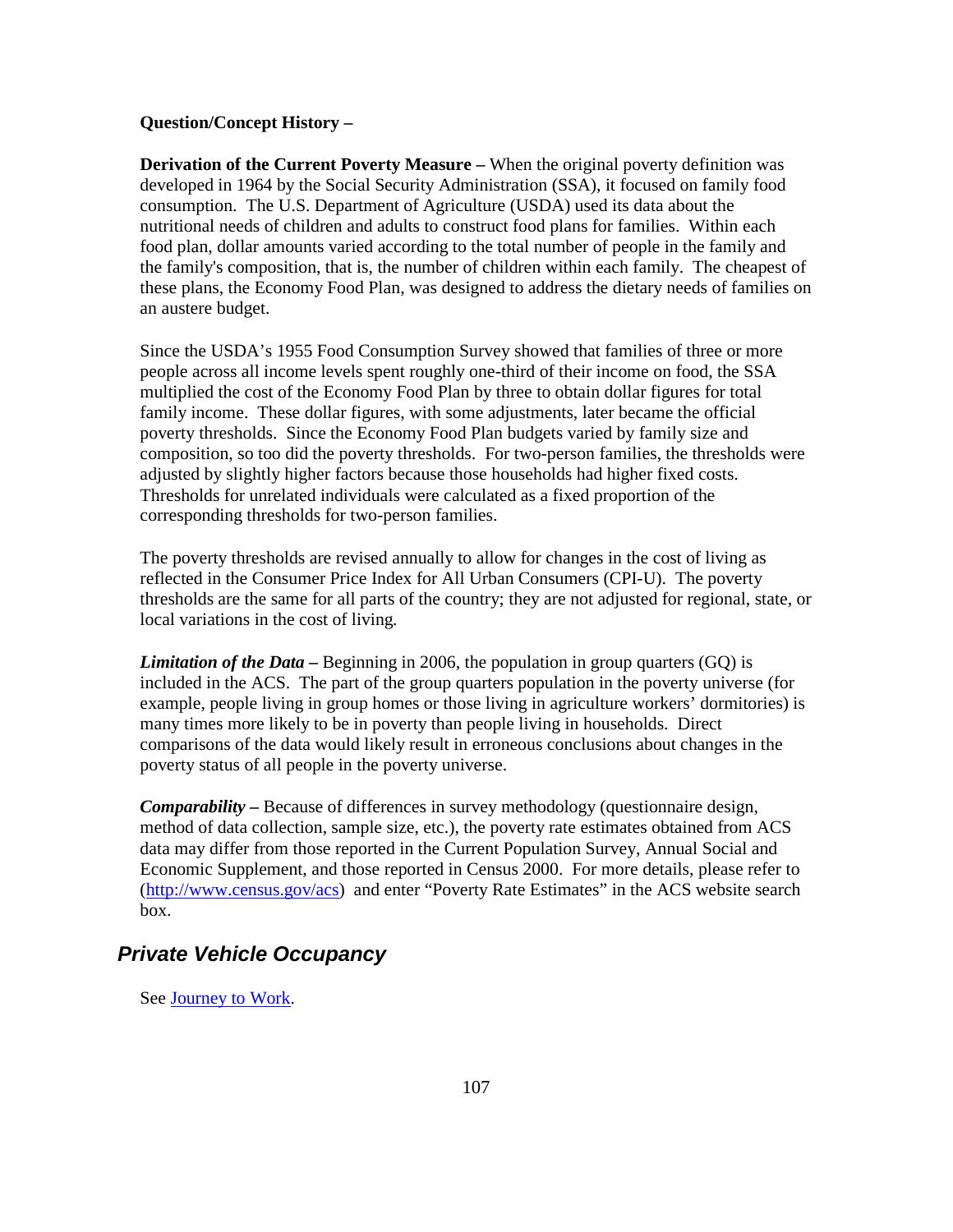#### *Race*

The data on race were derived from answers to the question on race that was asked of all people (Question 6 in the 2013 American Community Survey (ACS)). The U.S. Census Bureau collects race data in accordance with guidelines provided by the U.S. Office of Management and Budget (OMB), and these data are based on self-identification. The racial categories included in the census questionnaire generally reflect a social definition of race recognized in this country and not an attempt to define race biologically, anthropologically, or genetically. In addition, it is recognized that the categories of the race item include racial and national origin or sociocultural groups. People may choose to report more than one race to indicate their racial mixture, such as "American Indian" *and* "White." People who identify their origin as Hispanic, Latino, or Spanish may be of any race.

The racial classifications used by the Census Bureau adhere to the October 30, 1997, *Federal Register* notice entitled, "Revisions to the Standards for the Classification of Federal Data on Race and Ethnicity" issued by OMB. These standards govern the categories used to collect and present federal data on race and ethnicity. OMB requires five minimum categories (White, Black or African American, American Indian or Alaska Native, Asian, and Native Hawaiian or Other Pacific Islander) for race. The race categories are described below with a sixth category, "Some Other Race," added with OMB approval. In addition to the five race groups, OMB also states that respondents should be offered the option of selecting one or more races.

If an individual did not provide a race response, the race or races of the householder or other household members were imputed using specific rules of precedence of household relationship. For example, if race was missing for a natural-born child in the household, then either the race or races of the householder, another natural-born child, or spouse of the householder were imputed.

If race was not reported for anyone in the household, then the race or races of a householder in a previously processed household were imputed.

Definitions from OMB guide the Census Bureau in classifying written responses to the race question:

**White.** A person having origins in any of the original peoples of Europe, the Middle East, or North Africa. It includes people who indicate their race as "White" or report entries such as Irish, German, Italian, Lebanese, Arab, Moroccan, or Caucasian.

**Black or African American.** A person having origins in any of the Black racial groups of Africa. It includes people who indicate their race as "Black, African Am., or Negro" or report entries such as African American, Kenyan, Nigerian, or Haitian.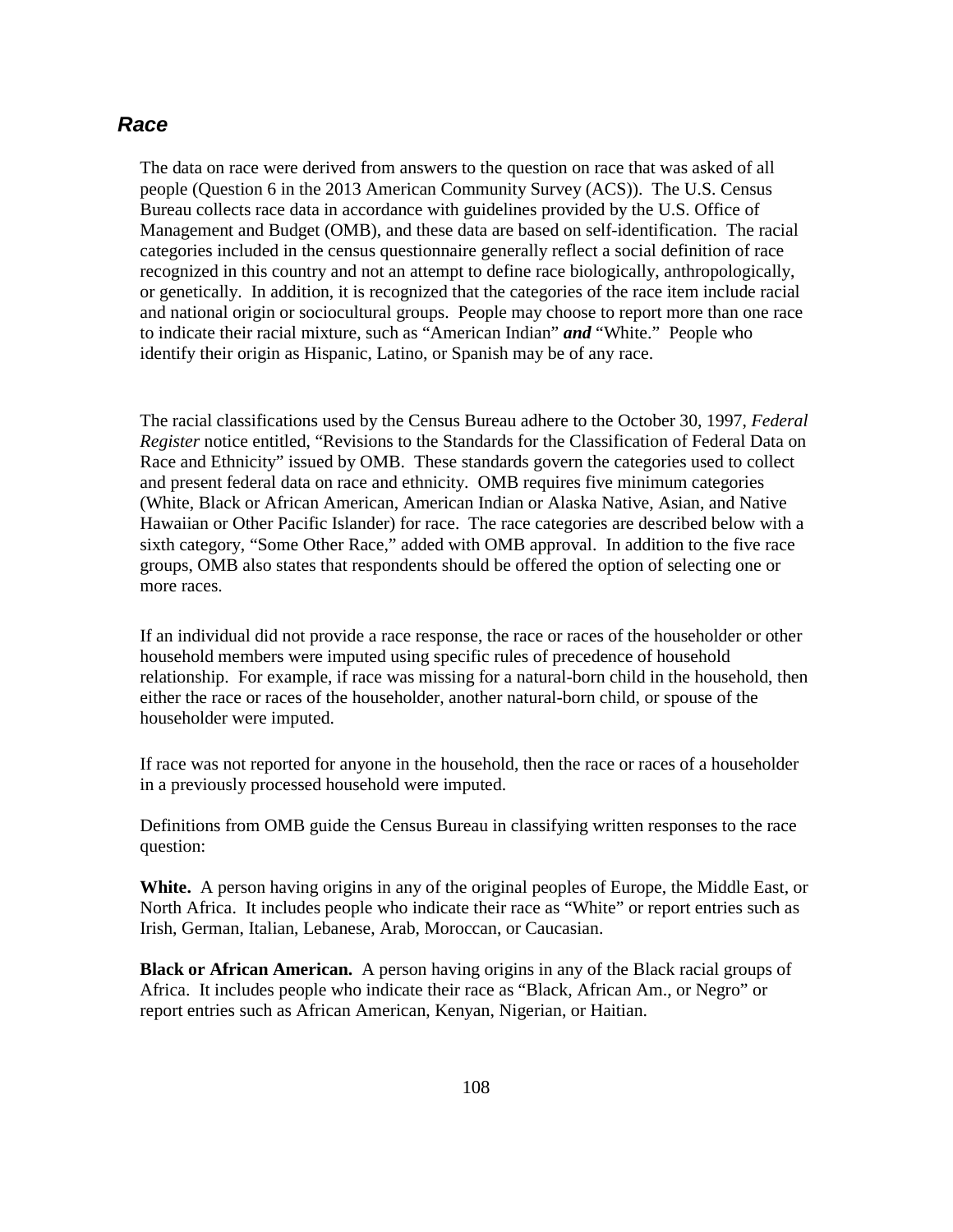**American Indian or Alaska Native.** A person having origins in any of the original peoples of North and South America (including Central America) and who maintains tribal affiliation or community attachment. This category includes people who indicate their race as "American Indian or Alaska Native" or report entries such as Navajo, Blackfeet, Inupiat, Yup'ik, or Central American Indian groups, or South American Indian groups.

Respondents who identified themselves as "American Indian or Alaska Native" were asked to report their enrolled or principal tribe. Therefore, tribal data in tabulations reflect the written entries reported on the questionnaires. Some of the entries (for example, Metlakatla Indian Community and Umatilla) represent reservations or a confederation of tribes on a reservation. The information on tribe is based on self-identification and, therefore, does not reflect any designation of federally or state-recognized tribe. The information for the 2013 ACS Detailed Race tables were derived from the American Indian and Alaska Native Tribal Classification List for the 2010 Census, which was updated through 2009 based on the annual *Federal Register* notice entitled "Indian Entities Recognized and Eligible to Receive Services From the United States Bureau of Indian Affairs," Department of the Interior, Bureau of Indian Affairs, issued by OMB, and through consultation with American Indian and Alaska Native communities and leaders.

The American Indian categories shown in the 2013 ACS Detailed Race tables represent tribal groupings, which refer to the combining of individual American Indian tribes, such as Fort Sill Apache, Mescalero Apache, and San Carlos Apache, into the general Apache tribal grouping.

The Alaska Native categories shown in the 2013 ACS Detailed Race tables represent tribal groupings, which refer to the combining of individual Alaska Native tribes, such as King Salmon Tribe, Native Village of Kanatak, and Sun'aq Tribe of Kodiak, into the general Aleut tribal grouping.

*All Other American Indian Tribes (with only one tribe reported)*. Includes respondents who provide a response of another American Indian tribe not shown separately, such as Abenaki, Catawba, Eastern Tribes, Kickapoo, Mattaponi, Quapaw, Shawnee, or Yuchi.

*American Indian Tribes, not specified*. Includes people who provide a generic term such as "American Indian" or tribal groupings not elsewhere classified.

*Alaska Native Tribes, not specified*. Includes people who provide a generic term such as "Alaska Indian" or "Alaska Native" or tribal groupings not elsewhere classified.

*American Indian Tribes or Alaska Native Tribes, not specified*. Includes respondents who checked the American Indian or Alaska Native response category on the ACS questionnaire and did not write in a specific group or wrote in a generic term such as "American Indian or Alaska Native."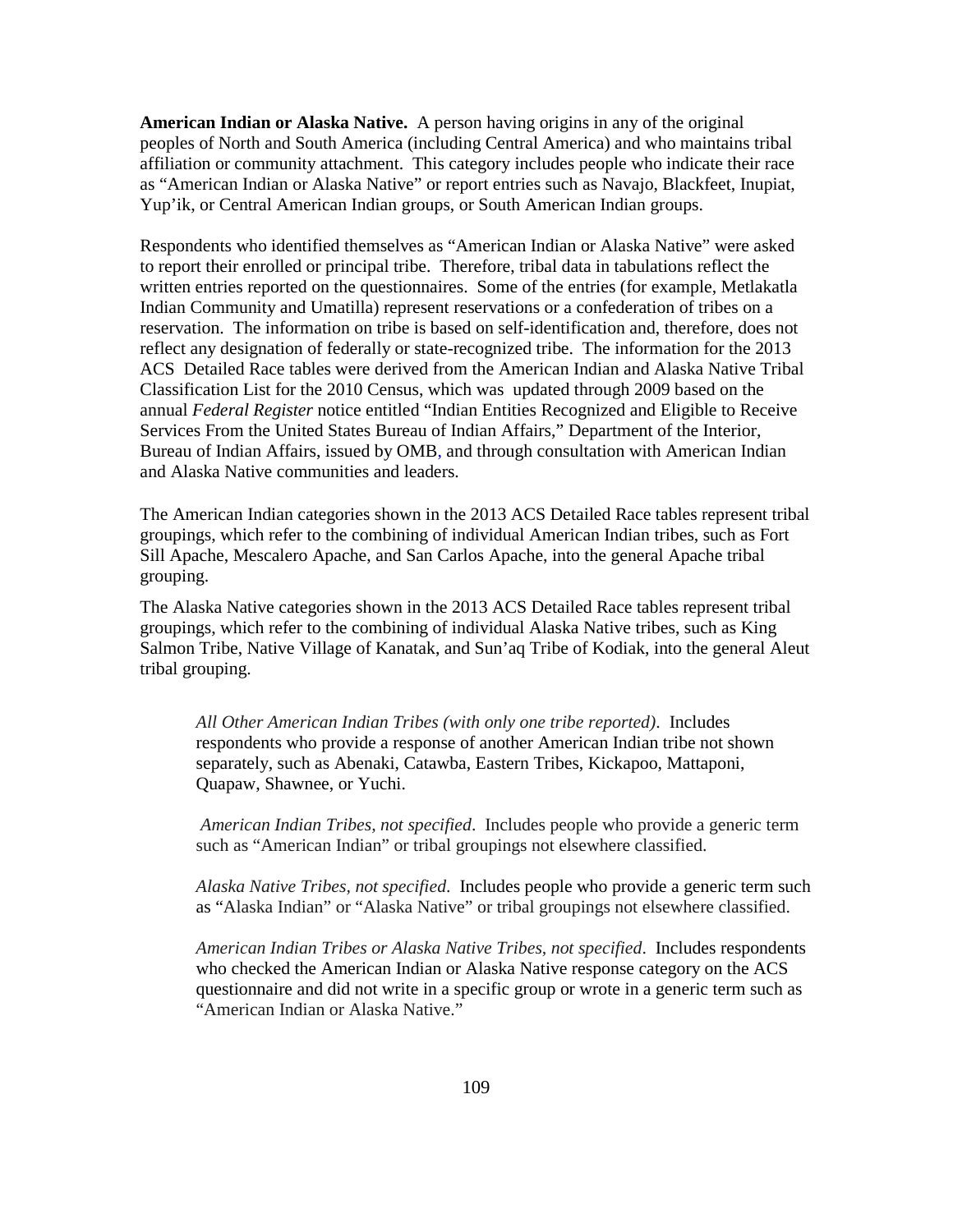*Two or more American Indian or Alaska Native Tribes*. Includes respondents who provided multiple American Indian or Alaska Native Tribes responses such as Blackfeet and Pueblo; or Alaskan Athabascan and Tlingit-Haida; or Paiute and Aleut.

**Asian.** A person having origins in any of the original peoples of the Far East, Southeast Asia, or the Indian subcontinent including, for example, Cambodia, China, India, Japan, Korea, Malaysia, Pakistan, the Philippine Islands, Thailand, and Vietnam. It includes people who indicate their race as "Asian Indian," "Chinese," "Filipino," "Korean," "Japanese," "Vietnamese," and "Other Asian" or provide other detailed Asian responses.

*Asian Indian.* Includes respondents who indicate their race as "Asian Indian" or report entries such as India or East Indian.

*Bangladeshi.* Includes respondents who report entries such as Bangladeshi or Bangladesh.

*Bhutanese*. Includes respondents who report entries such as Bhutanese or Bhutan.

*Burmese*. Includes respondents who report entries such as Burmese or Burma.

*Cambodian.* Includes respondents who report entries such as Cambodian or Cambodia.

*Chinese, except Taiwanese.* Includes respondents who indicate their race as "Chinese" or report entries such as China or Chinese American.

*Filipino.* Includes respondents who indicate their race as "Filipino" or report entries such as Philippines or Filipino American.

*Hmong.* Includes respondents who report entries such as Hmong or Mong.

*Indonesian*. Includes respondents who report entries such as Indonesian or Indonesia.

*Japanese.* Includes respondents who indicate their race as "Japanese" or report entries such as Japan or Japanese American.

*Korean.* Includes respondents who indicate their race as "Korean" or report entries such as Korea or Korean American.

*Laotian.* Includes respondents who report entries such as Laotian or Laos.

*Malaysian*. Includes respondents who report entries such as Malaysian or Malaysia.

*Mongolian*. Includes respondents who report entries such as Mongolian, Mongolia or Mongol.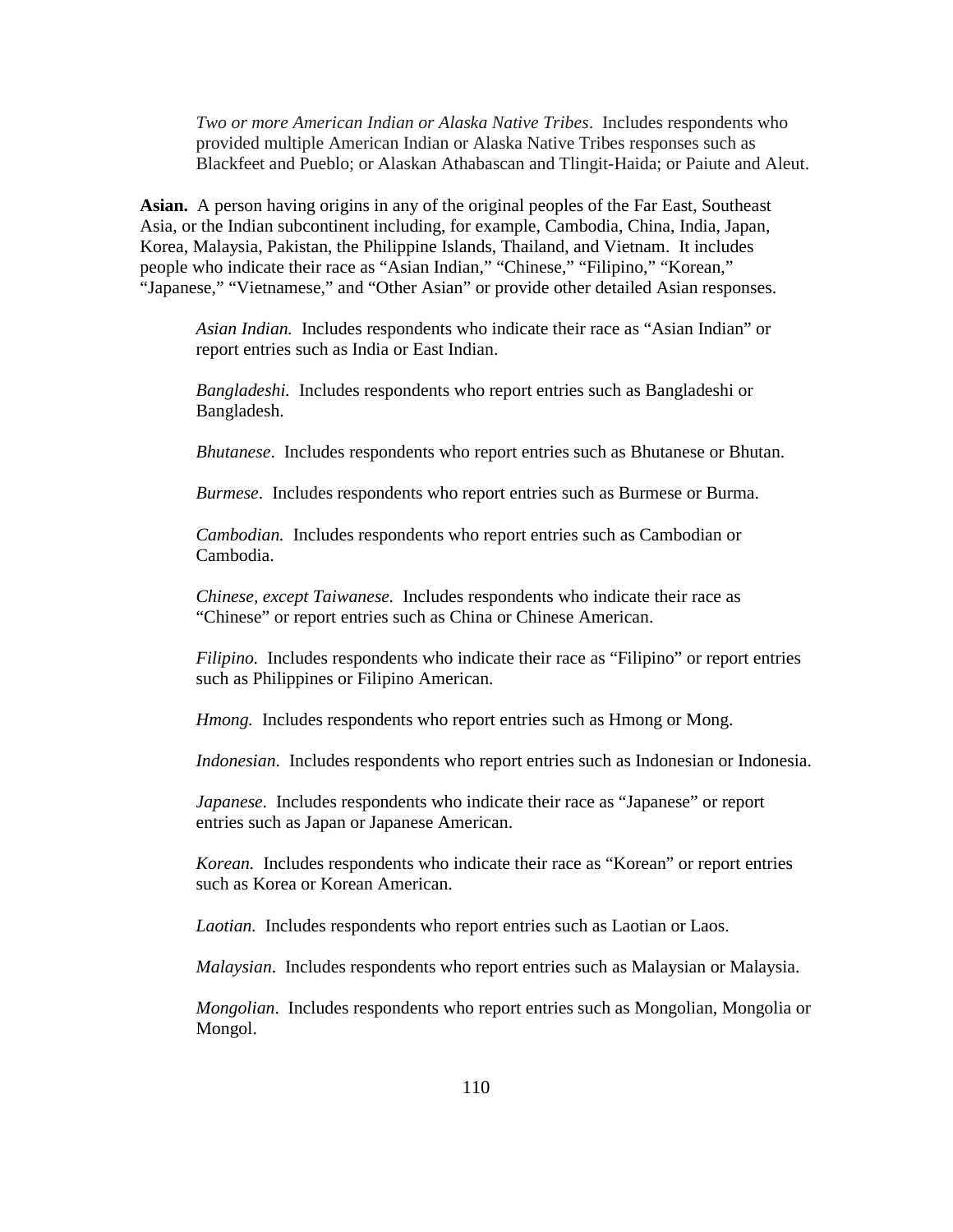*Nepalese*. Includes respondents who report entries such as Nepalese or Nepal.

*Okinawan*. Includes respondents who report entries such as Okinawan or Okinawa.

*Pakistani*. Includes respondents who report entries such as Pakistani or Pakistan.

*Sri Lankan*. Includes respondents who report entries such as Sri Lankan or Sri Lanka.

*Taiwanese*. Includes respondents who report entries such as Taiwanese or Taiwan.

*Thai.* Includes respondents who report entries such as Thai or Thailand.

*Vietnamese.* Includes respondents who indicate their race as "Vietnamese" or report entries such as Vietnam or Vietnamese American.

*Other Asian, specified*. Includes respondents who provide a response of another Asian group not shown separately, such as Iwo Jiman, Maldivian, or Singaporean.

*Other Asian, not specified*. Includes respondents who checked the "Other Asian" response category on the ACS questionnaire and did not write in a specific group or wrote in a generic term such as "Asian," or "Asiatic."

*Two or more Asian*. Includes respondents who provided multiple Asian responses such as Asian Indian and Japanese; or Vietnamese, Chinese and Hmong.

**Native Hawaiian or Other Pacific Islander.** A person having origins in any of the original peoples of Hawaii, Guam, Samoa, or other Pacific Islands. It includes people who indicate their race as "Native Hawaiian," "Guamanian or Chamorro," "Samoan," and "Other Pacific Islander" or provide other detailed Pacific Islander responses.

*Native Hawaiian.* Includes respondents who indicate their race as "Native Hawaiian" or report entries such as Part Hawaiian or Hawaiian.

*Samoan.* Includes respondents who indicate their race as "Samoan" or report entries such as American Samoan or Western Samoan.

*Tongan*. Includes respondents who report entries such as Tongan or Tonga.

*Other Polynesian.* Includes respondents who provide a response of another Polynesian group, such as Tahitian, Tokelauan, or wrote in a generic term such as "Polynesian."

*Guamanian or Chamorro*. Includes respondents who indicate their race as "Guamanian or Chamorro" or report entries such as Chamorro or Guam.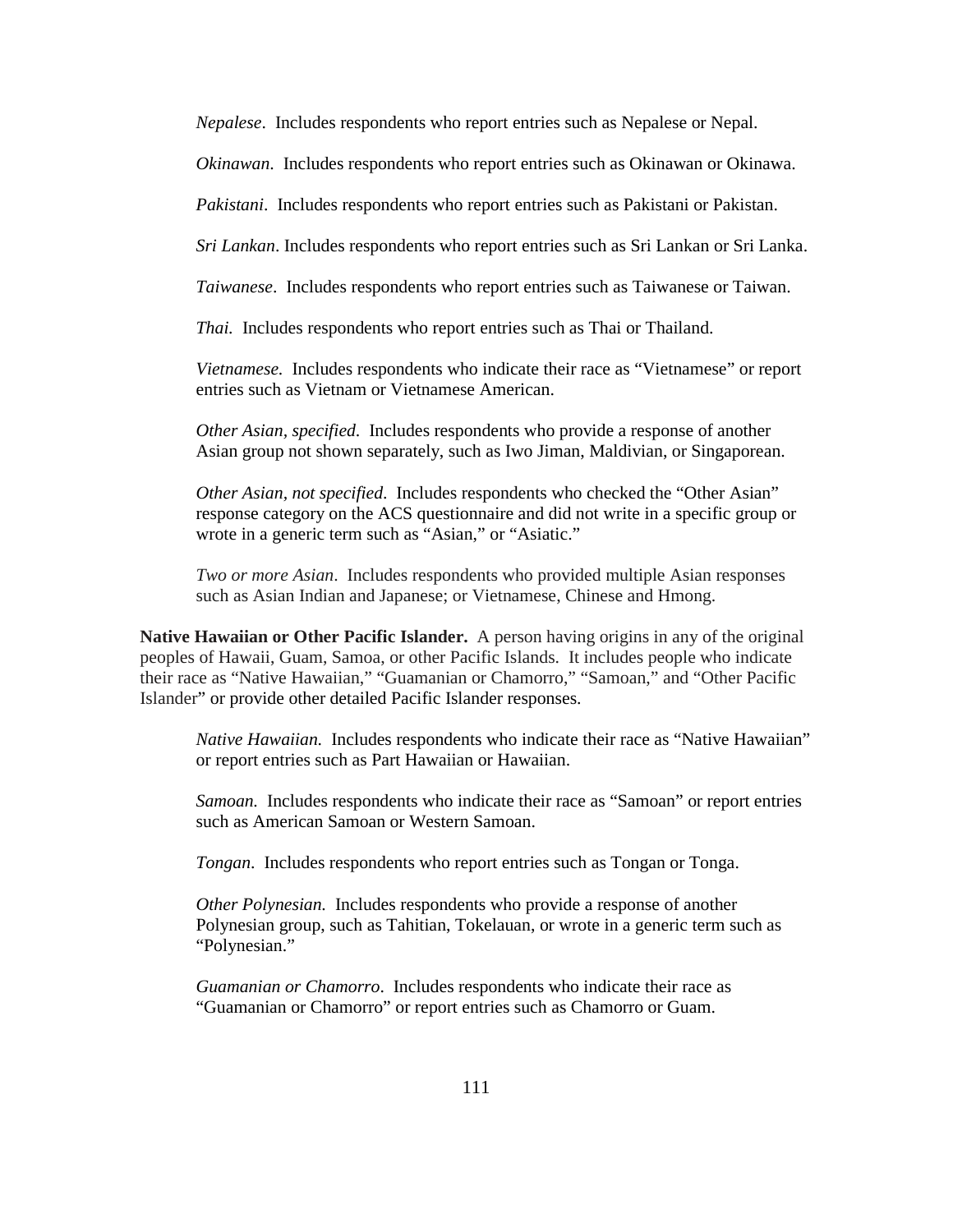*Marshallese*. Includes respondents who report entries such as Marshallese or Marshall Islands.

*Other Micronesian.* Includes respondents who provide a response of another Micronesian group, such as Carolinian, Chuukese, I-Kiribati, Kosraean, Mariana Islander, Palauan, Pohnpeian, Saipanese, Yapese, or wrote in a generic term such as "Micronesian."

*Fijian*. Includes respondents who report entries such as Fijian or Fiji.

*Other Melanesian.* Includes respondents who provide a response of another Melanesian group, such as Papua New Guinean, Ni-Vanuatu (New Hebrides Islander), Solomon Islander, or wrote in a generic term such as "Melanesian."

*Other Pacific Islander, not specified.* Includes respondents who checked the Other Pacific Islander response category on the ACS questionnaire and did not write in a specific group or wrote in a generic term such as "Pacific Islander."

*Two or more Native Hawaiian and Pacific Islander*. Includes respondents who provide multiple Pacific Islander responses such as Native Hawaiian and Guamanian or Chamorro; or Tokelauan and Tongan.

**Some Other Race.** Includes all other responses not included in the "White," "Black or African American," "American Indian or Alaska Native," "Asian," and "Native Hawaiian or Other Pacific Islander" race categories described above. Respondents reporting entries such as multiracial, mixed, interracial, or a Hispanic, Latino, or Spanish group (for example, Mexican, Puerto Rican, Cuban, or Spanish) in response to the race question are included in this category.

**Two or More Races***.* People may choose to provide two or more races either by checking two or more race response check boxes, by providing multiple responses, or by some combination of check boxes and other responses. The race response categories shown on the questionnaire are collapsed into the five minimum race groups identified by OMB, and the Census Bureau's "Some Other Race" category. For data product purposes, "Two or More Races" refers to combinations of two or more of the following race categories:

- 1. White
- 2. Black or African American
- 3. American Indian or Alaska Native
- 4. Asian
- 5. Native Hawaiian or Other Pacific Islander
- 6. Some Other Race

There are 57 possible combinations (see ["Race Combinations"](#page-142-0) in [Appendix A\)](#page-137-0) involving the race categories shown above. Thus, according to this approach, a response of "White" and "Asian" was tallied as Two or More Races, while a response of "Japanese" and "Chinese" was not because "Japanese" and "Chinese" are both Asian responses.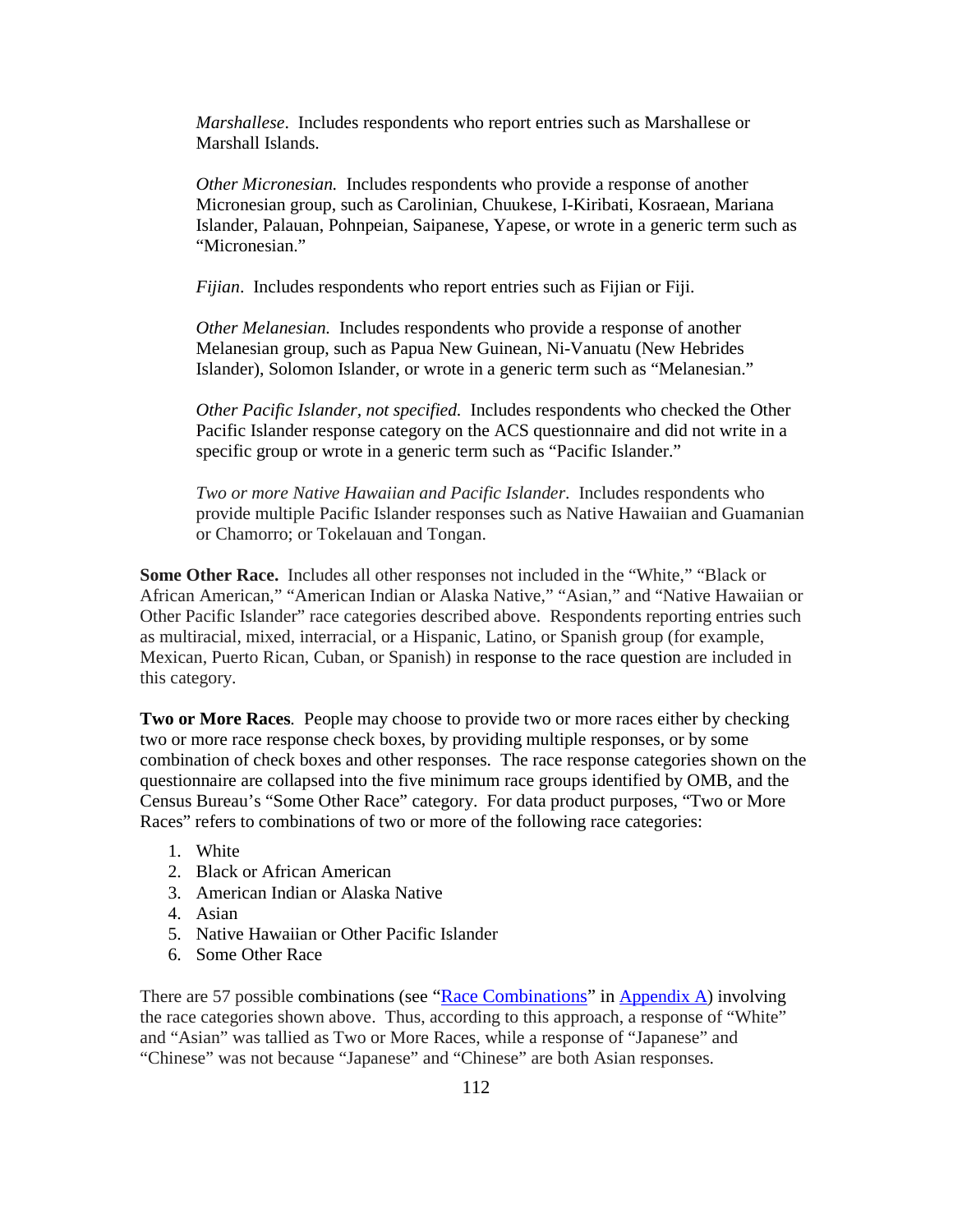#### **Race Concepts**

Given the many possible ways of displaying data on race, data products will provide varying levels of detail. There are several concepts used to display and tabulate race information for the six major race categories (White; Black or African American; American Indian or Alaska Native; Asian; Native Hawaiian or Other Pacific Islander; and Some Other Race) and the various details within these groups.

The concept "race *alone*" includes people who reported a single entry (i.e., Korean) and no other race, as well as people who reported two or more entries within the same major race group (i.e., Asian). For example, respondents who reported Korean and Vietnamese are part of the larger "Asian alone" race group.

The concept "race *alone or in combination*" includes people who reported a single race alone (i.e., Asian) and people who reported that race in combination with one or more of the other major race groups (i.e., White, Black or African American, American Indian and Alaska Native, Native Hawaiian and Other Pacific Islander, and Some Other Race). The "race alone or in combination" concept, therefore, represents the maximum number of people who reported as that race group, either alone, or in combination with another race(s). The sum of the six individual race "alone or in combination" categories may add to more than the total population because people who reported more than one race were tallied in each race category.

The concept "race *alone or in any combination*" applies only to detailed race iteration groups, such as American Indian and Alaska Native tribes, detailed Asian groups, and detailed Pacific Islander groups. For example, Korean alone or in any combination includes people who reported a single response (i.e., Korean), people who reported Korean and another Asian group (i.e., Korean and Vietnamese), and people who reported Korean in combination with one or more other non-Asian race groups (i.e., White, Black or African American, American Indian and Alaska Native, Native Hawaiian and Other Pacific Islander, or Some Other Race).

**Coding of Write-in Entries.** The 2013 ACS included an automated review, computer edit, and coding operation on a 100 percent basis for the write-in responses to the race question, similar to that used in the 2010 Census. There were two types of coding operations: (1) automated coding where a write-in response was automatically coded if it matched a write-in response already contained in a database known as the "master file" and (2) expert coding, which took place when a write-in response did not match an entry already on the master file and was sent to expert coders familiar with the subject matter. During the coding process, subject-matter specialists reviewed and coded written entries from the response areas on the race question: American Indian or Alaska Native, Other Asian, Other Pacific Islander, and Some Other Race. Up to 30 text characters were collected from each race write-in area, and up to two responses were coded and tabulated from each separate race write-in area.

#### **Question/Concept History**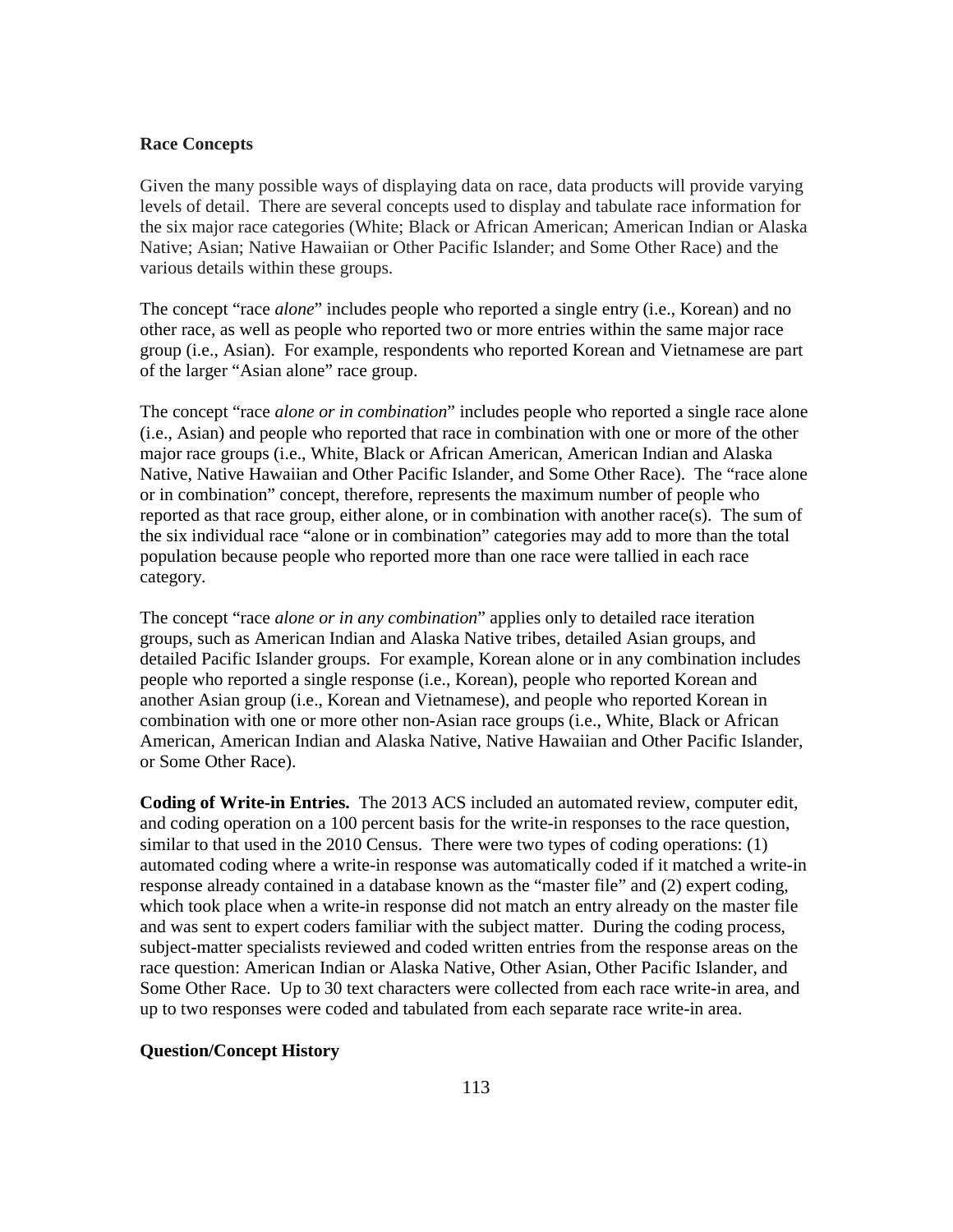#### **1996-1998 American Community Survey**

- The sequence of the questions on race and Hispanic origin was switched. In the 1996-1998 ACS, the question on race immediately followed the question on Hispanic origin. This approach differed from the 1990 Census, where the question on race preceded the question on Hispanic origin with two intervening questions.
- The 1990 Census category, "Black or Negro" was changed to "Black, African Am."
- The 1990 Census category, "Other race," was renamed "Some other race." A separate "Multiracial" category was added. The instruction to "print the race(s) or group below" pertained to both the "Some other race" and "Multiracial" categories.
- The "Indian (Amer.)," "Other Asian/Pacific Islander," "Some other race," and "Multiracial" response categories all shared a single write-in area.

#### **1999-2002 American Community Survey**

- The response category "Black, African Am." was changed to "Black, African Am., or Negro" to correspond with the Census 2000 response category.
- The separate 1990 Census and 1996-1998 ACS response categories "Indian (Amer.)," "Eskimo," and "Aleut," were combined into one response category, "American Indian or Alaska Native." Respondents were asked to "print name of enrolled or principal tribe" on a separate write-in line to correspond with the Census 2000 response category.
- The 1990 Asian or Pacific Islander category was separated into two categories, "Asian" and "Native Hawaiian or Other Pacific Islander." Also, the six detailed Asian groups were alphabetized; and the three detailed Pacific Islander groups were alphabetized after the Native Hawaiian response category.
- The response category "Hawaiian" was changed to "Native Hawaiian." The response category "Guamanian" was changed to "Guamanian or Chamorro." The response category "Other Asian/Pacific Islander" was split into two separate response categories, "Other Asian," and "Other Pacific Islander." These changes correspond to those in the Census 2000 response categories.
- The separate "multiracial" response category was dropped. Rather, respondents were instructed to "**Mark [x] one or more races** *to indicate what this person considers himself/herself to be*." Respondents were allowed to select more than one category for race in Census 2000.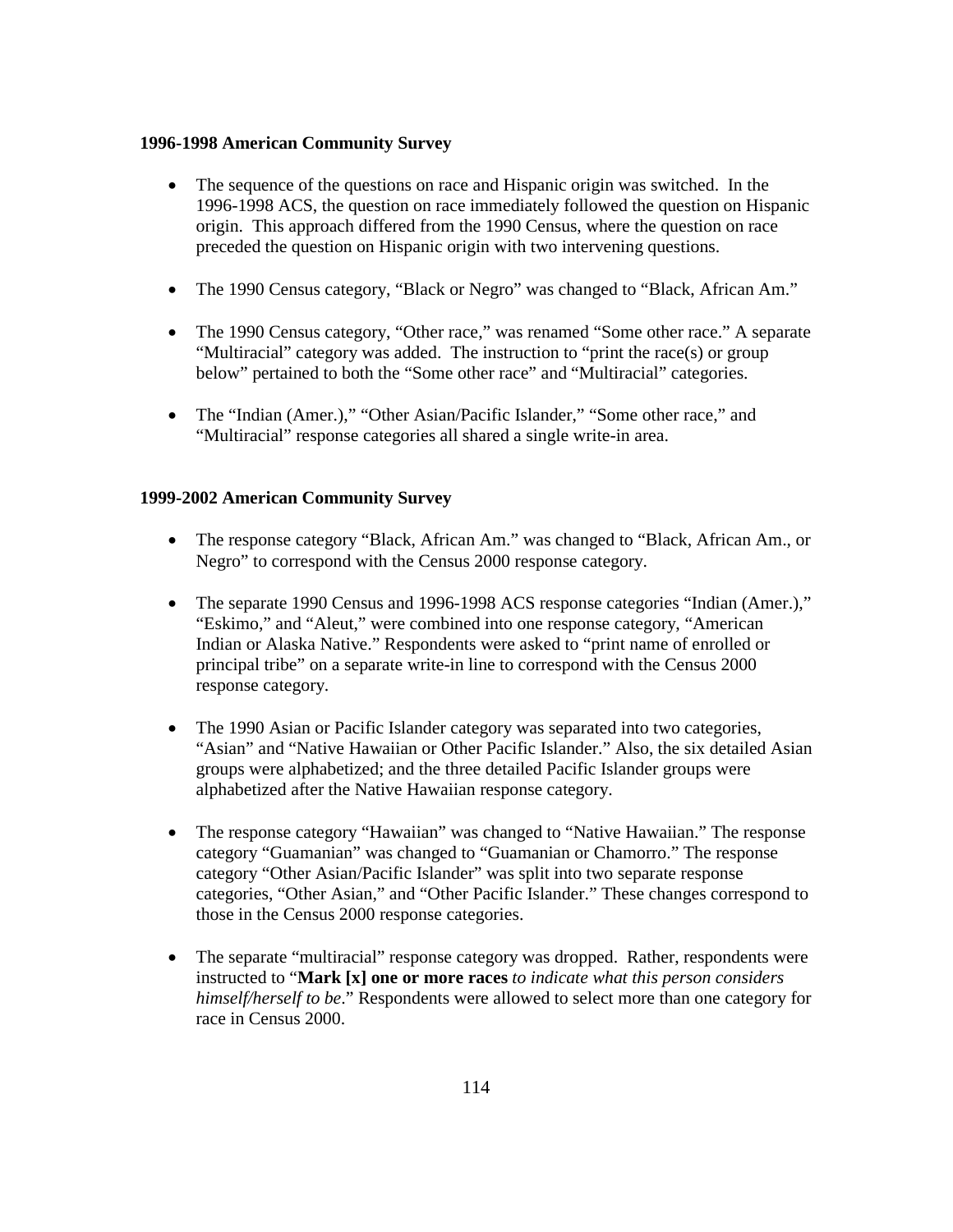• In the ACS, the "Other Asian," "Other Pacific Islander," and "Some other race" response categories shared the same write-in area. On the Census 2000 questionnaire, only the "Other Asian" and "Other Pacific Islander" response categories shared the same write-in area, and the "Some other race" category had a separate write-in area.

#### **2003-2007 American Community Survey**

• The response category "Black, African Am., or Negro" was changed to "Black or African American."

#### **Puerto Rico Community Survey, started in 2005**

• Separate questions on race and Hispanic origin were included on the questionnaire. These questions were identical to the questions used in the United States.

#### **2008-2013 American Community Survey**

- The wording of the race question was changed to read, "What is Person 1's race? Mark  $(X)$  one or more boxes" and the reference to what this person considers him/herself to be was deleted.
- The response category "Black or African American" was changed to "Black, African Am., or Negro."
- Examples were added to the "Other Asian" response categories (Hmong, Laotian, Thai, Pakistani, Cambodian, and so on) and the "Other Pacific Islander" response categories (Fijian, Tongan, and so on).

*Limitation of the data –* Beginning in 2006, the population in group quarters (GQ) is included in the ACS. Some types of GQ populations may have race distributions that are different from the household population. The inclusion of the GQ population could therefore have a noticeable impact on the race distribution. This is particularly true for areas with a substantial GQ population.

*Comparability –* The data on race in the 2013 ACS are not directly comparable across all years. Ongoing research conducted following the 1990 Census affected the ACS question on race since its inception in 1996. Also, the October 1997 revised standards for federal data on race and ethnicity issued by the OMB led to changes in the question on race for Census 2000. Consequently, in order to achieve consistency, other census-administered surveys such as the ACS were modified to reflect changes required by OMB. The 2010 Census and ACS data collections continue to follow the 1997 OMB Standards.

See the 2013 Code List for Race Code List on the ACS website [\(http://www.census.gov/acs\)](http://www.census.gov/acs) and enter "ACS Code Lists" in the ACS website search box.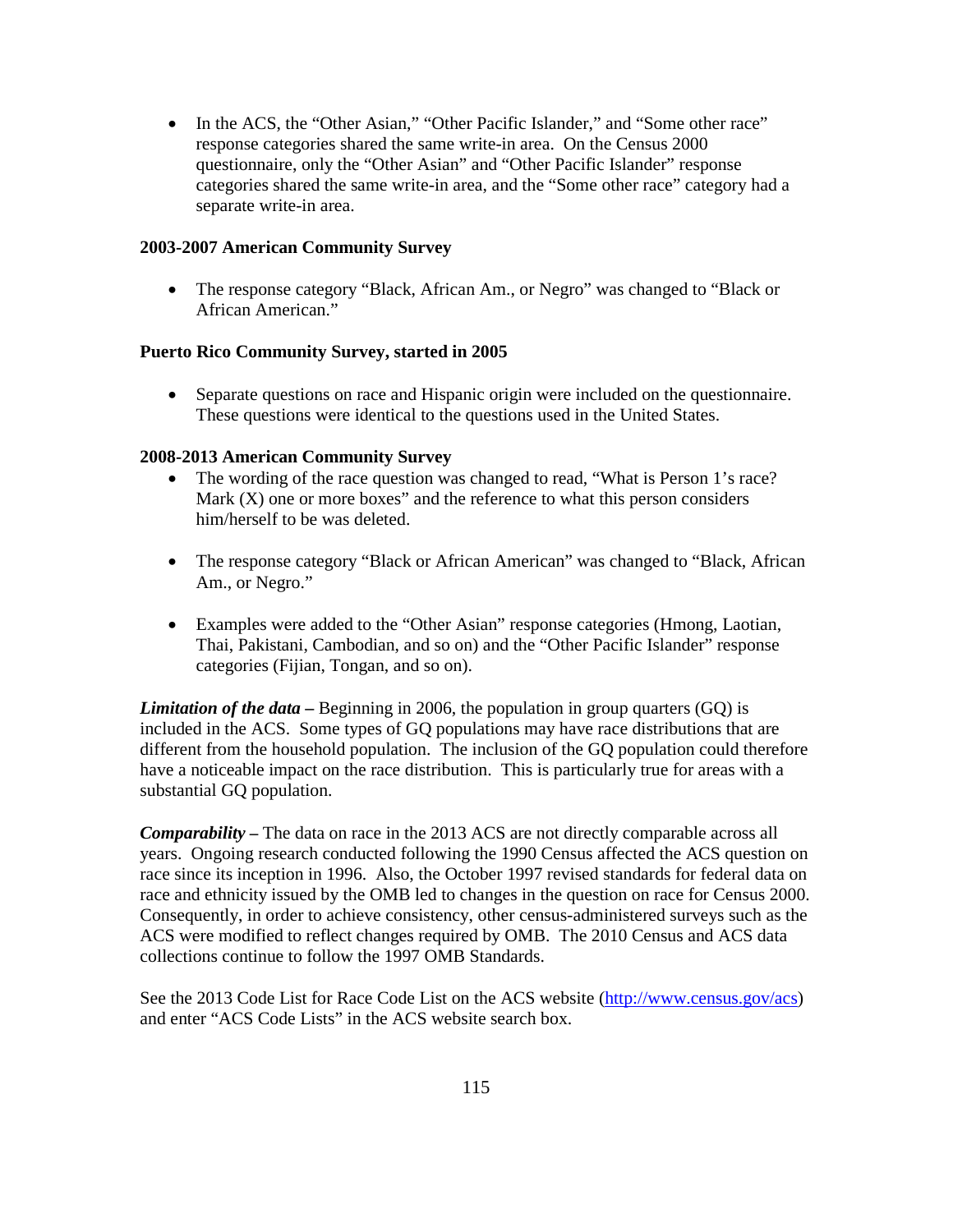#### *Reference Week*

The data on employment status and journey to work relate to the reference week, that is, the calendar week preceding the date on which the respondents completed their questionnaires or were interviewed. This week is not the same for all respondents since the interviewing was conducted over a 12-month period. The occurrence of holidays during the relative reference week could affect the data on actual hours worked during the reference week, but probably had no effect on overall measurement of employment status.

#### *Relatives and Nonrelatives*

See [Household Type and Relationship.](#page-73-0)

### *Residence 1 Year Ago*

The data on residence 1 year ago were derived from answers to Question 15 in the 2013 American Community Survey (ACS), which were asked of the population 1 year and older. For the ACS, people who had moved from another residence in the United States or Puerto Rico 1 year earlier were asked to report the exact address (number and street name); the name of the city, town, or post office; the name of the U.S. county or municipio in Puerto Rico; state or Puerto Rico; and the ZIP Code where they lived 1 year ago. People living outside the United States and Puerto Rico were asked to report the name of the foreign country or U.S. Island Area where they were living 1 year ago.

For the Puerto Rico Community Survey (PRCS), people who moved from another residence in Puerto Rico or the United States 1 year ago were asked to report the exact address, including the development or condominium name; the name of the city, town, or post office; the municipio in Puerto Rico (county equivalent) or county in the U.S.; and the ZIP Code where they lived. People living outside Puerto Rico and the United States were asked to report the name of the foreign country or U.S. Island Area where they were living 1 year ago.

Residence 1 year ago is used in conjunction with location of current residence to determine the extent of residential mobility of the population and the resulting redistribution of the population across the various states, metropolitan areas, and regions of the country.

When no information on previous residence was reported for a person, information for other family members, if available, was used to assign a location of residence 1 year ago. All cases of nonresponse or incomplete response that were not assigned a previous residence based on information from other family members were allocated the previous residence of another person with similar characteristics who provided complete information.

The tabulation category, "Same house," includes all people 1 year and over who did not move during the 1 year as well as those who had moved and returned to their residence 1 year ago. The category, "Different house in the United States" includes people who lived in the United States 1 year ago but in a different house or apartment from the one they occupied at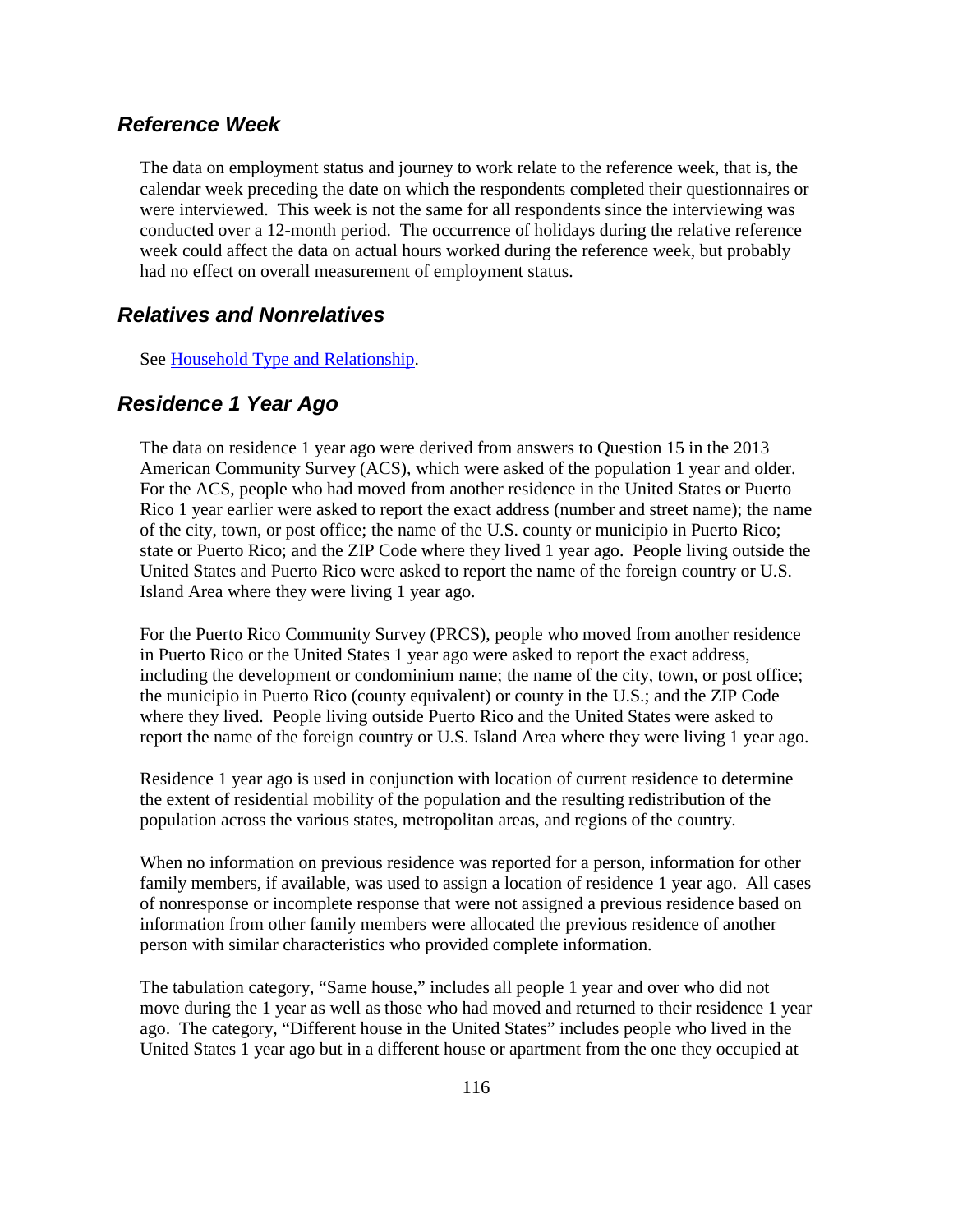the time of interview. These movers are then further subdivided according to the type of move.

In most tabulations, movers within the U.S. are divided into three groups according to their previous residence: "Different house, same county," "Different county, same state," and "Different state." The last group may be further subdivided into region of residence 1 year ago. An additional category, "Abroad," includes those whose previous residence was in a foreign country, Puerto Rico, American Samoa, Guam, the Northern Marianas, or the U.S. Virgin Islands, including members of the Armed Forces and their dependents. Some tabulations show movers who were residing in Puerto Rico or one of the U.S. Island Areas 1 year ago separately from those residing in foreign countries.

In most tabulations, movers within Puerto Rico are divided into two groups according to their residence 1 year ago: "Same municipio" and "Different municipio." Other tabulations show movers within or between metropolitan areas similar to the stateside tabulations.

**Residence-1-Year-Ago-based Geography –** The characteristics of movers may be shown using either current residence-based or previous residence-based geography. If you are interested in the number and characteristics of movers living in a specific area, you should use the standard (residence-based) tables. If you are interested in the number and characteristics of movers who previous residence was in a specific area, you should use the residence-1-year-ago-based tables. Because residence-1-year-ago information for movers cannot always be specified below the place level, the previous residence-based tables are presented only for selected geographic areas.

Residence 1 year ago is used to assess the residential stability and the effects of migration in both urban and rural areas. This item provides information on the mobility of our population. Knowing the number and characteristics of movers is essential for federal programs dealing with employment, housing, education, and the elderly. The U.S. Department of Veterans Affairs develops its mandated projection of the need for hospitals and other veteran benefits for each state with migration data about veterans. The Census Bureau develops state age and sex estimates and small-area population projections based on data about residence 1 year ago.

*Question/Concept History –* The 1996-1998 questions asked about residence 5 years ago. Beginning in 1999, the time period was changed to that of 1 year ago, which reflects the ongoing data collection on the ACS, and allows for annual estimates of migration. Beginning in 1999, a separate write-in line and a skip instruction were added for a foreign country response. This write-in line was moved to one of the answer categories for the residence one year ago question. The migration parts (city, county, and state response areas) were also reordered. Beginning in 2003, the numerical order was changed so that part c of this question would not be displayed in a separate column of the questionnaire.

Beginning with 2008, a write-in space for street address was included and the questions were reworded on both the ACS and the PRCS so that the geographic specificity is maintained for movers within and between the U.S. and Puerto Rico. Municipio of previous residence in Puerto Rico is available for people living in the United States as a result of this change. For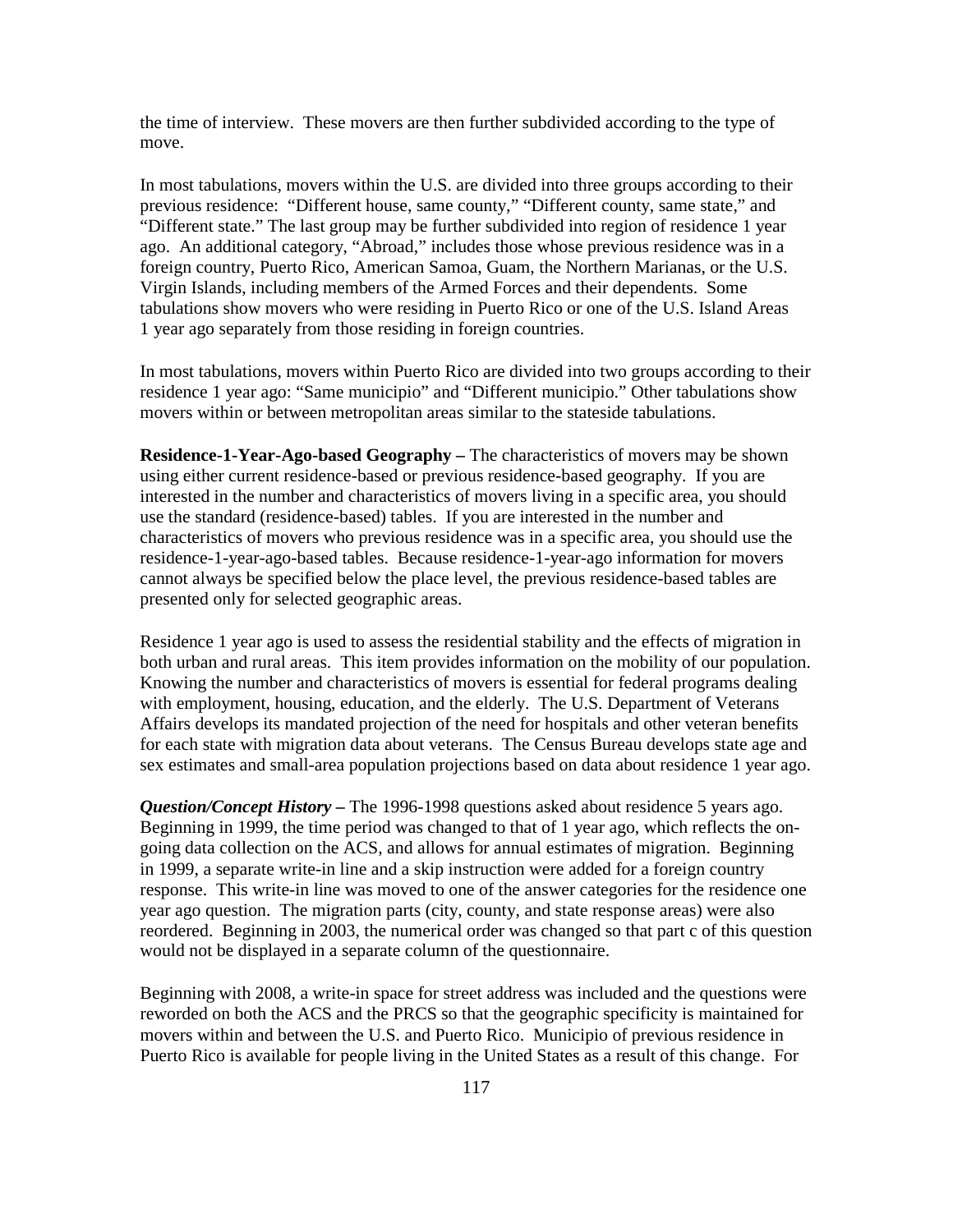more information, see the report titled Report P.3: Evaluation Report Covering Residence 1 Year Ago (Migration) on the ACS website [\(http://www.census.gov/acs\)](http://www.census.gov/acs) and enter the paper title in the ACS website search box.

*Limitation of the Data* – Beginning in 2006, the group quarters (GQ) population is included in the ACS. Some types of GQ populations have residence one year ago (migration) distributions that are different from the household population. The inclusion of the GQ population could therefore have a noticeable impact on the residence one year ago (migration) distribution. This is particularly true for areas with a substantial GQ population.

*Comparability* **–** This data source is not comparable to the Census 2000. The ACS asked for residence 1 year ago whereas Census 2000 asked for residence 5 years ago.

See the 2013 Code List for Migration Code List. on the ACS website [\(http://www.census.gov/acs\)](http://www.census.gov/acs) and enter "ACS Code Lists" in the ACS website search box.

#### <span id="page-117-0"></span>*School Enrollment and Type of School*

School enrollment data are used to assess the socioeconomic condition of school-age children. Government agencies also require these data for funding allocations and program planning and implementation.

Data on school enrollment and grade or level attending were derived from answers to Question 10 in the 2013 American Community Survey (ACS). People were classified as enrolled in school if they were attending a public or private school or college at any time during the 3 months prior to the time of interview. The question included instructions to "include only nursery or preschool, kindergarten, elementary school, home school, and schooling which leads to a high school diploma, or a college degree." Respondents who did not answer the enrollment question were assigned the enrollment status and type of school of a person with the same age, sex, race, and Hispanic or Latino origin whose residence was in the same or nearby area.

School enrollment is only recorded if the schooling advances a person toward an elementary school certificate, a high school diploma, or a college, university, or professional school (such as law or medicine) degree. Tutoring or correspondence schools are included if credit can be obtained from a public or private school or college. People enrolled in "vocational, technical, or business school" such as post secondary vocational, trade, hospital school, and on job training were not reported as enrolled in school. Field interviewers were instructed to classify individuals who were home schooled as enrolled in private school. The guide sent out with the mail questionnaire includes instructions for how to classify home schoolers.

**Enrolled in Public and Private School –** Includes people who attended school in the reference period and indicated they were enrolled by marking one of the questionnaire categories for "public school, public college," or "private school, private college, home school." The instruction guide defines a public school as "any school or college controlled and supported primarily by a local, county, state, or federal government." Private schools are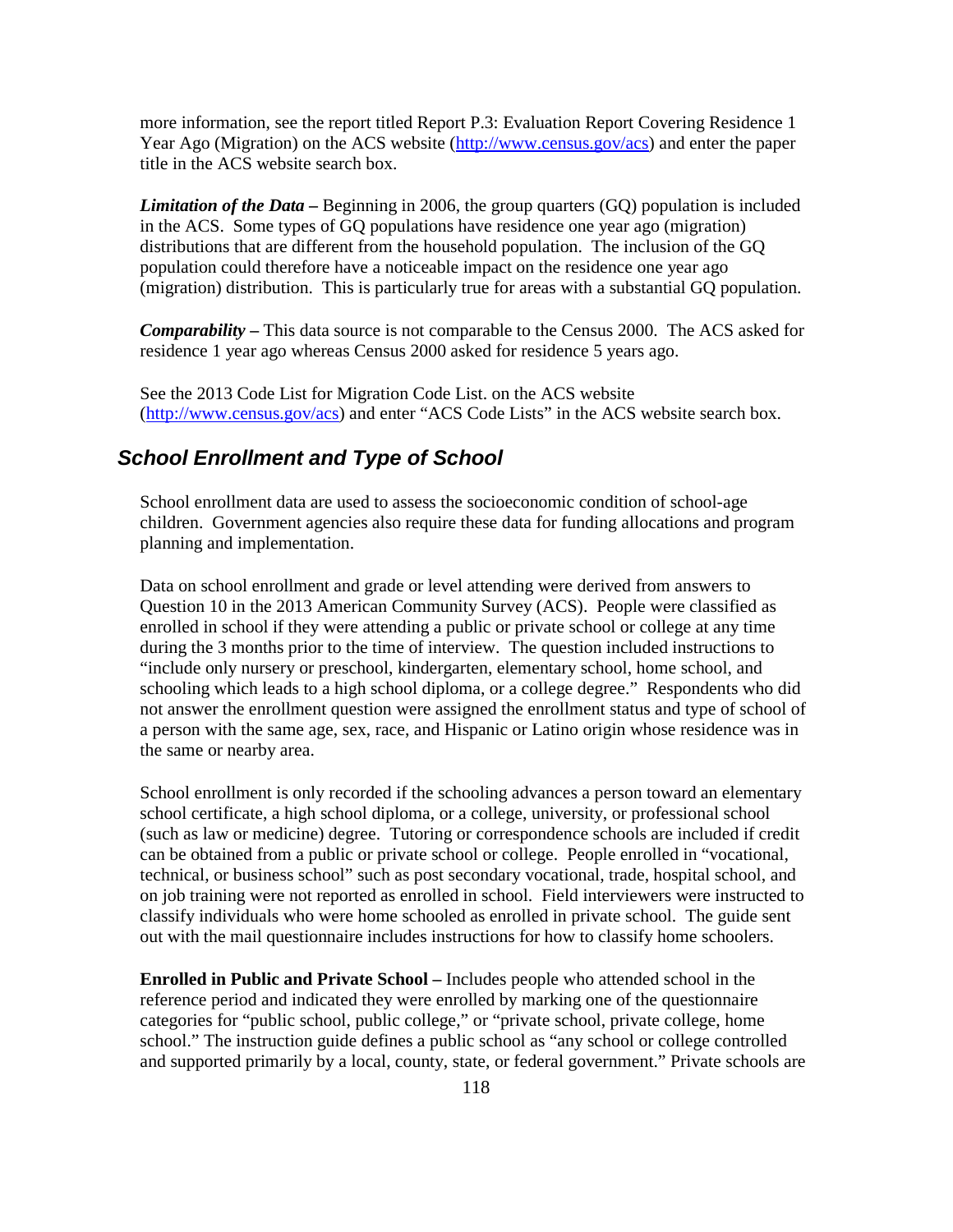defined as schools supported and controlled primarily by religious organizations or other private groups. Home schools are defined as "parental-guided education outside of public or private school for grades 1-12." Respondents who marked both the "public" and "private" boxes are edited to the first entry, "public."

**Grade in Which Enrolled –** From 1999-2007, in the ACS, people reported to be enrolled in "public school, public college" or "private school, private college" were classified by grade or level according to responses to Question 10b, "What grade or level was this person attending?" Seven levels were identified: "nursery school, preschool;" "kindergarten;" elementary "grade 1 to grade 4" or "grade 5 to grade 8;" high school "grade 9 to grade 12;" "college undergraduate years (freshman to senior);" and "graduate or professional school (*for example: medical, dental, or law school*)."

In 2008, the school enrollment questions had several changes. "Home school" was explicitly included in the "private school, private college" category. For question 10b the categories changed to the following "Nursery school, preschool," "Kindergarten," "Grade 1 through grade 12," "College undergraduate years (freshman to senior)," "Graduate or professional school beyond a bachelor's degree (for example: MA or PhD program, or medical or law school)." The survey question allowed a write-in for the grades enrolled from 1-12.

*Question/Concept History –* Since 1999, the ACS enrollment status question (Question 10a) refers to "regular school or college," while the 1996-1998 ACS did not restrict reporting to "regular" school, and contained an additional category for the "vocational, technical or business school."

The 1996-1998 ACS used the educational attainment question to estimate level of enrollment for those reported to be enrolled in school, and had a single year write-in for the attainment of grades 1 through 11. Grade levels estimated using the attainment question were not consistent with other estimates, so a new question specifically asking grade or level of enrollment was added starting with the 1999 ACS questionnaire.

*Limitation of the Data* – Beginning in 2006, the population universe in the ACS includes people living in group quarters. Data users may see slight differences in levels of school enrollment in any given geographic area due to the inclusion of this population. The extent of this difference, if any, depends on the type of group quarters present and whether the group quarters population makes up a large proportion of the total population. For example, in areas that are home to several colleges and universities, the percent of individuals 18 to 24 who were enrolled in college or graduate school would increase, as people living in college dormitories are now included in the universe.

*Comparability –* Data about level of enrollment are also collected from the decennial Census and from the Current Population Survey (CPS). ACS data is generally comparable to data from the Census. Although it should be noted that the ACS reference period was 3 months preceding the date of interview, while the Census 2000 reference period was any time since February 1, 2000. For more information about the comparability of ACS and CPS data,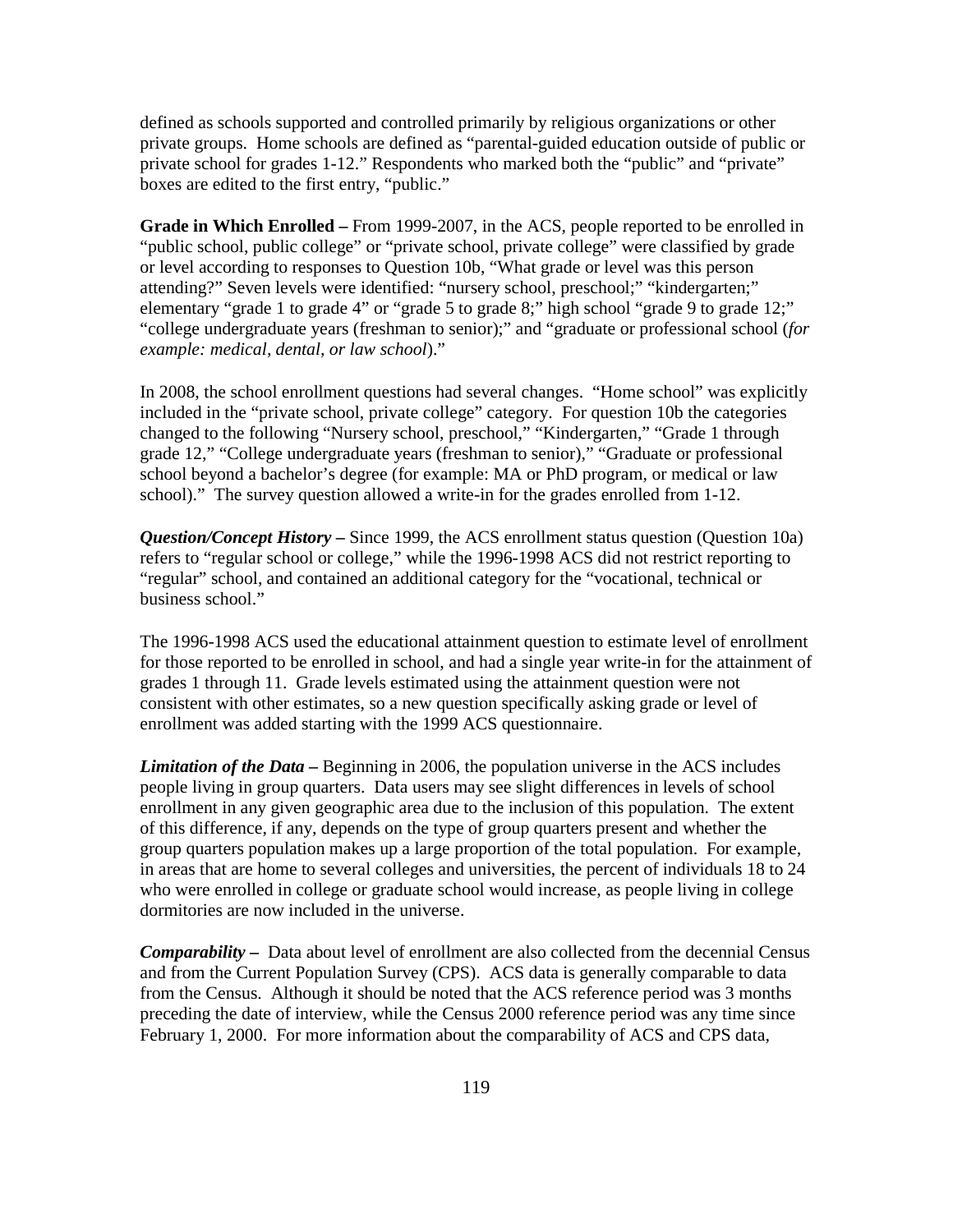please see the School Enrollment Fact Sheet on the ACS website [\(http://www.census.gov/hhes/school/data/acs/factsheet.html\)](http://www.census.gov/hhes/school/data/acs/factsheet.html).

Data on school enrollment also are collected and published by other federal, state, and local government agencies. Because these data are obtained from administrative records of school systems and institutions of higher learning, they are only roughly comparable to data from population censuses and surveys. Differences in definitions and concepts, subject matter covered, time references, and data collection methods contribute to the differences in estimates. At the local level, the difference between the location of the institution and the residence of the student may affect the comparability of census and administrative data because census data are collected from and based on a respondent's residence. Differences between the boundaries of school districts and census geographic units also may affect these comparisons.

#### *Sex*

The data on sex were derived from answers to Question 3 in the 2013 American Community Survey (ACS). Individuals were asked to mark either "male" or "female" to indicate their biological sex. For most cases in which sex was invalid, the appropriate entry was determined from other information provided for that person, such as the person's given (i.e., first) name and household relationship. Otherwise, sex was allocated from a hot deck.

Sex is asked for all persons in a household or group quarters. On the mailout/mailback paper questionnaire for households, sex is asked for all persons listed on the form. This form accommodates asking sex for up to 12 people listed as living or residing in the household for at least 2 months. If a respondent indicates that more people are listed as part of the total persons living in the household than the form can accommodate, or if any person included on the form is missing sex, then the household is eligible for Failed Edit Follow-up (FEFU). During FEFU operations, telephone center staffers call respondents to obtain missing data. This includes asking sex for any person in the household missing sex information. In Computer-Assisted Telephone Interviews (CATI) and Computer-Assisted Personal Interview (CAPI) instruments sex is asked for all persons. In 2006, the ACS began collecting data in group quarters (GQs). This included asking sex for persons living in a group quarters. For additional data collection methodology, please see <http://www.census.gov/acs> and select "Methodology."

Data on sex are used to determine the applicability of other questions for a particular individual and to classify other characteristics in tabulations. The sex data collected on the forms are aggregated and provide the number of males and females in the population. These data are needed to interpret most social and economic characteristics used to plan and analyze programs and policies. Data about sex are critical because so many federal programs must differentiate between males and females. The U.S. Departments of Education and Health and Human Services are required by statute to use these data to fund, implement, and evaluate various social and welfare programs, such as the Special Supplemental Food Program for Women, Infants, and Children (WIC) or the Low-Income Home Energy Assistance Program (LIHEAP). Laws to promote equal employment opportunity for women also require census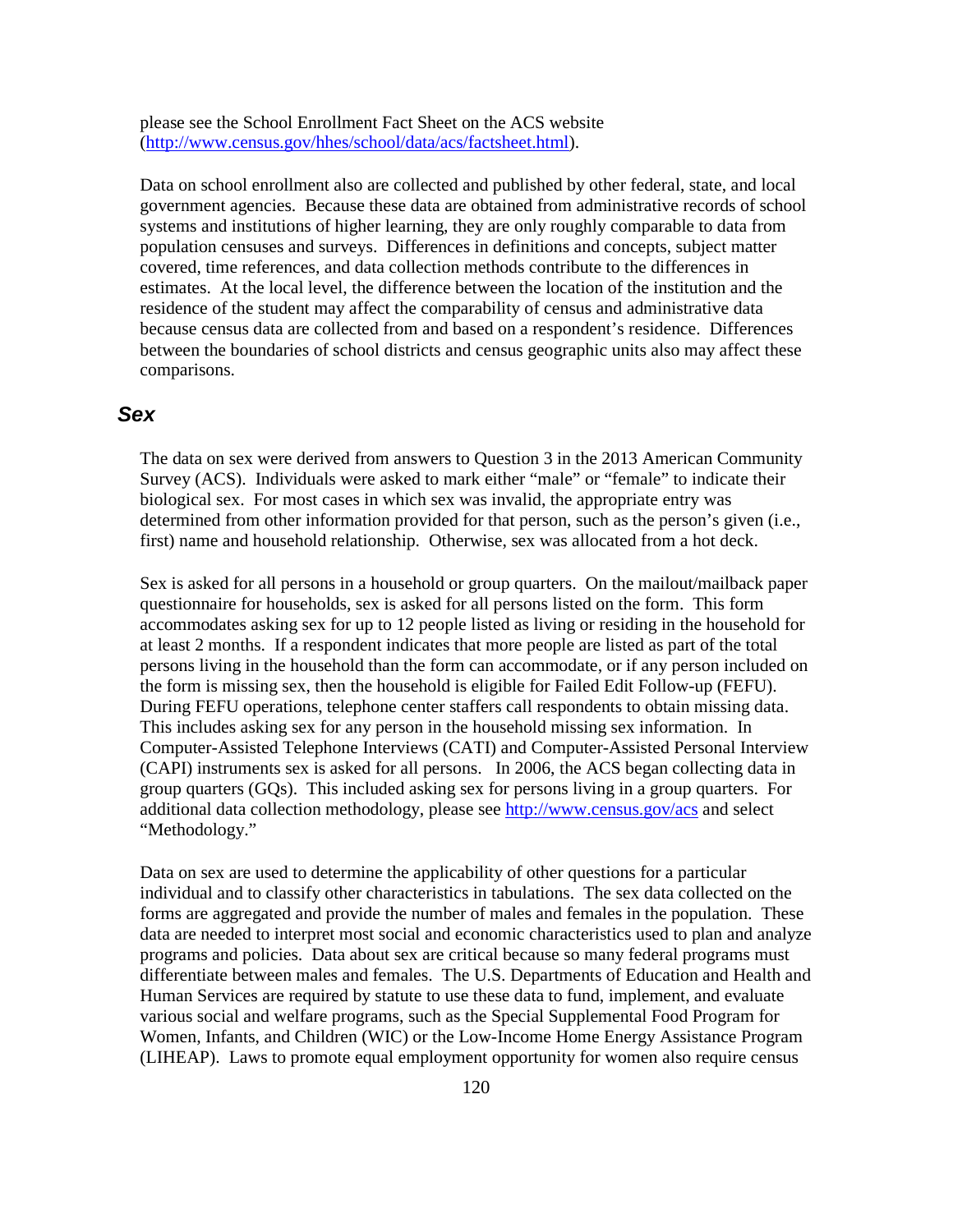data on sex. The U.S. Department of Veterans Affairs must use census data to develop its state projections of veterans' facilities and benefits. For more information on the use of sex data in Federal programs, please see<http://www.census.gov/acs> and enter "sex data in Federal programs" in the ACS website search box.

**Sex Ratio** – The sex ratio represents the balance between the male and female populations. Ratios above 100 indicate a larger male population, and ratios below 100 indicate a larger female population. This measure is derived by dividing the total number of males by the total number of females and then multiplying by 100. It is rounded to the nearest tenth.

*Question/Concept History –* Sex has been asked of all persons living in a household since the 1996 ACS Test phase. When group quarters were included in the survey universe in 2006, sex was asked of all person in group quarters as well.

Beginning in 2008, the layout of the sex question response categories was changed to a horizontal side-by-side layout from a vertically stacked layout on the mail paper ACS questionnaire

*Limitation of the data –* Beginning in 2006, the population in group quarters (GQ) was included in the ACS. Some types of GQ populations have sex distributions that are very different from the household population. The inclusion of the GQ population could therefore have a noticeable impact on the sex distribution. This is particularly true for a given geographic area. This is particularly true for areas with a substantial GQ population.

The Census Bureau tested the changes introduced to the 2008 version of the sex question in the 2007 ACS Grid-Sequential Test. The results of this testing show that the changes may introduce an inconsistency in the data produced for this question as observed from the years 2007 to 2008. For more information, see the ACS website [\(http://www.census.gov/acs\)](http://www.census.gov/acs) and enter "2007 ACS Grid-Sequential Test" into the search box.

*Comparability –* Sex is generally comparable across different data sources and data years. However, data users should still be aware of methodological differences that may exist between different data sources if they are comparing ACS sex data to other data sources, such as Population Estimates or Decennial Census data. For example, the ACS data are that of a respondent-based survey and subject to various quality measures, such as sampling and nonsampling error, response rates and item allocation. This differs in design and methodology from other data sources, such as Population Estimates, which is not a survey and involves computational methodology to derive intercensal estimates of the population. While ACS estimates are controlled to Population Estimates for sex at the nation, state and county levels of geography as part of the ACS weighting procedure, variation may exist in the sex structure of a population at lower levels of geography when comparing different time periods or comparing across time due to the absence of controls below the county geography level. For more information on ACS data accuracy and weighting procedures, please see <http://www.census.gov/acs> and enter "Methodology" in the ACS website search box.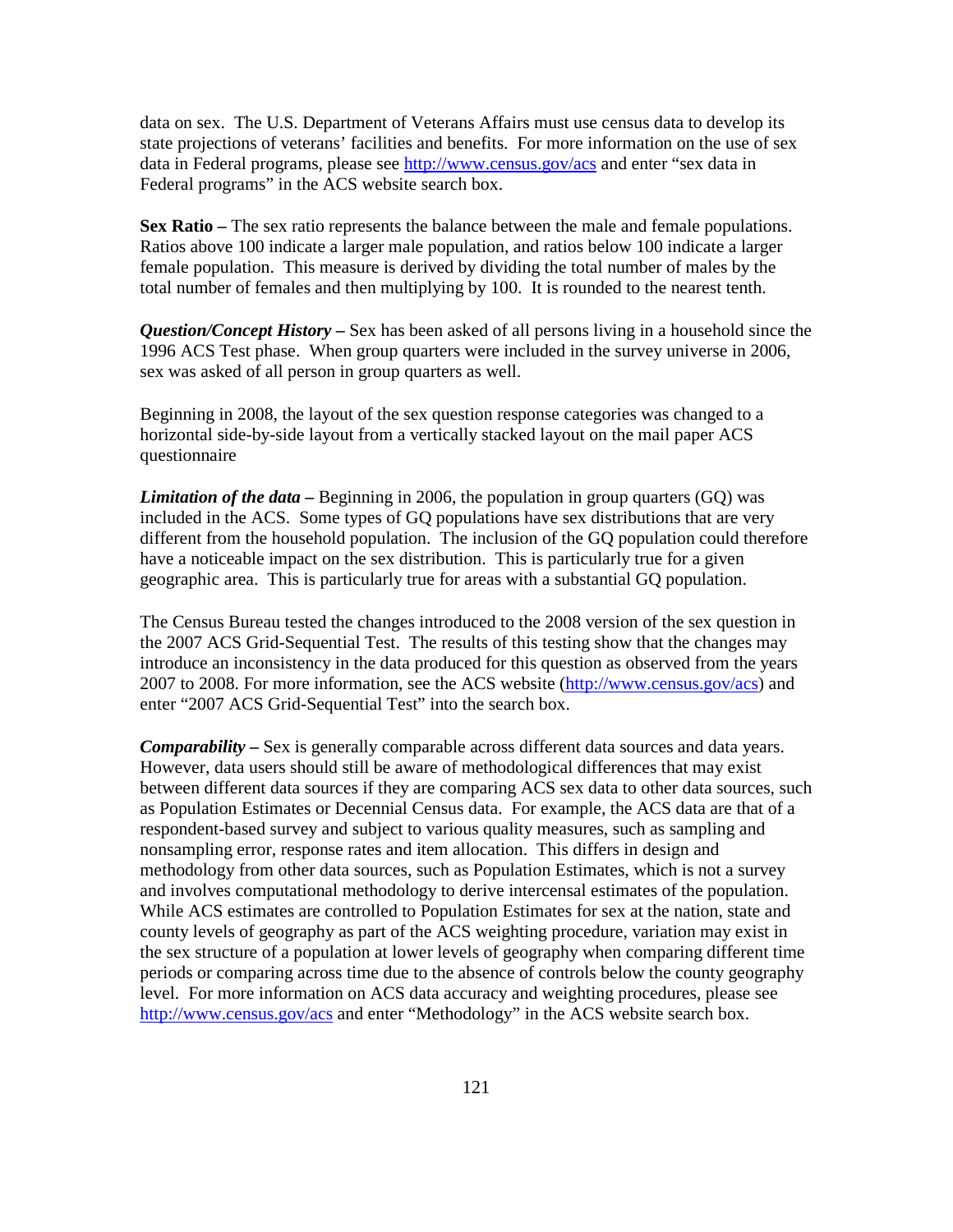It also should be noted that although the ACS produces population, demographic and housing unit estimates, it is the Census Bureau's Population Estimates Program that produces and disseminates the official estimates of the population for the nation, states, counties, cities and towns and estimates of housing units for states and counties. See [http://factfinder2.census.gov](http://factfinder2.census.gov/) for data.

#### *Social Security Income*

See [Income in the Past 12 Months.](#page-79-0)

#### *Subfamily*

See [Household Type and Relationship.](#page-73-0)

#### *Time Leaving Home to Go to Work*

See [Journey to Work.](#page-89-0)

## *Travel Time to Work*

See [Journey to Work.](#page-89-0)

#### *Type of School*

See [School Enrollment.](#page-117-0)

## *Usual Hours Worked in the Past 12 Months*

See [Work Experience.](#page-126-0)

### *Veteran Status*

Data on veteran status and period of military service were derived from answers to Questions 26 and 27 in the 2013 American Community Survey (ACS).

**Veteran Status –** Answers to this question provide specific information about veterans. Veteran status is used to identify people with active duty military service and service in the military Reserves and the National Guard. Veterans are men and women who have served (even for a short time), but are not currently serving, on active duty in the U.S. Army, Navy, Air Force, Marine Corps, or the Coast Guard, or who served in the U.S. Merchant Marine during World War II. People who served in the National Guard or Reserves are classified as veterans only if they were ever called or ordered to active duty, not counting the 4-6 months for initial training or yearly summer camps. All other civilians are classified as nonveterans.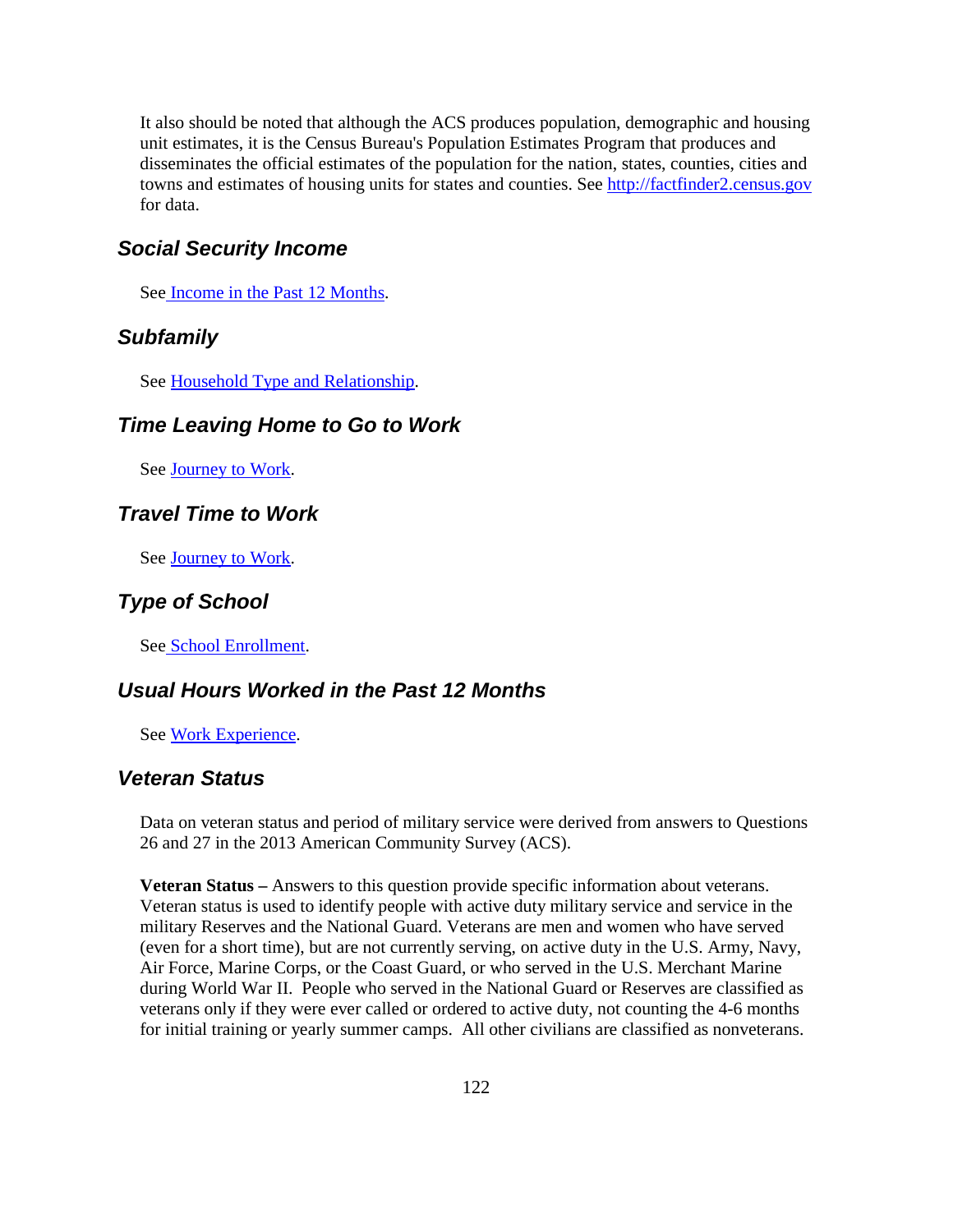These data are used primarily by the Department of Veterans Affairs (VA) to measure the needs of veterans.

While it is possible for 17 year olds to be veterans of the Armed Forces, ACS data products are restricted to the population 18 years and older.

Veteran Status is:

- Used at state and county levels to plan programs for medical and nursing home care for veterans.
- Used by VA to plan the locations and sizes of veterans' cemeteries.
- Used by local agencies, under the Older Americans Act, to develop health care and other services for elderly veterans.
- Used to allocate funds to states and local areas for employment and job training programs for veterans under the Job Training Partnership Act.

*Question/Concept History –* For the 1999-2002 ACS, the question was changed to match the Census 2000 item. The response categories were modified by expanding the "No active duty service" answer category to distinguish persons whose only military service was for training in the Reserves or National Guard, from persons with no military experience whatsoever.

For the 2003-2012 ACS, the "Yes, on active duty in the past, but not now" category was split into two categories. Veterans were asked whether or not their service ended in the last 12 months.

Beginning in 2013, the veterans status question was revised in several ways based on recommendations from previous analysis of the question and a change in data needs for the veterans' series. First, VA no longer needed the 12-month distinction in veteran classifications, which resulted in collapsing the response option from five categories. Second, the revised question eliminated the lead-in "yes" and "no" for each response option. Finally, the response category for Reservists incorporated information from the instructions in the old version of the question, eliminating the need for the instruction to the question itself.

*Limitation of the Data* **–** There may be a tendency for the following kinds of persons to report erroneously that they served on active duty in the Armed Forces: (a) persons who served in the National Guard or Military Reserves but were never called to Federal duty; (b) civilian employees or volunteers for the USO, Red Cross, or the Department of Defense (or its predecessors, the Department of War and the Department of the Navy); and (c) employees of the Merchant Marine or Public Health Service.

Beginning in 2006, the population in group quarters (GQ) was included in the ACS. Some types of GQ populations may have period of military service and veteran status distributions that are different from the household population. The inclusion of the GQ population could therefore have a noticeable impact on the period of service and veteran status distributions. This is particularly true for areas with a substantial GQ population.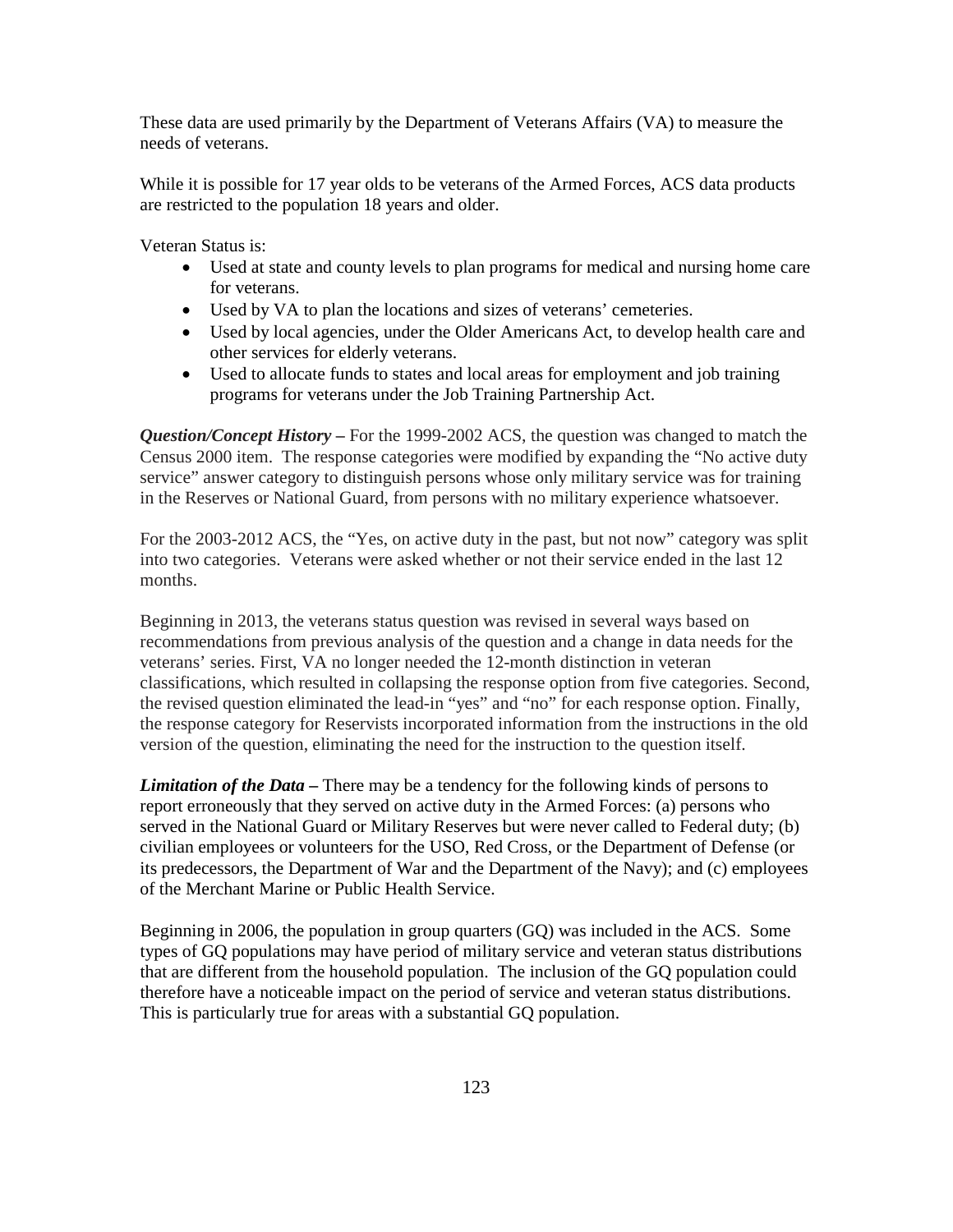*Comparability* **–** The ACS has two separate questions for veteran status and period of military service, whereas in Census 2000, it was a two-part question. The wording for the veteran status question has remained the same; however, the response categories have changed over time (see the section "Question/Concept History"). While the response categories differ slightly from those in Census 2000, data from the two questions can still be compared to one another.

The Group Quarters (GQ) population was included in the 2006 ACS and not included in prior years of ACS data, thus comparisons should be made only if the geographic area of interest does not include a substantial GQ population.

For comparisons to the Current Population Survey (CPS), please see "Comparison of ACS and ASEC Data on Veteran Status and Period of Military Service: 2007" on the ACS website [\(http://census.gov/acs\)](http://census.gov/acs) and enter the paper title in the ACS website search box.

**Period of Military Service –** People who indicate that they had ever served on active duty in the past or were currently on active duty are asked to indicate the period or periods in which they served. Currently, there are 9 periods of service on the ACS questionnaire. Respondents are instructed to mark a box for each period in which they served, even if just for part of the period. The periods were determined by the Department of Veterans Affairs (VA) and generally alternate between peacetime and wartime.

The responses to this question are edited for consistency and reasonableness. The edit eliminates inconsistencies between reported period(s) of service and age of the person; it also removes reported combinations of periods containing unreasonable gaps (for example, it will not accept a response that indicated the person had served in World War II and in the Vietnam era, but not in the Korean conflict).

Period of military service distinguishes veterans who served during wartime periods from those whose only service was during peacetime. Questions about period of military service provide necessary information to estimate the number of veterans who are eligible to receive specific benefits.

*Question/Concept History –* In 1999, the response categories were modified by closing the "August 1990 or later (including Persian Gulf War)" period at March 1995, and adding the "April 1995" or later category.

For the 2001-2002 ACS question, the response category was changed from "Korean conflict" to "Korean War."

For the 2003-2012 ACS, the response categories for the question were modified in several ways. The first category "April 1995 or later" was changed to "September 2001 or later" to reflect the era that began after the events of September 11, 2001; the second category "August 1990 to March 1995" was then expanded to "August 1990 to August 2001 (including Persian Gulf War)." The category "February 1955 to July 1964" was split into two categories: "March 1961 to July 1964" and "February 1955 to February 1961." To match the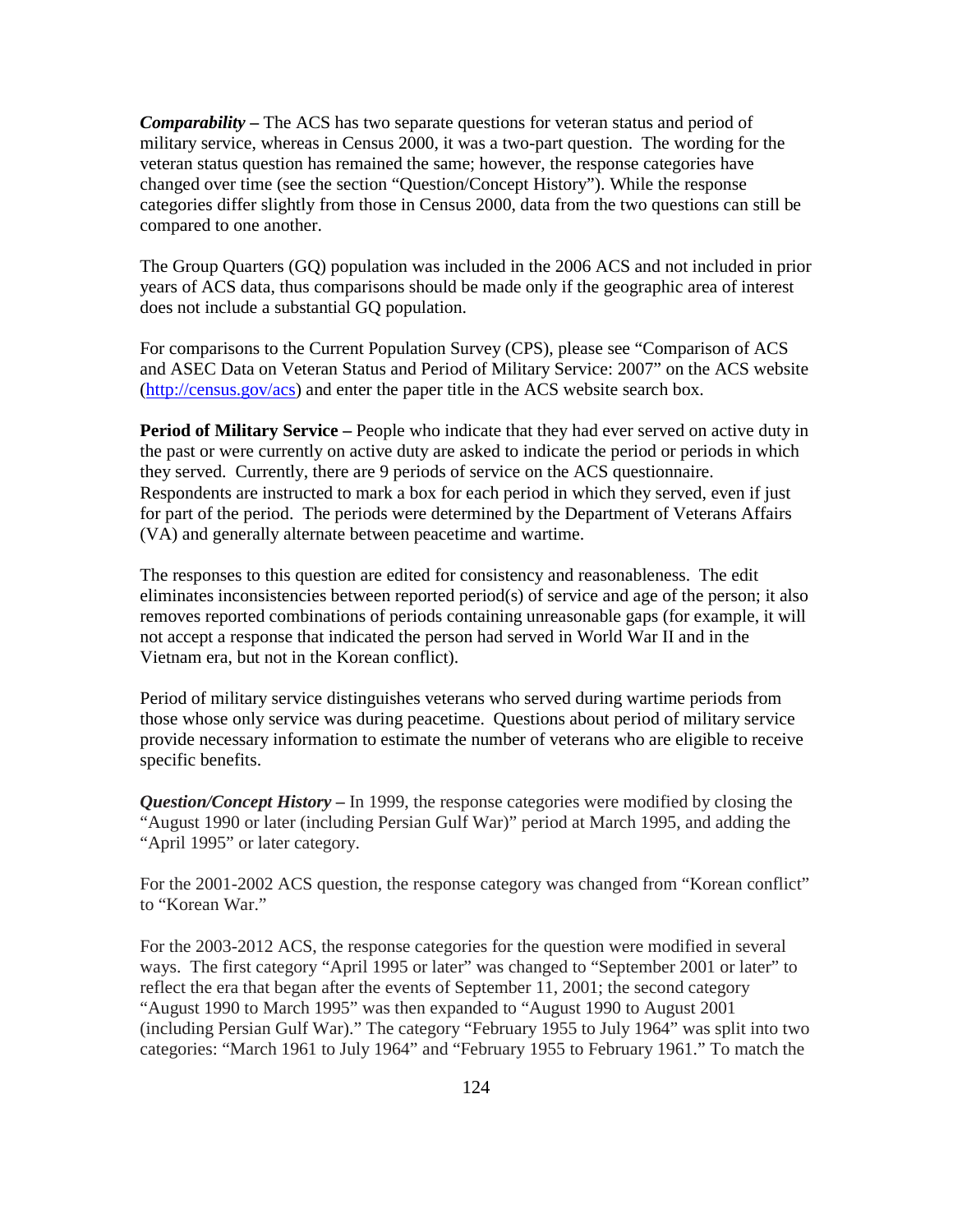revised dates for war-time periods of the Department of Veterans Affairs, the dates for the "World War II" category were changed from "September 1940 to July 1947" to "December 1941 to December 1946," and the dates for the "Korean War" were changed from "June 1950 to January 1955" to "July 1950 to January 1955." To increase specificity, the "Some other time" category was split into two categories: "January 1947 to June 1950" and "November 1941 or earlier."

Beginning in 2013, the period of military service question was revised to make the categories more meaningful to VA needs. The "September 1980 to July 1990" and "May 1975 to August 1980" categories were collapsed into "May 1975 to July 1990." The "March 1961 to July 1964" and "February 1955 to February 1961" categories were collapsed into "February 1955 to July 1964."

*Limitation of the Data* **–** There may be a tendency for people to mark the most recent period in which they served or the period in which they began their service, but not all periods in which they served.

Beginning in 2006, the population in group quarters (GQ) is included in the ACS. Some types of GQ populations may have period of military service and veteran status distributions that are different from the household population. The inclusion of the GQ population could therefore have a noticeable impact on the period of service and veteran status distributions. This is particularly true for areas with a substantial GQ population.

*Comparability* **–** Since Census 2000, the period of military service categories on the ACS questionnaire were updated to: 1) include the most recent period "September 2001 or later;" 2) alternate "peace time" periods and "wartime periods" in the list; and 3) update the Korean War and World War II dates to match the official dates as listed in U.S. Code, Title 38. While the response categories differ slightly from those in Census 2000, data from the two questions can still be compared to one another.

Due to an editing error, the veteran's period of service recode (VPS) prior to 2007 was being incorrectly assigned for some individuals. The majority of the errors misclassified some people who reported only serving during the Vietnam Era as having served in the category "Gulf War and Vietnam Era." The remainder of the errors misclassified some people who reported only serving between the Vietnam Era and Gulf War as having served in the category "Gulf War."

The Group Quarters (GQ) population was included in the 2006 ACS and not included in prior years of ACS data, thus comparisons should be made only if the geographic area of interest does not include a substantial GQ population.

For comparisons to the Current Population Survey (CPS), please see "Comparison of ACS and ASEC Data on Veteran Status and Period of Military Service: 2007" on the ACS website [\(http://census.gov/acs\)](http://census.gov/acs) and enter the paper title in the ACS website search box.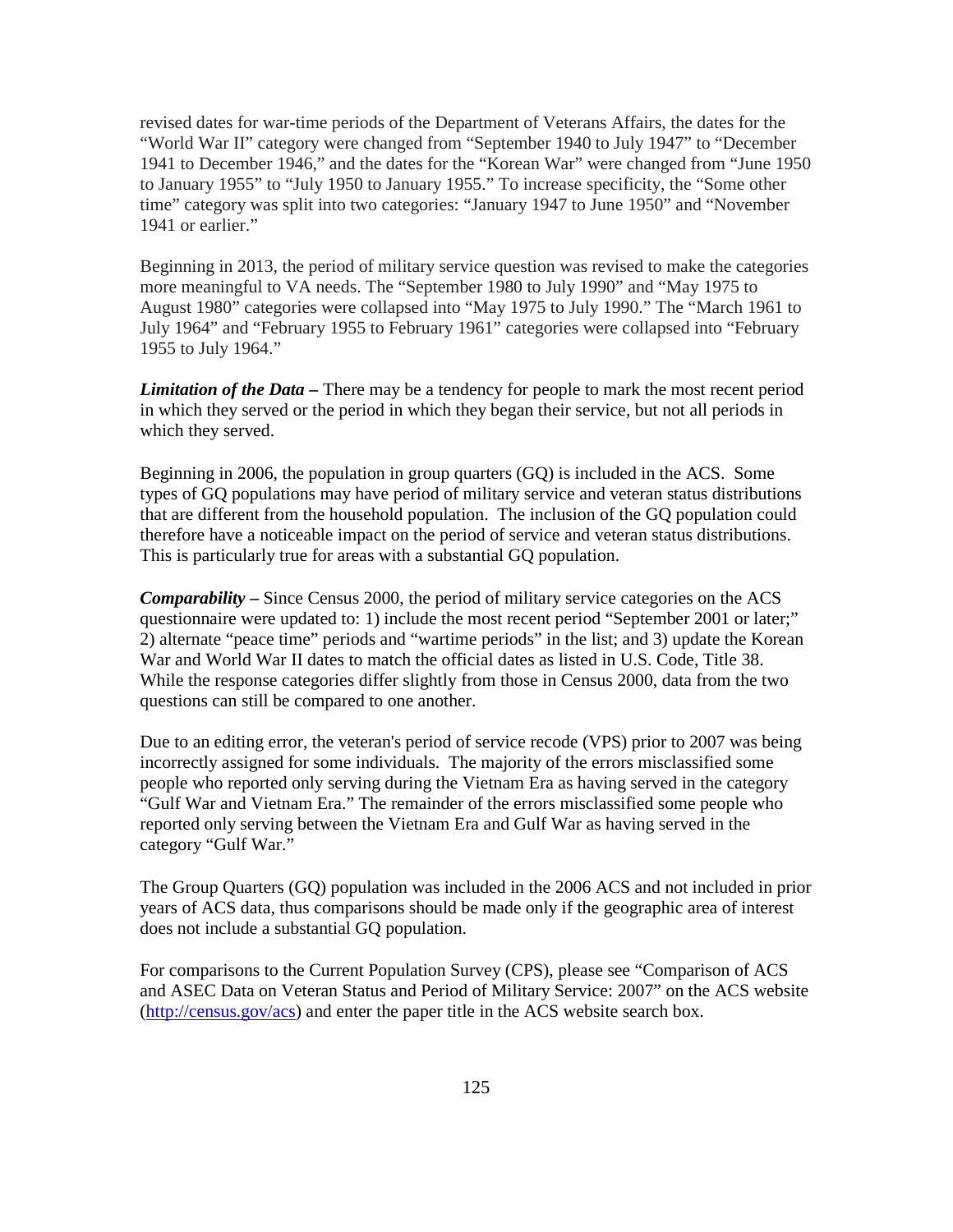**Service-Connected Disability Status and Ratings** *–* Data on service-connected disabilityrating status and service-connected disability ratings were derived from answers to Questions 28a and 28b in the 2013 ACS.

**Service-Connected Disability-Rating Status –** People who indicated they had served on active duty in the U.S. Armed Forces, military Reserves, or National Guard, or trained with the Reserves or National Guard or were now on active duty were asked to indicate whether or not they had a Department of Veterans Affairs (VA) service-connected disability rating. These disabilities are evaluated according to the VA Schedule for Rating Disabilities in Title 38, U.S. Code of Federal Regulations, Part 4.

"Service-connected" means the disability was a result of disease or injury incurred or aggravated during active military service.

VA uses a priority system to allocate health care services among veterans enrolled in its programs. Data on service-connected disability status and ratings are used to measure the demand for VA health care services in local market areas across the country as well as to classify veterans into priority groups for VA health care enrollment.

*Question/Concept History –* This question was added to the ACS in 2008. For more information, see "Evaluation Report Covering Service-Connected Disability" on the ACS website [\(http://www.census.gov/acs\)](http://www.census.gov/acs) and enter the paper title in the ACS website search box.

*Limitation of the Data* – There may be a tendency for people to erroneously report having a 0 percent rating when they have no service-connected disability rating at all.

*Comparability* **–** The question was not asked in Census 2000. It was added to the ACS in 2008.

**Service-Connected Disability Rating –** This question is asked of people who reported having a VA service-connected disability rating. These ratings are graduated according to degrees of disability on a scale from 0 to 100 percent, in increments of 10 percent. The ratings determine the amount of compensation payments made to the veterans. A zero-rating, which is different than having no rating at all, means a disability exists but it is not so disabling that it entitles the veteran to compensation payments.

VA uses a priority system to allocate health care services among veterans enrolled in its programs. Data on service-connected disability status and ratings are used to measure the demand for VA health care services in local market areas across the country as well as to classify veterans into priority groups for VA health care enrollment.

*Question/Concept History –* This question was added to the ACS in 2008. For more information, see "Evaluation Report Covering Service-Connected Disability" on the ACS website [\(http://www.census.gov/acs\)](http://www.census.gov/acs) and enter the paper title in the ACS website search box.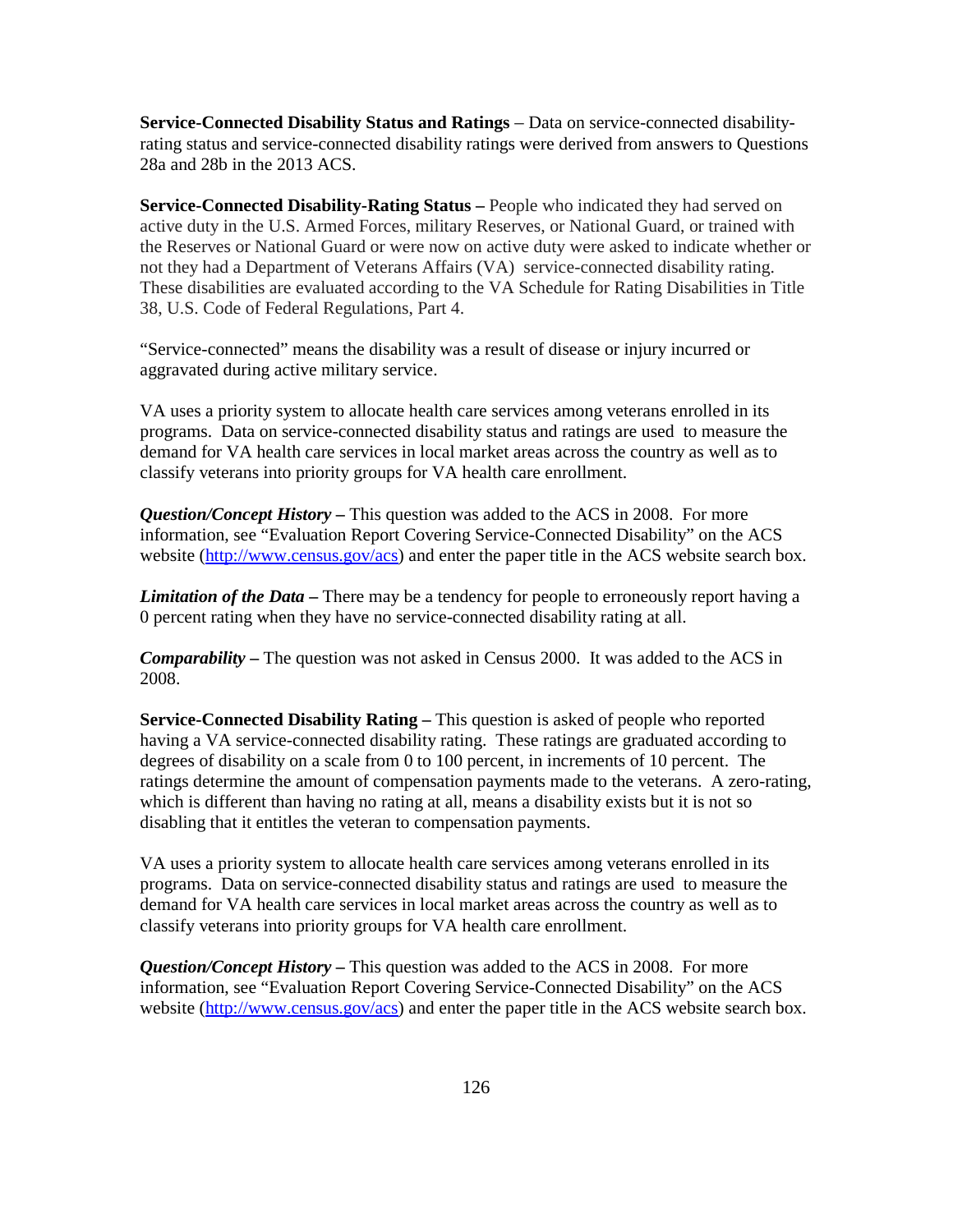*Limitation of the Data –* There may be a tendency for people to erroneously report having a 0 percent rating when they have no service-connected disability rating at all.

*Comparability* **–** The question was not asked in Census 2000. It was added to the ACS in 2008.

## *Weeks Worked in the Past 12 Months*

See [Work Experience.](#page-126-0)

#### <span id="page-126-0"></span>*Work Experience*

The data on work experience were derived from answers to Questions 38, 39, and 40 in the 2013 American Community Survey (ACS). This term relates to work status in the past 12 months, weeks worked in the past 12 months, and usual hours worked per week worked in the past 12 months.

To comply with provisions of the Civil Rights Act, the U.S. Department of Justice uses these data to determine the availability of individuals for work. Government agencies, in considering the programmatic and policy aspects of providing federal assistance to areas, have emphasized the requirements for reliable data to determine the employment resources available. Data about the number of weeks and hours worked last year are essential because these data allow the characterization of workers by full-time/part-time and full-year/part-year status. Data about working last year are also necessary for collecting accurate income data by defining the universe of persons who should have earnings as part of their total income.

#### **Work Status in the Past 12 Months**

The data on work status in the past 12 months were derived from answers to Question 38 in the 2013 ACS. People 16 years old and over who worked 1 or more weeks according to the criteria described below are classified as "Worked in the past 12 months." All other people 16 years old and over are classified as "Did not work in the past 12 months."

#### **Weeks Worked in the Past 12 Months**

The data on weeks worked in the past 12 months were derived from responses to Question 39 in the 2013 ACS, which was asked of people 16 years old and over who indicated that they worked during the past 12 months.

The data pertain to the number of weeks during the past 12 months in which a person did any work for pay or profit (including paid vacation and paid sick leave) or worked without pay on a family farm or in a family business. Weeks of active service in the Armed Forces are also included.

#### **Usual Hours Worked Per Week Worked in the Past 12 Months**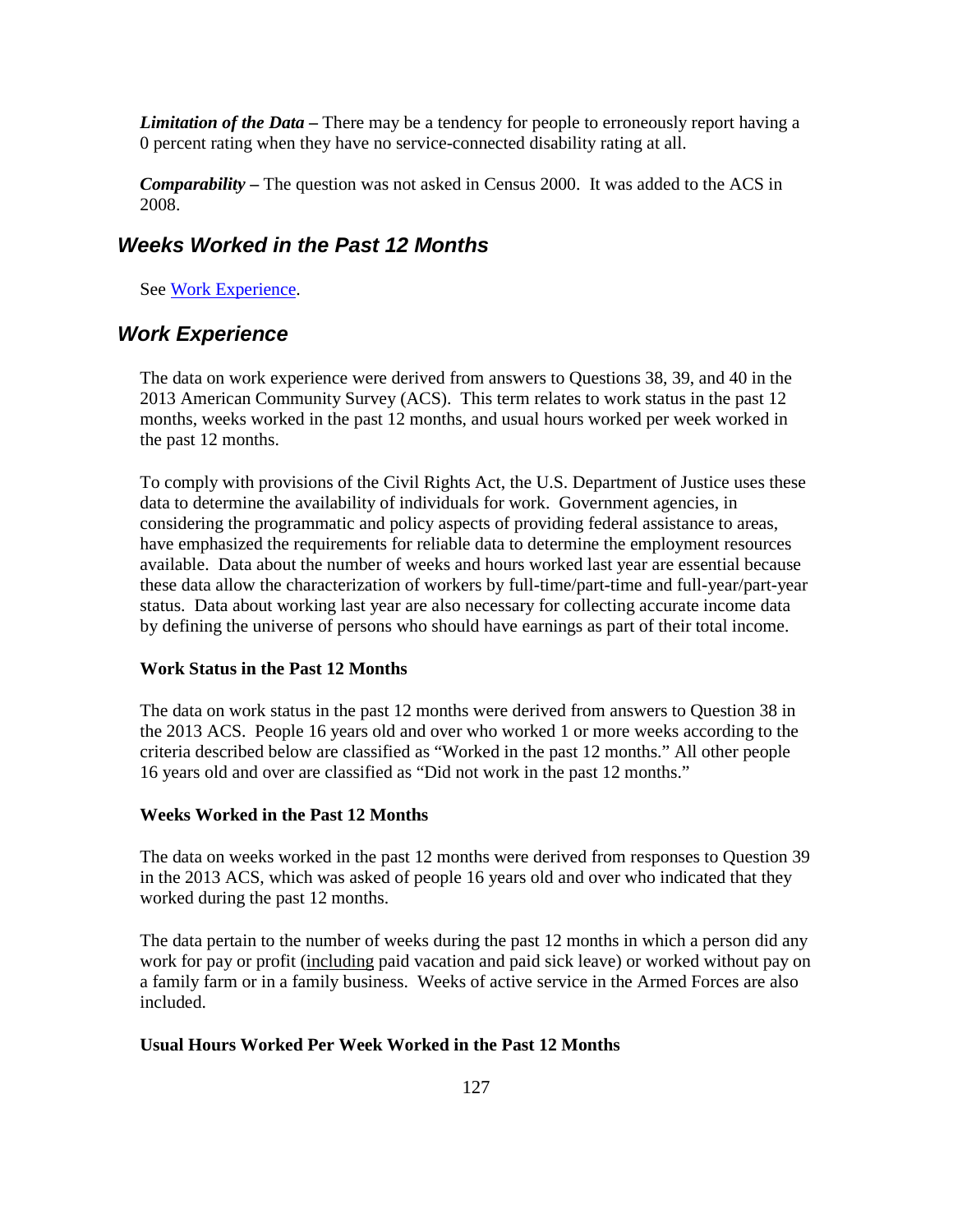The data on usual hours worked per week worked in the past 12 months were derived from answers to Question 40 in the 2013 ACS. This question was asked of people 16 years old and over who indicated that they worked during the past 12 months.

The data pertain to the number of hours a person usually worked during the weeks worked in the past 12 months. The respondent was to report the number of hours worked per week in the majority of the weeks he or she worked in the past 12 months. If the hours worked per week varied considerably during the past 12 months, the respondent was to report an approximate average of the hours worked per week.

People 16 years old and over who reported that they usually worked 35 or more hours each week during the weeks they worked are classified as "Usually worked full time;" people who reported that they usually worked 1 to 34 hours are classified as "Usually worked part time."

**Aggregate Usual Hours Worked Per Week in the Past 12 Months –** Aggregate usual hours worked is the sum of the values for usual hours worked each week of all the people in a particular universe. (For more information, see "Aggregate" under ["Derived Measures.](#page-130-0)")

**Mean Usual Hours Worked Per Week in the Past 12 Months –** Mean usual hours worked is the number obtained by dividing the aggregate number of hours worked each week of a particular universe by the number of people in that universe. For example, mean usual hours worked for workers 16 to 64 years old is obtained by dividing the aggregate usual hours worked each week for workers 16 to 64 years old by the total number of workers 16 to 64 years old. Mean usual hours worked values are rounded to the nearest one-tenth of an hour. (For more information, see "Mean" under ["Derived Measures.](#page-130-0)")

**Full-Time, Year-Round Workers** – All people 16 years old and over who usually worked 35 hours or more per week for 50 to 52 weeks in the past 12 months.

**Number of Workers in Family in the Past 12 Months – The term "worker" as used for** these data is defined based on the criteria for work status in the past 12 months.

*Question/Concept History –* Beginning in 2008, the weeks worked question was separated into 2 parts: part (a) asked whether the respondent worked 50 or more weeks in the past 12 months and part (b) asked respondents who answered 'no' to part (a) how many weeks they worked, even for a few hours.

*Limitation of the Data* – It is probable that the number of people who worked in the past 12 months and the number of weeks worked are understated since there is some tendency for respondents to forget intermittent or short periods of employment or to exclude weeks worked without pay. There may also be a tendency for people not to include weeks of paid vacation among their weeks worked; one result may be that the ACS figures understate the number of people who worked "50 to 52 weeks."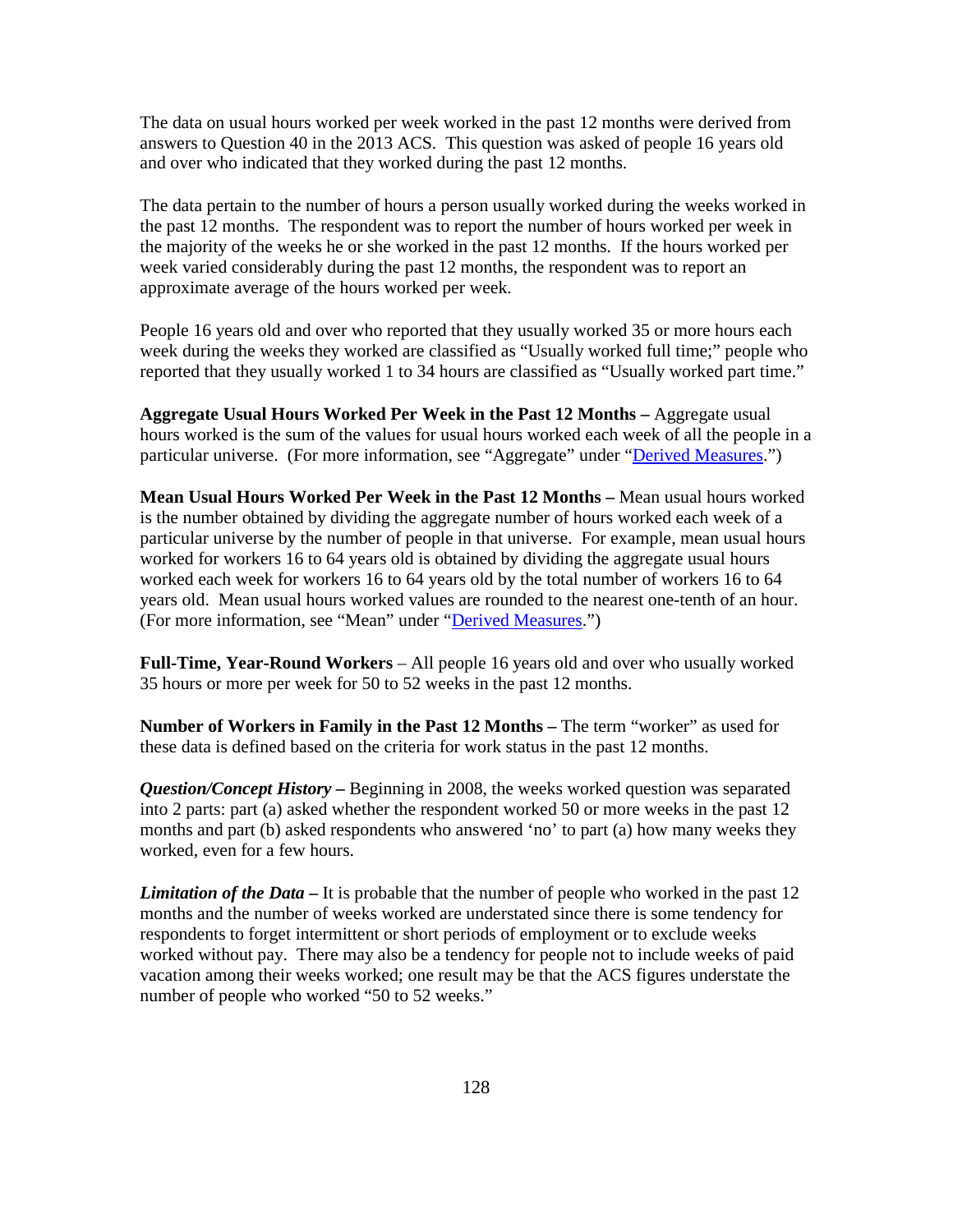The ACS data refer to the 12 months preceding the date of interview. Since not all people in the ACS were interviewed at the same time, the reference period for the ACS data is neither fixed nor uniform.

Beginning in 2006, the population in group quarters (GQ) is included in the ACS. Some types of GQ populations may have work experience distributions that are different from the household population. The inclusion of the GQ population could therefore have a noticeable impact on the work experience distribution. This is particularly true for areas with a substantial GQ population.

The Census Bureau tested the changes introduced to the 2008 version of the weeks worked question in the 2006 ACS Content Test. The results of this testing show that the changes may introduce an inconsistency in the data produced for this question as observed from the years 2007 to 2008, see "2006 ACS Content Test Evaluation Report Covering Weeks Worked" on the ACS website [\(http://www.census.gov/acs\)](http://www.census.gov/acs) and enter the paper title in the ACS website search box.

*Comparability* **–** For information on Work Experience data comparability, please see the comparability section for **Employment Status**.

## *Work Status in the Past 12 Months*

See [Work Experience.](#page-126-0)

#### *Year of Entry*

The data on year of entry were derived from answers to Question 9 in the 2013 American Community Survey (ACS). This question was asked about Persons 1 through 5 in the ACS, and was restricted to those persons who on Question 8 answered that they were in citizenship categories (2) born in Puerto Rico, Guam, the U.S. Virgin Islands, or Northern Marianas, (3) born abroad of U.S. citizen parent or parents, (4) U.S. citizen by naturalization, or (5) not a U.S citizen.

All respondents born outside the United States were asked for the year in which they came to live in the United States. This includes people born in Puerto Rico and U.S. Island Areas; people born abroad of an U.S. citizen parent or parents; and the foreign born. (See ["Citizenship Status.](#page-53-0)") For the Puerto Rico Community Survey, respondents were asked for the year in which they came to live in Puerto Rico.

The responses to this question indicate when persons born outside of the U.S. came to live in the United States.

*Question/Concept History –* Since 1996, the year of entry questions for the ACS and for the Puerto Rico Community Survey (PRCS) were identical. An instruction was added beginning in 1999 to "Print numbers in boxes."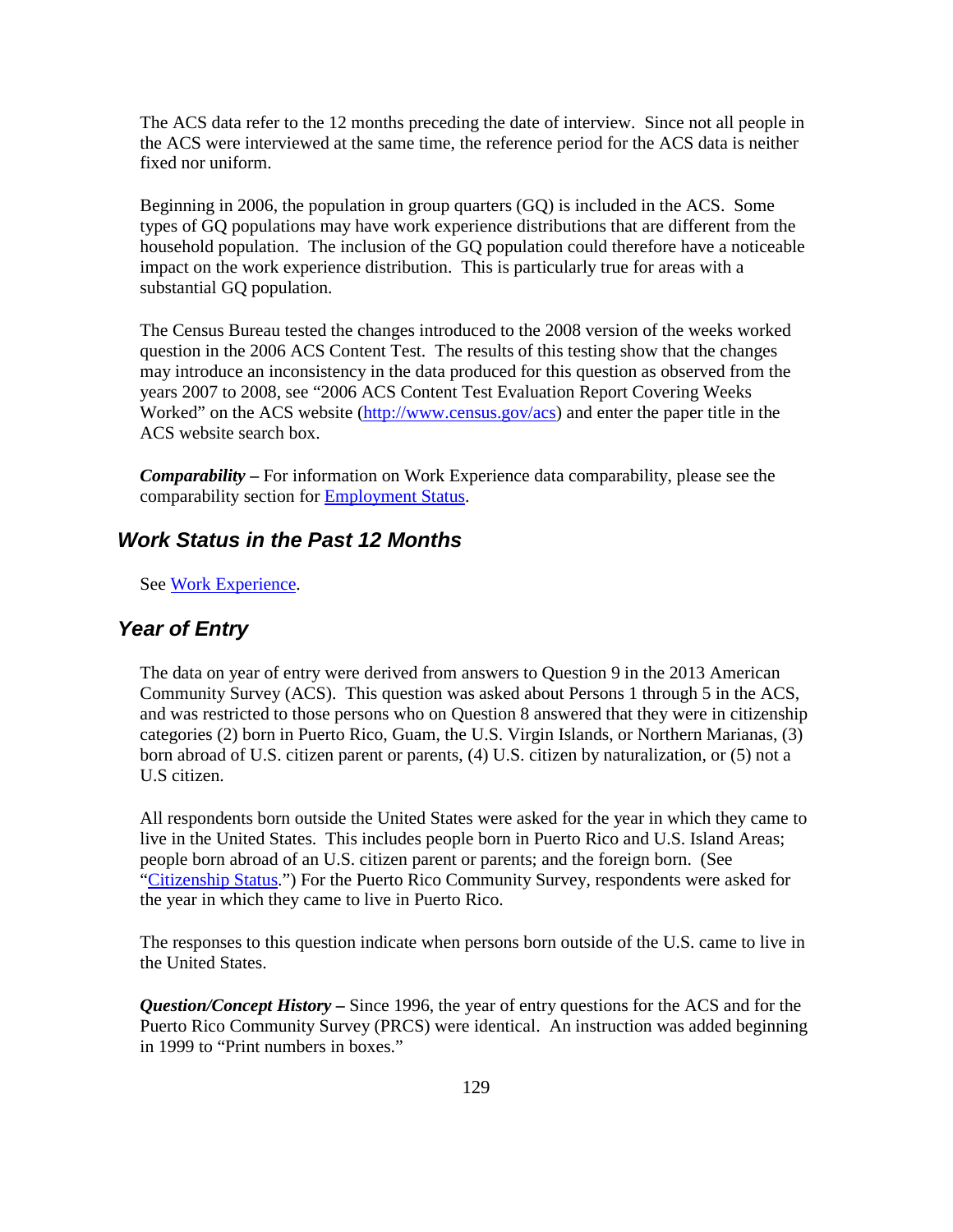*Limitation of the Data* – Respondents were directed to indicate the year they entered the U.S. "to live" (or "to live" in Puerto Rico, for PRCS). For respondents who entered the U.S. (or entered Puerto Rico for PRCS) multiple times, the interviewers were instructed to request the most recent year of entry. For respondents who entered multiple times and did not ask the interviewer for clarification or who mailed back the questionnaire without being interviewed in person, it is unclear which year of entry was provided (i.e. first or most recent).

Beginning in 2006, the population in group quarters (GQ) is included in the ACS. Some types of GQ populations may have year of entry distributions that are different from the household population. The inclusion of the GQ population could therefore have a noticeable impact on the year of entry distribution. This is particularly true for areas with substantial GQ populations.

*Comparability –* Year of entry was comparable across ACS years. A note of caution when comparing ACS and Census 2000 year of entry data: Census 2000 represents data collected as of April 1, 2000 and thus the "2000" year of entry category accounts only for the first quarter (Jan-Mar) in 2000. In comparison, the ACS represents data collected throughout the entire year and thus the "2000" year of entry category accounts for the entire year of 2000.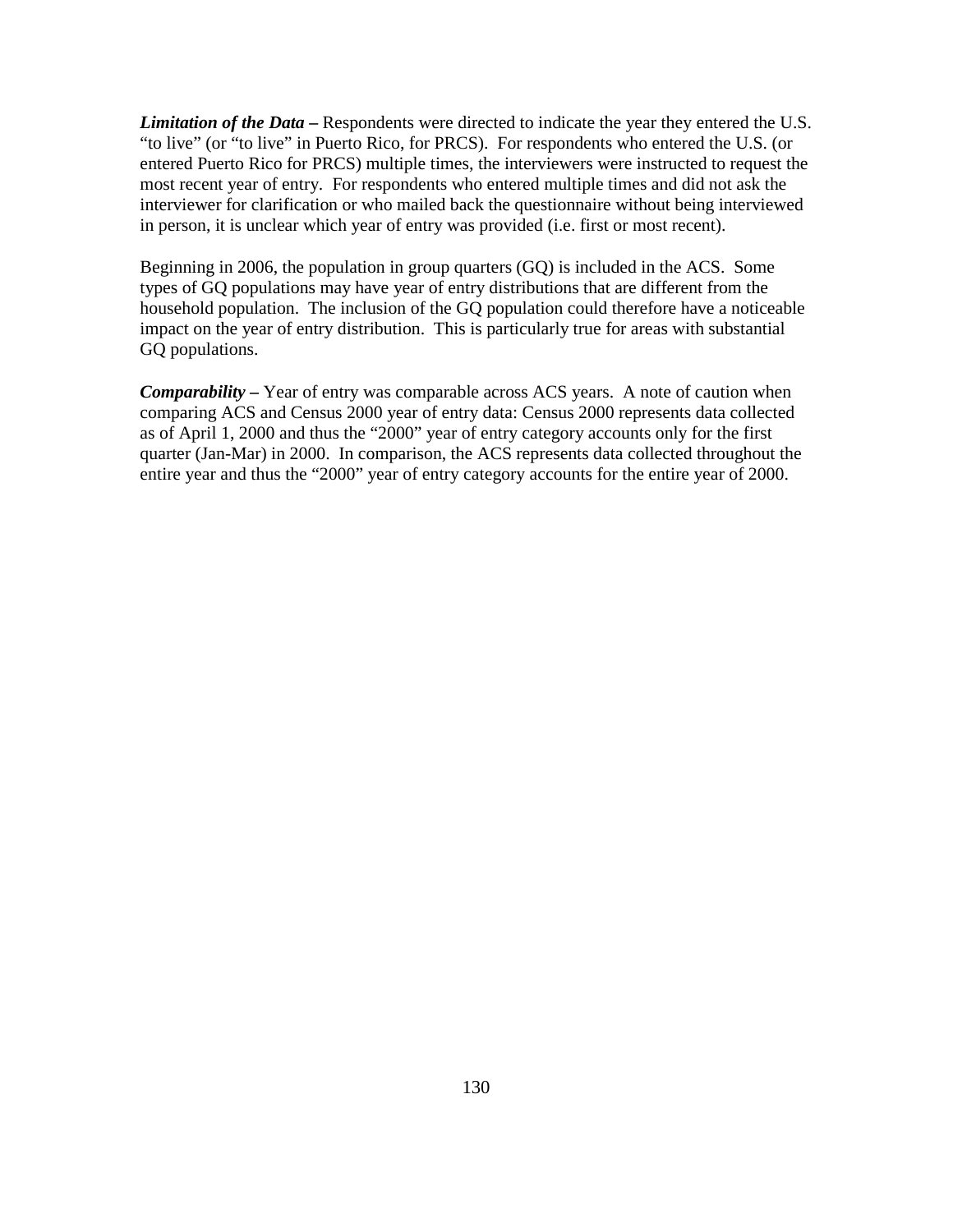## <span id="page-130-0"></span>**Derived Measures**

Census data products include various derived measures, such as medians, means, and percentages, as well as certain rates and ratios. Most derived measures that round to less than 0.1 are shown as zero.

## *Aggregate*

See ["Mean.](#page-130-1)"

## *Average*

See ["Mean.](#page-130-1)"

### *Gini Index*

The Gini is a measure of how much a distribution varies from a proportionate distribution. A purely proportionate distribution would have every value in the distribution being equal (that is 20% of the values would equal 20% of the aggregate total of all the values). This also is known as "perfect equality" – all households have an equal share of income. An example of a distribution that deviates the most from perfect equality would be have every value except one equal to zero, and one value that would be equal to the nonzero aggregate total for all the values. This also is known as "perfect inequality" – one household has all income.

The Gini ranges from zero (perfect equality) to one (perfect inequality), and it is calculated by measuring the difference between a diagonal line (the purely proportionate distribution) and the distribution of actual values (a Lorenz curve). This measure is presented for household income.

#### *Interpolation*

<span id="page-130-1"></span>Interpolation is frequently used to calculate medians or quartiles and to approximate standard errors from tables based on interval data. Different kinds of interpolation may be used to estimate the value of a function between two known values, depending on the form of the distribution. The most common distributional assumption is that the data are linear, resulting in linear interpolation.

#### *Mean*

This measure represents an arithmetic average of a set of values. It is derived by dividing the sum (or aggregate) of a group of numerical questions by the total number of questions in that group. For example, mean household earnings is obtained by dividing the aggregate of all earnings reported by individuals with earnings living in households by the total number of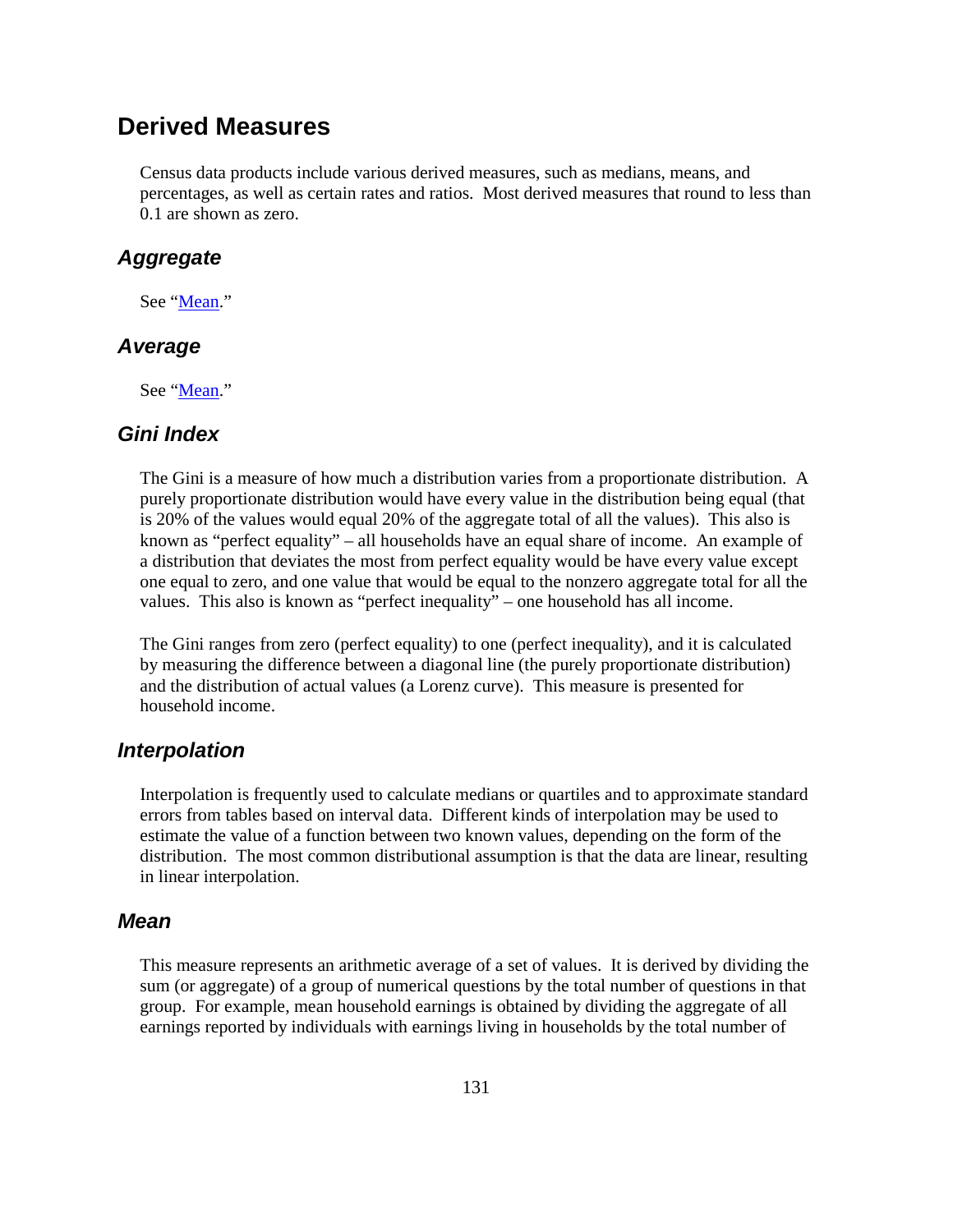households with earnings. (Additional information on means and aggregates is included in the separate explanations of many population and housing variables.)

**Aggregate.** An aggregate is the sum of the values for each of the elements in the universe. For example, aggregate household income is the sum of the incomes of all households in a given geographic area. Means are derived by dividing the aggregate by the appropriate universe. When an aggregate used as a numerator is rounded in the detailed (base) tables, the rounded value is used for the calculation of the mean.

**Rounding for selected aggregates.** To protect the confidentiality of responses, the aggregates shown in matrices for the list of subjects below are rounded. This means that the aggregates for these subjects, except for travel time to work, are rounded to the nearest hundred dollars. Unless special rounding rules apply (see below); \$150 rounds up to \$200; \$149 rounds down to \$100; \$100 stays \$100 unless otherwise noted. Note that each cell in a matrix is rounded individually. This means that an aggregate value shown for the United States may not necessarily be the sum total of the aggregate values in the matrices for the states. This also means that the cells in the aggregate matrices may not add to the total and/or subtotal lines.

#### **Special rounding rules for aggregates**.

- If the dollar value is –\$99 through +\$99, then the dollar value is rounded to \$0.
- If the dollar value is less than –\$100, then the dollar value is rounded to the nearest -\$100.
- If the dollar value is \$100 or -\$100, do not change the value.

#### **Aggregates Subject to Rounding:**

Contract Rent, Rent Asked Earnings in the Past 12 Months (Households) Earnings in the Past 12 Months (Individuals)

Gross Rent\* Income Deficit in the Past 12 Months (Families) Income Deficit in the Past 12 Months Per Family Member Income Deficit in the Past 12 Months Per Unrelated Individual Income in the Past 12 Months (Household/Family/Nonfamily Household) Income in the Past 12 Months (Individuals) Mobile Home Costs Real Estate Taxes (Per \$1,000 Value) Rent Asked Selected Monthly Owner Costs\* by Mortgage Status Total Mortgage Payment Travel Time to Work\*\* Type of Income in the Past 12 Months (Households)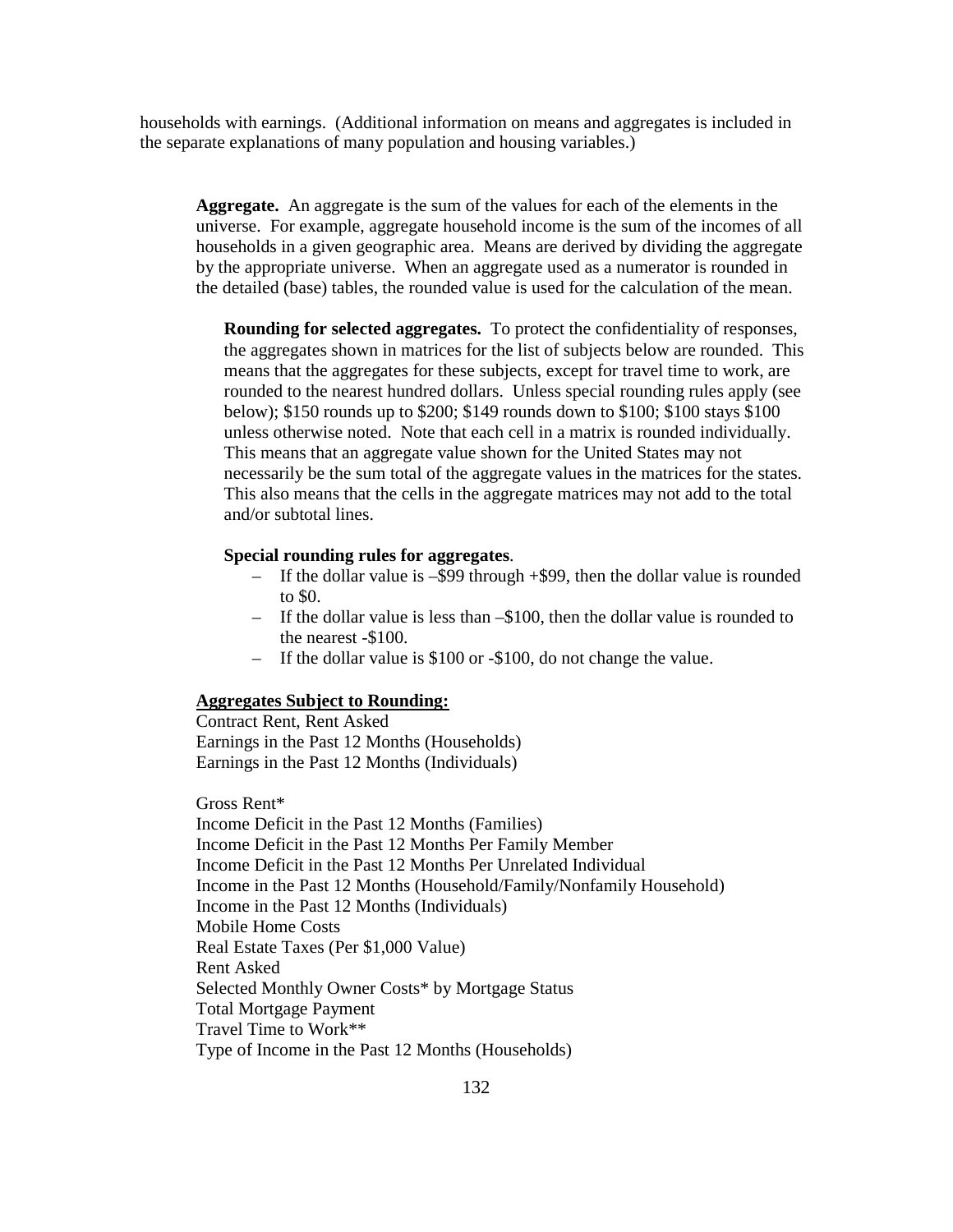#### Value, Price Asked

[**\*Note:** Gross Rent and Selected Monthly Owner Costs include other aggregates that also are subject to rounding. For example, Gross Rent includes aggregates of payments for "contract rent" and the "costs of utilities and fuels." Selected Monthly Owner Costs includes aggregates of payments for "mortgages, deeds of trust, contracts to purchase, or similar debts on the property (including payments for the first mortgage, second mortgage, home equity loans, and other junior mortgages); real estate taxes; fire, hazard, and flood insurance on the property, and the costs of utilities and fuels."]

[**\*\*Note:** Aggregate Travel Time to Work is zero if the aggregate is zero, is rounded to 4 minutes if the aggregate is 1 to 7 minutes, and is rounded to the nearest multiple of 5 minutes for all other values (if the aggregate is not already evenly divisible by 5).]

## *Median*

This measure represents the middle value (if n is odd) or the average of the two middle values (if n is even) in an ordered list of n data values. The median divides the total frequency distribution into two equal parts: one-half of the cases falling below the median and one-half above the median. Each median is calculated using a standard distribution (see below). (For more information, see "Interpolation.")

For data products displayed in American FactFinder, medians that fall in the upper-most category of an open-ended distribution will be shown with a plus symbol  $(+)$  appended  $(e.g.,)$ "\$2,000+" for contract rent), and medians that fall in the lowest category of an open-ended distribution will be shown with a minus symbol (-) appended (e.g., "\$100- for contract rent"). For other data products and data files that are downloaded by users (i.e., FTP files), plus and minus signs will not be appended. Contract Rent, for example will be shown as \$2001 if the median falls in the upper-most category (\$2,000 or more) and \$99 if the median falls in the lowest category (Less than \$100). (The ["Mean Standard Distributions"](#page-144-0) section in Appendix [A](#page-136-0) shows the open-ended intervals for medians.)

**Standard Distributions.** In order to provide consistency in the values within and among data products, standard distributions from which medians and quartiles are calculated are used for the American Community Survey (ACS). The ACS ["Mean Standard](#page-144-0)  [Distributions"](#page-144-0) are listed in [Appendix A.](#page-136-0)

#### *Percentage*

This measure is calculated by taking the number of questions in a group possessing a characteristic of interest and dividing by the total number of questions in that group, and then multiplying by 100.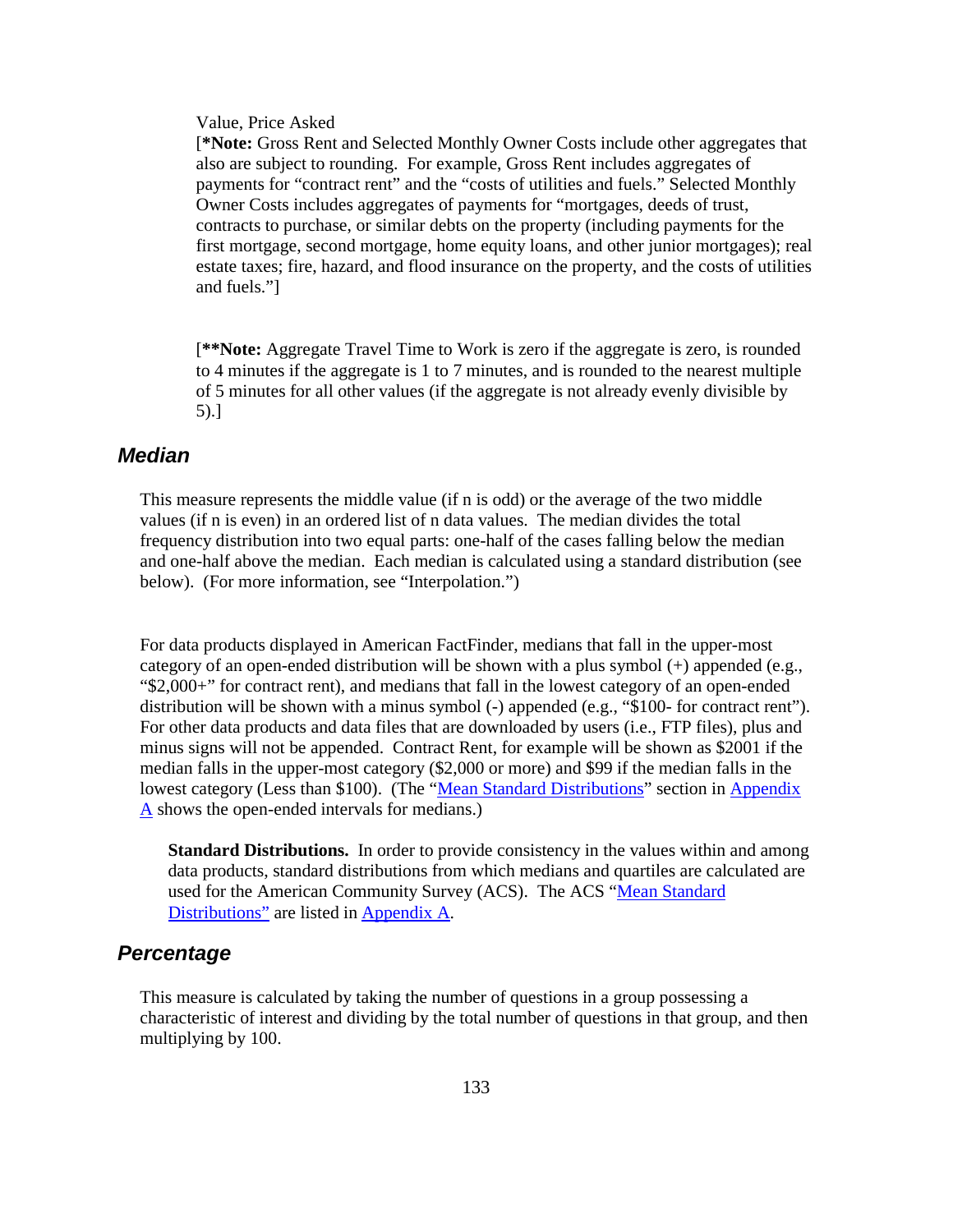## *Quartile*

This measure divides a distribution into four equal parts. The first quartile (or lower quartile) is the value that defines the upper limit of the lowest one-quarter of the cases. The second quartile is the median. The third quartile (or upper quartile) is defined as the upper limit of the lowest three quarters of cases in the distribution. Quartiles are presented for certain financial characteristics such as housing value and contract rent. The distribution used to compute quartiles is the same as that used to compute medians for that variable.

## *Quintile*

This measure divides a distribution into five equal parts. The first quintile (or lowest quintile) is the value that defines the upper limit of the lowest one-fifth of the cases. The second quintile is the 40th percentile. The third quintile is the 60th percentile. The fourth quintile is defined as the upper limit of the lowest four fifths of cases in the distribution, or the 80th percentile. Quintiles are presented for household incomes.

#### *Rate*

This is a measure of occurrences in a given period of time divided by the possible number of occurrences during that period. For example, the homeowner vacancy rate is calculated by dividing the number of vacant units "for sale only" by the sum of owner-occupied units and vacant units that are "for sale only," and then multiplying by 100. Rates are sometimes presented as percentages.

#### *Ratio*

This is a measure of the relative size of one number to a second number expressed as the quotient of the first number divided by the second. For example, the sex ratio is calculated by dividing the total number of males by the total number of females, and then multiplying by 100.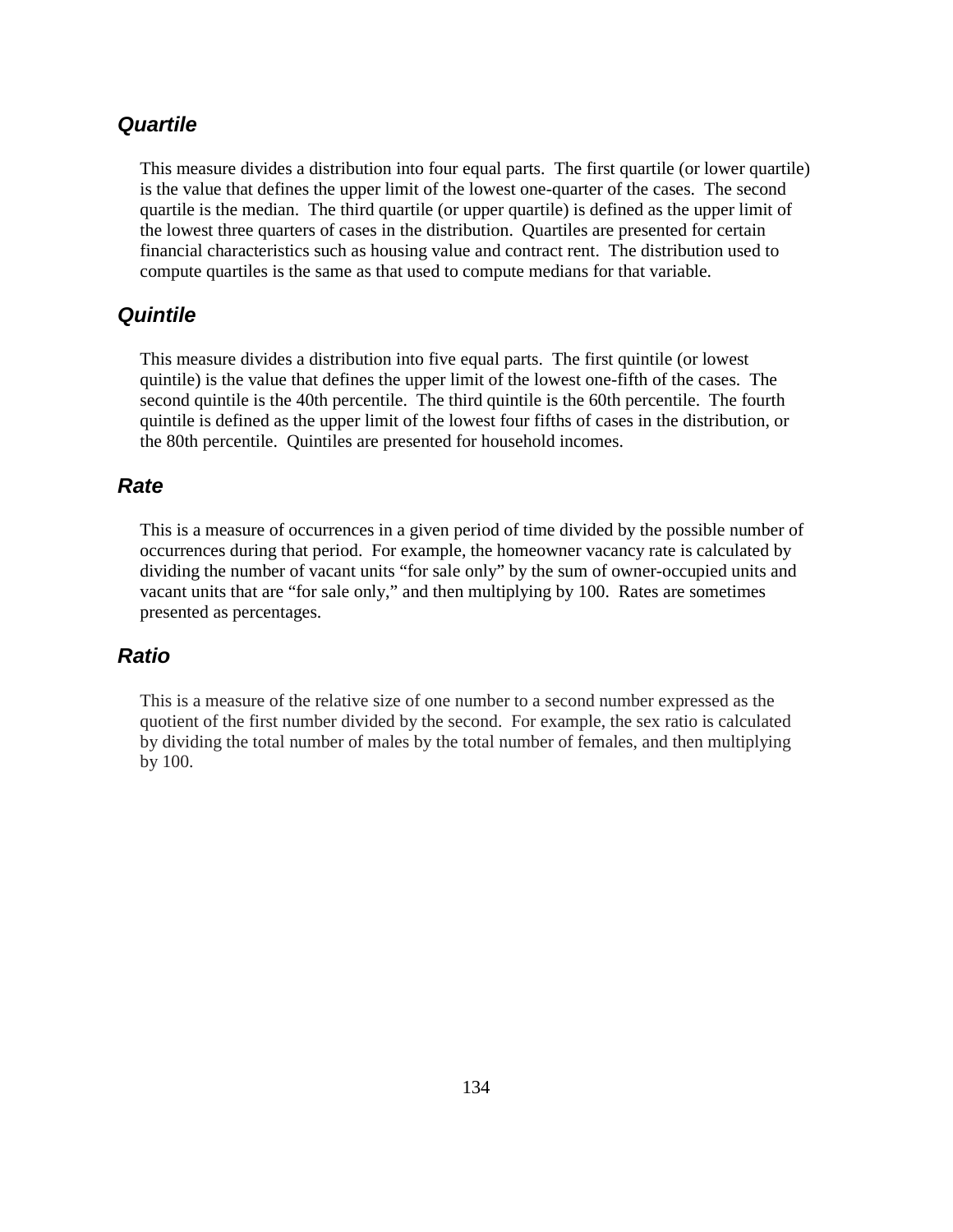## **Quality Measures**

## *General Information*

Measures describing the quality of the American Community Survey sample and the data collected by the ACS – including sample sizes, coverage rates, and response rates – are available for 2000 through the current data year on the ACS web page, at [http://www.census.gov/acs/www/methodology/sample\\_size\\_and\\_data\\_quality.](http://www.census.gov/acs/www/methodology/sample_size_and_data_quality) The quality measures illustrate the steps the Census Bureau takes to ensure that ACS survey data are accurate and reliable.

Since 2007, the quality measures have also been available through American FactFinder [\(http://factfinder2.census.gov\)](http://factfinder2.census.gov/) in the B98\* series of Detailed Tables.

## *Sample Size*

**Initially Selected Housing Unit Addresses** – The number of addresses in each state and for the nation that were selected for the ACS sample for a particular year. Each year's sample is systematically divided into 12 monthly samples for ACS interviewing. This initial number includes addresses later determined to be commercial or nonexistent, as well as housing units that are not interviewed due to subsampling for personal visit follow-up, refusals or other reasons.

**Housing Unit Final Interviews** – The final number of interviews across all three modes of data collection for the ACS in a given year. This number **includes** occupied and vacant housing units that were interviewed by mail, telephone, or personal visit methods between January 1 - December 31. It **excludes** addresses determined to be nonexistent or commercial, and addresses not selected in the subsample for personal visit follow-up, and addresses that are not interviewed due to refusals or other reasons.

**Group Quarters Person Initial Sample Selected** – The number of people living in GQs that could be contacted for ACS interviewing in a given year for a given geographic area. Each year's sample is systematically divided into 12 monthly samples for ACS interviewing. This initial number includes people thought to be in group quarters that were later determined to be out of scope or nonexistent, as well as people not interviewed due to the group quarter refusing entry, the person refusing to respond, or other reasons.

**Group Quarters People Final Actual Interviews** – The final number of actual person interviews for the ACS for those living in group quarters in a given year for a given geographic area.

**Group Quarters People Synthetic Final Interviews** - The final number of synthetic person interviews for the ACS in a given year, for the nation and by state. See the Group Quarters section for more information.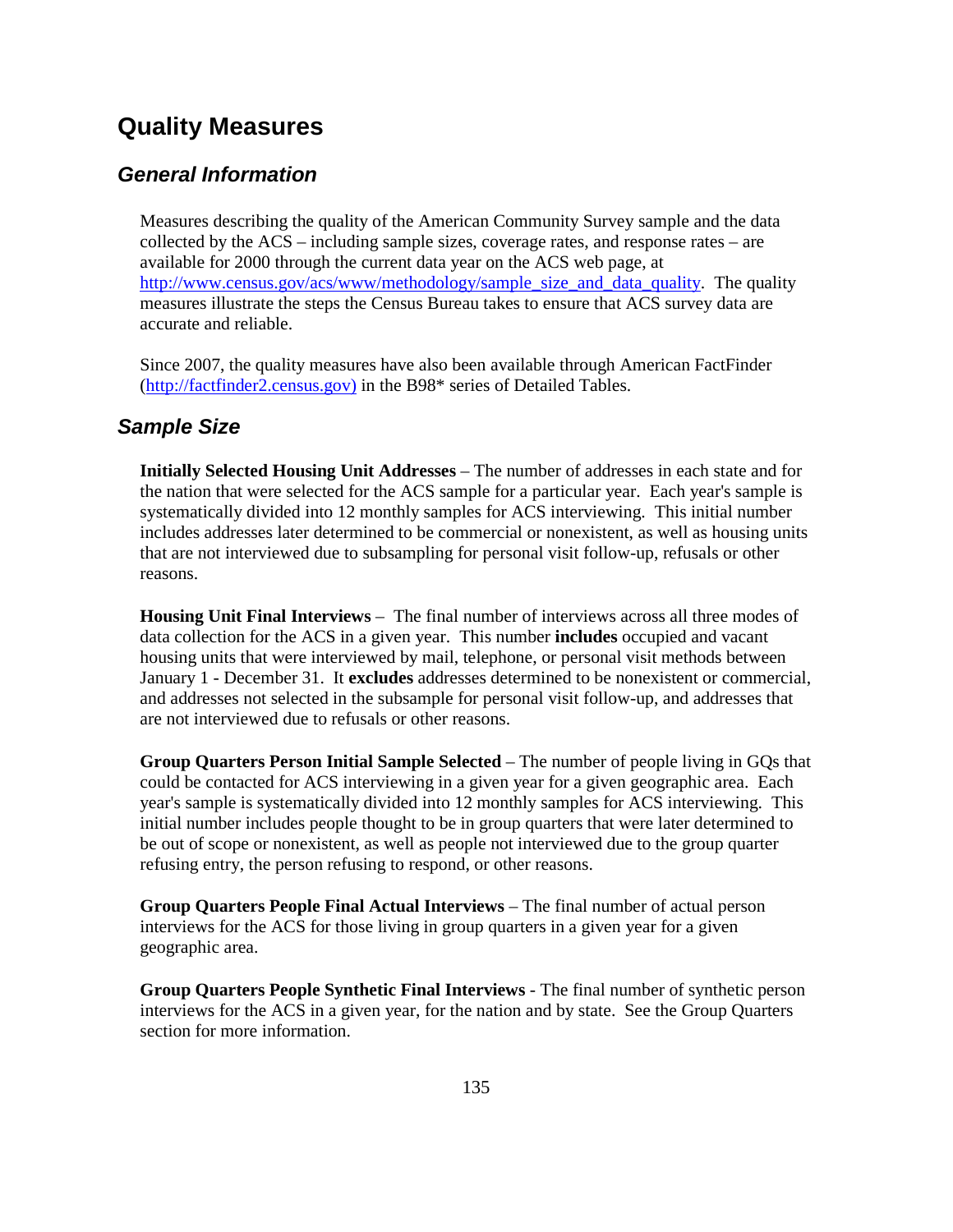## *Coverage Rates*

There are two kinds of coverage error: under-coverage and over-coverage. Under-coverage exists when housing units or people do not have a chance of being selected in the sample. Over-coverage exists when housing units or people have more than one chance of selection in the sample, or are included in the sample when they should not have been. If the characteristics of under-covered or over-covered housing units or individuals differ from those that are selected, the ACS may not provide an accurate picture of the population.

The coverage rates measure coverage error in the ACS. The coverage rate is the ratio of the ACS population or housing estimate of an area or group to the independent estimate for that area or group, times 100.

Coverage rates for the total resident population are calculated by sex at the national, state, and Puerto Rico levels, and at the national level only for total Hispanics, and non-Hispanics crossed by the five major race categories: White, Black, American Indian and Alaska Native, Asian, and Native Hawaiian and Other Pacific Islander. The total resident population includes persons in both housing units and group quarters. In addition, a coverage rate that includes only the group quarters population is calculated at the national level. Coverage rates for housing units are calculated at the national and state level, except for Puerto Rico because independent housing unit estimates are not available for Puerto Rico. These rates are weighted to reflect the probability of selection into the sample, the subsampling for personal visit follow-up, and non-response adjustment.

#### *Response Rates*

The survey response rate is the ratio of the estimate of units interviewed after data collection is complete to the estimate of all units that should have been interviewed. Separate rates are calculated for housing unit response and GQ person response. For housing units, this means all interviews after mail, Internet, telephone and personal visit follow-up. For GQ persons, this means all interviews after the personal visit. Interviews include complete and partial interviews with enough information to be processed.

All final noninterviews have been grouped into one of the following Reasons for Noninterviews:

**Refusal:** Even though the ACS is a mandatory survey and households whose addresses are selected and GQ persons who are selected for the survey are required to answer the survey questions, a few are reluctant to cooperate and refuse to participate.

**Unable to Locate:** If the interviewer cannot find the sample address after using all possible sources, they consider it "unable to locate." For GQ persons, the individual could not be located.

**No One Home:** Interviewers assign this code if they could not find anyone at the housing unit during the entire month's interview period. There is no equivalent rate for GQ persons.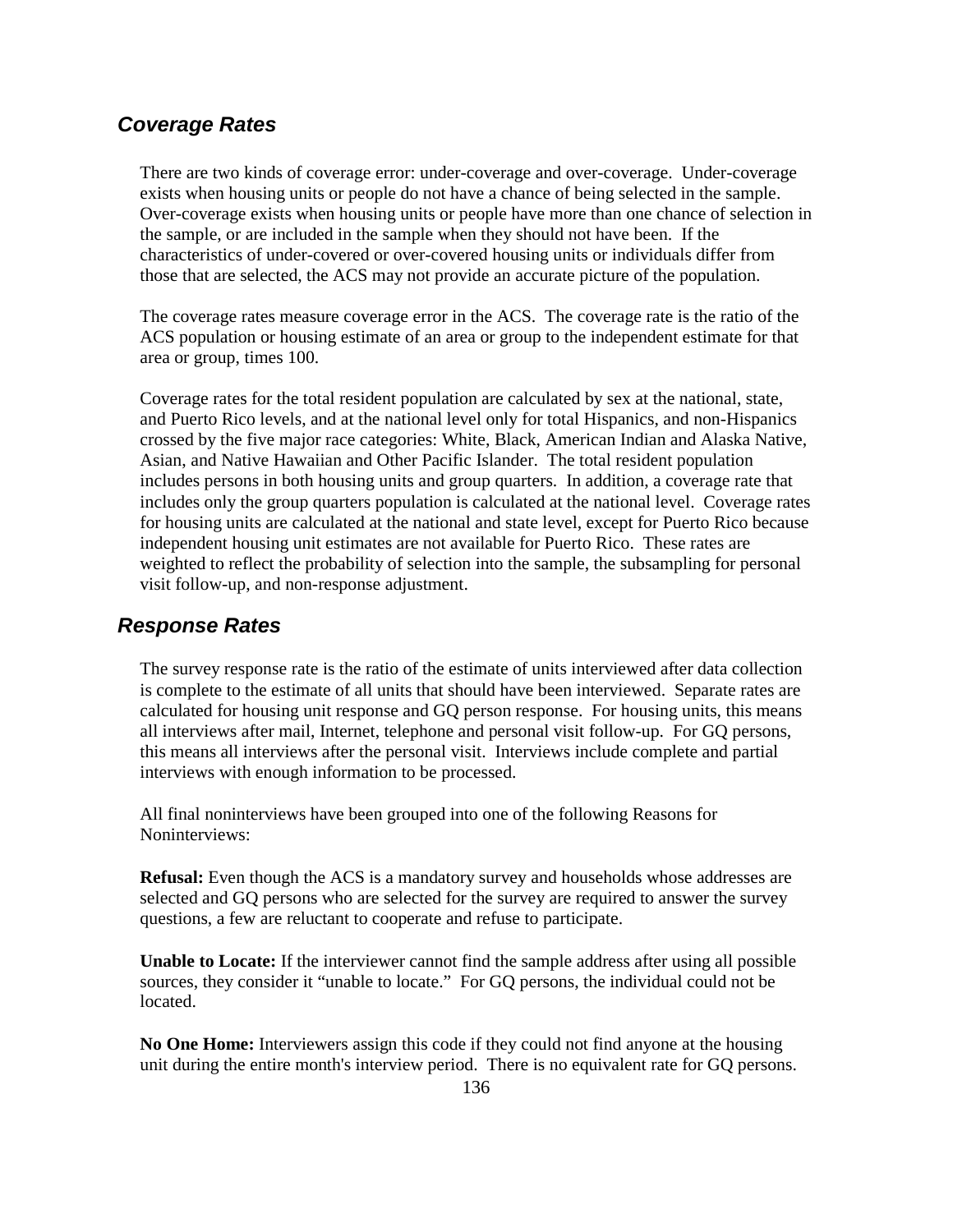**Temporarily Absent:** The interviewers confirm that all household members or the GQ person are away during the entire month's interview period on vacation, a business trip, or caring for sick relatives.

**Language Problem:** The interviewer could not conduct an interview because of language barriers, was not able to get an interpreter who could translate, and the supervisor or regional office could not help complete this case.

**Insufficient Data:** To be considered an interviewed unit in ACS, a household or GQ person's response needs to have a minimum amount of data. Occupied housing units and GQ persons not meeting this minimum are treated as noninterviews in the estimation process. Responses for vacant housing units are not subject to a minimum data requirement.

**Other:** Unique situations when the reason for noninterview does not fit into one of the classifications described above. Possible reasons include "death in the family," "household quarantined," or "roads impassable."

**Whole GQ Refusal:** Some group quarters refuse to allow the ACS to interview any of their residents, citing legal or other reasons.

**Whole GQ Other:** These account for other situations where no one in the GQ was interviewed due to reasons other than refusals.

#### *Imputation Rates*

Missing data for a particular question or item is called item nonresponse. It occurs when a respondent fails to provide an answer to a required item. The ACS also considers invalid answers as item nonresponse. The Census Bureau uses imputation methods that either use rules to determine acceptable answers or use answers from similar housing units or people who provided the item information. One type of imputation, allocation, involves using statistical procedures, such as within-household or nearest neighbor matrices populated by donors, to impute for missing values.

**Overall Person Characteristic Imputation Rate** – This rate is calculated by adding together the weighted number of allocated items across a set of person characteristics, and dividing by the total weighted number of responses across the same set of characteristics.

**Overall Housing Characteristic Imputation Rate** – This rate is calculated by adding together the weighted number of allocated items across a set of household and housing unit characteristics, and dividing by the total weighted number of responses across the same set of characteristics.

<span id="page-136-0"></span>These rates give an overall picture of the rate of item nonresponse for a geographic area.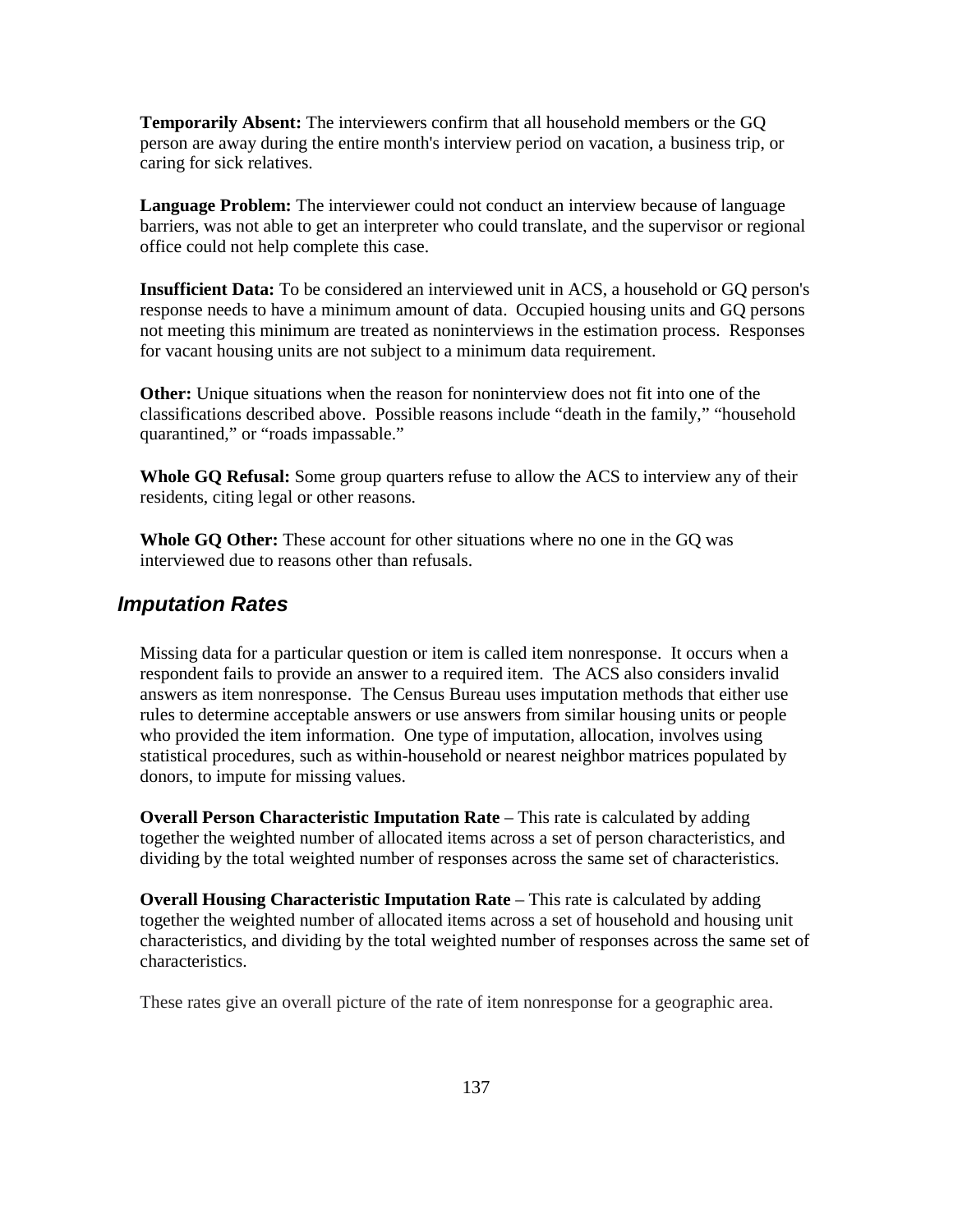# <span id="page-137-0"></span>**Appendix A**

# *Field of Degree Classification*

| <b>Five-Group</b><br><b>Classification</b> | <b>Fifteen-Group</b><br><b>Classification</b>                  | <b>Examples</b>                                                                     |  |  |  |
|--------------------------------------------|----------------------------------------------------------------|-------------------------------------------------------------------------------------|--|--|--|
|                                            | Computers, Mathematics and<br><b>Statistics</b>                | Computer Science, Mathematics, General<br><b>Statistics</b>                         |  |  |  |
| Science and Engineering                    | Biological, Agricultural, and<br><b>Environmental Sciences</b> | Cellular and Molecular Biology, Soil<br>Sciences, Natural Resource Management       |  |  |  |
|                                            | Physical and Related Sciences                                  | Physics, Organic Chemistry, Astronomy                                               |  |  |  |
|                                            | Psychology                                                     | Psychology, Counseling, Child Psychology                                            |  |  |  |
|                                            | <b>Social Sciences</b>                                         | Criminology, Sociology, Political Science                                           |  |  |  |
|                                            | Engineering                                                    | Chemical Engineering, Thermal Engineering,<br><b>Electrical Engineering</b>         |  |  |  |
|                                            | <b>Multidisciplinary Studies</b>                               | Nutritional Science, Cognitive Science,<br><b>Behavioral Science</b>                |  |  |  |
| Science and Engineering<br>Related         | Science and Engineering<br>Related                             | Pre-Med, Physical Therapy, Mechanical<br><b>Engineering Technology</b>              |  |  |  |
| <b>Business</b>                            | <b>Business</b>                                                | Business Administration, Accounting,<br><b>Human Resources Development</b>          |  |  |  |
| Education                                  | Education                                                      | Early Childhood Education, Higher<br>Education Administration, Special<br>Education |  |  |  |
| Arts, Humanities, and<br>Other             | Literature and Languages                                       | English, Foreign Language and Literature,<br>Spanish                                |  |  |  |
|                                            | Liberal Arts and History                                       | Philosophy, Theology, American History                                              |  |  |  |
|                                            | Visual and Performing Arts                                     | Interior Design, Dance, Voice                                                       |  |  |  |
|                                            | Communications                                                 | Mass Communications, Journalism, Public<br>Relations                                |  |  |  |
|                                            | Other                                                          | Public Administration, Pre-law, Kinesiology                                         |  |  |  |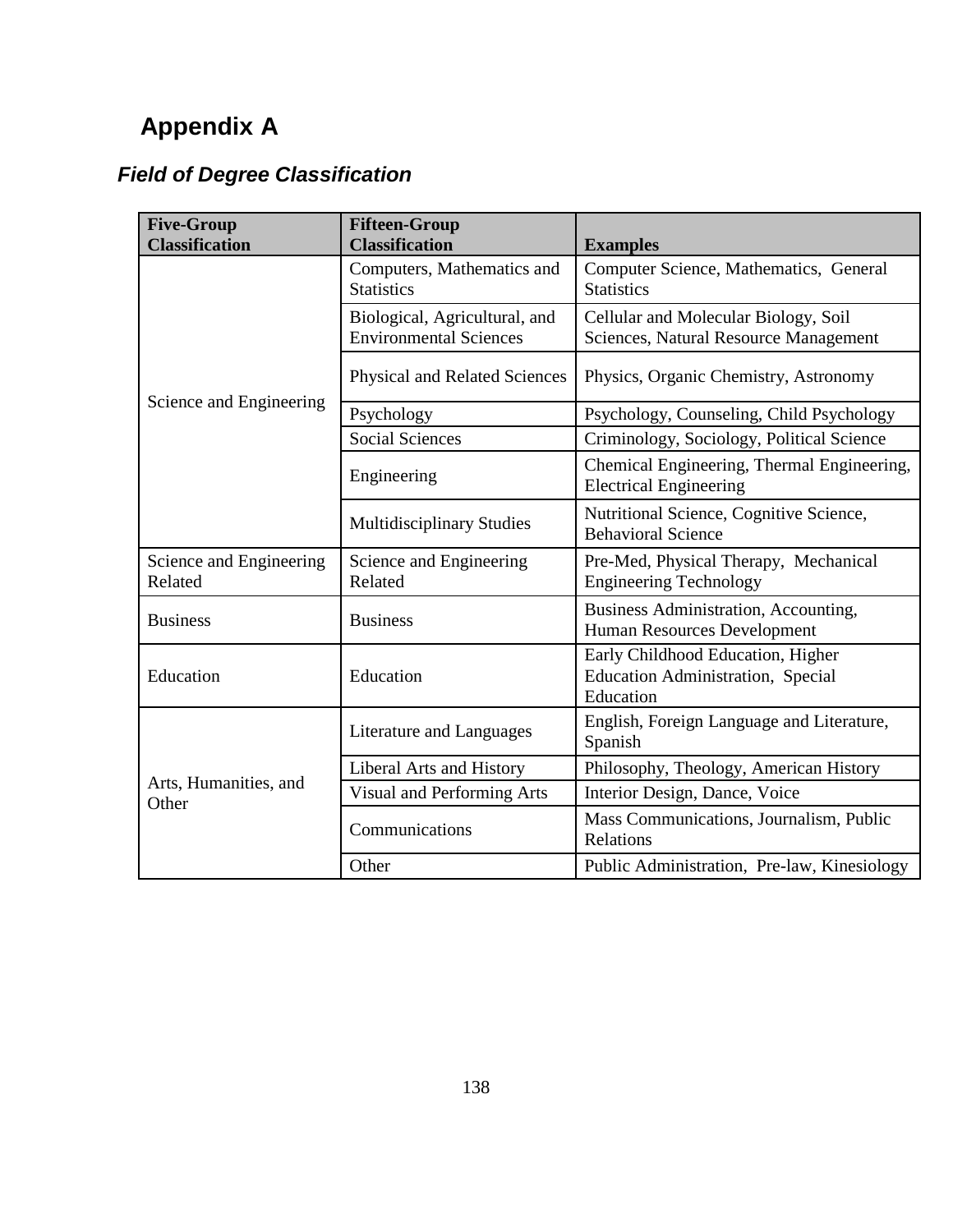## *Four Main Group Classifications and Thirty-Nine Subgroup Classifications of Languages Spoken at Home with Illustrative Examples*

| <b>Four Main Group</b><br><b>Classifications</b> | <b>Thirty-Nine Subgroup Classifications</b>                                       |  |  |  |
|--------------------------------------------------|-----------------------------------------------------------------------------------|--|--|--|
| Spanish                                          | Spanish or Spanish Creole<br>Examples: Ladino, Pachuco                            |  |  |  |
|                                                  | French<br>Examples: Cajun, Patois                                                 |  |  |  |
|                                                  | <b>French Creole</b><br><b>Example: Haitian Creole</b>                            |  |  |  |
|                                                  | Italian                                                                           |  |  |  |
| Other Indo-European languages                    | Portuguese or Portuguese Creole<br>Example: Papia Mentae                          |  |  |  |
|                                                  | German<br>Example: Luxembourgian                                                  |  |  |  |
|                                                  | Yiddish                                                                           |  |  |  |
|                                                  | Other West Germanic languages<br>Examples: Dutch, Pennsylvania Dutch<br>Afrikaans |  |  |  |
|                                                  | Scandinavian languages<br>Examples: Danish, Norwegian, Swedish                    |  |  |  |
|                                                  | Greek                                                                             |  |  |  |
|                                                  | Russian                                                                           |  |  |  |
|                                                  | Polish                                                                            |  |  |  |
|                                                  | Serbo-Croatian<br>Examples: Croatian, Serbian                                     |  |  |  |
|                                                  | Other Slavic languages<br>Examples: Czech, Slovak, Ukrainian                      |  |  |  |
|                                                  | Armenian                                                                          |  |  |  |
|                                                  | Persian                                                                           |  |  |  |
|                                                  | Gujarati                                                                          |  |  |  |
|                                                  | Hindi                                                                             |  |  |  |
|                                                  | Urdu                                                                              |  |  |  |
|                                                  | Other Indic languages<br>Examples: Bengali, Marathi, Punjabi, Romany              |  |  |  |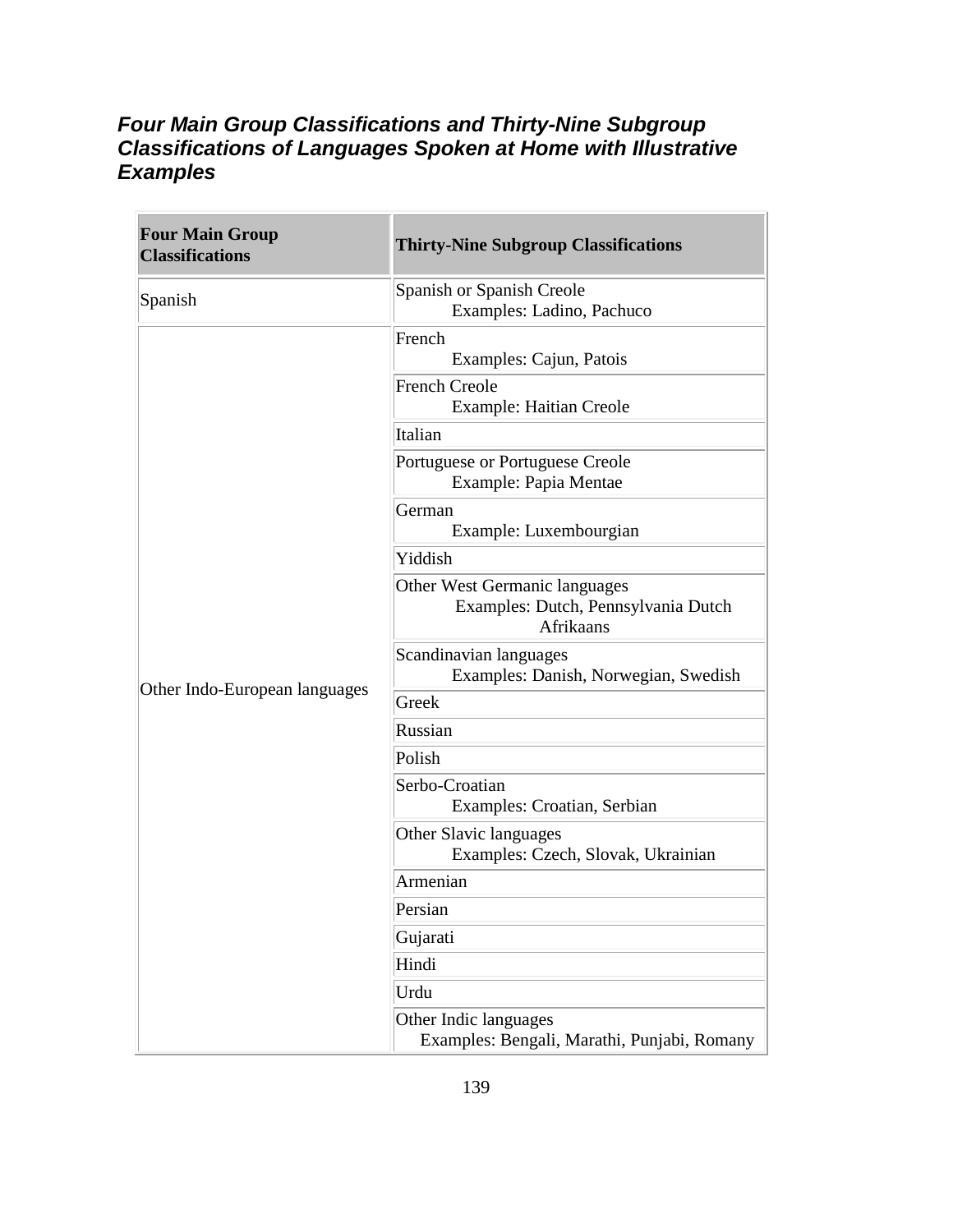| <b>Four Main Group</b><br><b>Classifications</b> | <b>Thirty-Nine Subgroup Classifications</b>                                                                    |  |  |  |  |
|--------------------------------------------------|----------------------------------------------------------------------------------------------------------------|--|--|--|--|
| Other Indo-European languages                    | Other Indo-European languages<br>Examples: Albanian, Gaelic, Lithuanian,<br>Romanian                           |  |  |  |  |
|                                                  | Chinese<br>Examples: Cantonese, Formosan, Mandarin                                                             |  |  |  |  |
|                                                  | Japanese                                                                                                       |  |  |  |  |
|                                                  | Korean                                                                                                         |  |  |  |  |
|                                                  | Mon-Khmer, Cambodian                                                                                           |  |  |  |  |
|                                                  | Hmong                                                                                                          |  |  |  |  |
| Asian and Pacific Island                         | Thai                                                                                                           |  |  |  |  |
| languages                                        | Laotian                                                                                                        |  |  |  |  |
|                                                  | Vietnamese                                                                                                     |  |  |  |  |
|                                                  | Other Asian languages<br>Examples: Dravidian languages (Malayalam,<br>Telugu, Tamil), Turkish                  |  |  |  |  |
|                                                  | Tagalog                                                                                                        |  |  |  |  |
|                                                  | Other Pacific Island languages<br>Examples: Chamorro, Hawaiian, Ilocano,<br>Indonesian, Samoan                 |  |  |  |  |
|                                                  | Navajo                                                                                                         |  |  |  |  |
| All other languages                              | <b>Other Native North American languages</b><br>Examples: Apache, Cherokee, Dakota, Pima,<br>Yupik             |  |  |  |  |
|                                                  | Hungarian                                                                                                      |  |  |  |  |
|                                                  | Arabic                                                                                                         |  |  |  |  |
|                                                  | Hebrew                                                                                                         |  |  |  |  |
|                                                  | African languages<br>Examples: Amharic, Ibo, Yoruba, Bantu,<br>Swahili, Somali                                 |  |  |  |  |
|                                                  | Other and unspecified languages<br>Examples: Syriac, Finnish, Other languages of<br>the Americas, not reported |  |  |  |  |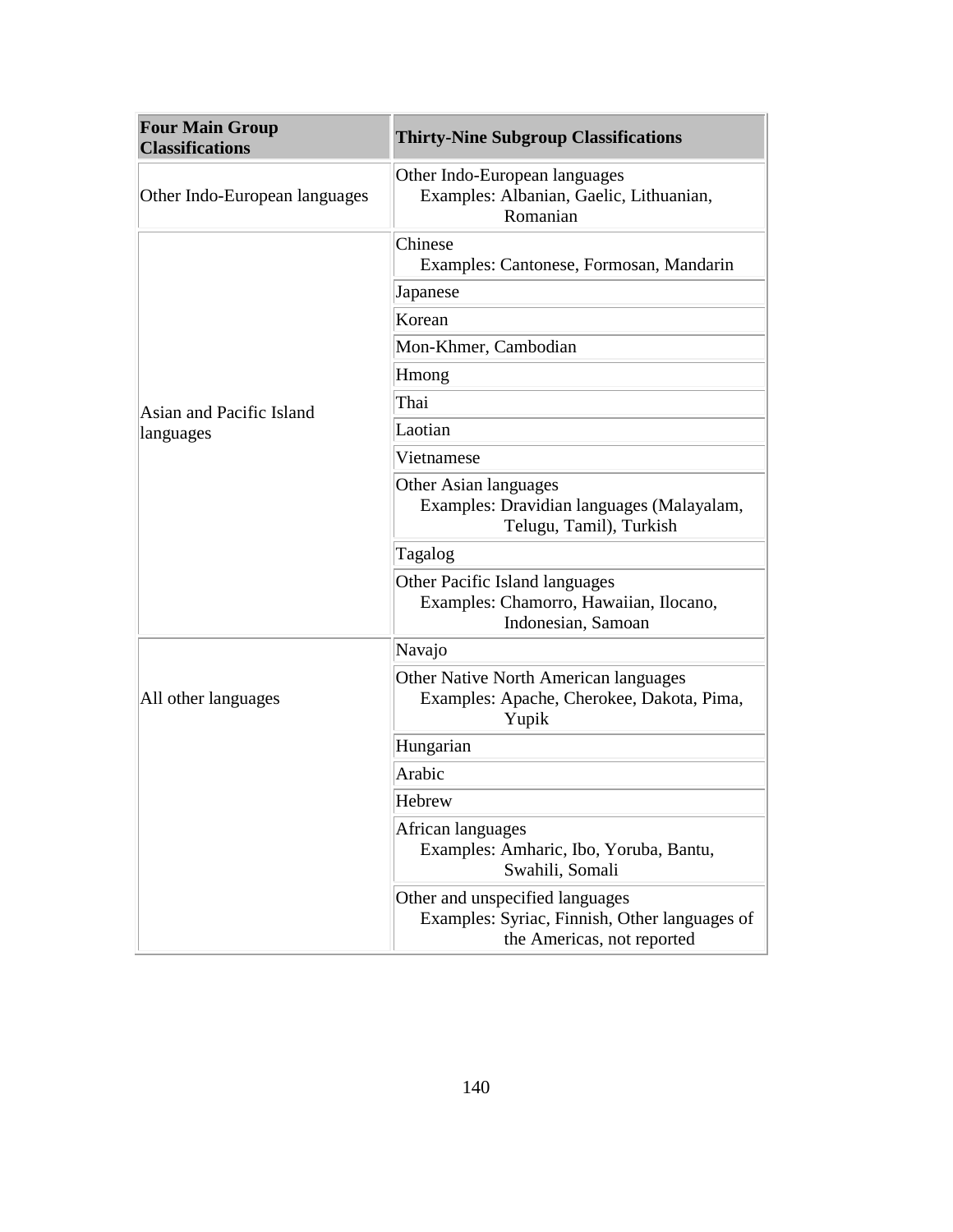# *Poverty Factors*

The 2013 Poverty Factors:

| Interview | Poverty |  |  |  |  |
|-----------|---------|--|--|--|--|
| Month     | Factors |  |  |  |  |
| January   | 2.37897 |  |  |  |  |
| February  | 2.38210 |  |  |  |  |
| March     | 2.38598 |  |  |  |  |
| April     | 2.38890 |  |  |  |  |
| May       | 2.39102 |  |  |  |  |
| June      | 2.39372 |  |  |  |  |
| July      | 2.39719 |  |  |  |  |
| August    | 2.40107 |  |  |  |  |
| September | 2.40409 |  |  |  |  |
| October   | 2.40646 |  |  |  |  |
| November  | 2.40839 |  |  |  |  |
| December  | 2.41085 |  |  |  |  |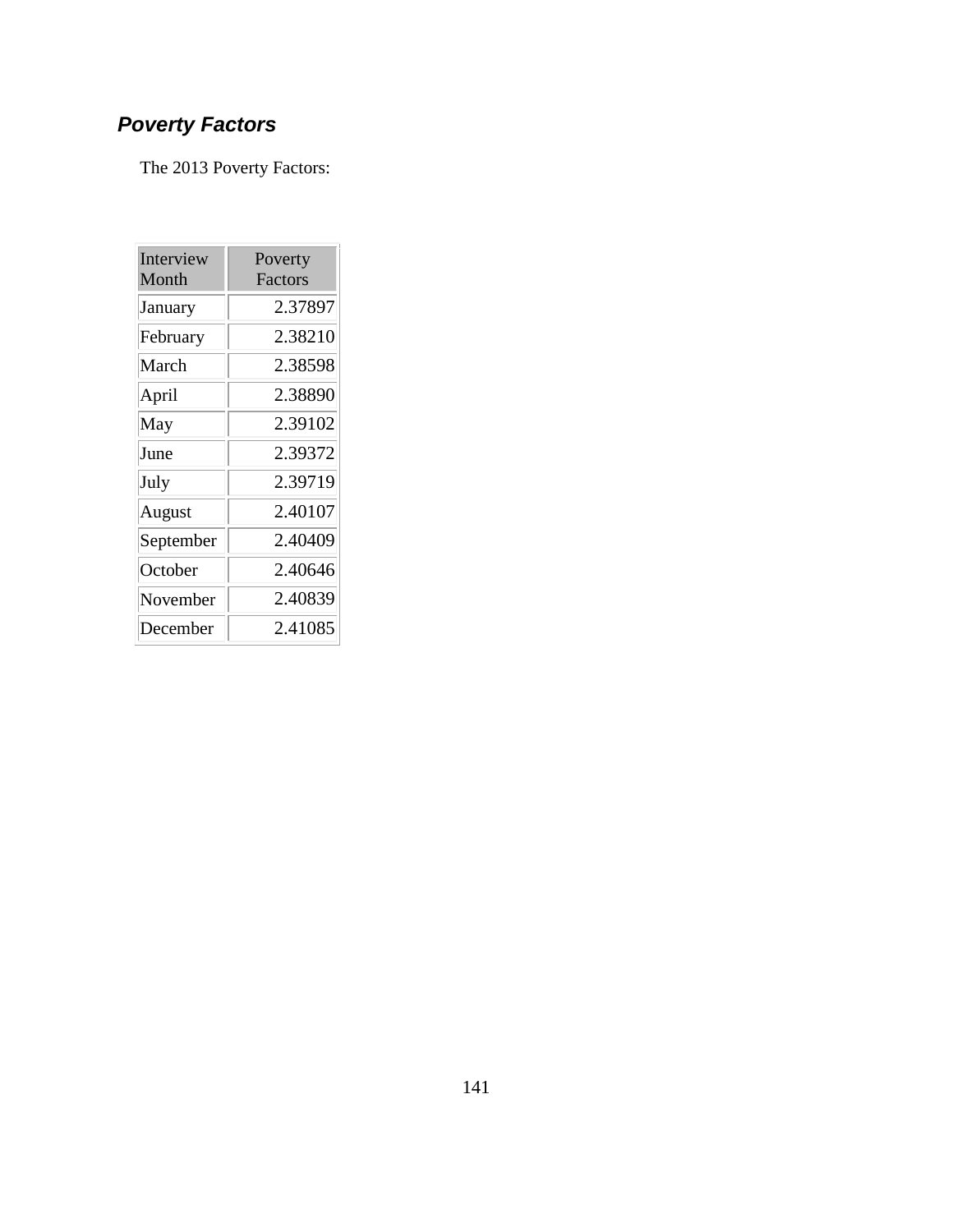# *Poverty Thresholds*

Poverty Thresholds in 1982, by Size of Family and Number of Related Children Under 18 Years Old (Dollars)

| Size of family unit                     | Related children under 18 years |                             |       |                                           |               |        |            |        |                  |
|-----------------------------------------|---------------------------------|-----------------------------|-------|-------------------------------------------|---------------|--------|------------|--------|------------------|
|                                         | None                            | One                         | Two   | Three                                     | Four          | Five   | <b>Six</b> | Seven  | Eight or<br>more |
| One person<br>(unrelated<br>individual) | N/A                             | N/A                         | N/A   | N/A                                       | N/A           | N/A    | N/A        | N/A    | N/A              |
| Under 65 years                          | 5,019                           | N/A                         | N/A   | N/A                                       | N/A           | N/A    | N/A        | N/A    | N/A              |
| 65 years and<br>over                    | 4,626                           | N/A                         | N/A   | N/A                                       | N/A           | N/A    | N/A        | N/A    | N/A              |
| Two persons                             | N/A                             | N/A                         | N/A   | N/A                                       | N/A           | N/A    | N/A        | N/A    | N/A              |
| Householder<br>under 65 years           | 6,459                           | 6,649                       | N/A   | N/A                                       | N/A           | N/A    | N/A        | N/A    | N/A              |
| Householder 65<br>years and over        | 5,831                           | 6,624                       | N/A   | N/A                                       | N/A           | N/A    | N/A        | N/A    | N/A              |
| Three persons                           | 7,546                           | 7,765                       | 7,772 | N/A                                       | N/A           | N/A    | N/A        | N/A    | N/A              |
| Four persons                            |                                 | 9,950 10,112                | 9,783 | 9,817                                     | N/A           | N/A    | N/A        | N/A    | N/A              |
| Five persons                            |                                 | 11,999 12,173 11,801        |       | 11,512                                    | 11,336        | N/A    | N/A        | N/A    | N/A              |
| Six persons                             |                                 | 13,801 13,855 13,570 13,296 |       |                                           | 12,890        | 12,649 | N/A        | N/A    | N/A              |
| Seven persons                           |                                 |                             |       | 15,879 15,979 15,637 15,399               | 14,955 14,437 |        | 13,869     | N/A    | N/A              |
| Eight persons or<br>more                |                                 |                             |       | 17,760 17,917 17,594 17,312 16,911 16,403 |               |        | 15,872     | 15,738 | N/A              |
| Nine persons or<br>more                 |                                 |                             |       | 21,364 21,468 21,183 20,943 20,549 20,008 |               |        | 19,517     | 19,397 | 18,649           |

*Source: U.S. Census Bureau*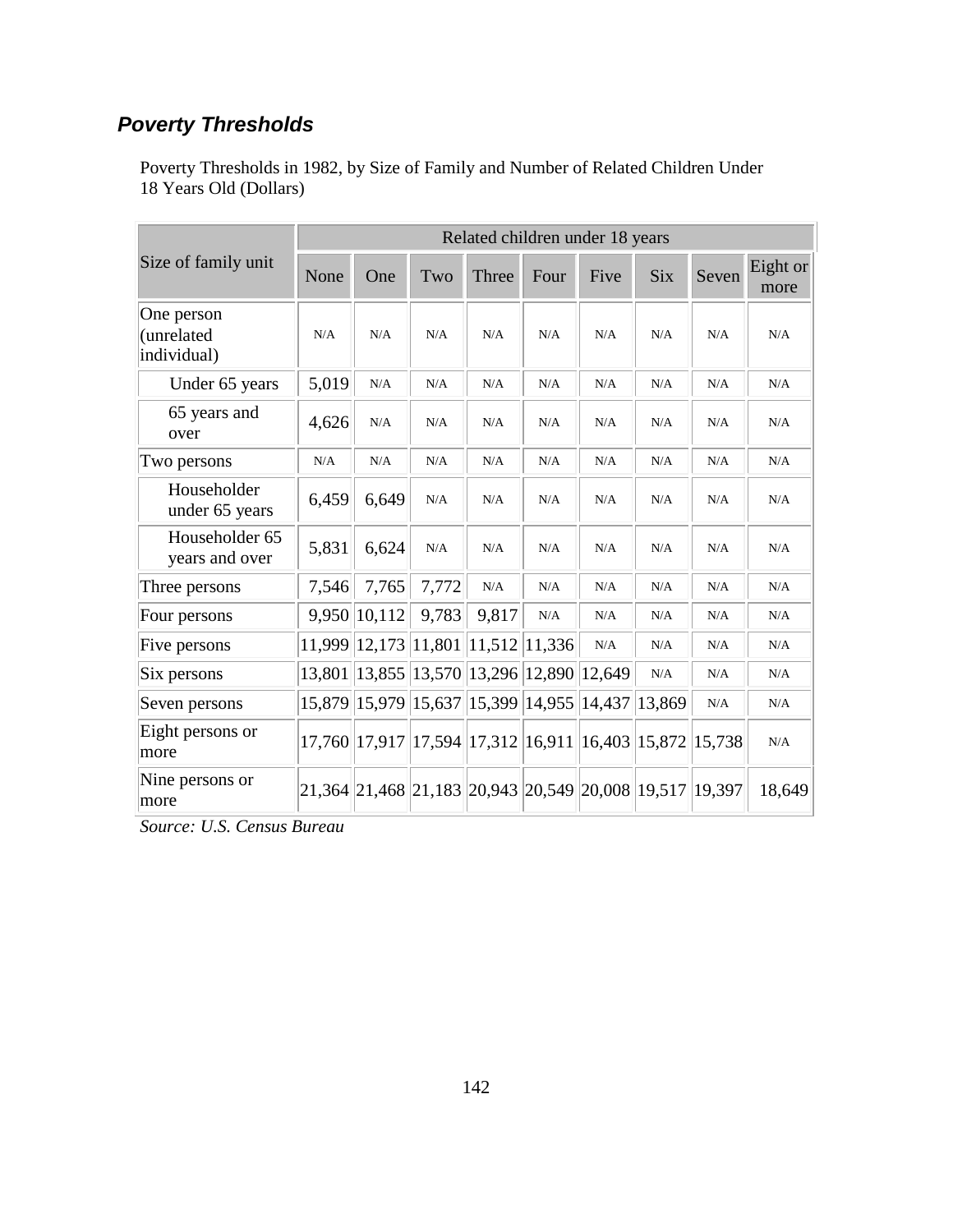## <span id="page-142-0"></span>*Race Combinations*

#### **Two or More Races (57 Possible Specified Combinations)**

- 1. White; Black or African American
- 2. White; American Indian and Alaska Native
- 3. White; Asian
- 4. White; Native Hawaiian and Other Pacific Islander
- 5. White; Some Other Race
- 6. Black or African American; American Indian and Alaska Native
- 7. Black or African American; Asian
- 8. Black or African American; Native Hawaiian and Other Pacific Islander
- 9. Black or African American; Some Other Race
- 10. American Indian and Alaska Native; Asian
- 11. American Indian and Alaska Native; Native Hawaiian and Other Pacific Islander
- 12. American Indian and Alaska Native; Some other race
- 13. Asian; Native Hawaiian and Other Pacific Islander
- 14. Asian; Some Other Race
- 15. Native Hawaiian and Other Pacific Islander; Some Other Race
- 16. White; Black or African American; American Indian and Alaska Native
- 17. White; Black or African American; Asian
- 18. White; Black or African American; Native Hawaiian and Other Pacific Islander
- 19. White; Black or African American; Some Other Race
- 20. White; American Indian and Alaska Native; Asian
- 21. White; American Indian and Alaska Native; Native Hawaiian and Other Pacific Islander
- 22. White; American Indian and Alaska Native; Some Other Race
- 23. White; Asian; Native Hawaiian and Other Pacific Islander
- 24. White; Asian; Some Other Race
- 25. White; Native Hawaiian and Other Pacific Islander; Some Other Race
- 26. Black or African American; American Indian and Alaska Native; Asian

27. Black or African American; American Indian and Alaska Native; Native Hawaiian and Other Pacific Islander

- 28. Black or African American; American Indian and Alaska Native; Some Other Race
- 29. Black or African American; Asian; Native Hawaiian and Other Pacific Islander
- 30. Black or African American; Asian; Some Other Race

31. Black or African American; Native Hawaiian and Other Pacific Islander; Some Other Race

- 32. American Indian and Alaska Native; Asian; Native Hawaiian and Other Pacific Islander
- 33. American Indian and Alaska Native; Asian; Some Other Race

34. American Indian and Alaska Native; Native Hawaiian and Other Pacific Islander; Some Other Race

- 35. Asian; Native Hawaiian and Other Pacific Islander; Some Other Race
- 36. White; Black or African American; American Indian and Alaska Native; Asian
- 37. White; Black or African American; American Indian and Alaska Native; Native

Hawaiian and Other Pacific Islander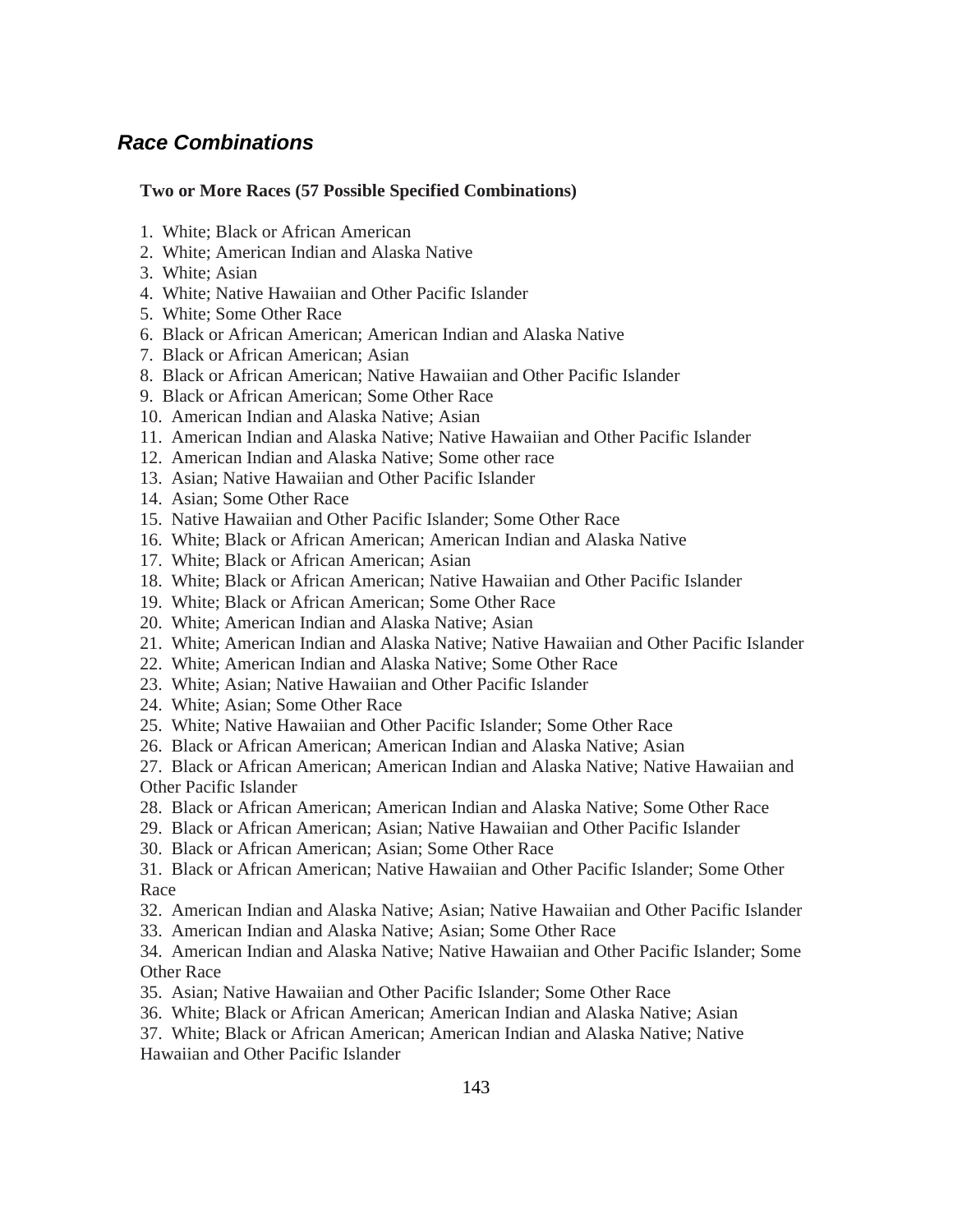38. White; Black or African American; American Indian and Alaska Native; Some Other Race

39. White; Black or African American; Asian; Native Hawaiian and Other Pacific Islander

40. White; Black or African American; Asian; Some Other Race

41. White; Black or African American; Native Hawaiian and Other Pacific Islander; Some Other Race

42. White; American Indian and Alaska Native; Asian; Native Hawaiian and Other Pacific Islander

43. White; American Indian and Alaska Native; Asian; Some Other Race

44. White; American Indian and Alaska Native; Native Hawaiian and Other Pacific Islander; Some other race

45. White; Asian; Native Hawaiian and Other Pacific Islander; Some Other Race

46. Black or African American; American Indian and Alaska Native; Asian; Native Hawaiian and Other Pacific Islander

47. Black or African American; American Indian and Alaska Native; Asian; Some Other Race

48. Black or African American; American Indian and Alaska Native; Native Hawaiian and Other Pacific Islander; Some Other Race

49. Black or African American; Asian; Native Hawaiian and Other Pacific Islander; Some Other Race

50. American Indian and Alaska Native; Asian; Native Hawaiian and Other Pacific Islander; Some Other Race

51. White; Black or African American; American Indian and Alaska Native; Asian; Native Hawaiian and Other Pacific Islander

52. White; Black or African American; American Indian and Alaska Native; Asian; Some Other Race

53. White; Black or African American; American Indian and Alaska Native; Native Hawaiian and Other Pacific Islander; Some Other Race

54. White; Black or African American; Asian; Native Hawaiian and Other Pacific Islander; Some Other Race

55. White; American Indian and Alaska Native; Asian; Native Hawaiian and Other Pacific Islander; Some Other Race

56. Black or African American; American Indian and Alaska Native; Asian; Native Hawaiian and Other Pacific Islander; Some Other Race

57. White; Black or African American; American Indian and Alaska Native; Asian; Native Hawaiian and Other Pacific Islander; Some Other Race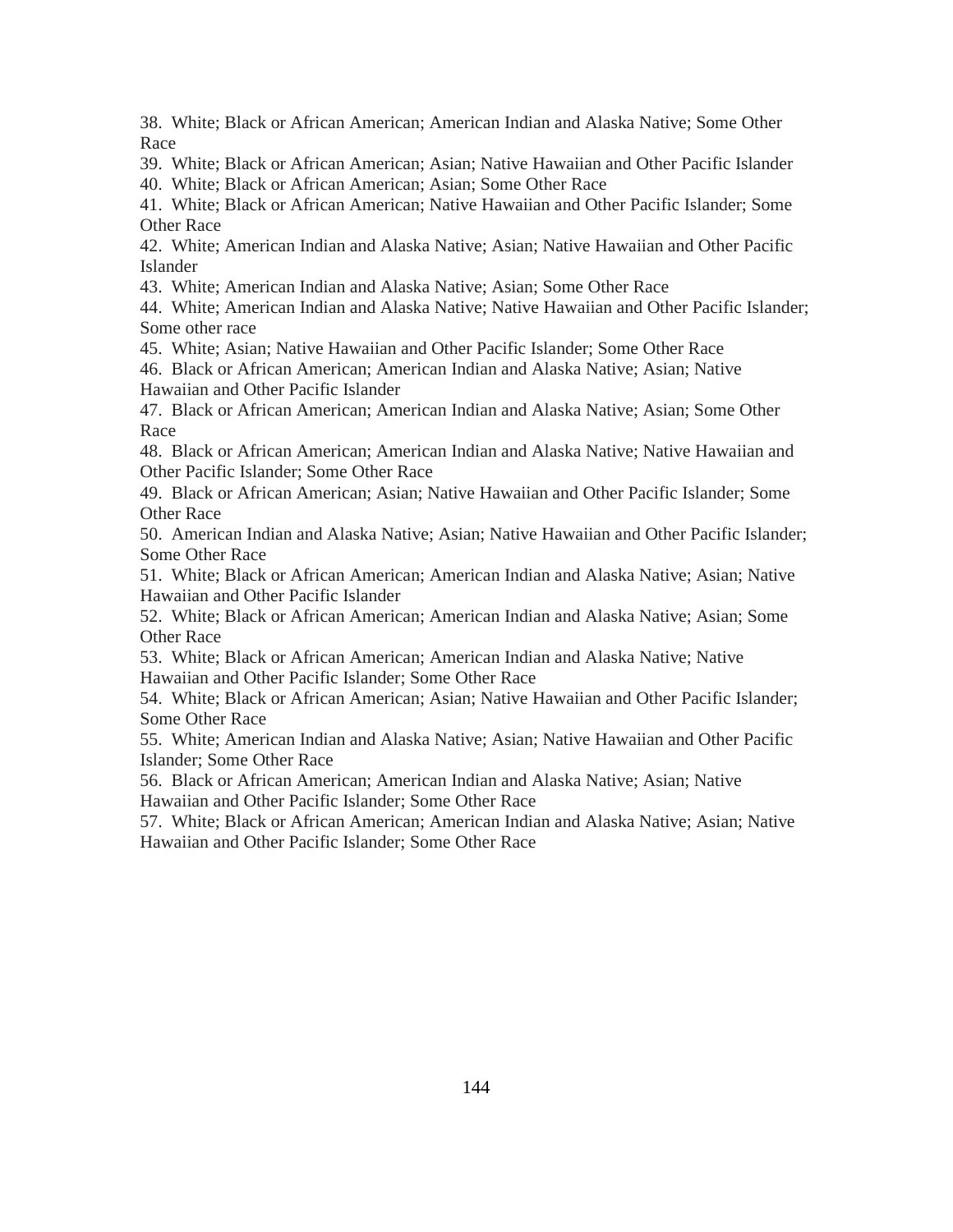## *Median Standard Distributions*

In order to provide consistency in the values within and among data products, standard distributions from which medians and quartiles are calculated are used for the American Community Survey.

Standard Distribution for **Median Age**:

[116 data cells]

Under 1 year 1 year 2 years 3 years 4 years 5 years . . . 112 years 113 years 114 years 115 years and over

Standard Distribution for **Median Agricultural Crop Sales**: [5 data cells]

Less than \$1,000 \$1,000 to \$2,499 \$2,500 to \$4,999 \$5,000 to \$9,999 \$10,000 or more

Standard Distribution for **Median Bedrooms**:

[9 data cells]

No bedroom 1 bedroom 2 bedrooms 3 bedrooms 4 bedrooms 5 bedrooms 6 bedrooms 7 bedrooms

8 or more bedrooms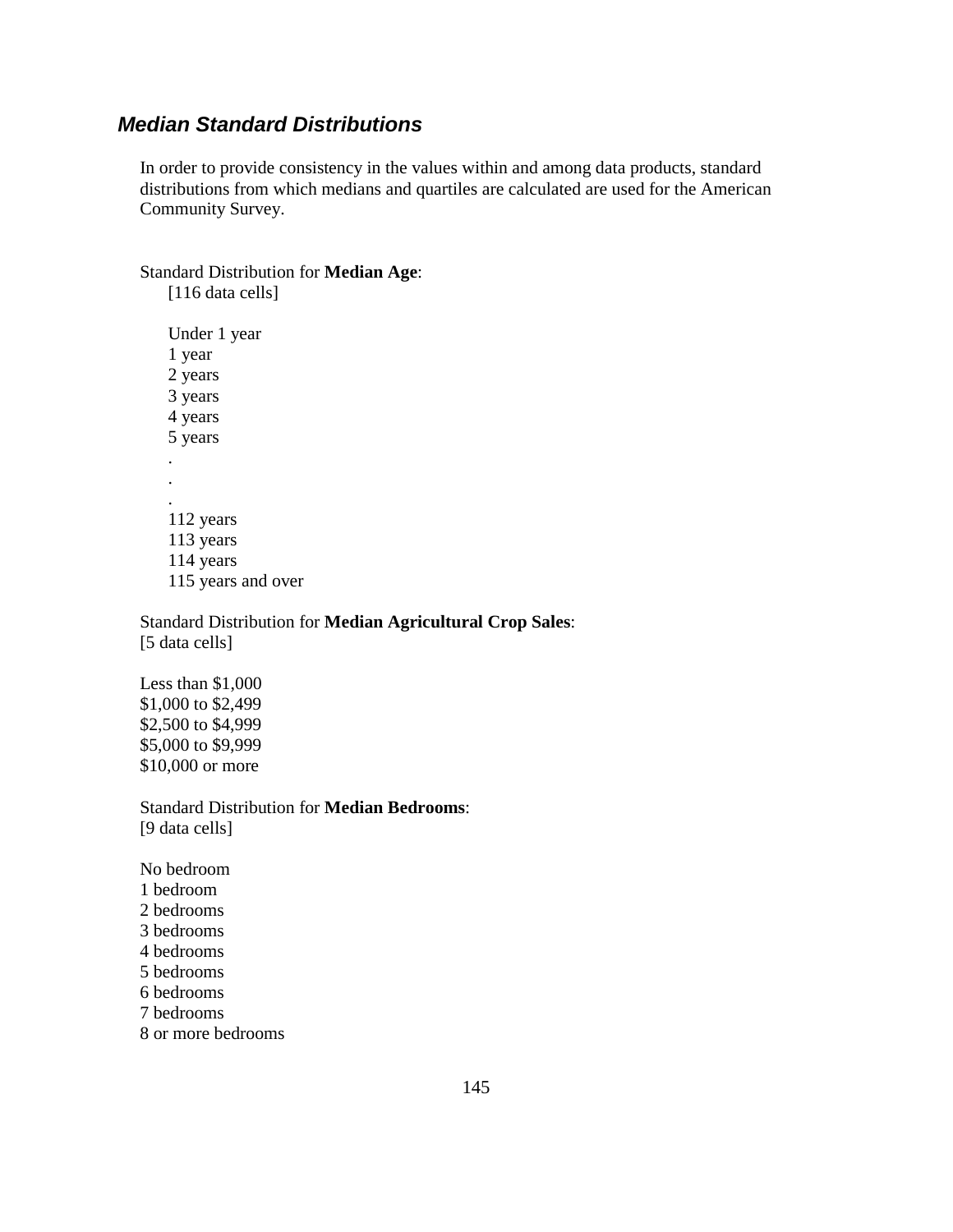#### Standard Distribution for **Median Condominium Fees**: [15 data cells]

Less than \$50 \$50 to \$99 \$100 to \$199 \$200 to \$299 \$300 to \$399 \$400 to \$499 \$500 to \$599 \$600 to \$699 \$700 to \$799 \$800 to \$899 \$900 to \$999 \$1,000 to \$1,249 \$1,250 to \$1,499 \$1,500 to \$1,749 \$1,750 or more

#### Standard Distribution for **Median Contract Rent/Quartile Contract Rent/Rent Asked/Gross Rent**:

[23 data cells]

Less than \$100 \$100 to \$149 \$150 to \$199 \$200 to \$249 \$250 to \$299 \$300 to \$349 \$350 to \$399 \$400 to \$449 \$450 to \$499 \$500 to \$549 \$550 to \$599 \$600 to \$649 \$650 to \$699 \$700 to \$749 \$750 to \$799 \$800 to \$899 \$900 to \$999 \$1,000 to \$1,249 \$1,250 to \$1,499 \$1,500 to \$1,999 \$2,000 to \$2,499 \$2,500 to \$2,999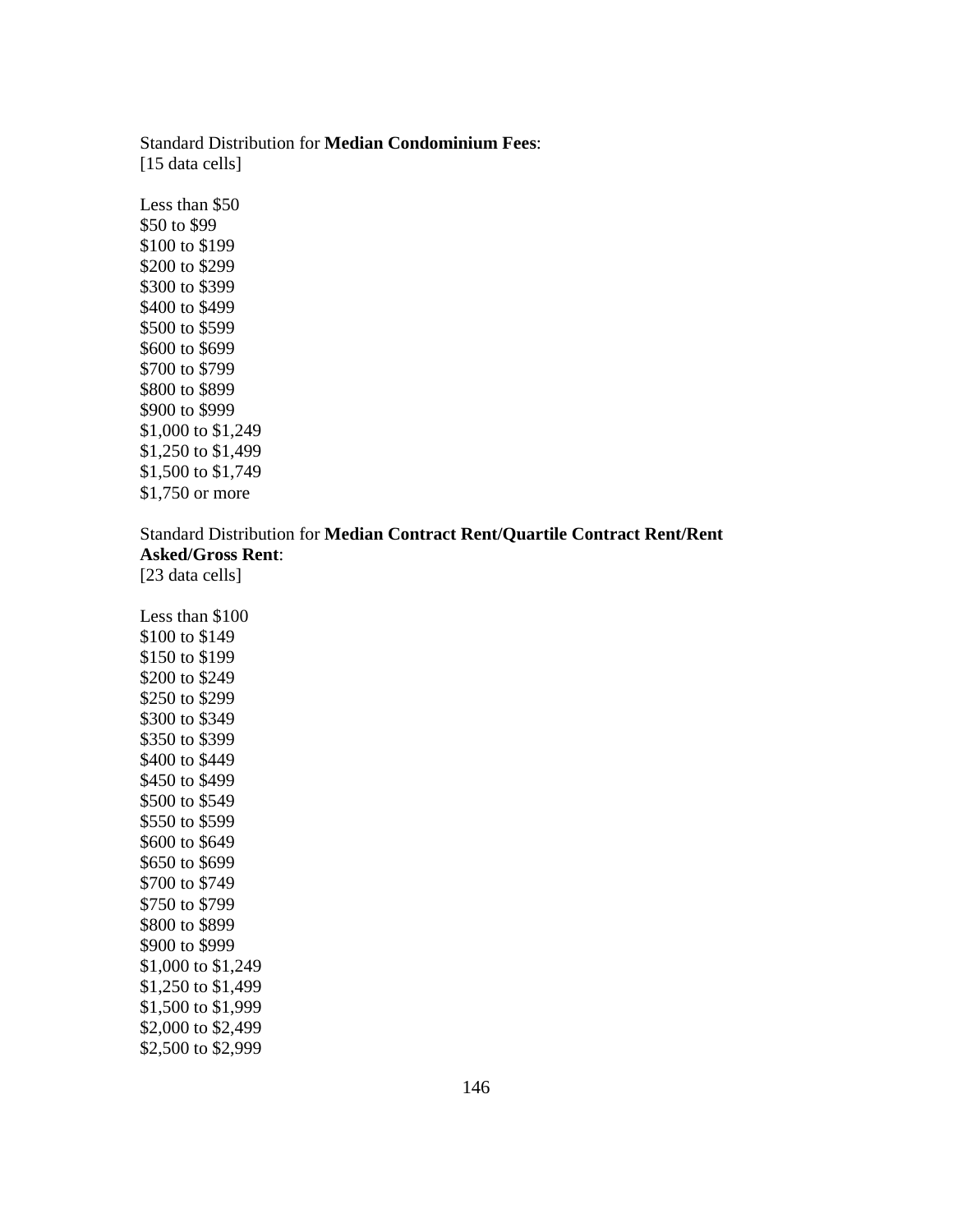\$3,000 or more

Standard Distribution for **Duration of Current Marriage**: [101 data cells]

Under 1 year 1 year 2 years 3 years 4 years 5 years . . . 97 years 98 years 99 years 100 years and over

Standard Distribution for **Median Earnings and Median Income (Individuals)**: [101 data cells]

Less than \$2,500 \$2,500 to \$4,999 \$5,000 to \$7,499 \$7,500 to \$9,999 \$10,000 to \$12,499 \$12,500 to \$14,999 \$15,000 to \$17,499 \$17,500 to \$19,999 \$20,000 to \$22,499 \$22,500 to \$24,999 \$25,000 to \$27,499 \$27,500 to \$29,999 \$30,000 to \$32,499 \$32,500 to \$34,999 \$35,000 to \$37,499 \$37,500 to \$39,999 \$40,000 to \$42,499 \$42,500 to \$44,999 \$45,000 to \$47,499 \$47,500 to \$49,999 \$50,000 to \$52,499 \$52,500 to \$54,999 \$55,000 to \$57,499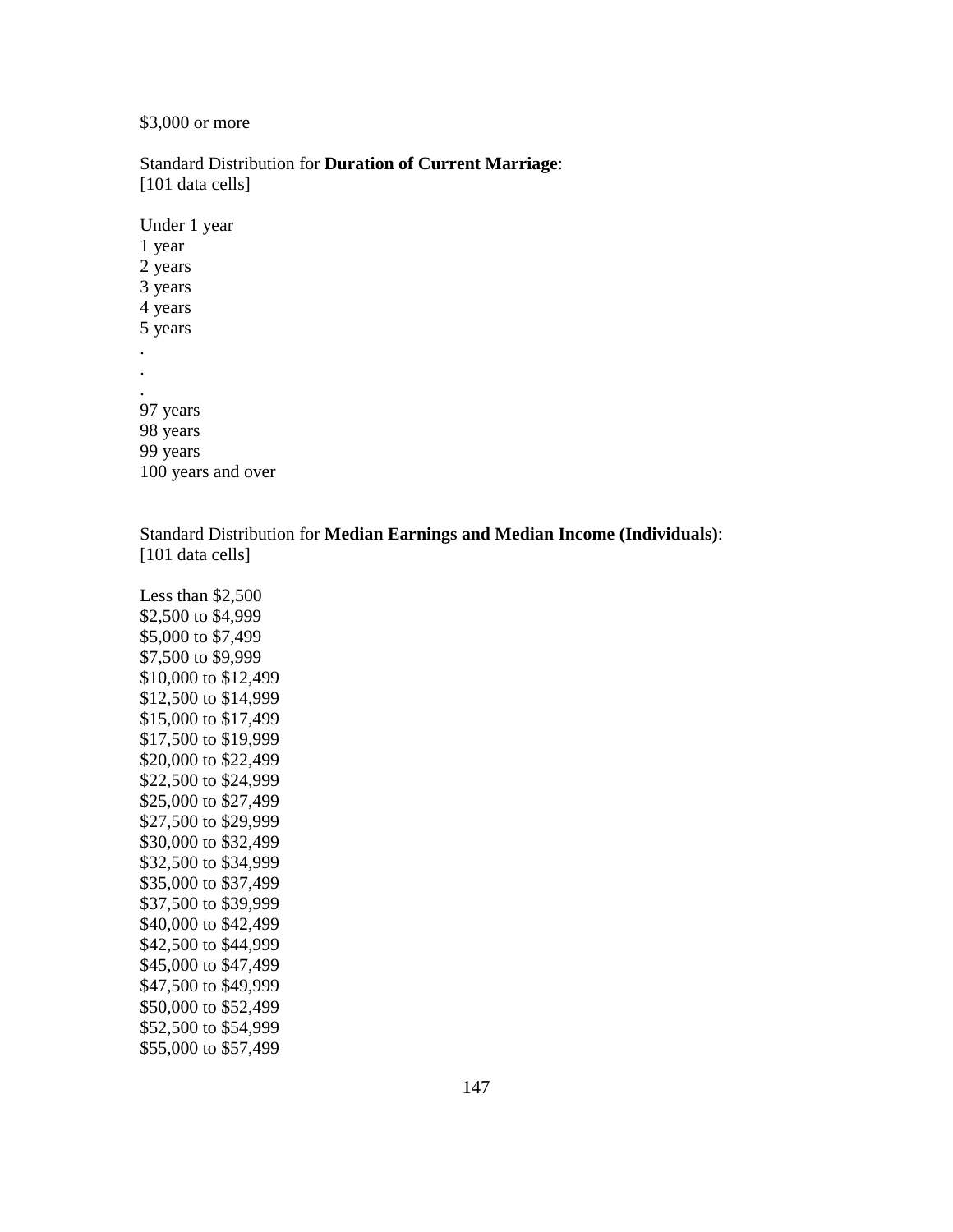| \$57,500 to \$59,999   |
|------------------------|
| \$60,000 to \$62,499   |
| \$62,500 to \$64,999   |
| \$65,000 to \$67,499   |
| \$67,500 to \$69,999   |
| \$70,000 to \$72,499   |
|                        |
| \$72,500 to \$74,999   |
| \$75,000 to \$77,499   |
| \$77,500 to \$79,999   |
| \$80,000 to \$82,499   |
| \$82,500 to \$84,999   |
| \$85,000 to \$87,499   |
| \$87,500 to \$89,999   |
| \$90,000 to \$92,499   |
| \$92,500 to \$94,999   |
| \$95,000 to \$97,499   |
| \$97,500 to \$99,999   |
| \$100,000 to \$102,499 |
| \$102,500 to \$104,999 |
|                        |
| \$105,000 to \$107,499 |
| \$107,500 to \$109,999 |
| \$110,000 to \$112,499 |
| \$112,500 to \$114,999 |
| \$115,000 to \$117,499 |
| \$117,500 to \$119,999 |
| \$120,000 to \$122,499 |
| \$122,500 to \$124,999 |
| \$125,000 to \$127,499 |
| \$127,500 to \$129,999 |
| \$130,000 to \$132,499 |
| \$132,500 to \$134,999 |
| \$135,000 to \$137,499 |
|                        |
| \$137,500 to \$139,999 |
| \$140,000 to \$142,499 |
| \$142,500 to \$144,999 |
| \$145,000 to \$147,499 |
| \$147,500 to \$149,999 |
| \$150,000 to \$152,499 |
| \$152,500 to \$154,999 |
| \$155,000 to \$157,499 |
| \$157,500 to \$159,999 |
| \$160,000 to \$162,499 |
| \$162,500 to \$164,999 |
| \$165,000 to \$167,499 |
| \$167,500 to \$169,999 |
|                        |
| \$170,000 to \$172,499 |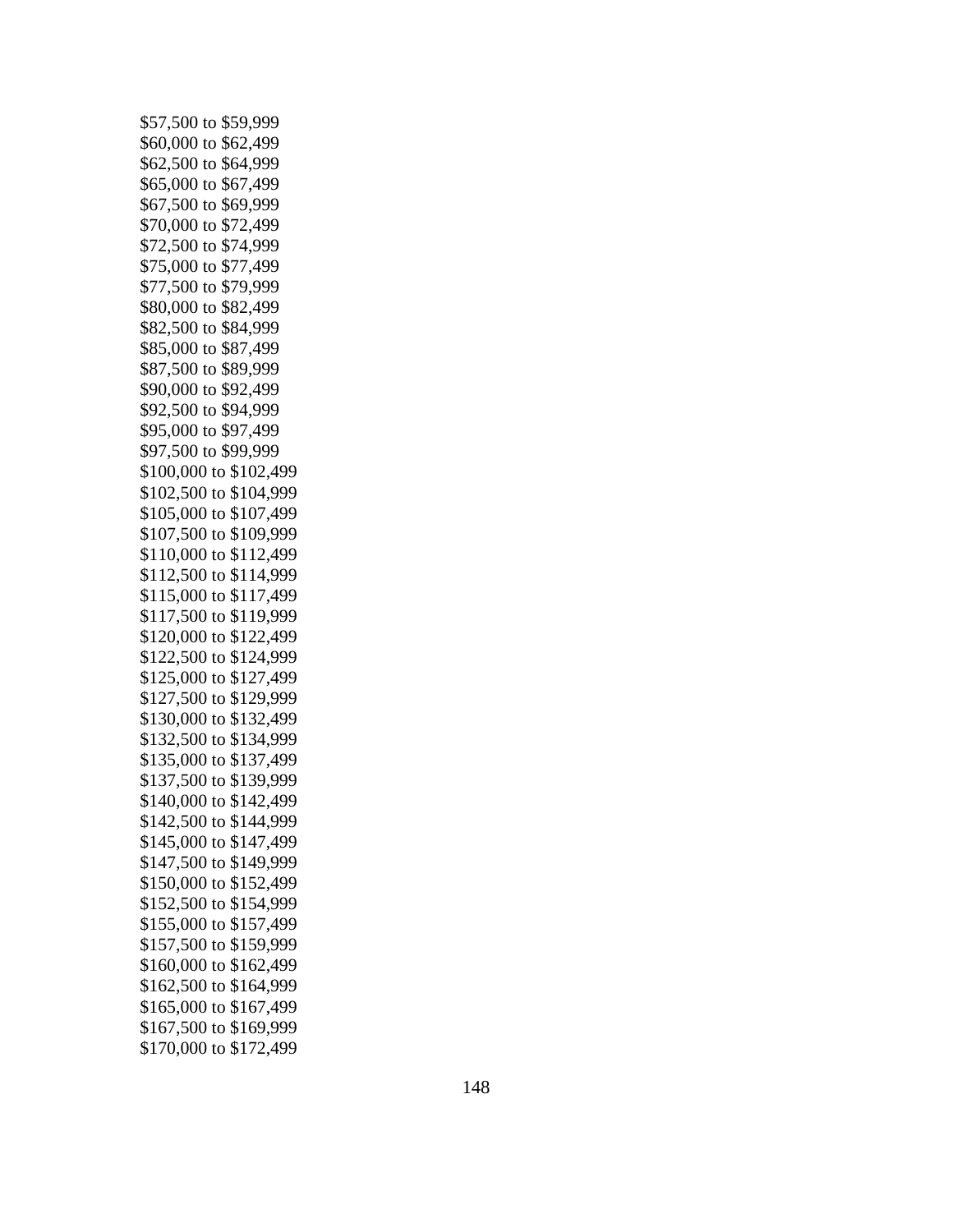\$172,500 to \$174,999 \$175,000 to \$177,499 \$177,500 to \$179,999 \$180,000 to \$182,499 \$182,500 to \$184,999 \$185,000 to \$187,499 \$187,500 to \$189,999 \$190,000 to \$192,499 \$192,500 to \$194,999 \$195,000 to \$197,499 \$197,500 to \$199,999 \$200,000 to \$202,499 \$202,500 to \$204,999 \$205,000 to \$207,499 \$207,500 to \$209,999 \$210,000 to \$212,499 \$212,500 to \$214,999 \$215,000 to \$217,499 \$217,500 to \$219,999 \$220,000 to \$222,499 \$222,500 to \$224,999 \$225,000 to \$227,499 \$227,500 to \$229,999 \$230,000 to \$232,499 \$232,500 to \$234,999 \$235,000 to \$237,499 \$237,500 to \$239,999 \$240,000 to \$242,499 \$242,500 to \$244,999 \$245,000 to \$247,499 \$247,500 to \$249,999 \$250,000 or more

Standard Distribution for Median **Fire, Hazard, and Flood Insurance**: [19 data cells]

\$0

\$1 to \$49 \$50 to \$99 \$100 to \$149 \$150 to \$199 \$200 to \$249 \$250 to \$299 \$300 to \$349 \$350 to \$399 \$400 to \$449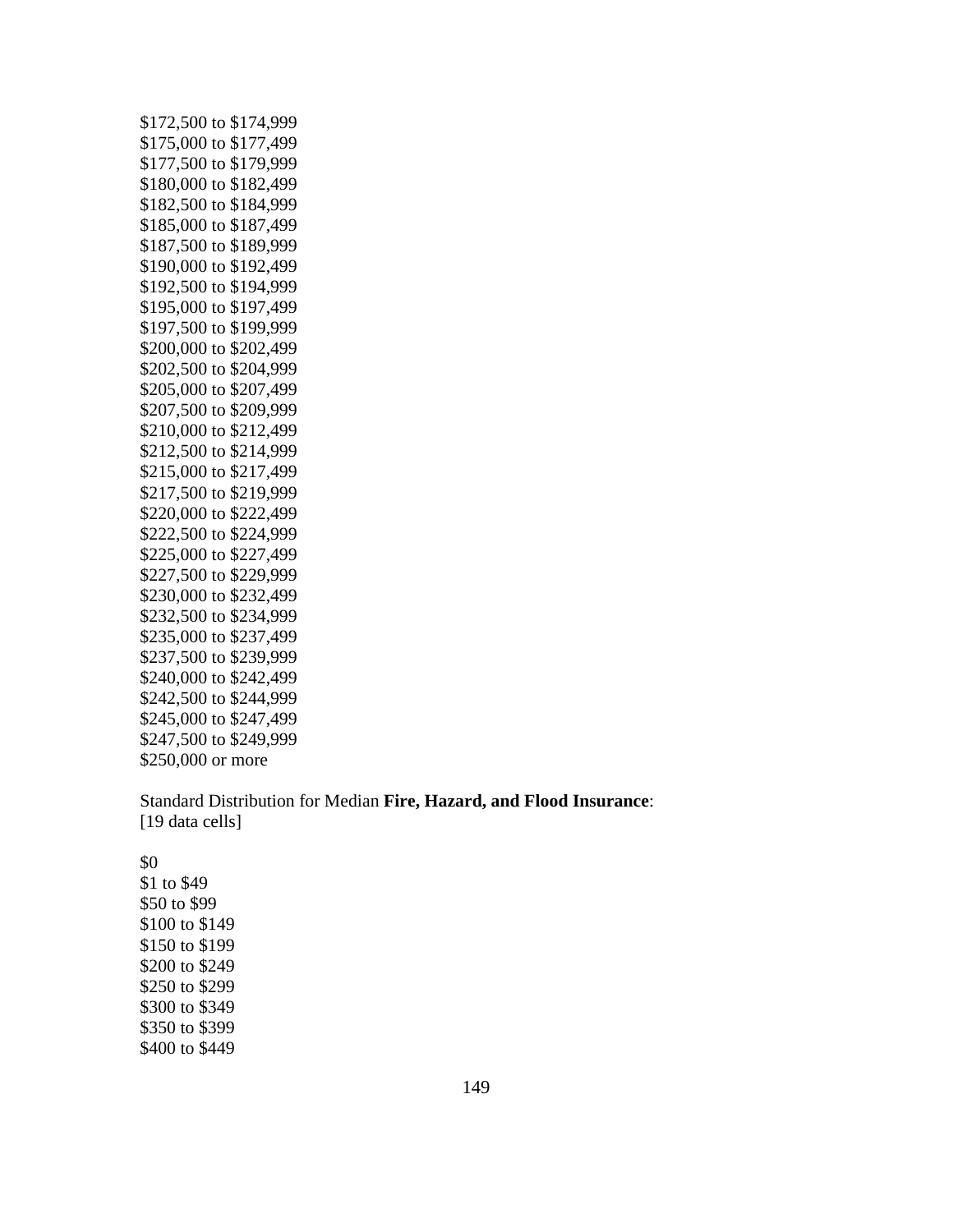\$450 to \$499 \$500 to \$599 \$600 to \$699 \$700 to \$799 \$800 to \$899 \$900 to \$999 \$1,000 to \$1,499 \$1,500 to \$1,999 \$2,000 or more

Standard Distribution for **Median Gross Rent as a Percentage of Household Income**: [13 data cells]

Less than 10.0 percent 10.0 to 14.9 percent 15.0 to 19.9 percent 20.0 to 24.9 percent 25.0 to 29.9 percent 30.0 to 34.9 percent 35.0 to 39.9 percent 40.0 to 49.9 percent 50.0 to 59.9 percent 60.0 to 69.9 percent 70.0 to 79.9 percent 80.0 to 89.9 percent 90.0 percent or more

# Standard Distribution for **Median Income in the Past 12 Months (Household/Family/Nonfamily Household)**:

[101 data cells]

Less than \$2,500 \$2,500 to \$4,999 \$5,000 to \$7,499 \$7,500 to \$9,999 \$10,000 to \$12,499 \$12,500 to \$14,999 \$15,000 to \$17,499 \$17,500 to \$19,999 \$20,000 to \$22,499 \$22,500 to \$24,999 \$25,000 to \$27,499 \$27,500 to \$29,999 \$30,000 to \$32,499 \$32,500 to \$34,999 \$35,000 to \$37,499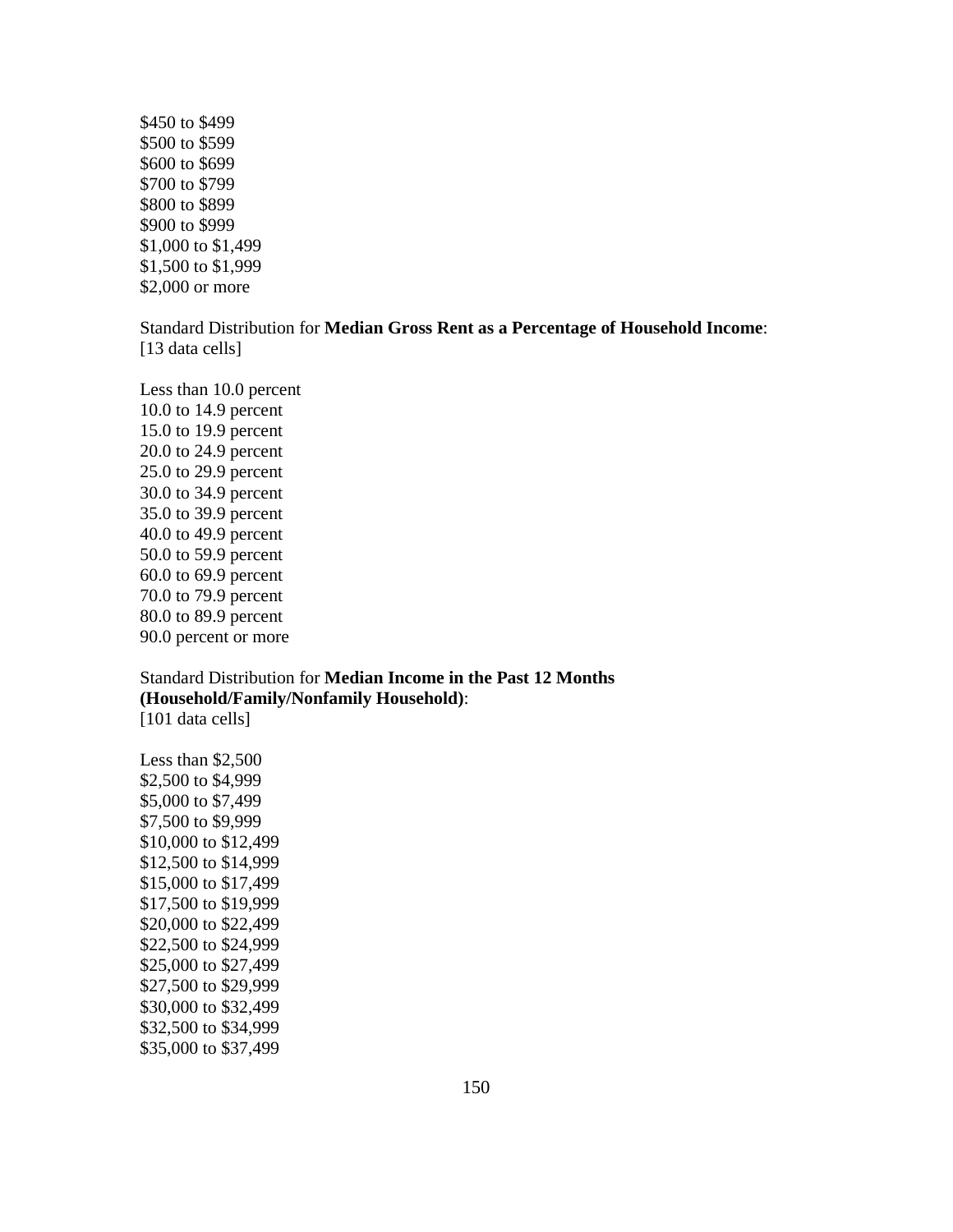\$37,500 to \$39,999 \$40,000 to \$42,499 \$42,500 to \$44,999 \$45,000 to \$47,499 \$47,500 to \$49,999 \$50,000 to \$52,499 \$52,500 to \$54,999 \$55,000 to \$57,499 \$57,500 to \$59,999 \$60,000 to \$62,499 \$62,500 to \$64,999 \$65,000 to \$67,499 \$67,500 to \$69,999 \$70,000 to \$72,499 \$72,500 to \$74,999 \$75,000 to \$77,499 \$77,500 to \$79,999 \$80,000 to \$82,49 9 \$82,500 to \$84,999 \$85,000 to \$87,499 \$87,500 to \$89,999 \$90,000 to \$92,499 \$92,500 to \$94,999 \$95,000 to \$97,499 \$97,500 to \$99,999 \$100,000 to \$102,499 \$102,500 to \$104,999 \$105,000 to \$107,499 \$107,500 to \$109,999 \$110,000 to \$112,499 \$112,500 to \$114,999 \$115,000 to \$117,499 \$117,500 to \$119,999 \$120,000 to \$122,499 \$122,500 to \$124,999 \$125,000 to \$127,499 \$127,500 to \$129,999 \$130,000 to \$132,499 \$132,500 to \$134,999 \$135,000 to \$137,499 \$137,500 to \$139,999 \$140,000 to \$142,499 \$142,500 to \$144,999 \$145,000 to \$147,499 \$147,500 to \$149,999 \$150,000 to \$152,499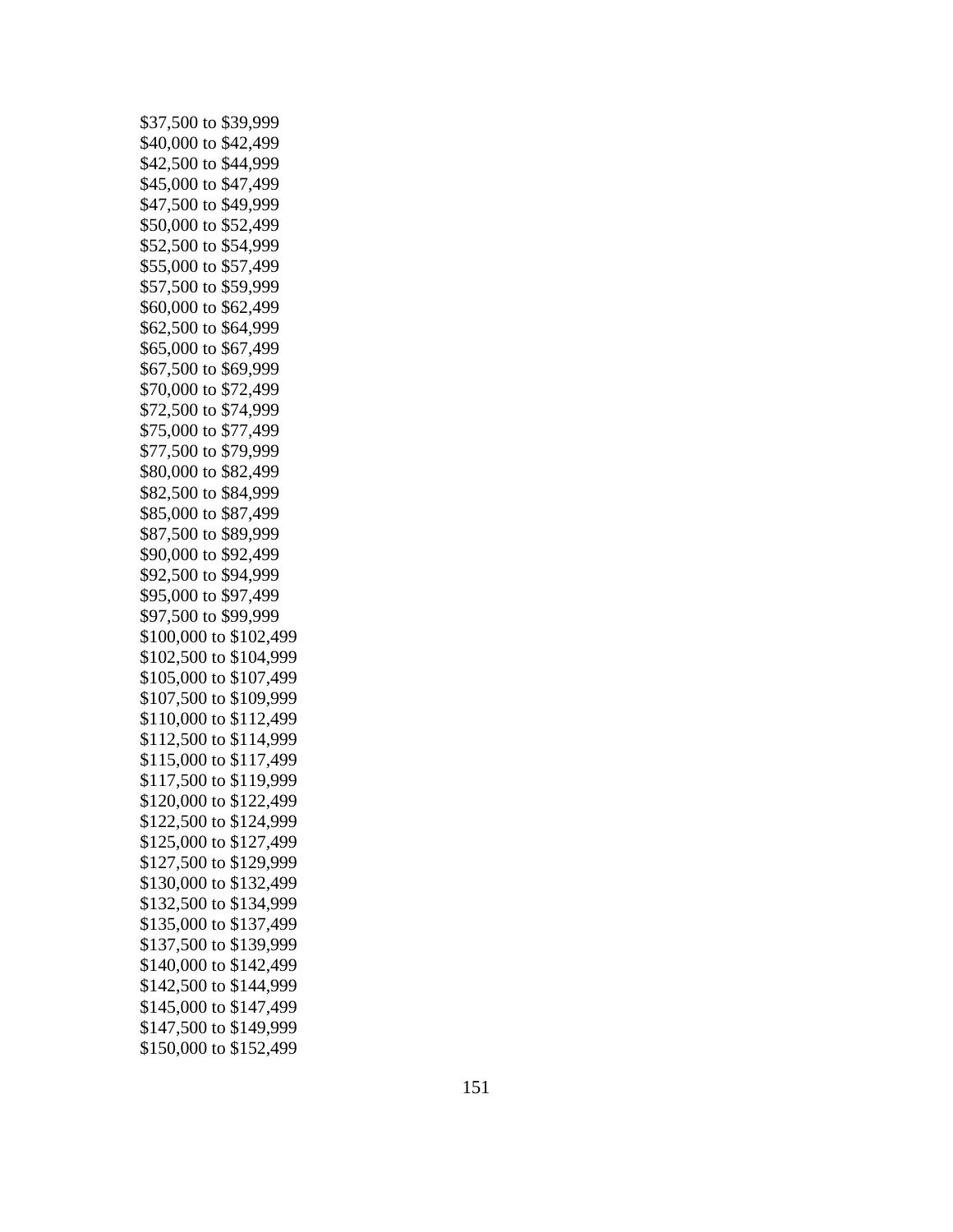\$152,500 to \$154,999 \$155,000 to \$157,499 \$157,500 to \$159,999 \$160,000 to \$162,499 \$162,500 to \$164,999 \$165,000 to \$167,499 \$167,500 to \$169,999 \$170,000 to \$172,499 \$172,500 to \$174,999 \$175,000 to \$177,499 \$177,500 to \$179,999 \$180,000 to \$182,499 \$182,500 to \$184,999 \$185,000 to \$187,499 \$187,500 to \$189,999 \$190,000 to \$192,499 \$192,500 to \$194,999 \$195,000 to \$197,499 \$197,500 to \$199,999 \$200,000 to \$202,499 \$202,500 to \$204,999 \$205,000 to \$207,499 \$207,500 to \$209,999 \$210,000 to \$212,499 \$212,500 to \$214,999 \$215,000 to \$217,499 \$217,500 to \$219,999 \$220,000 to \$222,499 \$222,500 to \$224,999 \$225,000 to \$227,499 \$227,500 to \$229,999 \$230,000 to \$232,499 \$232,500 to \$234,999 \$235,000 to \$237,499 \$237,500 to \$239,999 \$240,000 to \$242,499 \$242,500 to \$244,999 \$245,000 to \$247,499 \$247,500 to \$249,999 \$250,000 or more

Standard Distribution for **Median Monthly Housing Costs**: [30 cells]

Less than \$100 \$100 to \$149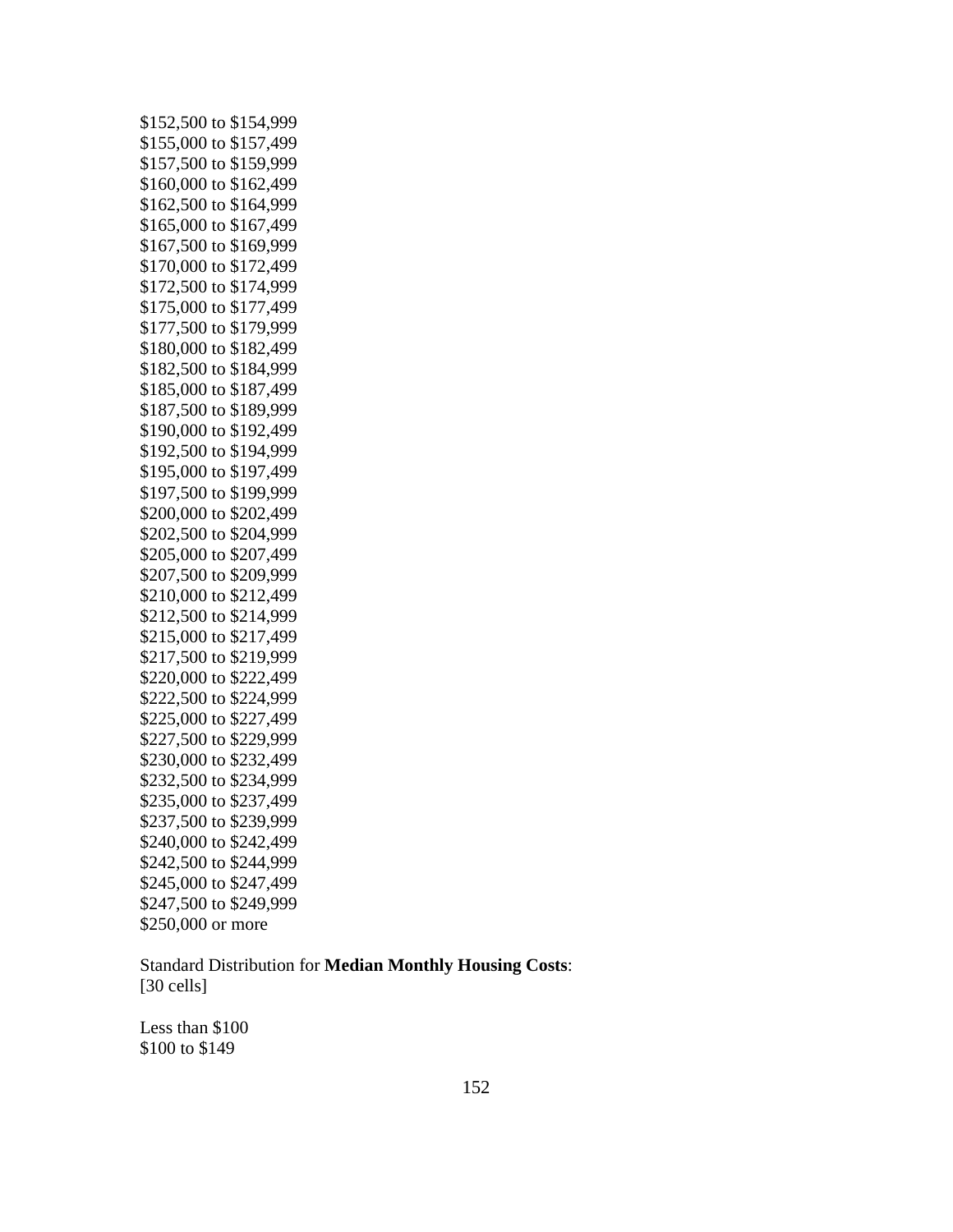\$150 to \$199 \$200 to \$249 \$250 to \$299 \$300 to \$349 \$350 to \$399 \$400 to \$449 \$450 to \$499 \$500 to \$549 \$550 to \$599 \$600 to \$649 \$650 to \$699 \$700 to \$749 \$750 to \$799 \$800 to \$899 \$900 to \$999 \$1,000 to \$1,249 \$1,250 to \$1,499 \$1,500 to \$1,749 \$1,750 to \$1,999 \$2,000 to \$2,499 \$2,500 to \$2,999 \$3,000 to \$3,499 \$3,500 to \$3,999 \$4,000 to \$4,499 \$4,500 to \$4,999 \$5,000 to \$5,499 \$5,500 to \$5,999 \$6,000 or more

Standard Distribution for **Median Real Estate Taxes Paid**: [14 data cells]

Less than \$200 \$200 to \$299 \$300 to \$399 \$400 to \$599 \$600 to \$799 \$800 to \$999 \$1,000 to \$1,499 \$1,500 to \$1,999 \$2,000 to \$2,999 \$3,000 to \$3,999 \$4,000 to \$4,999 \$5,000 to \$7,499 \$7,500 to \$9,999 \$10,000 or more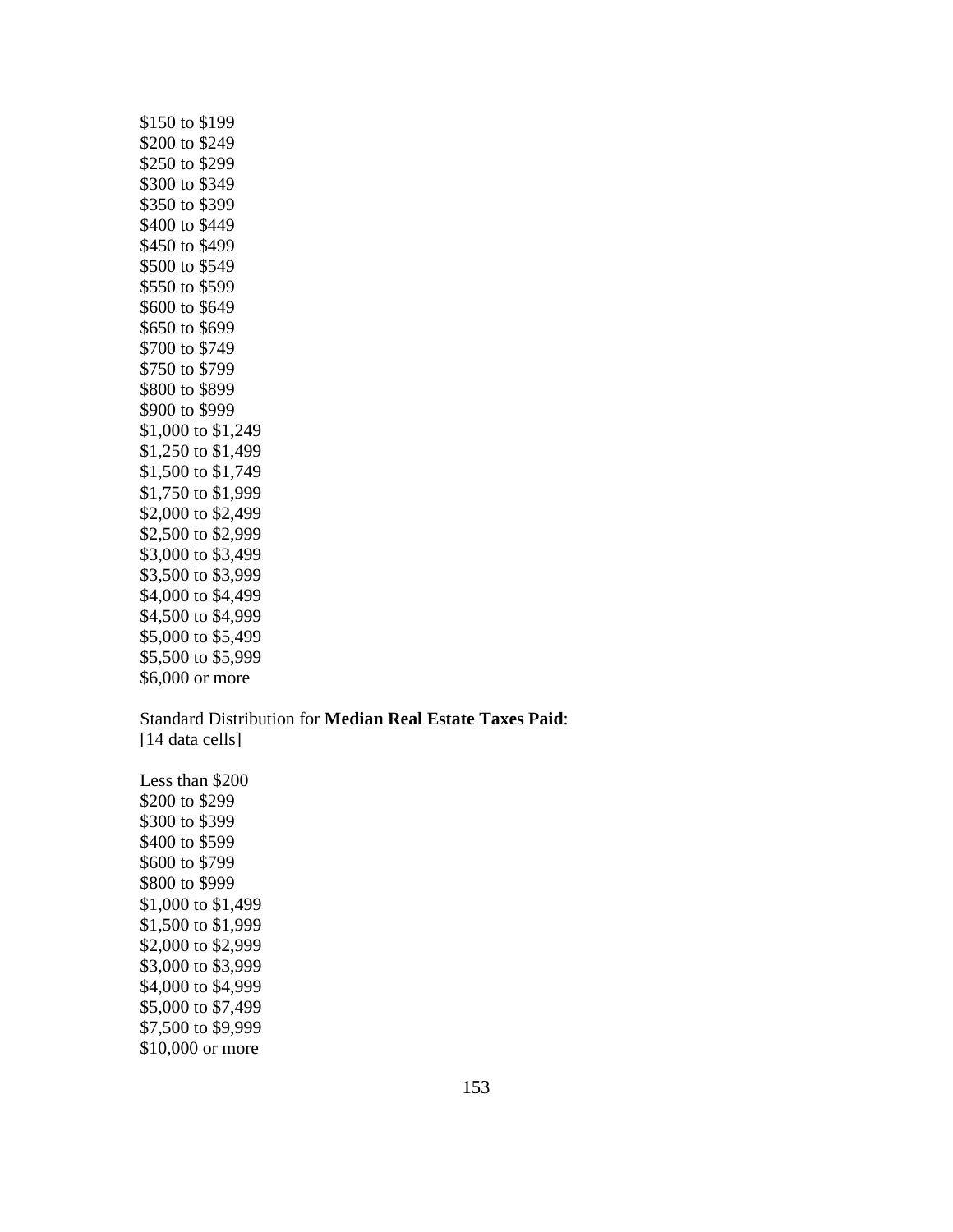#### Standard Distribution for **Median Rooms**: [14 data cells]

1 room 2 rooms 3 rooms 4 rooms 5 rooms 6 rooms 7 rooms 8 rooms 9 rooms 10 rooms 11 rooms 12 rooms 13 rooms 14 or more rooms

#### Standard Distribution for **Median Selected Monthly Owner Costs/Median Selected Monthly Owner Costs by Mortgage Status (With a Mortgage)**: [23 data cells]

Less than \$100 \$100 to \$199 \$200 to \$299 \$300 to \$399 \$400 to \$499 \$500 to \$599 \$600 to \$699 \$700 to \$799 \$800 to \$899 \$900 to \$999 \$1,000 to \$1,249 \$1,250 to \$1,499 \$1,500 to \$1,749 \$1,750 to \$1,999 \$2,000 to \$2,499 \$2,500 to \$2,999 \$3,000 to \$3,499 \$3,500 to \$3,999 \$4,000 to \$4,499 \$4,500 to \$4,999 \$5,000 to \$5,499 \$5,500 to \$5,999 \$6,000 or more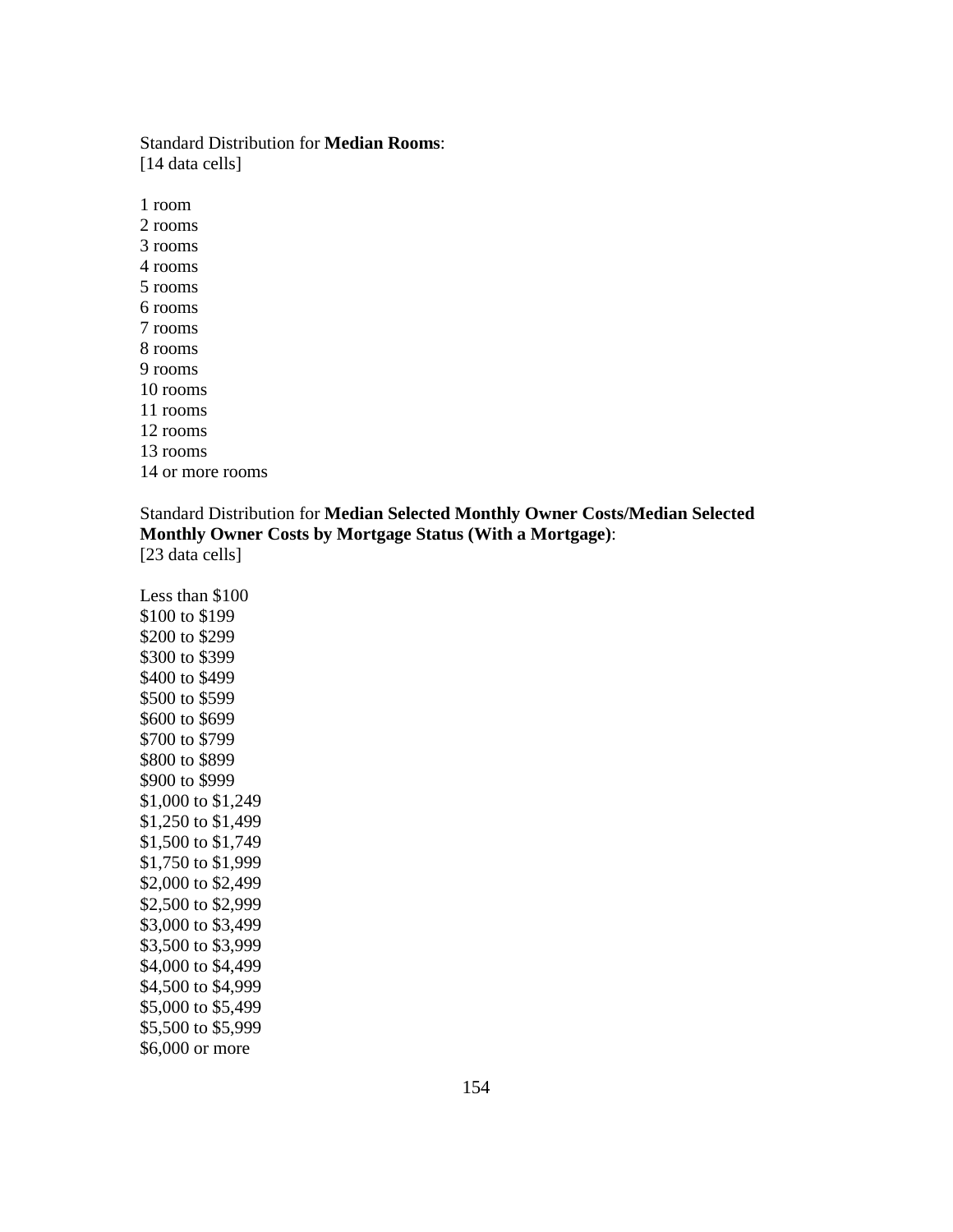#### Standard Distribution for **Median Selected Monthly Owner Costs by Mortgage Status (Without a Mortgage)**:

[17 data cells]

Less than \$100 \$100 to \$149 \$150 to \$199 \$200 to \$249 \$250 to \$299 \$300 to \$349 \$350 to \$399 \$400 to \$499 \$500 to \$599 \$600 to \$699 \$700 to \$799 \$800 to \$899 \$900 to \$999 \$1,000 to \$1,249 \$1,250 to \$1,499 \$1,500 to \$1,999 \$2,000 or more

Standard Distribution for **Median Selected Monthly Owner Costs as a Percentage of Household Income by Mortgage Status**: [13 data cells]

Less than 10.0 percent 10.0 to 14.9 percent 15.0 to 19.9 percent 20.0 to 24.9 percent 25.0 to 29.9 percent 30.0 to 34.9 percent 35.0 to 39.9 percent 40.0 to 49.9 percent 50.0 to 59.9 percent 60.0 to 69.9 percent 70.0 to 79.9 percent 80.0 to 89.9 percent

90.0 percent or more

Standard Distribution for **Median Total Mortgage Payment**: [21 data cells]

Less than \$100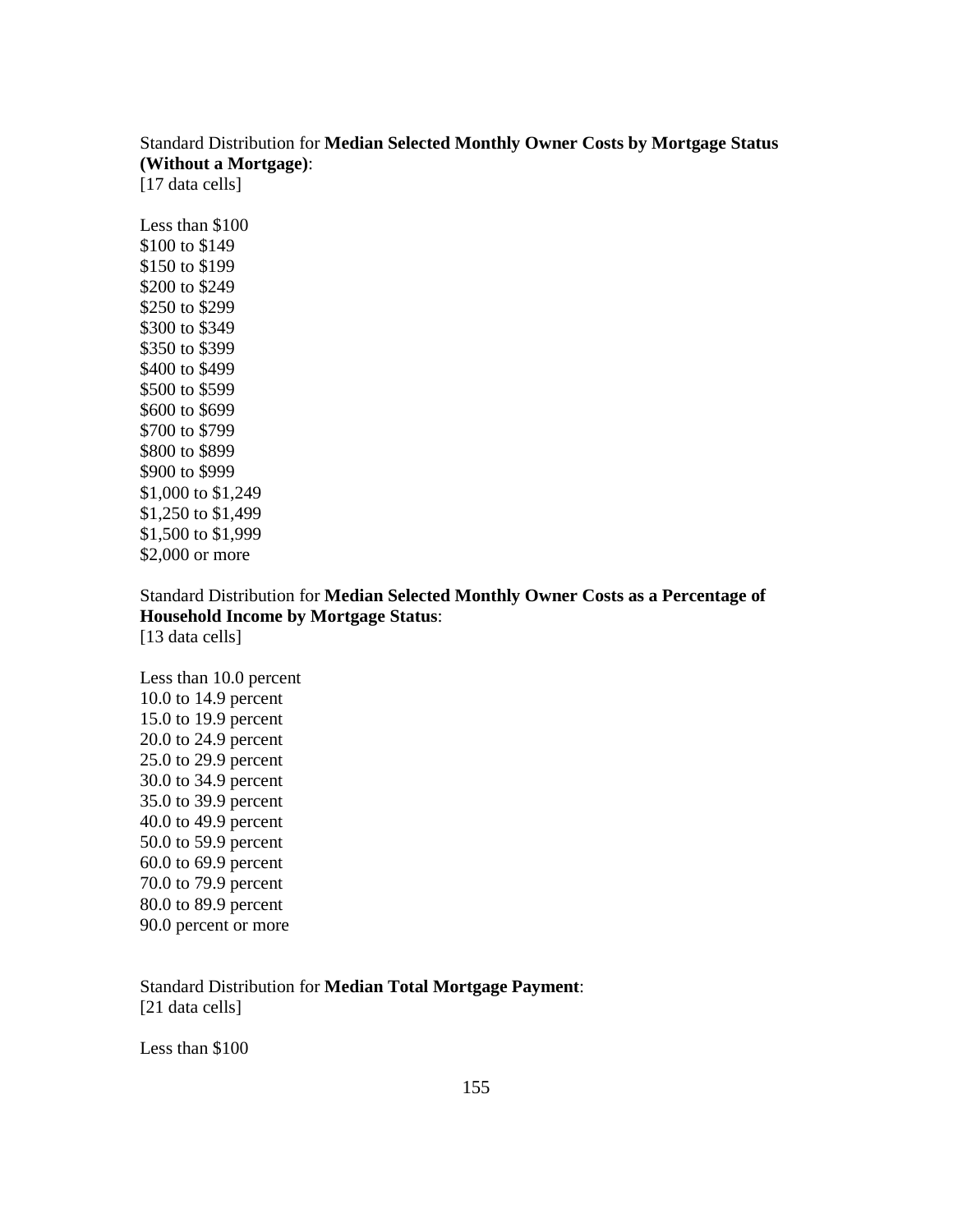\$100 to \$199 \$200 to \$299 \$300 to \$399 \$400 to \$499 \$500 to \$599 \$600 to \$699 \$700 to \$799 \$800 to \$899 \$900 to \$999 \$1,000 to \$1,249 \$1,250 to \$1,499 \$1,500 to \$1,749 \$1,750 to \$1,999 \$2,000 to \$2,499 \$2,500 to \$2,999 \$3,000 to \$3,499 \$3,500 to \$3,999 \$4,000 to \$4,499 \$4,500 to \$4,999 \$5,000 or more

### Standard Distribution for **Median Usual Hours Worked Per Week Worked in the Past 12 Months**:

[9 data cells]

Usually worked 50 to 99 hours per week Usually worked 45 to 49 hours per week Usually worked 41 to 44 hours per week Usually worked 40 hours per week Usually worked 35 to 39 hours per week Usually worked 30 to 34 hours per week Usually worked 25 to 29 hours per week Usually worked 15 to 24 hours per week Usually worked 1 to 14 hours per week

Standard Distribution for **Median Value/Quartile Value/Price Asked**: [24 data cells]

Less than \$10,000 \$10,000 to \$14,999 \$15,000 to \$19,999 \$20,000 to \$24,999 \$25,000 to \$29,999 \$30,000 to \$34,999 \$35,000 to \$39,999 \$40,000 to \$49,999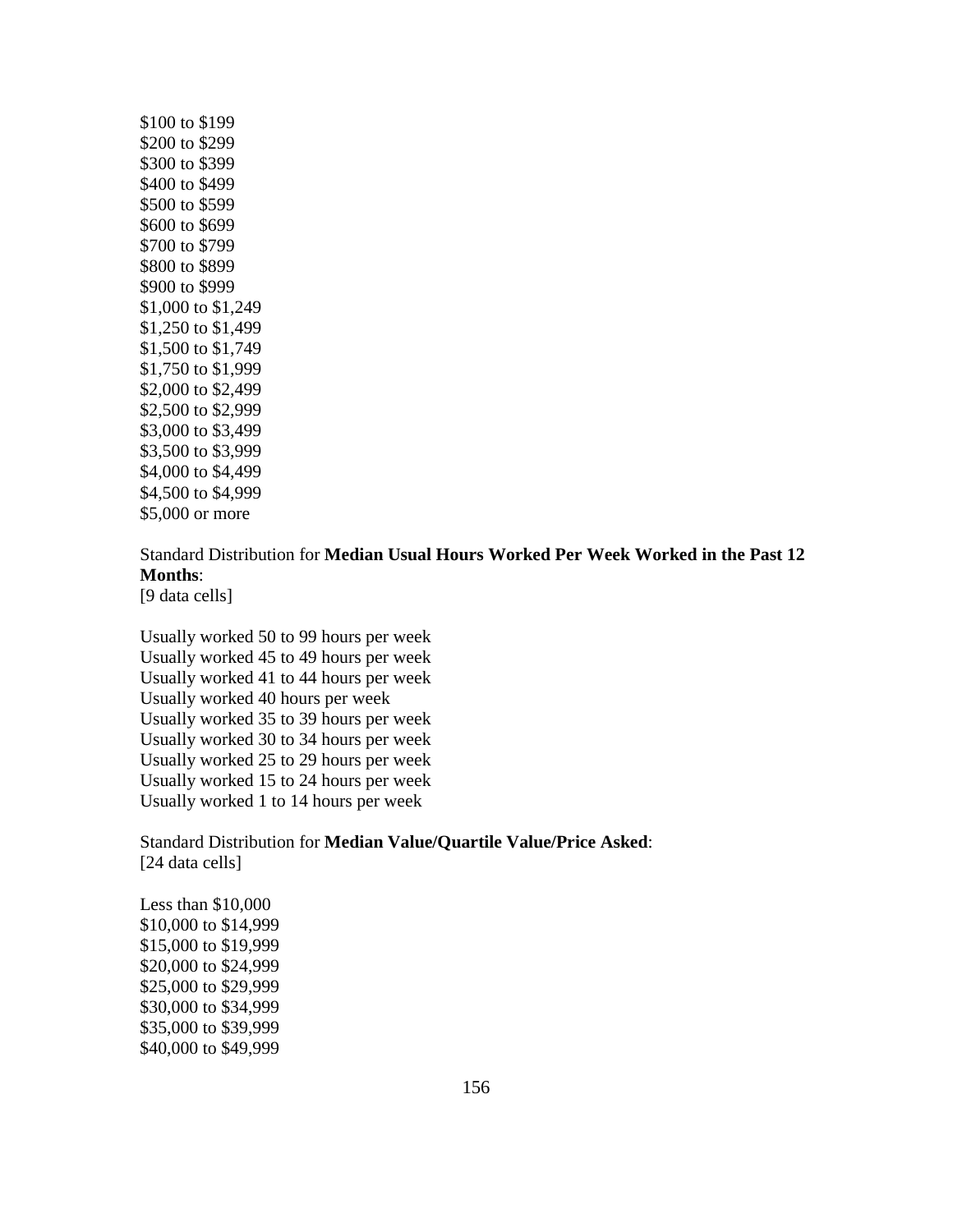\$50,000 to \$59,999 \$60,000 to \$69,999 \$70,000 to \$79,999 \$80,000 to \$89,999 \$90,000 to \$99,999 \$100,000 to \$124,999 \$125,000 to \$149,999 \$150,000 to \$174,999 \$175,000 to \$199,999 \$200,000 to \$249,999 \$250,000 to \$299,999 \$300,000 to \$399,999 \$400,000 to \$499,999 \$500,000 to \$749,999 \$750,000 to \$999,999 \$1,000,000 or more

#### Standard Distribution for **Median Vehicles Available**: [6 data cells]

No vehicle available 1 vehicle available 2 vehicles available 3 vehicles available 4 vehicles available 5 or more vehicles available

#### Standard Distribution for **Median Year Householder Moved Into Unit**: [18 data cells]

Moved in 2013 Moved in 2012 Moved in 2011 Moved in 2010 Moved in 2009 Moved in 2008 Moved in 2007 Moved in 2006 Moved in 2005 Moved in 2004 Moved in 2003 Moved in 2002 Moved in 2001 Moved in 2000 Moved in 1990 to 1999 Moved in 1980 to 1989